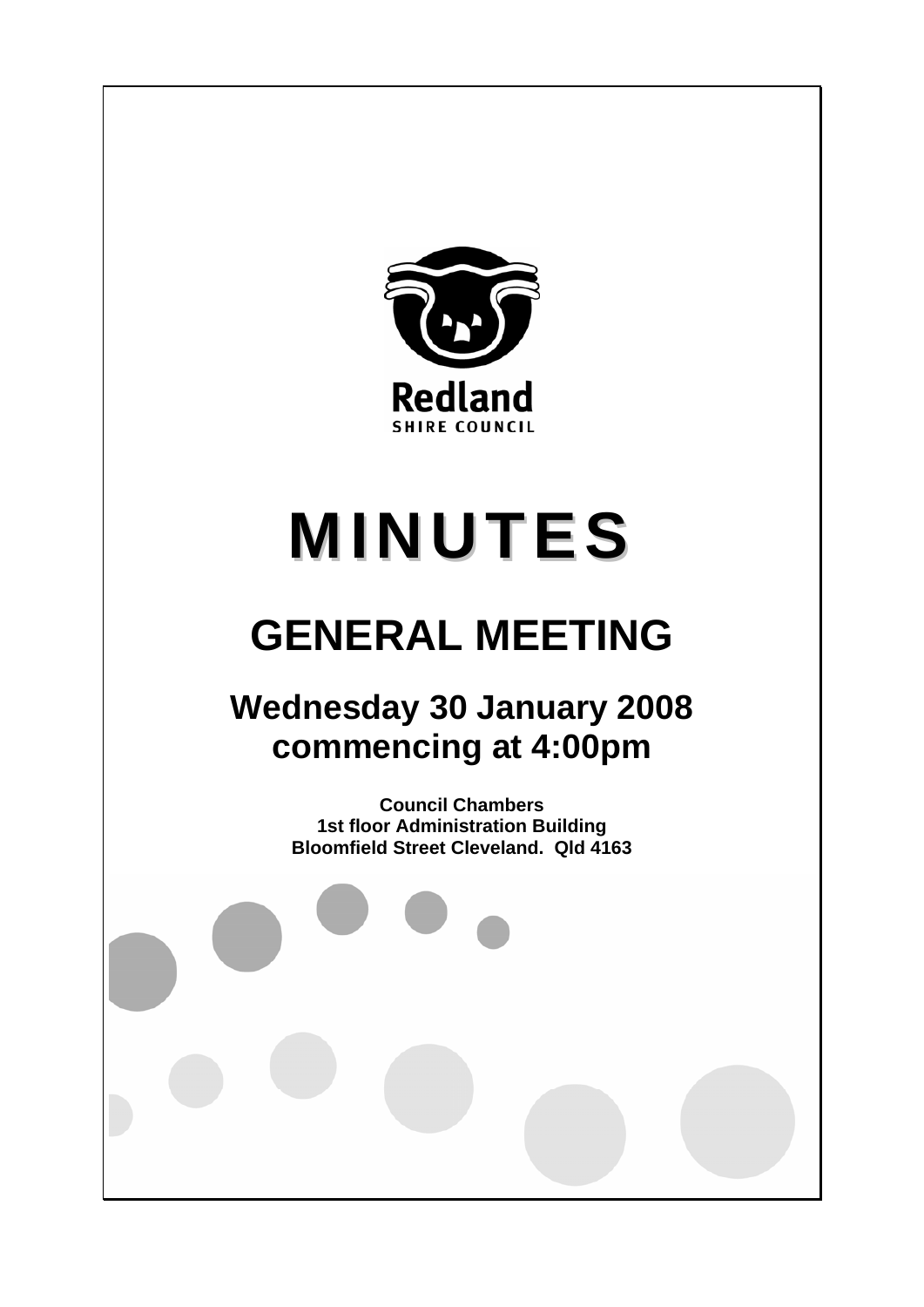# **TABLE OF CONTENTS**

| <b>ITEM</b>    |                                                   | <b>SUBJECT</b>                                                                                                                                  | <b>PAGE NO</b> |
|----------------|---------------------------------------------------|-------------------------------------------------------------------------------------------------------------------------------------------------|----------------|
| 1              |                                                   |                                                                                                                                                 |                |
| $\mathbf{2}$   |                                                   |                                                                                                                                                 |                |
| 3              |                                                   |                                                                                                                                                 |                |
| 4              |                                                   |                                                                                                                                                 |                |
| 5              | MATTERS OUTSTANDING FROM PREVIOUS GENERAL MEETING |                                                                                                                                                 |                |
|                | 5.1                                               |                                                                                                                                                 |                |
|                | 5.1.1                                             |                                                                                                                                                 |                |
|                | 5.1.2                                             | PETITION (DIVISION 9) - REQUESTING COUNCIL CLOSE<br>PATHWAY ADJACENT TO 13 AND 15 DIANA STREET,                                                 |                |
|                | 5.1.3                                             | <b>PETITION (DIVISION 4) - REQUESTING COUNCIL</b><br>UNDERTAKE A REVIEW OF PARKING AND SECURITY AT                                              |                |
|                | 5.1.4                                             | <b>REQUEST FOR PROGRESS REPORT -</b>                                                                                                            |                |
|                | 5.1.5                                             | PETITION (DIVISION 9) - REQUEST TO INSTALL LOCAL<br>AREA TRAFFIC MANAGEMENT DEVICES IN KILLARNEY                                                |                |
|                | 5.1.6                                             | <b>PETITION (DIVISION 4) - REDLANDS DISTRICT</b><br>MOTORCYCLE CLUB REQUESTING THAT COUNCIL<br><b>PROVIDE FACILITY FOR OFF ROAD MOTOR CYCLE</b> |                |
| 6              |                                                   |                                                                                                                                                 |                |
| $\overline{7}$ |                                                   |                                                                                                                                                 |                |
|                | 7.1                                               | <b>PETITION (DIVISION 3) - REQUEST TO CONTROL</b><br>TRAFFIC SPEEDS IN CLIFFORD PERSKE DRIVE,                                                   |                |
|                | 7.2                                               | <b>CONFERENCE REPORT - (CR BOWLER, DIVISION 6) -</b><br><b>QUEENSLAND TRANSPORT CYCLING CONGRESS 20079</b>                                      |                |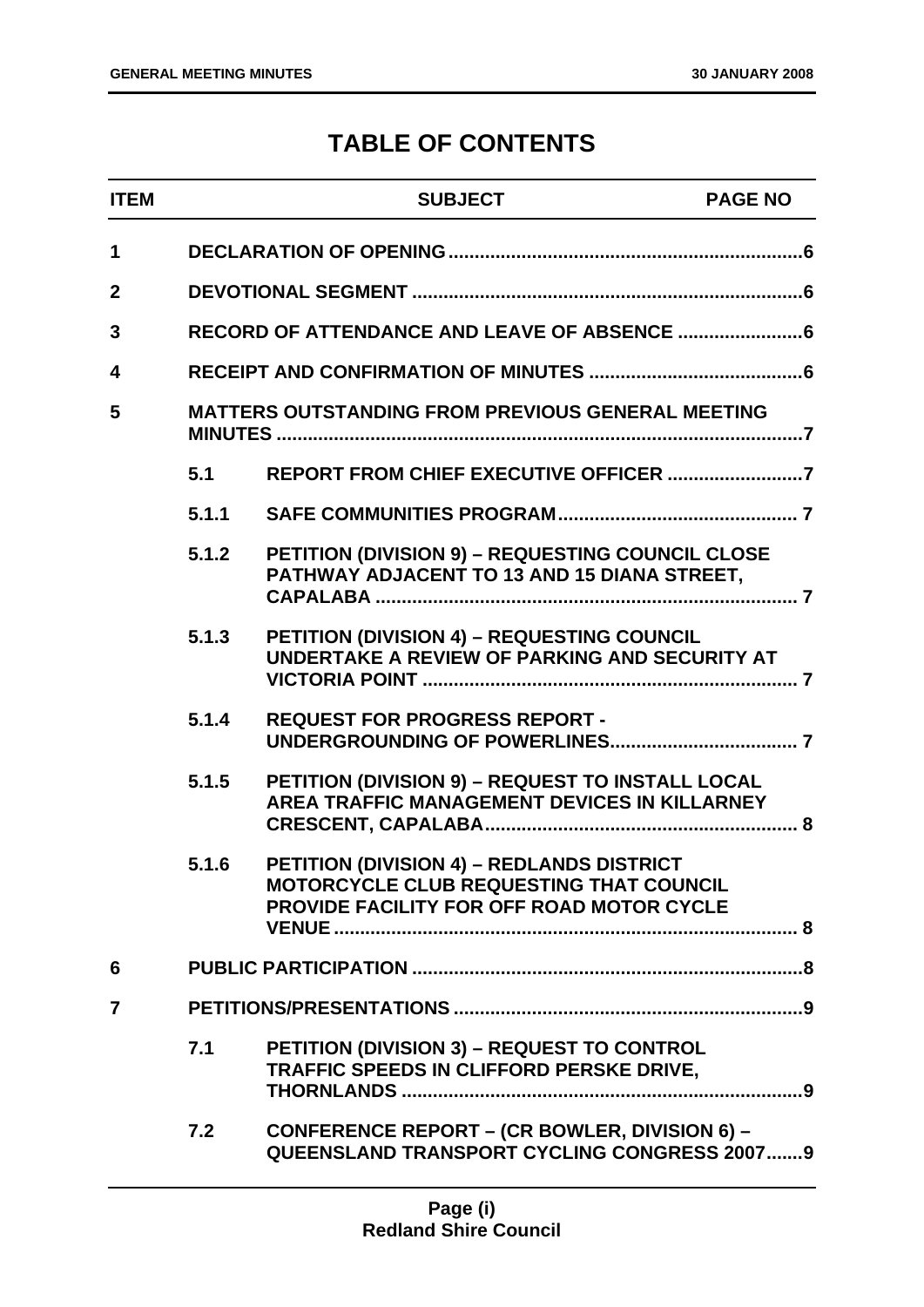|    | 7.3    | <b>CONFERENCE REPORT - (CR BOWLER, DIVISION 6) -</b><br><b>LOCAL GOVERNMENT SUSTAINABLE DEVELOPMENT</b>    |
|----|--------|------------------------------------------------------------------------------------------------------------|
| 8  |        |                                                                                                            |
| 9  |        | DECLARATION OF MATERIAL PERSONAL INTEREST ON ANY                                                           |
| 10 |        | PLANNING & POLICY COMMITTEE 22/01/08 - RECEIPT AND                                                         |
|    | 10.1   |                                                                                                            |
|    | 10.1.1 |                                                                                                            |
|    | 10.1.2 | <b>REVIEW OF LEASING OF COUNCIL LAND POLICY  20</b>                                                        |
|    | 10.1.3 | PETITION (DIV 4) ROADWORKS IN OOYAN ST,                                                                    |
|    | 10.1.4 | PETITION (DIV 5) - REQUEST COUNCIL PROVIDE<br>BITUMEN SEAL TO ROADS ON PERULPA ISLAND  30                  |
|    | 10.1.5 | OLD COMMUTER JETTY IN WEINAM CREEK 32                                                                      |
|    | 10.1.6 | <b>INTERIM VEGETATION PROTECTION ORDER - 68</b>                                                            |
|    | 10.1.7 | <b>MORETON BAY MARINE PARK DRAFT ZONING PLAN 40</b>                                                        |
|    | 10.1.8 | REDLANDS KOALA POLICY 2008 AND STRATEGY  45                                                                |
|    | 10.1.9 | PETITION REQUEST FOR COUNCIL TO STOP<br>APPROVING SMALL LOTS AT AMITY POINT  52                            |
|    |        | 10.1.10 PUBLIC NOTIFICATION OF REDLAND PLANNING                                                            |
|    |        | 10.1.11 PUBLIC DISPLAY OF THE SOUTHERN REDLAND BAY<br><b>INVESTIGATION AREA - PLANNING STUDY VOLUMES 1</b> |
|    |        | 10.1.12 SMBI COUNCIL SURPLUS LAND DISPOSAL STRATEGY -                                                      |
|    |        |                                                                                                            |
|    |        |                                                                                                            |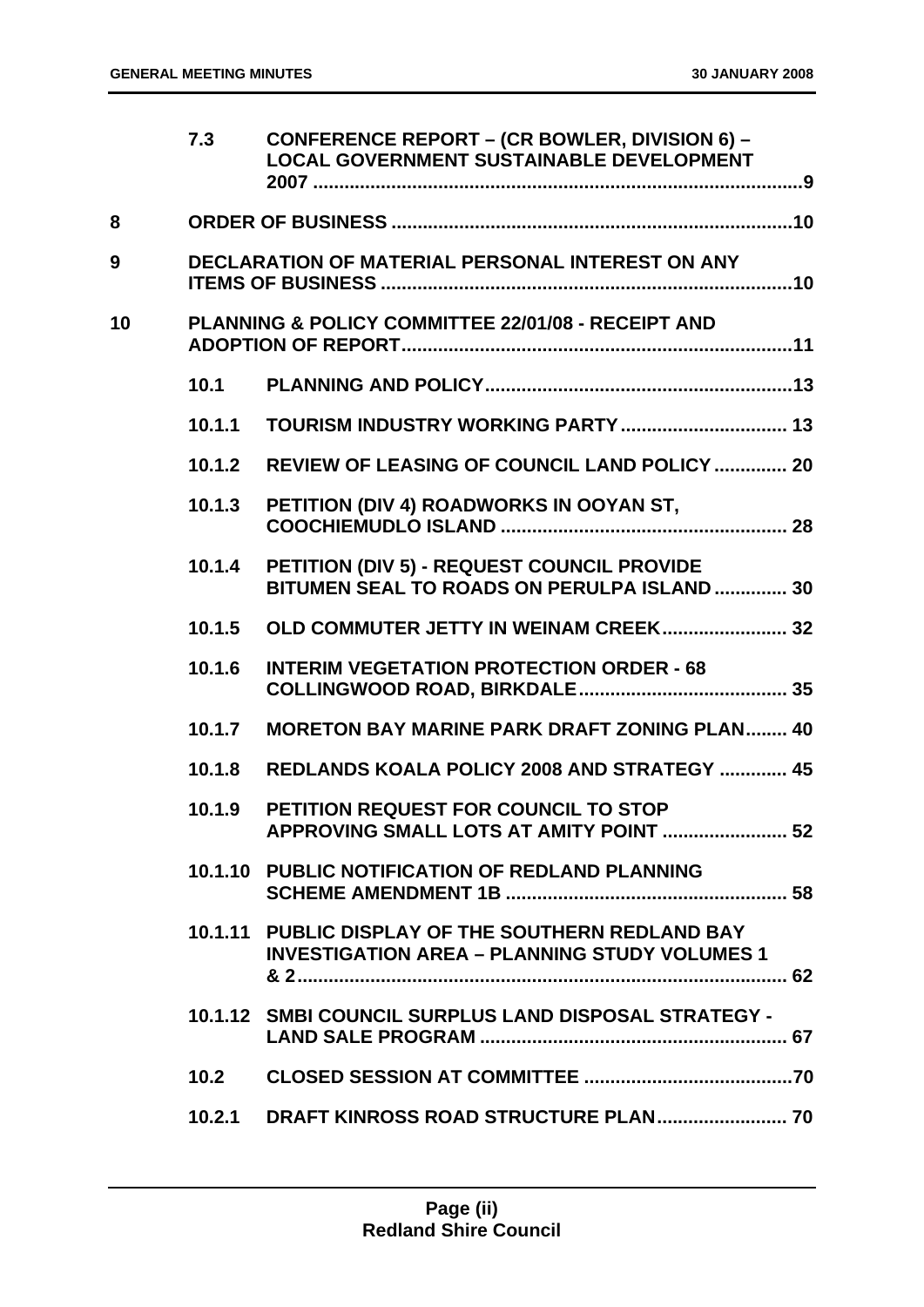| 11 |        | <b>REDLAND WATER AND WASTE COMMITTEE 23/01/08 - RECEIPT</b>                                     |
|----|--------|-------------------------------------------------------------------------------------------------|
|    | 11.1   |                                                                                                 |
|    | 11.1.1 | <b>REDLAND WATER &amp; WASTE COUNCIL BUSINESS UNIT</b>                                          |
|    | 11.1.2 | DELEGATIONS UNDER LOCAL LAW NO. 31 (WATER                                                       |
|    | 11.1.3 | POLICY REVIEW WASTE AND RECYCLING COLLECTION                                                    |
|    | 11.2   |                                                                                                 |
|    | 11.2.1 | <b>TENDER RWW - 55008-1 - SITE MANAGEMENT OF</b><br><b>ISLAND WASTE TRANSFER STATIONS 86</b>    |
| 12 |        | <b>FINANCE AND CORPORATE MANAGEMENT COMMITTEE</b>                                               |
|    | 12.1   |                                                                                                 |
|    | 12.1.1 | <b>DECEMBER 2007 - MONTHLY FINANCIAL REPORTS 92</b>                                             |
|    | 12.1.2 | <b>EXTERNAL AUDIT MANAGEMENT REPORT FOR YEAR</b>                                                |
|    | 12.1.3 |                                                                                                 |
|    | 12.1.4 |                                                                                                 |
|    | 12.1.5 |                                                                                                 |
|    | 12.1.6 | <b>MINING APPLICATION - NORTH STRADBROKE ISLAND -</b><br>LOT 46 SL2482 (QUARRY RESERVE 1671)110 |
|    | 12.2   |                                                                                                 |
|    | 12.2.1 | DELEGATION TO CHIEF EXECUTIVE OFFICER UNDER                                                     |
|    | 12.2.2 | <b>PROPOSED ROAD OPENING FROM LOT 14 ON CP903658 117</b>                                        |
|    | 12.3   |                                                                                                 |
|    | 12.3.1 | <b>MONTHLY BALANCED SCORECARD REPORT FOR</b>                                                    |
|    | 12.4   |                                                                                                 |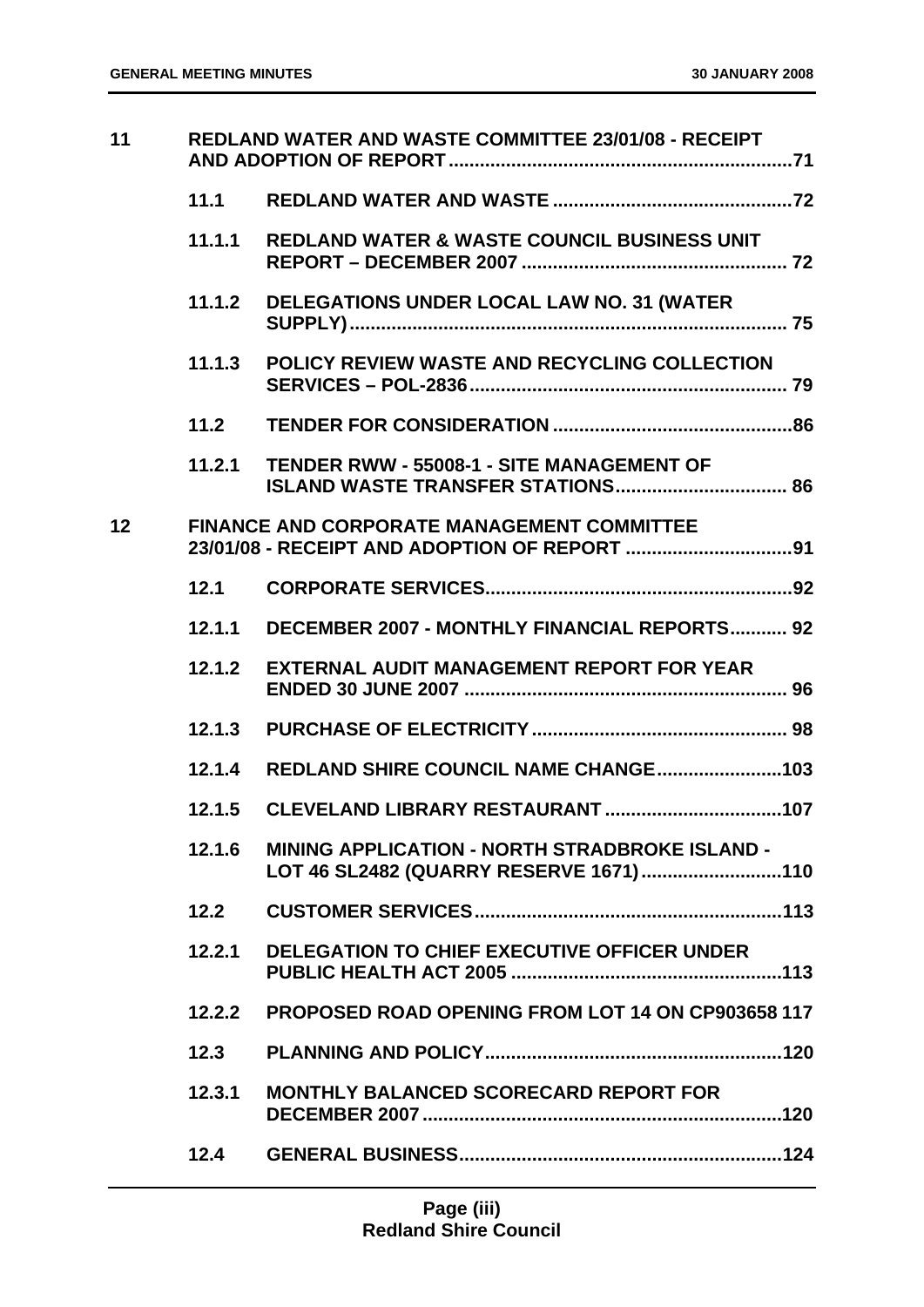|    | 12.4.1 | <b>REQUEST FOR REPORT - HEAVY VEHICLES, MT</b>                                                  |
|----|--------|-------------------------------------------------------------------------------------------------|
| 13 |        |                                                                                                 |
|    | 13.1   | <b>REMUNERATION LEVELS FOR MAYOR &amp;</b>                                                      |
| 14 |        |                                                                                                 |
|    | 14.1   |                                                                                                 |
|    | 14.1.1 | <b>LIBERTY SWING - SHARKS SPORTING CLUB - DIVISION</b>                                          |
|    | 14.1.2 | <b>SHARKS SPORTING CLUB-UPGRADE OF LIGHTING-</b>                                                |
|    | 14.1.3 | FOLK REDLANDS - DIVISION 6 CCBF REQUEST132                                                      |
|    | 14.1.4 | <b>REDLANDS CRICKET CLUB - BOWLING MACHINE &amp;</b><br>PLATFORM - CCBF REQUEST DIVISION 9134   |
|    | 14.1.5 | <b>OMBUDSMAN'S REPORT - INVESTIGATION REPORT</b>                                                |
|    | 14.1.6 | ALLEGED BREACH OF COUNCILLOR CODE OF                                                            |
|    | 14.2   |                                                                                                 |
|    | 14.2.1 | STATUTORY BREACH OF SECTION 247 OF THE LOCAL                                                    |
|    | 14.3   |                                                                                                 |
|    | 14.3.1 | REDLAND COMMUNITY CULTURAL CENTRE                                                               |
| 15 |        | <b>ITEMS REFERRED FROM DEVELOPMENT ASSESSMENT</b>                                               |
|    | 15.1   |                                                                                                 |
|    | 15.1.1 | <b>STRUCTURE PLAN - REDLAND INTEGRATED</b><br><b>EMPLOYMENT CENTRE AT 678 GERMAN CHURCH</b>     |
|    | 15.1.2 | <b>MATERIAL CHANGE OF USE FOR RESIDENTIAL</b><br>PURPOSES AT 14-20 GORDON ROAD, REDLAND BAY 159 |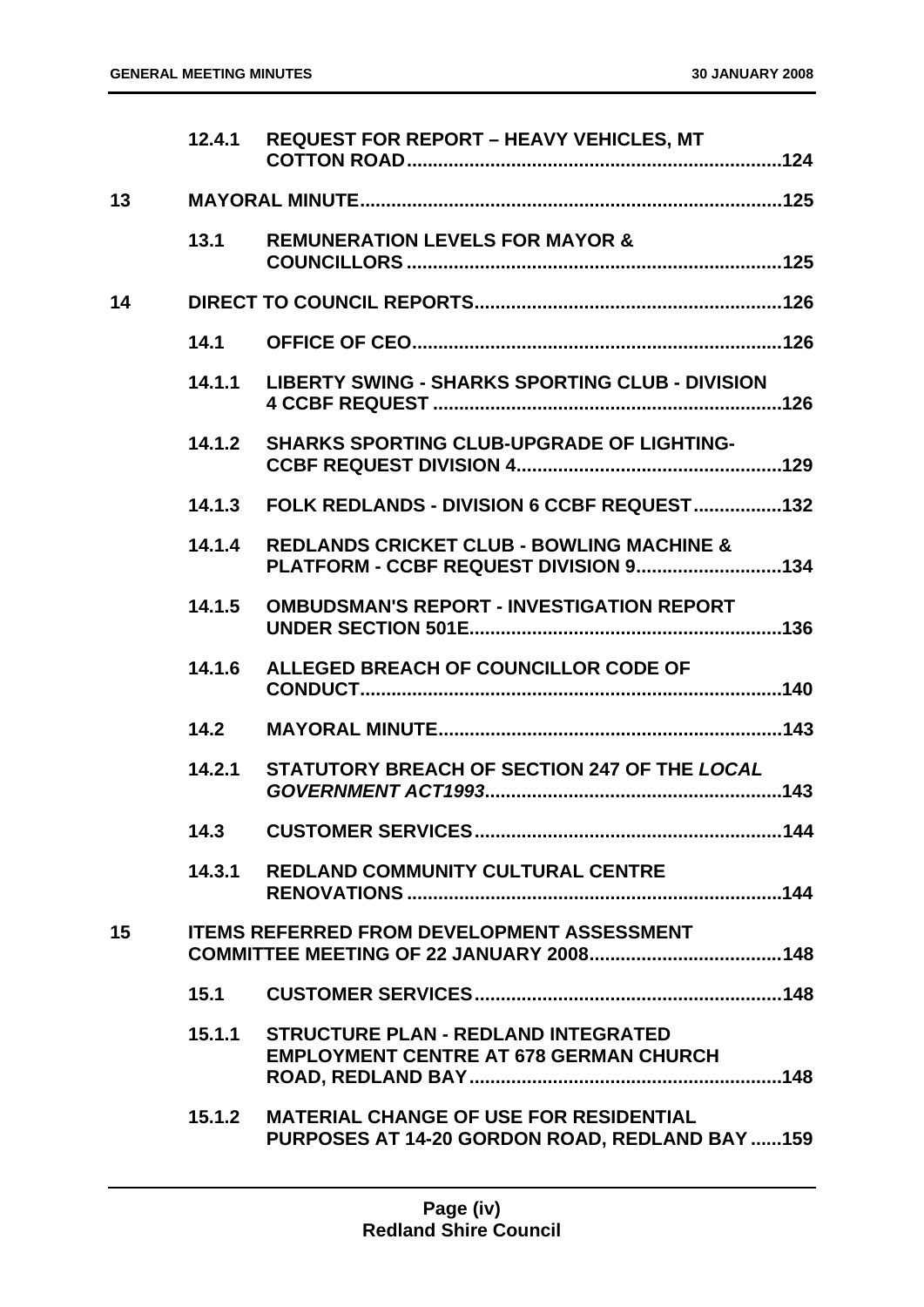| 16 |        | <b>NOTICE OF MOTION UNDER SECTION 451 OF LOCAL</b>                                                                                       | .171 |
|----|--------|------------------------------------------------------------------------------------------------------------------------------------------|------|
|    | 16.1   | NOTICE OF MOTION TO AMEND COUNCIL RESOLUTION<br>OF 26 SEPTEMBER 2007 - PROPOSAL TO SEND<br>LETTERS RE 2006 RPS ZONING CHANGE ON SMBI (CR | .171 |
| 17 |        |                                                                                                                                          |      |
|    |        |                                                                                                                                          |      |
|    | 17.1.1 | <b>PUBLIC NOTIFICATION - SOUTH EAST THORNLANDS</b>                                                                                       | .173 |
| 18 |        |                                                                                                                                          |      |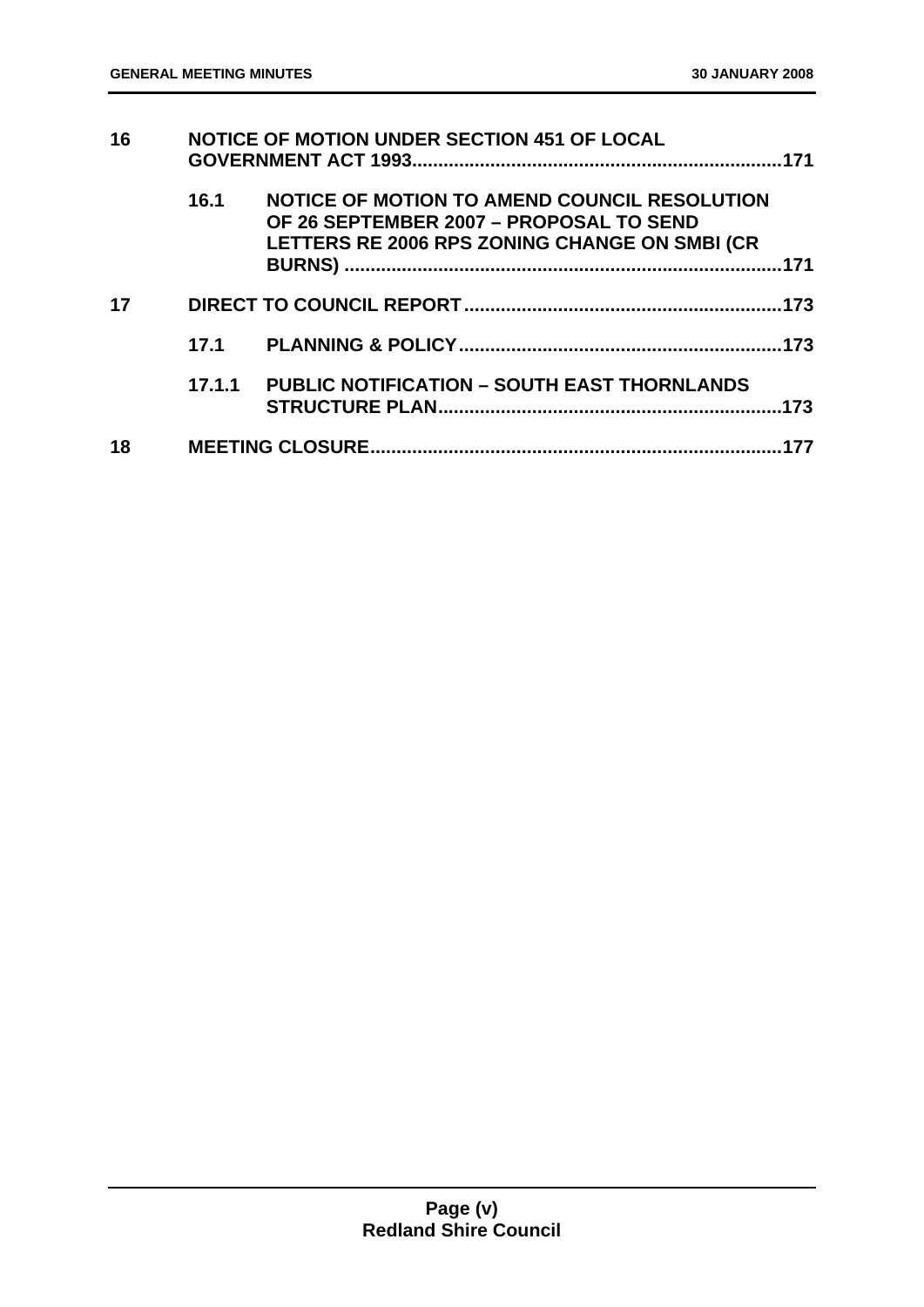# <span id="page-6-0"></span>**1 DECLARATION OF OPENING**

The Mayor declared the meeting open at 4.00pm.

# <span id="page-6-1"></span>**2 DEVOTIONAL SEGMENT**

Rev. Bruce Warren, from the Redland Ministers' Fellowship, led Council in a brief devotional segment.

# <span id="page-6-2"></span>**3 RECORD OF ATTENDANCE AND LEAVE OF ABSENCE**

#### **MEMBERS PRESENT:**

| Cr D H Seccombe | Mayor                                  |
|-----------------|----------------------------------------|
| Cr P J Dowling  | Deputy Mayor and Councillor Division 4 |
| Cr A G Barker   | <b>Councillor Division 1</b>           |
| Cr C B Ogilvie  | <b>Councillor Division 2</b>           |
| Cr D A Henry    | <b>Councillor Division 3</b>           |
| Cr J L Burns    | <b>Councillor Division 5</b>           |
| Cr T Bowler     | <b>Councillor Division 6</b>           |
| Cr M A Elliott  | <b>Councillor Division 7</b>           |
| Cr A R Beard    | <b>Councillor Division 8</b>           |
| Cr K M Williams | <b>Councillor Division 9</b>           |
| Cr H J Murray   | <b>Councillor Division 10</b>          |
|                 |                                        |

# **EXECUTIVE LEADERSHIP GROUP:**

| Mrs S Rankin   | <b>Chief Executive Officer</b>             |
|----------------|--------------------------------------------|
| Mr M Goode     | <b>General Manager Customer Services</b>   |
| Mr R Turner    | <b>General Manager Corporate Services</b>  |
| Mr G Underwood | <b>General Manager Planning and Policy</b> |

#### **MINUTES:**

Mrs J Parfitt **Corporate Meetings & Registers Officer** 

# <span id="page-6-3"></span>**4 RECEIPT AND CONFIRMATION OF MINUTES**

| Moved by:    | <b>Cr Dowling</b> |
|--------------|-------------------|
| Seconded by: | Cr Beard          |

That the minutes of the General Meeting of Council held on 19 December 2007 be confirmed.

# CARRIED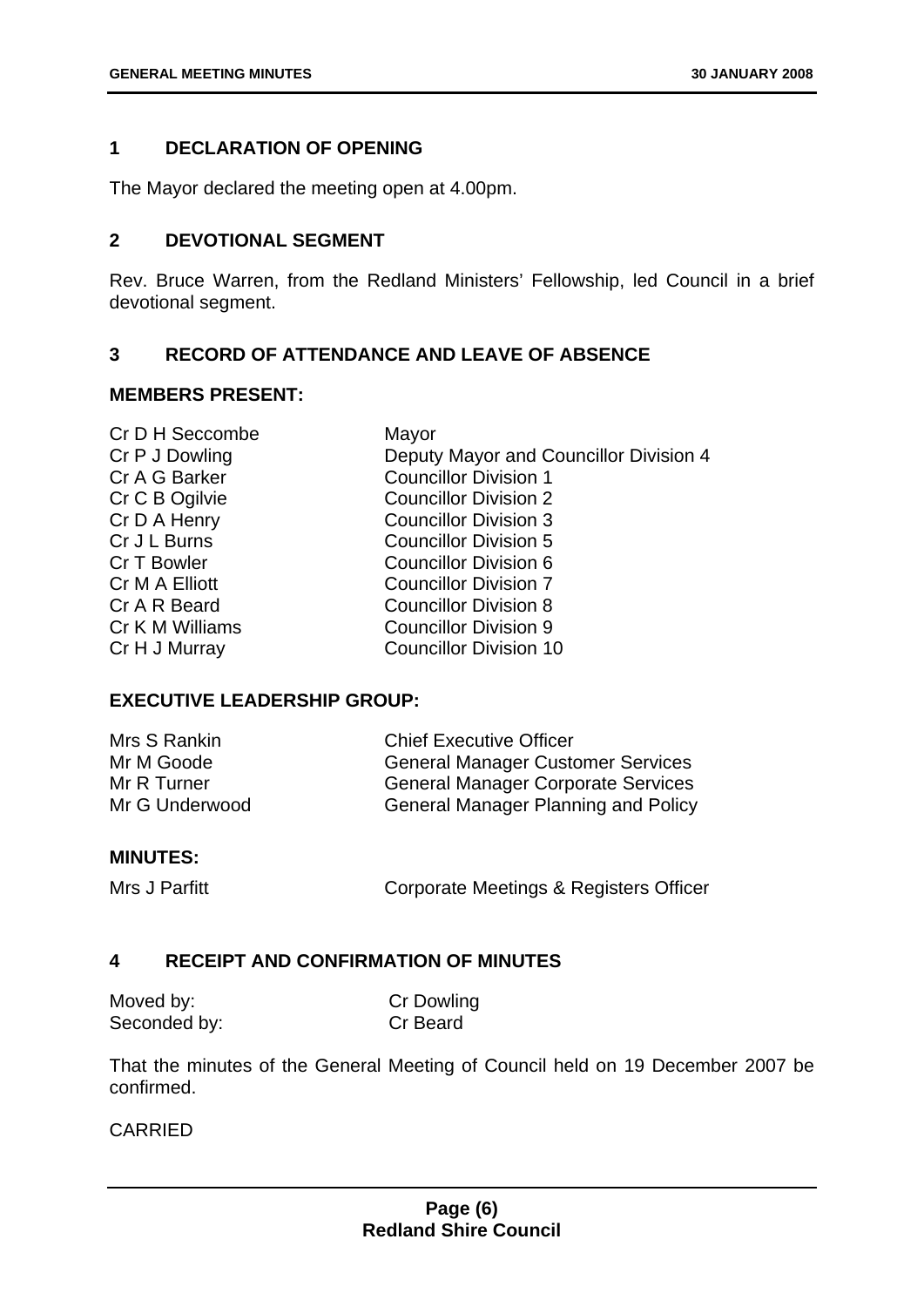# <span id="page-7-0"></span>**5 MATTERS OUTSTANDING FROM PREVIOUS GENERAL MEETING MINUTES**

# <span id="page-7-1"></span>**5.1 REPORT FROM CHIEF EXECUTIVE OFFICER**

## <span id="page-7-2"></span>**5.1.1 SAFE COMMUNITIES PROGRAM**

At the General Meeting of 26 September 2007, it was resolved that a report be prepared on the Safe Communities Program and its applicability to the Redlands community as a means to:

- a. Assisting Council to meet its obligations under the Corporate Plan and Community Safety Policy:
- b. Determining the best way forward for community members and organisations with a demonstrable focus on, and commitment to, community safety; and
- c. Identifying other options to strengthen the community's capacity to respond to safety issues.

A report addressing this petition will be presented to the April 2008 Planning and Policy Committee meeting.

# <span id="page-7-3"></span>**5.1.2 PETITION (DIVISION 9) – REQUESTING COUNCIL CLOSE PATHWAY ADJACENT TO 13 AND 15 DIANA STREET, CAPALABA**

At the General Meeting of 28 November 2007, Council resolved that the petition requesting that Council take appropriate measures to close the pathway adjacent to 13 and 15 Diana Street, Capalaba, be received and referred to the appropriate area of Council for consideration and a report to Council.

A report addressing this petition will be presented to the April 2008 Planning and Policy Committee meeting.

# <span id="page-7-4"></span>**5.1.3 PETITION (DIVISION 4) – REQUESTING COUNCIL UNDERTAKE A REVIEW OF PARKING AND SECURITY AT VICTORIA POINT**

At the General Meeting of 28 November 2007, Council resolved that the petition requesting Council to undertake a review of parking and security at Victoria Point with a view to obtaining securing improvement program funding to upgrade lighting and other measures, be received and referred to the appropriate area of Council for consideration and a report to Council.

A report addressing this petition will be presented to the February 2008 Planning and Policy Committee meeting.

# <span id="page-7-5"></span>**5.1.4 REQUEST FOR PROGRESS REPORT - UNDERGROUNDING OF POWERLINES**

At the General Meeting of 28 November 2007, Council resolved that a report be presented to Council on the progress made with Energex regarding undergrounding of powerlines in selected areas.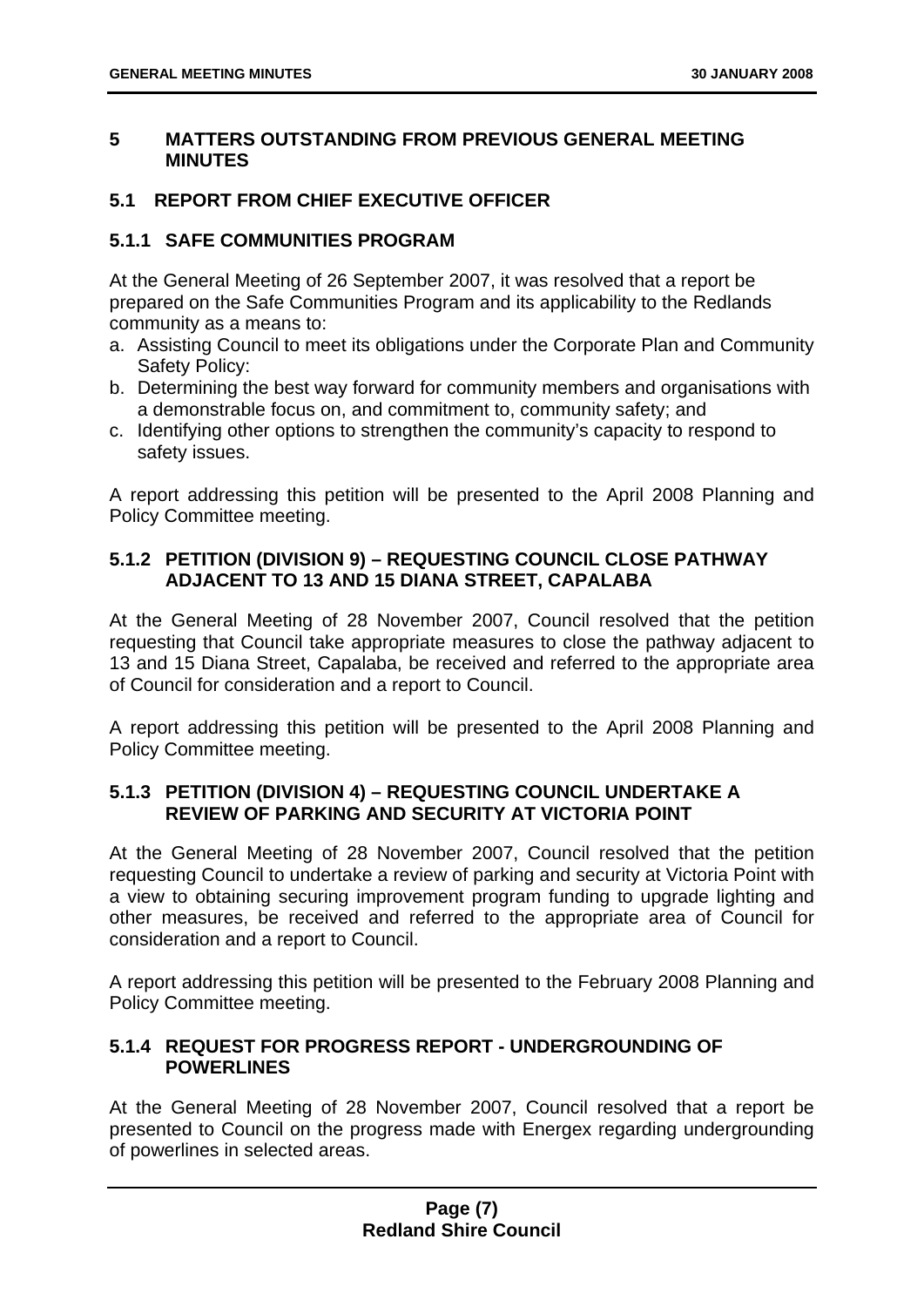A report addressing this matter will be presented to the February 2008 Planning and Policy Committee meeting.

# <span id="page-8-0"></span>**5.1.5 PETITION (DIVISION 9) – REQUEST TO INSTALL LOCAL AREA TRAFFIC MANAGEMENT DEVICES IN KILLARNEY CRESCENT, CAPALABA**

At the General Meeting of 19 December 2007, Council resolved that the petition requesting Council install local area traffic management devices in Killarney Crescent, Capalaba, be received and referred to the appropriate area of Council for consideration and a report to Council.

A report addressing this matter will be presented to the May 2008 Planning and Policy Committee meeting.

# <span id="page-8-1"></span>**5.1.6 PETITION (DIVISION 4) – REDLANDS DISTRICT MOTORCYCLE CLUB REQUESTING THAT COUNCIL PROVIDE FACILITY FOR OFF ROAD MOTOR CYCLE VENUE**

At the General Meeting of 19 December 2007, Council resolved that the petition requesting that Council provide a facility for off-road motor cycle venue, be received and referred to the appropriate area of Council for consideration and a report to Council.

A report addressing this matter will be presented to the May 2008 Planning and Policy Committee meeting.

#### <span id="page-8-2"></span>**6 PUBLIC PARTICIPATION**

#### **MOTION TO ADJOURN MEETING**

| Moved by:    | Cr Dowling |
|--------------|------------|
| Seconded by: | Cr Henry   |

That the proceedings of the meeting adjourn for a public participation segment.

# **CARRIED**

- 1. Ms M Hobson of Wellington Point, representing Redlands Tourism, addressed Council in relation to Item 10.1.1 – Tourism Industry Working Party.
- 2. Mr C McInnes of Lamb Island, addressed Council in relation to Item 10.1.1 Tourism Industry Working Party.

# **MOTION TO RESUME MEETING**

| Moved by:    | <b>Cr Barker</b> |
|--------------|------------------|
| Seconded by: | Cr Ogilvie       |

That the proceedings of the meeting resume. CARRIED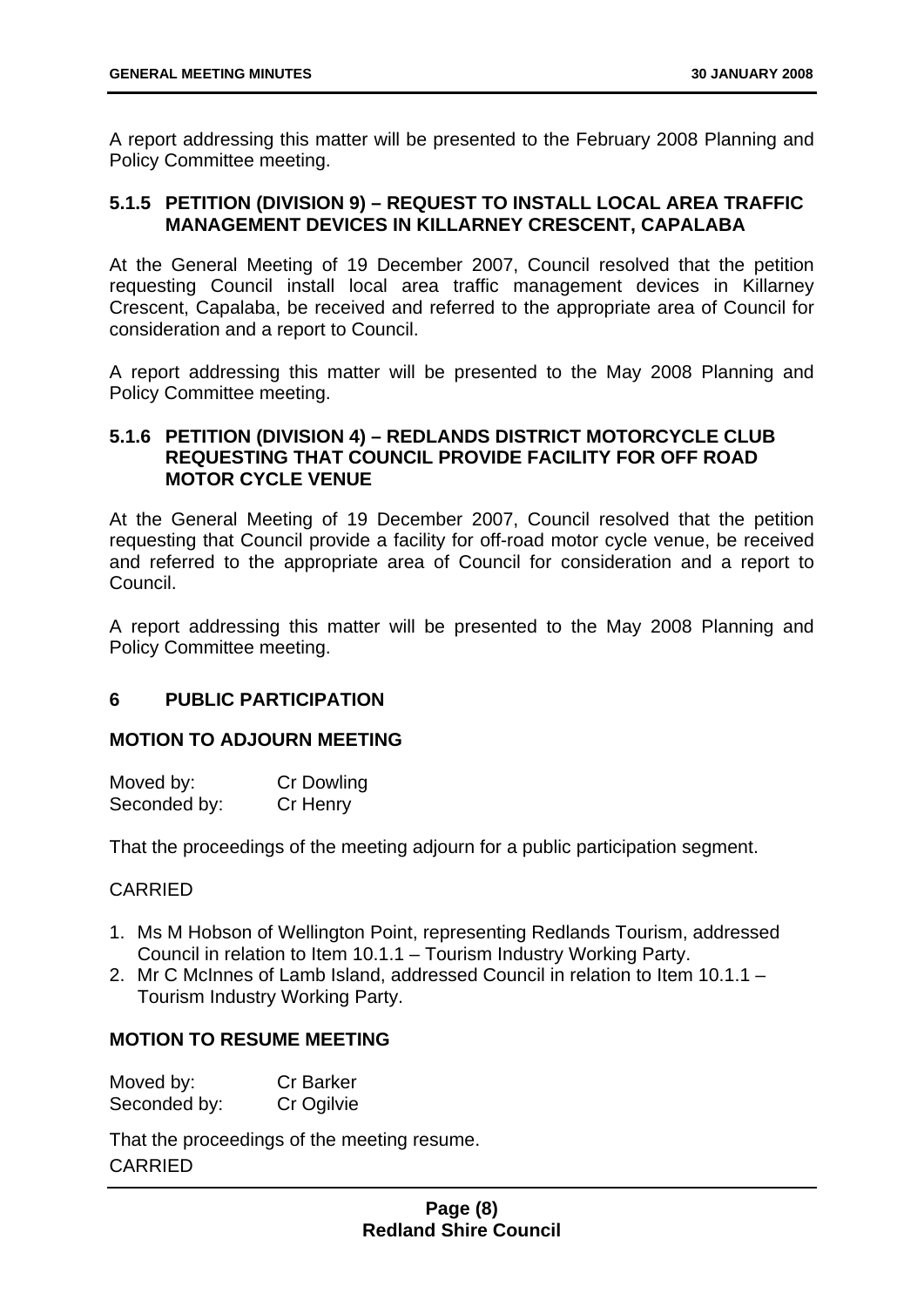# <span id="page-9-0"></span>**7 PETITIONS/PRESENTATIONS**

# <span id="page-9-1"></span>**7.1 PETITION (DIVISION 3) – REQUEST TO CONTROL TRAFFIC SPEEDS IN CLIFFORD PERSKE DRIVE, THORNLANDS**

| Moved by:    | Cr Henry         |
|--------------|------------------|
| Seconded by: | <b>Cr Bowler</b> |

**That the petition, which reads as follows, be received and referred to the appropriate area of Council for consideration and a report to Council:** 

*"We the undersigned request that Council investigate means of controlling traffic speeds in Clifford Perske Drive so as to avoid further wildlife fatalities; the increasing threat to the safety of residents and pedestrians; and the accompanying decline in amenity and quality of life."* 

#### **CARRIED**

# <span id="page-9-2"></span>**7.2 CONFERENCE REPORT – (CR BOWLER, DIVISION 6) – QUEENSLAND TRANSPORT CYCLING CONGRESS 2007**

Cr Bowler presented a brief report to Council on her attendance at the recent Queensland Transport Cycling Congress 2007 held at the Brisbane Marriott Hotel, 22-23 November 2007.

The purpose of the congress was to promote the planning and delivery of best practice cycling infrastructure in the future.

The first day of the congress consisted of the launch of the South East Queensland Principal Cycle Network Plan, a review of the Cycle Network Program, as well as an overview of the TravelSmart Brisbane North Project. Local Governments also showcased their project achievements in order to boost cycling in their local area, as well as to enhance the quality of future projects.

The second day consisted of a planning day, involving a review of regional priorities, as well as a presentation on the 'Best Practice in the Northern Hemisphere'. A workshop regarding Key Count Data Collection Points was also held.

# <span id="page-9-3"></span>**7.3 CONFERENCE REPORT – (CR BOWLER, DIVISION 6) – LOCAL GOVERNMENT SUSTAINABLE DEVELOPMENT 2007**

Cr Bowler presented a brief report to Council on her attendance at the Local Government Sustainable Development 2007 conference held at the Hilton on the Park Hotel, Melbourne, 11-12 September 2007.

Day 1 Sessions included:

- Reducing the carbon footprint of local government;
- Working together to achieve world best practice in emissions reductions;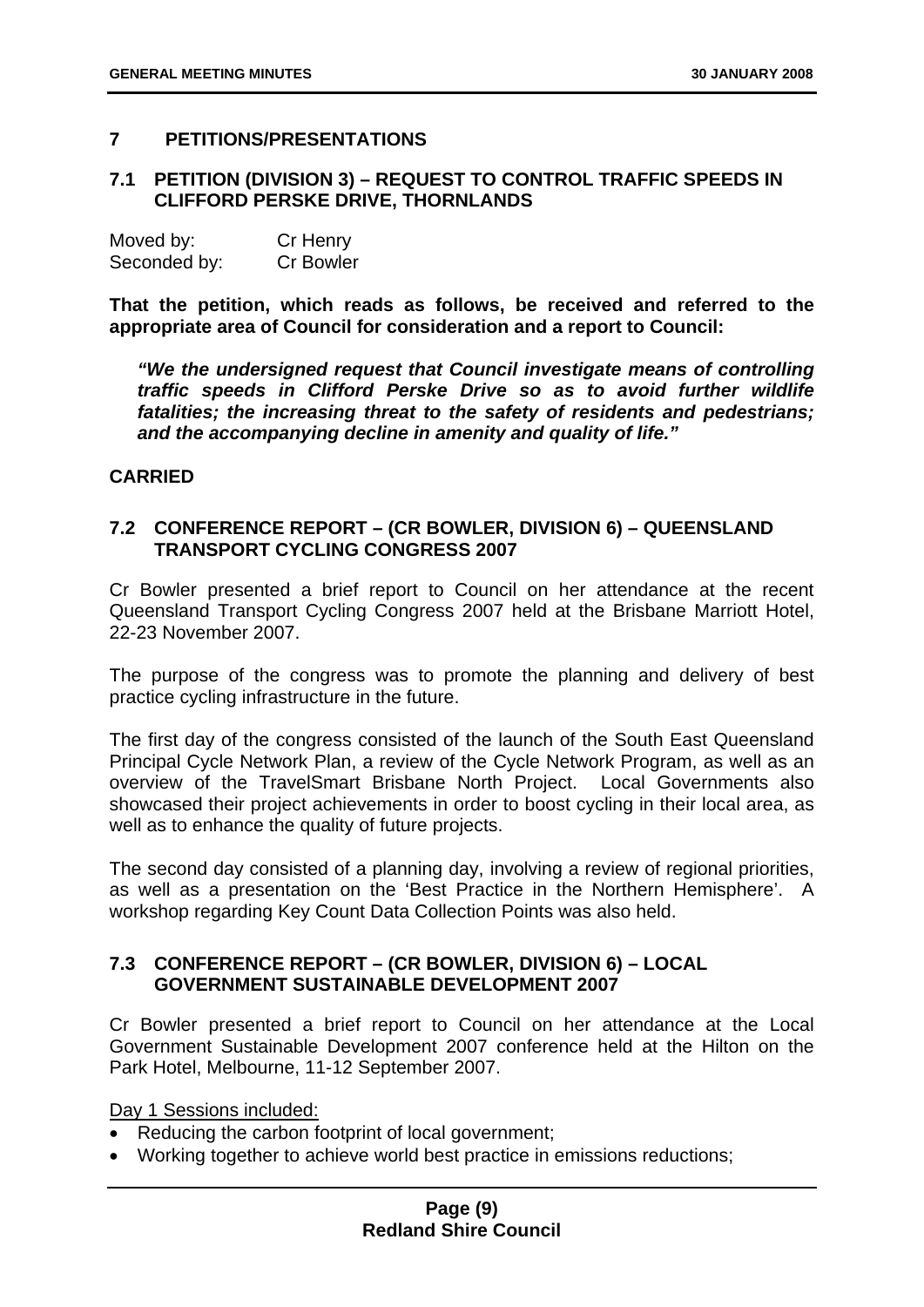- Local action on climate change; and
- Mobilising and engaging the local community.

Day 2 Sessions included:

- Water planning;
- Built environment initiatives; and
- Waste initiatives.

# <span id="page-10-0"></span>**8 ORDER OF BUSINESS**

Moved by: Cr Dowling Seconded by: Cr Burns

- That a late item, *Alleged Breach of Councillor Code of Conduct*, be received and discussed as item 14.1.6.
- That a late item, *Public Notification South East Thornlands Structure Plan*, be received and discussed as item 17.1.1.

# **CARRIED**

# <span id="page-10-1"></span>**9 DECLARATION OF MATERIAL PERSONAL INTEREST ON ANY ITEMS OF BUSINESS**

Cr Seccombe declared a conflict of interest in Item 10.1.2 – *Review of Leasing of Council Land Policy,* as president of the Redlands Sporting Club, and left the chamber prior to discussion and for the decision on this item.

Cr Bowler left the chamber prior to discussion and for the decision on Item 14.1.5 – *Ombudsman's Report – Investigation Report under Section 501E*.

Cr Elliott left the chamber for the majority of the discussion and for the decision on Item 14.1.6 - *Alleged Breach of Councillor Code of Conduct*.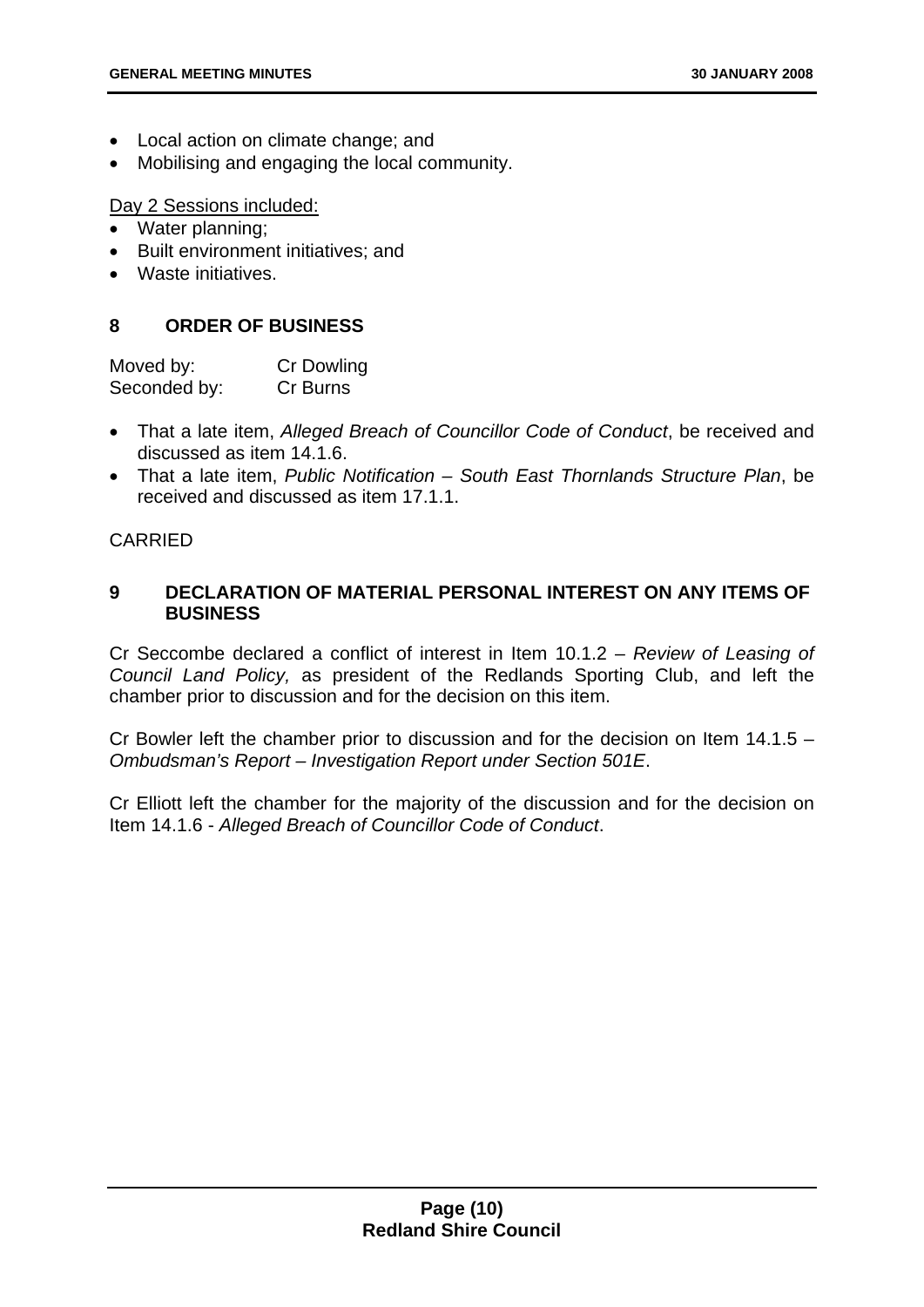# <span id="page-11-0"></span>**10 PLANNING & POLICY COMMITTEE 22/01/08 - RECEIPT AND ADOPTION OF REPORT**

| Moved by:    | Cr Burns   |
|--------------|------------|
| Seconded by: | Cr Dowling |

That the Planning & Policy Committee Report of 22 January 2008 be received.

CARRIED

#### **DECLARATION OF OPENING**

Cr Burns declared the meeting open at 2.00pm.

#### **RECORD OF ATTENDANCE AND LEAVE OF ABSENCE**

| <b>Members Present</b><br>Cr J L Burns<br>Cr D H Seccombe<br>Cr A G Barker<br>Cr C B Ogilvie<br>Cr D A Henry<br>Cr P J Dowling<br>Cr T Bowler<br>Cr M A Elliott<br>Cr A R Beard<br>Cr H J Murray | <b>Chairperson and Councillor Division 5</b><br>Mayor<br><b>Councillor Division 1</b><br><b>Councillor Division 2</b><br>Councillor Division 3 – entered at 2.01pm<br>Deputy Mayor and Councillor Division 4<br>Councillor Division 6 – entered at 2.04pm<br>Councillor Division 7 – entered at 2.04pm<br><b>Councillor Division 8</b><br>Councillor Division 10 - entered at 2.04pm                                                             |
|--------------------------------------------------------------------------------------------------------------------------------------------------------------------------------------------------|--------------------------------------------------------------------------------------------------------------------------------------------------------------------------------------------------------------------------------------------------------------------------------------------------------------------------------------------------------------------------------------------------------------------------------------------------|
| <b>Committee Manager</b><br>Mr G Underwood                                                                                                                                                       | <b>General Manager Planning and Policy</b>                                                                                                                                                                                                                                                                                                                                                                                                       |
| <b>Officers</b><br>Mrs S Rankin<br>Mr A Burgess<br>Ms J Sommer<br>Mr G Photinos<br>Mr D Carter<br>Mr S Fitzsimmons<br>Ms R Bonnin<br>Mr P Mayes<br>Mr D Elliott<br>Mr S Hill<br>Mrs J Saunders   | <b>Chief Executive Officer</b><br><b>Manager Economic Development</b><br><b>Tourism Development Coordinator</b><br><b>Manager Environmental Management</b><br><b>Senior Advisor Natural Environment</b><br><b>Advisor Biodiversity Planning</b><br>Manager Community and Social Planning<br>Senior Advisor Sport & Recreation<br>Manager Infrastructure Planning<br><b>Acting Manager Land Use Planning</b><br><b>Strategic Planning Advisor</b> |
| <b>Minutes</b><br>Mrs J Parfitt                                                                                                                                                                  | Corporate Meetings & Registers Officer                                                                                                                                                                                                                                                                                                                                                                                                           |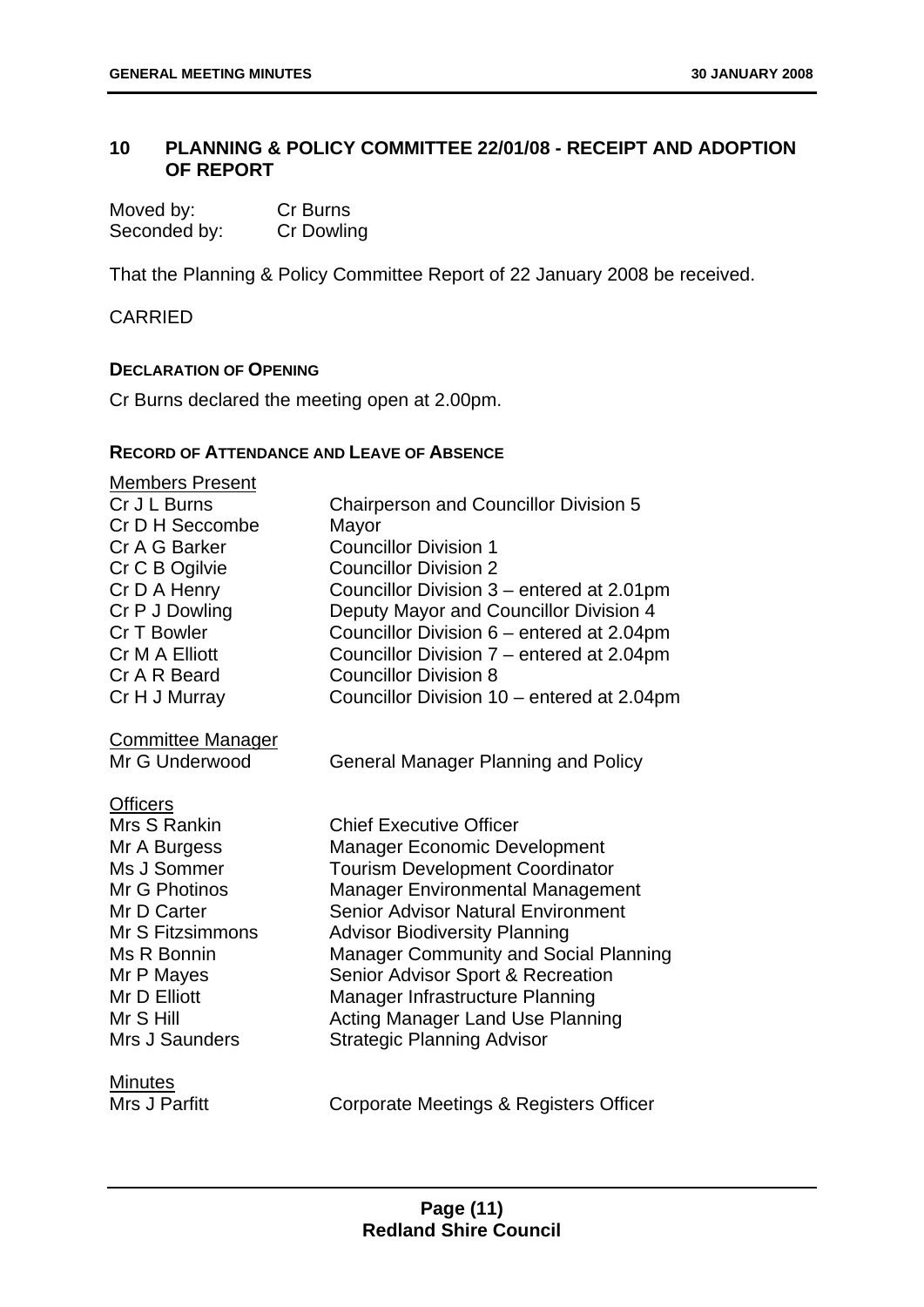# **APOLOGY**

| Moved by:    | Cr Seccombe |
|--------------|-------------|
| Seconded by: | Cr Beard    |

That an apology be noted for Cr Williams.

# CARRIED

#### **PUBLIC PARTICIPATION AT MEETING**

| Moved by:    | Cr Dowling |
|--------------|------------|
| Seconded by: | Cr Beard   |

That the meeting be adjourned for a 15 minute public participation segment.

#### CARRIED

• Ms M Hobson, representing Wellington Point Bed & Breakfast and Deputy Chair Redlands Tourism, addressed Committee in relation to Item 1.1 – Tourism Industry Working Party.

Moved by: Cr Seccombe Seconded by: Cr Beard

That the meeting resume.

#### CARRIED

#### **DECLARATION OF INTEREST**

Cr Seccombe declared a conflict of interest in Item 1.2 *Review of Leasing of Council Land Policy,* as President of the Redlands Sporting Club, and left the meeting during discussion and decision on this item.

#### **MOTION TO ALTER THE ORDER OF BUSINESS**

Nil.

Cr Elliott left the meeting at 2.58pm during discussion on item 1.7 and returned at 4.27pm during discussion on item 1.10.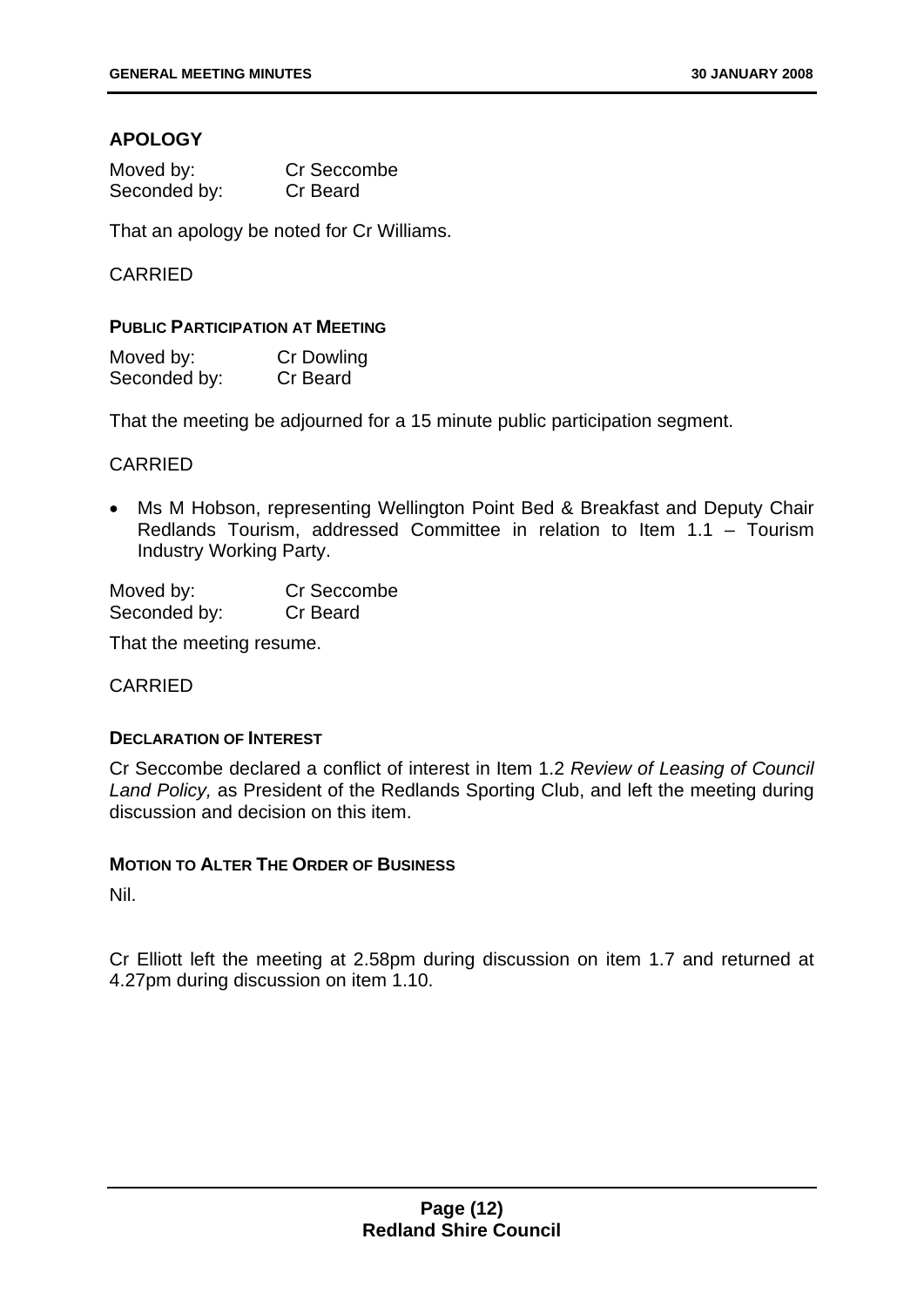# <span id="page-13-0"></span>**10.1 PLANNING AND POLICY**

#### <span id="page-13-1"></span>**10.1.1 TOURISM INDUSTRY WORKING PARTY**

| <b>Dataworks Filename:</b>       | <b>Redland Shire Visitor Services Strategy</b>                              |
|----------------------------------|-----------------------------------------------------------------------------|
| <b>Attachments:</b>              | <b>Tourism Industry Working Party Report - Calais</b><br><b>Consultants</b> |
| <b>Responsible Officer Name:</b> | <b>Alan Burgess</b><br><b>Manager Economic Development</b>                  |
| <b>Author Name:</b>              | <b>Jan Sommer</b><br><b>Tourism Development Coordinator</b>                 |

# **EXECUTIVE SUMMARY**

The Visitor Services Strategy incorporating the Review of Visitor Services Report for the Redland Shire was presented to Redland Shire Council in October 2007 and to address the recommendations of the report, Council resolved at the General Meeting in October to establish a Tourism Industry Working Party (TIWP). Council approved the membership of the TIWP at the November General Meeting.

The TIWP was specifically requested to consider the following:

- Definition of roles and responsibilities of Council and Local Tourism Organisations for tourism in Redland Shire;
- Establishment of a hierarchy of visitor services, including a primary accredited visitor information centre, supported by non accredited supplementary centres on the islands and mainland;
- Engage "captured" audience via multimedia presentations and destination information on water transport vehicles;
- Rationalise critical destination marketing tools to a single website and visitor guide reflecting the Redlands on Moreton Bay branding;
- Direct all marketing initiatives to 1300 telephone number and single website, incorporating the online booking service offered by Brisbane marketing, to deliver comprehensive customer service;
- Install a KPI system which provides a clear picture of services being provided and the ability to track the response to marketing campaigns. This includes a dedicated 1300 telephone line and statistics for online and email bookings; and
- Investigate the financial viability and effectiveness of stand alone information kiosks and report back to Council with recommendations and budget implications.

The TIWP expressed a strong desire to achieve a clear direction for tourism in the Redland Shire with cohesiveness, one direction, vision, strategic planning and unity being imperative to earning respect and gaining credibility from the tourism industry and the community. The participants were strongly of the opinion that if the bigger picture issues were resolved then visitor services and marketing recommendations would be better able to be resolved.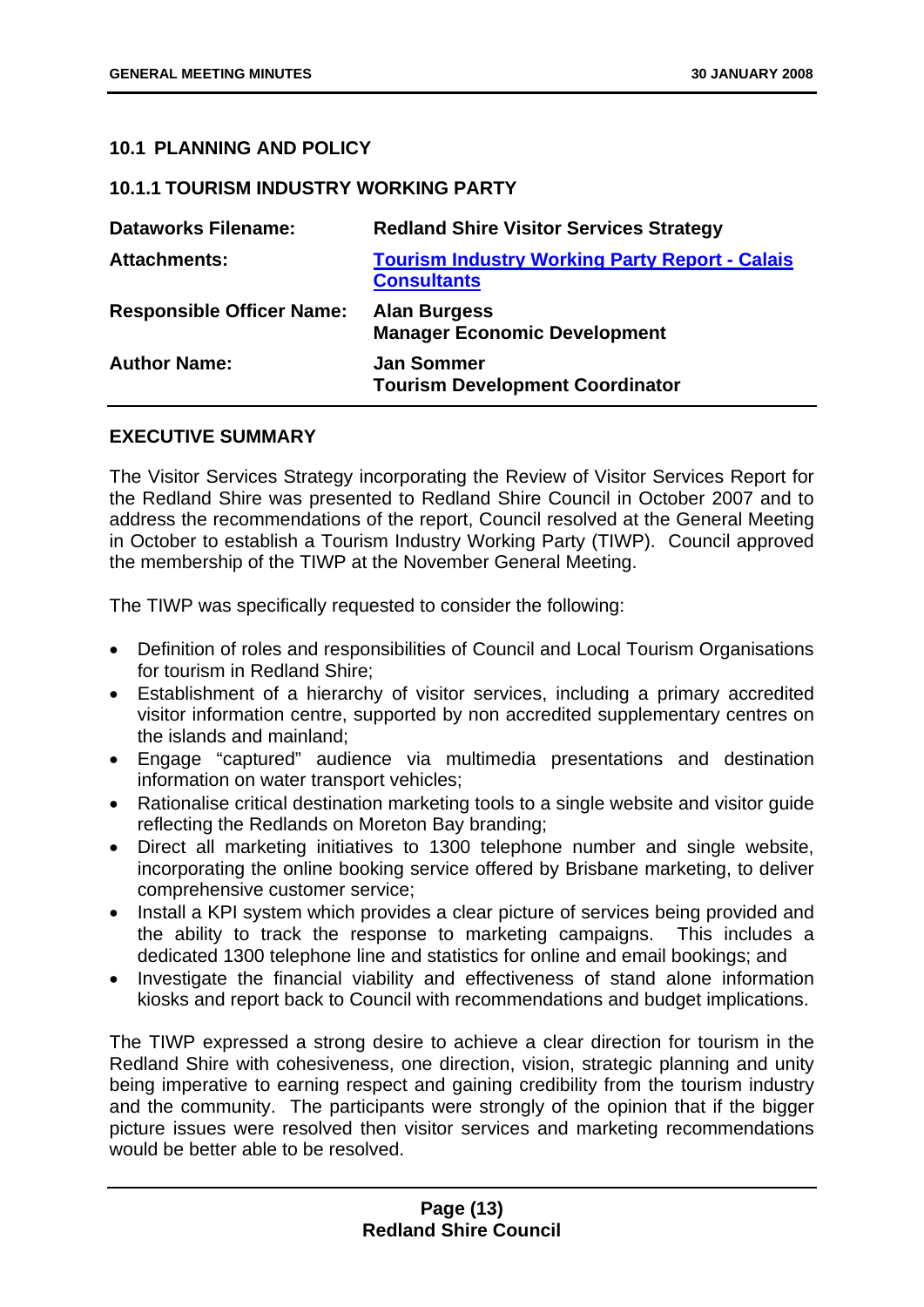Although several tourism structure models were discussed at the workshops and included in the Review of Visitor Services Report it was agreed that the most appropriate model for Redland Shire at this time is a strong industry / local government partnership.

In addition to the structure, the TIWP unanimously agreed on the following direction for tourism in the Redland Shire:

- Appointment of a Tourism Advisory Board;
- Composition of the board; and
- Roles and responsibilities (in principle)

It is proposed that the Chair of the Tourism Advisory Board will act as a conduit between Council and the Board with the reporting being undertaken by tourism staff in Council's Economic Development and Tourism Unit.

The report of the TIWP, prepared by the consultant following the meeting, was circulated to the participants one week following the meeting.

A meeting of the Visitor Services subcommittee, as determined by the TIWP, to discuss the hierarchy of visitor services as recommended in the Visitor Services Strategy was scheduled for Tuesday 8 January 2008.

The TIWP will continue to meet to discuss the recommendations of the Review of Visitor Services until the Tourism Advisory Board is appointed.

#### **PURPOSE**

To present the recommendations of the Tourism Industry Working Party (TIWP), established as an outcome of the Visitor Services Strategy to consider the recommendations of the Review of Visitor Services as requested at the October General Meeting. The TIWP report, prepared by Satwant Calais who facilitated the meeting, is attached as an appendix to this report.

#### **BACKGROUND**

In December 2006, Council resolved to terminate the tender process for a three year contract for the delivery of visitor services at Redland Shire Visitor Information Centre and further that a Visitor Services Strategy be prepared to determine the future delivery of visitor services in the shire.

Calais Consultants was commissioned to undertake four (4) workshops with Councillors, key stakeholders and the tourism industry and prepare a report at the conclusion. The Review of Visitor Services Report, prepared by Satwant Calais, principal of Calais Consulting, is included wholly within the Visitor Services Strategy as an Appendix and is referred to throughout the document.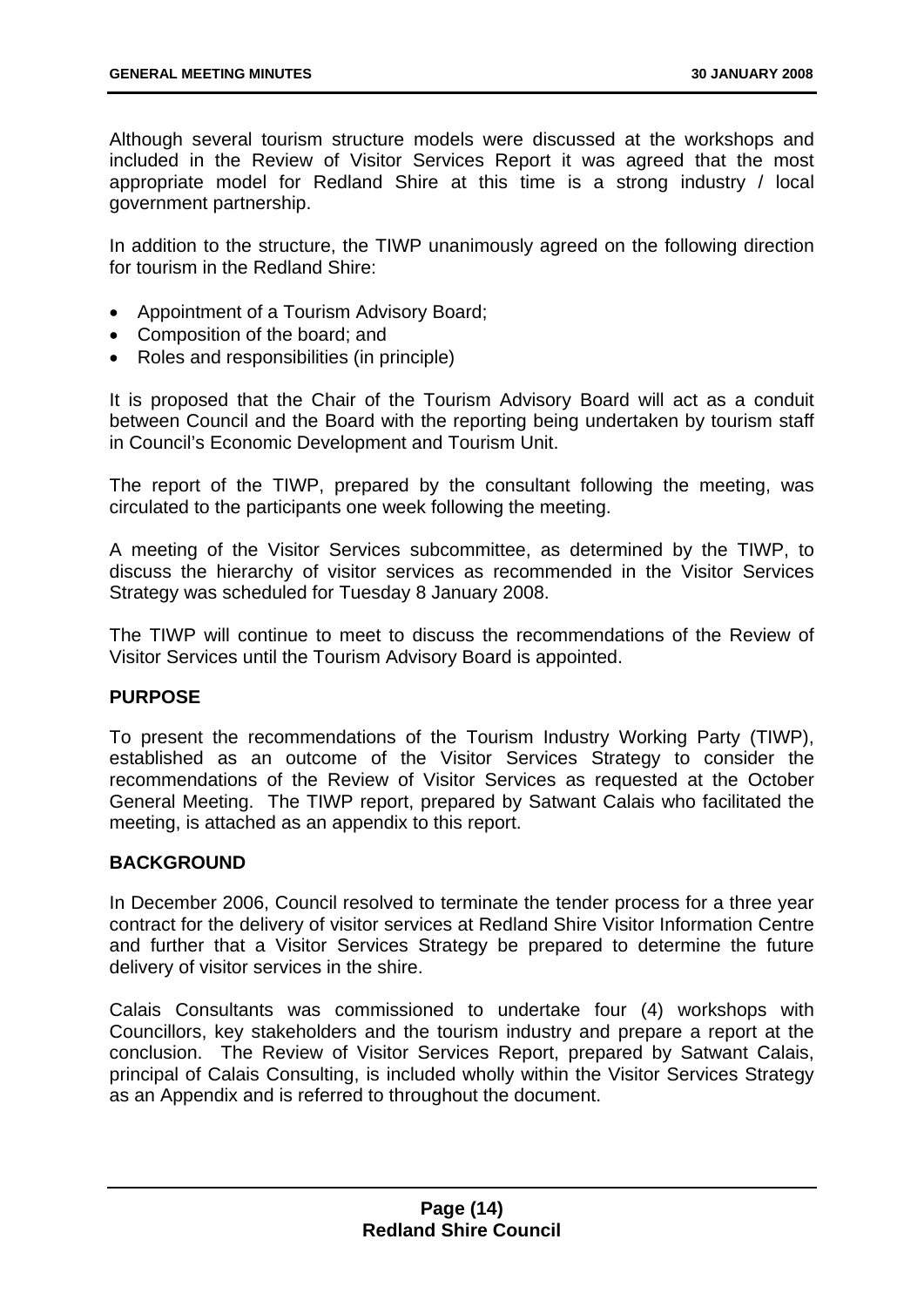During the industry and stakeholder workshop discussions for visitor services in the Redland Shire, wider concerns were aired that were detailed in the Review of Visitor Services Report.

These included:

- Vision for the future;
- State of the industry:
- **Visitor services**;
- Marketing tools, eg, printed collateral and websites; and
- Signage

These concerns were incorporated into the matters for consideration by the TIWP, as determined by the resolution of Council in October.

Following Council's endorsement of the working party participants, reference documents were distributed to the participants including the Visitor Services Strategy and Review of Visitor Services Report, ATS Tourism Strategy 2002 (report and Background Paper).

Due to Satwant Calais' long term international and interstate commitments in November the meeting of the TIWP was scheduled for the afternoon of 6 December 2007 and individual appointments were scheduled over two days between the consultant and TIWP participants to establish rapport and to discuss any issues arising from the Review of Visitor Services Report.

#### **ISSUES**

The majority of TIWP participants stressed the importance of resolving the big issues during the one on one discussions with the facilitator. The consensus was once the strategic direction is determined, including structure, roles and responsibilities, then the other issues concerning visitor services, marketing tools and monitoring could be appropriately addressed.

The limited availability of North Stradbroke Island Visitor Guides was discussed in light of the recommendation to rationalise marketing tools such as printed collateral. To ensure availability of supplies for marketing activities in 2008, the meeting resolved, as an interim measure, that the publication of the guide should proceed by Redlands Tourism.

The TIWP will continue to meet to discuss the recommendations of the Review of Visitor Services until the Tourism Advisory Board is appointed.

# **RELATIONSHIP TO CORPORATE PLAN**

The recommendation primarily supports Council's strategic priority to enhance employment participation and the community's standard of living through encouraging economic development opportunities.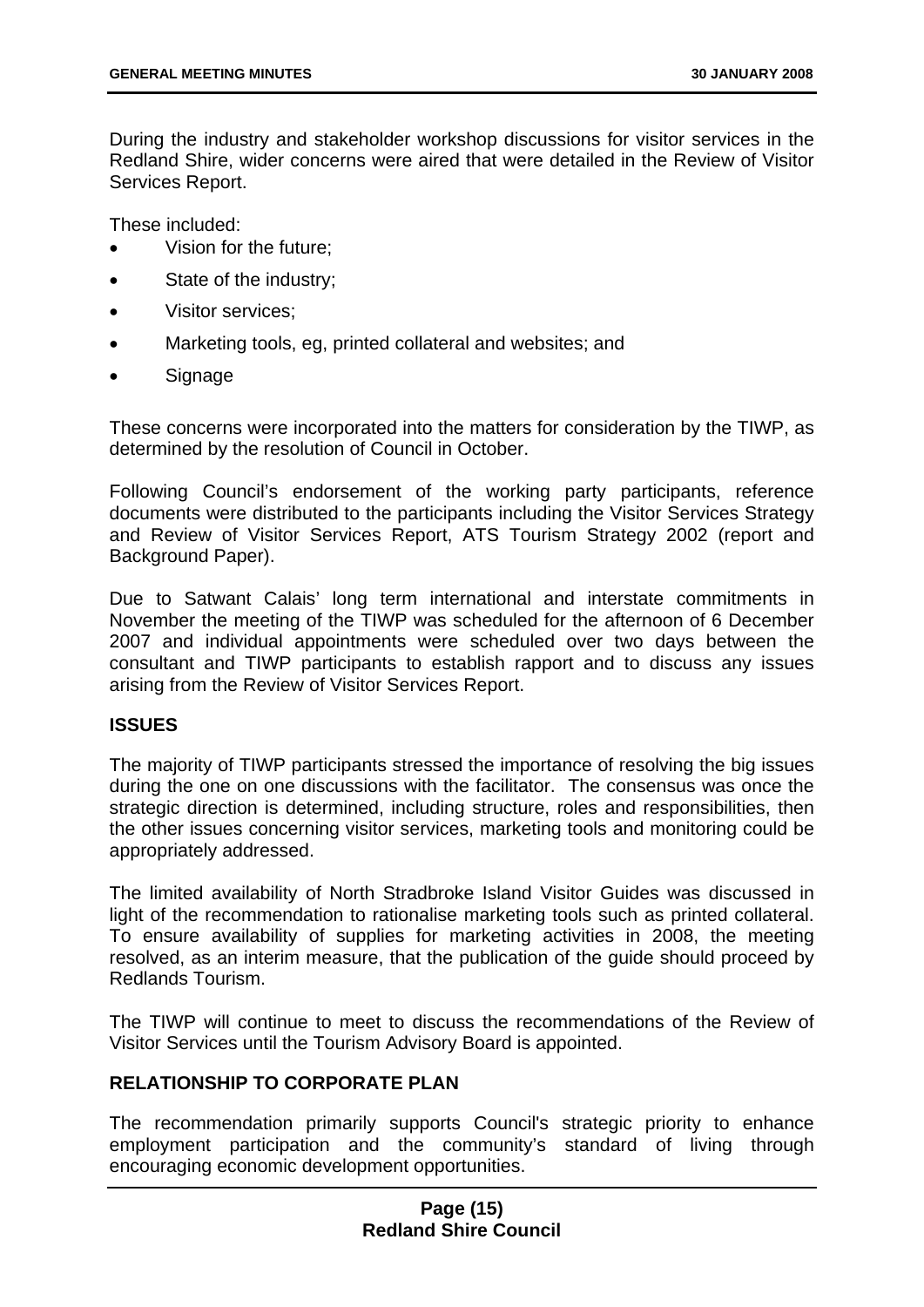# **FINANCIAL IMPLICATIONS**

The Visitor Services Strategy set out the financial implications for the hierarchy of visitor services in consideration of the current budget allocation, including the primary accredited VIC, supplementary centres and on board promotional material for water vehicles.

The ability to attract additional funding through state and federal government grants for tourism development projects and cooperative marketing opportunities would be enhanced with the existence of a Tourism Advisory Board (TAB) demonstrating robust tourism industry partnerships and alliances.

The preparation of strategic plans would be undertaken by the tourism staff of the Economic Development Unit in conjunction with the TAB.

#### **PLANNING SCHEME IMPLICATIONS**

The Land Use Planning Group was consulted and it is considered that the outcome of recommendations in this report will not require any amendments to the Redlands Planning Scheme.

# **CONSULTATION**

The Tourism Industry Working Party, appointed by Redland Shire Council, unanimously agreed to the outcomes of the workshop discussions as presented in the report. All members of the working party received a copy of the report on receipt from the consultant.

- Mayor Don Seccombe
- Cr Craig Ogilvie
- Cr Karen Williams
- John Conley
- Graeme Leishman
- David Thomson
- Melva Hobson
- Colin McInnes
- Suzanne Deed
- Juliette Lally
- Marianna Tigani
- Jason Thomas
- Garth Bell
- Heather Truman
- Alan Burgess
- Jan Sommer

# **OPTIONS**

#### **PREFERRED**

1. That a Tourism Advisory Board be established and structured as follows: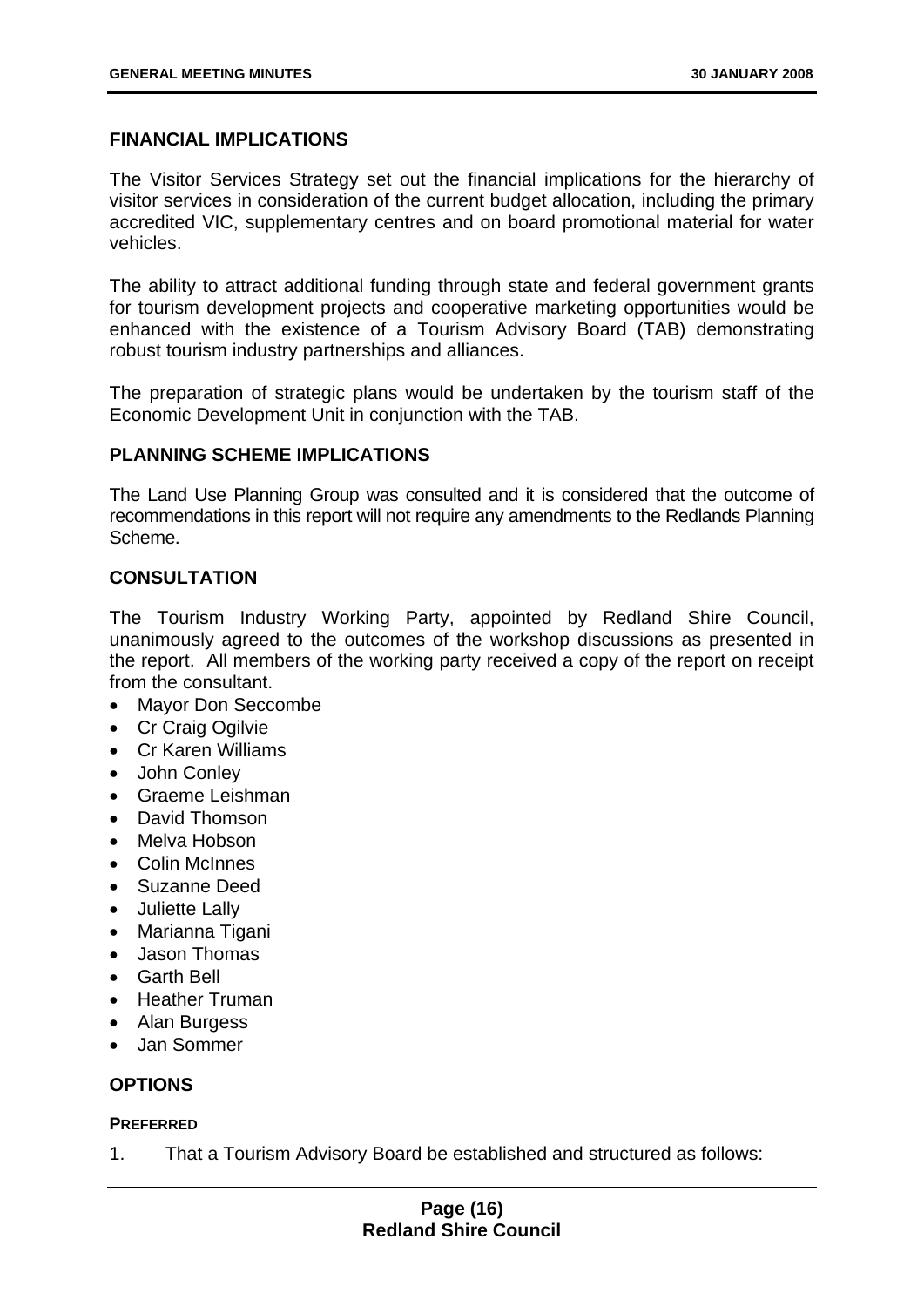- Chair: Redland City Councillor
- Secretary: Tourism Development Coordinator
- Members

Four (4) private sector specialists:

- Tourism
- Strategy
- E Marketing
- Entrepreneur/business development

Three (3) private tourism operators representing the following precincts:

- North Stradbroke Island
- Southern Moreton Bay Islands
- Mainland

One (1) representative of Redlands Tourism Inc

2. That expressions of interest be called for membership of the Tourism Advisory Board in April 2008.

# **ALTERNATIVE**

That Council resolve not to appoint the Tourism Advisory Board.

# **OFFICER'S RECOMMENDATION**

That Council resolve as follows:

1. That a Tourism Advisory Board be established and structured as follows:

- Chair: Redland City Councillor
- Secretary: Tourism Development Coordinator
- Members

Four (4) private sector specialists:

- Tourism
- **Strategy**
- **E** Marketing
- Entrepreneur/business development

Three (3) private tourism operators representing the following precincts:

- North Stradbroke Island
- Southern Moreton Bay Islands
- Mainland

One (1) representative of Redlands Tourism Inc

2. That expressions of interest be called for membership of the Tourism Advisory Board in April 2008.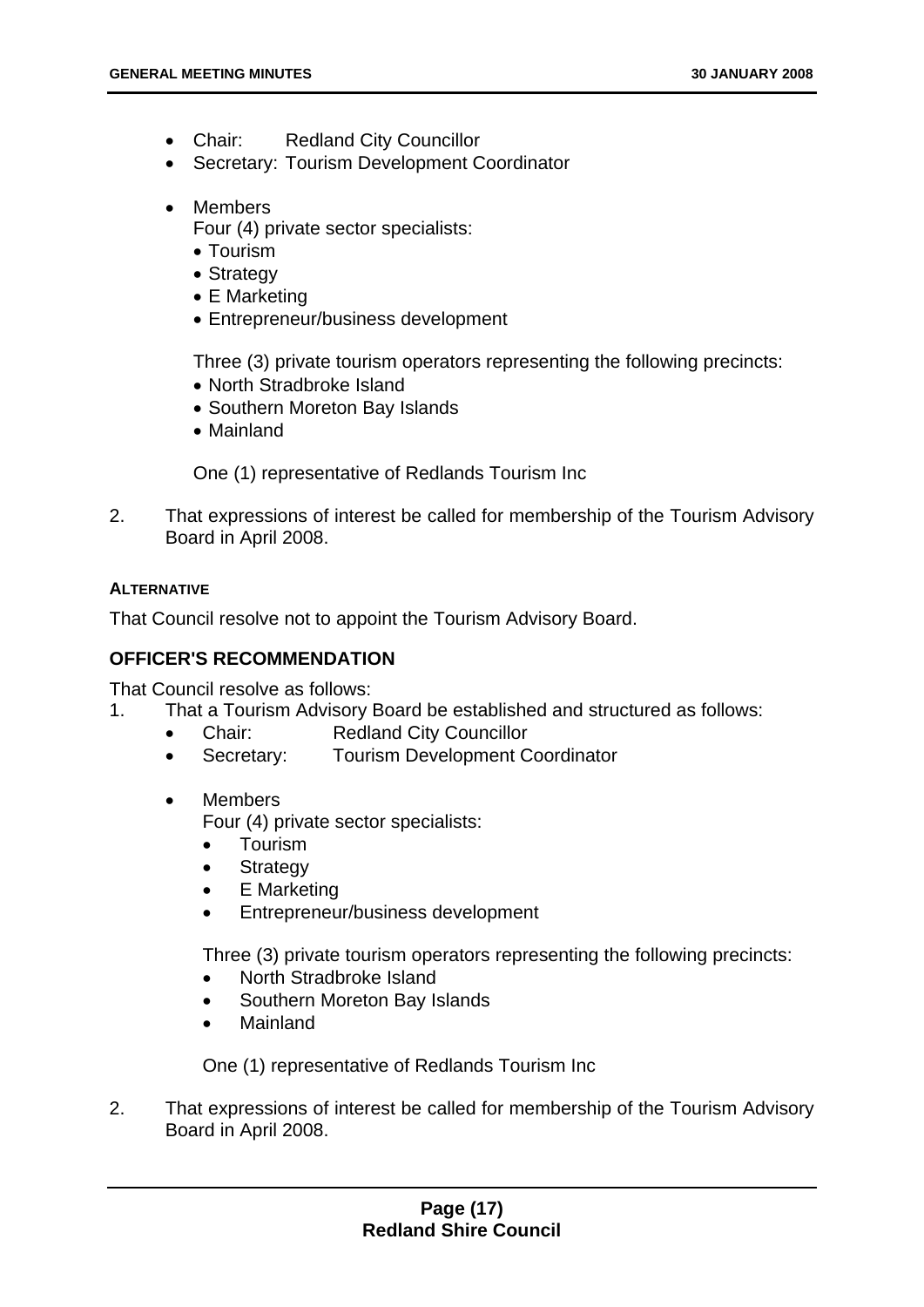# **COMMITTEE RECOMMENDATION**

That Council resolve as follows:

- 1. That the Officer's Recommendation not be adopted;
- 2. That Council note this report;
- 3. That the working group be asked to continue their work in finalising the strategic actions requested from the Council resolution of 31 October 2007; and
- 4. That a workshop be held to discuss this matter in the new term.

# **COUNCIL RESOLUTION**

| Moved by:    | <b>Cr Williams</b> |
|--------------|--------------------|
| Seconded by: | Cr Ogilvie         |

# **That Council resolve as follows:**

- **1. That the Committee Recommendation not be adopted;**
- **2. That the Tourism Working Party's recommendation to establish an Advisory Board be accepted and structured as follows:** 
	- **Chair: Redland City Councillor**
	- **Secretary: Tourism Development Coordinator**
	- **Members**

**Four (4) private sector specialists:** 

- **Tourism**
- **Strategy**
- **E Marketing**
- **Entrepreneur/business development**

**Three (3) private tourism operators representing the following precincts:** 

- **North Stradbroke Island**
- **Southern Moreton Bay Islands**
- **Mainland**

**One (1) representative of Redlands Tourism Inc** 

- **3. That until the proposed Board structure is in place, the current tourism working group be asked to immediately continue their work in finalising the strategic actions requested from the Council resolution of 31 October 2007; specifically to deliver:** 
	- **a. A draft outline of roles and responsibilities for Council and the Advisory Board;**
	- **b. Draft objectives of the proposed Advisory Board;**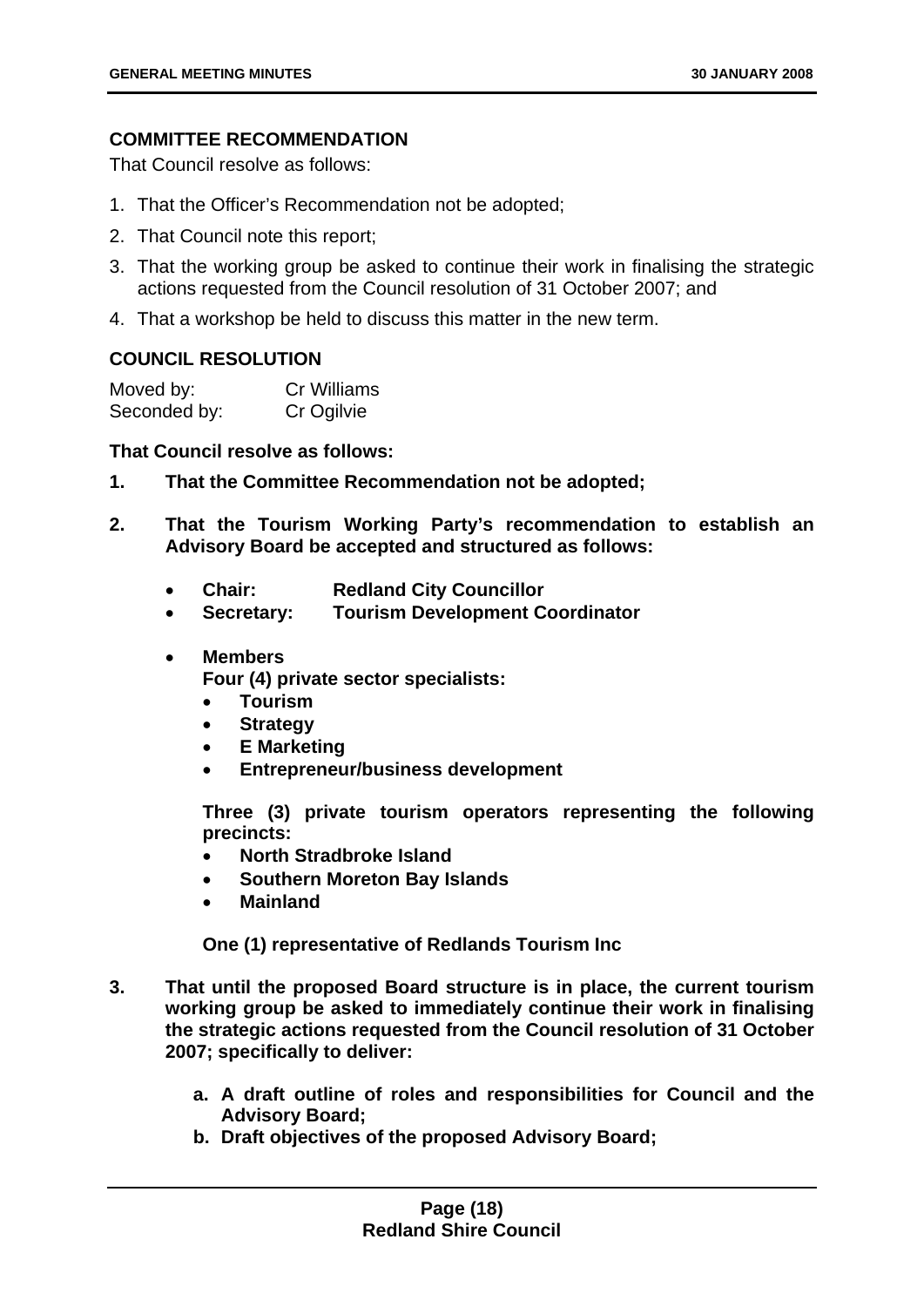- **c. The proposed composition arrangements, nomination and appointment process of the proposed Advisory Board; and**
- **d. Results of sub committees investigations.**
- **4. That a report outlining these actions be brought back to Council before 30 April 2008.**

**CARRIED**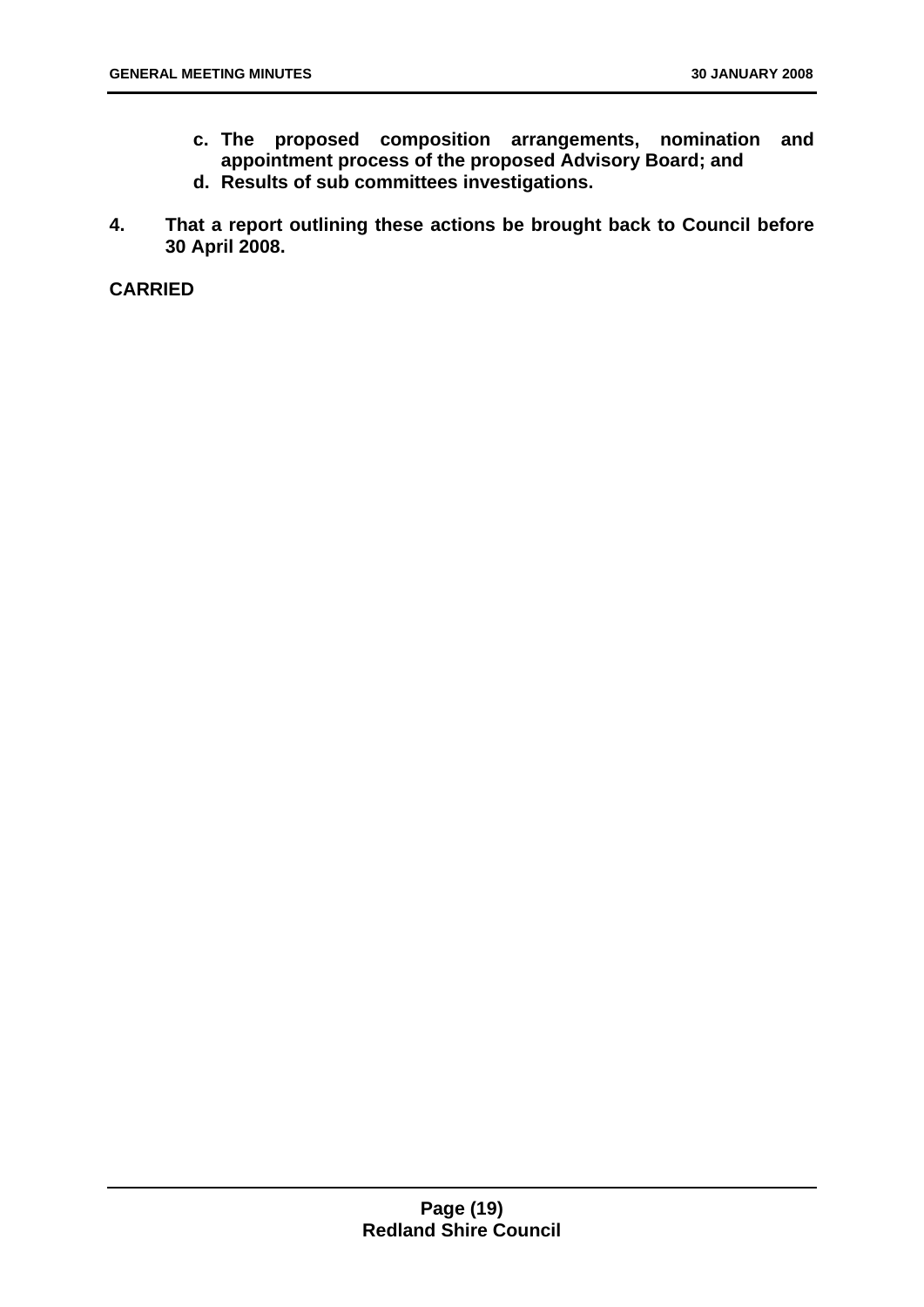Cr Seccombe declared a conflict of interest at the Planning & Policy Committee, as President of the Redlands Sporting Club, and left the meeting for discussion and decision on the following item.

Cr Seccombe declared a conflict of interest in the following item at the General Meeting, vacated the Chair, and left the meeting prior to discussion and for the decision on the following item. Cr Dowling presided.

# <span id="page-20-0"></span>**10.1.2 REVIEW OF LEASING OF COUNCIL LAND POLICY**

| <b>Dataworks Filename:</b>       | <b>Policy - Leasing of Council Land</b>                                                                                                                                                                                                                                                                                                                 |
|----------------------------------|---------------------------------------------------------------------------------------------------------------------------------------------------------------------------------------------------------------------------------------------------------------------------------------------------------------------------------------------------------|
| <b>Attachments:</b>              | <b>Leasing of Council Land/Facilities - Discussion</b><br><b>Paper</b><br><b>List of Current Land Leased to Community</b><br><b>Organisations</b><br><b>Summary of Other Local Government Leasing</b><br><b>Policies</b><br><b>Planning Considerations in Leasing Council Land</b><br><b>Leasing Process</b><br><b>Draft Policy Document - POL-3071</b> |
| <b>Responsible Officer Name:</b> | <b>Roberta Bonnin</b><br><b>Manager - Community &amp; Social Planning</b>                                                                                                                                                                                                                                                                               |
| <b>Author Name:</b>              | <b>Paul Mayes</b><br><b>Senior Advisor Sport and Recreation</b>                                                                                                                                                                                                                                                                                         |

# **EXECUTIVE SUMMARY**

Council's current policy, CSAS 003 – 'Leasing of Council Land' was adopted by Council in 1994. A new policy is required to acknowledge the partnership approach between Council and the community in managing land and facilities and promoting the sustainability of community, cultural, sport and recreation organisations.

In reviewing the Leasing of Council Land Policy, Council partnered with Logan City and Noosa Shire Council to assess practices for making Council-owned or controlled land available for use by community and sport and recreation organisations. The review, (undertaken by external consultants), workshops with Council officers and Council's Corporate Plan provided Council with basis for a discussion paper.

The discussion paper has been workshopped with staff and ELG and a new policy statement prepared. It is recommended that CSAS003 be declared obsolete and that new POL 3071 Leasing of Council Land and Facilities be adopted. It is further recommended that the provisions within the Discussion Paper and included in Table 1 of this report be endorsed by Council for inclusion as direction for leasing in future guidelines, procedures and fees and charges.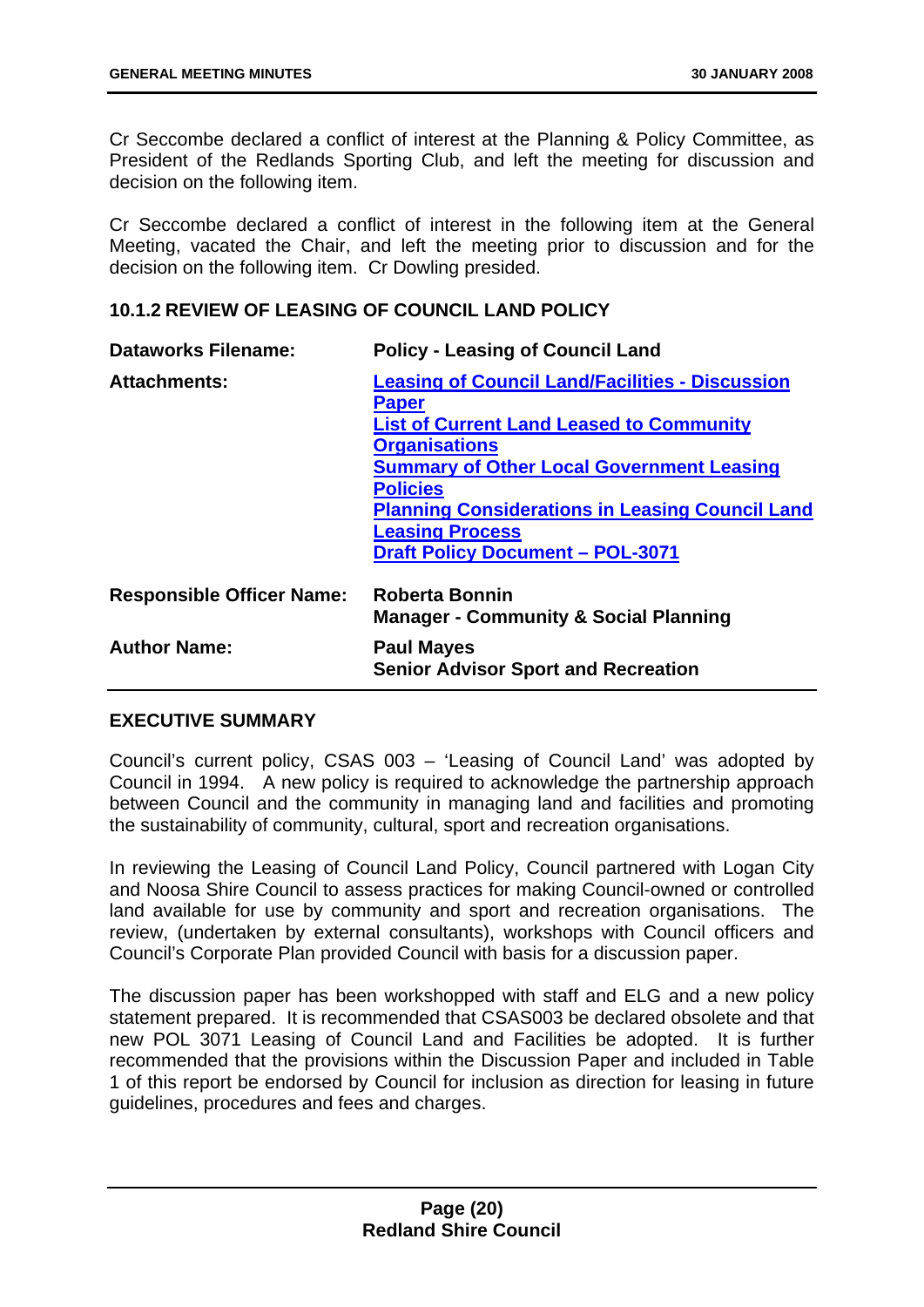# **PURPOSE**

The purpose of this report is to seek Council adoption of Corporate Policy POL 3071 Leasing of Council Land and Facilities and declare obsolete the current policy CSAS003. In addition, Council endorsement is sought for the provisions as detailed in Table 1 as direction for leasing in future guidelines, procedures and fees and charges.

## **BACKGROUND**

The size and scale of many of the Shire's community, sporting, cultural and recreational organisations have changed significantly since 1994 and the provisions of the existing current Policy CSAS003 do not reflect the changed circumstances of many organisations. Many organisations have expanded over the past decade and now hold full liquor licenses and/or gaming licences. Other organisations struggle to attract volunteers to manage their program and maintain their clubs assets.

The Leasing of Council Land/Facilities Discussion Paper January 2008 (attached) has been prepared to lead the discussion on issues associated with leasing Council property as part of the review of the existing policy. The paper has drawn on a report commissioned by Redland Shire Council, Logan City Council and Noosa Shire Council which reviewed practices for making Council-owned or controlled land available for use by community sport and recreation organisations.

Key findings from Australian and international government land management agencies indicated very different policies based on their philosophy, objectives and their total asset management systems. No two councils manage the provision of community facilities in the same way. A summary of local government leasing policies is provided as an attachment in the Discussion Paper

Risk and asset management considerations differentiate many leasing policies. Some councils take on all the responsibility for the maintenance of the assets whereas other councils devolve the significant burden of responsibilities to the lessee, and specify within the lease the standard to which the lessee must maintain the facilities. This issue is closely tied to risk management and the capacity of the community organisations. There is a current trend whereby some local governments undertake a greater role in asset management or build the capacity of the organisations to better manage their assets through organisational development and asset management plans.

Council's 2006-2010 Corporate Plan quadruple bottom line approach to sustainable decision-making and management provides the formal framework for the construction of the proposed Leasing of Council Land and Facilities Policy (attached). These four elements, Social, Economic, Environment and Governance provide perspectives regarding:

- 1. the recognition of community service obligations and volunteering
- 2. cost recovery and affordability
- 3. best use of land and facilities to cater for a broad range of activities
- 4. sound management and long term sustainability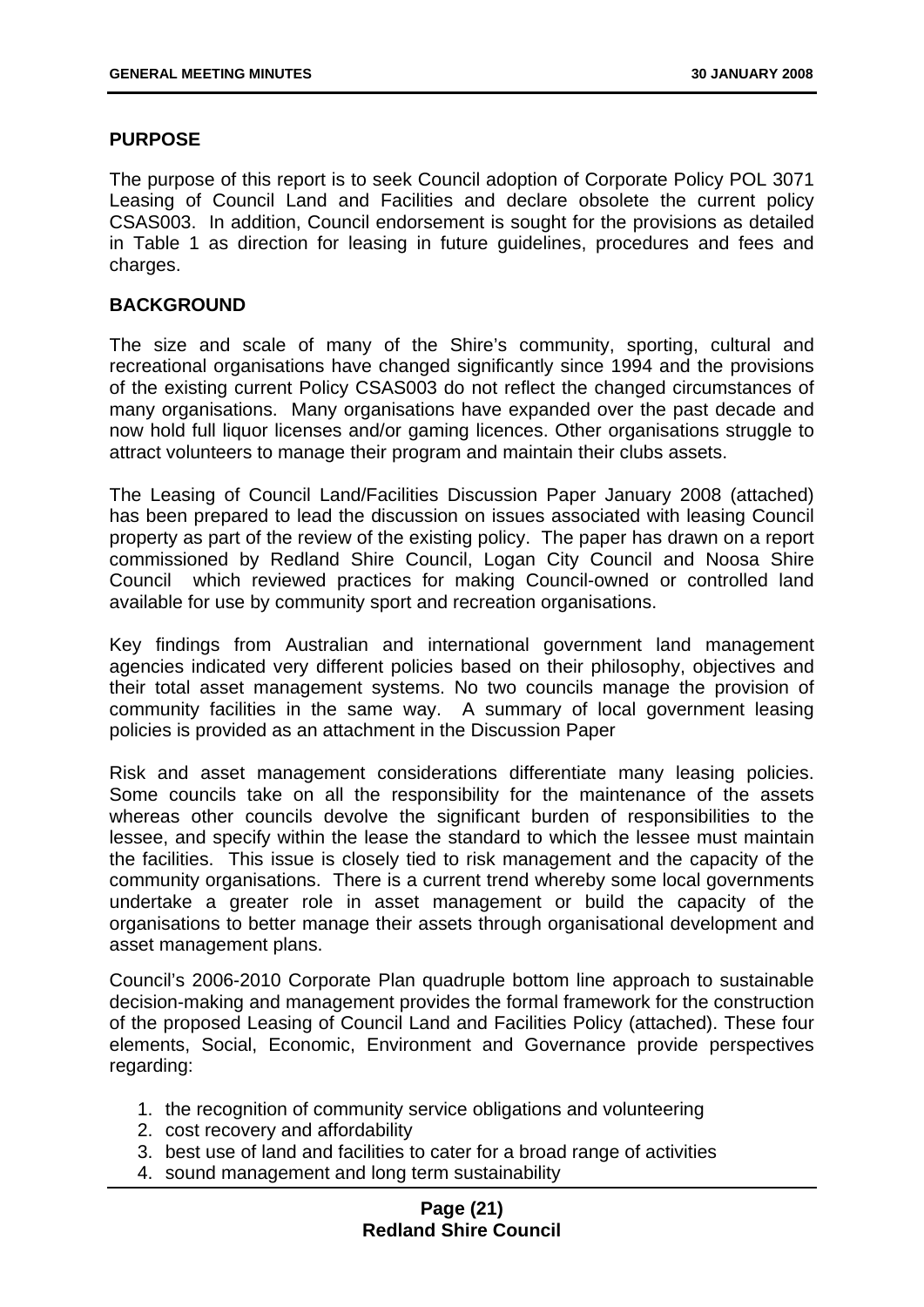# **Policy Amendments**

The new policy recommendations have been developed from a comprehensive review of issues and trends to establish a balanced view in line with the elements of the quadruple bottom line. A summary of the existing and proposed leasing policy changes are listed below:

## **Table 1**

| <b>Existing Leasing Policy Provisions</b>                                                                                            | <b>Proposed Leasing Policy Provisions</b>                                                                                                                                                                                                                                                                                                                                                                                                                                                                                                                                                                                                                                                                         |
|--------------------------------------------------------------------------------------------------------------------------------------|-------------------------------------------------------------------------------------------------------------------------------------------------------------------------------------------------------------------------------------------------------------------------------------------------------------------------------------------------------------------------------------------------------------------------------------------------------------------------------------------------------------------------------------------------------------------------------------------------------------------------------------------------------------------------------------------------------------------|
| <b>Lease Area</b><br>Restricted to the footprint of the<br>building (unless a specialist activity eg<br>tennis, golf, bowling green) | <b>Lease Area</b><br>Lease the footprint of the building<br>only (with connected outdoor food<br>and licenced beverage area if<br>applicable)<br>Lease to be granted over the full<br>site where exclusive or potentially<br>hazardous activity occurs eg golf<br>club, bowls club, museum, tennis<br>courts etc<br>Permit to Occupy for use of activity<br>areas outside the footprint (ie.<br>associated fields and courts)<br>New organisation to commence<br>with a Permit to Occupy to<br>demonstrate capacity to manage<br>Community consultation<br>is<br>required for new leases<br>over<br>Council open space if secondary<br>use is triggered or impact<br>development<br>assessable<br>is<br>proposed. |
| <b>Lease Term</b><br>Lease - 20 years<br>Permit to Occupy - individual case<br>basis (1 to 5 years)                                  | <b>Lease Term</b><br>The period of standard lease term be<br>up to 10 years, 20 years or 30 years<br>required - where the lessee<br>as<br>significant<br>invests<br>funds<br>into<br>infrastructure or leases for emergency<br>services<br>Permit to Occupy – individual case<br>basis (1 to 5 years)                                                                                                                                                                                                                                                                                                                                                                                                             |
| <b>Fees and Charges</b><br>Application fee of up to \$500 may<br>be requested<br>Lease<br>of $$1$<br>Flat<br>fee<br>for<br>all       | <b>Fees and Charges</b><br>- Application fee removed<br>- Lease Fee based on Category:<br>A: \$1 per year (no liquor license)                                                                                                                                                                                                                                                                                                                                                                                                                                                                                                                                                                                     |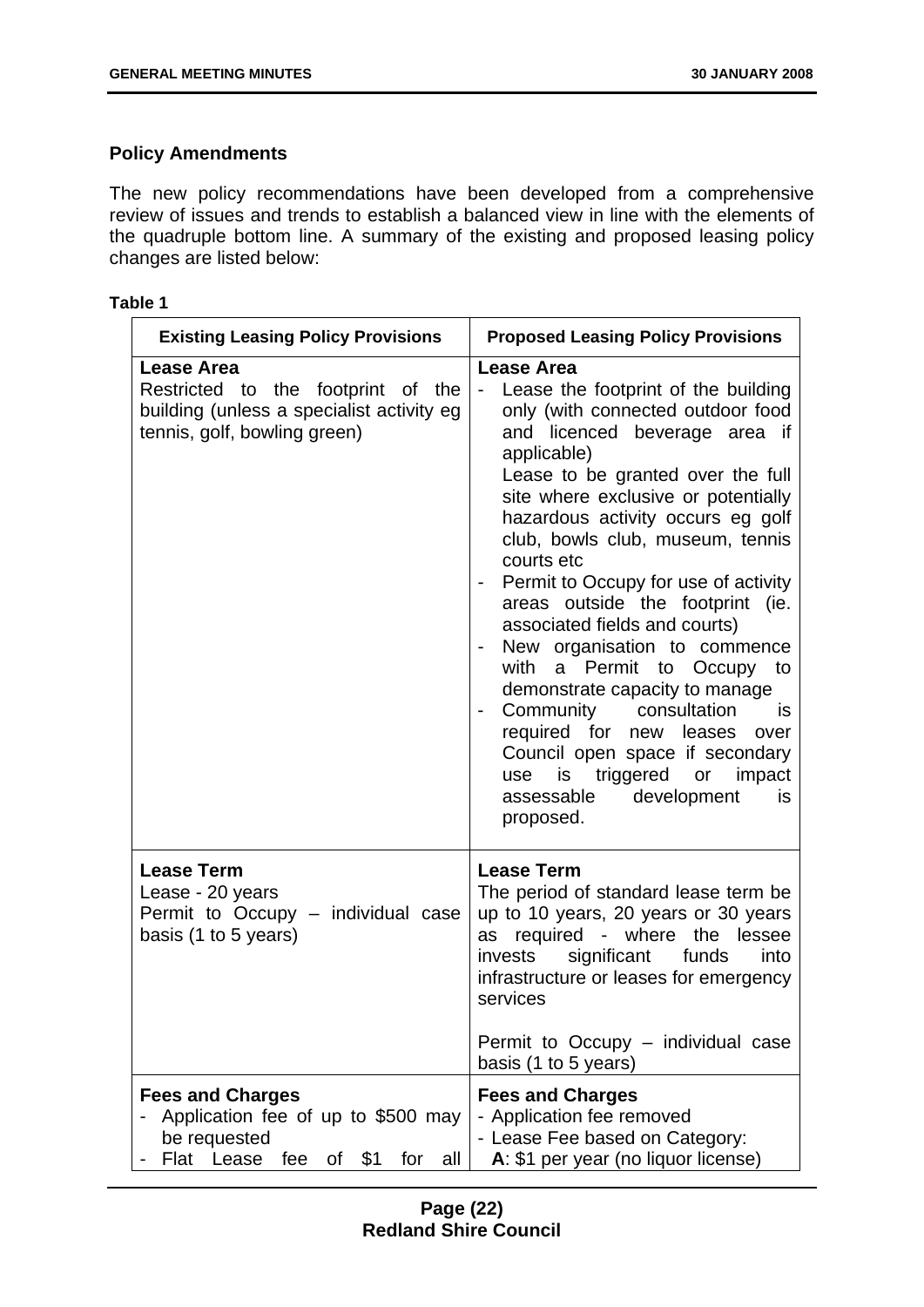| <b>Existing Leasing Policy Provisions</b>                                                                                                                                                                                                                                                                                                                                   | <b>Proposed Leasing Policy Provisions</b>                                                                                                                                                                                                                                                                                                                                                                                                                                                                                                                                                                                                                                                                                                 |  |
|-----------------------------------------------------------------------------------------------------------------------------------------------------------------------------------------------------------------------------------------------------------------------------------------------------------------------------------------------------------------------------|-------------------------------------------------------------------------------------------------------------------------------------------------------------------------------------------------------------------------------------------------------------------------------------------------------------------------------------------------------------------------------------------------------------------------------------------------------------------------------------------------------------------------------------------------------------------------------------------------------------------------------------------------------------------------------------------------------------------------------------------|--|
| organisations<br>General<br>Rate<br>applied<br>to<br>$\qquad \qquad \blacksquare$<br>organisations with a full Liquor<br>Licence                                                                                                                                                                                                                                            | <b>B</b> : \$1 per year (restricted liquor<br>licence)<br>C: \$500 per year (full liquor licence)<br>D:\$100 per machine per year for 30<br>or less gaming machines<br>$E: $125$ per machine per year for<br>more than 30 gaming machines<br>plus all costs associated with<br>maintenance and mowing of the<br>lease and permit areas (ie all<br>fields and carparks)<br>General<br>Rate<br>applied<br>to<br>organisations with a full Liquor<br>Licence.                                                                                                                                                                                                                                                                                |  |
| Asset Management / Maintenance<br><b>Responsibilities</b><br>The lessee is to maintain the leased<br>area to the satisfaction of Council.<br>General understanding mowing and<br>maintenance costs outside lease<br>area to be negotiated between<br>Council the Lessee with financial<br>contribution from Council.<br>Council pays for water use outside<br>of lease area | Asset Management / Maintenance<br><b>Responsibilities</b><br>The lessee is to maintain the<br>leased area to the satisfaction of<br>Council.<br>Mowing and maintenance costs<br>outside<br>lease<br>be<br>area<br>to<br>negotiated between Council the<br>Lessee with financial contribution<br>from Council.<br>Responsibilities and<br>financial<br>contributions to be documented in<br>the Permit to Occupy.<br>Council to manage<br>water<br>on<br>sportsfields<br>through<br>Central<br>Control System, pay for water and<br>compliance requirements of water<br>restrictions (under current water<br>supply arrangements)<br>- Club to maintain all sport specific<br>and Council to<br>maintain<br>assets<br>general park assets. |  |
| <b>Leasing Conditions</b><br>Not specified                                                                                                                                                                                                                                                                                                                                  | <b>Leasing Conditions</b><br>Annual reports will be required<br>(which include membership and<br>participation<br>numbers<br>and<br>community benefit statement),<br>Five year Development and Risk<br>Management<br><b>Plans</b><br>will<br>be<br>required<br>New guidelines to be developed<br>for lessees on landfill sites.                                                                                                                                                                                                                                                                                                                                                                                                           |  |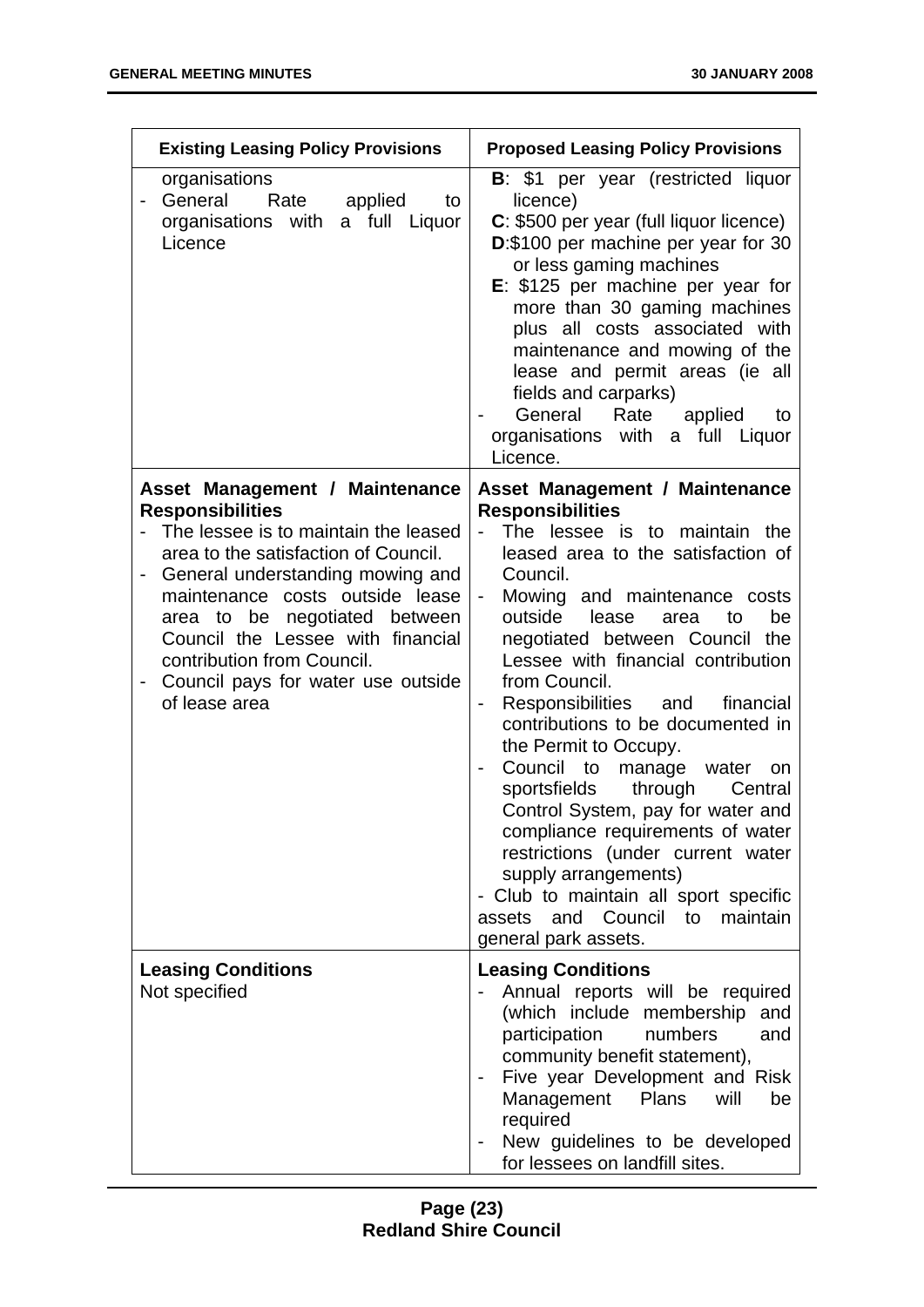# **ISSUES**

Careful consideration has been given by senior officers to the financial impacts on all clubs in light of new fees and charges. Annual reports obtained through Office of Fair Trading for clubs with liquor licences or gaming machines have been used to model the proposed fees in relation to net annual profits, ongoing revenue capacity and longer term financial positions. The three proposed lease terms and the permit to occupy are designed to provide appropriate tenure to meet the planning horizons and infrastructure investment of clubs and organisations and satisfy state government funding requirements. Consultation has occurred with individual clubs in relation to lease terms, asset management/maintenance responsibilities and leasing conditions but not fees and charges.

# **RELATIONSHIP TO CORPORATE PLAN**

The recommendation primarily supports Council's strategic priority to build safe, strong and self reliant communities with access to community services, infrastructure and opportunities for participation in community life.

# **FINANCIAL IMPLICATIONS**

There will be resourcing implications for Council; however, this is expected to be offset by the increased revenue to Council from the collection of annual fees. The lease fee revenue proposed through new  $A - E$  fee category will return approximately \$60,000 annually to Council. It is proposed that Implementation of the new policy will be staged to provide sufficient time for Council and clubs to allocate the required resources to implement the proposed changes.

# **PLANNING SCHEME IMPLICATIONS**

The Land Use Planning Group was consulted and it is considered that the outcome of recommendations in this report will not require any amendments to the Redlands Planning Scheme

# **CONSULTATION**

Community & Social Planning has consulted with:

- $\triangleright$  Executive Leadership Group
- $\triangleright$  Land Use Planning
- ¾ Property Services
- ¾ Leisure & Recreation Services
- **► Community Development**
- $\triangleright$  Asset Management
- $\triangleright$  Environmental Management
- **EXARED** Rating Services
- **▶ Parks & Conservation**
- $\triangleright$  Risk Management
- ¾ Cultural Services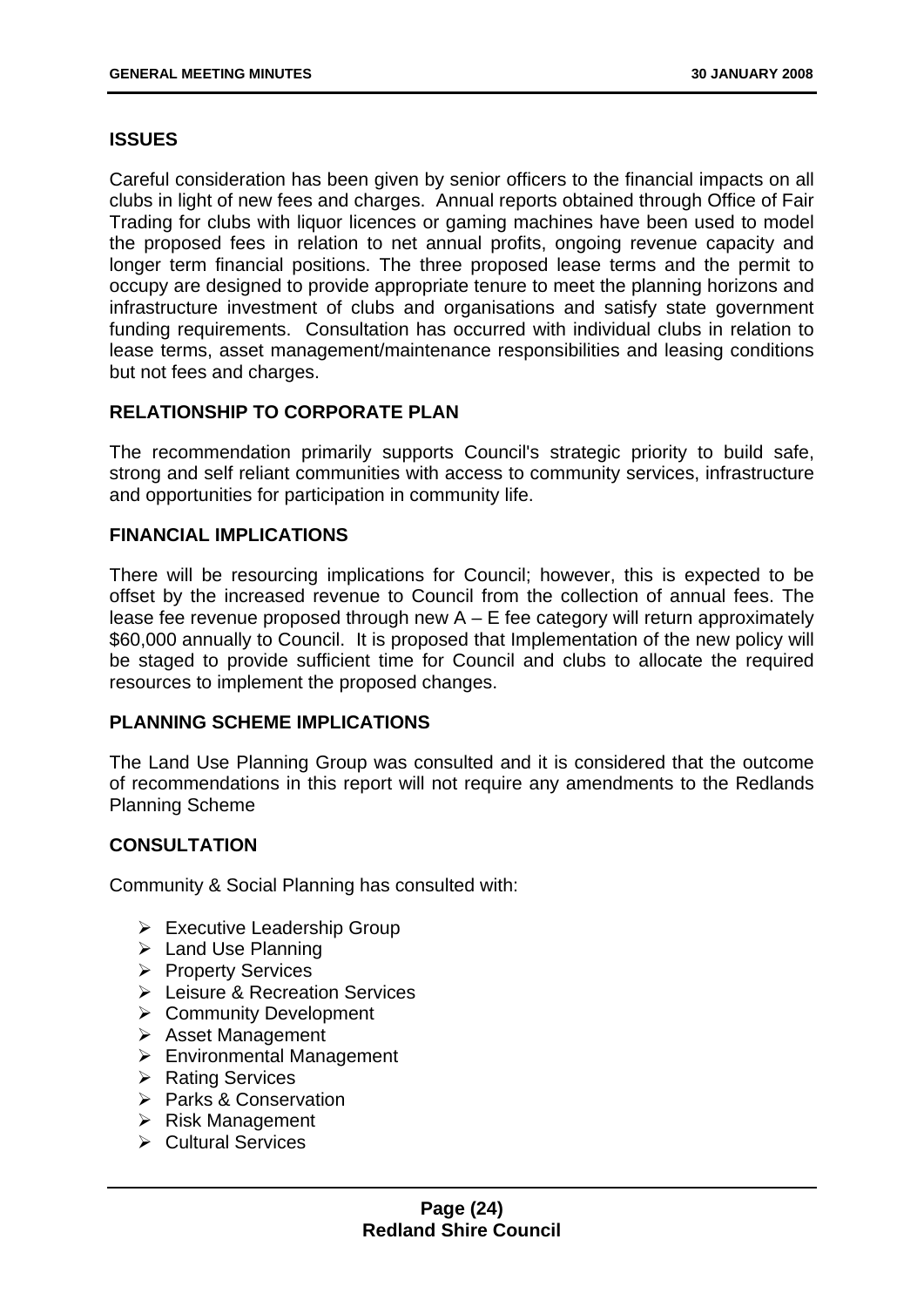# **OPTIONS**

#### **PREFERRED**

That Council resolve to:

- 1. Adopt the Corporate Policy POL-3071, Leasing of Council Land and Facilities and declare CSAS003 obsolete; and
- 2. Endorse the provisions as indicated in Table 1 as direction for future leasing guidelines, procedures and fees and charges.

#### **ALTERNATIVE**

That Council resolve not to adopt Corporate Policy 3071 Leasing of Council Land and Facilities so that additional research can be undertaken.

# **OFFICER'S RECOMMENDATION**

That Council resolve to:

- 1. Adopt the Corporate Policy POL-3071, Leasing of Council Land and Facilities and declare CSAS003 obsolete; and
- 2. Endorse the provisions as indicated in Table 1 as direction for future leasing guidelines, procedures and fees and charges.

# **COMMITTEE RECOMMENDATION**

That Council resolve as follows:

- 1. That the Officer's Recommendation not be adopted; and
- 2. That this item be presented to a Councillor workshop.

# **ADDENDUM – 29 JANUARY 2008**

At the Planning & Policy Committee meeting of 22 January 2008, this item was deferred to a Councillor workshop for further discussion.

After consideration at the workshop, the following amendments are proposed to the report and attachments:

- 1. Remove from Table 1 of the report under Fees and Charges in Category E the words…..*"plus all costs associated with maintenance and mowing of lease and permit areas (ie all fields and carparks)*.
- 2. Add a new dot point in Table 1 of the report under Fees and Charges in both columns "*Service Charges apply to all leases"*.
- 3. The above changes also need to be made on page 22 of the Discussion Paper Attachment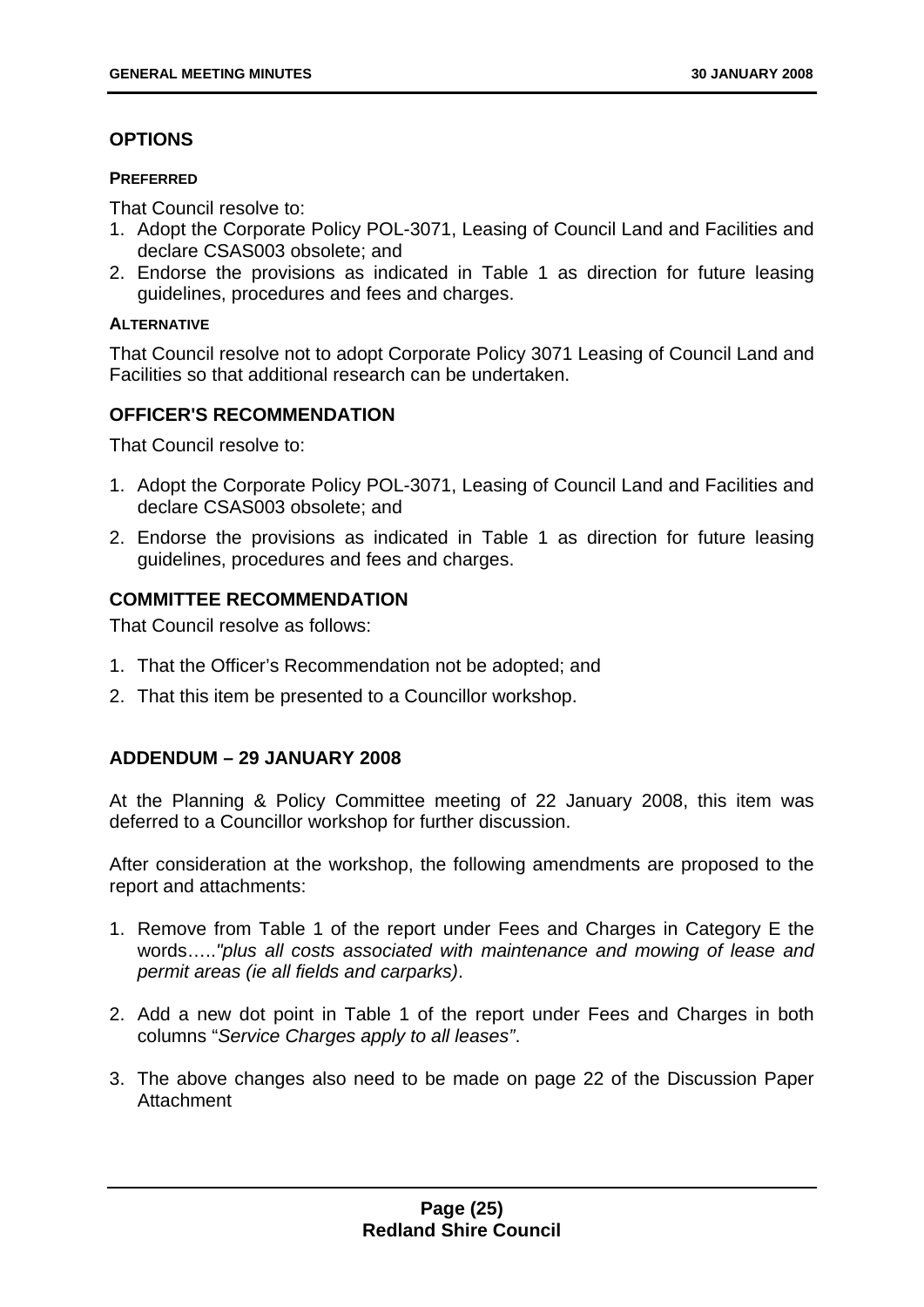4. The Leasing Process Attachment requires title on page 1 to be amended to read "*Request from new club for lease or reassignment of existing lease on Council land*"

Council is now presented with the amended documents and the following revised recommendation for consideration:

# **REVISED OFFICER'S RECOMMENDATION**

That Council resolve to:

- 1. Adopt the Corporate Policy POL-3071, Leasing of Council Land and Facilities and declare CSAS003 obsolete; and
- 2. Endorse the provisions as indicated in Table 1, as amended, as direction for future leasing guidelines, procedures and fees and charges.

#### **COUNCIL RESOLUTION**

| Moved by:    | Cr Burns         |
|--------------|------------------|
| Seconded by: | <b>Cr Barker</b> |

#### **That Council resolve to:**

- **1. Adopt the Corporate Policy POL-3071, Leasing of Council Land and Facilities and declare CSAS003 obsolete; and**
- **2. Endorse the provisions as indicated in Table 1, as amended, as direction for future leasing guidelines, procedures and fees and charges.**

Cr Bowler left the meeting at 4.45pm.

#### **AMENDMENT MOTION**

| Moved by:    | <b>Cr Williams</b> |
|--------------|--------------------|
| Seconded by: | Cr Beard           |

#### **That point 2 be amended to read:**

**2. Endorse the provisions as indicated in Table 1, as amended, as direction for future leasing guidelines, procedures and fees and charges. An additional amendment to item 2 in respect of categories D & E which caps fees on the poker machine levy to 4% of net profit based on the prior year's financial return or whichever is the lesser amount.** 

| Moved by:    | <b>Cr Elliott</b> |
|--------------|-------------------|
| Seconded by: | Cr Burns          |

That the amendment be put.

#### CARRIED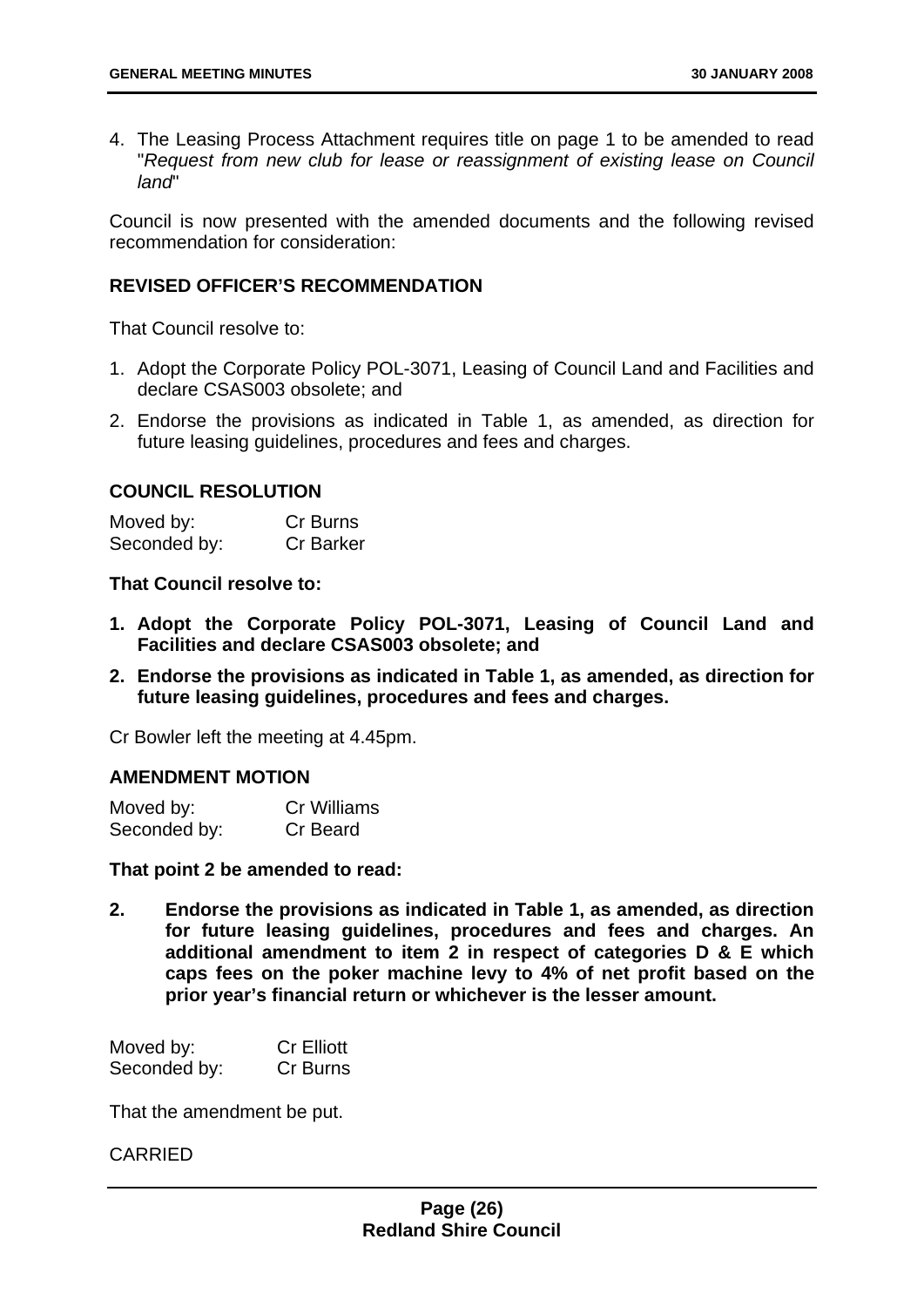On being put to the vote the amendment was **CARRIED**.

A division was called for.

Crs Murray, Williams, Elliott, Henry, Ogilvie and Barker voted in the affirmative.

Crs Beard, Burns and Dowling voted in the negative.

Crs Seccombe and Bowler were not present when this motion was put.

The amendment motion was declared by the Acting Chair as **CARRIED**.

The motion with the amendment became the motion and was put as follows:

**That Council resolve to:** 

- **1. Adopt the Corporate Policy POL-3071, Leasing of Council Land and Facilities and declare CSAS003 obsolete; and**
- **2. Endorse the provisions as indicated in Table 1, as amended, as direction for future leasing guidelines, procedures and fees and charges. An additional amendment to item 2 in respect of categories D & E which caps fees on the poker machine levy to 4% of net profit based on the prior year's financial return or whichever is the lesser amount.**

# **CARRIED**

Cr Seccombe returned to the meeting and resumed the Chair.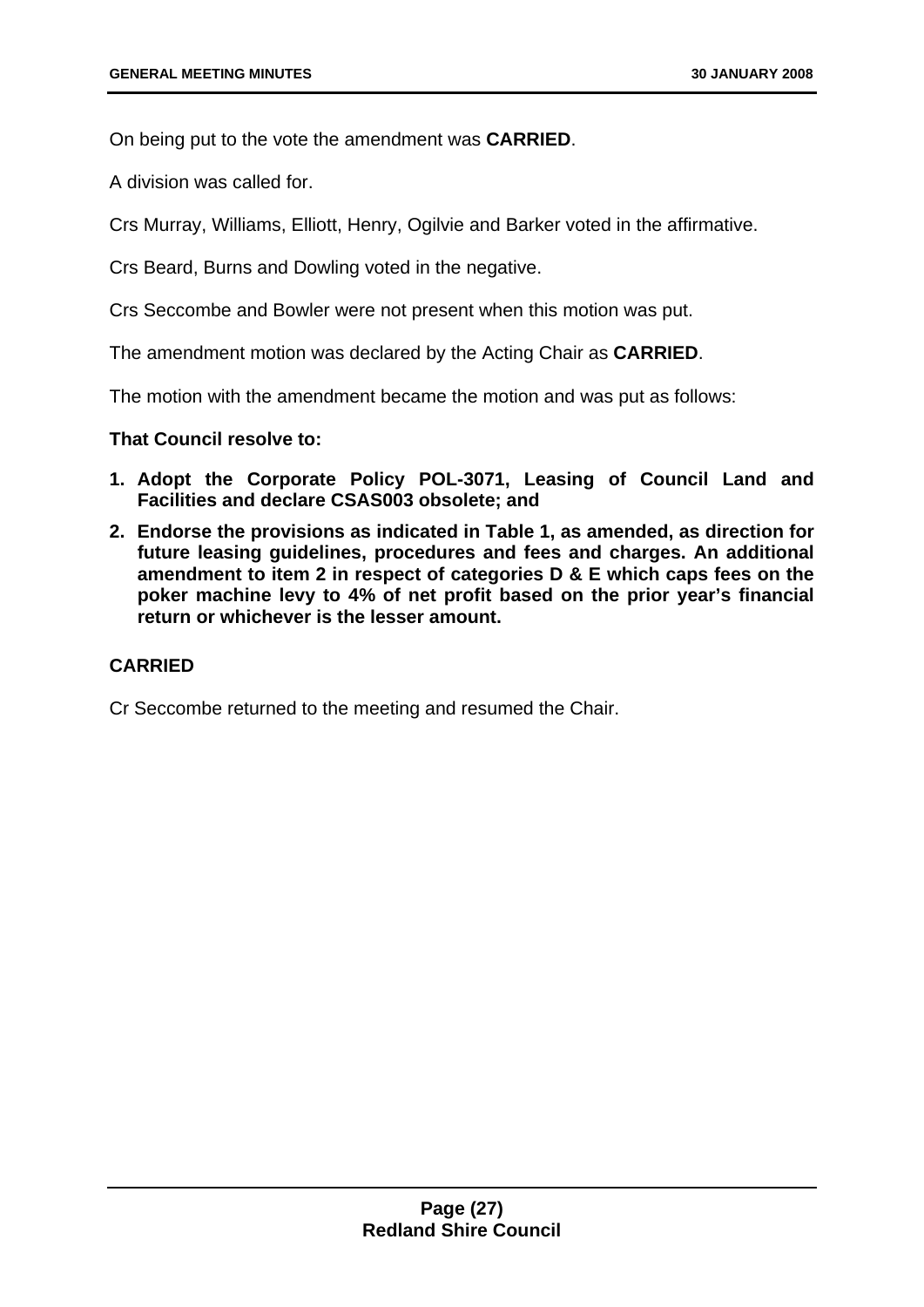# <span id="page-28-0"></span>**10.1.3 PETITION (DIV 4) ROADWORKS IN OOYAN ST, COOCHIEMUDLO ISLAND**

| <b>Dataworks Filename:</b>       | <b>RTT: Capital Works Program</b>                                      |
|----------------------------------|------------------------------------------------------------------------|
| <b>Attachments:</b>              | <b>Red-e-map image of Ooyan Street, Coochiemudlo</b><br><b>Island</b>  |
| <b>Responsible Officer Name:</b> | <b>David Elliott</b><br><b>Manager Infrastructure Planning</b>         |
| <b>Author Name:</b>              | <b>Len Purdie</b><br><b>Senior Advisor Capital Project Programming</b> |

#### **EXECUTIVE SUMMARY**

A petition has been received by Council to include Ooyan Street, Coochiemudlo Island in the current roadworks program.

At the General Meeting of 26 September 2007, Council resolved that the petition be received and referred to the appropriate area for consideration and a report to a future Planning and Policy committee meeting.

#### **PURPOSE**

To prepare a response to a petition from residents requesting that Council include Ooyan Street, Coochiemudlo Island in the current roadworks program.

#### **BACKGROUND**

At the General Meeting of 26 September 2007, Council resolved that the petition be received and referred to the appropriate area for consideration and a report to a future Planning and Policy committee meeting.

Council has recently completed roadworks on Coochiemudlo Island including the sealing of Victoria Parade, Innes Street and Nama Street. Ooyan Street links between these sealed roads.

#### **ISSUES**

Council is committed to sealing roads on Coochiemudlo Island. However, this is a slow process with a limited budget, so it is necessary to prioritise the roads that are sealed each year.

Ooyan Street is the last road requiring sealing in this precinct. However, it has a priority of 14 out of 23 remaining roads on the Island and cannot be included within Council's 10 Year Capital Program without removing works of a higher priority.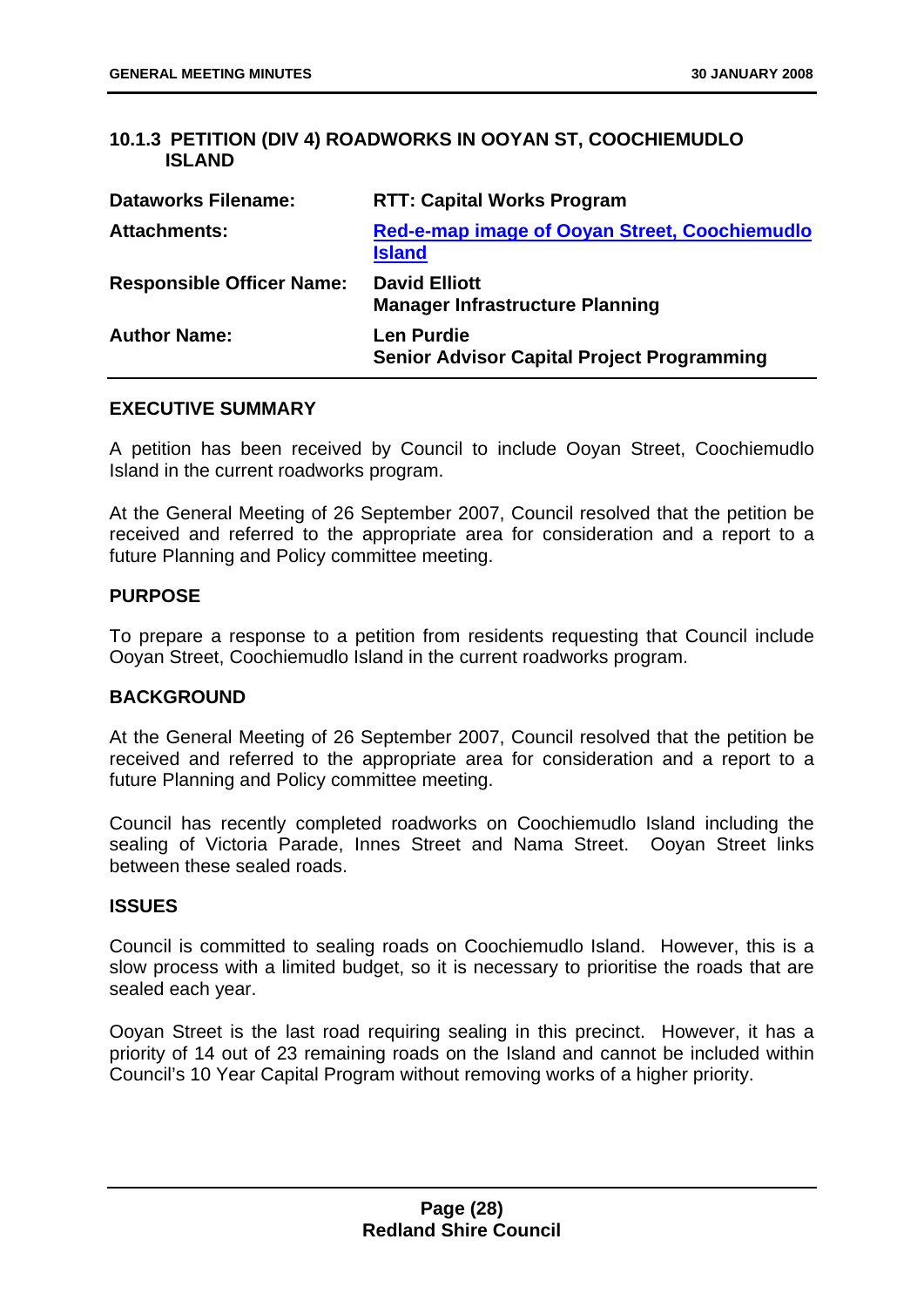# **RELATIONSHIP TO CORPORATE PLAN**

The recommendation in this report primarily supports Council's strategic priority to provide and maintain water, waste services, roads, drainage and support the provision of transport and waterways infrastructure.

#### **FINANCIAL IMPLICATIONS**

The estimated cost of sealing Ooyan Street, Coochiemudlo Island is \$110,000.

#### **PLANNING SCHEME IMPLICATIONS**

The Land Use Planning Group was consulted and it is considered that the outcome of recommendations in this report will not require any amendments to the Redlands Planning Scheme.

#### **CONSULTATION**

The Divisional Councillor was consulted regarding the report and supports the recommendation.

#### **OPTIONS**

#### **PREFERRED**

That Council resolve as follows:

- 1. That Ooyan Street, Coochiemudlo Island has a low priority for sealing in relation to other roads on the Island and cannot be funded within Council's 10 Year Capital Program at this time; and
- 2. That the principal petitioner be advised of Council's resolution in this matter.

#### **ALTERNATIVE**

No alternative suggested.

# **OFFICER'S/COMMITTEE RECOMMENDATION/ COUNCIL RESOLUTION**

| Moved by:    | Cr Burns |
|--------------|----------|
| Seconded by: | Cr Beard |

**That Council resolve as follows:** 

- **1. That Ooyan Street, Coochiemudlo Island has a low priority for sealing in relation to other roads on the Island and cannot be funded within Council's 10 Year Capital Program at this time; and**
- **2. That the principal petitioner be advised of Council's resolution in this matter.**

#### **CARRIED**

Cr Elliott voted in the negative.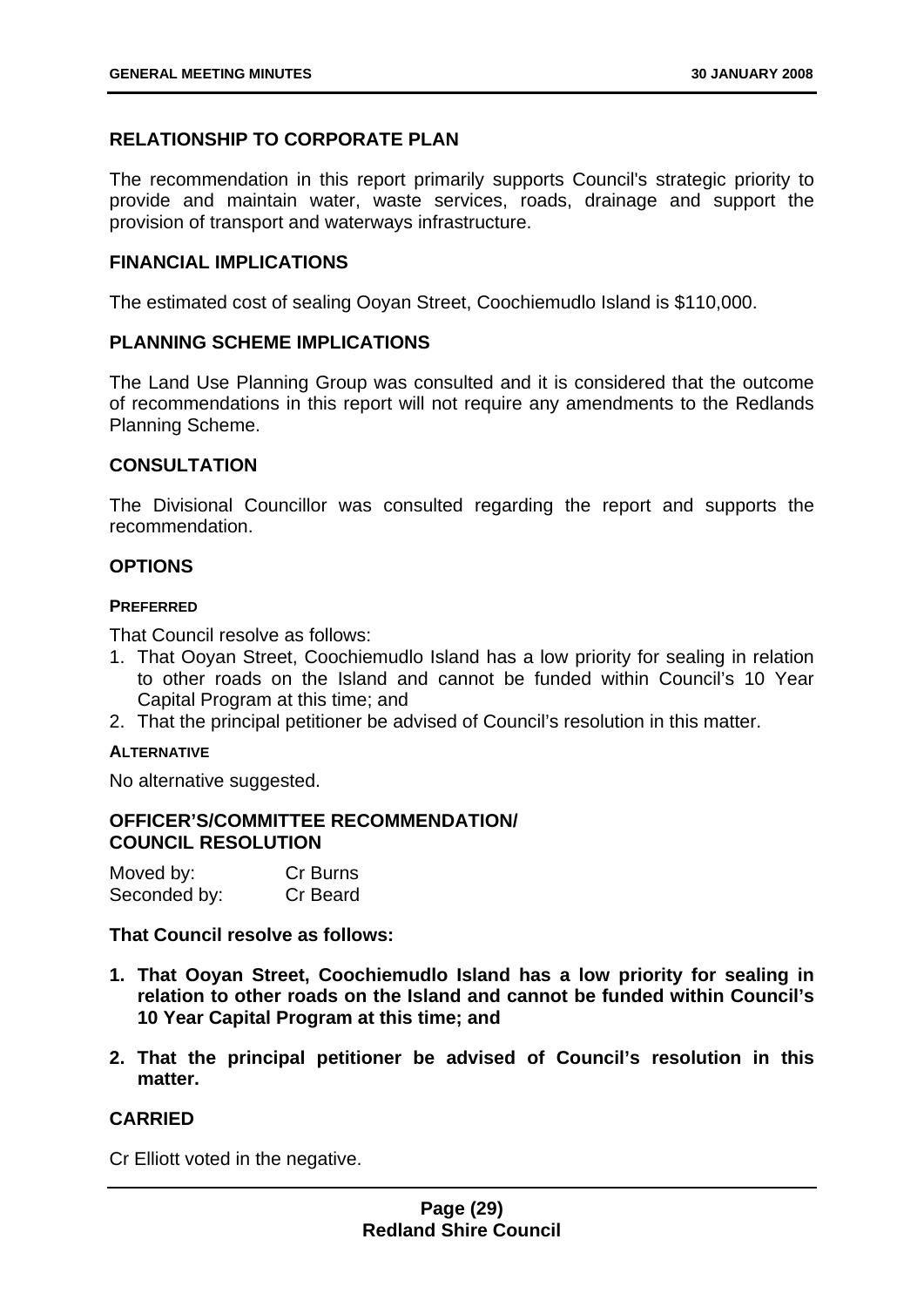# <span id="page-30-0"></span>**10.1.4 PETITION (DIV 5) - REQUEST COUNCIL PROVIDE BITUMEN SEAL TO ROADS ON PERULPA ISLAND**

| <b>Dataworks Filename:</b>       | <b>RTT: Capital Works Program</b>                                      |
|----------------------------------|------------------------------------------------------------------------|
| Attachment:                      | <b>Aerial Photo - Blue Bay Crescent, Perulpa Island</b>                |
| <b>Responsible Officer Name:</b> | <b>David Elliott</b><br><b>Manager Infrastructure Planning</b>         |
| <b>Author Name:</b>              | <b>Len Purdie</b><br><b>Senior Advisor Capital Project Programming</b> |

#### **EXECUTIVE SUMMARY**

A petition has been received by Council to provide a bitumen seal to the roads on Perulpa Island, namely Blue Bay Crescent and Calm Waters Crescent. At the General Meeting of 31 October 2007, Council resolved that the petition be received and referred to the appropriate area for consideration and a report back to Council.

#### **PURPOSE**

To prepare a response to a petition from residents requesting that Council provide bitumen seal to roads on Perulpa Island.

#### **BACKGROUND**

A number of residents on Perulpa Island (refer to attached map), have requested bitumen sealing of roads on Perulpa Island, namely Blue Bay Crescent and Calm Waters Crescent to remedy the dust nuisance caused by increasing levels of traffic.

As there is no traffic count information for the island road usage was determined principally from a desktop assessment based on the number of dwellings along these roads and likely visitors.

#### **ISSUES**

Council is committed to sealing roads on the Southern Moreton Bay Islands (SMBI). This is a slow process with a limited budget, so it is necessary to prioritise the roads that are sealed each year.

In reviewing the requested streets, Blue Bay Crescent and Calm Waters Crescent, the number of existing dwellings in the area is well under the total that can ultimately be built, but sufficient for consideration. This area also attracts visitors, resulting in increased traffic.

#### **RELATIONSHIP TO CORPORATE PLAN**

The recommendation in this report primarily supports Council's strategic priority to provide and maintain water, waste services, roads, drainage and support the provision of transport and waterways infrastructure.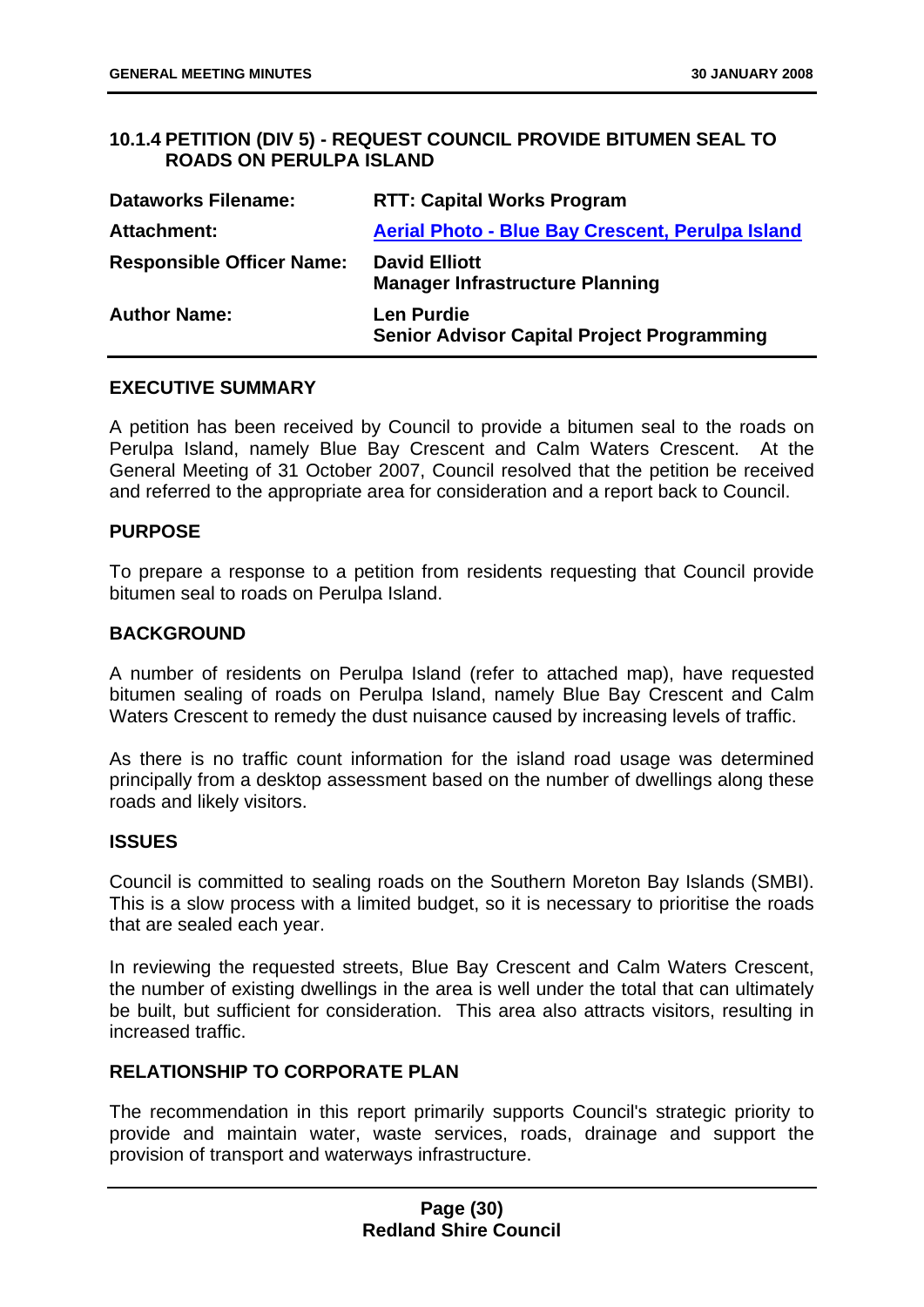# **FINANCIAL IMPLICATIONS**

The estimated cost of sealing Blue Bay Crescent and Calm Waters Crescent is \$280,000

# **PLANNING SCHEME IMPLICATIONS**

The Land Use Planning Group was consulted and it is considered that the outcome of recommendations in this report will not require any amendments to the Redlands Planning Scheme.

# **CONSULTATION**

The Divisional councillor was consulted regarding the report and supports the recommendation.

#### **OPTIONS**

#### **PREFERRED**

That Council resolves as follows:

- 1. To list the sealing of Blue Bay Crescent and Calm Waters Crescent for consideration in 2009/10 budget;
- 2. That other roads on Perulpa Island be considered in future budgets based on priorities for sealing of other roads on the Southern Moreton Bay Islands; and
- 3. That the principal petitioner be advised of Council's resolution in this matter.

#### **ALTERNATIVE**

No other alternative suggested.

# **OFFICER'S/COMMITTEE RECOMMENDATION/ COUNCIL RESOLUTION**

| Moved by:    | Cr Burns |
|--------------|----------|
| Seconded by: | Cr Beard |

**That Council resolve as follows:** 

- **1. To list the sealing of Blue Bay Crescent and Calm Waters Crescent for consideration in 2009/10 budget;**
- **2. That other roads on Perulpa Island be considered in future budgets based on priorities for sealing of other roads on the Southern Moreton Bay Islands; and**
- **3. That the principal petitioner be advised of Council's resolution in this matter.**

# **CARRIED**

Cr Elliott voted in the negative.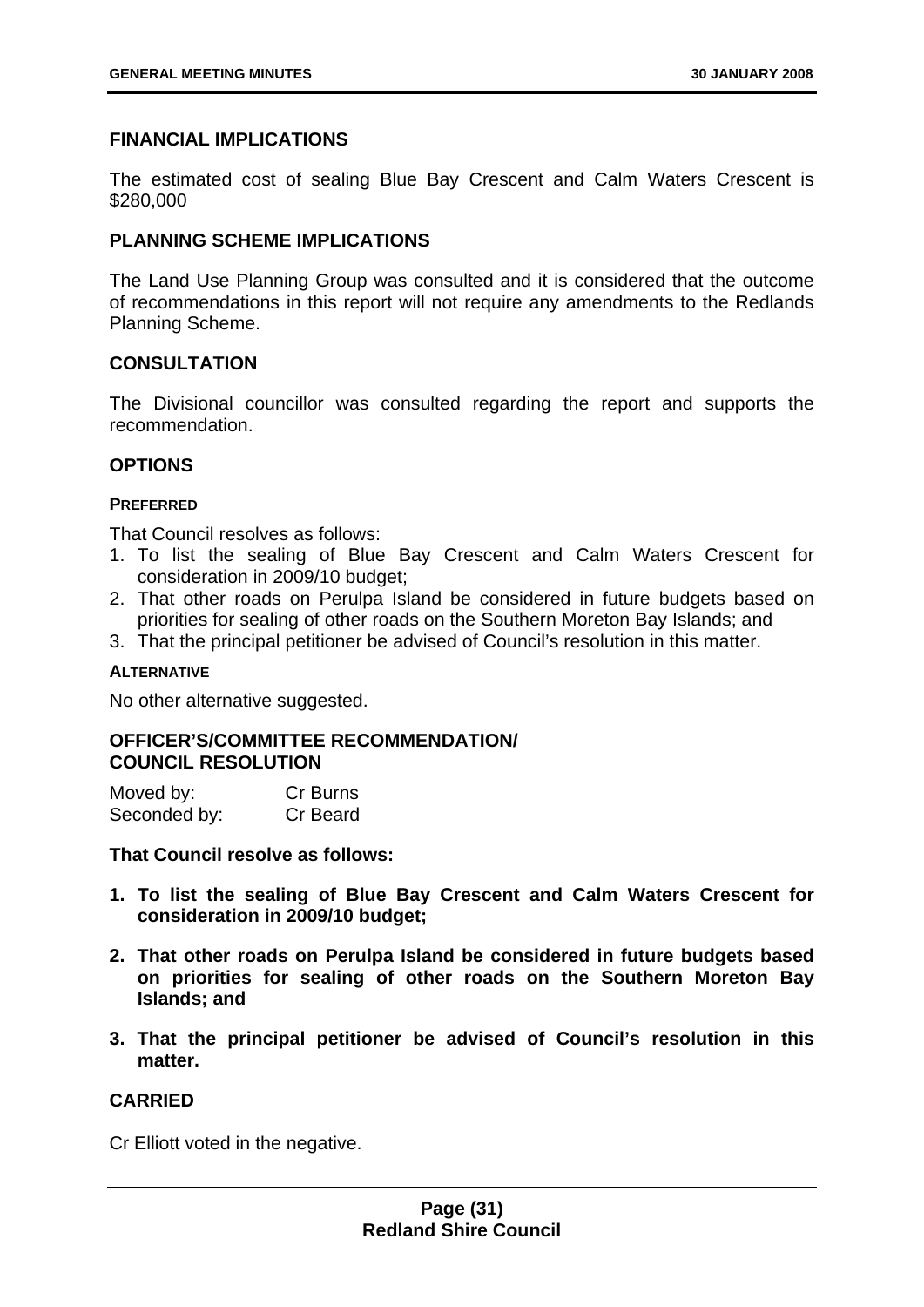## <span id="page-32-0"></span>**10.1.5 OLD COMMUTER JETTY IN WEINAM CREEK**

| <b>Dataworks Filename:</b>       | <b>RTT Marine facilities</b>                                         |
|----------------------------------|----------------------------------------------------------------------|
| <b>Responsible Officer Name:</b> | <b>David Elliott</b><br><b>Manager Infrastructure Planning Group</b> |
| <b>Author Name:</b>              | <b>Michael Pattinson</b><br><b>Senior Advisor Investigations</b>     |

#### **EXECUTIVE SUMMARY**

The Old Commuter jetty within Weinam Creek no longer plays a pivotal role in marine transport since the construction of the new facility several years ago.

Queensland Police currently utilise the Weinam Creek Marina to moor their two vessels which is not practical due to the constraints of the facility.

It is proposed to negotiate the transfer of the Old Commuter jetty and waiting area to the Queensland Police for their exclusive use.

#### **PURPOSE**

To seek permission from Council to negotiate the transfer of the old commuter jetty in Weinam Creek to the Queensland Police.

#### **BACKGROUND**

This existing fixed jetty within Weinam Creek was used as the commuter facility to the Southern Moreton Bay Islands prior to the construction of the new facility. The structure is now used for the refuelling of BITS ferries and the odd recreational boat owner.

BITS is currently in the process of obtaining approvals to construct a new refuelling structure adjoining the new facilities.

The Queensland Police Service has expressed an interest in obtaining the asset to moor their two vessels, improve access and facilitate storage of materials.

The onshore portion of the facility, including access, is located on Council freehold land. The jetty itself is on unallocated State land.

## **ISSUES**

- 1. An existing floating pontoon within Weinam Creek already provides recreation boats with an access point. This floating pontoon is currently budgeted for replacement next financial year. The old commuter jetty will then have no further use to the public.
- 2. Transfer of the property to Queensland Police would be dependent on BITS relocating their refuelling facility to the new commuter facility. Council has already approved the relocation of the existing fuel facility.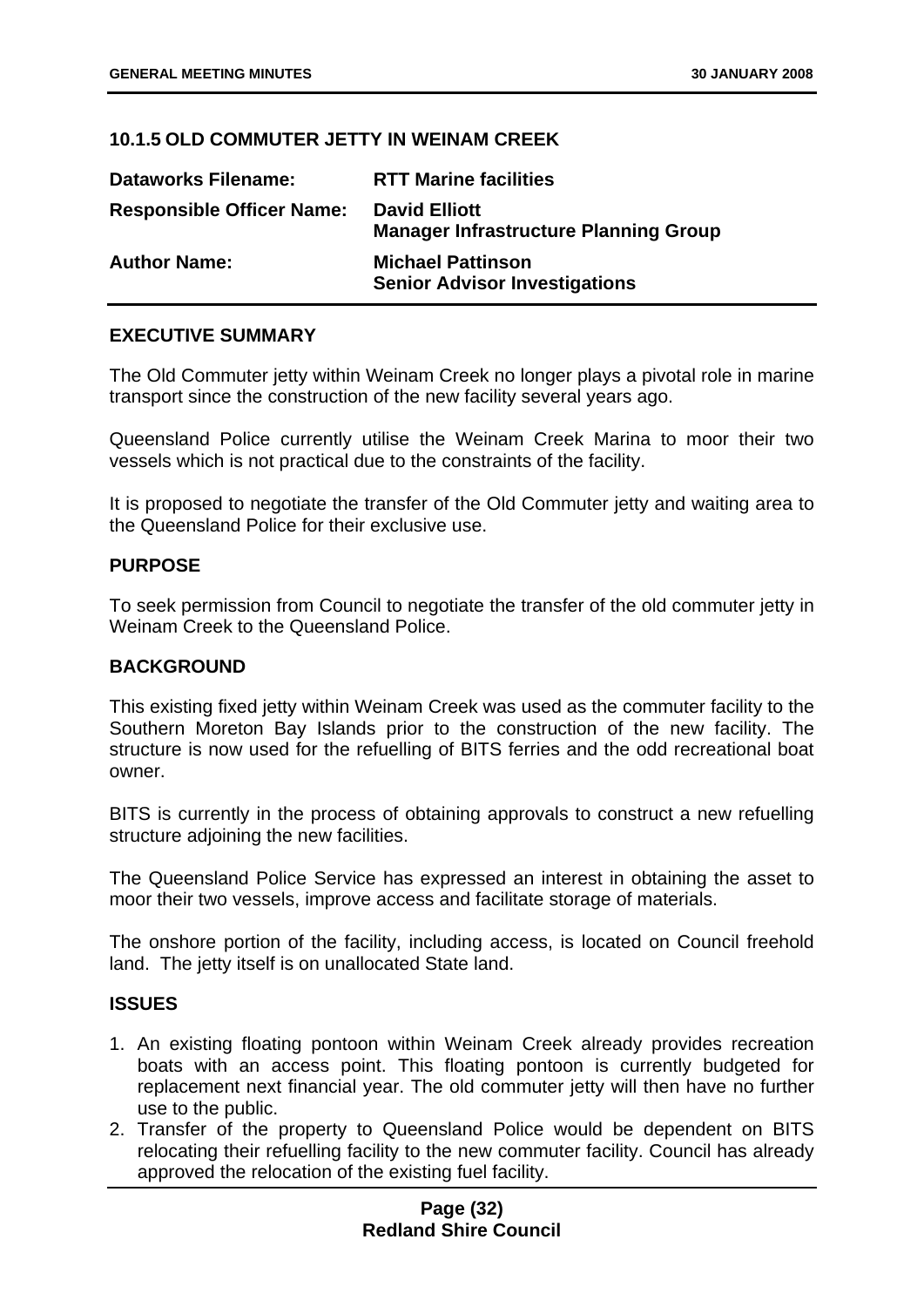- 3. The Queensland Police currently have two boats moored at the Weinam Creek marina. The facility does not meet their needs, with access via ladders being difficult especially for boat maintenance.
- 4. The Weinam Creek marina was not constructed for commercial vessels.
- 5. The old commuter facility would provide a much larger area and better access for Queensland Police.
- 6. The structure is approximately 20 years old and in reasonable condition and currently has no major maintenance concerns. Maintenance is expected to significantly rise in future years.
- 7. Developed commercial berthing areas are difficult to acquire and therefore it is expected that some benefit could be negotiated with the Queensland Police for the transfer of the asset.
- 8. Access to the jetty is over Council freehold land. Transfer of or granting a lease over the access land to Queensland Police Services would be required in the event of the jetty disposal.

# **RELATIONSHIP TO CORPORATE PLAN**

The recommendation primarily supports Council's strategic priority to provide and maintain water, waste services, roads, drainage and support the provision of transport and waterways infrastructure.

#### **FINANCIAL IMPLICATIONS**

The asset has a written down value of \$66,780, with an estimated replacement cost of \$143,100 according to Council's asset records. It is proposed that the asset be transferred for market value which may differ from the estimated replacement cost which appears to be on the low side.

# **PLANNING SCHEME IMPLICATIONS**

The only reference to the Old Commuter Jetty in the Redland Bay Centre & Foreshore Master Plan and Report states that as a long term strategy "Obsolete Water Taxi area reconfigured to provide marine activity based opportunities". The proposal fits with the objectives of the Master Plan for the area.

#### **CONSULTATION**

The following persons were consulted; General Manager Planning & Policy, Manager Facility Services, Manager Infrastructure Planning Group and Councillor for Division 5.

# **OPTIONS**

#### **PREFERRED**

That Council resolve to:

- 1. Approve the disposal of the Old Commuter Jetty facility to the Queensland Police Services;
- 2. Obtain a market valuation of the asset;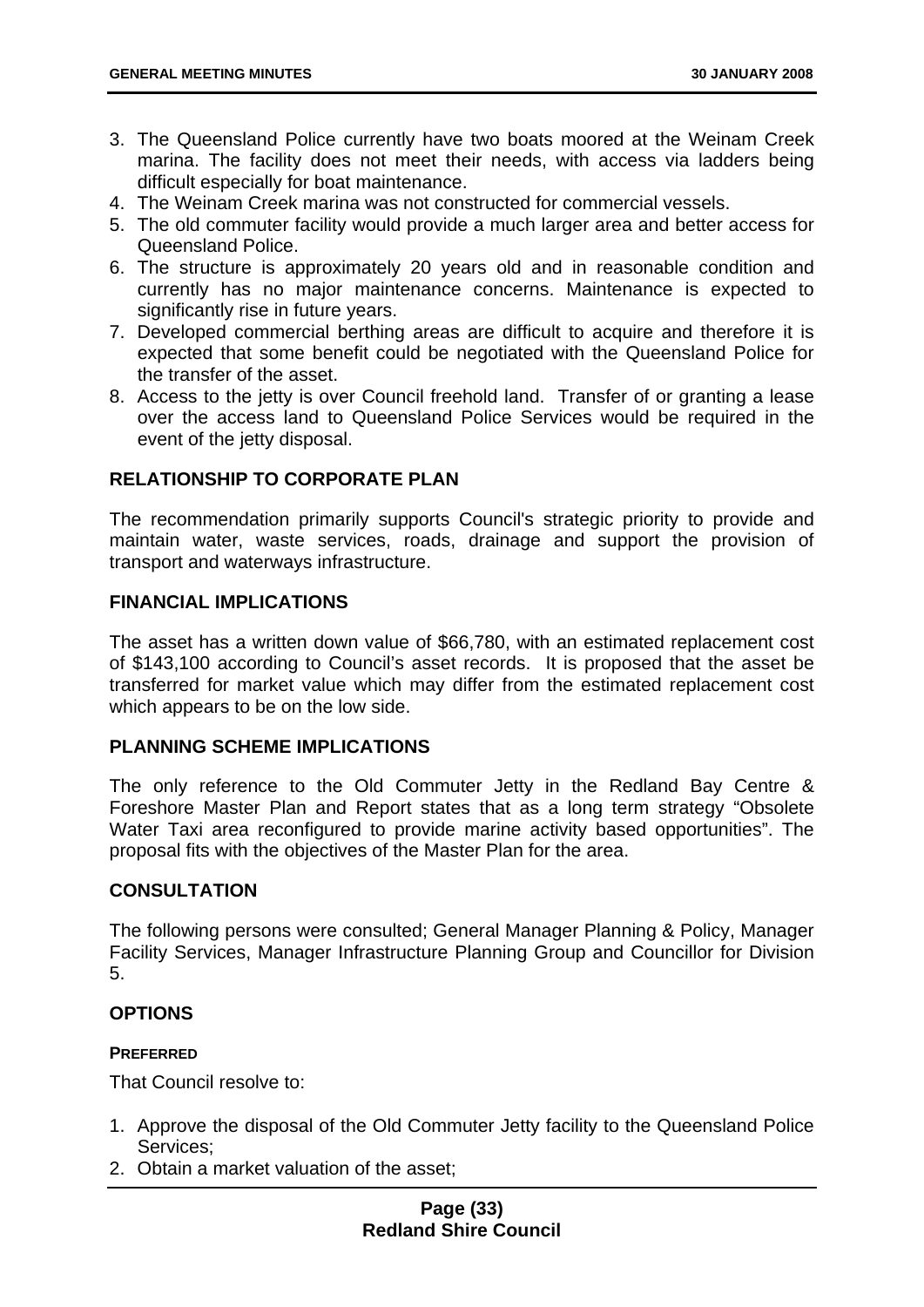- 3. Authorise the Chief Executive Officer to negotiate and settle the terms for the transfer of the asset; and
- 4. Authorise the Mayor and Chief Executive Officer to sign all documents associated with the transfer of the asset.

## **ALTERNATIVE**

That Council retains the asset and Queensland Police Services continue to use the existing facilities.

Cr Seccombe returned to the Planning & Policy Committee Meeting at 2.54pm.

# **OFFICER'S/COMMITTEE RECOMMENDATION/ COUNCIL RESOLUTION**

Moved by: Cr Burns Seconded by: Cr Beard

### **That Council resolve to:**

- **1. Approve the disposal of the Old Commuter Jetty facility to the Queensland Police Services;**
- **2. Obtain a market valuation of the asset;**
- **3. Authorise the Chief Executive Officer to negotiate and settle the terms for the transfer of the asset; and**
- **4. Authorise the Mayor and Chief Executive Officer to sign all documents associated with the transfer of the asset.**

# **CARRIED**

Cr Elliott voted in the negative.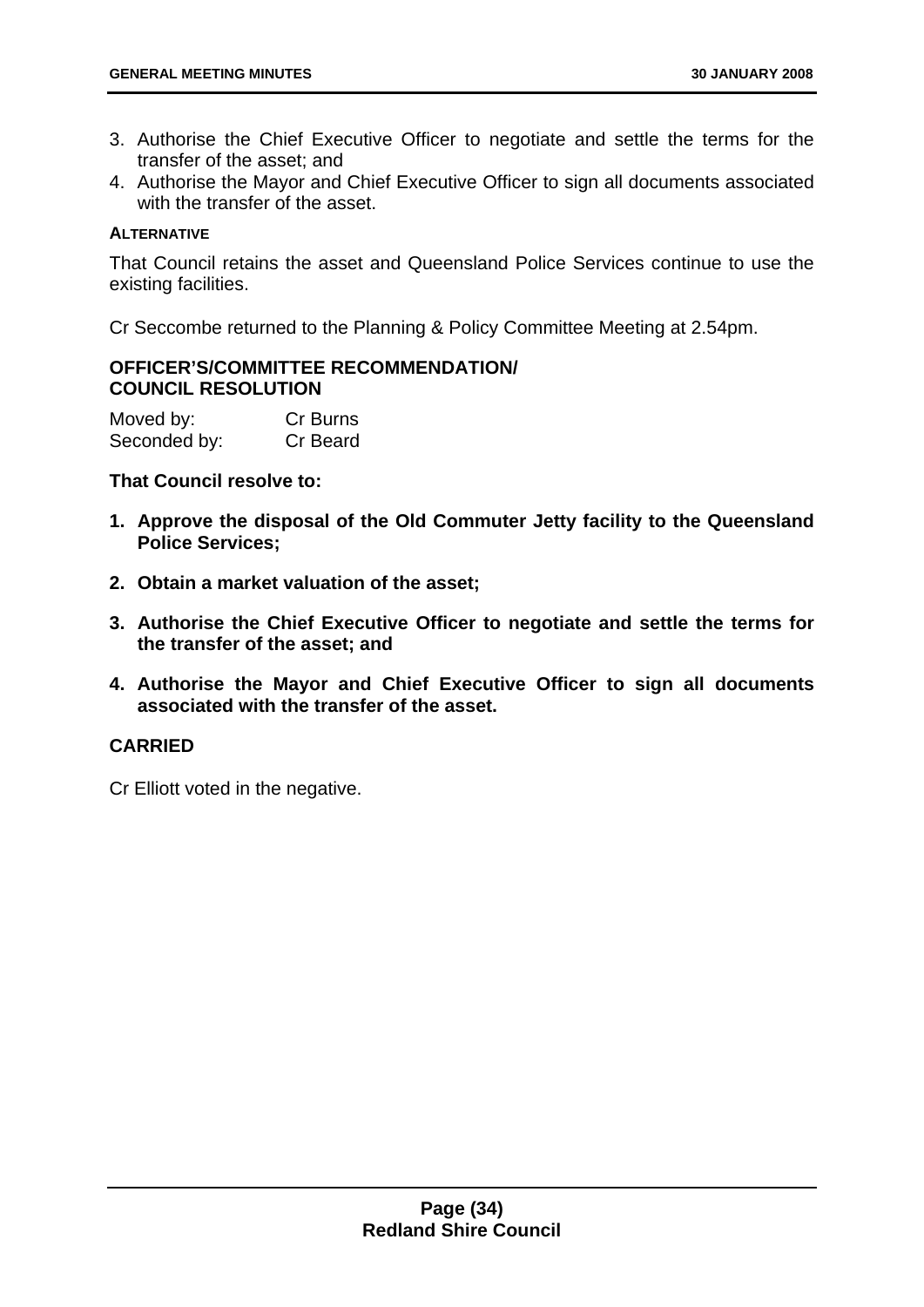# <span id="page-35-0"></span>**10.1.6 INTERIM VEGETATION PROTECTION ORDER - 68 COLLINGWOOD ROAD, BIRKDALE**

| <b>Dataworks Filename:</b>       | <b>EM Vegetation Protection</b>                                                                                            |
|----------------------------------|----------------------------------------------------------------------------------------------------------------------------|
| <b>Attachments:</b>              | <b>Proposed VPO 68 Collingwood Road</b><br><b>VPO Application form for 68 Collingwood Road</b>                             |
| <b>Responsible Officer Name:</b> | <b>Gary Photinos</b><br><b>Manager- Environmental Management</b>                                                           |
| <b>Author Name:</b>              | <b>Dan Carter</b><br><b>Senior Advisor Natural Environment</b><br><b>Leo Newlands</b><br><b>Advisor-Reserve Management</b> |

# **EXECUTIVE SUMMARY**

The owner of the property situated at 68 Collingwood Road Birkdale has applied for a Vegetation Protection Order for the trees under Local Law No. 6, "Protection of Vegetation".

Prior to this vegetation protection order application, an application has been submitted to Council for reconfiguration of one lot at 68 Collingwood Road into two. One of the allotments included two Eucalyptus tereticornis trees.

This report and appendices outline the rationale and considerations for the proposed Interim Vegetation Protection Order for the two trees identified to be made by Council.

# **PURPOSE**

That Council resolve to make an Interim Vegetation Protection Order under the provision of Local Law No. 6 "Protection of Vegetation" on two mature Eucalyptus tereticornis trees located on the corner of Collingwood Road and Shonagh Court, described as 68 Collingwood Road Birkdale (Lot 1 RP 234065).

# **BACKGROUND**

- An application for a Reconfiguration of a Lot application was lodged on the  $12<sup>th</sup>$  July 2007, and has been assessed against the requirements of the Planning Scheme. Specifically, the application (SB005251) is to reconfigure a single lot (RP234065) into 2 lots.
- Redland Shire Council Local Law 6 (Protection of Vegetation) provides for the protection of vegetation through Vegetation Protection Orders. The owner of the property has now made an application for a Vegetation Protection Order for two *Eucalyptus tereticornis* trees on one of the proposed allotments.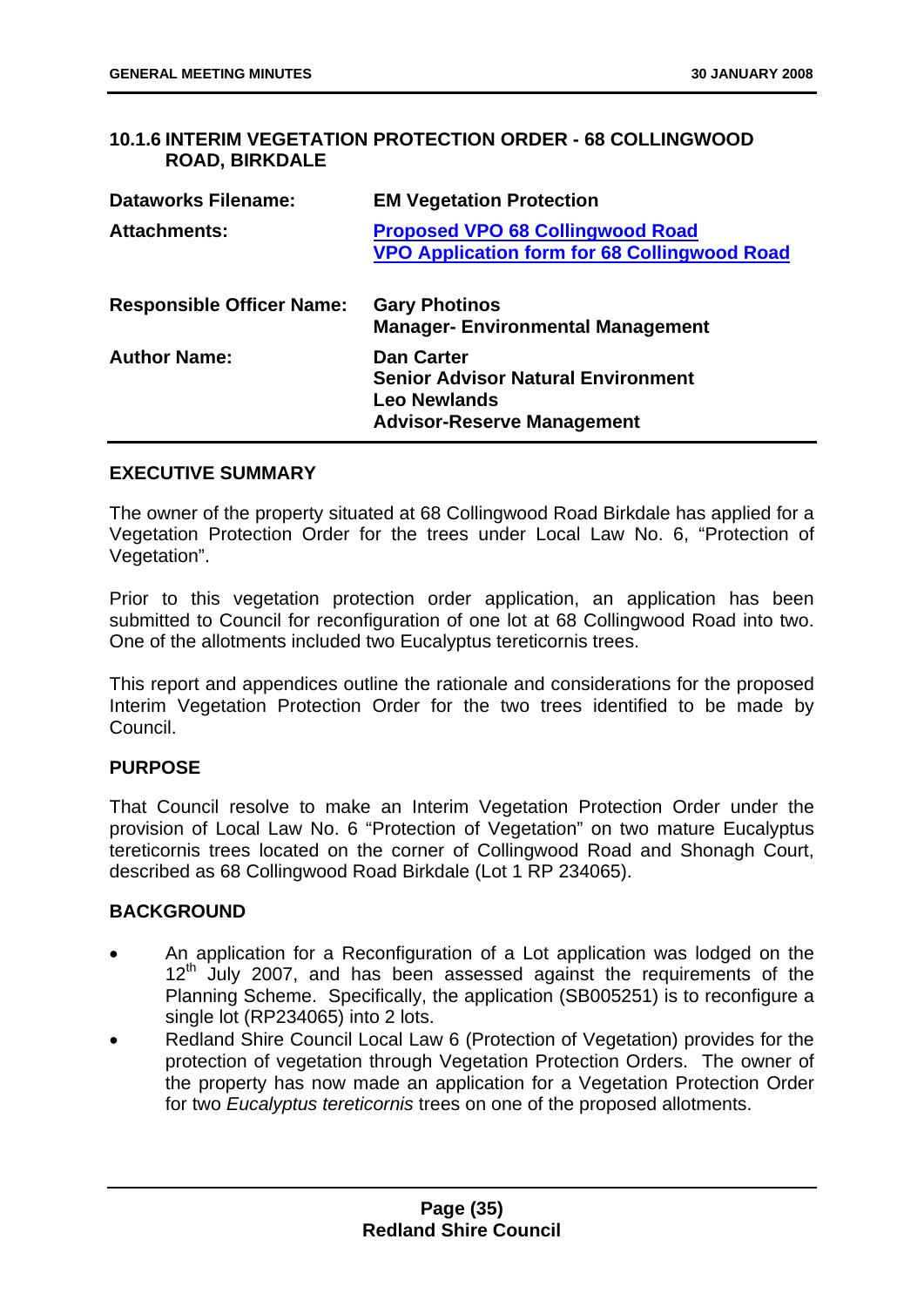# **ISSUES**

### MAKING OF VEGETATION PROTECTION ORDER'S UNDER LOCAL LAW 6 (PROTECTION OF VEGETATION)

Any person may apply to have a Vegetation Protection Order (VPO) placed on vegetation on private land. Local Law No. 6, Protection of Vegetation provides the power for Local Government to make VPOs for 'significant vegetation' (defined under LL6) on private land. This request for VPO must be assessed by council and by resolution for an interim VPO be placed upon the trees. The interim VPO will remain for 6 months in which time public notification with a minimum of 21 days for submissions to be received, and during this time council must also get an expert report by qualified person ensuring the order is consistent with and justified in light of the objects of the law.

The advertisement must detail the grounds on which the VPO is being made and invite public submissions within 21 days of a fixed date, for or against the order.

The outcomes of the expert report and public submissions will be subsequently presented to Council for a decision on the whether the VPO is confirmed.

#### GROUNDS FOR THE VEGETATION PROTECTION ORDER

The resident in his application for VPO has stated the grounds for the application was the vegetation has significant value habitat for native animals (including native or migratory birds) or a part of a fauna and flora corridor.

#### ZONING AND KOALA HABITAT RETENTION

The allotment is zoned 'urban residential' and allows for infill development to occur. Whilst infill development can reduce pressure for green field development, the reduced size of allotments can cause the progressive removal of koala habitat and food trees in urban areas. Urban Koala populations and urban habitat trees are seen to be integral to sustaining koala populations in the Shire and the Koala Coast.

Therefore, protection of trees through VPO's is an integral element to sustaining koala populations. The owner of this lot recognises the habitat value of these trees and has thus initiated this VPO.

#### SIZE OF BLOCK AND EXISTING TREE PROTECTION

The application is for a one into two lot reconfiguration. The lot containing the existing house will be on a lot 397m² in size, the balance corner lot which will encompass the two trees will be 400m² in size. Given the size of the lot, both trees will likely fall within 10 metres of a proposed building and are both within 3 metres of the fencing. Further, the size of the allotment does not trigger LL6 for providing tree protection in this instance. Existing protection for these trees presently is temporary under the development application process.

### **SAFETY**

Eucalyptus tereticornis are considered to cause conflict with property owners and the public because of their propensity to drop large limbs in storms. The VPO will not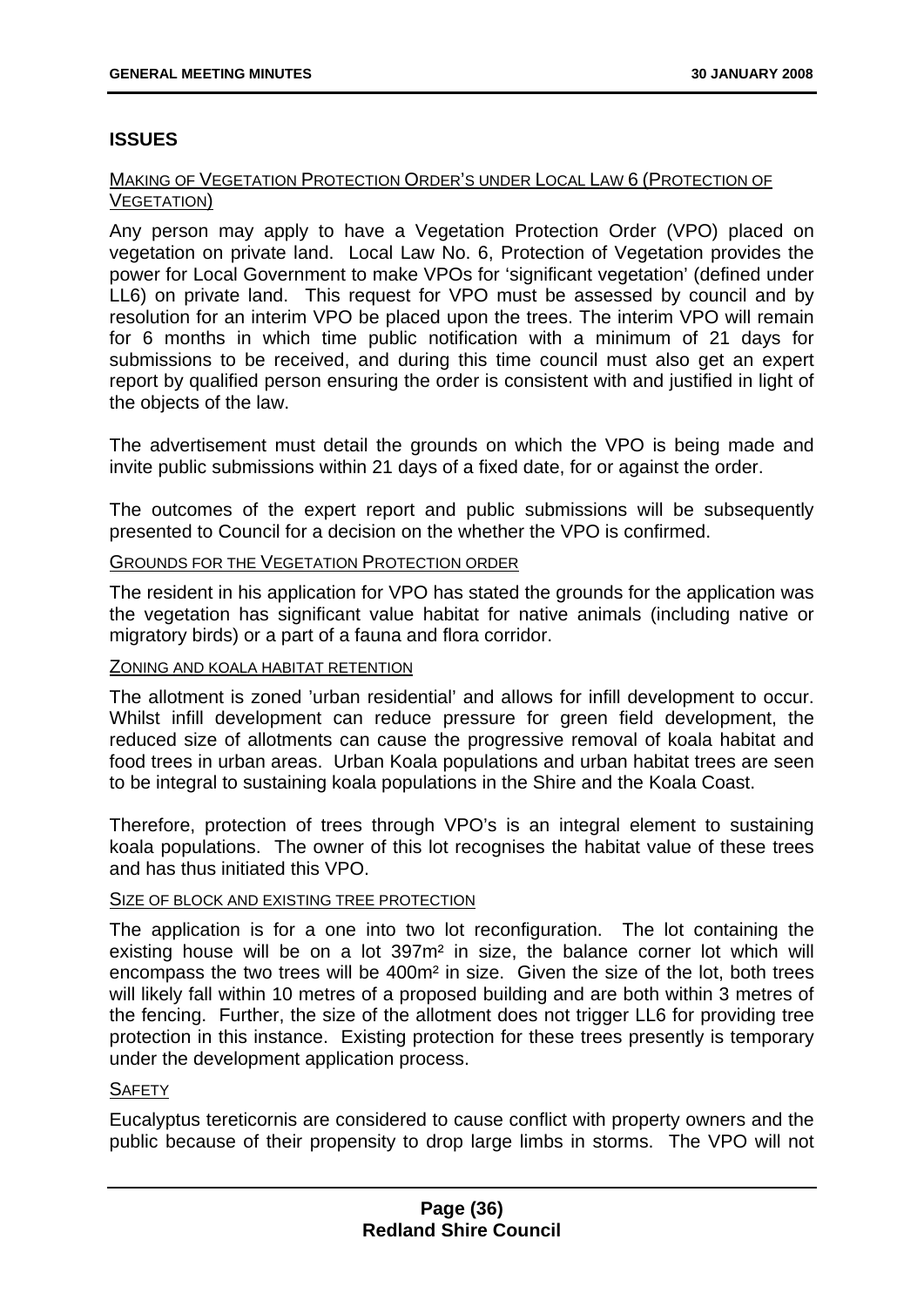stop future owners applying for a permit for removal or trimming if the trees show signs of stress or damage from storms.

### TIMING OF VPO

An application for a vegetation protection order can be made by any member of Council or public for the protection of vegetation on private land. On approval by council an interim VPO will be placed over the trees or vegetation and will remain in force for a period of 6 months in which time all information including expert reports must be finalised in order to secure the VPO.

#### **CONDITIONS**

The management of trees requires consideration of the site specific impacts of development on all parts of the plant including trunk, canopy, and root structure. As such, a finalised VPO will require a set of conditions that afford a level of regard for the trees' long term viability. These will need to be developed by a qualified arborist during the interim VPO period.

Subordinate Local Law No. 6 permits for damage to protected vegetation under the following circumstances:-

• if the damage is reasonably necessary for carrying out work authorised or required under an Act:-

Examples:-

- o road, water supply, sewerage or drainage work for which all necessary statutory approvals have been obtained;
- o work authorised by development approval;
- if the damage is:
	- within ten (10) metres of a constructed dwelling house lawfully in existence at the date of commencement of this Local Law;
	- within three (3) metres of a building or structure (other than a dwelling or fence) or the foundations of a building or structure (other then a dwelling or fence) lawfully in existence at the date of commencement of this Local Law;
	- within three (3) metres of the site of a proposed building or structure (other than fence) in respect to which a development permit or preliminary approval has been granted under the provisions of the Integrated Planning Act 1997 (as amended from time to time) to the carrying out of work pursuant to the provisions of the Building Act 1975 and Standard Building Local Laws as amended from time to time:
	- within three (3) metres of the boundary between land under separate ownership and is reasonably necessary for erecting or maintaining a dividing fence;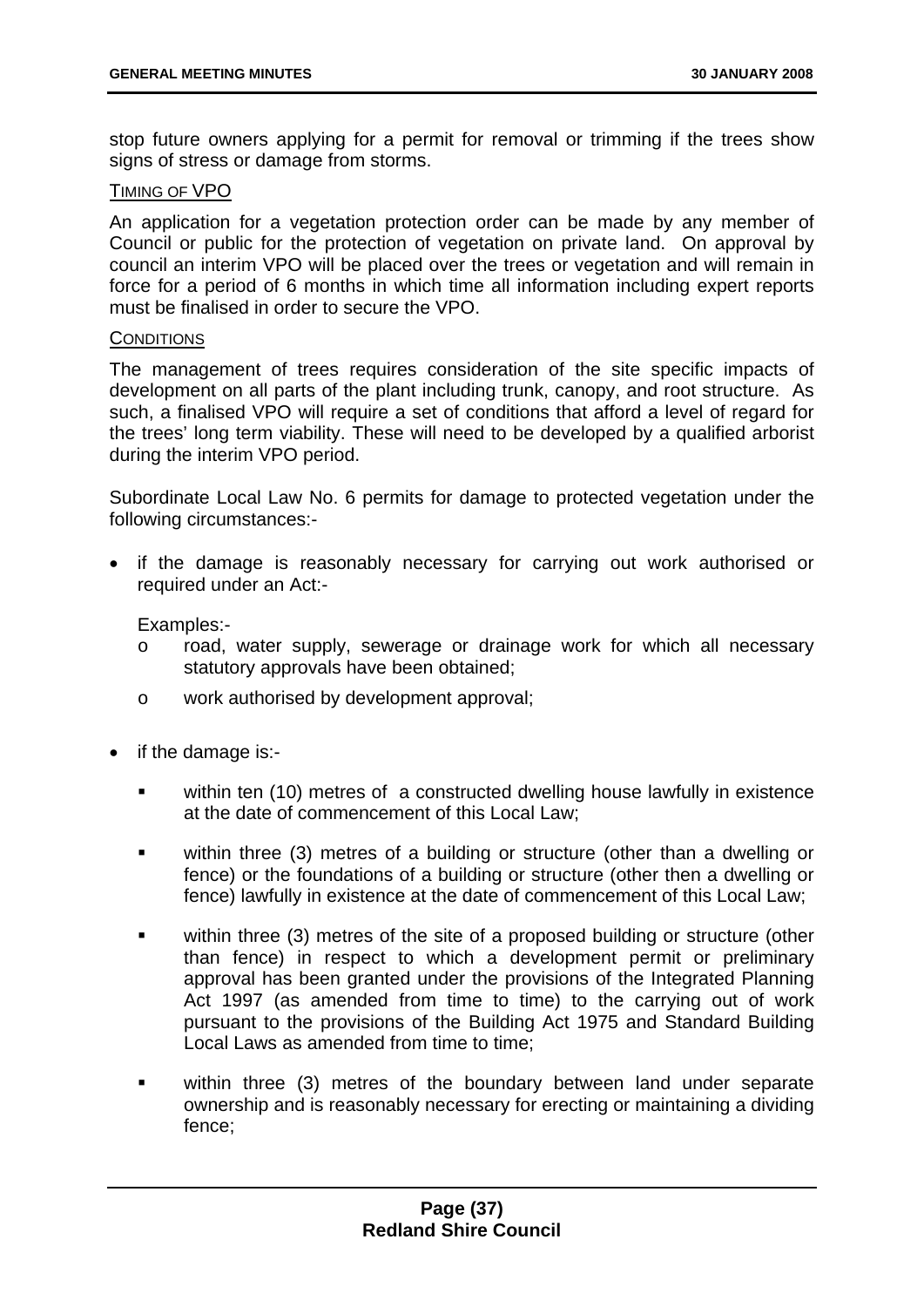- **within three (3) metres of the boundary between land under separate** ownership and is reasonably necessary for a survey of the boundary by a registered surveyor:
- within three (3) metres of the boundary between land under separate ownership and is reasonably necessary to establish or maintain a fire break;

## **except where a vegetation protection order has been declared for the express purpose of protecting such vegetation.**

Therefore, it would be a condition under Vegetation Protection Order that these trees would not be subject to these rules, as specified in the Local Law Policy No. 6. This condition has been specifically requested by the owner of the property.

## **RELATIONSHIP TO CORPORATE PLAN**

The recommendation primarily supports Council's strategic priority to ensure the enhancement of biodiversity including koala habitat, bushland, greenspace, waterways, catchments, air and coastal ecosystems in recognition of our unique location on Moreton Bay.

### **FINANCIAL IMPLICATIONS**

There are no financial implications associated with this application.

# **PLANNING SCHEME IMPLICATIONS**

The Land Use Planning Group was consulted and it is considered that the outcome of recommendations in this report will not require any amendments to the Redlands Planning Scheme.

### **CONSULTATION**

Consultation has been undertaken with Environmental Management, David Spinks (property owner), Development Assessment, Operations and Maintenance who are all supportive of the recommendation.

### **OPTIONS**

#### **PREFERRED**

That Council resolve to make an Interim Vegetation Protection Order under the provision of Local Law No. 6 "Protection of Vegetation" on two mature Eucalyptus tereticornis trees located on the corner of Collingwood Road and Shonagh Court, described as 68 Collingwood Road, Birkdale (Lot 1 RP 234065).

#### **ALTERNATIVE**

That Council resolve to **not** make an Interim Vegetation Protection Order under the provision of Local Law No. 6 "Protection of Vegetation" on two mature Eucalyptus tereticornis trees located on the corner of Collingwood Road and Shonagh Court, described as 68 Collingwood Road, Birkdale (Lot 1 RP 234065).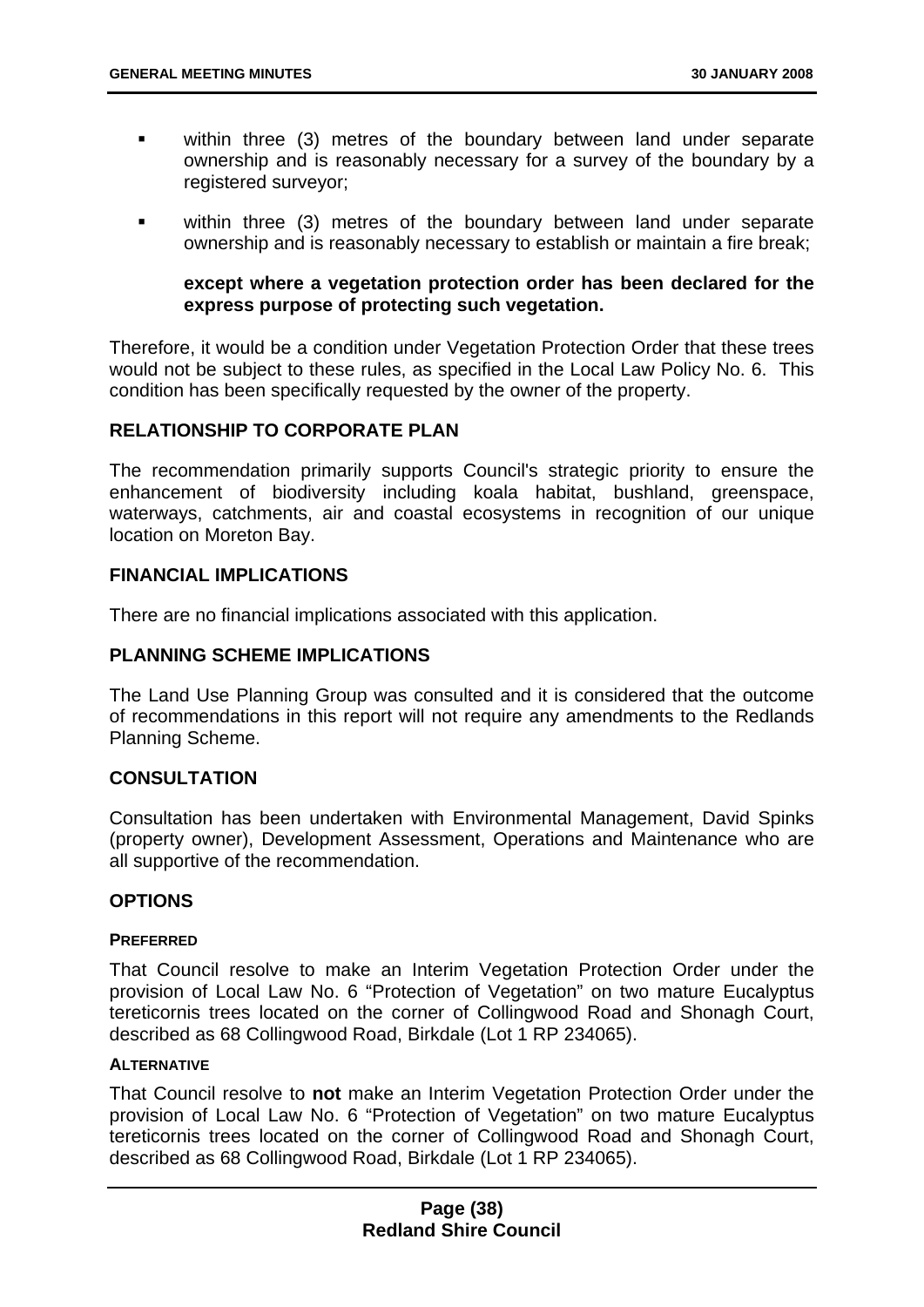## **OFFICER'S/COMMITTEE RECOMMENDATION/ COUNCIL RESOLUTION**

| Moved by:    | Cr Henry |
|--------------|----------|
| Seconded by: | Cr Beard |

**That Council resolve to make an Interim Vegetation Protection Order under the provision of Local Law No. 6 "Protection of Vegetation" on two mature Eucalyptus tereticornis trees located on the corner of Collingwood Road and Shonagh Court, described as 68 Collingwood Road, Birkdale (Lot 1 RP 234065).** 

## **CARRIED**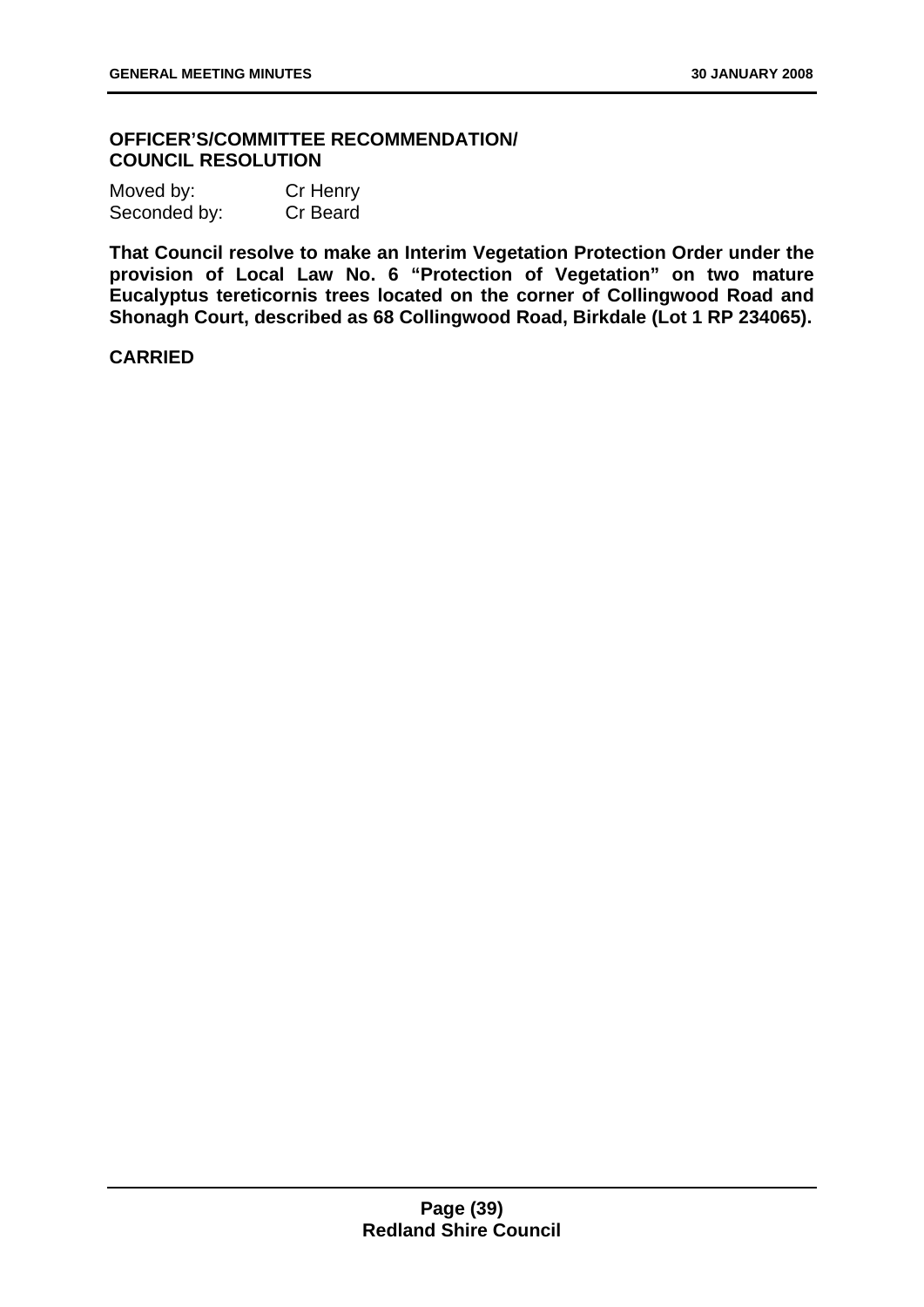# **10.1.7 MORETON BAY MARINE PARK DRAFT ZONING PLAN**

| <b>Dataworks Filename:</b>       | LUP Marine Parks (Moreton Bay) Zoning Plan                                                                           |
|----------------------------------|----------------------------------------------------------------------------------------------------------------------|
| <b>Attachments:</b>              | <b>Attachment 1 - Maps</b><br><b>Attachment 2 - Submission Form</b><br><b>Attachment 3 - Council Recommendations</b> |
| <b>Responsible Officer Name:</b> | <b>Gary Photinos</b><br><b>Manager Environmental Management</b>                                                      |
| <b>Author Name:</b>              | <b>Stuart Fitzsimmons</b><br><b>Adviser Biodiversity Planning</b>                                                    |

### **EXECUTIVE SUMMARY**

The *Marine Parks (Moreton Bay) Zoning Plan 1997* has been reviewed to conserve the marine park's unique values and to ensure its sustainable use for present and future generations.

The current zoning plan was reviewed as a requirement of the *Statutory Instruments Act 1992*, which required sub-ordinate legislation to be reviewed every 10 years. The current zoning plan is due to expire in September 2008.

The Moreton Bay Marine Park Draft Zoning Plan is proposing zone and zone boundary amendments to reflect changes in the conservation and amenity values of the Bay.

### **PURPOSE**

The purpose of the report is to seek Council endorsement on the response made to Environmental Protection Agency with regards to the proposed draft Moreton Bay Marine Park Zoning Plan.

### **BACKGROUND**

- Current *Marine Park (Moreton Bay) Zoning Plan 1997* commenced
- 4 November 2004 Council submitted response letter to Queensland Parks and Wildlife Services on proposed amendments to zoning
- 6 December 2004 Council endorsed proposed response letter to QPWS amendments to zoning
- 22 February 2007 Council advised by Environmental Protection Agency that current zoning will expire on 1 September 2008, and that a review process was about to commence
- The review process involves 3 stages first stage of collection and analysis of information, second stage is release of draft zoning plan and third stage is release and implementation of final zoning plan
- 27 February 2007 Council received "Leaders Kit" in relation to stage 1 of review
- 21 May 2007 EPA addressed Councillors and Officers as part of stage 1 stakeholder consultation process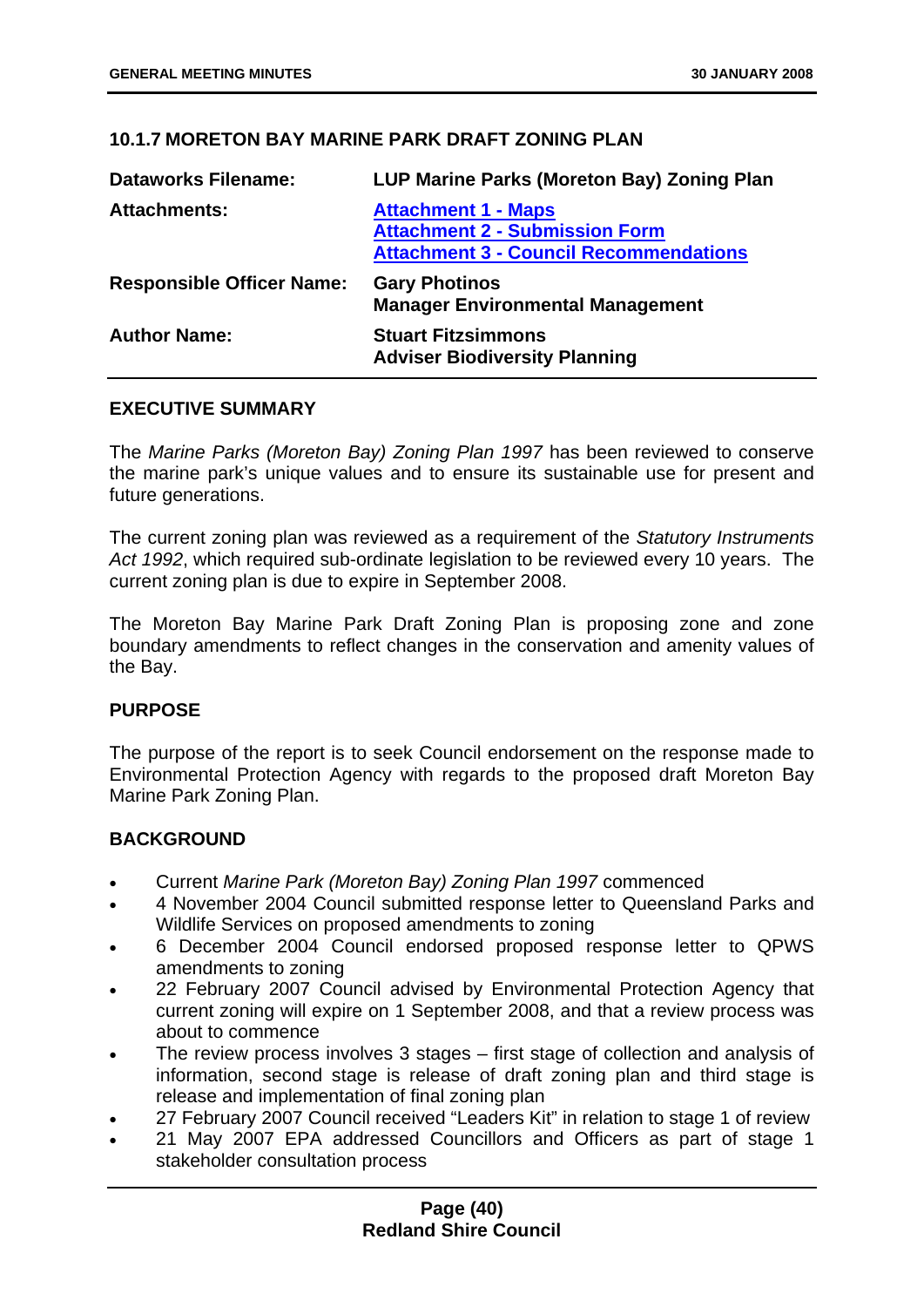- 29 May 2007 Officers submitted response letter to EPA regarding broad range of management, conservation and operational issues that affect Council
- 8 August 2007 Officer attended meeting with EPA to discuss proposed new zonings
- 30 August 2007 Representatives from EPA address Councillors and Officers regarding proposed "Areas of Special Interest" – potential conservation areas
- 12 September 2007 Workshop with Councillors to prepare response to EPA on "Areas of Special Interest"
- 19 September 2007 Council submitted written response and mapping to EPA summarising the information from previous meeting
- 2 December 2007 Draft Zoning Plan released for public consultation and Council received correspondence from EPA regarding submission

# **ISSUES**

The EPA has requested that Council provide comments and feedback on the draft Moreton Bay Marine Park zoning during the Stage 2 consultation period. The draft proposes revised zone categories, new zone areas and new designated areas (see attachment 1). These have been drafted after extensive public consultation during Stage 1 of the review. One of the main changes has been the increase in protected area (Marine Park) of 0.5 percent to 15 percent under the proposed plan.

Proposed changes include;

- 1. Current zone categories General Use zone, Habitat zone, Conservation zone, Buffer zone and Protection zone to be replaced with General Use zone, Habitat Protection zone, Conservation Park zone and Marine National Park zone.
- 2. Expansion of go-slow designated areas for dugong & turtles, Works Areas, goslow areas for vessels >6m, go-slow areas for natural values, no anchoring areas, MEDA (material extraction and disposal area) – nourishment / dredge material deposition site / sand extraction, mooring areas and grey nurse shark area.

### **SUBMISSION RESPONSE**

The submission response to EPA, including additional information and mapping is attached (see Attachment 2 & 3). There are numerous zones and areas that impact upon Councils activities, including:

# **TOONDAH HARBOUR / WEINAM CREEK WORKS AREAS (DA22/DA23)**

The two existing works areas (Weinam Creek and Toondah Harbour) will be retained with no changes, and allows for pre-existing approvals to continue. Further works areas may be considered in the future if required. Activities in works areas are managed by a permit, and there are no proposed changes.

However, there is a proposed zone change around Weinam Creek Harbour from Habitat zone to General Use zone (GUZ08) that reflects the designated works area. The change in zoning reflects the advice from Council following Stage 1 consultation;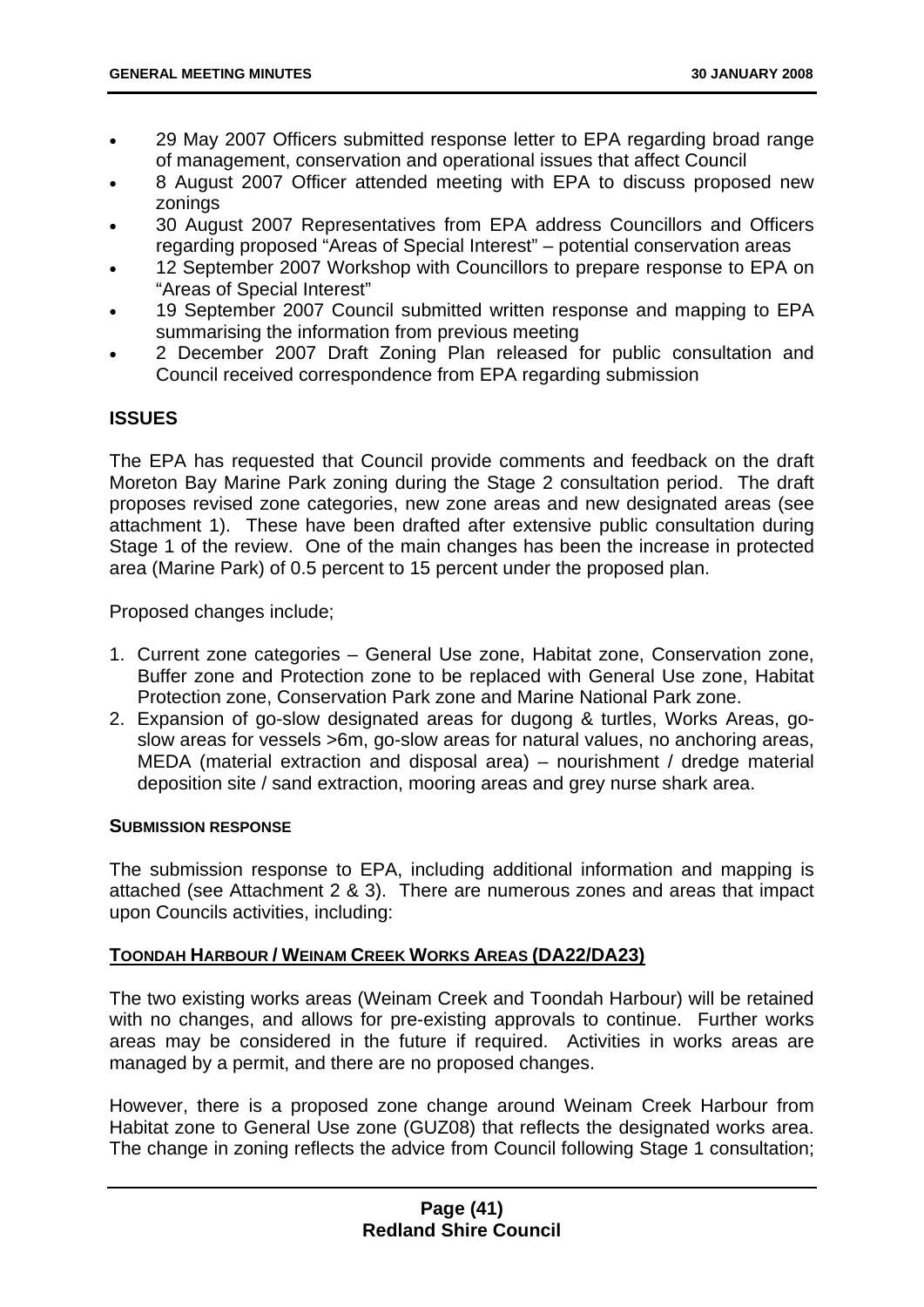however it is proposed that the general use zone be expanded (see Appendix 1 and 3 in Attachment 3).

Toondah Harbour is currently Habitat zone and is proposed as part of Habitat Protection zone (HPZ02). Council will again strongly advocate that the zoning around Toondah Harbour be considered as a General Use zone as requested in Stage 1 review.

In accordance with the SMBIPLUS and Redland Planning Scheme, maintaining a high quality water transport system is fundamentally important to support the longterm development of the Southern Moreton Bay Islands. In addition, continued population growth but predominately tourist demand will require the continual upgrading and maintenance of water based transport systems servicing North Stradbroke Island, essentially through Toondah Harbour. Accordingly, it is recommended that the area be included within the General Use zone, which is consistent with the proposed zoning for the Weinam Creek marine area.

### **DUNWICH (GUZ07)**

Dunwich remains as General Use zone in proposed zoning. Council supports retention of this zoning to provide transport services to NSI.

### **OTHER MAJOR TRANSPORT FACILITIES**

Presently the Council transport facilities servicing the SMBI are zoned within the Habitat Zone. During the Stage 1 consultation, Council lobbied the EPA to have the zoning around the transport facilities plus a buffer zone of 100m either side to be changed to General Use zoning. The draft zoning retains these facilities in Habitat Protection zone (HPZ02) – no change proposed. Council strongly advocates that these zones be amended to General Use zones to allow the Bay Islands to be provided with the level of water based transport and other community service required, and to recognise the future demands established by the increasing population on the Bay Islands (see Appendix 3 in Attachment 3).

### **PARK FACILITIES**

Council manages a number of parks and reserves on land directly adjoining Moreton Bay. These areas provide major recreational opportunities for the south east Queensland community. These community assets require routine maintenance to ensure continual enjoyment of the areas (e.g. maintenance of rock walls). In addition, enhancement of these areas in the future, such as the establishment of boardwalks, may occur. As such, it is recommended that each of the following foreshore parks and reserves be included in the General Use zone (see Appendix 4 in Attachment 3):

- Cleveland Point
- **Wellington Point**
- Victoria Point
- Tingalpa Creek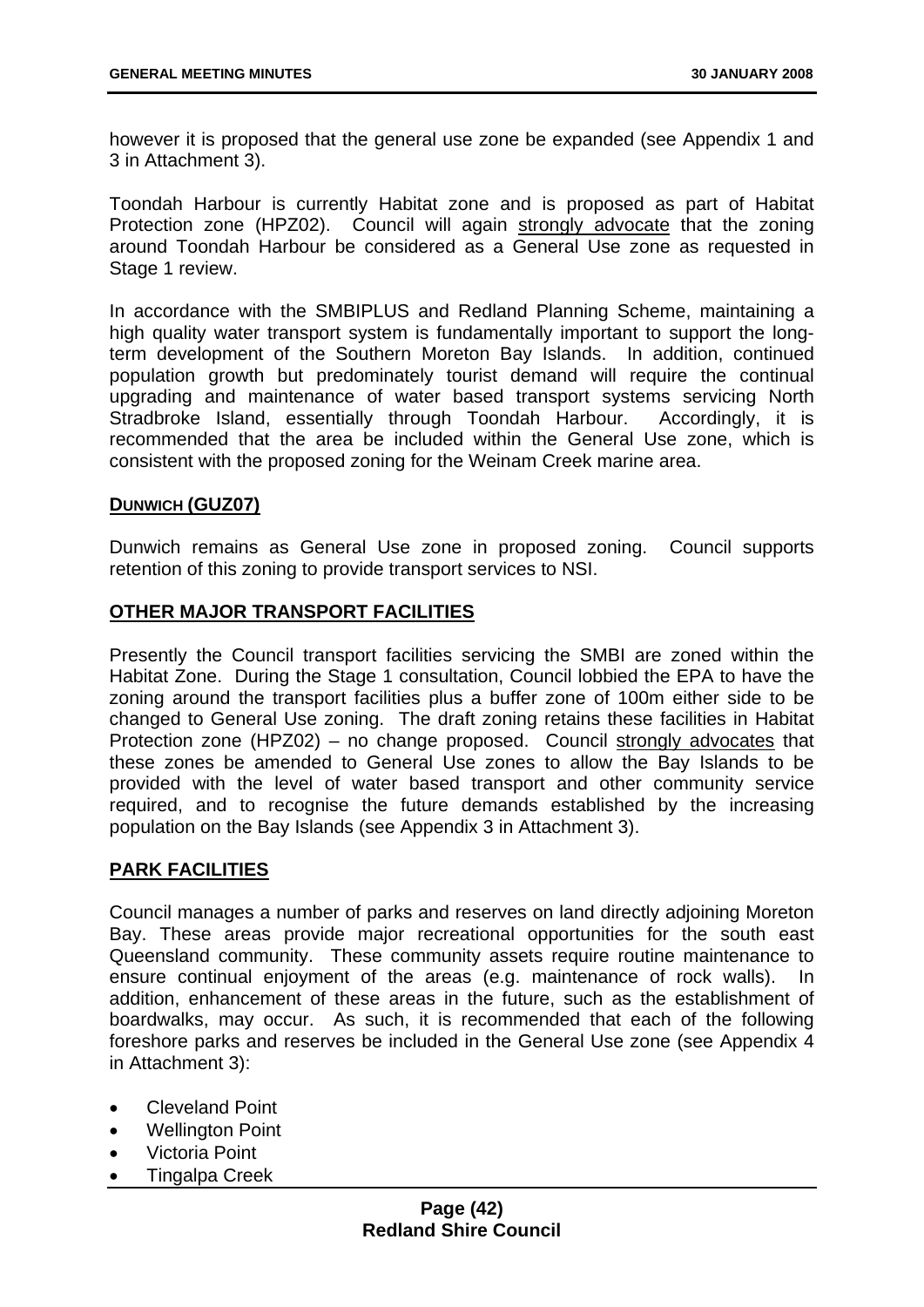# **RUSSELL ISLAND GENERAL USE ZONE (GUZ09)**

This same area was proposed as an amendment to the zoning plan in 2004. Council opposed the amendment from Conservation to General Use zoning due to the fact it would prejudice rehabilitation activities that may occur in the future and may lead to further degradation of the areas coastal values. Rehabilitation activities within the area would be consistent with the outcomes sought by the State Coastal Management Plan, along with policies and guidelines that have been developed by Council, to ensure ecological sustainable development in such areas adjoining the coastline. The proposed zoning is contradictory to the zoning proposed around the Council's transport facilities in similar locations.

Under the proposed draft, Redland Shire Council opposes the zoning of General Use Zone (GUZ09) and advocates this area be zoned within the Conservation Protection Zone (CPZ09) (see Appendix 5 in Attachment 3).

### **NEW MOORING AREAS**

As the popularity of boating increases in Moreton Bay, the demand for more moorings and greater management of moorings is increasing. Proposed mooring areas in the draft zoning apply only to private and non-commercial vessels. There are 49 proposed mooring areas – 23 existing, 10 extended and 14 new. Mooring areas have been introduced to simplify the approval process.

There are 6 existing areas, 6 extended and 5 new mooring areas proposed within the vicinity of the Redlands (see Attachment 1).

#### **NO ANCHORAGE AREAS**

The purpose of these areas is to protect coral habitats, and is included within the Marine National Park zones. Areas within southern Moreton Bay include Myora and Flat Rock off NSI. This zoning has been and continues to be supported by Council (see Attachment 1).

### **RELATIONSHIP TO CORPORATE PLAN**

The recommendation primarily supports Council's strategic priority to ensure the enhancement of biodiversity including koala habitat, bushland, greenspace, waterways, catchments, air and coastal ecosystems in recognition of our unique location on Moreton Bay.

### **FINANCIAL IMPLICATIONS**

The recommendations within this report do not have financial implications.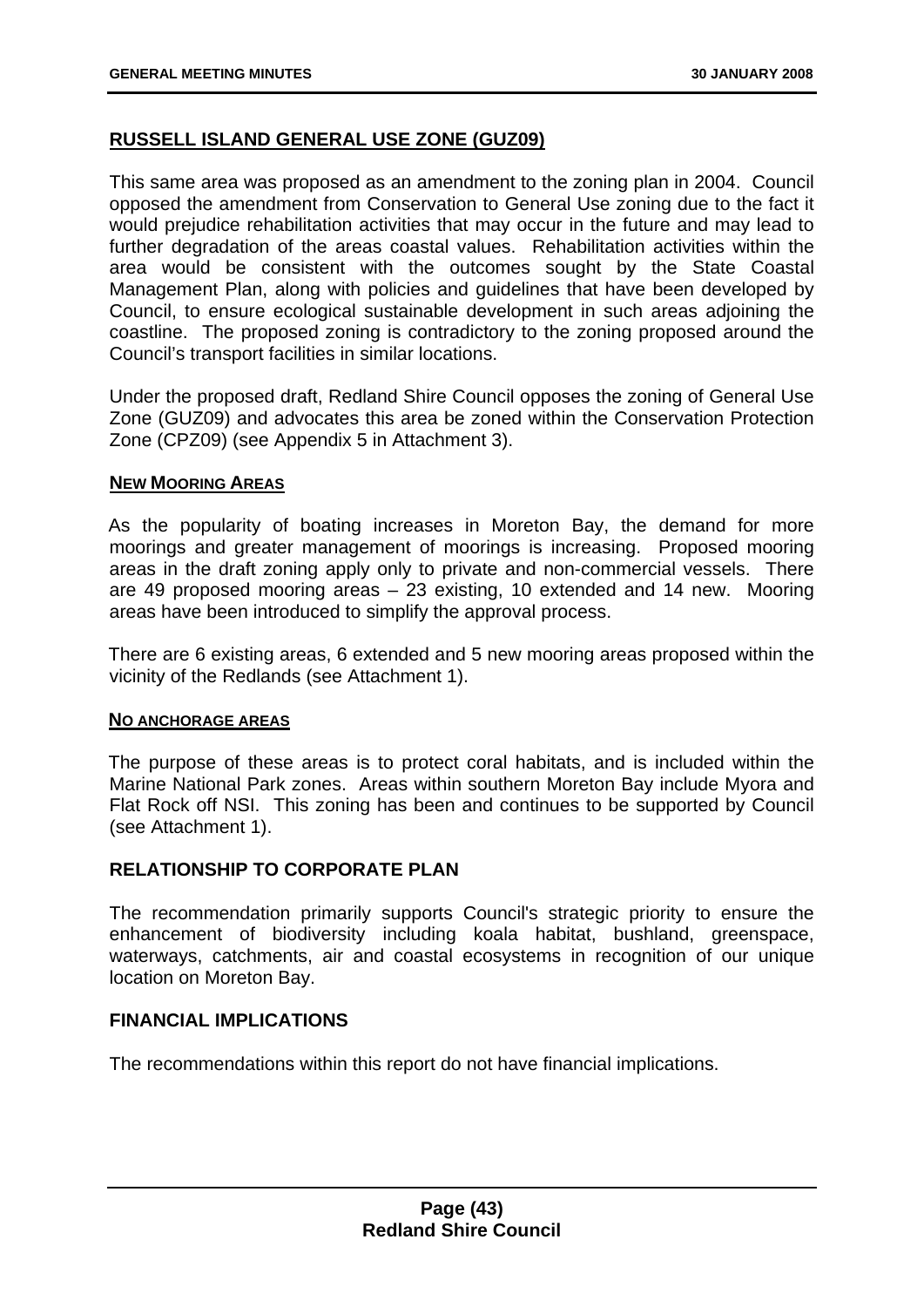# **PLANNING SCHEME IMPLICATIONS**

The Land Use Planning Group was consulted and it is considered that the outcome of recommendations in this report will not result in amendments to the Redlands Planning Scheme.

## **CONSULTATION**

The General Manager of Planning and Policy, together with officers in the following groups has been consulted – Environmental Management Group, Land Use Planning, Economic Development, and Infrastructure Services.

### **OPTIONS**

#### **PREFERRED**

That Council endorses the submission to the Environmental Protection Agency on the draft Moreton Bay Marine Park zoning as set out in Attachments 2 and 3.

#### **ALTERNATIVE**

- 1. That Council endorses the submission to the Environmental Protection Agency, with amendments to Attachments 2 and 3.
- 2. That Council resolves not to endorse the submission as set out in Attachments 2 and 3, and provide alternate advice to the Environmental Protection Agency.

# **OFFICER'S/COMMITTEE RECOMMENDATION/ COUNCIL RESOLUTION**

| Moved by:    | Cr Burns |
|--------------|----------|
| Seconded by: | Cr Beard |

**That Council resolve to endorse the submission to the Environmental Protection Agency on the draft Moreton Bay Marine Park zoning as set out in Attachments 2 and 3.** 

# **CARRIED**

Cr Elliott voted in the negative.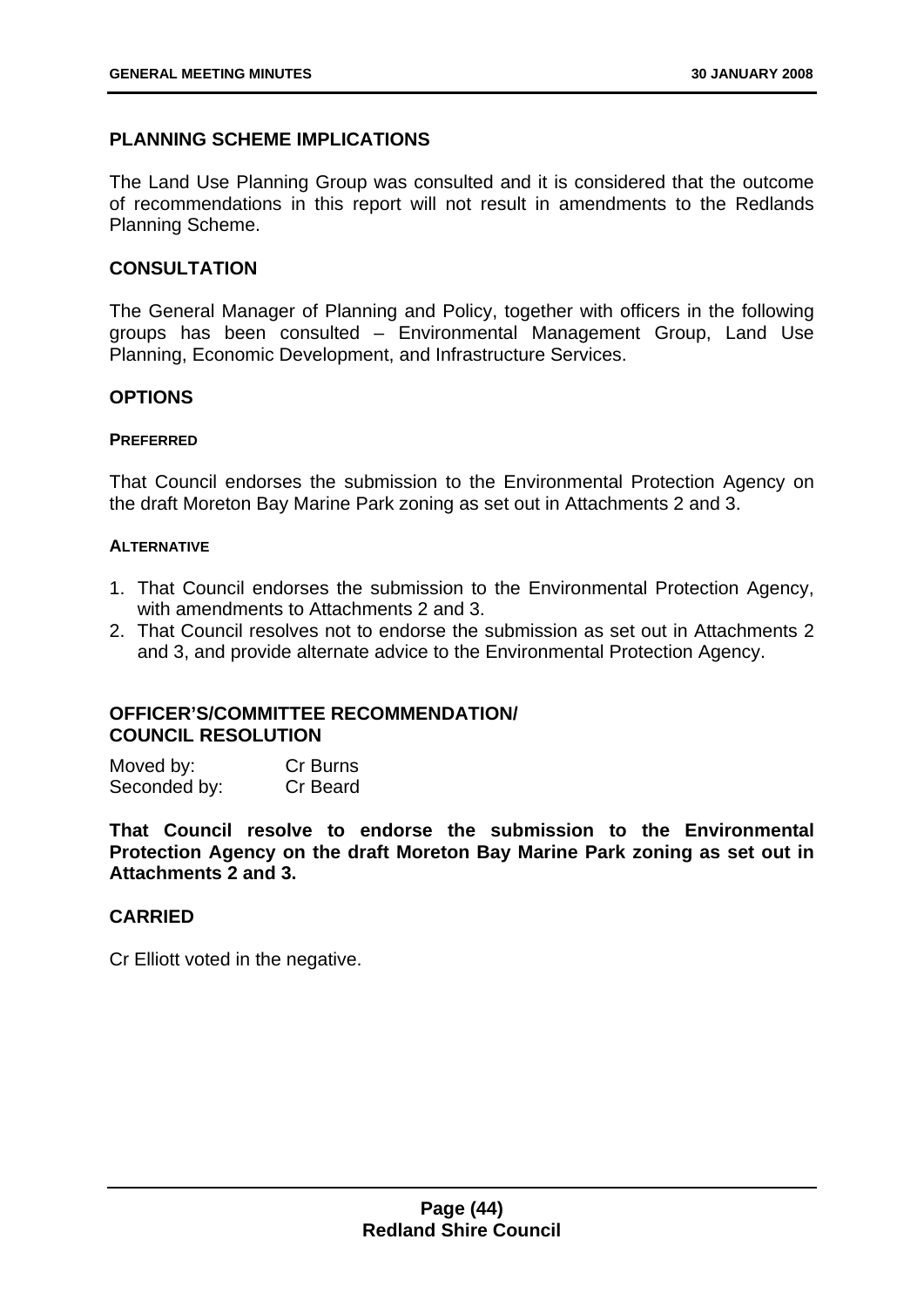# **10.1.8 REDLANDS KOALA POLICY 2008 AND STRATEGY**

| <b>Dataworks Filename:</b>       | <b>Koala Policy</b>                                                                                                                                                                                                                                                                                                           |
|----------------------------------|-------------------------------------------------------------------------------------------------------------------------------------------------------------------------------------------------------------------------------------------------------------------------------------------------------------------------------|
| <b>Attachments:</b>              | <b>Responses - Graphs</b><br><b>Submissions - Comments only</b><br><b>Individual Detailed Responses (EPA, KAG, Lyn</b><br><b>Roberts, Main Roads)</b><br><b>Koala Policy 2008</b><br><b>Redlands Koala Implementation Strategy 08</b><br>(Highlighted Changes)<br><b>Redlands Koala Implementation Strategy 08</b><br>(FINAL) |
| <b>Responsible Officer Name:</b> | <b>Gary Photinos</b><br><b>Manager Environmental Management</b>                                                                                                                                                                                                                                                               |
| <b>Author Name:</b>              | <b>Dan Carter</b><br><b>Senior Advisor natural Environment</b>                                                                                                                                                                                                                                                                |

## **EXECUTIVE SUMMARY**

Council resolved on the 14<sup>th</sup> of November 2007 to commence public consultation on the Draft Koala Policy and Strategy. The consultation was undertaken for 4 weeks from the  $15<sup>th</sup>$  of November to the  $14<sup>th</sup>$  of December. In this time a number of newspaper articles and radio interviews and advertising was undertaken to notify the community of this policy.

In the 4 week period 101 submissions were received with a majority of submissions supporting the Policy objective and statements. In addition Council received 326 comments on the online attitude and value surveys conducted prior and post the Koala Summit.

Another key question asked was the funding of actions, which also received support from the majority of submitters.

All comments received related specifically to actions identified in the strategy with many providing opinions on current land development rates within the shire and to impacts of koala protection on rural residents. The level of interest and level of response by a number of organisations and individuals was impressive considering the number of actions identified in the strategy.

### **PURPOSE**

That Council resolve:

- 1. To adopt the Redlands Koala Policy 2008 and Implementation Strategy 2008 which has been amended after considering all submissions made during the public consultation period, and
- 2. To consider funding the implementation strategy during the budget deliberations for 2008/2009 financial year.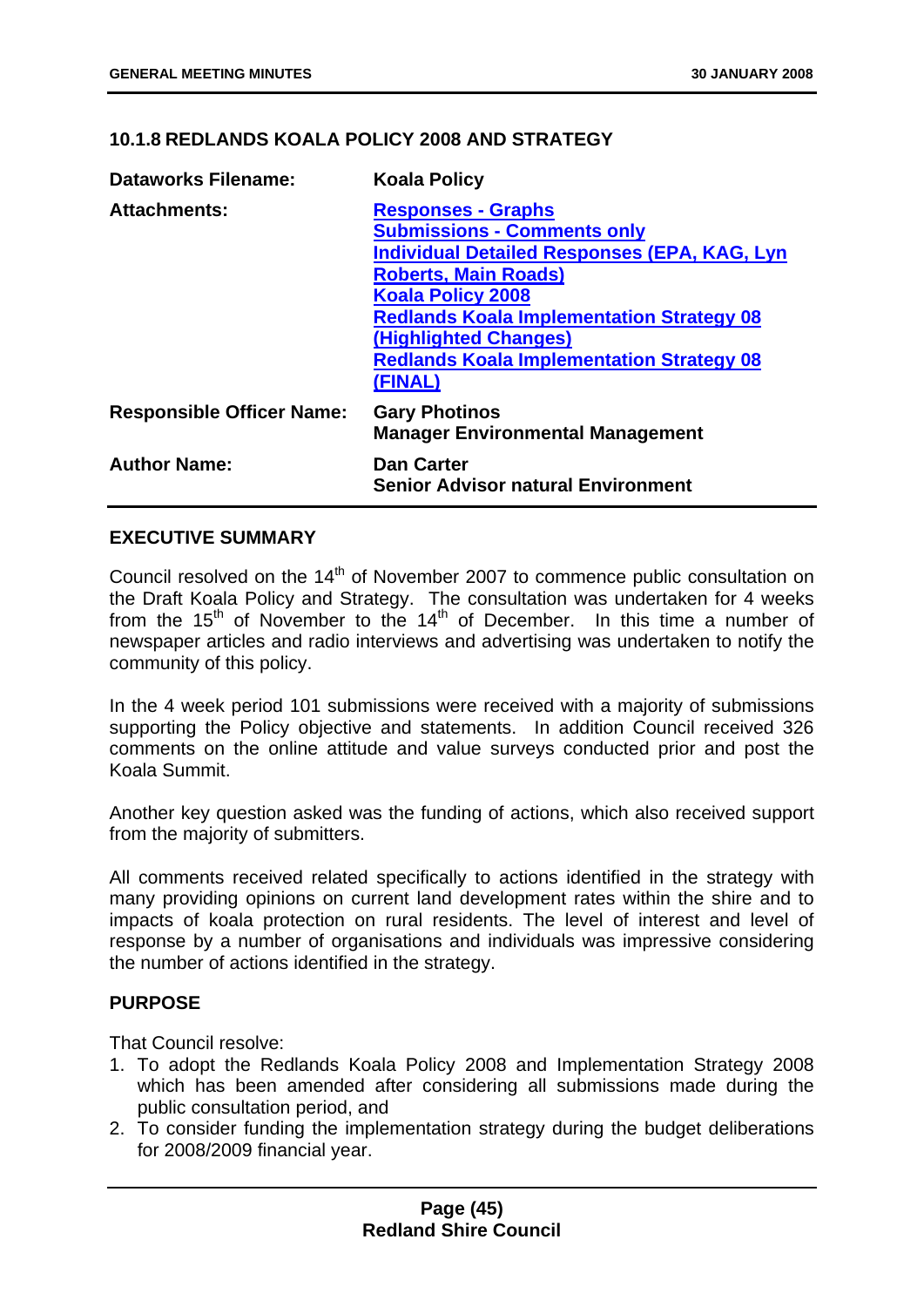# **BACKGROUND**

- On 2<sup>nd</sup> and 3<sup>rd</sup> of November Council facilitated the Koala Summit, which put forward conclusions.
- On the 14<sup>th</sup> of November 2007 Council resolved to receive the Draft Redlands Koala Policy and Strategy 2007 to immediately commence public consultation until  $15<sup>th</sup>$  of December.
- All submissions from the consultation period have been considered. The Policy which remains unchanged is now submitted to Council for final adoption. The Implementation Strategy which has been amended in light of the comments received is also submitted for final adoption.

### **ISSUES**

#### **COMMUNITY CONSULTATION ON THE DRAFT KOALA POLICY**

#### LOCAL NEWSPAPER

Council was able to throughout the consultation period to have two articles published in the Bayside Bulletin on November  $20<sup>th</sup>$  and on December 11<sup>th</sup> with survey form allowing residents to fill in and send to council. Throughout the entire consultation period the draft policy was advertised in Council's half page advertisement in the Bayside Bulletin.

### RADIO

On Saturday the 18<sup>th</sup> of November radio interviews occurred on 4BC in the afternoon and evening to discuss the koala policy and inform people consultation period was ending soon. Another radio interview was held on the Wednesday the  $12<sup>th</sup>$  of December in the morning.

#### INTERNET

Throughout the consultation period the koala policy was posted on the Redland Shire Web page with web survey form with copies of both the policy and implementation strategy able to be downloaded.

## VALUES AND ATTITUDES ON LINE SURVEY

An electronic survey was undertaken for six weeks from the  $25<sup>th</sup>$  to the  $7<sup>th</sup>$  of December which was promoted on the web site and in the local media.

#### CONSULTATION DOCUMENT

Councils Marketing and Communication department created a consultation document providing some background and key points in regards to koala decline in the Redlands. It discussed the koala summit, the draft koala policy and implementation strategy and at the back provided the same survey sheet as that found on the internet. This document was available on the web, customer service centres and libraries.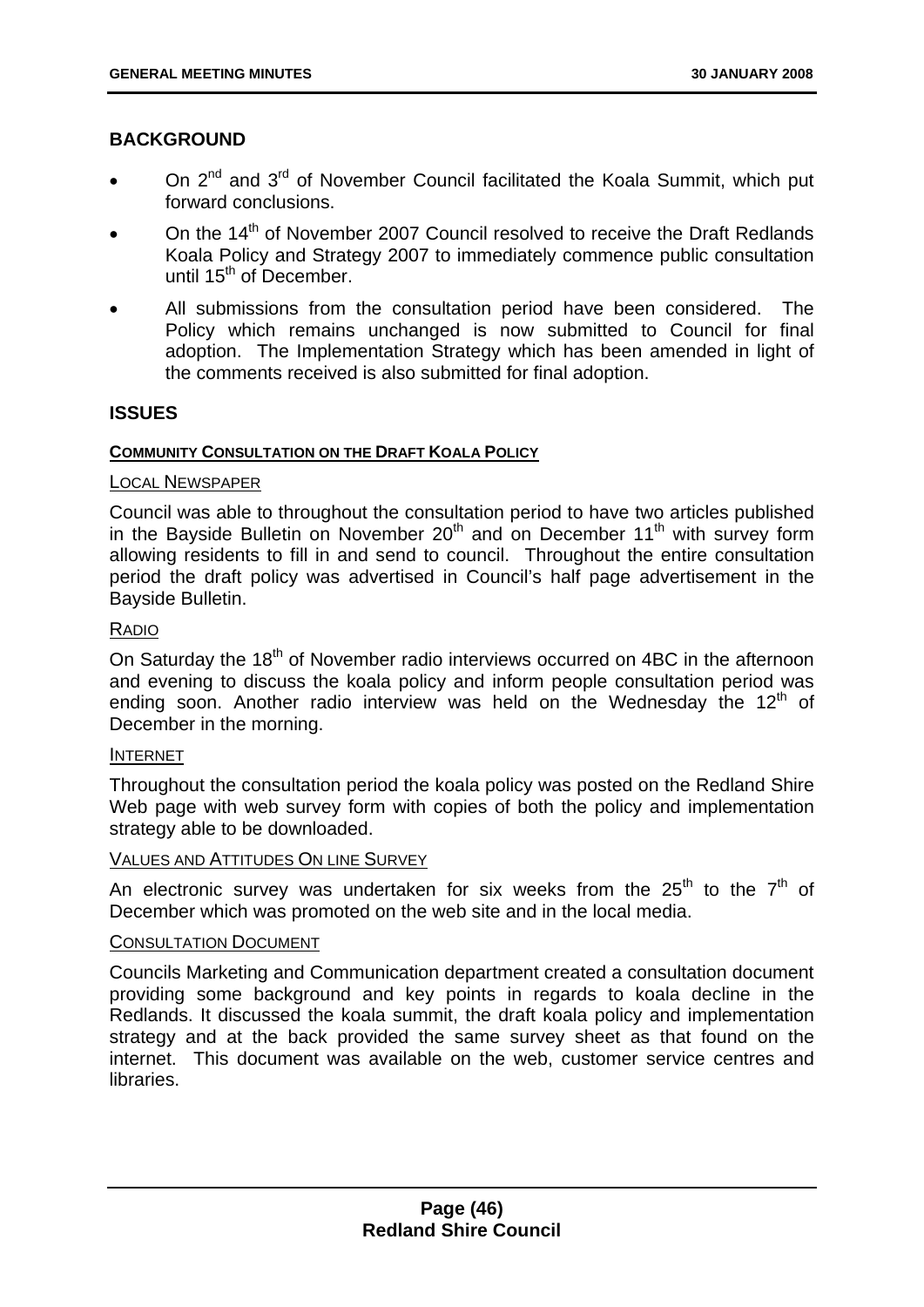#### **KEY FINDINGS**

#### SUBMISSION RESPONSES

During the 4 week consultation period 101 responses were received by Council with several detailed submissions made with specific requests for changes or comments on implementation strategies (a summation of the results can be found in the attachments, table of all submissions and some individual submissions are attached which were too detailed to be included within the table).

- In terms of the policy objectives a majority of submitters agreed with council's overall objective 82% said yes, 9% said No and a 9% not stated (n=101).
- In regards to policy **Statement 1 Impacts of urbanisation and its future growth on koala population** (74% Yes, 17 No and 9% not stated).
- In regards to policy **Statement 2 Road and Rail Koala Deaths** was supported by the majority (81% Yes, 10% No and 9% Not stated).
- In regards to policy **Statement 3 Dog attacks on Koalas** was supported by the majority (78% Yes, 12% No and 10% Not stated).
- In regards to policy **Statement 4 Protect, enhance and increase koala habitat** was supported by the majority (82% Yes, 11% No and 7% Not stated).
- In regards to policy **Statement 5 Improvement to koala movement in our neighbourhoods and backyards** was supported by the majority (84% Yes, 7% No and 9% Not stated).
- In regards to policy **Statement 6 Increased commitment to the level of funding for koala research and monitoring** was supported by the majority (89% Yes, 5% No and 6% Not stated).
- In regards to policy **Statement 7 Creation of a Koala Active community, which understands its role and takes positive action for the long term survival of koalas.** was supported by the majority (86% Yes, 7% No and 7% Not stated).
- In regards to policy **Statement 8 Preparation of a detailed and costed implementation plan** was supported by the majority (85% Yes, 8% No and 7% Not stated).

Overall general feedback on the policy and statement was in support of the policy and document with a lot of feedback in regards to specific issues or actions within the implementation strategy. A number called for a halt to further development within the shire while others were keen to see the whole of Redlands community pay for the restrictions placed on rural property owners in protecting and enhancing koala habitat. A few submitters requested the word Stop be placed before the first three policy statements.

Environmental Protection Agency provided comprehensive feedback in regards to actions within the implementation plan. They asked if council would consider prioritising the top 10 actions to be undertaken immediately. The opportunity for the creation of a MoU with EPA in regards to koala research, education of the community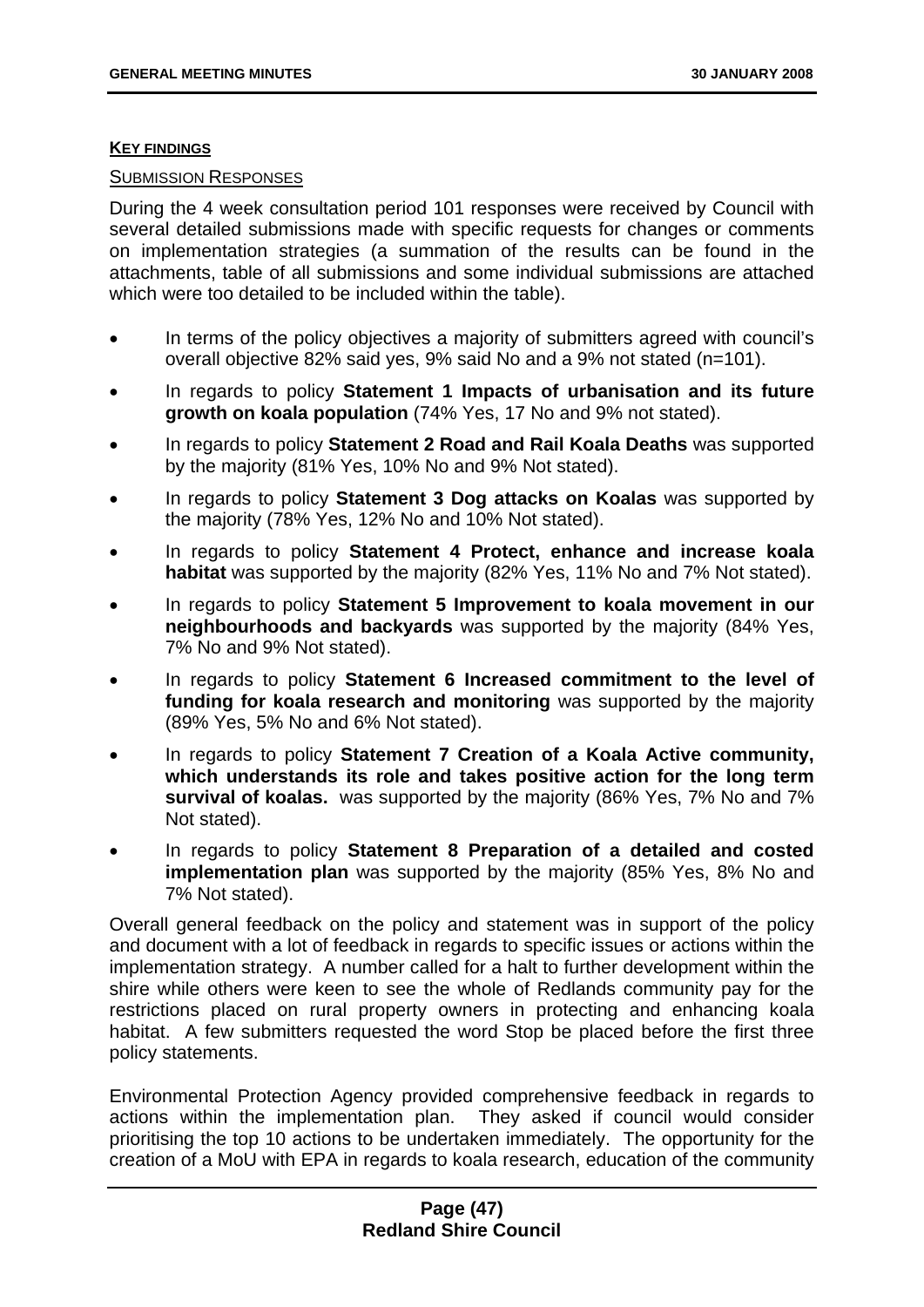and management of dog attacks in the shire. They asked council to consider the placement of Urban Koala category over the urban footprint.

Main Roads Department feedback was specific about the need for both parties to establish an agreed program of works for the next 5 years within the shire. Along with identifying key information sharing and establish monitoring and other cooperative opportunities.

The community were also asked in the Koala Policy survey of their thoughts about the cost estimation of \$1.50 per week per rateable property and whether they would support this cost to achieve the objectives and outcomes of the policy and strategy. The majority of respondents (65%) supported, (19%) did not support and (16%) did not state an opinion.

OFFICER'S RESPONSE TO SUBMISSIONS MADE

Officers have responded to most of the submissions in the attached table. There has been no recommended change to either the policy or the policy statements given the response from the community. Generally many of the submissions stated general views or thoughts on specific matters (i.e. development, dogs, cars, education or research). There has also been a few that have provided specific suggestions to clarify or reword a number actions within the implementation strategy. There have been a number of changes made to the implementation strategy to clarify the meaning and wording of a number of the actions. Some new actions have also been written following suggestions from the submitters.

It was also recommended that Council identifies the top 10 actions which need to be a priority in terms of funding and officer time allocation for these tasks to be undertaken in the next 12 months. The key actions have been highlighted within the Koala Policy Strategy 2008.

Another general recommendation that is supported by the officers is that the policy and strategy be provided with background and introductory information on the history of koalas in the Redlands, the current state of koalas, the roles and responsibilities and why the importance of the actions required for the protection of the koala in the Redlands.

An action has also been written that will require council officers to report in October 2008 on the progress of the implementation of the actions from the Koala implementation strategy 2008.

## VALUES AND ATTITUDE SURVEY

Council received 326 responses to the values and attitudes survey. Overall koalas are considered an important issue and are highly valued by the community.

The majority strongly agree that they are important to the Shire's unique image and biodiversity (78%), important to the local economy through tourism (55%) and part of the local culture (70%). Residents also actively look for koalas within the Shire (86%) and believe they belong in urban suburbs (76%).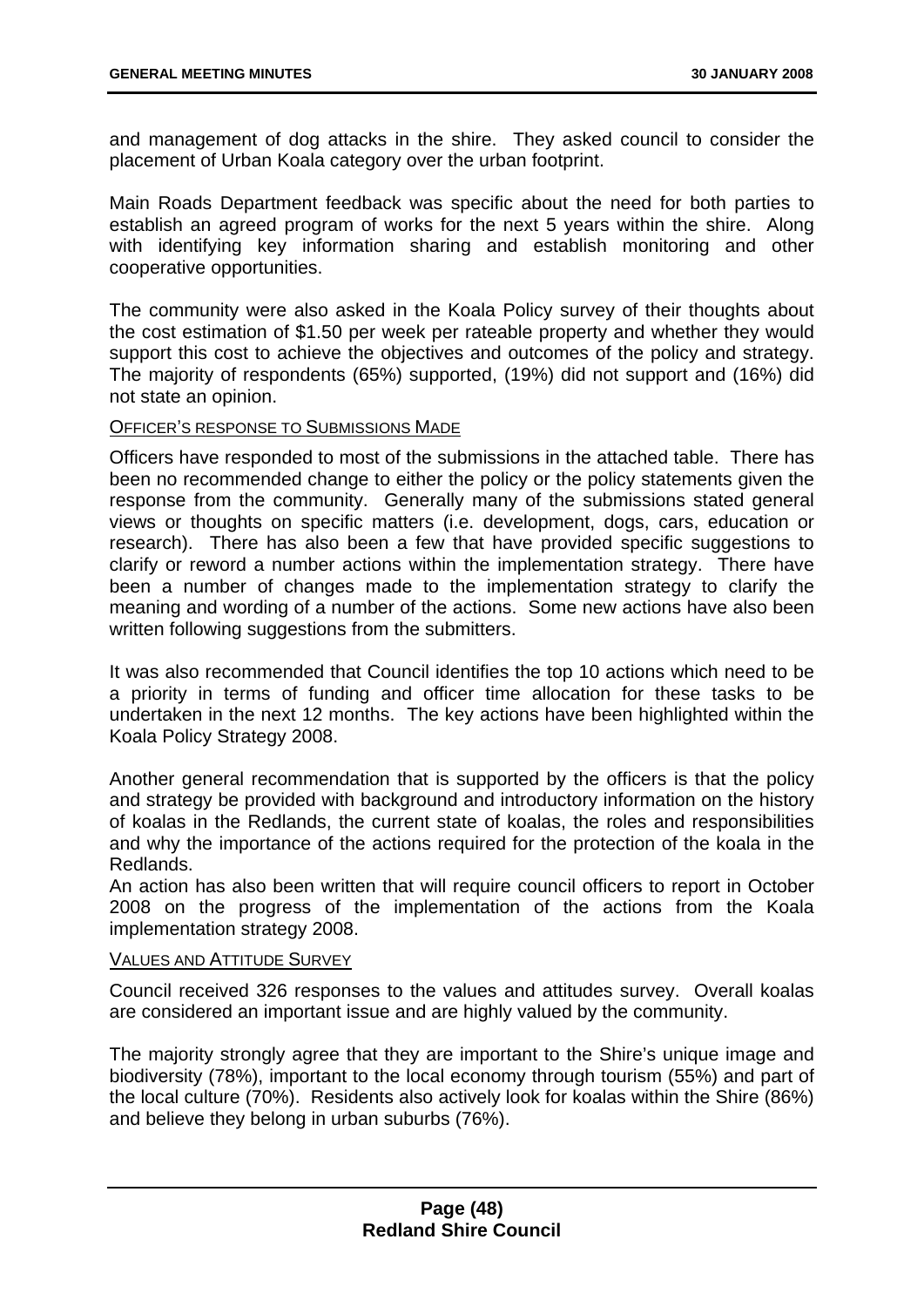Furthermore, most do not believe too much attention is given to koala issues (68%), nor do they believe they are a pest (83%) having little benefit to residents living in the Shire (66%).

With regard to dogs, over one third own a dog (37%) and most of these people keep their dog enclosed or inside the house at night (61%).

However, nearly all residents surveyed believe more should be done to save the koala population in the Shire (93%) and most do not believe the local government is doing enough to protect them in their habitat (75%). Although, when asked who they think is responsible for koala conservation in the Shire many responses suggest that everyone is accountable, i.e. all community, business and local and state government.

When asked what more could be done, the main actions people identified include:

- Reduce/ stop development and preserve koala habitat
- fencing, under/ over passes, koala corridors, and better road signage to allow safer movement for koalas
- Stricter dog control measures

These findings indicate that Council may benefit from making the community more aware of the actions taken to preserve the koala population in the Shire.

# **RELATIONSHIP TO CORPORATE PLAN**

The recommendation primarily supports Council's strategic priority to Ensure the enhancement of biodiversity including koala habitat, bushland, greenspace, waterways, catchments, air and coastal ecosystems in recognition of our unique location on Moreton Bay.

### **FINANCIAL IMPLICATIONS**

Currently the costed actions of the strategy total \$5,200,000 with no calculation of the actions that require specific officer time in addressing the specific issue identified.

However, these total costs could be spread over a number of years as some actions are one off while others would be ongoing.

An option for council to consider in future budget deliberations would be increasing the Environment Charge. The current charge of \$72.80 comprises of \$31.20 for acquisitions, \$31.20 for maintenance, and \$10.40 for implementing developed plans for conservation areas, especially creeks and waterways. An additional \$31.20 to this charge bringing the total to \$104 would provide a further 1 million dollars for acquisition and 1 million for the implementation of priority actions from the Koala implementation strategy. The proposed breakdown of the new \$104 charge would be \$46.80 for acquisitions (includes additional \$15.60 for Urban koala habitat acquisitions), \$31.20 for maintenance, \$10.40 for implementing developed plans for conservation areas, especially creeks and waterways and \$15.60 for implementation of the koala policy and strategy (excluding land acquisitions).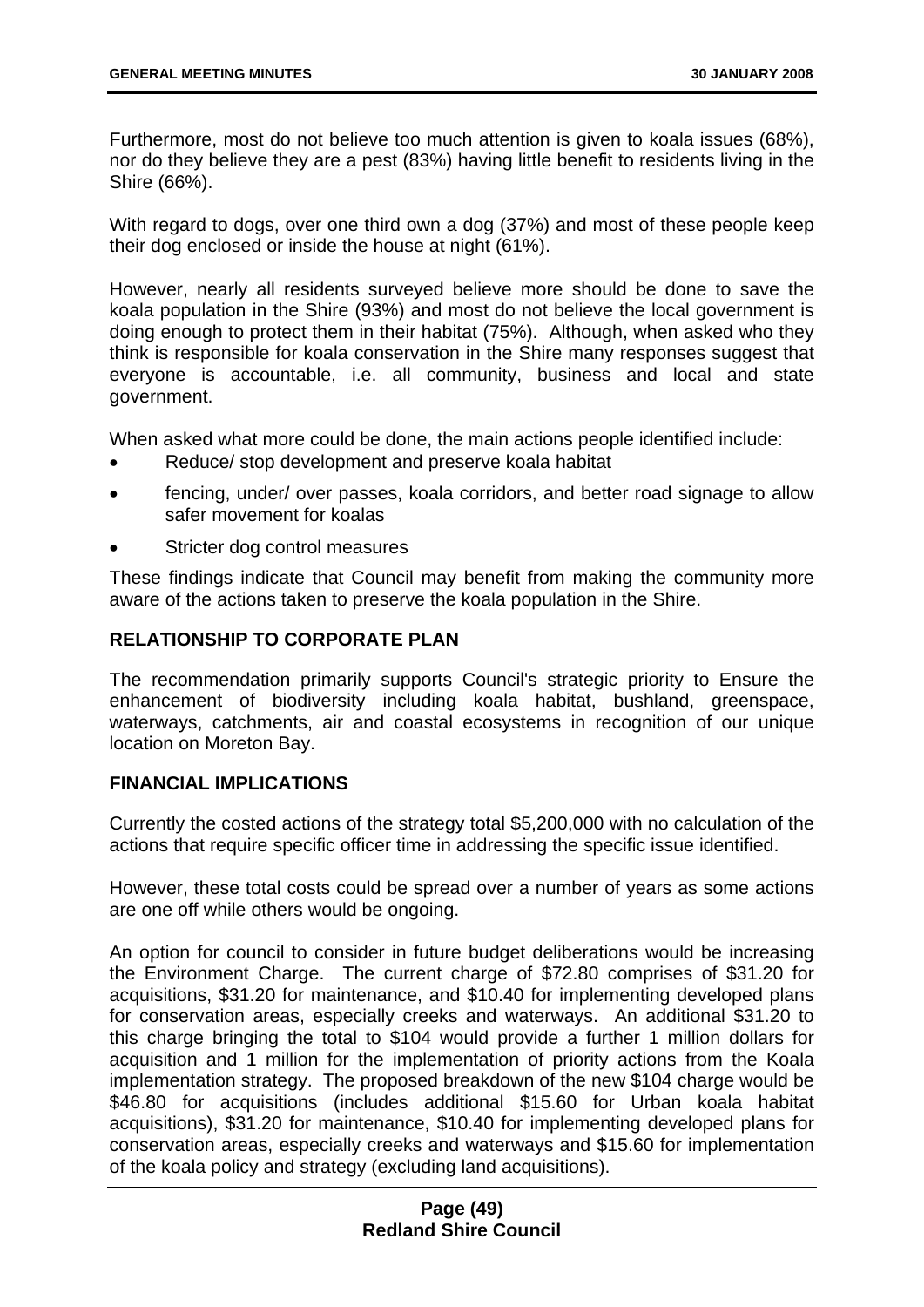This however would require an amendment to the current policy (POL-3057 Environment Charge Acquisition and Management Policy) to include a further objective of allowing funds to be expanded for the encouragement of the community to undertake stewardship of the natural environment.

Costs will also be occurred by relevant state government and developers within the shire to undertake a number of the actions identified to assist in the long term survival of the koala in the shire.

Further funding opportunities may exist with State and Federal funding schemes to assist in the construction and undertaking of a number of actions identified in the strategy.

# **PLANNING SCHEME IMPLICATIONS**

The Land Use Planning Group was consulted and it is considered that the outcome of recommendations in this report will result in possible amendments to the Redlands Planning Scheme, such changes to habitat overlay code.

## **CONSULTATION**

Consultation has occurred with community for a 4 week period commencing on the 15<sup>th</sup> of November to the 14<sup>th</sup> of December. Council received 101 submissions with all suburbs represented and 7 submissions from residents outside of the shire.

Submissions were also received from Environmental Protection Agency, Main Roads, Community and Social Planning, Infrastructure Planning, Environmental Education and Parks & Conservation.

# **OPTIONS**

### **PREFERRED**

That Council resolves

- 1. To adopt the Redlands Koala Policy 2008; and
- 2. To adopt the Redlands Implementation Strategy 2008 for planning purposes and refer funding to the 2008-2009 Budget deliberations.

### **ALTERNATIVE**

That Council resolve:

- 1. To adopt the Redlands Koala Policy 2008 and Koala Implementation Strategy 2008; and
- 2. That the funding of the Koala Policy and implementation Strategy 2008 be referred to the 2008-2009 Budget deliberations.

### **COMMITTEE DISCUSSION**

Committee thanked officers for their efforts in putting these documents together.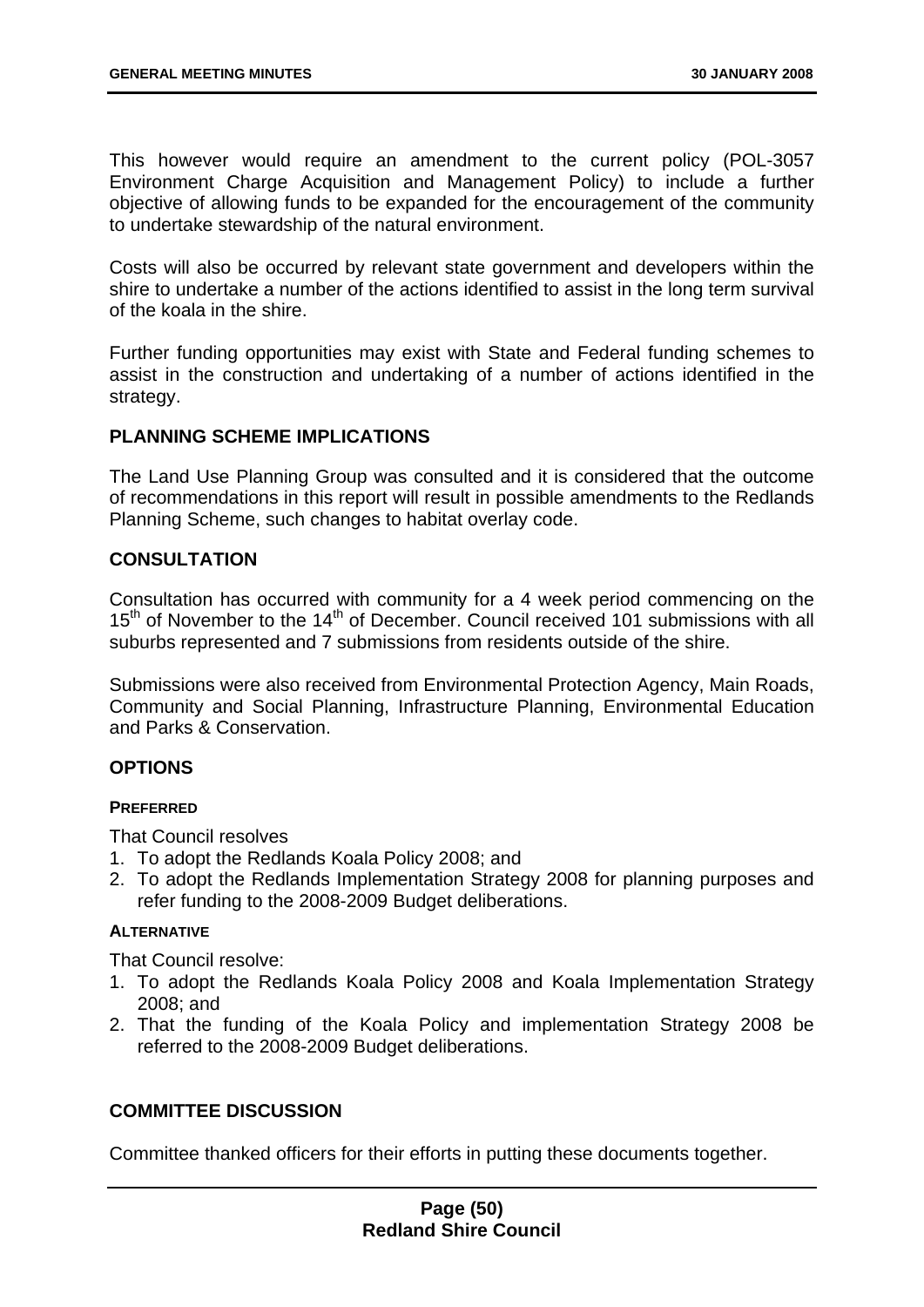Cr Bowler returned to the meeting at 4.48pm.

### **OFFICER'S/COMMITTEE RECOMMENDATION/ COUNCIL RESOLUTION**

Moved by: Cr Beard Seconded by: Cr Henry

### **That Council resolve to:**

- **1. Adopt the Redlands Koala Policy 2008; and**
- **2. Adopt the Redlands Implementation Strategy 2008 for planning purposes and refer funding to the 2008-2009 Budget deliberations.**

**CARRIED**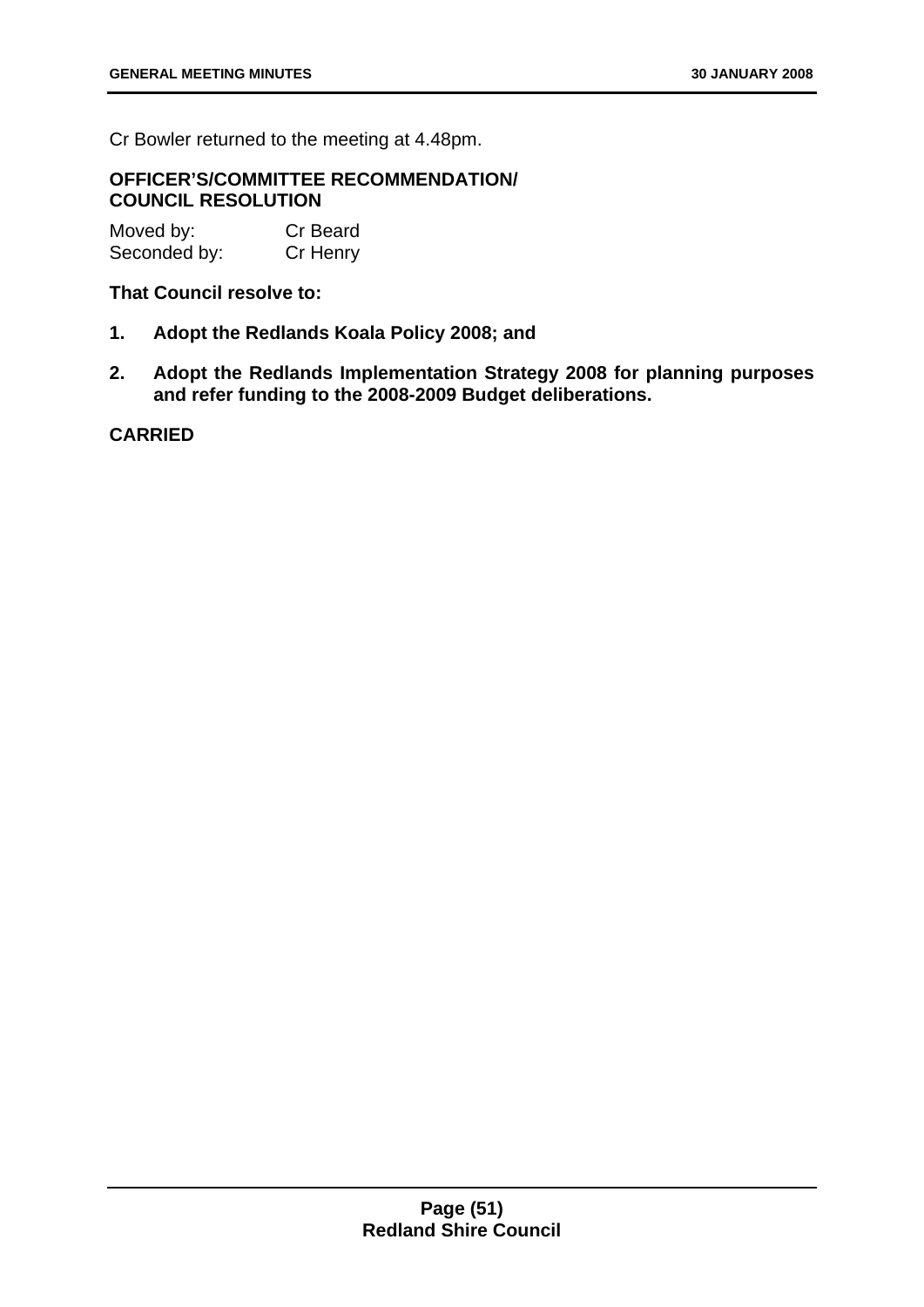# **10.1.9 PETITION REQUEST FOR COUNCIL TO STOP APPROVING SMALL LOTS AT AMITY POINT**

| <b>Dataworks Filename:</b>       | <b>GOV Petitions</b>                                       |
|----------------------------------|------------------------------------------------------------|
| Attachment:                      | Figure 1 – Existing Small Lots and Lots >800m <sup>2</sup> |
| <b>Responsible Officer Name:</b> | <b>Wayne Dawson</b><br><b>Manager Land Use Planning</b>    |
| <b>Author Name:</b>              | <b>Bridget Tidey</b><br><b>Strategic Planning Advisor</b>  |

### **EXECUTIVE SUMMARY**

At the General Meeting on 31 October 2007, Council resolved that a petition requesting Council to stop approving small lot houses at Amity Point and to undertake a Local Area Plan for Amity Point, be received and referred to the Land Use Planning Group for consideration and report back to Council.

It is recommended that the position of Council be maintained, that is, the Redlands Planning Scheme is more than adequate to assess development applications lodged for small lots and dual occupancies and that a review is undertaken of the creation of small lots at Amity Point as a part of the broader planning exercise in preparation of a Local Area Plan for Amity Point in 2009/2010.

#### **PURPOSE**

The purpose of this investigation is to advise Council on present planning scheme provisions regarding the development of a small lot house or undertaking lot reconfiguration to create a small lot at Amity Point and additionally to look at the past and current situations in relation to the level of development applications for such development at Amity Point.

### **BACKGROUND**

A petition with 43 signatures has been submitted to Council requesting to:

- 1. Stop approving small lot houses at Amity. These houses are only suitable for the mainland and are detrimental to the character and lifestyle of Amity.
- 2. Do a "Local Area Plan" so that development controls for this special place can be enacted. We are not the mainland and do not want to look like it.

#### Small Lots

The definition of a small lot house under the Redlands Planning Scheme (RPS) is as follows:

*"Means the use of premises for a dwelling unit on a lot with an area less than 500m²."*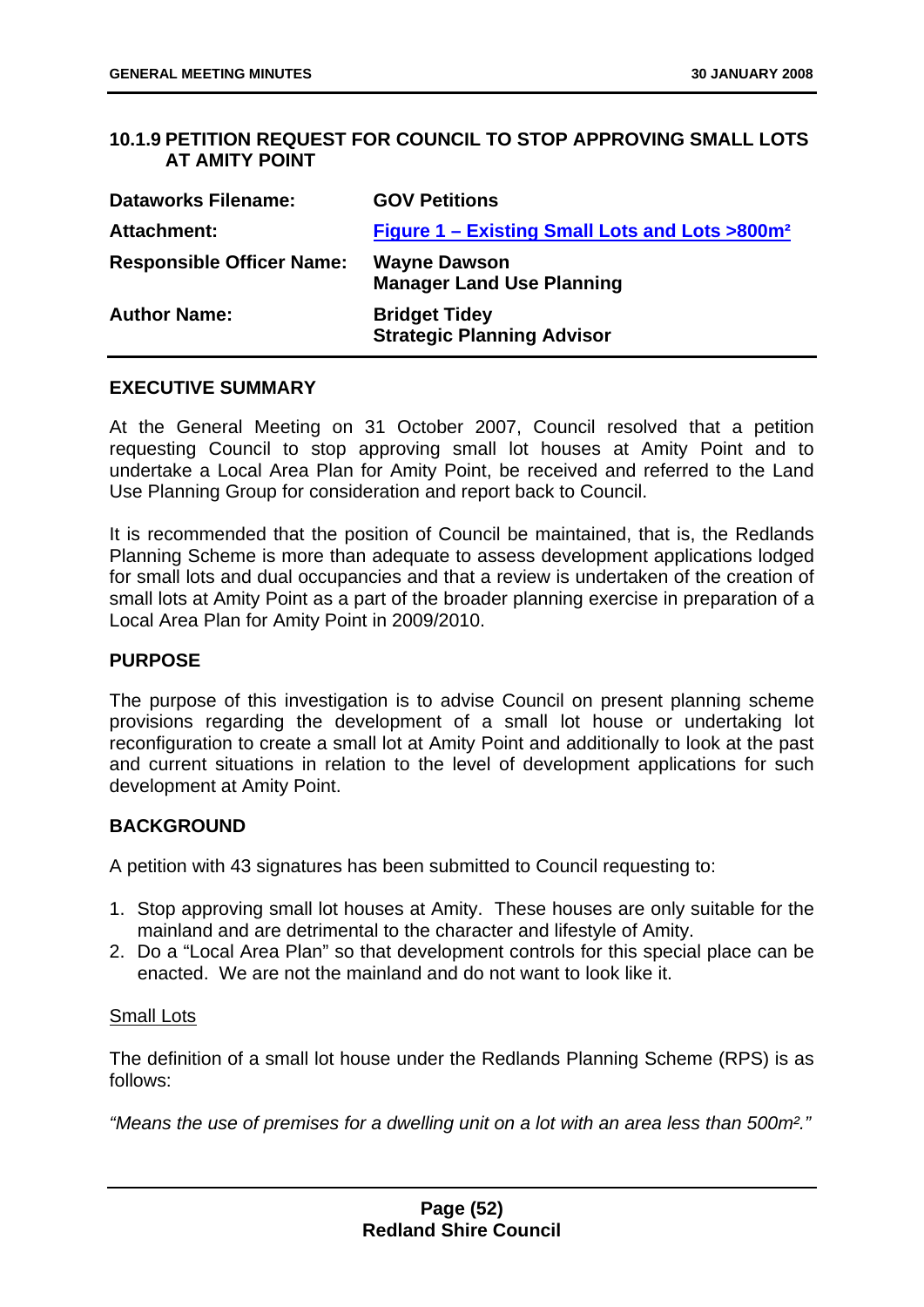It is proposed in RPS Amendment 1B that the small lot house definition is amended to read:

*"Means the use of premises for a dwelling unit on a lot with an area less than 500m² or with a frontage of equal to or less than 14 metres."* 

Currently there are 12 existing small lots at Amity that are zoned Urban Residential. These lots range in size from 248m² to 486m². It has not been determined when these allotments were created however, all but two have been approved as a result of individual titling duplex units or multiple dwellings approved during the period ranging from 1989 to 2000. These existing lots are listed below in Table 1 and can be seen in Figure 1 attached.

#### Multiple Dwellings and Dual Occupancies

Material change of use (MCU) approvals have been granted for multiple dwellings and subsequently the allotments have been reconfigured for the purposes of creating a group title over the approved multiple dwelling, duplex or dual occupancy.

Please note that the definition of multiple dwelling under the superseded planning scheme was:

*"Means any premises used or intended for use as attached houses, cluster houses,*  flats, home units or townhouses, or other residential use comprising two (2) or more *units of self contained accommodation on one (1) allotment or a group of adjoining allotments".* 

Under the RPS, the definition of multiple dwelling has changed from the definition under the superseded planning scheme. The current definition of multiple dwelling under the RPS is:

*"Means the use of premises for three or more dwelling units on a lot, where each dwelling unit has a separate entrance. The term includes townhouses, villas and terrace housing."* 

Under the RPS the definition of dual occupancy is similar to the definition of the multiple dwelling under the superseded planning scheme. The current definition of dual occupancy under the RPS is:

*"Means the use of premises for residential accommodation that comprises two dwelling units on one lot whether attached or detached."* 

| <b>Lot And Plan</b>        | <b>Area</b>       | <b>Address</b>           |
|----------------------------|-------------------|--------------------------|
| <b>Existing small lots</b> |                   |                          |
| 6 A3398                    | 484m <sup>2</sup> | 13 Mirimar Street, Amity |
| 9 A3398                    | 486m <sup>2</sup> | 7 Mirimar Street, Amity  |

## **Table 1: Existing Lots less than 500m²**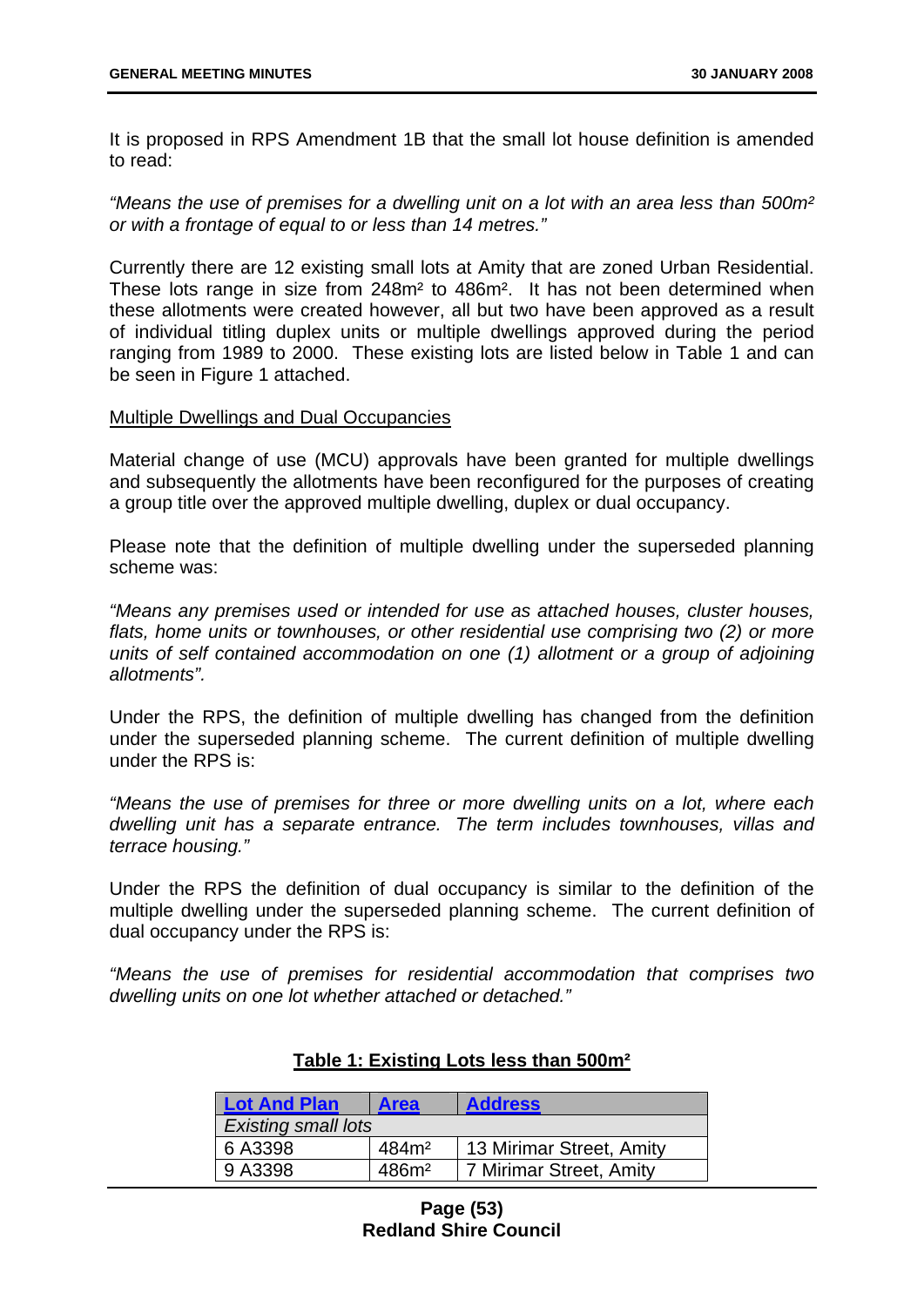| Existing multiple dwellings, duplexes or dual occupancies |                   |                             |
|-----------------------------------------------------------|-------------------|-----------------------------|
| 1 SP138732                                                | 371m <sup>2</sup> | 38A Sovereign Road, Amity   |
| 2 SP138732                                                | 371m <sup>2</sup> | 38B Sovereign Road, Amity   |
| 1 SP111443                                                | 248m <sup>2</sup> | 1/8 Llewellyn Street, Amity |
| 2 SP111443                                                | 292m <sup>2</sup> | 2/8 Llewellyn Street, Amity |
| 1 GTP3314                                                 | 291m <sup>2</sup> | 1/26 Kindara Street, Amity  |
| 2 GTP3314                                                 | 291m <sup>2</sup> | 2/26 Kindara Street, Amity  |
| 1 SP137450                                                | 325m <sup>2</sup> | 1/40 Kindara Street, Amity  |
| 2 SP137450                                                | 379m <sup>2</sup> | 2/40 Kindara Street, Amity  |
| 1 GTP3330                                                 | 291m <sup>2</sup> | 1/48 Kindara Street, Amity  |
| 2 GTP3330                                                 | 291m <sup>2</sup> | 2/48 Kindara Street, Amity  |

It is clear from the above information that there has not been in the past or is there any current evidence to show any significant trend in the reconfiguration of lots, that is, creating standard format lots.

#### Lot reconfiguration without MCU approval

There has been only two approvals of small lots (4) being created, not as a consequence of a prior MCU approval.

There are 32 allotments zoned Urban Residential and based on their sizes and lot frontages (800m² or greater and 20m frontage or greater), an application could be potentially made for consideration for reconfiguration.

There are 3 allotments zoned Urban Residential and based on their sizes (1000m² or greater and 20m frontage or greater), they could potentially be subdivided into standard lots or a combination of a standard lot and small lot.

Of these 35 allotments that could potentially be subdivided into small lots, only one is vacant. The remaining 34 lots are currently occupied with 31 dwelling houses and 3 dual occupancies.

The majority of the allotments currently zoned Urban Residential were previously zoned Residential B under the superseded planning scheme. Under the superseded planning scheme multiple dwellings were code assessable in the Residential B zone. This has remained the same under the RPS, where dual occupancies are code assessable in the Urban Residential zone. Table 2 below outlines the lot size and frontage criteria for code assessable small lots and dual occupancies and reconfiguration requirements in the Urban Residential zone.

## **Table 2: Lot size and frontage criteria for code assessment in the Urban Residential Zone**

| <b>Use</b>     | Lot size and frontage criteria             |
|----------------|--------------------------------------------|
| Dual Occupancy | The premises is -                          |
|                | (a) greater than $800m^2$ in area;         |
|                | has a frontage of 20 metres or more<br>(b) |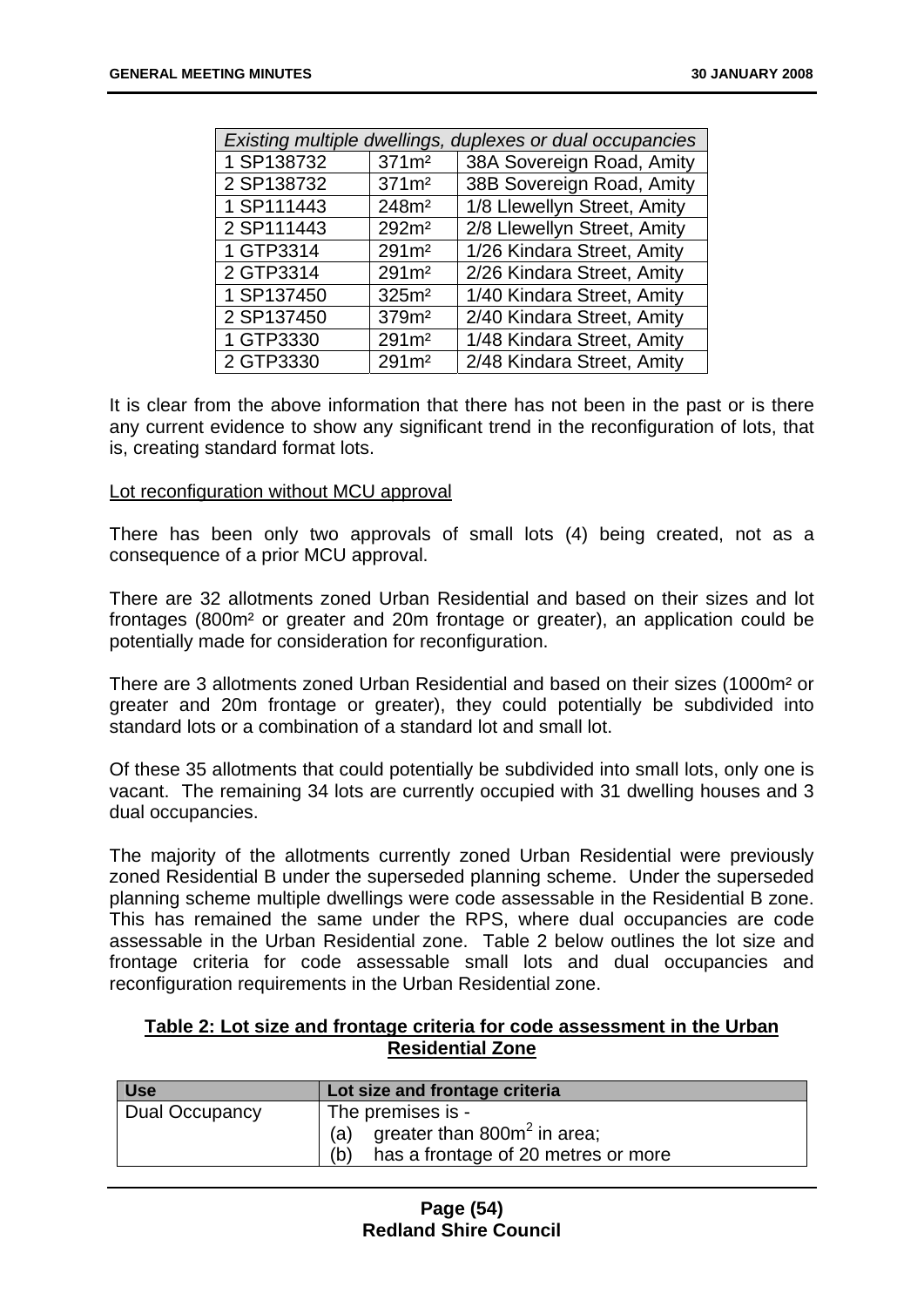| <b>Small Lot House</b> | The premises is -                                                                                                                                                                                |
|------------------------|--------------------------------------------------------------------------------------------------------------------------------------------------------------------------------------------------|
|                        | greater than 400m <sup>2</sup> and less than 500m <sup>2</sup> in area;<br>(a)<br>where the premises exists at the time the planning<br>(b)<br>scheme has effect, has a frontage of 10 metres or |
|                        | more; or                                                                                                                                                                                         |
|                        |                                                                                                                                                                                                  |
|                        | has a frontage of 14 metres or more<br>(c)                                                                                                                                                       |
| Creating lots by       | The proposal contains 50 or less lots;<br>(1)                                                                                                                                                    |
| subdividing another    | Not in sub-area UR3<br>(2)                                                                                                                                                                       |
| lot by Standard        |                                                                                                                                                                                                  |
| Format Plan            |                                                                                                                                                                                                  |

There are a number of specific outcomes that would need to be achieved and these reflect issues of:

- the protection of environmental values:
- site constraints such as hazards, slope and site drainage;
- the ability to provide on-site solar access and access to breezes;
- the ability to provide locations for private outdoor places'
- the provision of provide convenient vehicle access and on-site parking:
- instances where reticulated sewer is not available there must be sufficient area for on-site wastewater management systems;
- density requirements;
- lot type, area and frontage criteria; and
- expected end uses or approved uses.

### Infrastructure

There is no reticulated sewerage at Amity Point. The ability to accommodate on-site sewerage disposal systems on the allotments is a critical factor in the assessment of reconfiguration and dual occupancy applications. The ability to meet standards through employing of State approved systems has occurred in Kindara Street and other locations where associated with dual occupancy approvals.

#### Local Area Planning

The RPS is the current planning instrument that regulates development in Amity Point. A local area planning exercise for Amity Point is included in the Land Use Planning Group's ten year operational plan and is programmed to be undertaken in the third year of this plan, that being in the 2009/2010 financial year. The Local Area Plan will set the vision for the Amity Point township for the next 20 years and will identify local strategies to achieve this vision. This comprehensive local planning exercise, which in addition to other initiatives and outcomes, will determine as to whether any amendments are required to be made to the RPS.

### **ISSUES**

Based on this investigation it appears that there have only been two recent reconfiguration approvals for a small lot at Amity Point and there is no trend to indicate that there may be an influx of small lot reconfigurations. The RPS states minimum lot sizes and minimum frontages for both reconfiguration and dual

## **Page (55) Redland Shire Council**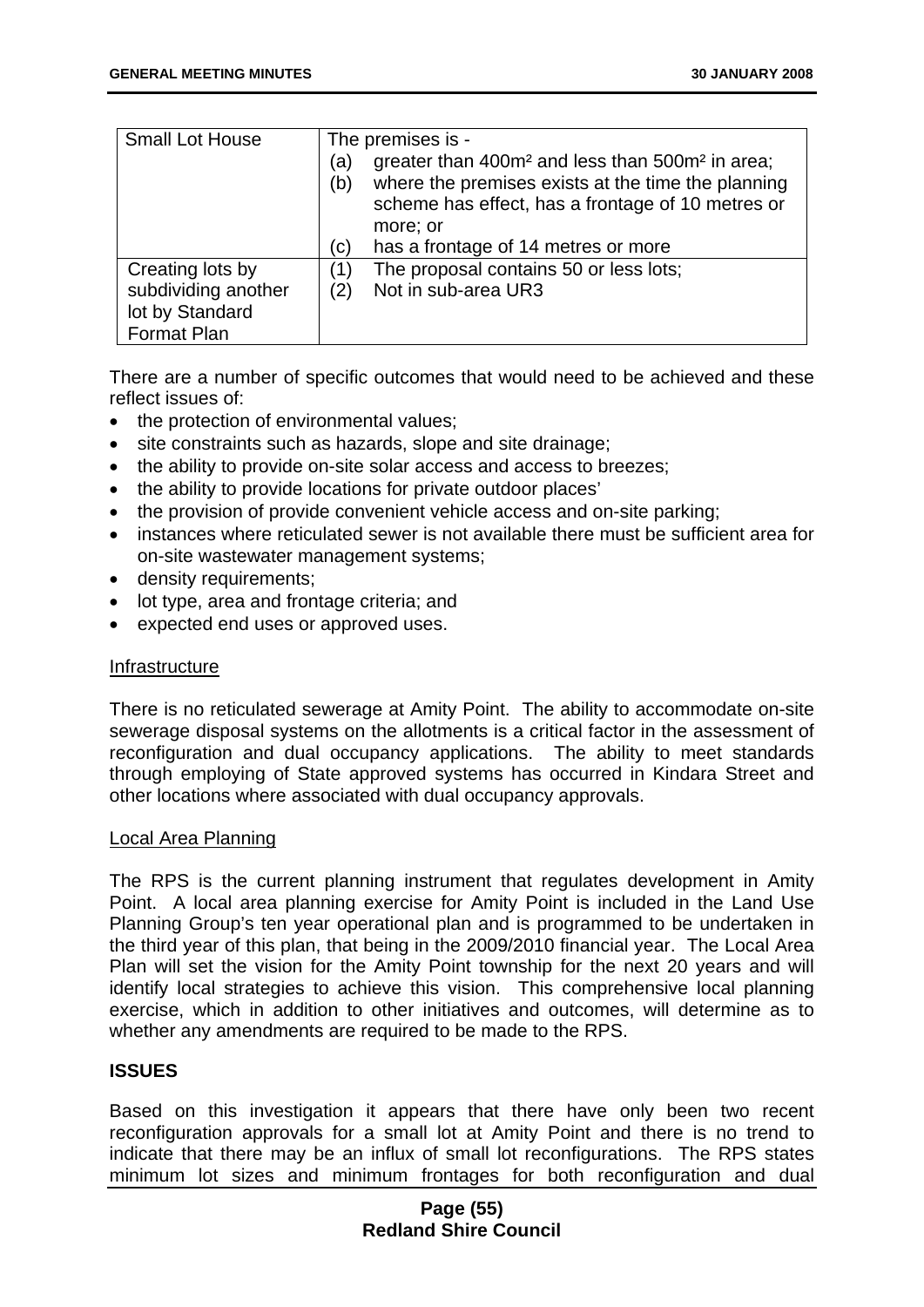occupancies. In addition to the code outcomes (criteria as indicated above), any Development Application will be required to demonstrate that the allotment has an adequate size and lot frontage (minimum 20 metres for a small lot reconfiguration and minimum 20 metres for a dual occupancy).

At this time, it is considered that the following position be endorsed:

- 1. To retain the RPS as drafted and manage assessment under the current codes.
- 2. To undertake the LAP for Amity Point in the 2009/2010 Financial Year.

# **RELATIONSHIP TO CORPORATE PLAN**

The recommendation primarily supports Council's strategic priority to preserve a balance with urban, rural, bushland, village, coastal and island character of the Redlands by managing growth.

## **FINANCIAL IMPLICATIONS**

The recommendations in this report will not result in financial implications.

## **PLANNING SCHEME IMPLICATIONS**

It is considered that the outcome of recommendations in this report will at this time not result in amendment to the Redlands Planning Scheme.

# **CONSULTATION**

The Land Use Planning Group consulted with the Assessment Services Group – Land Development Team.

### **OPTIONS**

### **PREFERRED**

That Council resolve as follows:

- 1. That the Redlands Planning Scheme be retained as drafted without amendment;
- 2. That Council will as programmed be undertaking a local area planning exercise for Amity Point in the 2009/10 financial year; and
- 3. That the head petitioner be advised of Council's resolution in this matter and be requested to advise the other petitioners of Council's decision.

### **ALTERNATIVE**

That Council not accept the council Officers recommendation.

## **OFFICER'S/COMMITTEE RECOMMENDATION/ COUNCIL RESOLUTION**

| Moved by:    | Cr Burns |
|--------------|----------|
| Seconded by: | Cr Beard |

### **That Council resolve as follows:**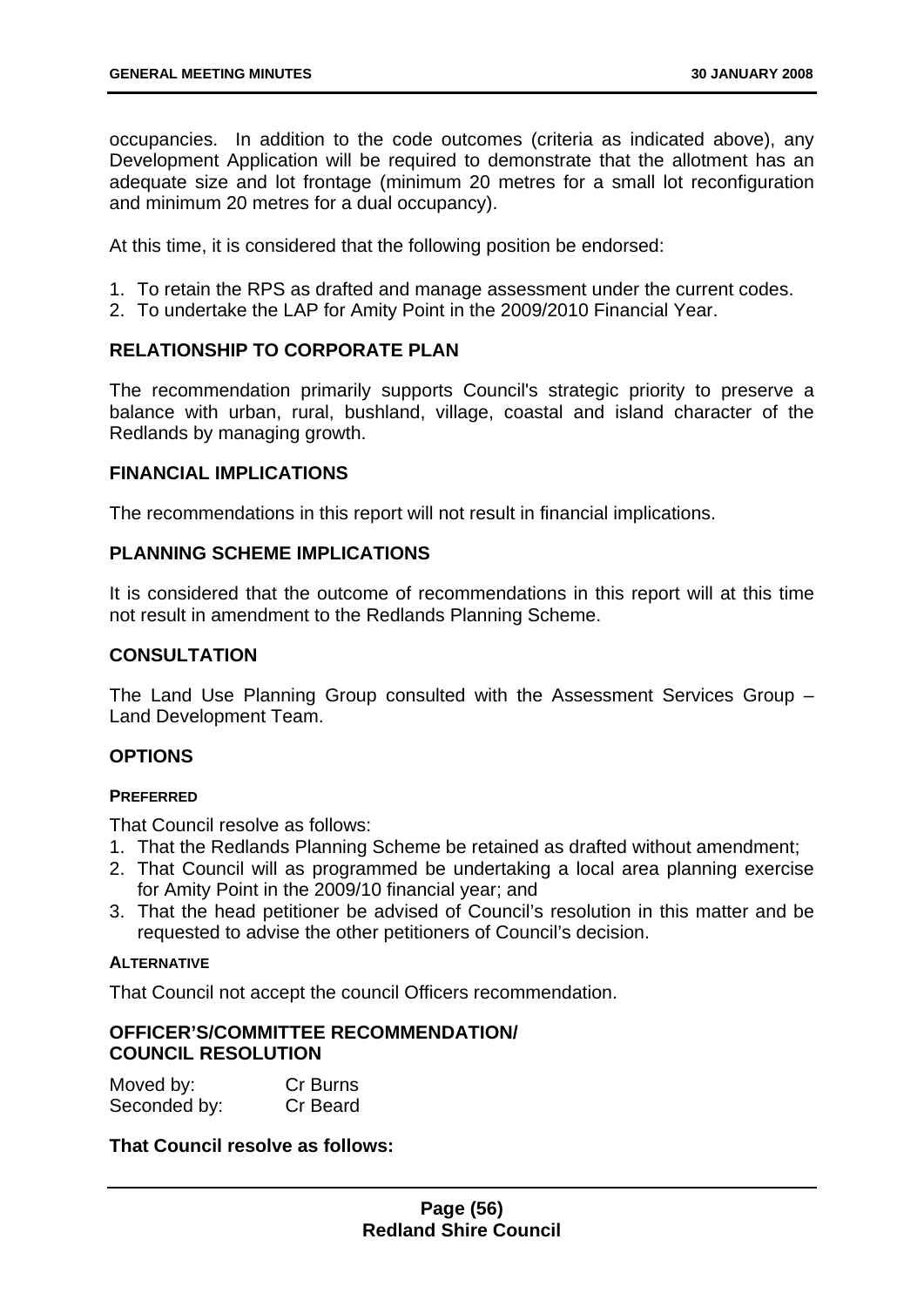- **1. That the Redlands Planning Scheme at this time be retained as drafted without amendment;**
- **2. That Council will as programmed be undertaking a local area planning exercise for Amity Point in the 2009/10 financial year; and**
- **3. That the head petitioner be advised of Council's resolution in this matter and be requested to advise the other petitioners of Council's decision.**

# **CARRIED**

Cr Elliott voted in the negative.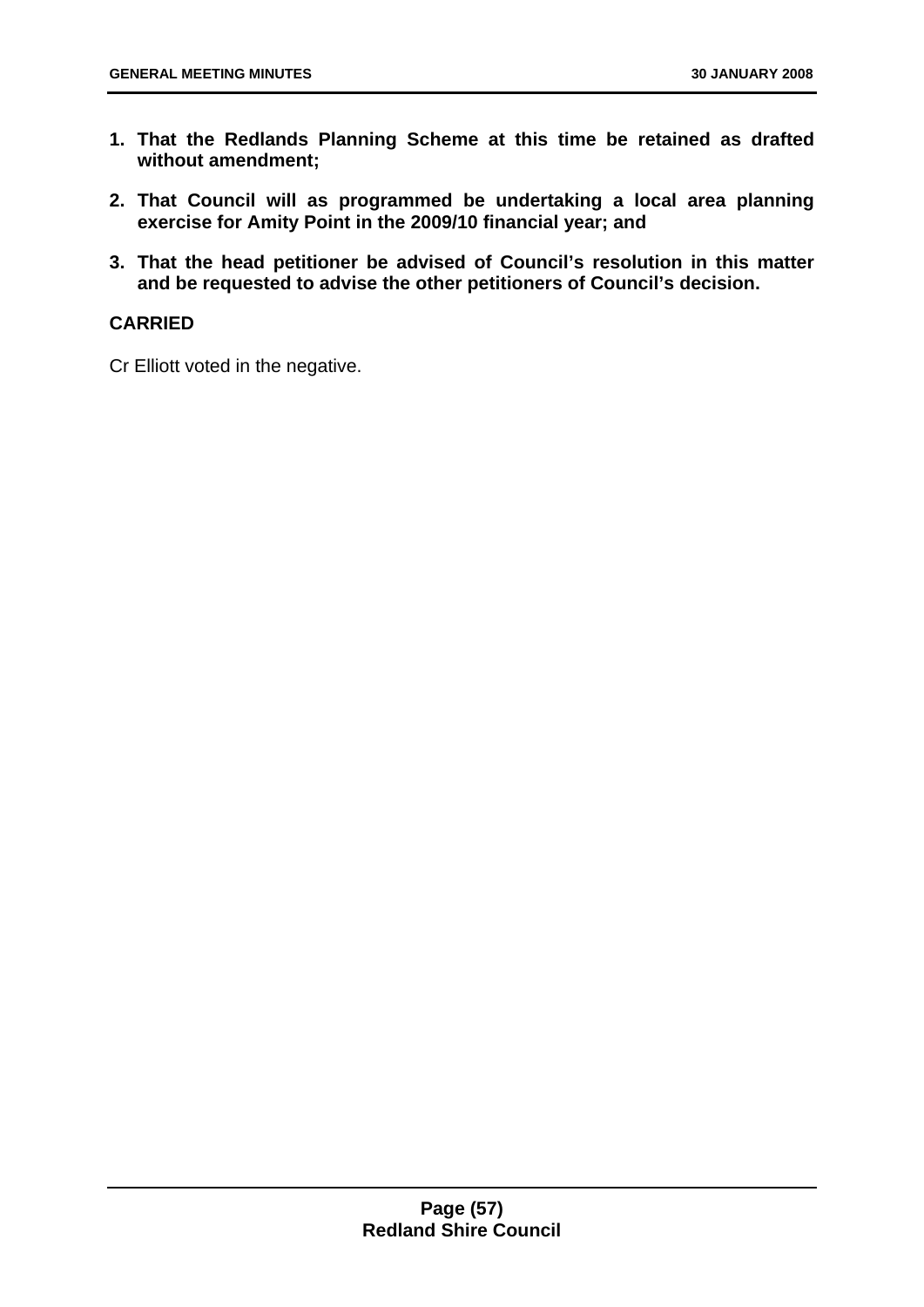# **10.1.10 PUBLIC NOTIFICATION OF REDLAND PLANNING SCHEME AMENDMENT 1B**

| <b>Dataworks Filename:</b>       | <b>LUP Redland Planning Scheme Amendment 1B</b>                                                   |
|----------------------------------|---------------------------------------------------------------------------------------------------|
| <b>Attachments:</b>              | <b>Attachment 1 - Submission Review Report</b><br><b>Attachment 2 - RPS Amendment 1B document</b> |
| <b>Responsible Officer Name:</b> | <b>Stephen Hill</b><br><b>Acting Manager Land Use Planning</b>                                    |
| <b>Author Name:</b>              | <b>Julie Saunders</b><br><b>Strategic Planning Advisor</b>                                        |

## **EXECUTIVE SUMMARY**

In accordance with the requirements of the *Integrated Planning Act 1997* as amended (IPA), Council undertook public notification of the proposed Redlands Planning Scheme Amendment 1B from 16 October to 26 November 2007.

One hundred and fifty one (151) submissions were received during the notification period. 150 of the submissions consisted of a 'proforma' style submission specifically relating to the:-

- Proposed amendment of the general and heavy industry definitions;
- The creation of a High Impact definition; and
- Removal of the General Industry sub area GL2 Cleveland industrial estate and its inclusion in the General Industry zone.

All submissions have been reviewed with recommendations incorporated in Attachment 1 – Submission Review Report.

With adoption of this report's recommendations, the draft amendments will be altered accordingly and referred back to the relevant State government Minister for Second State Interest Review.

### **PURPOSE**

To review submissions received in response to the public exhibition of the proposed Redlands Planning Scheme (RPS) Amendment 1B in accordance with Schedule 1 of the *Integrated Planning Act 1997,* and forward notification to the relevant Minister to proceed with Second State Interest Review.

# **BACKGROUND**

By letter dated 25 September 2007, the Minister for Local Government, Planning and Sport advised Council that there were no State interests that would be adversely affected by the proposed RPS Amendment 1B. The Minister also advised that Council could proceed to the public notification stage pursuant to Section 11 of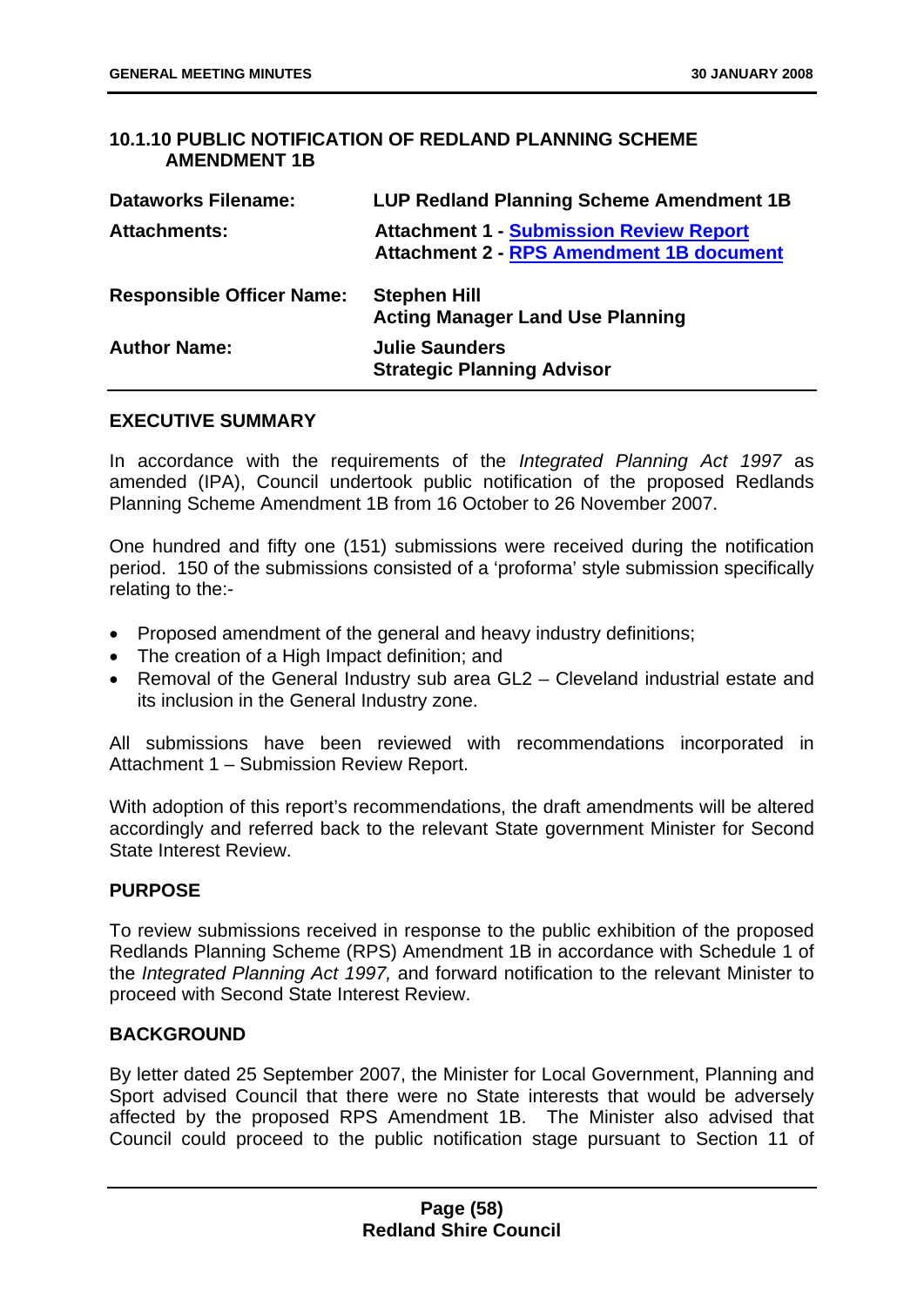Schedule 1 of the *Integrated Planning Act 1997*. Public Notification occurred between 16th October and 26th November 2007.

### **ISSUES**

During the public notification period of the RPS Amendment 1B, 151 submissions were received. The vast majority (150 of 151) of these consisted of a 'proforma' style submission specifically relating to the proposed amendment of the general and heavy industry definitions, the creation of the High Impact Industry definition and the proposed removal of the General Industry Sub-Area GL2 – Cleveland Industrial Estate and its inclusion into the General Industry Zone. Please refer to Attachment 1 Submission Review Report for assessment and recommendations in response to the submissions received.

### **RELATIONSHIP TO CORPORATE PLAN**

The recommendation in this report primarily supports Council's strategic priority to preserve a balance with urban, rural, bushland, village, coastal and island character of the Redlands by managing growth. In addition, the scheme and associated amendments will contribute to the achievement of the Natural Environment, Essential Services, Community Health and Wellbeing and Economic Prosperity strategic priorities in the Corporate Plan.

## **FINANCIAL IMPLICATIONS**

Amendments to the RPS are conducted in accordance with Schedule 1 of the *Integrated Planning Act 1997*. Associated costs are within budgeted expenditure in the 2007/08 financial year.

### **PLANNING SCHEME IMPLICATIONS**

The outcome of recommendations made in this report will result in amendments to the Redlands Planning Scheme.

### **CONSULTATION**

As per the requirements of Section 12 of Schedule 1 of the *Integrated Planning Act 1997*, public notification of the proposed RPS Amendment 1B commenced on 16th October 2007 and finished on 26th November 2007.

### **OPTIONS**

### **PREFERRED**

That Council resolve as follows:

- 1. To adopt the recommendations on the submissions as outlined in Attachment 1 "Submissions Review Report".
- 2. To redraft the proposed amendments to the Redlands Planning Scheme in accordance with Recommendation 1.
- 3. To refer the redrafted amendments to the Redlands Planning Scheme to the relevant State Government Minister to proceed with Second State Interest Review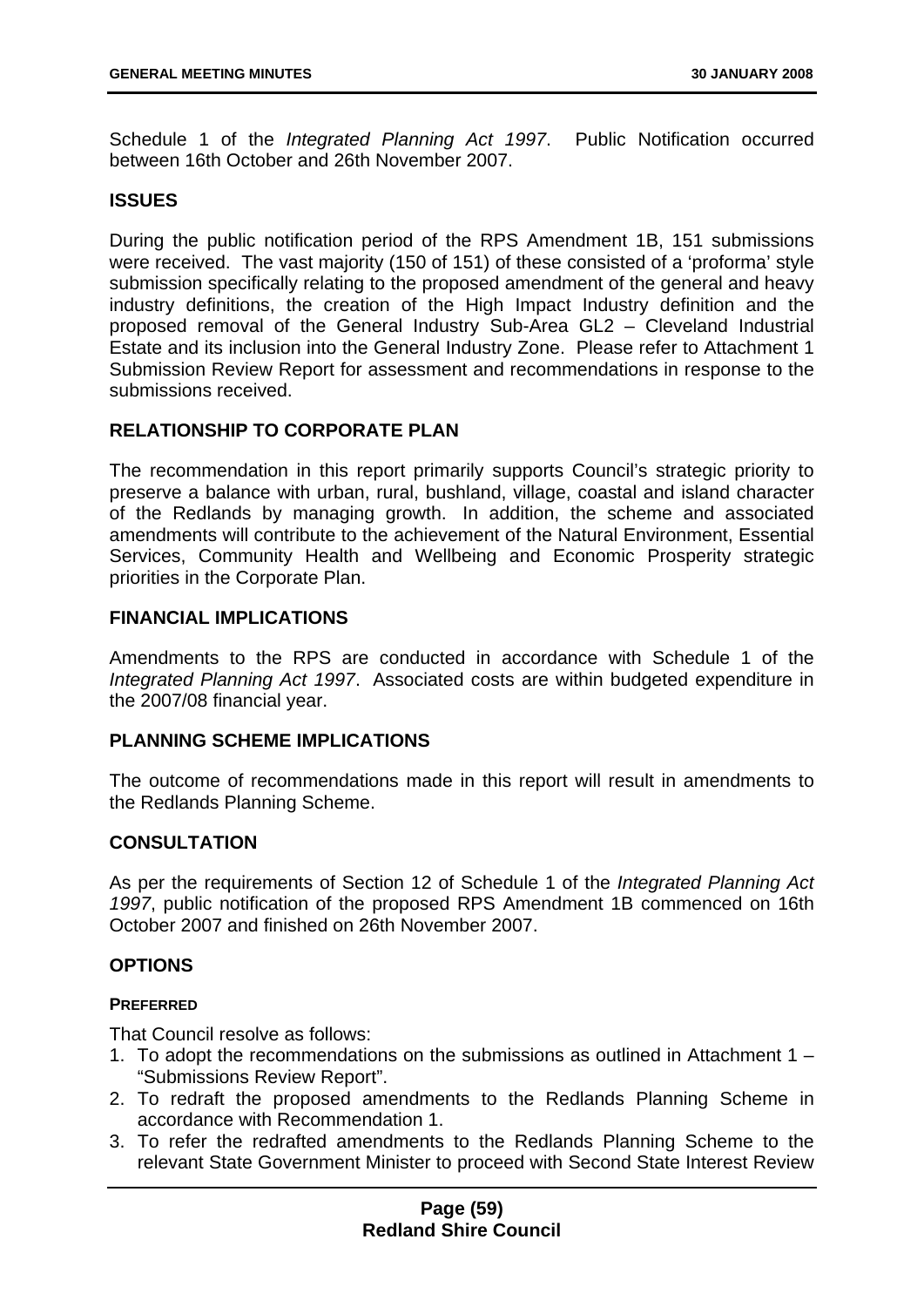in accordance with Schedule 1 Section 18 (2) of the *Integrated Planning Act 1997* as amended.

4. To notify all principal submitters of Council's decision in accordance with the requirements of the *Integrated Planning Act 1997* as amended.

#### **ALTERNATIVE**

That Council resolve not to prepare an amendment to the Redlands Planning Scheme in accordance with Section 18 of Schedule 1 of the *Integrated Planning Act 1997*, and not to forward the amendments to the relevant Minister for the purpose of Second State Interest Review.

# **OFFICER'S/COMMITTEE RECOMMENDATION**

That Council resolve as follows:

- 1. To adopt the recommendations on the submissions as outlined in Attachment 1 "Submissions Review Report";
- 2. To redraft the proposed amendments to the Redlands Planning Scheme in accordance with Recommendation 1;
- 3. To refer the redrafted amendments to the Redlands Planning Scheme to the relevant State Government Minister to proceed with Second State Interest Review in accordance with Schedule 1 Section 18 (2) of the *Integrated Planning Act 1997*  as amended; and
- 4. To notify all principal submitters of Council's decision in accordance with the requirements of the *Integrated Planning Act 1997* as amended.

## **PROPOSED MOTION**

| Moved by:    | Cr Henry         |
|--------------|------------------|
| Seconded by: | <b>Cr Bowler</b> |

That Council resolve as follows:

- 1. To adopt the recommendations on the submissions as outlined in Attachment 1 "Submissions Review Report";
- 2. To redraft the proposed amendments to the Redlands Planning Scheme in accordance with Recommendation 1;
- 3. To refer the redrafted amendments to the Redlands Planning Scheme to the relevant State Government Minister to proceed with Second State Interest Review in accordance with Schedule 1 Section 18 (2) of the *Integrated Planning Act 1997*  as amended; and
- 4. To notify all principal submitters of Council's decision in accordance with the requirements of the *Integrated Planning Act 1997* as amended.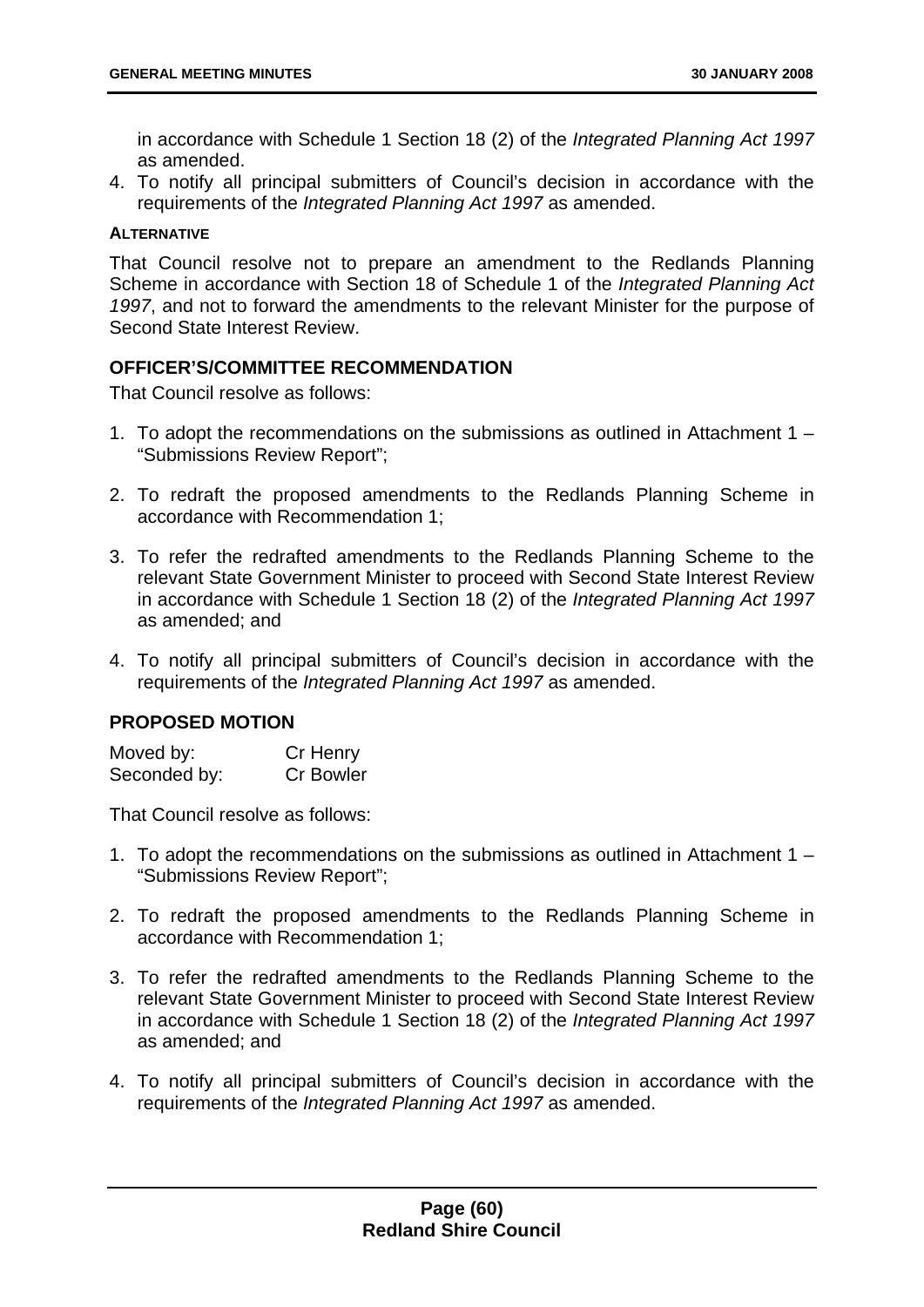- 5. That item (a)(iv) chemical storage  $$ 
	- a. Definition of General and Heavy Industry remain unchanged; and
	- b. Heavy Industry remains an inconsistent use in the General Industry subareas of the Cleveland Industrial Estate.

On being put to the vote the motion was LOST.

A division was called for.

Crs Murray, Elliott, Bowler and Henry voted in the affirmative.

Crs Williams, Beard, Burns, Dowling, Ogilvie, Barker and Seccombe voted in the negative.

The motion was declared by the Mayor as LOST.

#### **COUNCIL RESOLUTION**

| Moved by:    | <b>Cr Dowling</b> |
|--------------|-------------------|
| Seconded by: | Cr Beard          |

**That Council resolve as follows:** 

- **1. To adopt the recommendations on the submissions as outlined in Attachment 1 – "Submissions Review Report";**
- **2. To redraft the proposed amendments to the Redlands Planning Scheme in accordance with Recommendation 1;**
- **3. To refer the redrafted amendments to the Redlands Planning Scheme to the relevant State Government Minister to proceed with Second State Interest Review in accordance with Schedule 1 Section 18 (2) of the Integrated Planning Act 1997 as amended; and**
- **4. To notify all principal submitters of Council's decision in accordance with the requirements of the Integrated Planning Act 1997 as amended.**

### **CARRIED**

A division was called for.

Crs Williams, Beard, Burns, Dowling, Barker and Seccombe voted in the affirmative.

Crs Murray, Elliott, Bowler, Henry and Ogilvie voted in the negative.

The motion was declared by the Mayor as **CARRIED**.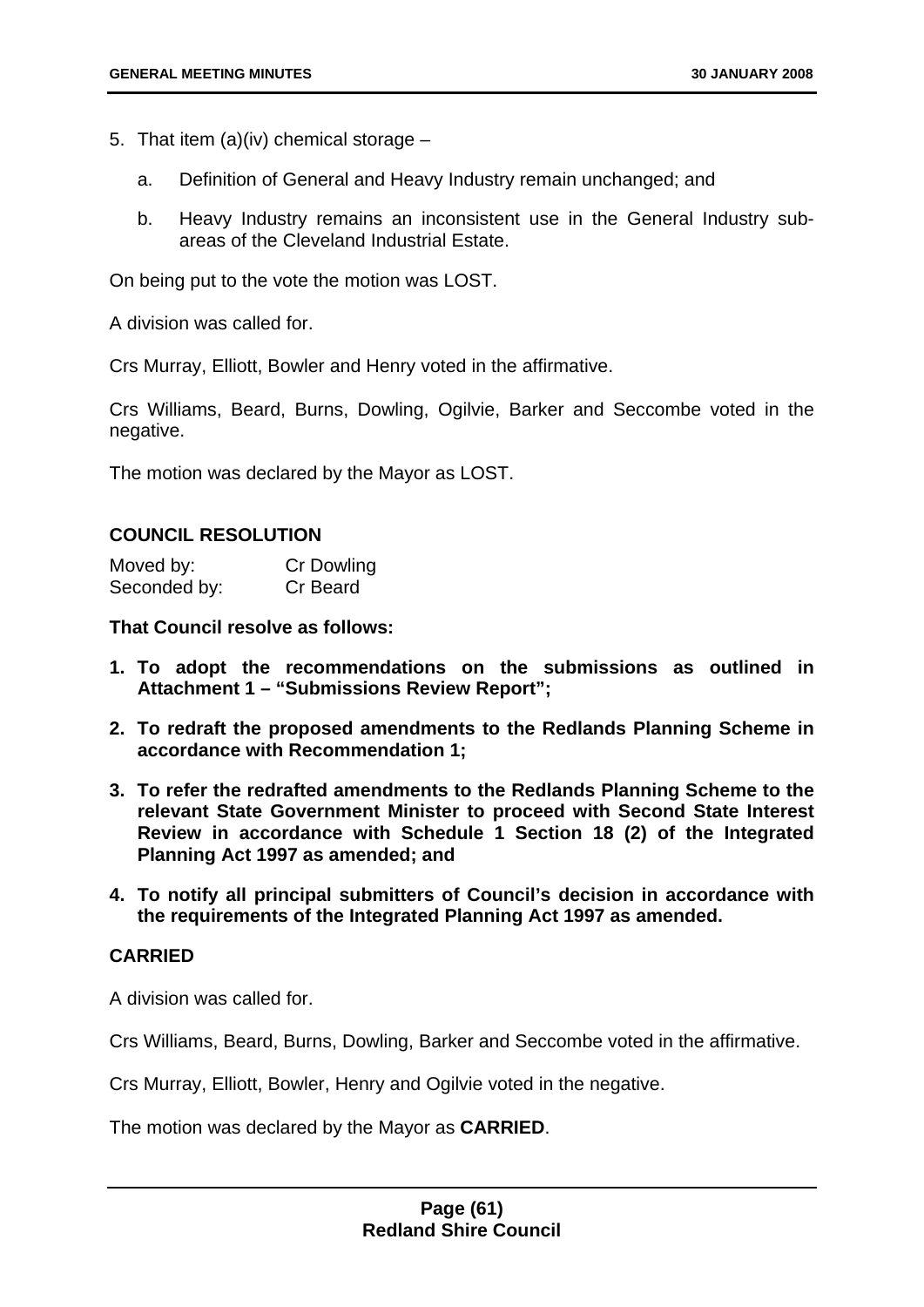**10.1.11 PUBLIC DISPLAY OF THE SOUTHERN REDLAND BAY INVESTIGATION AREA – PLANNING STUDY VOLUMES 1 & 2** 

| <b>Dataworks Filename:</b>       | <b>LUP Studies - Southern Redland Bay</b><br><b>Investigation Area</b>                                                                                         |
|----------------------------------|----------------------------------------------------------------------------------------------------------------------------------------------------------------|
| <b>Attachments:</b>              | <b>Southern Redland Bay Investigation Area Public</b><br><b>Comment Review Report</b><br><b>Volume 1: Summary Report</b><br><b>Volume 2: Background Papers</b> |
| <b>Responsible Officer Name:</b> | <b>Stephen Hill</b><br><b>Acting Manager Land Use Planning Group</b>                                                                                           |
| <b>Author Name:</b>              | <b>Michael Beekhuyzen</b><br><b>Strategic Planning Advisor</b>                                                                                                 |

## **EXECUTIVE SUMMARY**

Council at its General Meeting held 31 October 2007 resolved to publicly display the Southern Redland Bay Investigation Area Planning Study Volumes 1 & 2. The Planning Study was available for publicly comment from 19 November to 14 December 2007.

Thirty three [33] public comments were received during the public display period. The public comments have been grouped into the following broad categories:

- support for the establishment of a urban community within the Investigation Area;
- landowners outside of the Investigation Area requesting to be included;
- supply of infrastructure including roads, public transport, community facilities and walking and cycling paths to future urban development of the area:
- protection of ecological values including koala protection:
- health and safety concerns relating to road safety and biting insects:
- the proposed population and density of a future urban community:
- protection of agriculture and rural landscape values:
- administrative issues with the consultation process; and
- mapping and urban design issues.

All public comments have been reviewed and assessed with recommendations incorporated in Attachment 1 – Southern Redland Bay Investigation Area Public Comment Review Report.

It is recommended that the Southern Redland Bay Investigation Area Planning Study Volumes 1 & 2:

- incorporates a section which reports and addresses the public comments received during the public display period; and
- minor amendments are made to the Planning Study in response to public comments.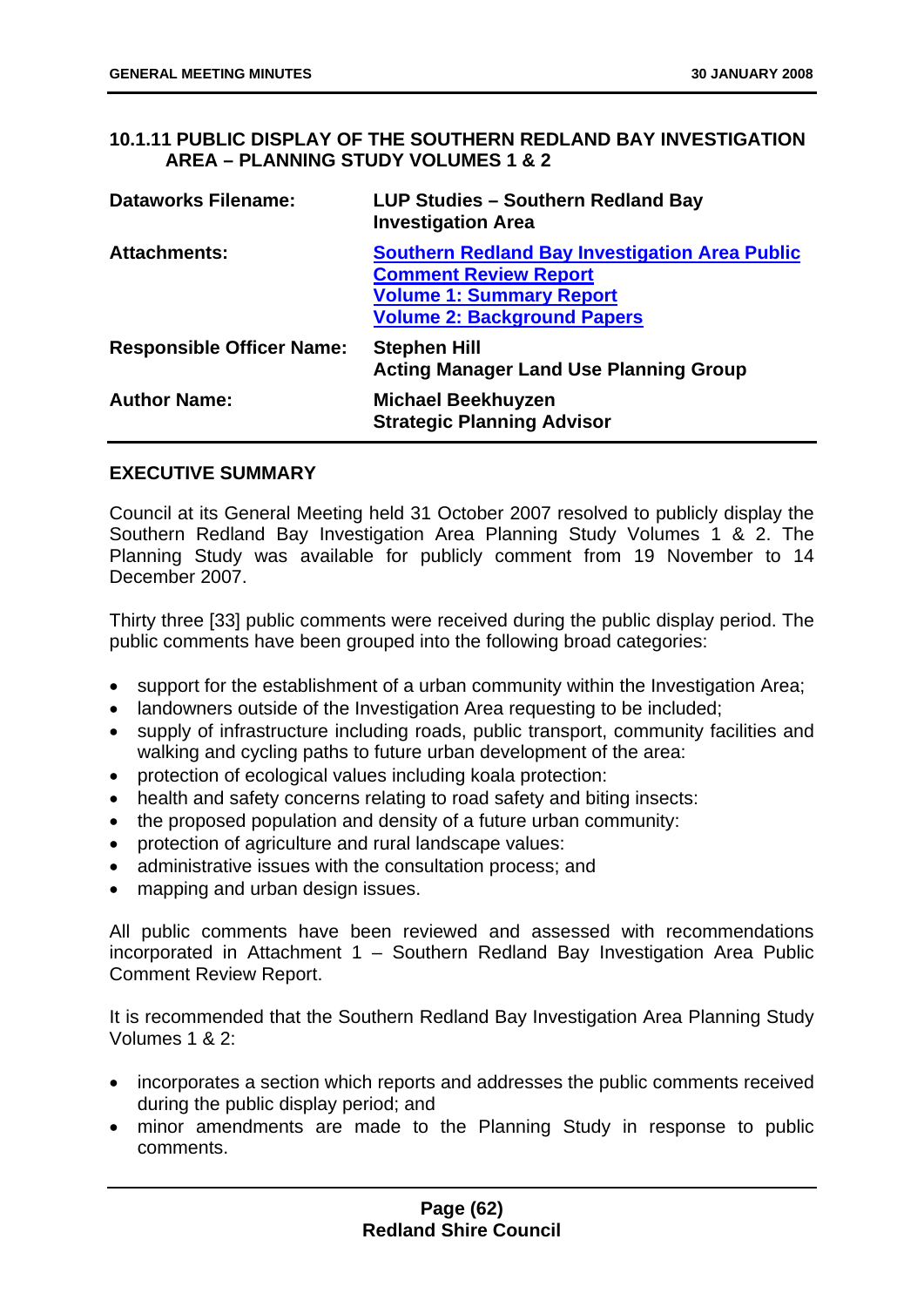It is further recommended that the amended Planning Report be formally submitted to the Minister of Infrastructure and Planning in support of the areas' inclusion into the urban footprint of the SEQ Regional Plan as part of Regional Plan review process.

# **PURPOSE**

The purpose of this report is to:

- review public comments received in response to the public display of the Southern Redland Bay Investigation Area Planning Study Volumes 1 & 2 and adopt Council responses to these comments; and
- formally submit the Southern Redland Bay Investigation Area Planning Study Volumes 1 & 2 as amended to the Minister of Infrastructure and Planning in support of the areas' inclusion into the urban footprint of the SEQ Regional Plan as part of the Regional Plan review process in 2009/2010.

## **BACKGROUND**

The Southern Redland Bay Investigation Area covers approximately 300 hectares of land between Moreton Bay and koala conservation areas and is one of eight investigation areas identified across the region as potential land banks for medium to longer term urban development to accommodate population growth. The SEQ Regional Plan states that if the Investigation Area is found to be suitable, development is not expected until 2010 to 2015. Prior to any urban development occurring, the SEQ Regional Plan requires a detailed planning study to be undertaken in this Investigation Area.

Over the last year a Planning Study for the Investigation Area in accordance with the requirements of the SEQ Regional Plan has been undertaken. The Planning Study was undertaken by the Land Use Planning Group and Urban Systems (independent planning consultants) in consultation with the State Government, a Community Reference Group and Council Working Group. The purpose of the Planning Study is to assist the State Government to decide if and when the Investigation Area will be developed as a new urban community.

In summary, the planning study has found that the area is suited for the establishment of an 'urban village' supporting a population of between 8,000-10,000 within a range of housing types [including medium to higher density] with a strong village centre. The study also recognises the need to establish much stronger flora and fauna connections between the Moreton Bay foreshore and the koala conservation areas. Planning Study Volumes 1 & 2 are attached in full for details on the planning process and preferred 'urban village' option.

The findings of the Planning Study have been incorporated into the draft Redlands LGMS and form a key component with the area identified as required for the establishment of an urban community to meet forecast population growth to 2026.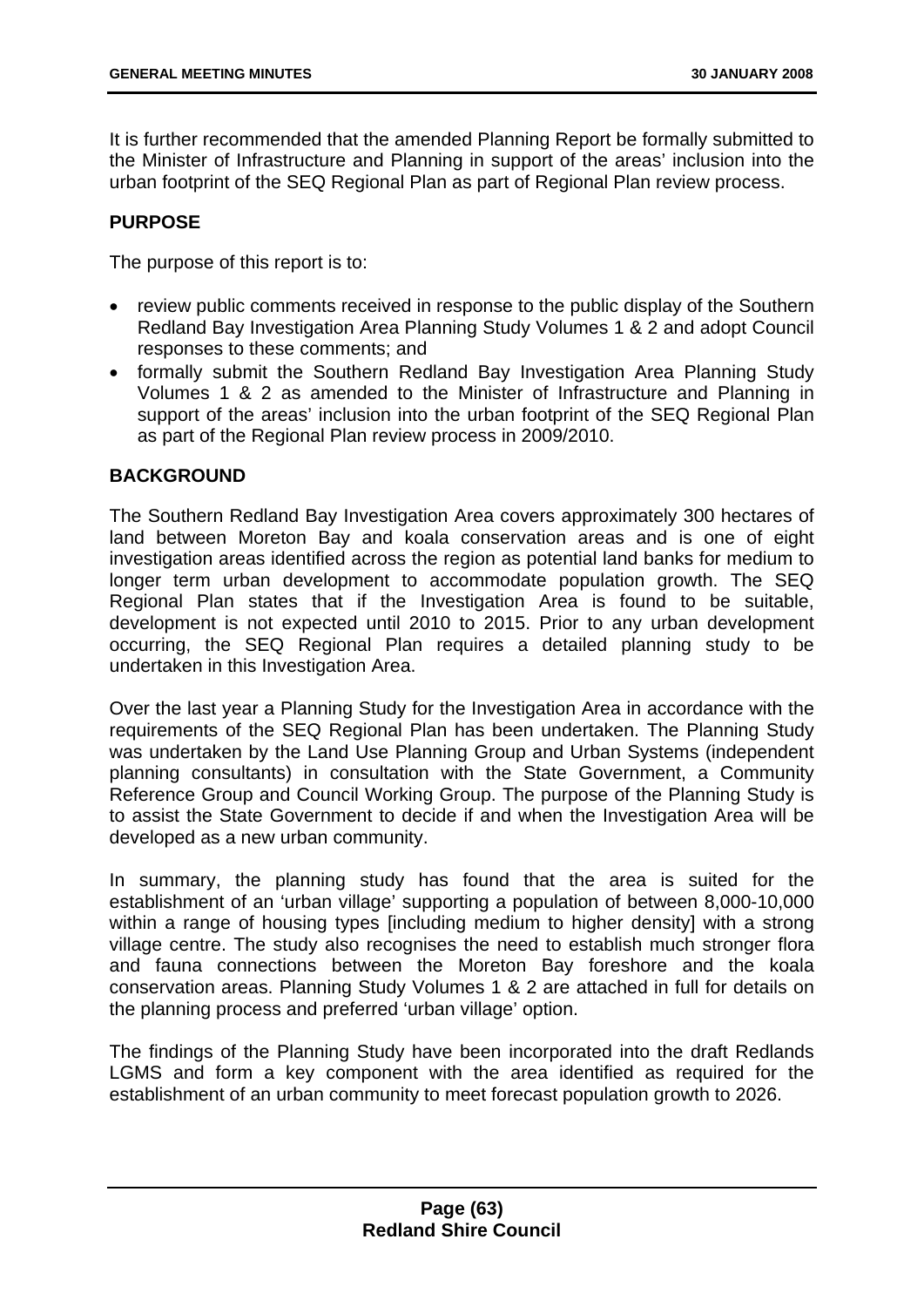# **ISSUES**

During the public display period thirty three [33] comments were received. The public comments have been grouped into the following broad headings:

- support for the establishment of an urban community within the Investigation Area;
- landowners outside of the Investigation Area requesting to be included;
- supply of infrastructure including roads, public transport, community facilities and walking and cycling paths to future urban development of the area:
- protection of ecological values including koala protection:
- health and safety concerns relating to road safety and biting insects:
- the proposed population and density of a future urban community:
- protection of agriculture and rural landscape values:
- administrative issues with the consultation process; and
- mapping and urban design issues.

Please refer to Attachment 1 – Southern Redland Bay Investigation Area Public Comment Review Report for assessment and recommendations in response to public comments received.

The Office of Urban Management has co-ordinated State Government agency input into the preparation of the Planning Study. This has involved a series of workshops held at key stages of the study and included a design workshop day and presentation of the findings of the study. State Agency comments received during this process have been incorporated into the planning study.

Council has however not received formal comment from a number of State Agencies during the planning study process and no comment relating to the evaluation of options. With completion of the recent public display period it is considered appropriate to submit the Southern Redland Bay Investigation Area Planning Study Volumes 1 & 2 for formal consideration as part of the SEQ Regional Plan 2009/2010 review.

# **RELATIONSHIP TO CORPORATE PLAN**

The recommendation primarily supports Council's strategic priority to preserve a balance with urban, rural, bushland, village, coastal and island character of the Redlands by managing growth.

# **FINANCIAL IMPLICATIONS**

The Southern Redland Bay Investigation Area – Planning Study is a budgeted program with no additional funding required for its submission to the State Government.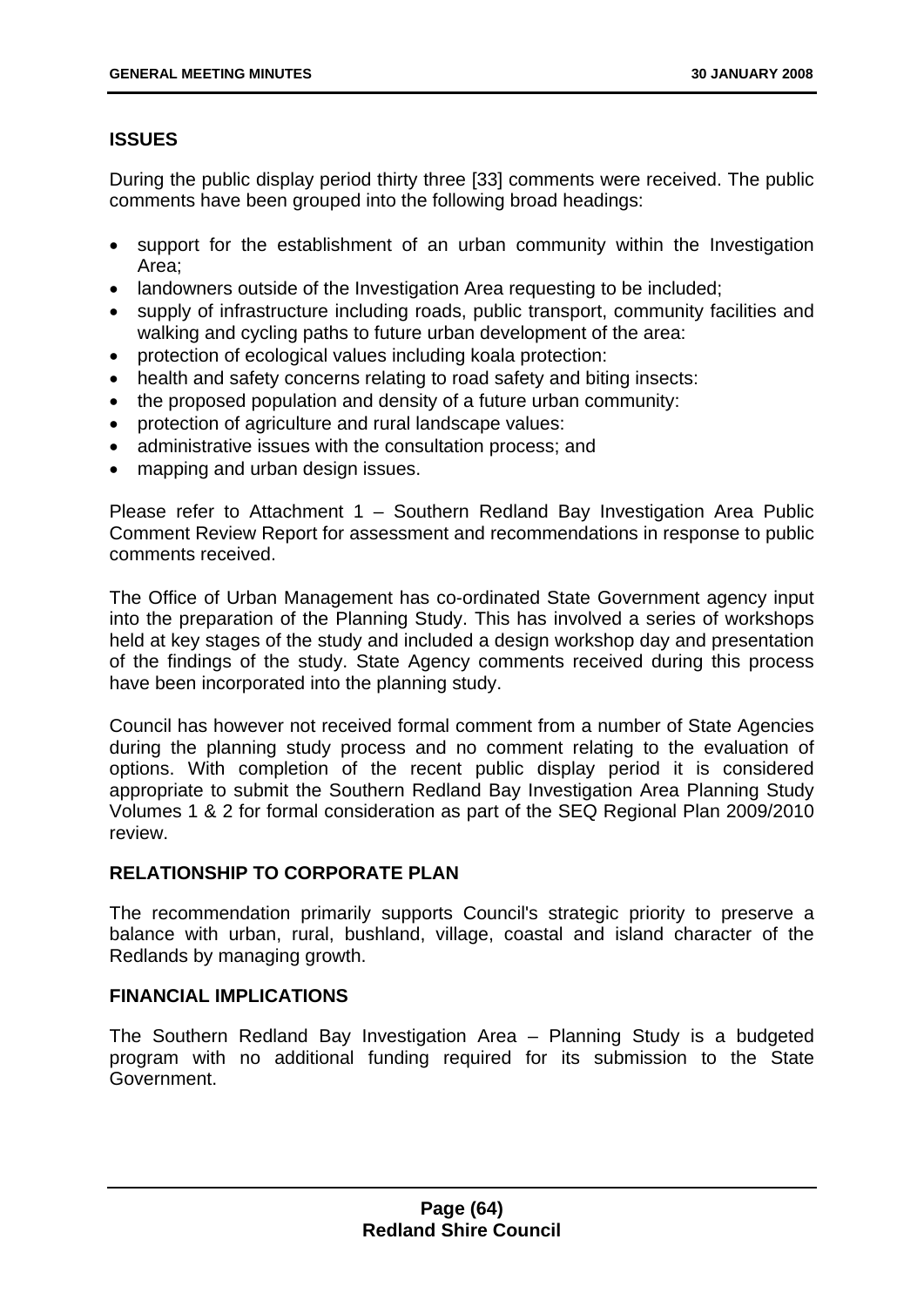# **PLANNING SCHEME IMPLICATIONS**

No amendments to the Redlands Planning Scheme are required as a result of submitting the Southern Redland Bay Investigation Area – Planning Study Volumes 1 & 2 to the State Government.

# **CONSULTATION**

Prior to the public display of the Southern Redland Bay Investigation Area – Planning Study Volumes 1 & 2 it was prepared in consultation with the State Government Agencies and a Community Reference Group. A working group of Council has also been involved at key stages through the planning study preparation and included relevant groups of Planning & Policy as well as Redland Water and Waste. The findings of the Southern Redland Bay Investigation Area – Planning Study were presented to a Councillor Workshop on 29 October 2007.

The Planning Study was publicly displayed from 19 November to 14 December 2007. During the public display a number of public consultation tools were used to ensure the community were aware of the public display period and the opportunity to comment. These included:

- advertisements in local newspapers;
- a newsletter was sent to all residents of Redland Bay:
- making the Planning Study available on Council's website and providing opportunity for an on-line comments;
- displays and documentation was available at Council's Customer Service Centres at Cleveland and Capalaba and the Victoria Point Library;
- a hotline was established for public enquiries; and
- a public open day was held at the Redland Bay Community Hall.

# **OPTIONS**

### **PREFERRED**

That Council resolve as follows:

- 1. To adopt the recommendations of the Southern Redland Bay Investigation Area Public Comment Review Report as detailed in attachment 1;
- 2. To include a section within the Planning Study that reports on the public display period and make minor amendments to the Planning Study in accordance with the recommendations of the Public Comment Review Report; and
- 3. To formally submit the Southern Redland Bay Investigation Area Planning Study Volumes 1 & 2 to the Minister for the Department of Infrastructure and Planning in support of the areas' inclusion into the urban footprint as part of the SEQ Regional Plan 2009/2010 review.

#### **ALTERNATIVE**

That Council resolve not to adopt the recommendations of the Southern Redland Bay Investigation Area Public Comment Review Report, and not submit the Planning Study to the Minister of Infrastructure and Planning.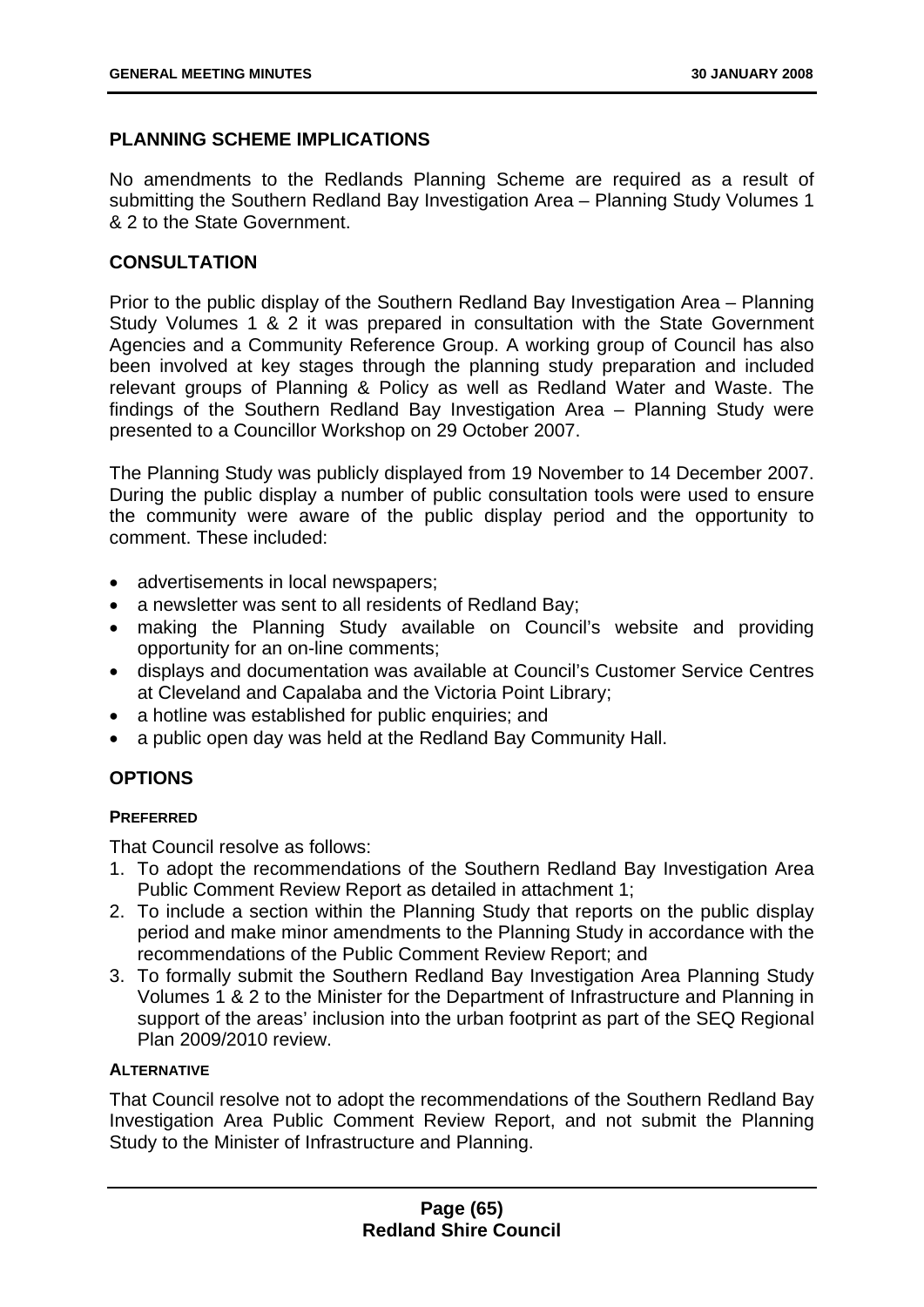## **OFFICER'S/COMMITTEE RECOMMENDATION/ COUNCIL RESOLUTION**

| Moved by:    | Cr Burns |
|--------------|----------|
| Seconded by: | Cr Beard |

**That Council resolve as follows:** 

- **1. To adopt the recommendations of the Southern Redland Bay Investigation Area Public Comment Review Report as detailed in attachment 1;**
- **2. To include a section within the Planning Study that reports on the public display period and make minor amendments to the Planning Study in accordance with the recommendations of the Public Comment Review Report; and**
- **3. To formally submit the Southern Redland Bay Investigation Area Planning Study Volumes 1 & 2 to the Minister for the Department of Infrastructure and Planning in support of the areas' inclusion into the urban footprint as part of the SEQ Regional Plan 2009/2010 review.**

## **CARRIED**

Cr Elliott voted in the negative.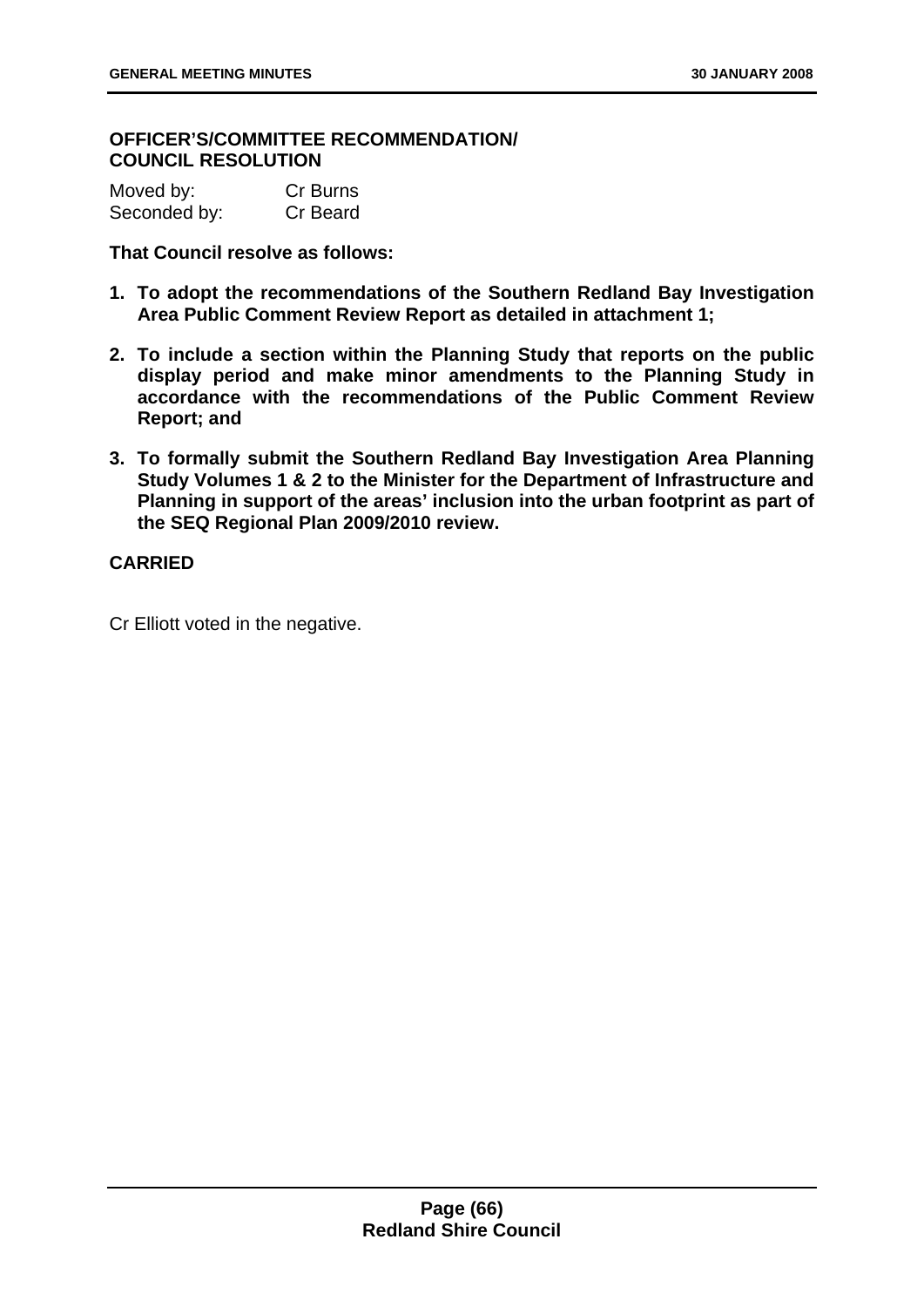# **10.1.12 SMBI COUNCIL SURPLUS LAND DISPOSAL STRATEGY - LAND SALE PROGRAM**

| <b>Dataworks Filename:</b>       | <b>LUP - Local Area Plan SMBI</b>                                      |
|----------------------------------|------------------------------------------------------------------------|
| <b>Responsible Officer Name:</b> | <b>Mark Grenfell</b><br><b>Acting Manager: Land Use Planning Group</b> |
| <b>Author Name:</b>              | <b>Michael Beekhuyzen</b><br><b>Strategic Planning Advisor</b>         |

## **EXECUTIVE SUMMARY**

Council at its General Meeting held 31 October 2007 adopted a Southern Moreton Bay Islands [SMBI] Council Surplus Land Disposal Strategy. The Strategy primarily included a land sale and land exchange program.

The land sale program involves the staged public auction of Council surplus lots at a rate of fifty [50] lots/annum subject to annual review. The Land Use Planning Group and the Property Services Unit have identified fifty [50] surplus Council lots to be publicly auctioned in the 2007/2008 financial year. To facilitate the staged public auctioning process and future land exchange program, it is recommended that:

- 1. to delegate authority to the Chief Executive Officer to negotiate, make, vary or discharge all relevant contracts to acquire or dispose of land identified within the SMBI Council Surplus Land Disposal Strategy; and
- 2. that the Mayor and Chief Executive Officer be authorised to sign and seal all relevant documents relating to SMBI Council Surplus Land Disposal Strategy.

# **PURPOSE**

To delegate authority to:

- 1. to delegate authority to the Chief Executive Officer to negotiate, make, vary or discharge all relevant contracts to acquire or dispose of land identified within the SMBI Council Surplus Land Disposal Strategy; and
- 2. that the Mayor and Chief Executive Officer be authorised to sign and seal all relevant documents relating to SMBI Council Surplus Land Disposal Strategy.

### **BACKGROUND**

Council at its General Meeting held 31 October 2007 adopted a Southern Moreton Bay Islands [SMBI] Council Surplus Land Disposal Strategy. The Strategy included a land sale and land exchange program. The land sale program identified the staged public auction of Council surplus lots at a rate of fifty [50] lots/annum subject to annual review.

### **ISSUES**

The Land Use Planning Group and the Property Services Unit have identified fifty [50] Council owned surplus allotments on the SMBI to be offered for sale through a staged public auction in the 2007/2008 financial year. The Council surplus lots to be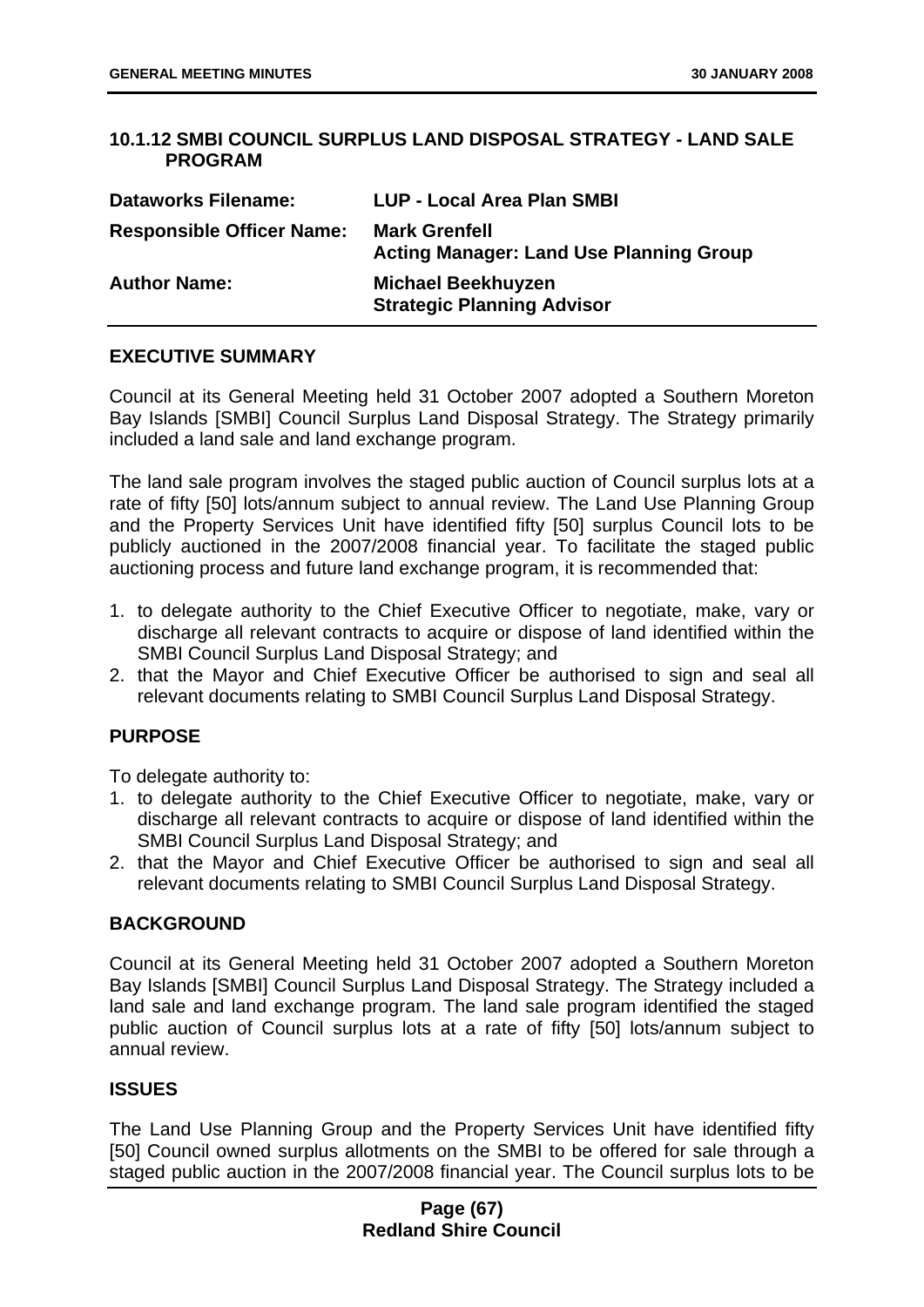offered for sale are all included in the SMBI Residential zone, have road access and are serviced by reticulated water and electricity.

To facilitate the staged public auctioning process and future land exchange program, it is recommended that:

- 1. to delegate authority to the Chief Executive Officer to negotiate, make, vary or discharge all relevant contracts to acquire or dispose of land identified within the SMBI Council Surplus Land Disposal Strategy; and
- 2. that the Mayor and Chief Executive Officer be authorised to sign and seal all relevant documents relating to SMBI Council Surplus Land Disposal Strategy.

## **RELATIONSHIP TO CORPORATE PLAN**

The recommendation primarily supports Council's strategic priority to preserve a balance with urban, rural, bushland, village, coastal and island character of the Redlands by managing growth.

### **FINANCIAL IMPLICATIONS**

The sale of fifty [50] Council surplus land has the potential to generate significant revenue in the 2007/2008 financial year.

The costs associated with the land sale program will be funded with revenue received through the sale program.

### **PLANNING SCHEME IMPLICATIONS**

The Land Use Planning Group has prepared this report with no amendments to the Redlands Planning Scheme identified.

### **CONSULTATION**

Consultation has taken place with the Legal Services and Property Services.

# **OPTIONS**

### **PREFERRED**

That Council resolve as follows:

- 1. to delegate authority to the Chief Executive Officer to negotiate, make, vary or discharge all relevant contracts to acquire or dispose of land identified within the SMBI Council Surplus Land Disposal Strategy; and
- 2. that the Mayor and Chief Executive Officer be authorised to sign and seal all relevant documents relating to SMBI Council Surplus Land Disposal Strategy.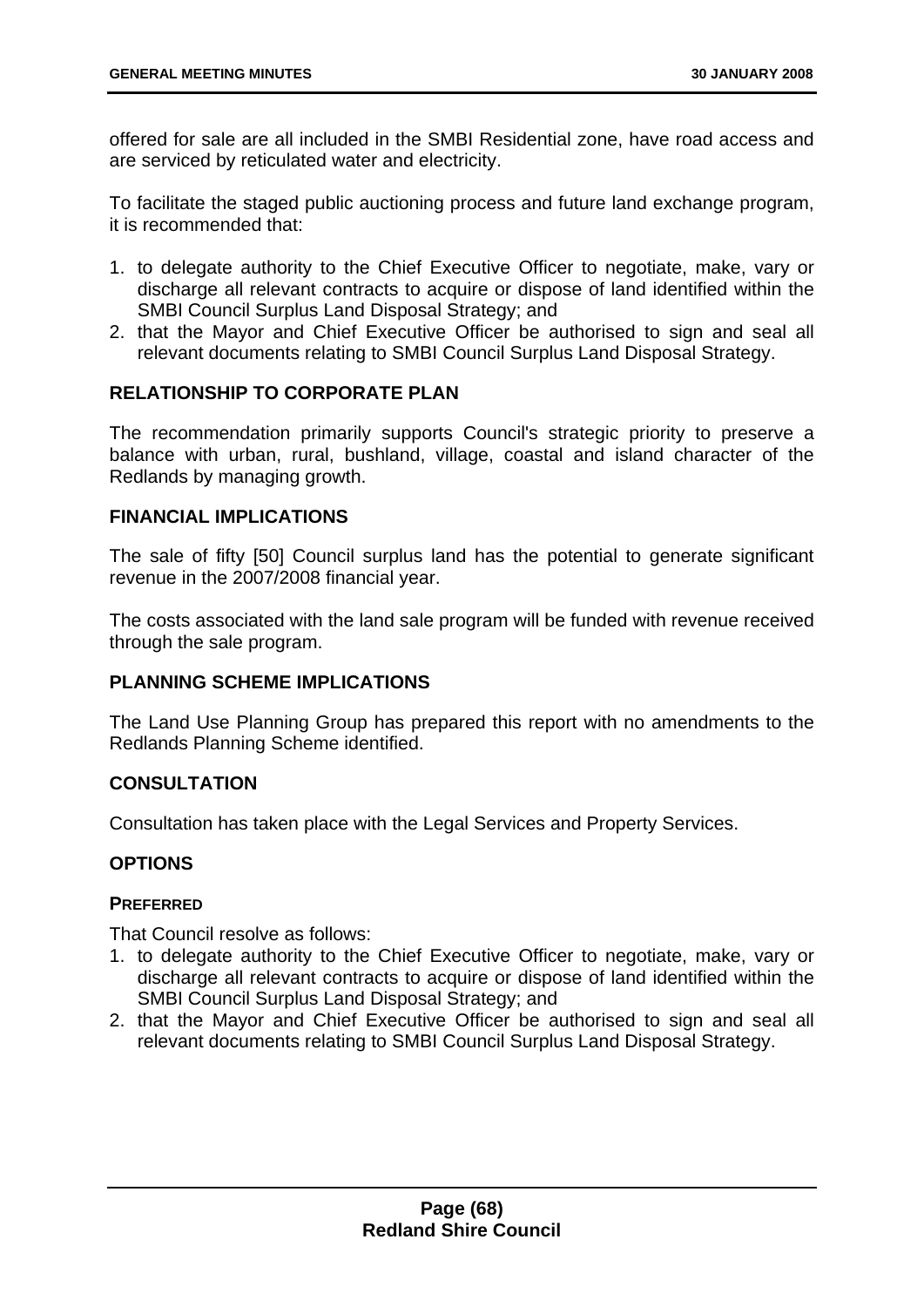#### **ALTERNATIVE**

That Council not resolve as follows:

- 1. to delegate authority to the Chief Executive Officer to negotiate, make, vary or discharge all relevant contracts to acquire or dispose of land identified within the SMBI Council Surplus Land Disposal Strategy; and
- 2. that the Mayor and Chief Executive Officer be authorised to sign and seal all relevant documents relating to SMBI Council Surplus Land Disposal Strategy.

# **OFFICER'S/COMMITTEE RECOMMENDATION/ COUNCIL RESOLUTION**

| Moved by:    | Cr Burns |
|--------------|----------|
| Seconded by: | Cr Beard |

**That Council resolve as follows:** 

- **1. to delegate authority to the Chief Executive Officer to negotiate, make, vary or discharge all relevant contracts to acquire or dispose of land identified within the SMBI Council Surplus Land Disposal Strategy; and**
- **2. that the Mayor and Chief Executive Officer be authorised to sign and seal all relevant documents relating to SMBI Council Surplus Land Disposal Strategy.**

### **CARRIED**

Cr Elliott voted in the negative.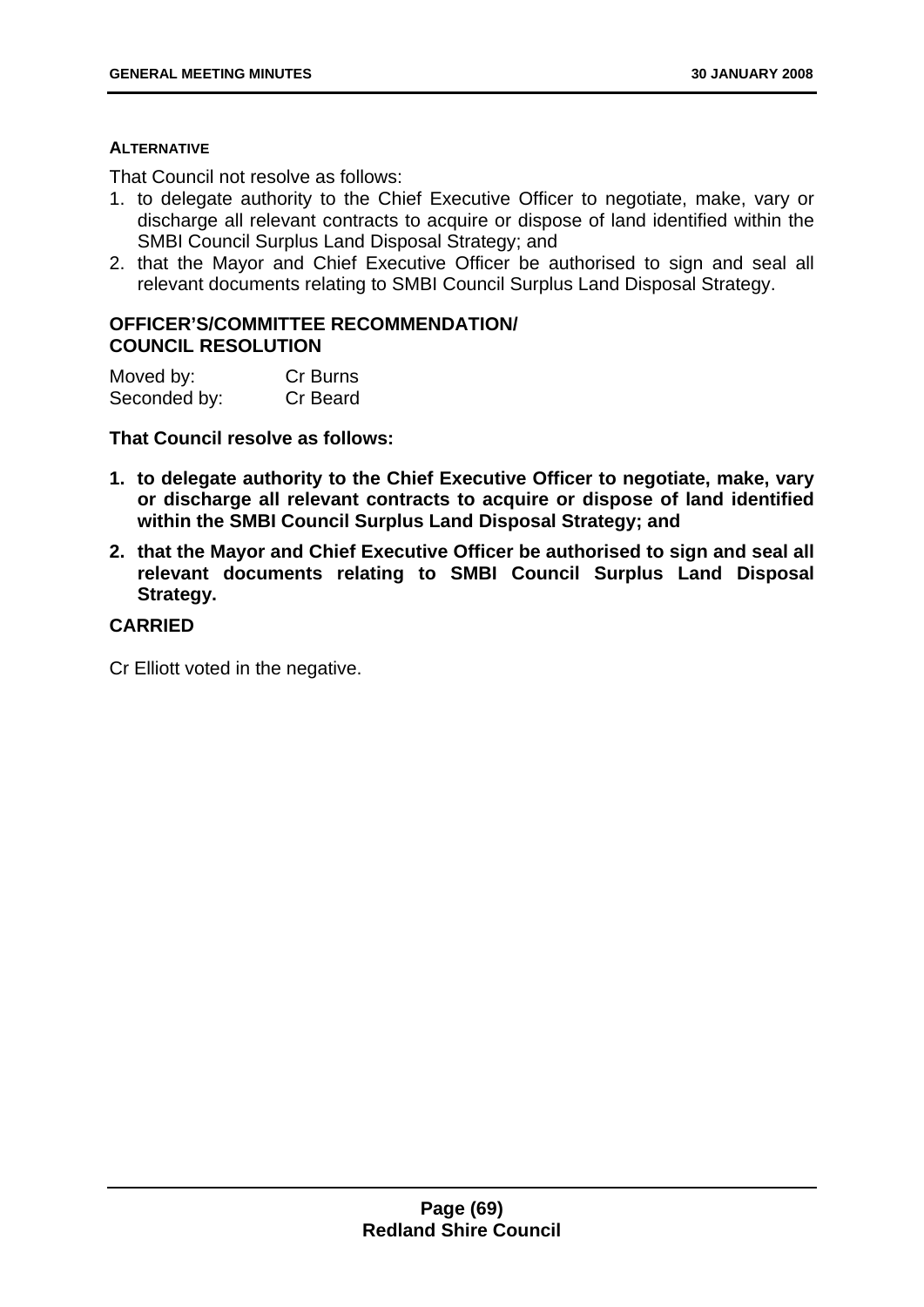## **10.2 CLOSED SESSION AT COMMITTEE**

That the meeting be closed to the public under Section 463(1) of the *Local Government Act 1993* to discuss the following items:

# **2.1 Draft Kinross Road Structure Plan**

The reason that is applicable in this instance is as follows:

*"(h) other business for which a public discussion would be likely to prejudice the interests of the local government or someone else, or enable a person to gain a financial advantage."* 

#### CARRIED

### **MOTION TO REOPEN MEETING**

That the meeting be again opened to the public.

### CARRIED

## **10.2.1 DRAFT KINROSS ROAD STRUCTURE PLAN**

| <b>Dataworks Filename:</b>       | LUP Studies - Kinross Road Structure Plan                      |
|----------------------------------|----------------------------------------------------------------|
| <b>Responsible Officer Name:</b> | <b>Stephen Hill</b><br><b>Acting Manager Land Use Planning</b> |
| <b>Author Name:</b>              | <b>Stephen Glowacz</b><br><b>Strategic Land Advisor</b>        |

### **EXECUTIVE SUMMARY**

Council is required to prepare a structure plan for the Kinross Road Major Development Area. This structure plan outlines Council's preferred development intent for the future urbanisation of the area. Prior to any future development taking place a structure plan approved by the regional planning Minister must be in place.

## **OFFICER'S/COMMITTEE RECOMMENDATION/ COUNCIL RESOLUTION**

| Moved by:    | Cr Burns |
|--------------|----------|
| Seconded by: | Cr Beard |

**That the Officer's Recommendation in the confidential report relating to this matter from Acting Manager Land Use Planning dated 10 January 2008, be adopted.** 

### **CARRIED**

Cr Elliott voted in the negative.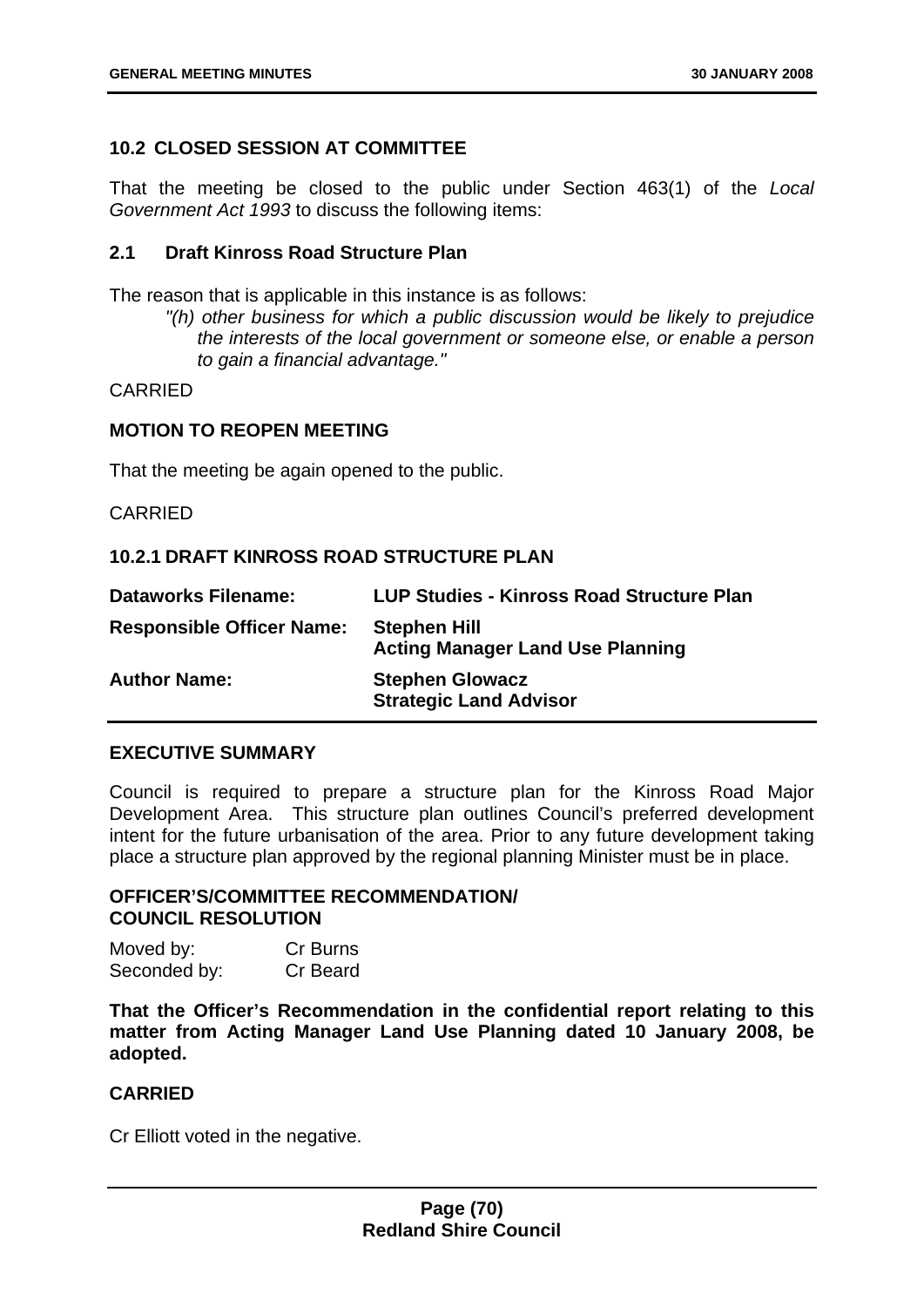# **11 REDLAND WATER AND WASTE COMMITTEE 23/01/08 - RECEIPT AND ADOPTION OF REPORT**

| Moved by:    | <b>Cr Barker</b> |
|--------------|------------------|
| Seconded by: | Cr Williams      |

That the Redland Water and Waste Committee Report of 23 January 2008 be received.

### CARRIED

#### **DECLARATION OF OPENING**

Cr Barker declared the meeting open at 9.01 am.

### **RECORD OF ATTENDANCE AND LEAVE OF ABSENCE**

| <b>Members Present</b><br>Cr A G Barker<br>Cr D H Seccombe<br>Cr C B Ogilvie<br>Cr D A Henry<br>Cr P J Dowling<br>Cr J L Burns<br>Cr M A Elliott<br>Cr A R Beard | <b>Chair and Councillor Division 1</b><br>Mayor<br>Councillor Division 2 Entered at 9.03 am<br><b>Councillor Division 3</b><br>Deputy Mayor and Councillor Division 4<br><b>Councillor Division 5</b><br>Councillor Division 7 Entered at 9.03 am<br><b>Councillor Division 8</b> |
|------------------------------------------------------------------------------------------------------------------------------------------------------------------|-----------------------------------------------------------------------------------------------------------------------------------------------------------------------------------------------------------------------------------------------------------------------------------|
| Cr K M Williams                                                                                                                                                  | <b>Councillor Division 9</b>                                                                                                                                                                                                                                                      |
| Cr H J Murray                                                                                                                                                    | Councillor Division 10 Entered at 9.20 am                                                                                                                                                                                                                                         |
| <b>Committee Manager</b><br>Mr G Soutar                                                                                                                          | General Manager Redland Water & Waste                                                                                                                                                                                                                                             |
| <b>Officers</b><br>Mrs S Rankin<br>Mr T Kasper<br>Ms E Bray<br>Mr B Taylor                                                                                       | <b>Chief Executive Officer</b><br><b>Manager Technical Support</b><br>Manager Customer Service and Business Performance<br><b>Manager Treatment Operations</b>                                                                                                                    |
| <b>Minutes</b><br>Mrs J Thomas                                                                                                                                   | Corporate Meetings & Registers Officer                                                                                                                                                                                                                                            |
| <b>ABSENT</b>                                                                                                                                                    |                                                                                                                                                                                                                                                                                   |
| Cr T Bowler                                                                                                                                                      | <b>Councillor Division 6</b>                                                                                                                                                                                                                                                      |
| <b>PUBLIC PARTICIPATION AT MEETING</b>                                                                                                                           |                                                                                                                                                                                                                                                                                   |
| Nil                                                                                                                                                              |                                                                                                                                                                                                                                                                                   |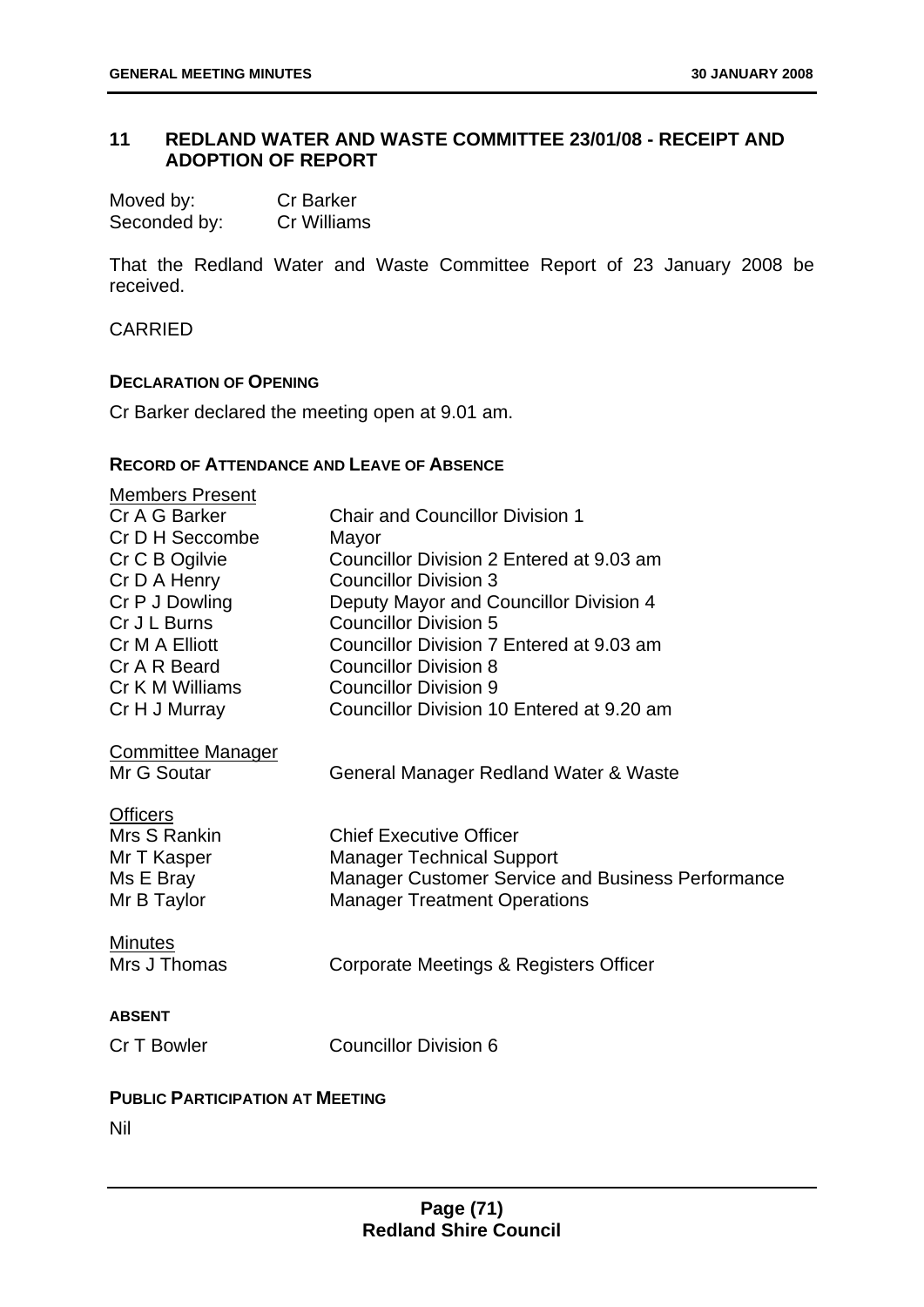**DECLARATION OF INTEREST**

Nil

**MOTION TO ALTER THE ORDER OF BUSINESS**

Nil

## **11.1 REDLAND WATER AND WASTE**

## **11.1.1 REDLAND WATER & WASTE COUNCIL BUSINESS UNIT REPORT – DECEMBER 2007**

| <b>Dataworks Filename:</b>       | <b>WW Redland Water &amp; Waste Committee</b><br><b>WM Redland Water &amp; Waste Committee</b><br><b>WS Redland Water &amp; Waste Committee</b>                                                           |
|----------------------------------|-----------------------------------------------------------------------------------------------------------------------------------------------------------------------------------------------------------|
| <b>Attachments:</b>              | <b>Business Unit Report - December 2007</b><br><b>Appendix A – Additional Water Quality Indicators</b><br><b>Appendix B - Wastewater Treatment Plants</b><br><b>Supplementary Performance Information</b> |
| <b>Responsible Officer Name:</b> | <b>Gary Soutar</b><br><b>General Manager, Redland Water &amp; Waste</b>                                                                                                                                   |
| <b>Author Name:</b>              | <b>Gary Soutar</b><br><b>General Manager, Redland Water &amp; Waste</b>                                                                                                                                   |

## **EXECUTIVE SUMMARY**

The Redland Water & Waste (RWW) Council Business Unit report is presented to Council for noting. The report provides the business unit's performance for the month of December 2007 and covers financial and non-financial indicators for water, wastewater and waste.

It is expected that, most of the time the report findings will be "business as usual". Where exceptions occur, these will be highlighted.

The report provides a regular opportunity for Council to consider the performance of RWW and to respond to any exceptional reporting.

Council is provided with the option to accept the report or, accept it and request additional information or a review of performance.

### **PURPOSE**

To report on the ongoing performance of the business unit against key performance indicators (KPIs).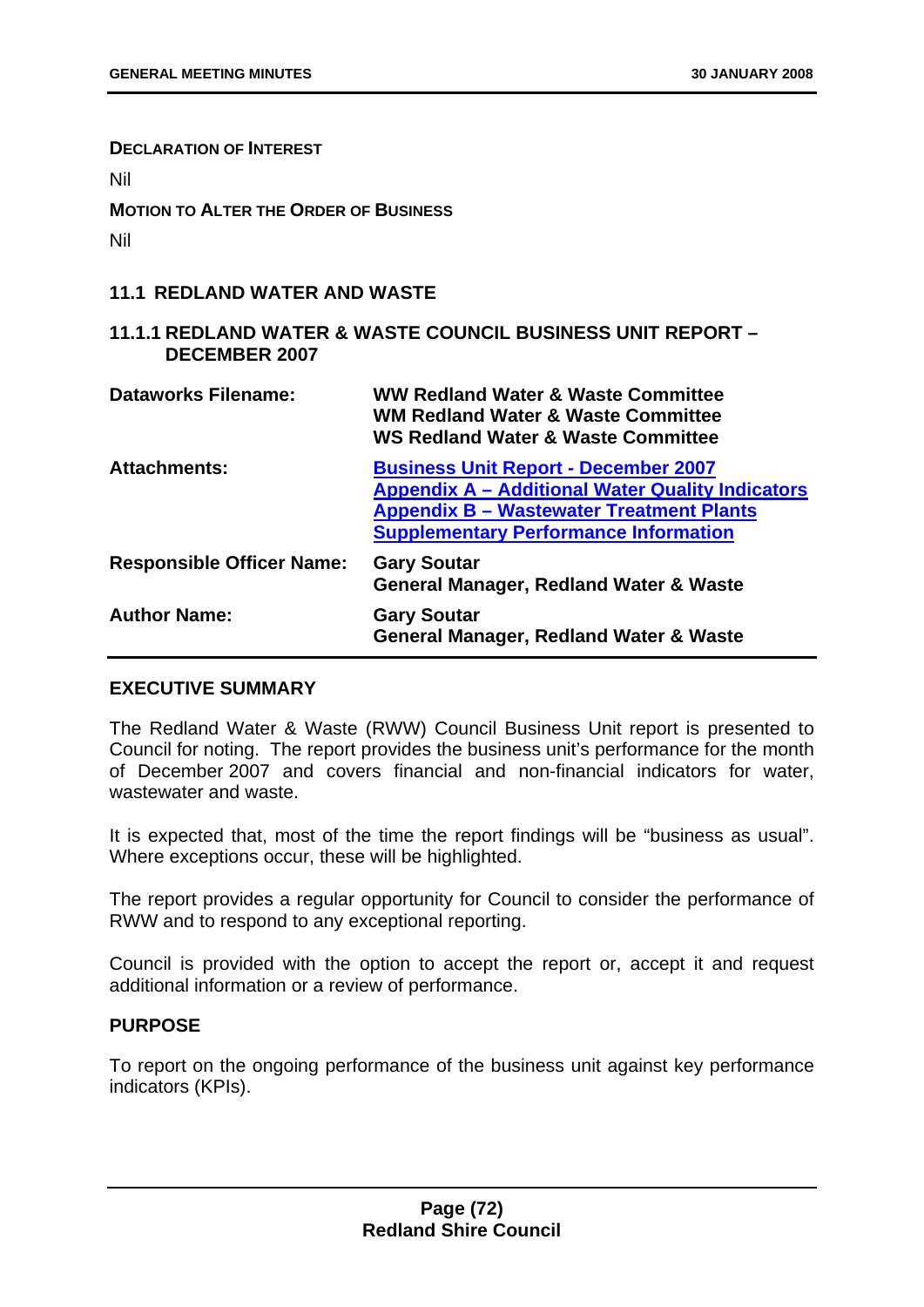# **BACKGROUND**

RWW's performance plan identifies KPIs for which performance targets have been agreed with Council. Reporting is done each month through the RWW Committee.

### **ISSUES**

The report is provided to Council as a means of monitoring the performance of RWW for the activities of water, wastewater and waste.

The first part of the report comprises a "snapshot" of the business unit's achievement in meeting KPIs (year-to-date) and financial report card.

The report then provides specific financial report and commentary, capital expenditure (graphically) and a detailed customer overview.

The main body of the report focuses on actual levels of achievement against the KPIs for the month. Where exceptions have occurred and targets not met, an explanation is given as well as action taken to improve performance.

The report closes with a summary of the major issues for each group during the month.

### **RELATIONSHIP TO CORPORATE PLAN**

The recommendation primarily supports Council's strategic priority to provide and maintain water, wastewater and waste services to sustain our community.

Providing this report also supports Council's Governance strategic priority to provide a clear organisational direction supported by effective leadership and a framework of policies, plans and strategies that are responsive to the community's needs and which promote accountable and ethical standards of practice.

#### **FINANCIAL IMPLICATIONS**

There are no direct financial implications resulting from this report. Financial implications may result where Council requests a performance review or requests an increase in performance standards.

## **CONSULTATION**

Consultation has occurred with:

- Manager Customer Service & Business Performance, RWW;
- Manager Treatment Operations, RWW;
- Manager Technical Support, RWW; and
- Senior Advisor, Financial Management, RWW.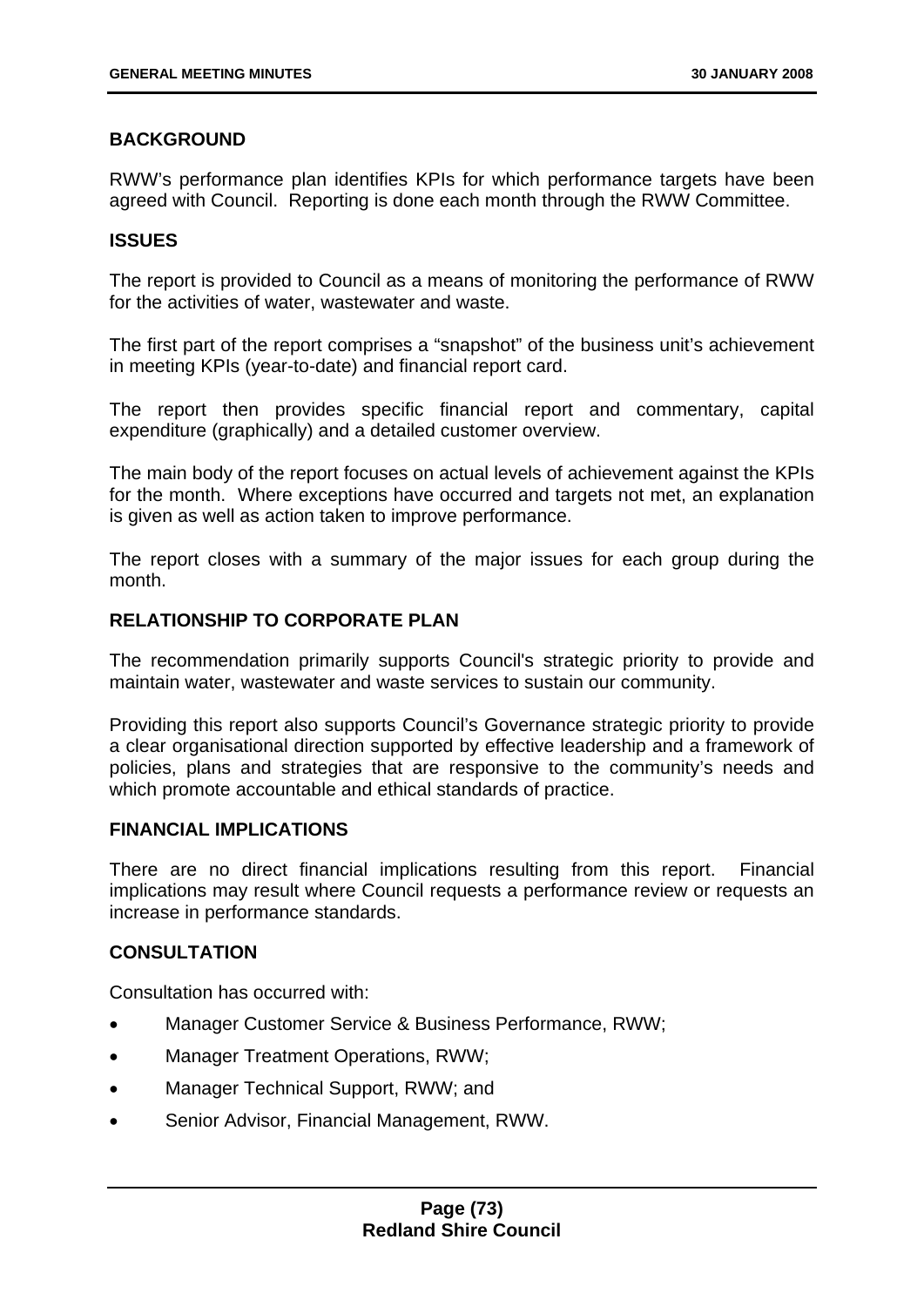# **OPTIONS**

#### **PREFERRED**

That Council resolve to accept the Redland Water & Waste Council Business Unit Report for December 2007, as presented in the attachment.

#### **ALTERNATIVE**

That Council accepts the report and requests additional information or a review of performance.

### **OFFICER'S/COMMITTEE RECOMMENDATION/ COUNCIL RESOLUTION**

Moved by: Cr Barker Seconded by: Cr Elliott

**That Council resolve to accept the Redland Water & Waste Council Business Unit Report for December 2007, as presented in the attachment.**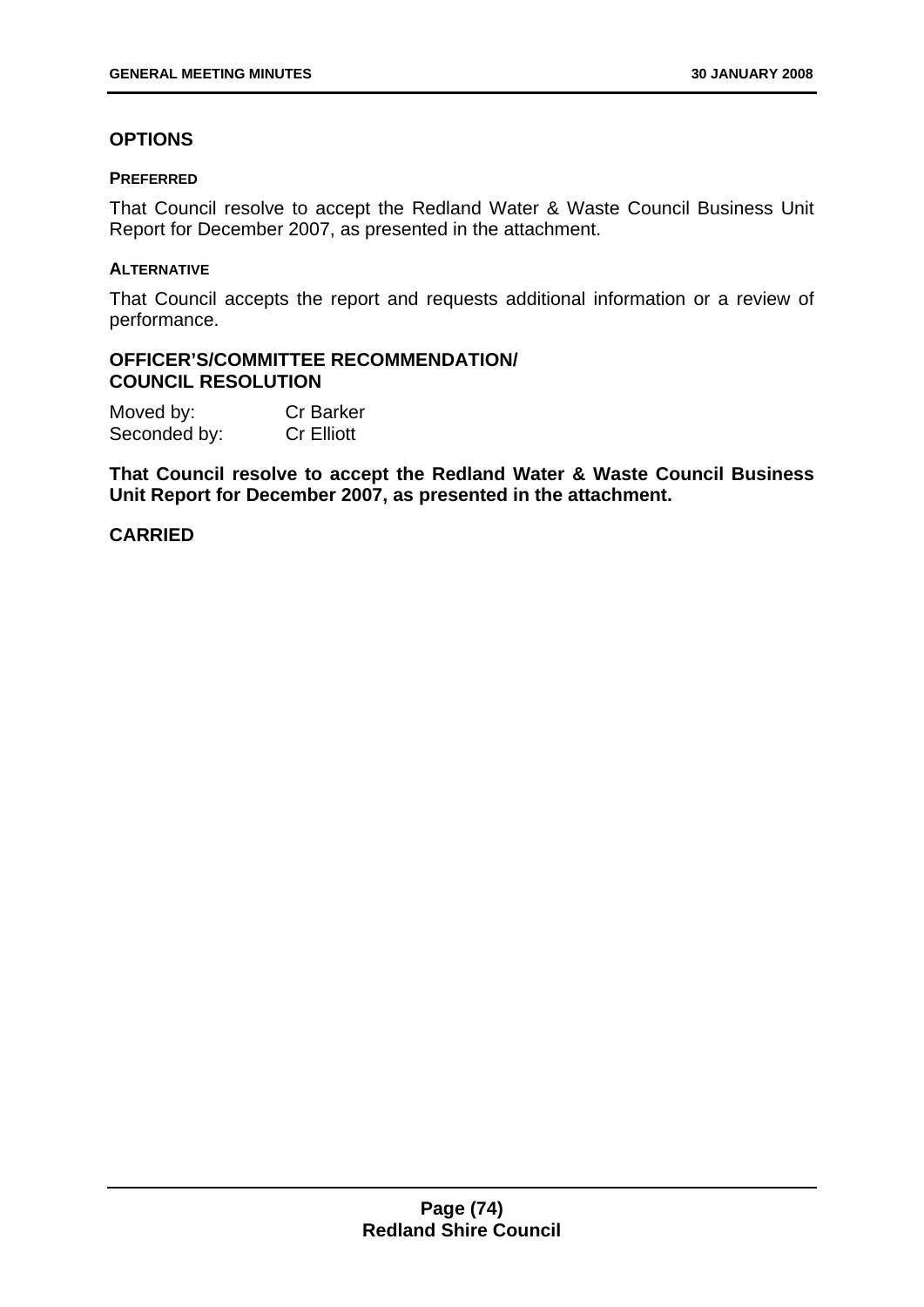# **11.1.2 DELEGATIONS UNDER LOCAL LAW NO. 31 (WATER SUPPLY)**

| <b>Dataworks Filename:</b>       | L&E - Local Law No 31 – Water Supply                                    |
|----------------------------------|-------------------------------------------------------------------------|
| Attachment:                      | <b>Local Law No 31 (Water Supply) Extract</b>                           |
| <b>Responsible Officer Name:</b> | <b>Gary Soutar</b><br><b>General Manager, Redland Water &amp; Waste</b> |
| <b>Author Name:</b>              | <b>Shelley Thompson</b><br>PA to General Manager, Redland Water & Waste |

# **EXECUTIVE SUMMARY**

Redland Shire Council (RSC) is a registered water service provider (WSP) under the *Water Act 2000*. In order for RSC to carry out its obligations as a WSP, at its General Meeting of 28 September 2005, Council resolved to appoint authorised officers under *Local Law 31 (Water Supply)*. This means that the water provider's operational activities can be carried out and enforced under the Local Law.

As some of the staff who were appointed authorised officers in October 2005 have now left Council's employment and others have changed positions, it is necessary to amend the delegations. This will take the form of revoking the delegations for staff who have left and appointing new authorised officers.

# **PURPOSE**

The purpose of this report is to recommend that Council revoke previous and appoint new authorised officers under *Local Law 31 (Water Supply)*.

### **BACKGROUND**

RSC operates as a WSP under the *Water Act 2000* and has established Redland Water & Waste (RWW) as a commercial business unit to undertake the operations of the WSP.

In reviewing current delegations and authority due to some authorised staff leaving Council's employment and others changing positions, it is necessary to revoke those names and authorise new staff. *Local Law 31 (Water Supply)* requires Council, by resolution, to appoint officers for the purposes of exercising powers of authorised officers to undertake particular operational functions.

### **ISSUES**

Redland Shire Council (RSC) is a registered water service provider (WSP) under the *Water Act 2000*. In order for RSC to carry out its obligations as a WSP, at its General Meeting of 28 September 2005, Council resolved to appoint authorised officers under *Local Law 31 (Water Supply)*. This means that the water provider's operational activities can be carried out and enforced under the Local Law.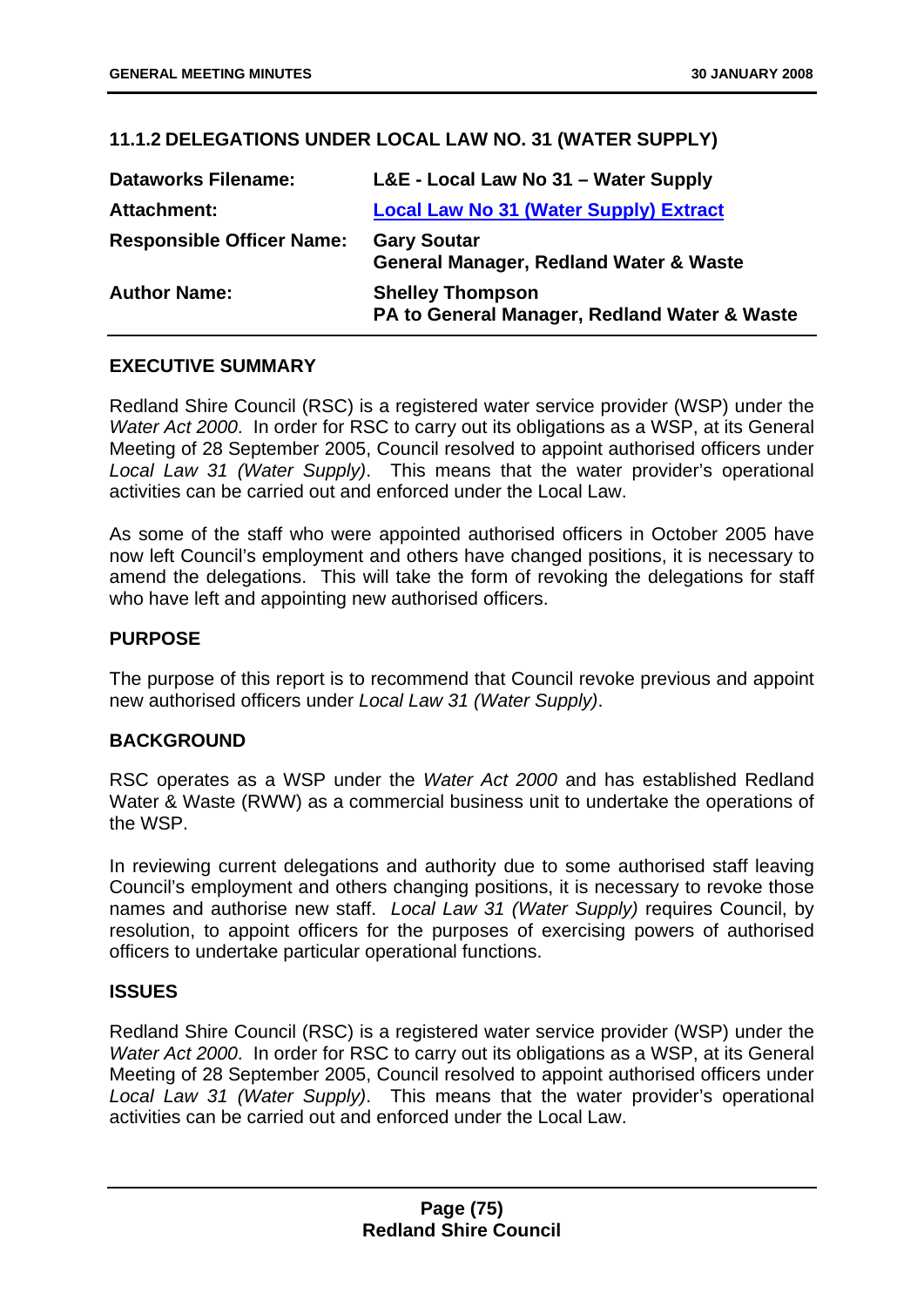In reviewing current delegations and authority due to some authorised staff leaving Council's employment and others changing positions, it is necessary to revoke those names and authorise new staff. *Local Law 31 (Water Supply)* requires Council, by resolution, to appoint officers for the purposes of exercising powers of authorised officers to undertake particular operational functions.

The attachment outlines the recommended sections for delegation under *Local Law No 31 (Water Supply)*.

# **RELATIONSHIP TO CORPORATE PLAN**

The recommendation primarily supports Council's strategic priority to provide and maintain water services and support the provision of infrastructure.

#### **FINANCIAL IMPLICATIONS**

There are no financial implications relating to the delegation of authority recommended in this report.

## **CONSULTATION**

Consultation has occurred with:

- Legal Services; and
- Corporate Meetings and Registers Team.

### **OPTIONS**

#### **PREFERRED**

That Council resolve as follows:

- 1. To revoke the following officers as authorised officers under *Local Law No 31 (Water Supply);*
	- a) Jim Pruss, General Manager RWW;
	- b) Gary Kirby, Compliance Services Manager, RSC;
	- c) Timothy Rule, Local Laws Officer, RSC;
	- d) Geoffrey Oxtoby, Local Laws Officer, RSC; and
	- e) Peter Bourke, Local Laws Officer, RSC.
- 2. To appoint Gary Soutar as an authorised officer under *Local Law No 31 (Water Supply)*, section 5.2 to exercise all the powers and responsibilities of an authorised officer under this Local Law;
- 3. To appoint the following officers as authorised officers under *Local Law No 31 (Water Supply)*, section 5.3, to exercise the powers and responsibilities as specified below for the purposes of this Local Law:

| i. Gary Kirby     | Sections 40, 41, 42, 43, 47 and 51 |
|-------------------|------------------------------------|
| lii. Warren Jones | Sections 40, 41, 42, 43, 47 and 51 |

### **Page (76) Redland Shire Council**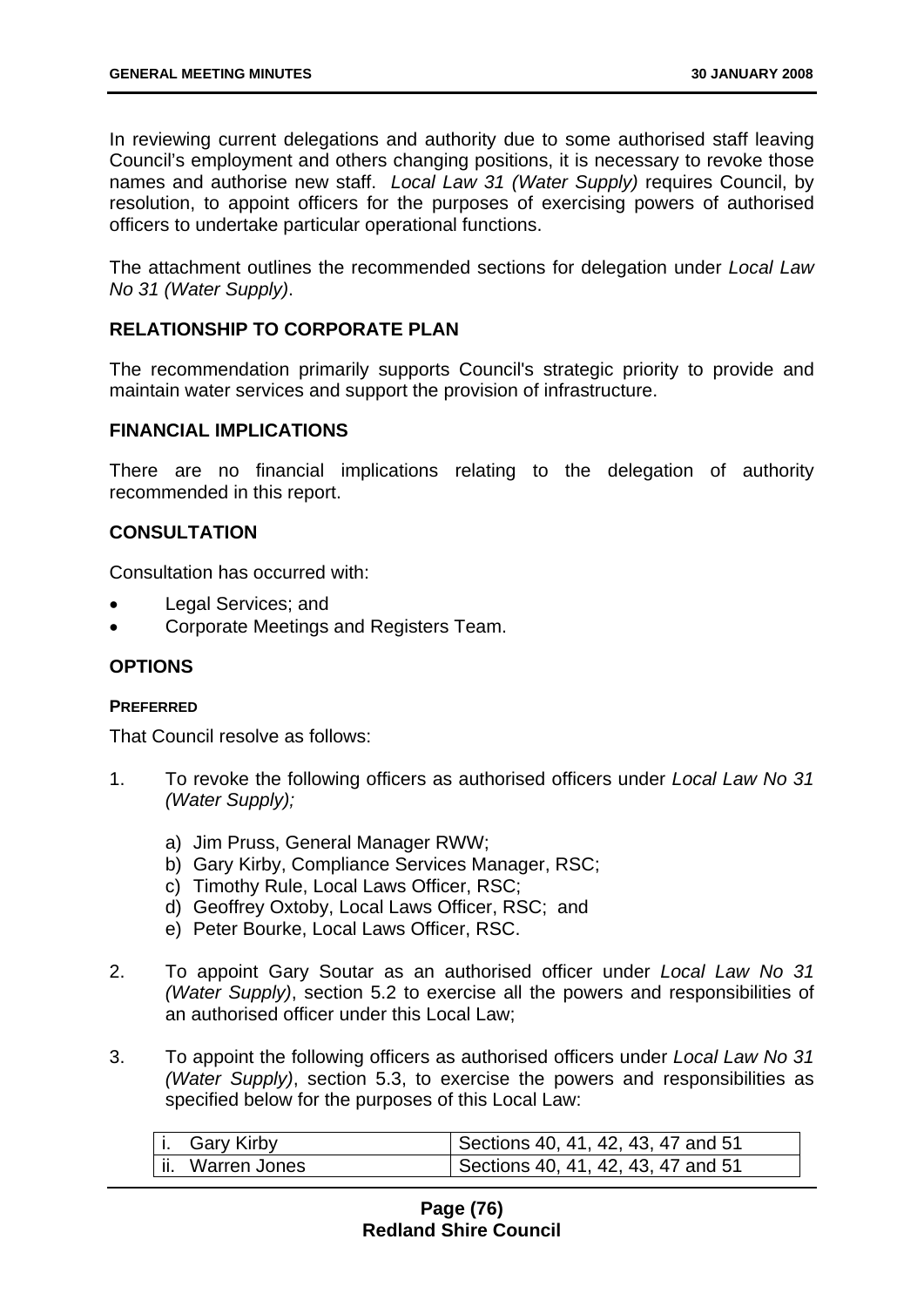| iii. Ron Munro           | Sections 40, 41, 42, 43, 47 and 51 |
|--------------------------|------------------------------------|
| l iv. Lisa Mann          | Sections 40, 41, 42, 43, 47 and 51 |
| v. Ross Caruso           | Sections 40, 41, 42, 43, 47 and 51 |
| vi. Dan Lander           | Sections 40, 41, 42, 43, 47 and 51 |
| vii. Bradley Whittington | Sections 40, 41, 42, 43, 47 and 51 |

4. That these appointments expire when the authorised officer ceases employment with Redland Shire Council or if the instrument is revoked by Council resolution.

#### **ALTERNATIVE**

That Council not delegate any or all of the recommended powers.

#### **OFFICER'S/COMMITTEE RECOMMENDATION/ COUNCIL RESOLUTION**

| Moved by:    | <b>Cr Barker</b>  |
|--------------|-------------------|
| Seconded by: | <b>Cr Elliott</b> |

**That Council resolve as follows:** 

- **1. To revoke the following officers as authorised officers under Local Law No 31 (Water Supply);** 
	- **a. Jim Pruss, General Manager RWW;**
	- **b. Gary Kirby, Compliance Services Manager, RSC;**
	- **c. Timothy Rule, Local Laws Officer, RSC;**
	- **d. Geoffrey Oxtoby, Local Laws Officer, RSC; and**
	- **e. Peter Bourke, Local Laws Officer, RSC.**
- **2. To appoint Gary Soutar as an authorised officer under Local Law No 31 (Water Supply), section 5.2 to exercise all the powers and responsibilities of an authorised officer under this Local Law;**
- **3. To appoint the following officers as authorised officers under Local Law No 31 (Water Supply), section 5.3, to exercise the powers and responsibilities as specified below for the purposes of this Local Law:**

| j.   | <b>Gary Kirby</b>          | Sections 40, 41, 42, 43, 47 and 51 |
|------|----------------------------|------------------------------------|
| ii.  | <b>Warren Jones</b>        | Sections 40, 41, 42, 43, 47 and 51 |
| iii. | <b>Ron Munro</b>           | Sections 40, 41, 42, 43, 47 and 51 |
| iv.  | Lisa Mann                  | Sections 40, 41, 42, 43, 47 and 51 |
| V.   | <b>Ross Caruso</b>         | Sections 40, 41, 42, 43, 47 and 51 |
| vi.  | <b>Dan Lander</b>          | Sections 40, 41, 42, 43, 47 and 51 |
| vii. | <b>Bradley Whittington</b> | Sections 40, 41, 42, 43, 47 and 51 |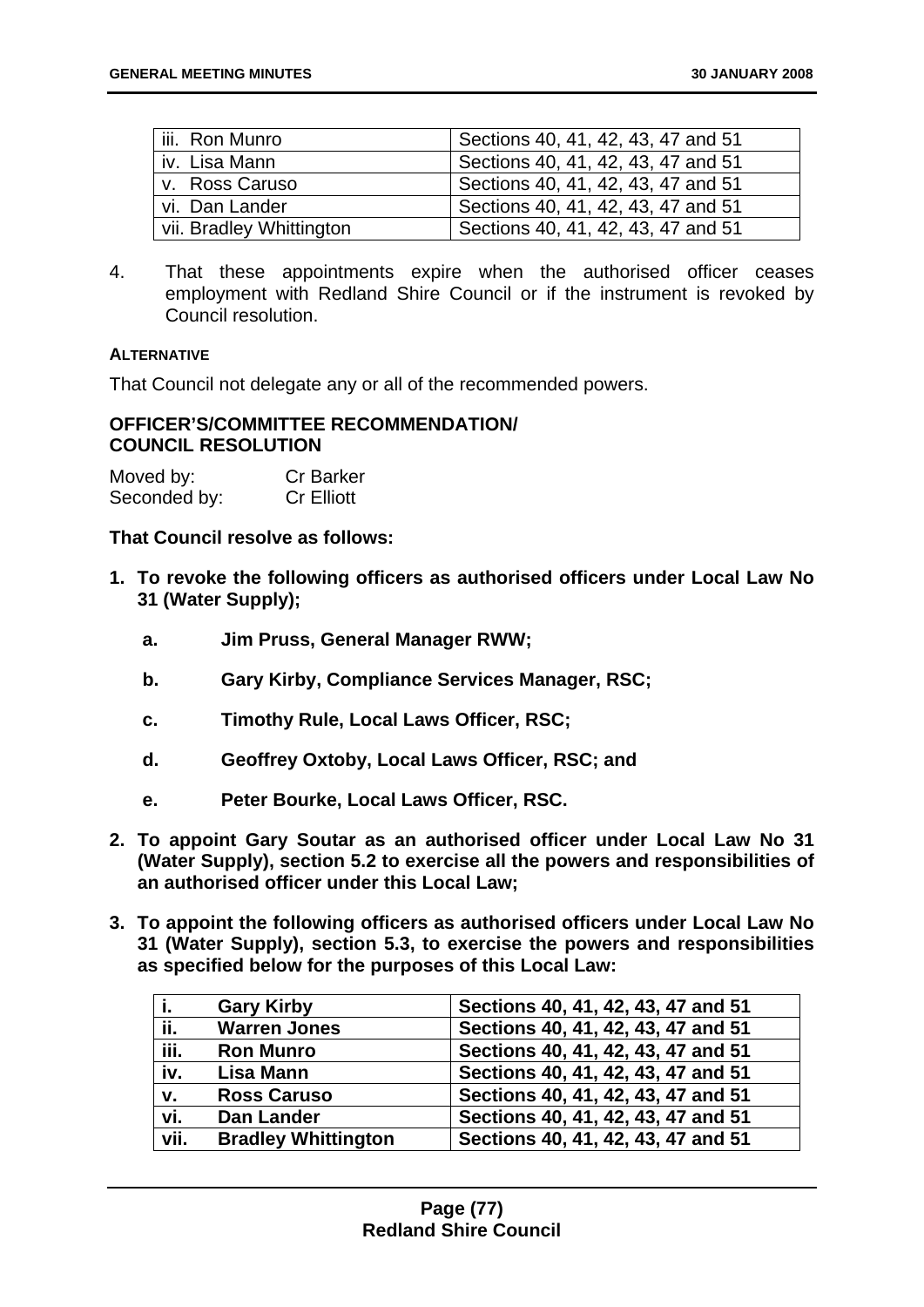**4. That these appointments expire when the authorised officer ceases employment with Redland Shire Council or if the instrument is revoked by Council resolution.**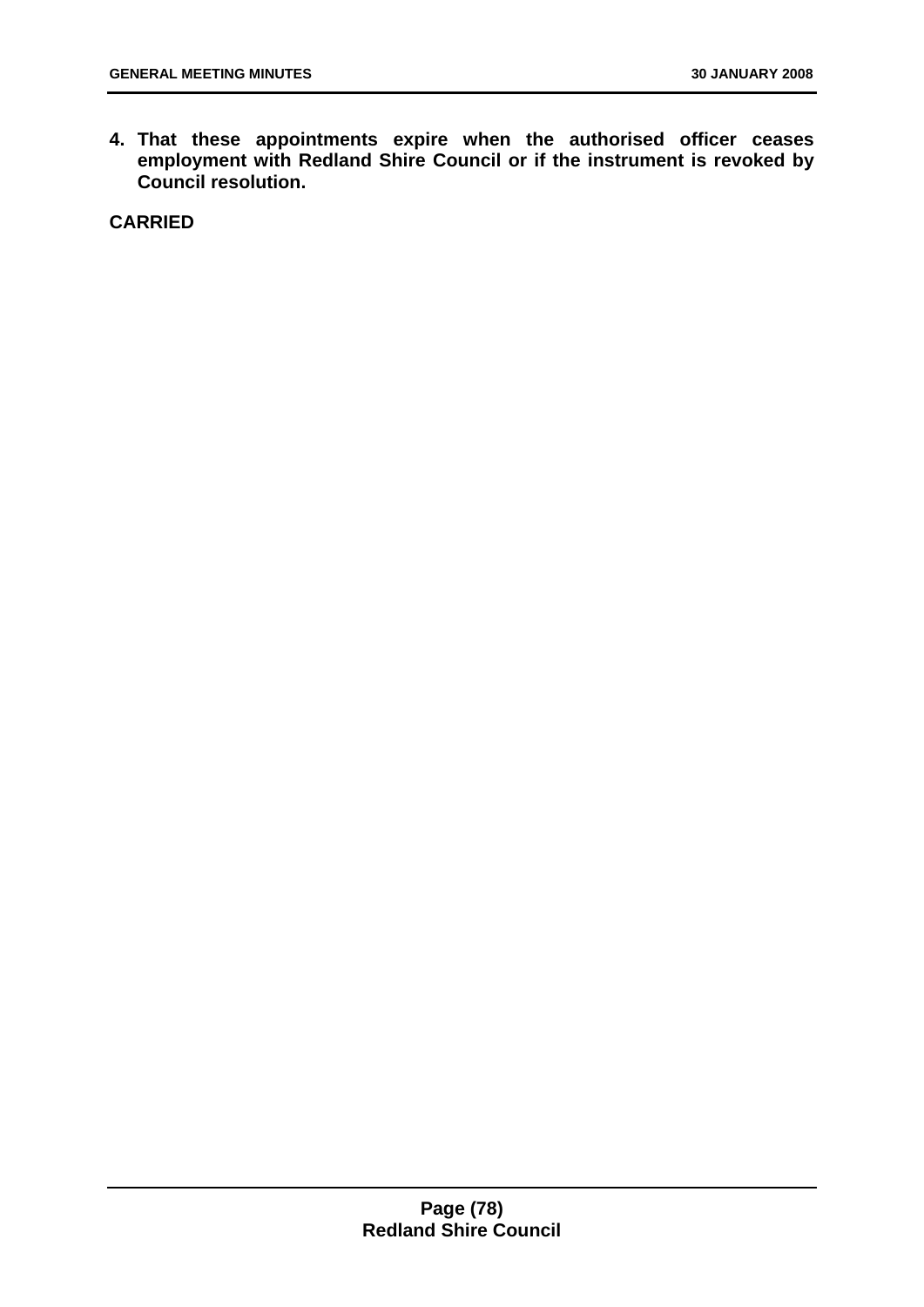# **11.1.3 POLICY REVIEW WASTE AND RECYCLING COLLECTION SERVICES – POL-2836**

| <b>Dataworks Filename:</b>       | <b>WM Waste Policies and Guiding Documents</b>                                                                                                                                                                                                                                                                                                                                       |
|----------------------------------|--------------------------------------------------------------------------------------------------------------------------------------------------------------------------------------------------------------------------------------------------------------------------------------------------------------------------------------------------------------------------------------|
| <b>Attachments:</b>              | Att 1 - Current Policy 2836<br>Att 2 - Amended Policy 2836<br>Att 3 - New Guideline 2836<br>Att 4 - HCHP018 EXT - Establishment of refuse<br><b>service</b><br>Att 5 - HCHP019 EXT - Cancellation of refuse<br><b>service</b><br>Att 6 - HCHP023 EXT - Replacement of Mobile<br><b>Garbage Bins</b><br>Att 7 - HCHP 022 EXT Placement of Mobile<br><b>Garbage Bins for servicing</b> |
| <b>Responsible Officer Name:</b> | <b>Eleanor Bray</b><br><b>Manager Customer Service &amp; Business</b><br><b>Performance</b>                                                                                                                                                                                                                                                                                          |
| <b>Author Name:</b>              | <b>Michelle Sprigg</b><br><b>Waste Projects Officer</b>                                                                                                                                                                                                                                                                                                                              |

### **EXECUTIVE SUMMARY**

Existing Corporate Policy, POL-2836 Waste and Recycling Collection Services, was identified for review under the policy review schedule. This policy outlines the collection services for waste and recycling within the shire.

The review process has highlighted the need to make a small number of minor changes to the policy in addition to the need for the creation of an operating guideline. A revised policy and detailed guideline have been drafted to replace the existing policy.

The main issue which this policy review has identified is that Council has the statutory authority to apply the utility charges to both commercial and domestic premises, and the potential for a 2-part-tariff to be applied for waste services.

# **PURPOSE**

The purpose of this report is:

- to seek a resolution from Council to amend the current Waste and Collection Services Policy POL-2836 and make obsolete the operating guidelines, shown as Attachments 4, 5, 6 and 7; and
- for Council to note the new Waste and Recycling Collection Services Guideline GL-2836-001, shown as Attachment 3.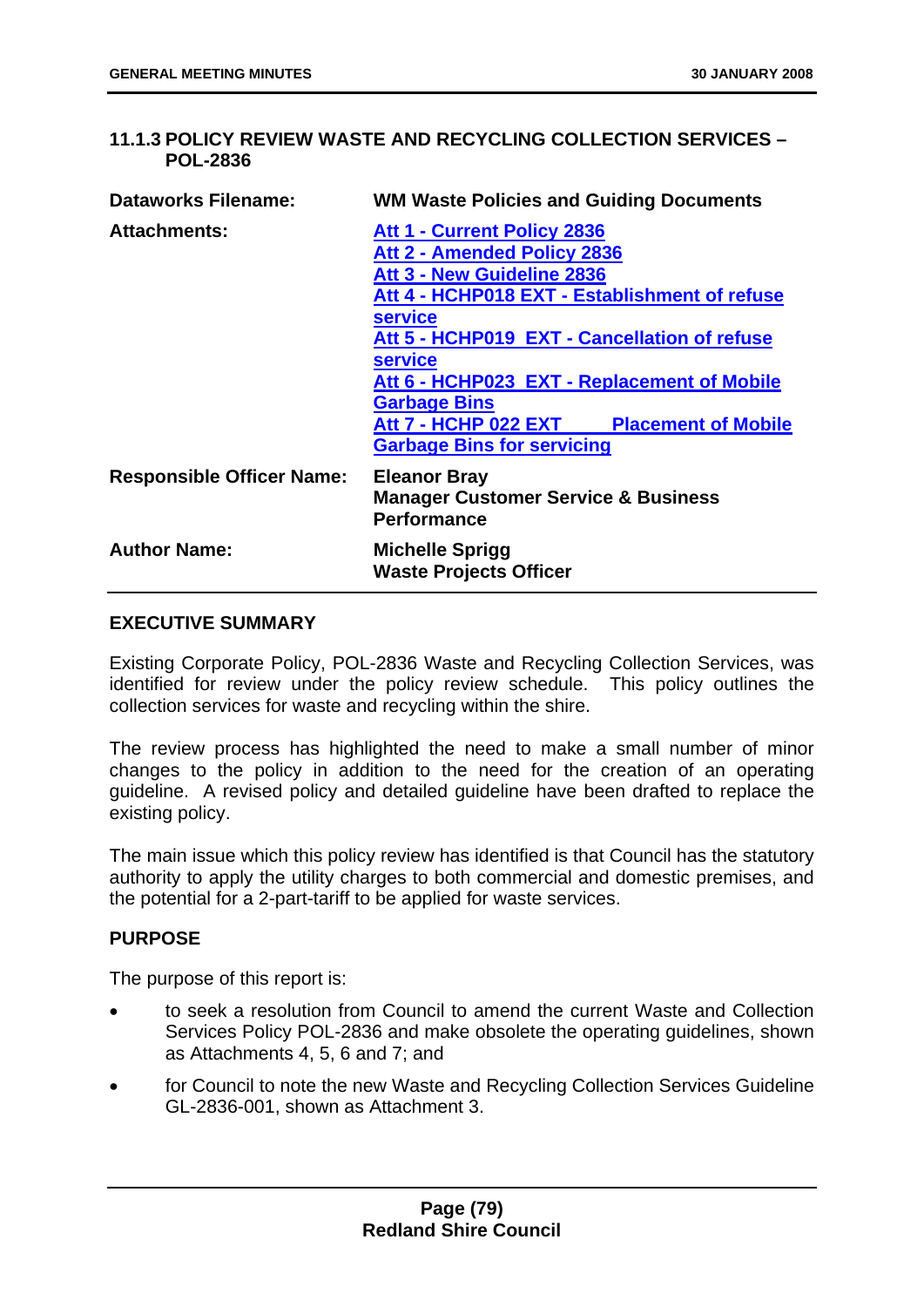## **BACKGROUND**

The existing Corporate Policy POL-2836 Waste and Recycling Collection Services was approved at Council's General Meeting of 17 December 2003 and was reviewed by the due date of 30 December 2007.

Under legislation, Redland Water & Waste (RWW) currently provides a mandatory waste and recycling collection service to domestic properties and an optional service to commercial properties upon request. The wheelie bin collection is provided weekly for waste, and fortnightly for recycling services. Bulk bin collections are undertaken at agreed intervals, with a choice of different waste container sizes.

Council applies utility charges, pro-rata from the commencement of the service, to the rates notice for all domestic premises and the commercial premises who request a collection service.

## **ISSUES**

### 1. **The Creation of a Detailed Guideline**

A policy is a definitive statement issued at the highest level, which clearly outlines Council's position or commitment to achieve a stated objective, whereas guidelines are the broad direction to achieve policy objectives or outcomes.

The current policy is extensive, and includes a lot of information which it is believed is more suitable within an operating guideline. Details on service standards, bin sizes and Council business, owner and occupier responsibilities have been transferred from the policy to the quideline.

The proposed new Guideline GL-2836-001 is shown as Attachment 3.

### 2. **Utility Charge**

Council has statutory authority under section 973 of the *Local Government Act 1993* to levy a utility charge for the supply of cleansing services to occupied land or structures within the local government area as long as the property is capable of generating waste.

Council currently applies waste charges to all domestic properties and those commercial properties that request a service.

Legal advice has suggested that Council has the option to levy a cleansing charge consisting of 2 components. The first being a uniform fee applicable to all occupied land capable of generating waste within a defined area to pay for the operation of waste handling facilities, and the second component being a fee for the collection service based on the size to be collected. With this 2-part-tariff; owners of occupied rateable land would have to pay the first component even if they decided not to have Council collect the waste and instead chose to deliver waste to the transfer stations by other means.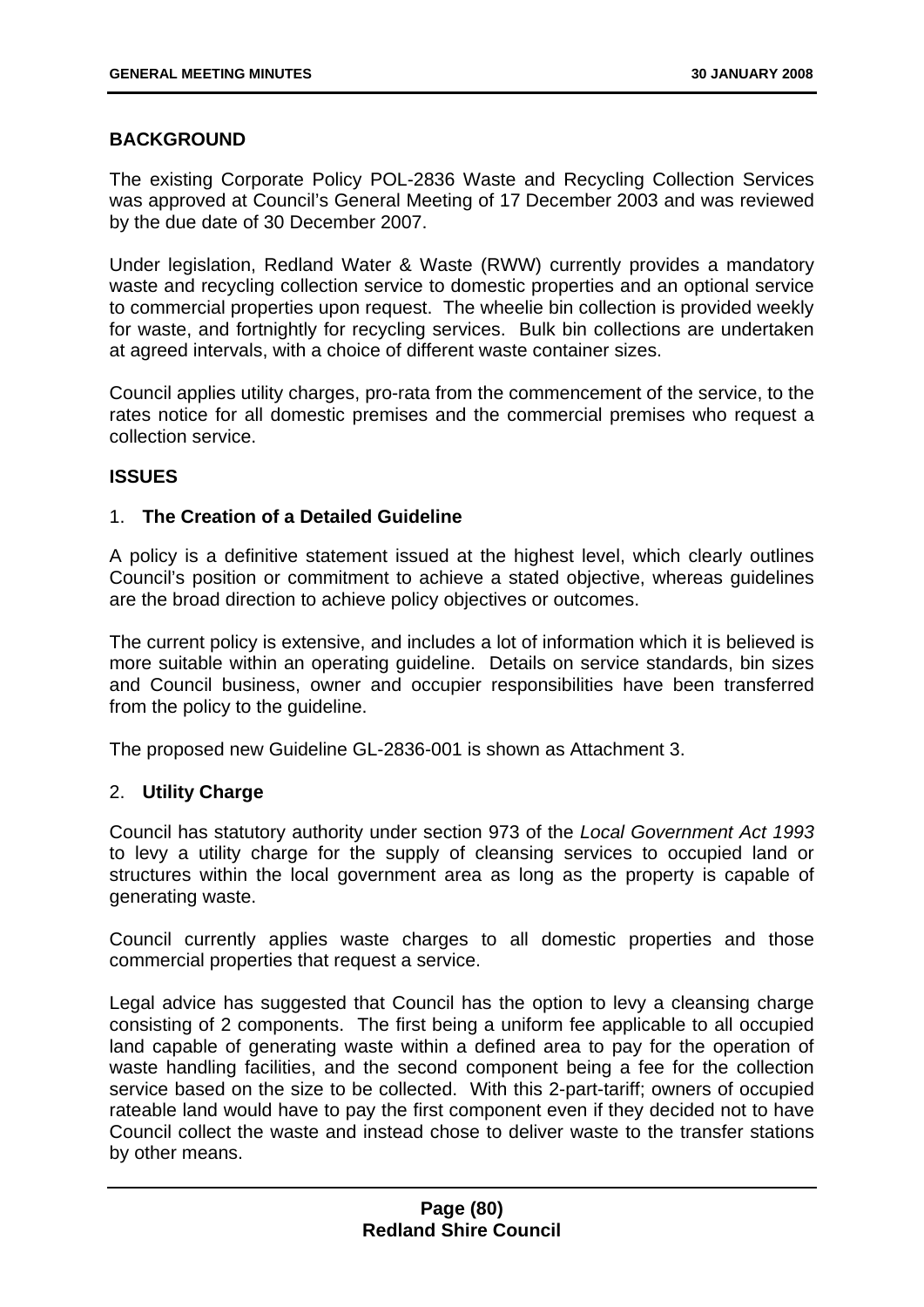Of the south-east Queensland (SEQ) Councils benchmarked in this policy review, some levy 2 distinct charges - a utility charge and a separate waste management charge. The charges levied by various Councils are illustrated in Table 1 below.

|                    | <b>Collection</b><br>charge<br>p.a.(utility<br>cleansing)<br>domestic<br>240L<br>charge<br>shown<br>only | Waste management<br><b>Separate</b><br><b>levy</b><br>charge | <b>Waste disposal fees</b><br>Residents' fees shown<br>only            |
|--------------------|----------------------------------------------------------------------------------------------------------|--------------------------------------------------------------|------------------------------------------------------------------------|
| <b>Beaudesert</b>  | \$81                                                                                                     | \$80<br>rateable<br>per<br>property                          | Free - Less than 1m3<br>Extra - \$15/m3                                |
| <b>Brisbane</b>    | \$215.52                                                                                                 | $\overline{\phantom{a}}$                                     | \$7.70<br>for<br>100kg<br>green/mixed/general                          |
| Caloundra          | \$246                                                                                                    | \$25<br>rateable<br>per<br>property                          | \$5 - General<br>waste<br>sedan                                        |
| <b>Gold Coast</b>  | \$168                                                                                                    | $\overline{a}$                                               | Free                                                                   |
| Ipswich            | \$204                                                                                                    | $\blacksquare$                                               | \$3 up to 500kg                                                        |
| Logan              | \$160                                                                                                    | $\overline{a}$                                               | \$3 up to 750kg                                                        |
| Mackay             | \$147.30                                                                                                 | \$95.90 per rateable<br>property                             | \$3 per sedan                                                          |
| <b>Noosa</b>       | \$142                                                                                                    | \$71 for properties<br>outside<br>waste<br>collection area   | \$1.60 per 120L waste<br>*No<br>charge<br>for<br>recyclables           |
| <b>Pine Rivers</b> | \$189                                                                                                    | \$82 for properties<br>outside<br>waste<br>collection area   | No charge for residents<br>with vehicles up to 3<br>tonnes GVM         |
| Redcliffe          | \$194.24                                                                                                 |                                                              | No charge for residents<br>with vehicles up to 4.5<br>tonnes GVM       |
| <b>Redlands</b>    | \$225                                                                                                    | $\blacksquare$                                               | No charge for residents<br>with vehicles<br>up<br>to $3$<br>tonnes GVM |

| Table 1: Waste fees and charges benchmarking |
|----------------------------------------------|
|----------------------------------------------|

At this stage, it is considered that the introduction of a 2-part tariff for domestic waste should not be considered until the outcomes of the Queensland waste strategy are known.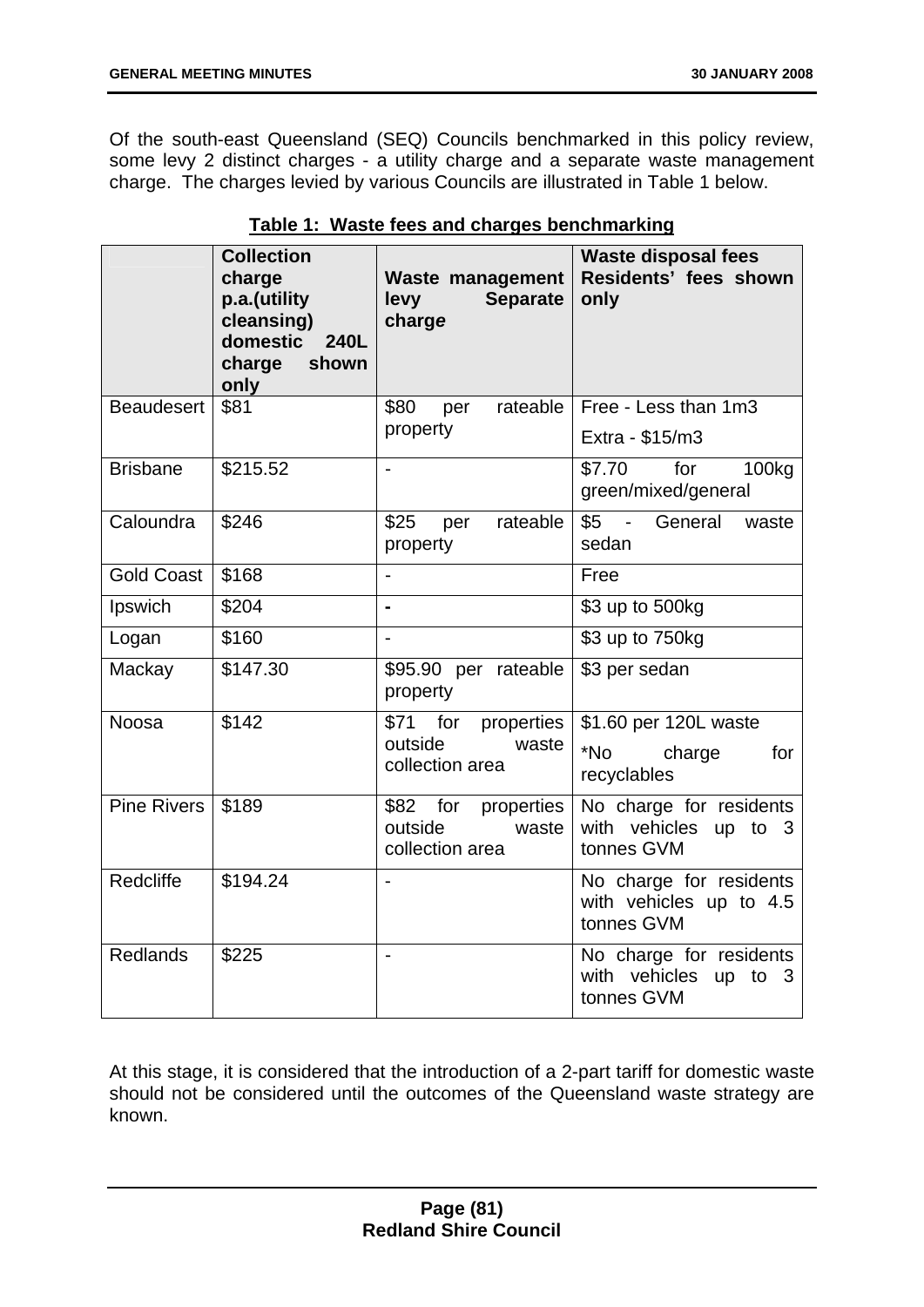Legal advice has also suggested that Council has the option to apply the utility charge for cleansing services to all commercial premises in addition to domestic premises. The theoretical benefits of Council managing all waste collections in the shire include:

- better control of public health issues such as noise nuisance;
- greater economies of scale when tendering out a contract; and
- increased rating revenue and expenses would also be expected.

Of the SEQ Councils benchmarked in this policy review, only Gold Coast City Council (GCCC) mandates that commercial premises within particular areas use Council waste collection services. At this point in time, it is considered that the disadvantages outweigh any advantages. Shortcomings include:

- Unserviceable waste: commercial waste may be unserviceable because of waste stream incompatibility with Council's Birkdale landfill licence, for example; hazardous or regulated wastes. If this waste is collected, it could contaminate the waste stream, and jeopardise Council's licence.
- **Existing development applications:** existing development approvals may authorise the use of private waste collectors. To mandate such charges, Council would be required to challenge each of the development applications in a court of law. There is no way of knowing how many properties have such approvals without extensive review and assessment. The exercise would have high administrative costs and potentially high legal costs.
- Unserviceable premises: if the collection vehicle doesn't have adequate access onto the property, and therefore is unable to collect the waste, Council cannot mandate that the waste generator uses Council services.
- Contractual issues: the size of a contract variation could potentially cause high financial and administrative costs from the contractor.
- Landfill capabilities: Birkdale landfill's licence is limited to receive between 50,000 and 75,000 tonnes of mixed waste per annum. If Council were to apply the utility charge and service to all commercial premises, the amount of waste currently received would increase substantially and violate licence conditions.

Due to the number of disadvantages, it is considered that the method of applying the utility charges to the commercial premises upon request remains unaltered.

# **RELATIONSHIP TO CORPORATE PLAN**

The recommendation primarily supports Council's strategic priority to provide and maintain waste services and support the provision of infrastructure.

### **FINANCIAL IMPLICATIONS**

There are no financial implications from the preferred options. The general financial implications of adopting some alternative options are supplied in the report but would need to be costed in detail if Council chose to adopt these instead of the recommendations.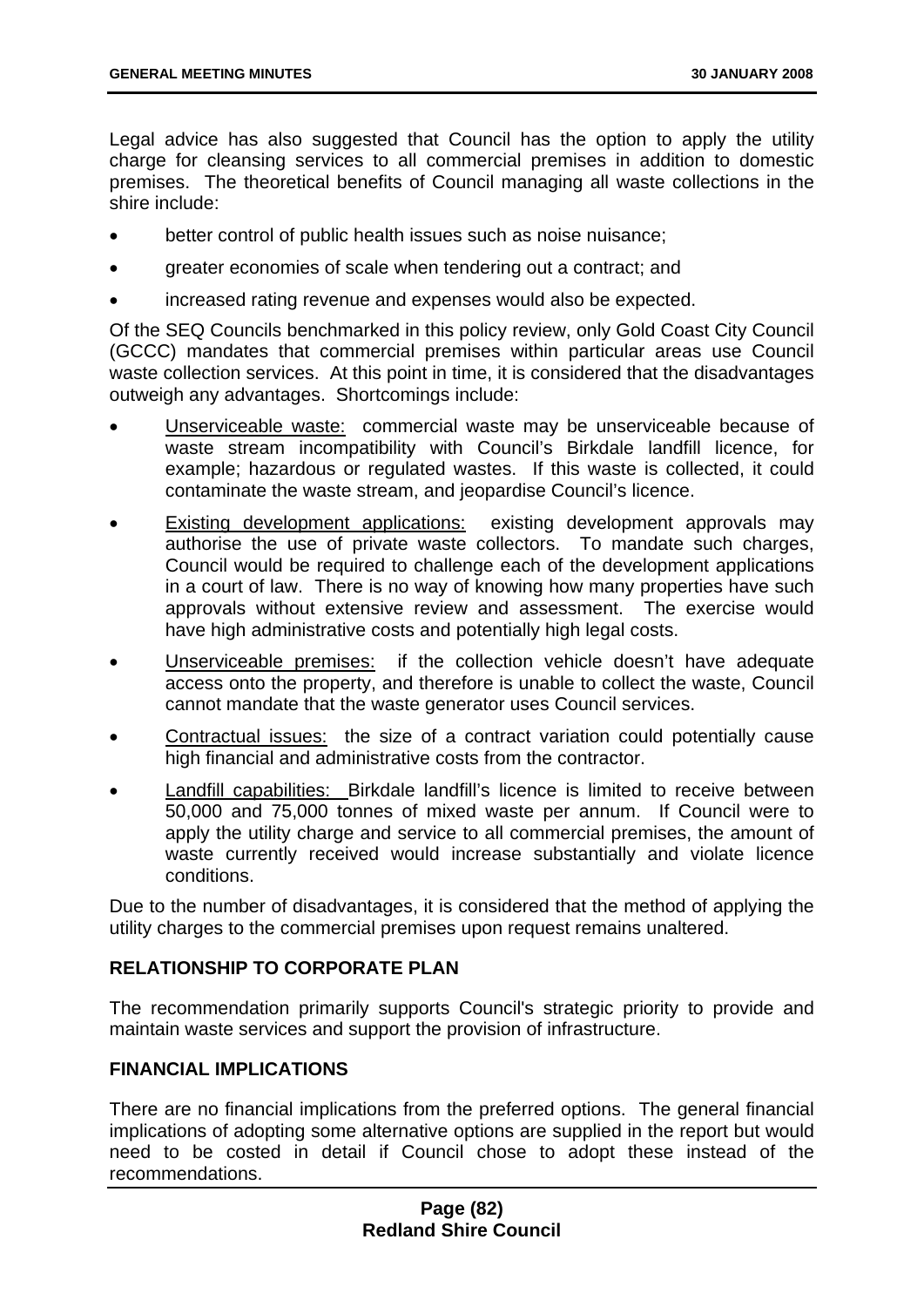# **PLANNING SCHEME IMPLICATIONS**

The Land Use Planning Group was consulted and it is considered that the outcome of recommendations in this report will not require any amendments to the Redlands Planning Scheme.

# **CONSULTATION**

- 1. RWW management was consulted to review the waste and recycling collection services, including the following personnel:
	- **Jim Pruss, outgoing General Manager RWW;**
	- Gary Soutar, incoming General Manager RWW;
	- Eleanor Bray, Manager Customer Service & Business Performance RWW;
	- Paula Kemplay, Service Manager Waste Operations RWW;
	- Steven Cantrill, Senior Waste Planner, Technical Support RWW;
	- Sherryn Filip, Customer Services Coordinator RWW;
- 2. Extensive legal advice was also sought in this policy review, to ensure potential risk and avenues were explored in the relevant legislation. Much of the legal advice has been referred to throughout this report. Support was sought from the following professionals and organisations:
	- **Paul R Smith, Barrister at Law:**
	- Andrew Ross, Senior Legal Officer, Legal Services RSC;
	- David Eastman, Project Leader Governance Department of Local Government, Planning, Sport and Recreation;
	- David Aust, Senior Advisor, Strategic Land Use Strategic Planning-RSC;
- 3. Benchmarking of waste and collection policies and operations of waste collection and systems of charging in the SEQ region were obtained by searching the internet and consulting with the following professionals and organisations, the results of which are included in the text of this report:
	- Bob Eggleton, Acting Manager Ipswich Waste Services;
	- Chris Vakas, Waste Services Coordinator Hervey Bay;
	- Brett Lee, Co-ordinator Waste Services Logan City Council;
	- Melanie Jones, Acting Waste Projects Supervisor Beaudesert Shire Council;
	- Doug Barnes, Senior Operational Health Officer Noosa;
	- **Luke Maloney, Waste Management Officer Caloundra;**
	- **John Hogg, Collections Contract Manager Brisbane City Council.**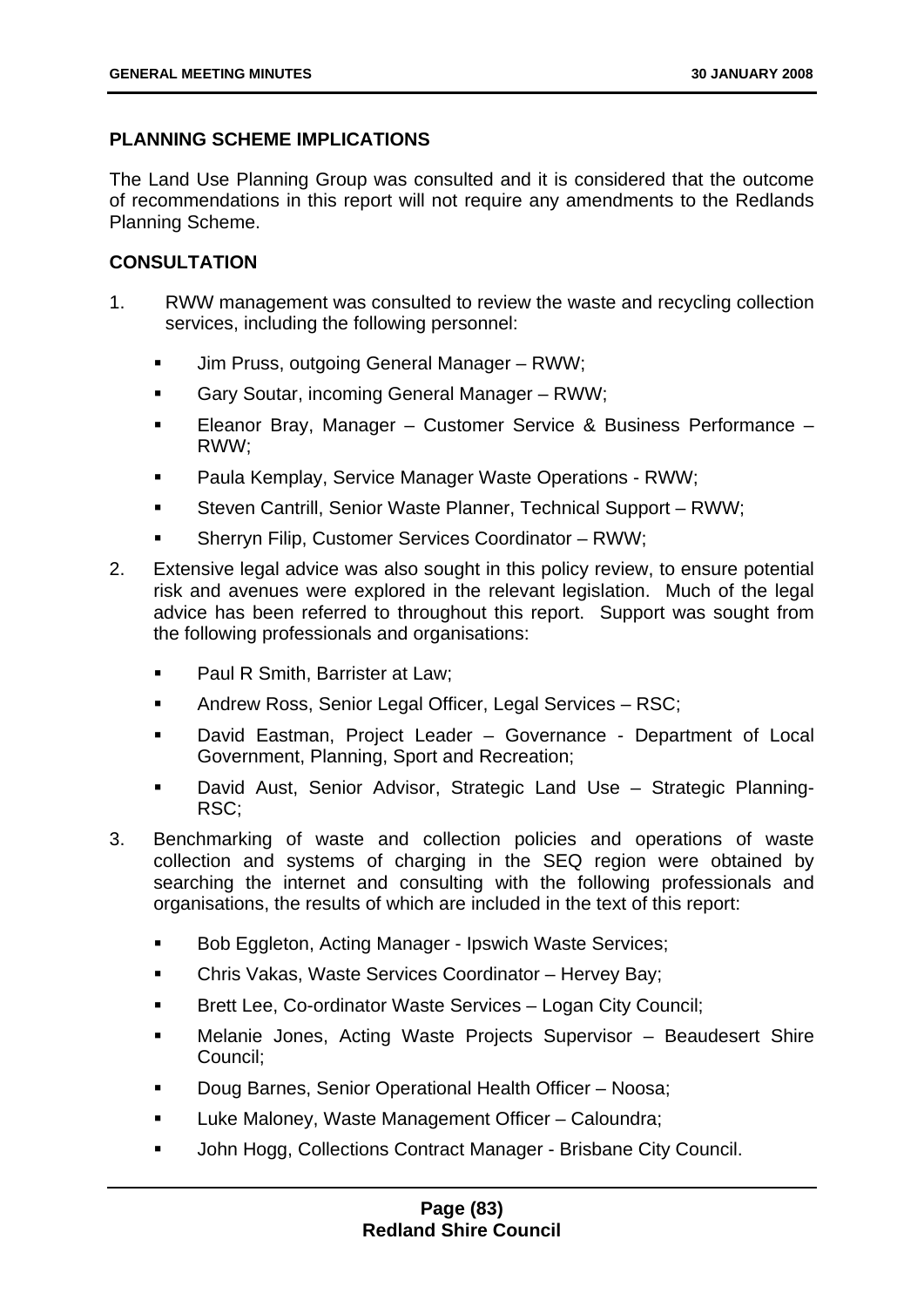## **OPTIONS**

#### **PREFERRED**

That Council resolve as follows:

- **1.** To adopt the amendments to Corporate Policy POL-2836, Waste and Recycling Collection Services, shown as Attachment 2;
- 4. To note the guideline document Guideline GL-2836-001; Waste and Recycling Collection Services, shown as Attachment 3; and
- 5. To declare obsolete the following existing guidelines, shown as Attachments 4, 5, 6 and 7:
	- a) HCHP018 EXT Establishment of refuse service;
	- b) HCHP019 EXT Cancellation of refuse service;
	- c) HCHP023 EXT Replacement of Mobile Garbage Bins;
	- d) HCHP 022 EXT Placement of Mobile Garbage Bins for servicing.

#### **ALTERNATIVE 1**

That Council resolve to maintain the existing policy 2836, shown as Attachment 1.

### **ALTERNATIVE 2**

That Council resolve to accept a combination of the preferred options.

## **OFFICER'S/COMMITTEE RECOMMENDATION/ COUNCIL RESOLUTION**

| Moved by:    | <b>Cr Barker</b>  |
|--------------|-------------------|
| Seconded by: | <b>Cr Elliott</b> |

**That Council resolve as follows:** 

- **2. To adopt the amendments to Corporate Policy 2836, Waste and Recycling Collection Services, shown as Attachment 2;**
- **3. To note the guideline document Guideline GL-2836-001; Waste and Recycling Collection Services, shown as Attachment 3; and**
- **4. To declare obsolete the following existing guidelines, shown as Attachments 4, 5, 6 and 7:** 
	- **a) HCHP018 EXT Establishment of refuse service;**
	- **b) HCHP019 EXT Cancellation of refuse service;**
	- **c) HCHP023 EXT Replacement of Mobile Garbage Bins;**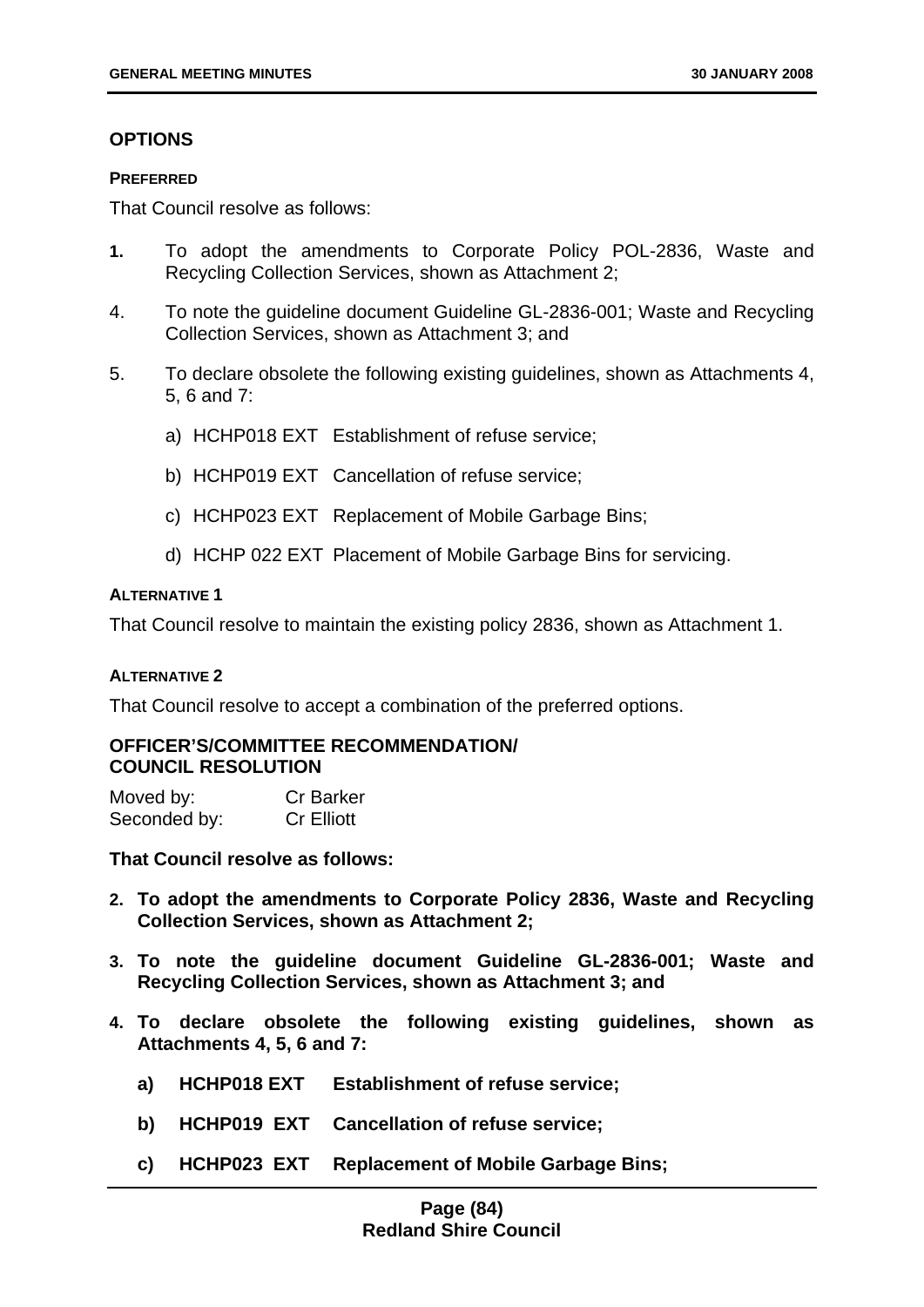**d) HCHP 022 EXT Placement of Mobile Garbage Bins for servicing.**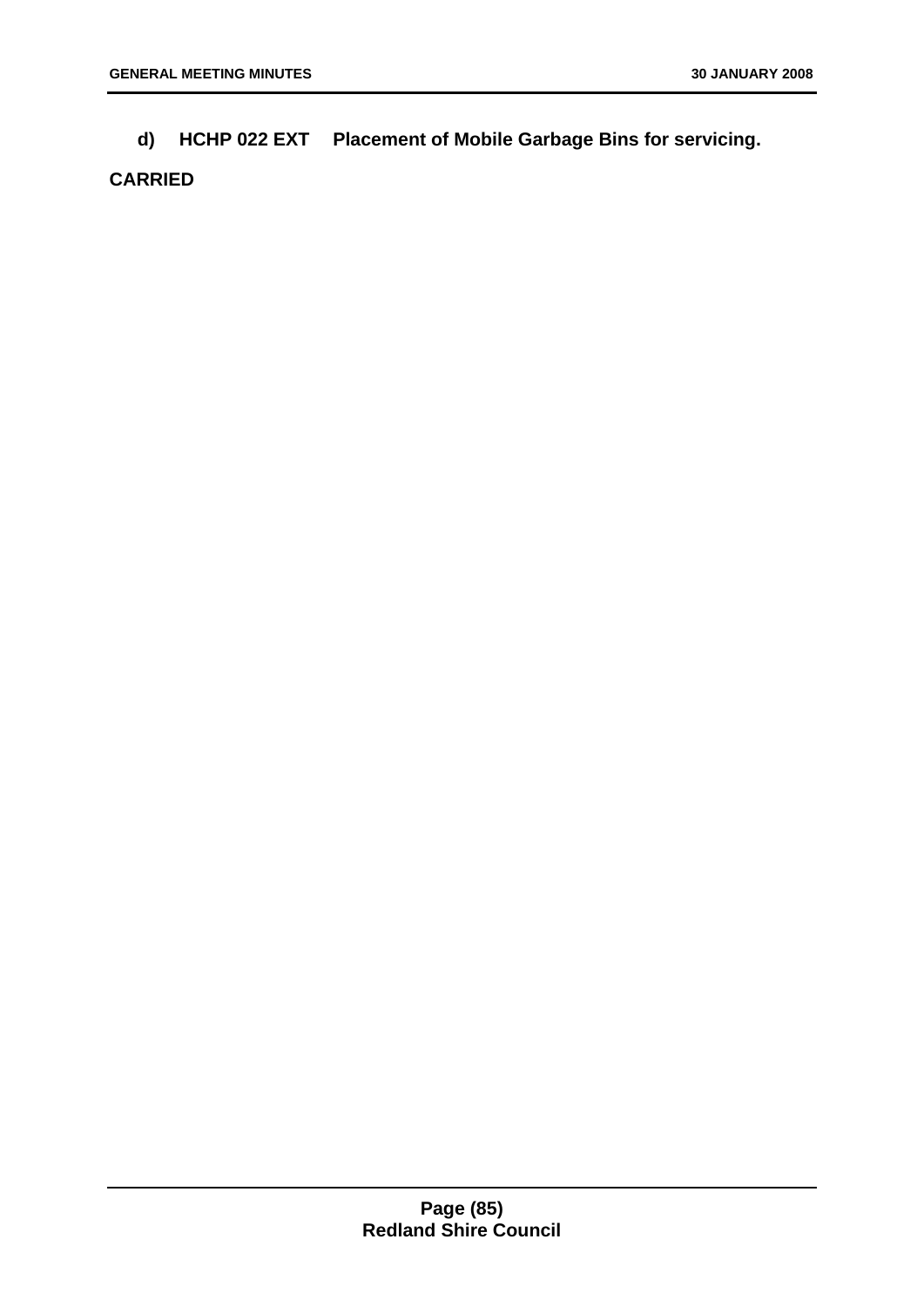## **11.2 TENDER FOR CONSIDERATION**

That the Committee meeting be closed to the public under Section 463(1) of the *Local Government Act 1993* to discuss the following item:

## **11.2.1 Tender No. RWW-55008-1 – Site Management of Island Waste Transfer Stations**

The reason that is applicable in this instance is as follows:

*"(e) contracts proposed to be made by it; (Council)* 

CARRIED

#### **MOTION TO REOPEN MEETING**

That the Committee meeting be again opened to the public.

CARRIED

### **11.2.1 TENDER RWW - 55008-1 - SITE MANAGEMENT OF ISLAND WASTE TRANSFER STATIONS**

| <b>Dataworks Filename:</b>       | WM Tendering 55008-1                                                                 |
|----------------------------------|--------------------------------------------------------------------------------------|
| <b>Responsible Officer Name:</b> | <b>Eleanor Bray</b><br><b>Manager Customer Service &amp; Business</b><br>Performance |
| <b>Author Name:</b>              | Paula Kemplay<br><b>Service Manager Waste Operations</b>                             |

### **EXECUTIVE SUMMARY**

The contracts for the attendance and operation of the 6 island waste transfer stations expire on 30 June 2008. A tender was prepared for the site management of the transfer stations with a separable portion for each island.

It is recommended that Council accept the tender for all separable portions A to F and enter into a contract with Lone Ranger Waste Management for site management of the island waste transfer stations for a period of 2 years from 1 July 2008 to 30 June 2010, with the option to extend for a further 3 one-year periods.

## **PURPOSE**

The purpose of this report is to recommend acceptance of the most advantageous tender for site management of the island waste transfer stations.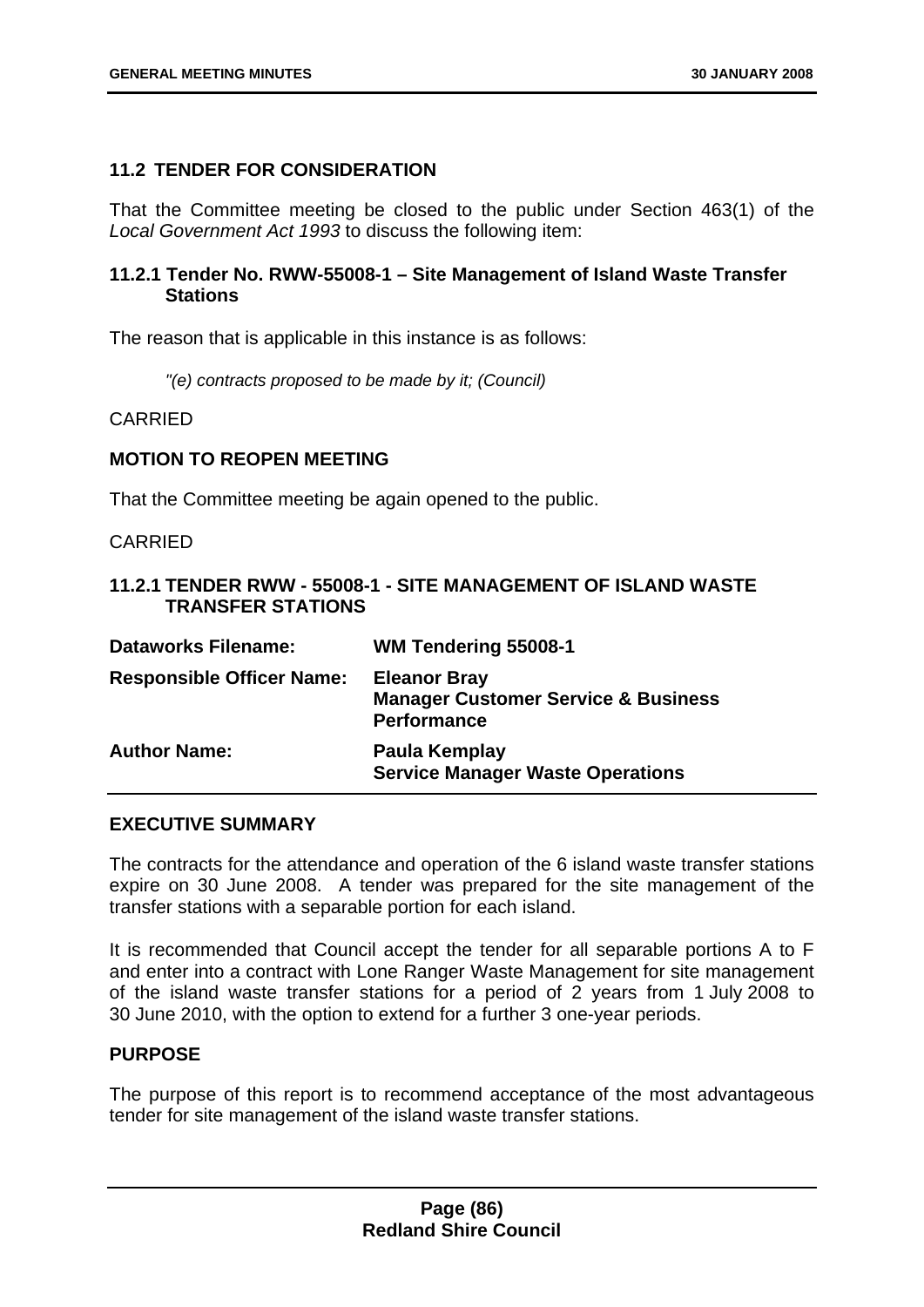# **BACKGROUND**

On 17 November 2007 in accordance with section 484(1) of the *Local Government Act 1993,* Council advertised in the Courier-Mail, Redland Times, Bayside Bulletin and Island Seaview Times inviting tenders for management of the island waste transfer stations. Posters were also placed at the island jetty noticeboards and transfer stations.

A total of 14 tenders were issued and 2 tenders were lodged by the due date and time. The 2 tenders received were compliant and evaluated in accordance with the tender evaluation plan. One tender covered 6 separable portions and the other tender covered 4 separable portions.

Tenderers were asked to respond to the requirements below as follows:

| <b>TENDER EVALUATION CRITERIA</b> |          |           |                                       |  |  |  |
|-----------------------------------|----------|-----------|---------------------------------------|--|--|--|
|                                   |          |           | deliverable<br>Reference to<br>tender |  |  |  |
| <b>Mandatory</b>                  | criteria | $-$       | all attachment in Section B           |  |  |  |
| tenderers                         |          |           |                                       |  |  |  |
| Form of tender                    |          |           | Tender deliverable attachment - A     |  |  |  |
| Statement of non-compliance       |          |           | Tender deliverable attachment - B     |  |  |  |
| Corporate                         | and      | financial | Tender deliverable attachment - C     |  |  |  |
| information                       |          |           |                                       |  |  |  |
| Insurances                        |          |           | Tender deliverable attachment - D     |  |  |  |

| <b>SEPARABLE PORTION SPECIFIC CRITERIA</b> |                                    |  |  |
|--------------------------------------------|------------------------------------|--|--|
|                                            | deliverable<br>Reference to tender |  |  |
| Separable portion criteria                 | attachment in Section B            |  |  |
| Referee reports                            | Tender deliverable attachment - E  |  |  |
| Operational and delivery capacity          | Tender deliverable attachment - F  |  |  |
| Equipment schedule                         | Tender deliverable attachment - G  |  |  |
| Nominated staff                            | Tender deliverable attachment - H  |  |  |
| Notice of sub-contractors                  | Tender deliverable attachment - I  |  |  |
| Compliance statement                       | Tender deliverable attachment - J  |  |  |
| Documentation                              | Tender deliverable attachment - K  |  |  |
| Waste re-use                               | Tender deliverable attachment - L  |  |  |
| Pricing schedule                           | Tender deliverable attachment - M  |  |  |

The level of service provision remains mostly the same in terms of opening hours and work to be undertaken, but the tender was written to include new workplace health and safety system responsibilities and reporting requirements which aligns this contract with other Council contracts. In addition key performance indicators have been included for bin compaction and resource recovery to achieve better operational efficiencies for transport which will assist Council with greenhouse gas reductions.

# **ISSUES**

Clarifications were sought from both tenderers with respect to clarifying information provided in their offers.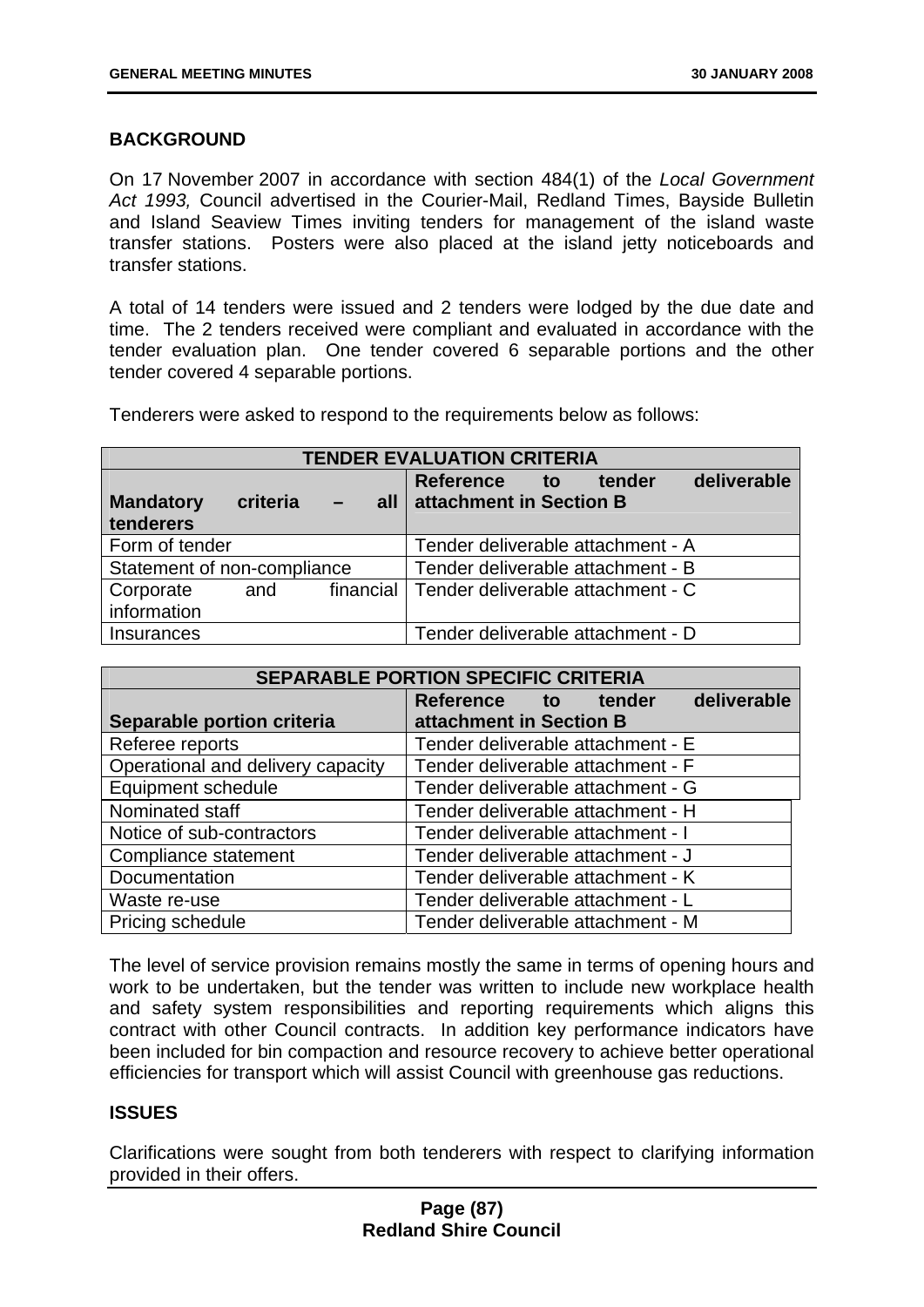# **RELATIONSHIP TO CORPORATE PLAN**

The recommendation primarily supports Council's strategic priority to provide and maintain waste services and support the provision of infrastructure.

### **FINANCIAL IMPLICATIONS**

The cost of the new contract under the recommendation will be \$1,108,268 including GST for the first 2 years and will need to be referred to the budget development for 2008/9 and 2009/10. This is an increase on the existing budget of 55%.

The contract will be subject to a Security Officer award increase from the first extension period.

## **PLANNING SCHEME IMPLICATIONS**

The Land Use Planning Group was not consulted as it is considered that the outcome of recommendations in this report will not require any amendments to the Redlands Planning Scheme.

# **CONSULTATION**

- The Contract Management Services Unit was consulted regarding the corporate contract templates and special contract requirements of the preferred tenderer.
- External consultant ELT Solutions assisted with compiling the tender deliverable schedules and other tender components excluding the specification. ELT Solutions were also the appointed Probity Advisor.

# **OPTIONS**

### **PREFERRED**

That Council resolve as follows:

- 1. To accept the tender and enter into a schedule of rates contract with the Lone Ranger Waste Management Company for management of the island waste transfer stations for the 6 separable portions A to F inclusive for a period of 2 years from 1 July 2008 to 30 June 2010 with the option to extend for a further 3 one-year periods thereafter;
- 2. To delegate authority to the Chief Executive Officer to:
	- a. make, vary and discharge the contract in accordance with the agreed contract terms for any changes;
	- b. exercise any further options to extend this contract as specified in the contract;
	- c. sign all relevant documentation;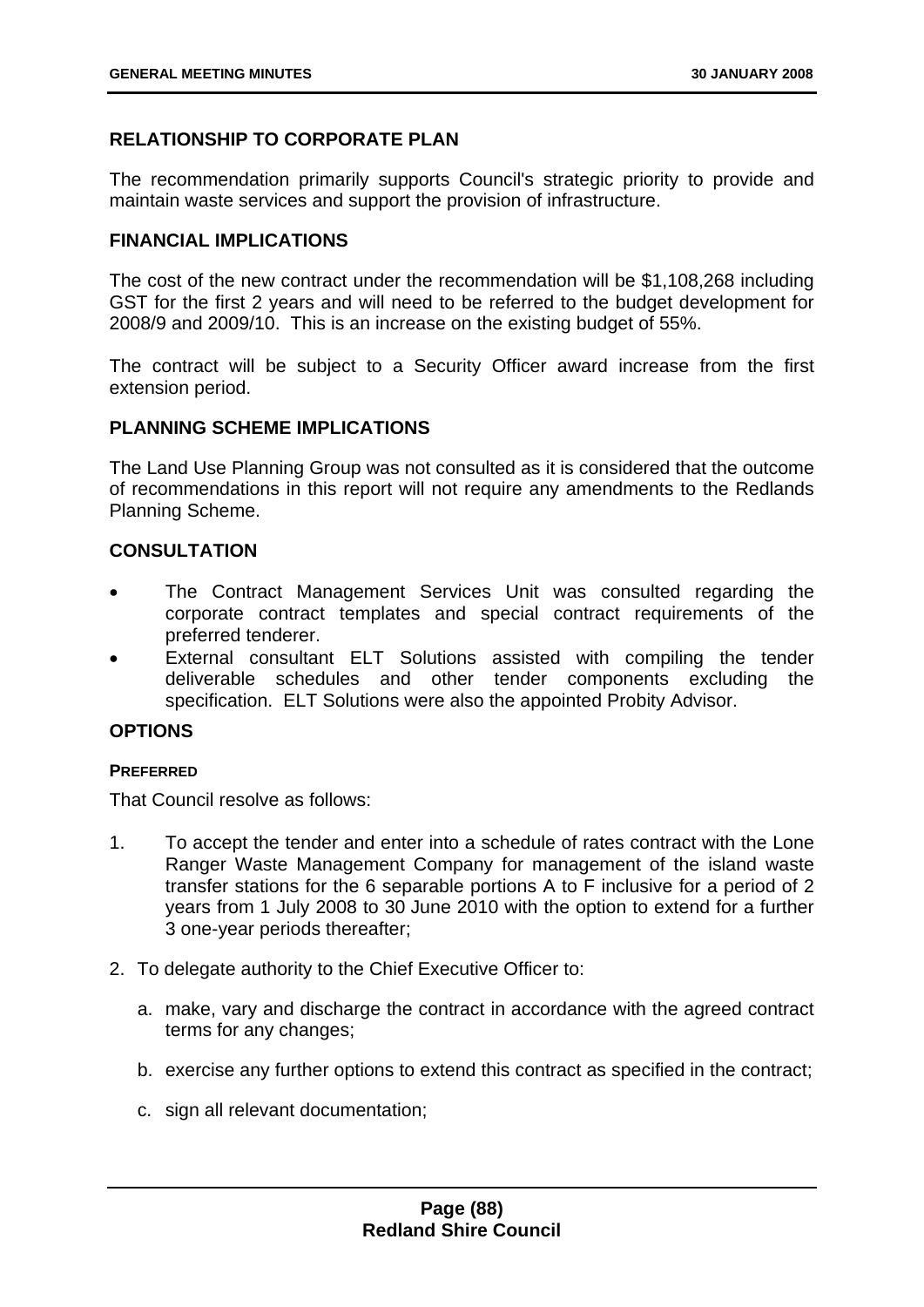- 3. That a contingency amount of 5% of the contract value equivalent to \$55,413 including GST be allocated for any variations approved by the Chief Executive Officer;
- 4. To delegate authority to the Mayor and Chief Executive Officer to sign the contract documents under seal; and
- 5. That the document entitled "Summary of Tender Evaluation Tender 55008-1" remain confidential.

### **ALTERNATIVE**

That Council resolve as follows:

- 1. To not accept the tender from the Lone Ranger Waste Management Company for management of the island waste transfer stations; and
- 2. To reassess options in the marketplace for delivering some or all of the separable portions.

# **OFFICER'S/COMMITTEE RECOMMENDATION/ COUNCIL RESOLUTION**

| Moved by:    | <b>Cr Barker</b>  |
|--------------|-------------------|
| Seconded by: | <b>Cr Elliott</b> |

### **That Council resolve as follows:**

- **1. To accept the tender and enter into a schedule of rates contract with the Lone Ranger Waste Management Company for management of the island waste transfer stations for the 6 separable portions A to F inclusive for a period of 2 years from 1 July 2008 to 30 June 2010 with the option to extend for a further 3 one-year periods thereafter;**
- **2. To delegate authority to the Chief Executive Officer to:** 
	- **a. make, vary and discharge the contract in accordance with the agreed contract terms for any changes;**
	- **b. exercise any further options to extend this contract as specified in the contract;**
	- **c. sign all relevant documentation;**
- **3. That a contingency amount of 5% of the contract value equivalent to \$55,413 including GST be allocated for any variations approved by the Chief Executive Officer;**
- **4. To delegate authority to the Mayor and Chief Executive Officer to sign the contract documents under seal; and**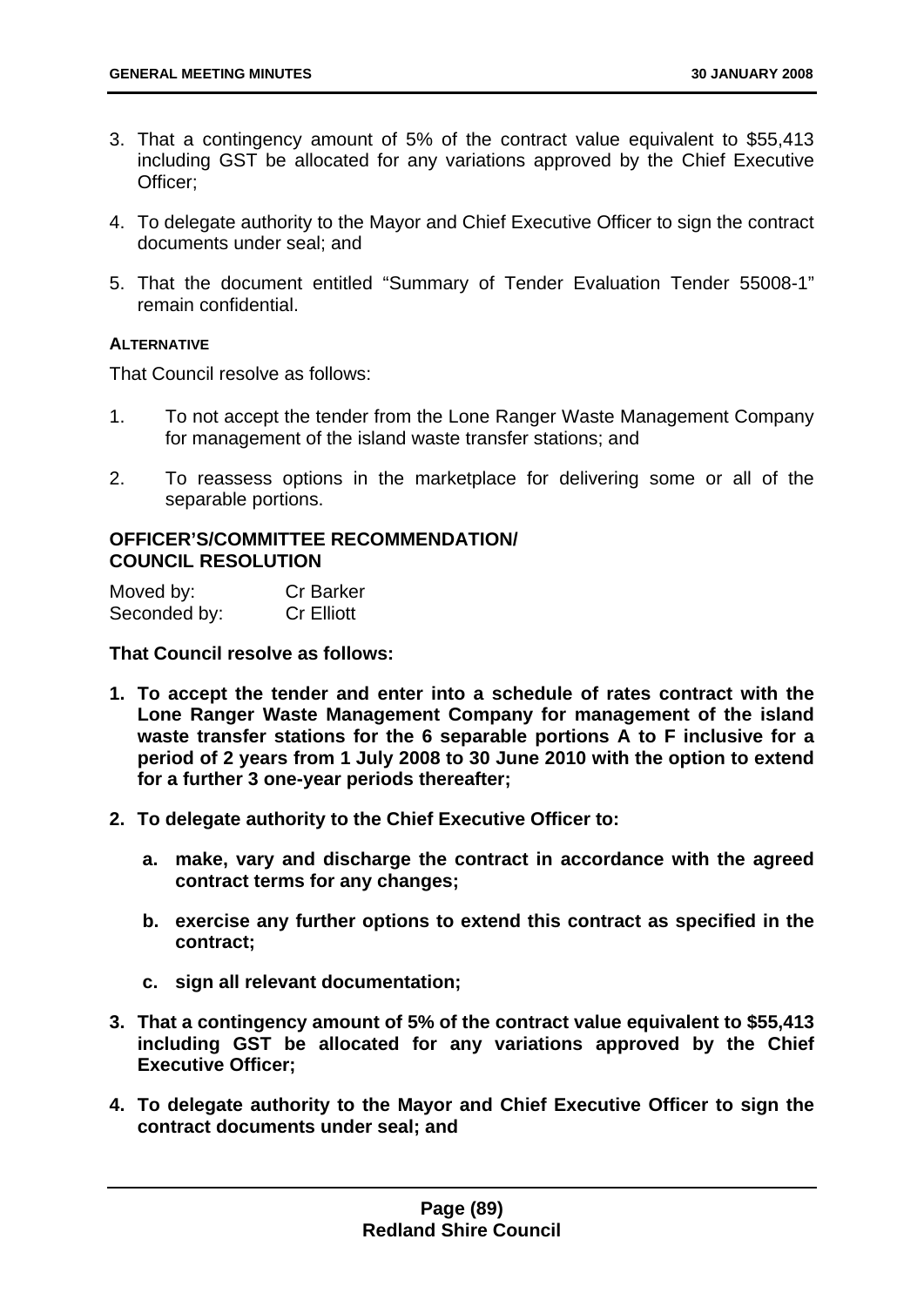**5. That the document entitled "Summary of Tender Evaluation Tender 55008-1" remains confidential.**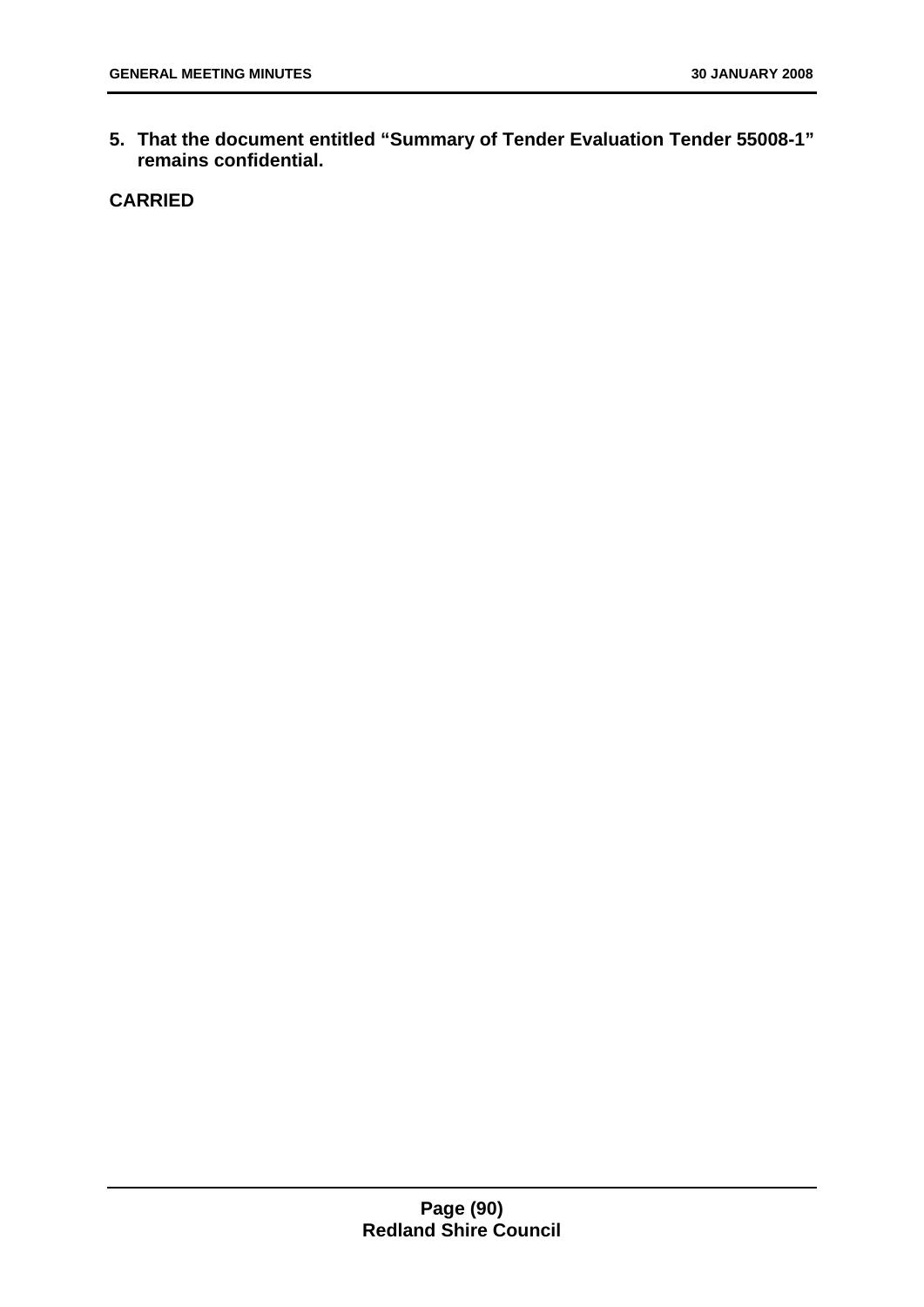# **12 FINANCE AND CORPORATE MANAGEMENT COMMITTEE 23/01/08 - RECEIPT AND ADOPTION OF REPORT**

| Moved by:    | Cr Williams       |
|--------------|-------------------|
| Seconded by: | <b>Cr Dowling</b> |

That the Finance and Corporate Management Committee Report of 23 January 2008 be received.

CARRIED

#### **DECLARATION OF OPENING**

Cr Williams declared the meeting open at 2.00pm.

## **RECORD OF ATTENDANCE AND LEAVE OF ABSENCE**

| <b>Members Present</b>        |                                                                                               |
|-------------------------------|-----------------------------------------------------------------------------------------------|
| Cr K M Williams               | <b>Chair and Councillor Division 9</b>                                                        |
| Cr D H Seccombe               | Mayor                                                                                         |
| Cr A G Barker                 | <b>Councillor Division 1</b>                                                                  |
| Cr C B Ogilvie                | Councillor Division 2 – entered at 2.07pm                                                     |
| Cr D A Henry                  | Councillor Division 3 – entered at 2.03pm                                                     |
| Cr P J Dowling<br>Cr T Bowler | Deputy Mayor and Councillor Division 4<br><b>Councillor Division 6</b>                        |
| Cr M A Elliott                | Councillor Division 7 – entered at 2.08pm                                                     |
| Cr A R Beard                  | <b>Councillor Division 8</b>                                                                  |
| Cr H J Murray                 | <b>Councillor Division 10</b>                                                                 |
| <b>Committee Manager</b>      |                                                                                               |
| Mr R Turner                   | <b>General Manager Corporate Services</b>                                                     |
| <b>Officers</b>               |                                                                                               |
| Mrs S Rankin                  | <b>Chief Executive Officer</b>                                                                |
| Mr L Smith<br>Mr G Underwood  | <b>Acting General Manager Customer Services</b><br><b>General Manager Planning and Policy</b> |
| Mr G Soutar                   | General Manager Redland Water & Waste                                                         |
| Mrs K Phillips                | <b>Manager Financial Services</b>                                                             |
| Mr B Lewis                    | <b>Manager Corporate Acquisitions Fleet &amp; Facilities</b>                                  |
| Ms J Jones                    | <b>Procurement Coordinator</b>                                                                |
| Mr M Elliott                  | <b>Property Services Manager</b>                                                              |
| Mr P Powell                   | <b>Survey Services Manager</b>                                                                |
| <b>Minutes</b>                |                                                                                               |
| Mrs J Parfitt                 | Corporate Meetings & Registers Officer                                                        |
| <b>ABSENT</b>                 |                                                                                               |
| Cr J L Burns                  | <b>Councillor Division 5</b>                                                                  |
|                               |                                                                                               |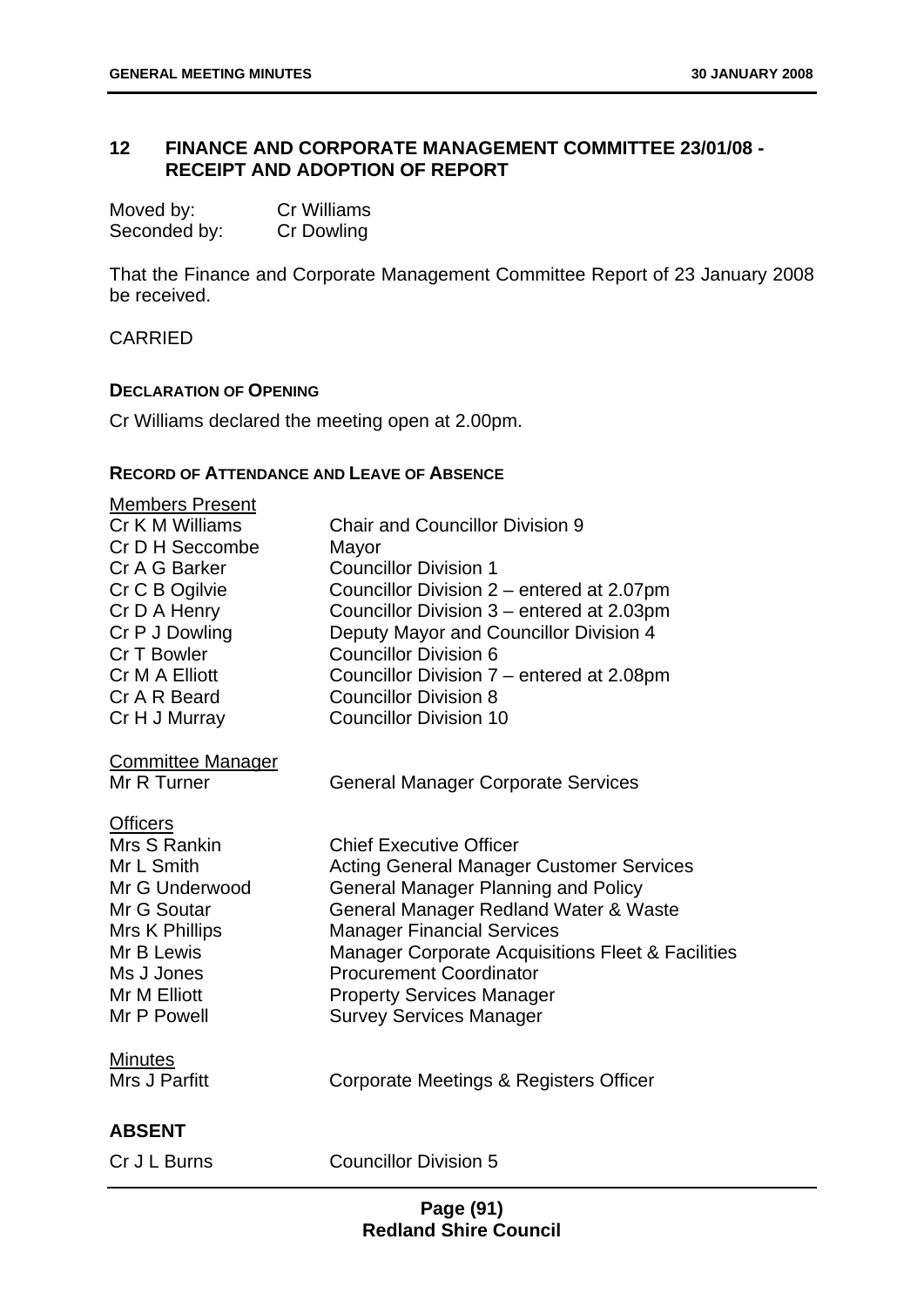# **PUBLIC PARTICIPATION AT MEETING**

Nil.

### **DECLARATION OF INTEREST**

Nil.

### **MOTION TO ALTER THE ORDER OF BUSINESS**

Nil.

Cr Ogilvie left the meeting at 2.19pm during discussion on Item 1.3 and returned at 2.30pm during discussion on Item 2.2.

Cr Elliott left the meeting at 2.26pm.

## **12.1 CORPORATE SERVICES**

### **12.1.1 DECEMBER 2007 - MONTHLY FINANCIAL REPORTS**

| <b>Dataworks Filename:</b>       | <b>FM Monthly Financial Reports to Committee</b>           |
|----------------------------------|------------------------------------------------------------|
| Attachment:                      | <b>EOM Report</b>                                          |
| <b>Responsible Officer Name:</b> | <b>Kerry Phillips</b><br><b>Manager Financial Services</b> |
| <b>Author Name:</b>              | <b>Deborah Hall</b><br><b>Finance Officer</b>              |

# **EXECUTIVE SUMMARY**

Section 528(1) of the *Local Government Act 1993* requires that Council's statement of accounts be presented at an ordinary monthly meeting.

The attachments to this report present the interim December 2007 financial statement of accounts to Council and provide detailed analytical commentary.

Six of the seven Key Financial Performance Indicators exceeded targets set at the beginning of the financial year. These were:

- level of dependence on general rate revenue;
- ability to pay our bills current ratio;
- cash balance;
- cash balances cash capacity in months;
- longer term financial stability debt to assets ratio;
- operating performance.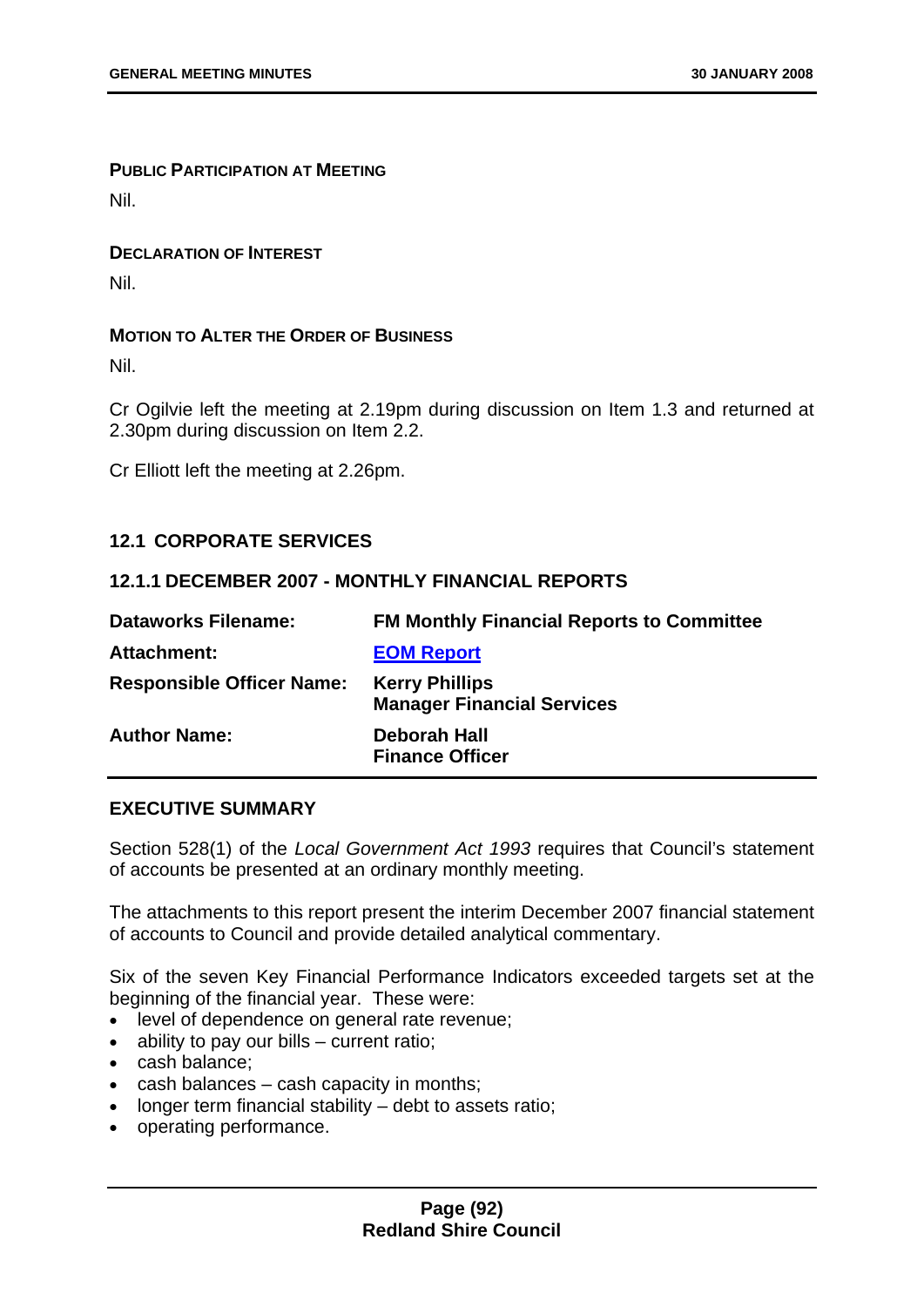The indicator which fell outside the target range is the debt servicing ratio. The debt servicing ratio of 24.4% for December was well outside the target level of under 17% due entirely to the early payment of QTC loan instalments. This indicator is expected to fall back within comfort levels before the end of the financial year.

The operating financial result (Earnings Before Interest, Tax and Depreciation – EBITD) is ahead of budget by \$3.7 million, with operating expenditure favourable by \$3.9 million and operating revenue unfavourable by \$0.2 million.

Capital expenditure is \$3.8 million behind budget expenditure levels at the end of December.

The cash flow position for the year is behind forecast levels by \$5.5 million at the end of December 2007.

## **PURPOSE**

The purpose is to present the December 2007 report to Council and explain the content and analysis of the report. Section 528 of the *Local Government Act 1993* requires the Chief Executive Officer of a local government to present statements of its accounts to the local government.

## **BACKGROUND**

The Corporate Plan contains a strategic priority to ensure the long term financial viability of the Shire and provide public accountability in financial management. For organisational effectiveness, it is important that Council receive and understand the monthly financial statements.

### **ISSUES**

The following elements, shown in the attachments, comprise the interim End of Month Financial Reports for December 2007:

### **Corporate Financial Report Card (A)**

- Operating Revenue compared with Budget;
- General Operating Costs compared with Budget;
- Capital Expenditure compared with Budget;
- Cash Position; and
- Employee Costs compared with Budget.

### **Report Card Analysis (B)**

Classifies variances between revised budget and actual results as being either timing or permanent variances as well as favourable or unfavourable. Timing variances are anticipated to evaporate once 30 June 2008 figures are produced. Permanent variances imply the variance will remain into the next financial year.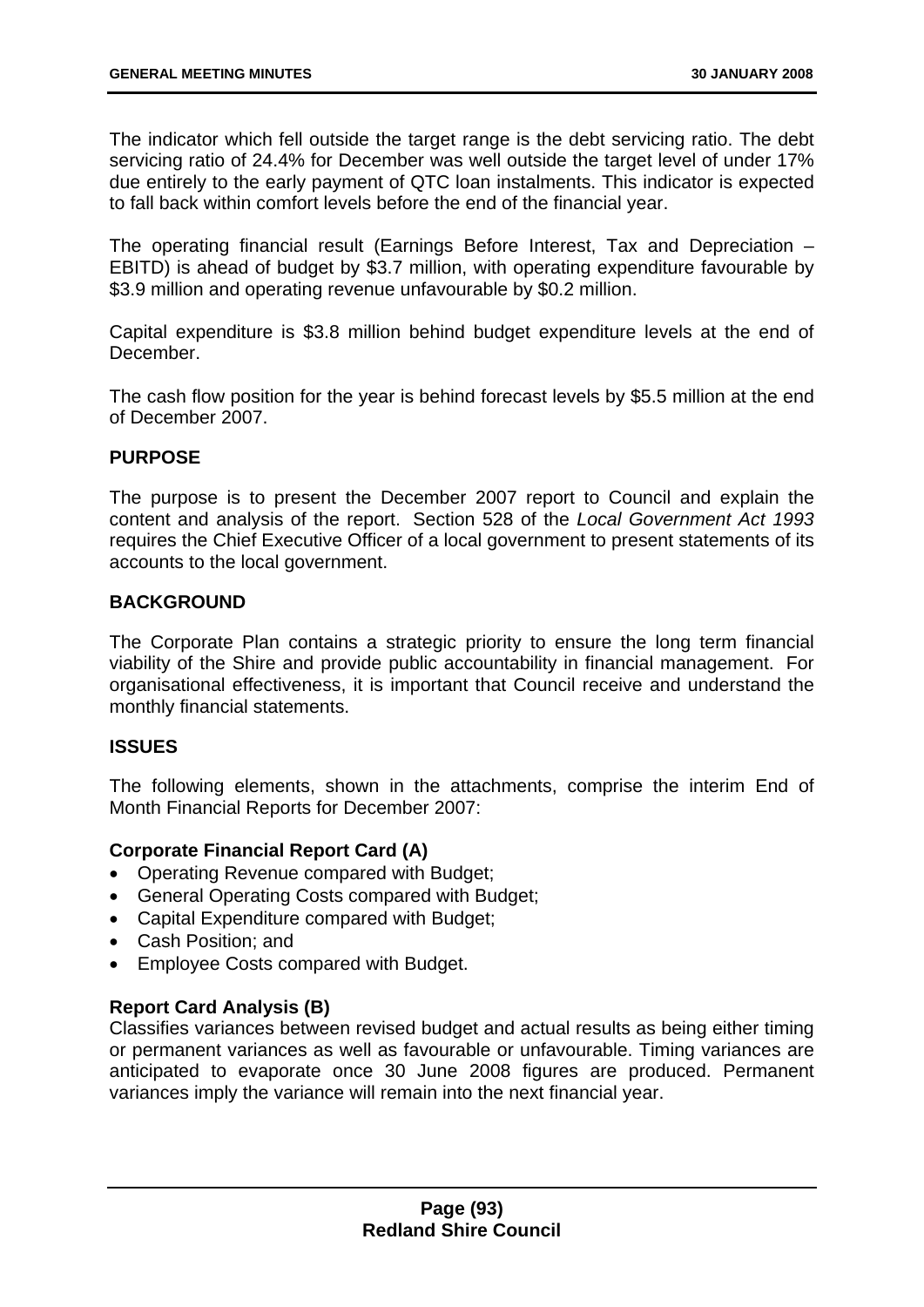## **Council Financial Report 1 (C)**

Shows the percentage variance of year to date actual results compared with year to date budget by colour indicators.

## **Council Financial Report 2 (D)**

Shows year to date actual results compared with annual and year to date budgets. This report has a brief commentary on all year to date variances greater than \$20,000.

An **Operational Statement by Strategic Priority (E)**; a **Balance Sheet (F)**, an **Investment Summary (G)**, a **Statement of Cash Flows (H), Financial Stability Ratios Report (I), Community Benefit Fund Report (J), Type III Business Activities Report (K)** and a **Quarterly Operational and Capital Projects Report (L)** have been included to provide the complete picture of Council's finances.

# **RELATIONSHIP TO CORPORATE PLAN**

The recommendation in this report primarily supports Council's strategic priority to support the organisation's capacity to deliver services to the community by building a skilled, motivated and continually learning workforce, ensuring assets and finances are well managed, corporate knowledge is captured and used to best advantage, and that services are marketed and communicated effectively.

# **FINANCIAL IMPLICATIONS**

The overall financial position remains strong with EBITD of \$22.6 million (\$3.7 million ahead of budget). This result is due to total operating revenue of \$78.8 million (\$0.2 million behind budget) and total operating costs of \$56.2 million (favourable variance of \$3.9 million).

The capital expenditure program is \$3.8 million behind targeted expenditure levels at the end of December.

The investment of surplus funds for the month returned a weighted average rate of return of 6.82% that compares unfavourably to the benchmark UBS Australia Bank Bill Index of 6.88%. These returns are reported on a monthly weighted average return. In turn Council benchmarks the funds against the UBS Australia Bank Bill Index. Interest return is reported on both an annual effective and nominal rate of return. Council's effective interest rate of return exceeded the benchmark figure for December, although on a YTD basis it is slightly below due to the volatility of world markets.

The Cash Enhanced Funds have now under performed for 5 of the last 6 months due to the uncertainty of world financial markets. A reduction was made in these types of investments mid-September 2007. A further decision was made in December 2007 to transfer the balance in the Q I C Cash Enhanced Fund to the QTC Cash Fund and the situation to be kept under review during the coming months.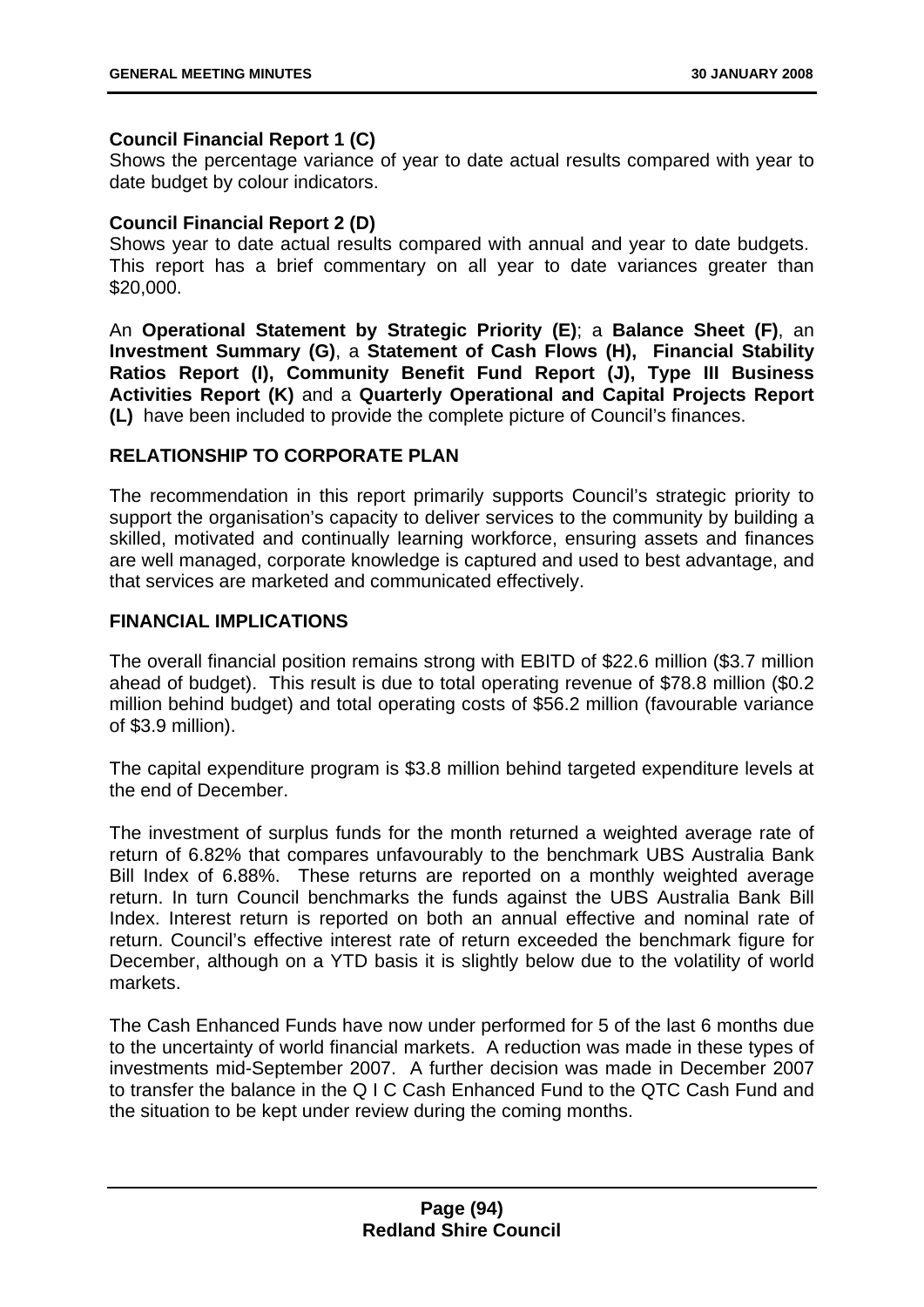The cash balance exceeds the target range of \$32 million to \$42 million at \$51.5 million, equivalent to 4.9 months cash capacity. The balance is behind the YTD budget due to the large QTC repayments made in December.

### **PLANNING SCHEME IMPLICATIONS**

It is considered that the outcome of recommendations in this report will not require any amendments to the Redlands Planning Scheme.

### **CONSULTATION**

Consultation has taken place amongst the Executive Leadership Group.

### **OPTIONS**

#### **PREFERRED**

That Council note the End of Month Financial Reports for December 2007 and explanations as presented in the attachments.

#### **ALTERNATIVE**

That Council requests additional information.

### **OFFICER'S/COMMITTEE RECOMMENDATION/ COUNCIL RESOLUTION**

| Moved by:    | <b>Cr Williams</b> |
|--------------|--------------------|
| Seconded by: | <b>Cr Barker</b>   |

**That Council resolve to note the End of Month Financial Reports for December 2007 and explanations as presented in the following attachments:** 

- **1. Corporate Financial Report Card;**
- **2. Report Card Analysis;**
- **3. First Council Financial Report;**
- **4. Second Council Financial Report;**
- **5. Operational Statement by Strategic Priority;**
- **6. Balance Sheet;**
- **7. Investment Summary;**
- **8. Statement of Cash Flows;**
- **9. Financial Stability Ratios Report;**
- **10. Community Benefit Fund Report;**
- **11. Type III Business Activities Report; and**
- **12. Quarterly Operational and Capital Projects report.**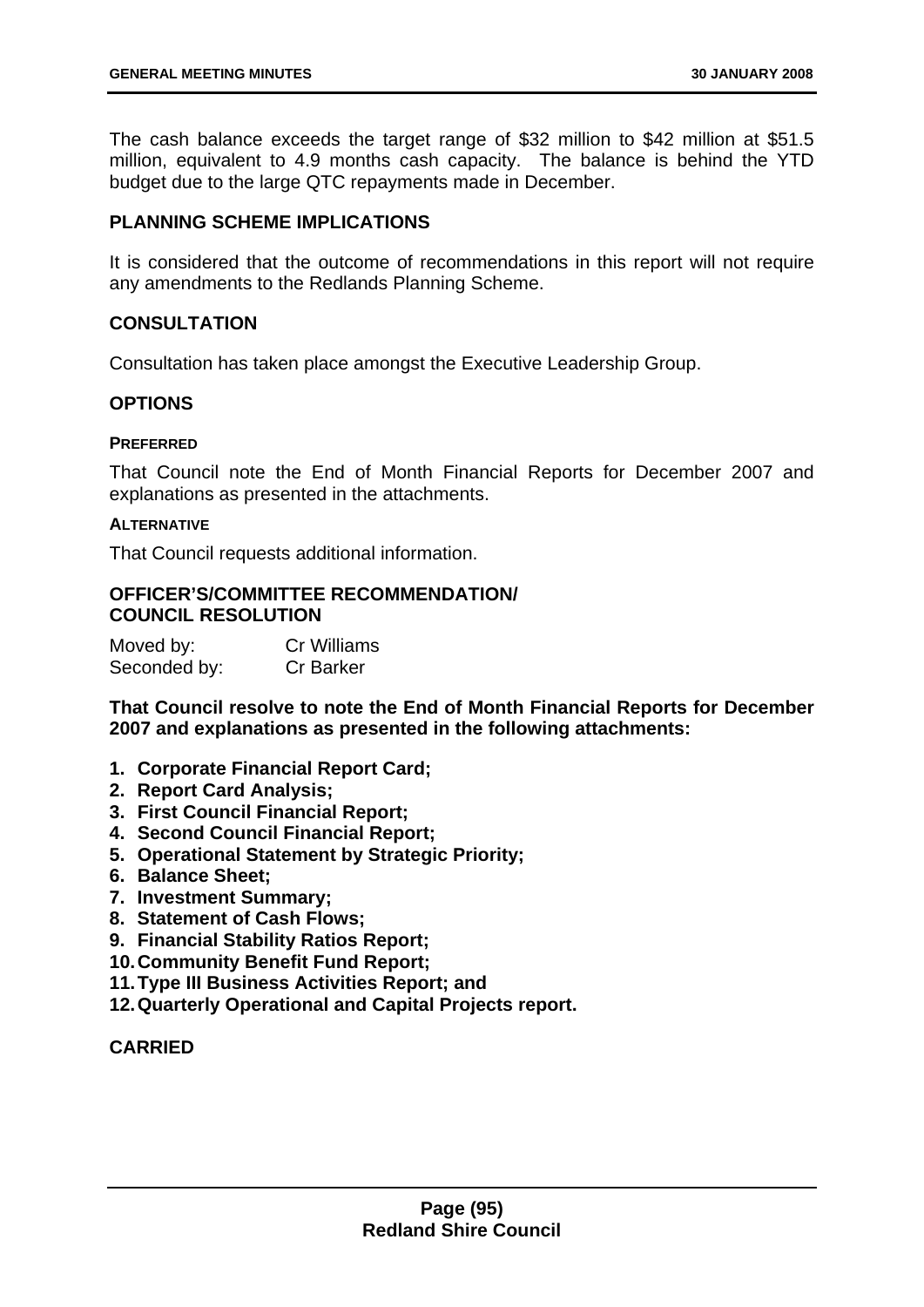## **12.1.2 EXTERNAL AUDIT MANAGEMENT REPORT FOR YEAR ENDED 30 JUNE 2007**

| <b>Dataworks Filename:</b>       | <b>FM Audit</b>                                                  |
|----------------------------------|------------------------------------------------------------------|
| Attachment:                      | <b>Audit Management Report 2006/07</b>                           |
| <b>Responsible Officer Name:</b> | <b>Ray Turner</b><br><b>General Manager Corporate Services</b>   |
| <b>Author Name:</b>              | <b>Kerry Phillips</b><br><b>Group Manager Financial Services</b> |

#### **EXECUTIVE SUMMARY**

Under s.530(4) of the *Local Government Act 1993* the management report provided to Council in relation to the annual external audit of the financial statement must be tabled for noting by Council.

It is recommended that Council note the external audit management report for the 2006/2007 year, as attached.

#### **PURPOSE**

The purpose of this report is for Council to note the external audit management report for the 2006/2007 year, as attached.

### **BACKGROUND**

Under s530(4) of the *Local Government Act 1993* the management report provided to Council in relation to the annual external audit of the financial statement must be tabled for noting by Council.

The Redland Shire Council final audit for 2006-07 has been completed and the general purpose financial statements have been audited and certified without qualification. The statements have been included as audited in the Council's Annual Report.

### **ISSUES**

A number of issues have been brought to management's attention for subsequent action. The risk attached to these issues has been assessed as moderate. Management comments have also been provided in the final report as attached.

### **RELATIONSHIP TO CORPORATE PLAN**

The recommendation primarily supports Council's strategic priority to ensure the long term financial viability of the Shire and provide public accountability in financial management.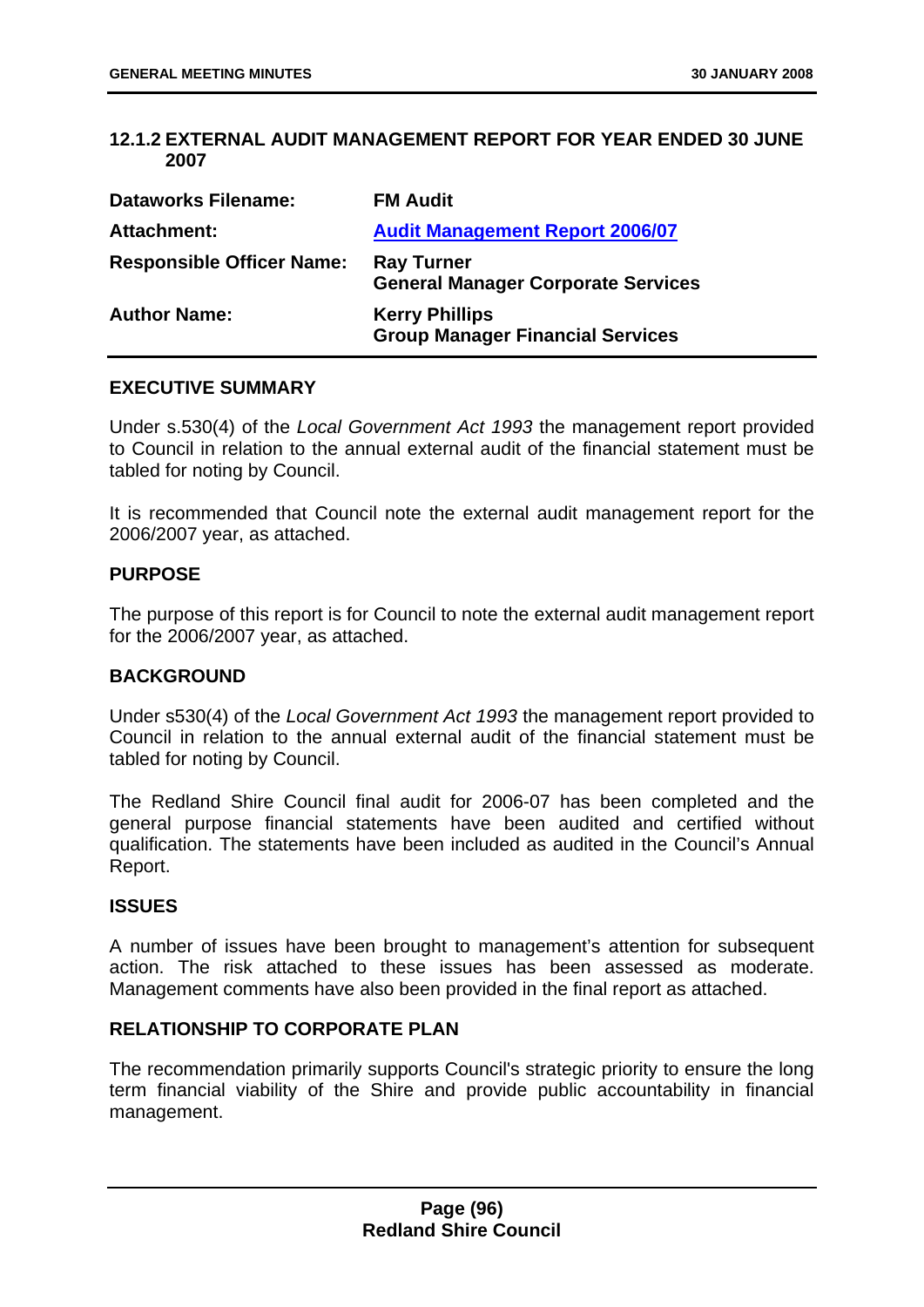# **FINANCIAL IMPLICATIONS**

Nil

## **CONSULTATION**

Consultation in reaching the final version of this report was between the audit staff, Group Manager Financial Services, Service Manager Corporate Asset Information Team, Service Manager Financial Reporting, Group Manager Human Resources, Group Manager Internal Audit, General Manager Corporate Services and the CEO.

#### **OFFICER'S/COMMITTEE RECOMMENDATION/ COUNCIL RESOLUTION**

Moved by: Cr Williams Seconded by: Cr Barker

**That Council resolve to note the external audit management report for the 2006/2007 year as attached.**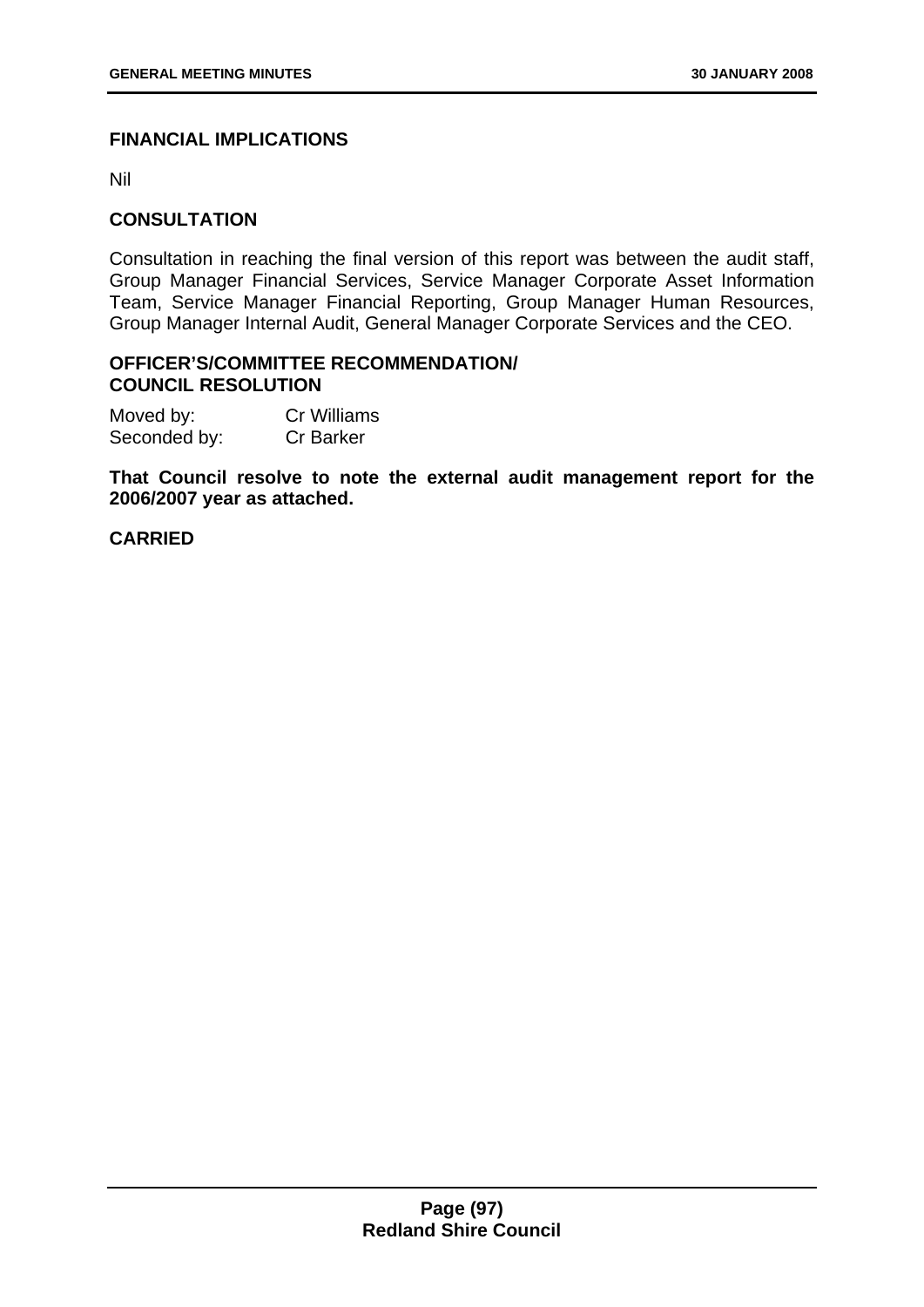# **12.1.3 PURCHASE OF ELECTRICITY**

| <b>Dataworks Filename:</b>       | <b>FM Tenders - Supply Services</b>                                                        |
|----------------------------------|--------------------------------------------------------------------------------------------|
| Attachment:                      | <b>Proposed Green Energy Sites</b>                                                         |
| <b>Responsible Officer Name:</b> | <b>Brian Lewis</b><br><b>Manager Corporate Acquisitions Fleet and</b><br><b>Facilities</b> |
| <b>Author Name:</b>              | <b>Jillian Jones</b><br><b>Procurement Coordinator</b>                                     |

### **EXECUTIVE SUMMARY**

The current contract for electricity on Councils largest 13 consuming sites (1021- 2005-CAF) expires 31 July 2008. Redland Shire Council is intending to approach the market as a collaborative group with seven South East Queensland Councils for the purchase of electricity for these sites.

There is an existing contract for low consumption sites in place (previously tendered in 2007 by six SEQ Councils) which allows Council to transfer its 252 low consumption sites from the current default arrangement to the contract market also.

It is possible to achieve savings on the current purchase price by moving these 252 sites onto the existing arrangement in place.

### **PURPOSE**

To seek Council approval:

- 1. To delegate the Chief Executive Officer the power to approve the award of the RSC component of the Electricity tender (including water and waste water sites) being completed collaboratively with other SEQ Councils.
- 2. To transfer the low consumption sites (including water and waste water sites) to the existing SEQ local government contract in place with Integral Energy at an estimated cost of \$389,440 incl GST per annum expiring 22 August 2010. The estimated cost of entering this contract is \$908,692 incl GST based on current consumption figures for two (2) years and four (4) months commencing April 2008.

### **BACKGROUND**

#### **Delegation – high consumption sites**

A collaborative group has been set up for the purchase of electricity for large consuming sites in the contestable market involving the following Councils as well as Redland Shire:

- Maroochy Shire
- **Redcliffe City**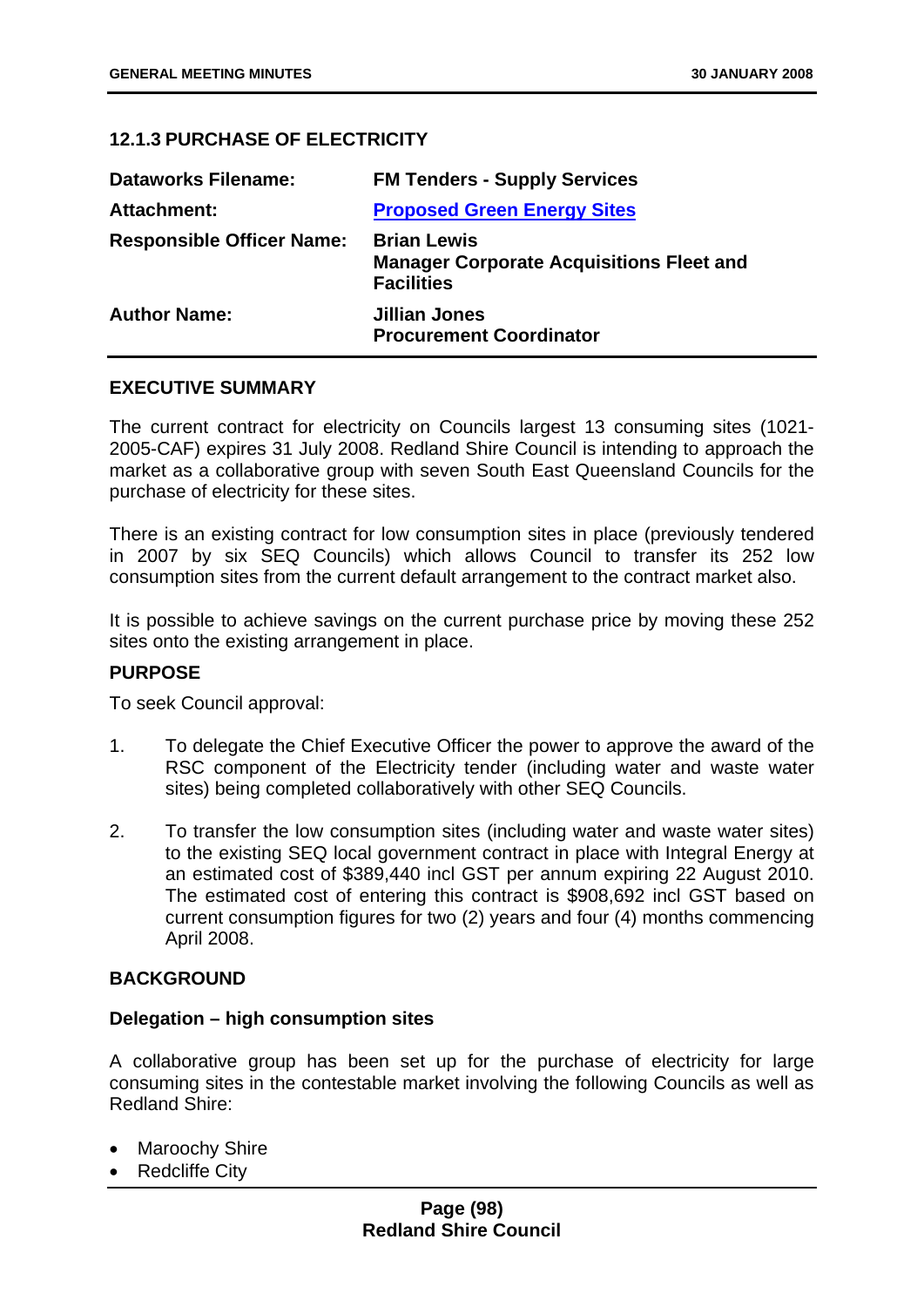- Pine Rivers Shire
- Caboolture Shire
- Caloundra City
- Noosa Shire
- Ipswich City Council

The proposed tender advertisement date is 2 February 2008 closing on 17 April 2008, the pricing validity period for electricity tenders is seven days and therefore award will need to be made on 23 April 2008. This timeframe is too tight to allow for the Council resolution process and therefore requires the Chief Executive Officer to be delegated the power to award the contract.

The value of the contract at this time is unknown and dependant on a number of variables–

- Of the current 13 sites, there are 4 RSC sites, 3 Water Treatment Plants, 5 Waste Water Treatment Plants and 1 reservoir. The dates for the transfer of water and waste water assets will directly impact on the value of the contract as Council's liability changes based on Council/State ownership.
- The term of the contract will be decided based on an evaluation of the offers received with the most advantageous term selected – dependant on offers received.
- The tariff to be paid is unknown at this stage until the market has been approached.
- As an indication the current contract value is \$1.7 million per annum. Approximately twenty percent of this is RSC sites with the other eighty percent attributed to RWW. The market price has risen in excess of forty percent since this arrangement was entered.

# **Contract – low consumption sites**

There are currently 252 sites (including water and waste water sites) that can be transferred to the current collaborative contract. By transferring these sites \$66,640 incl GST can be saved over the two year four month term of the agreement. This figure is calculated on the current default tariff paid by council compared to the contract price on offer by transferring to the collaborative agreement.

These savings can be utilised by the purchase of green power to assist in Councils Cities for Climate Protection target. Rather than purchasing a flat percentage of renewable energy eg. 5% it would be more appropriate to purchase 100% green power at certain high profile sites eg BBQ's, Caravan Parks, and minor libraries (Attachment 1). This gives an option to install signage advising that Council is powering the site with 100% renewable energy. There may be a small number of additional BBQ's/amenities blocks added to this list in the finalisation of savings. In order to ensure that only the contract savings are utilised for this, the budgets for these 252 sites for 2008/09 would need to be prepared for upload by Supply Services in line with the contract arrangements.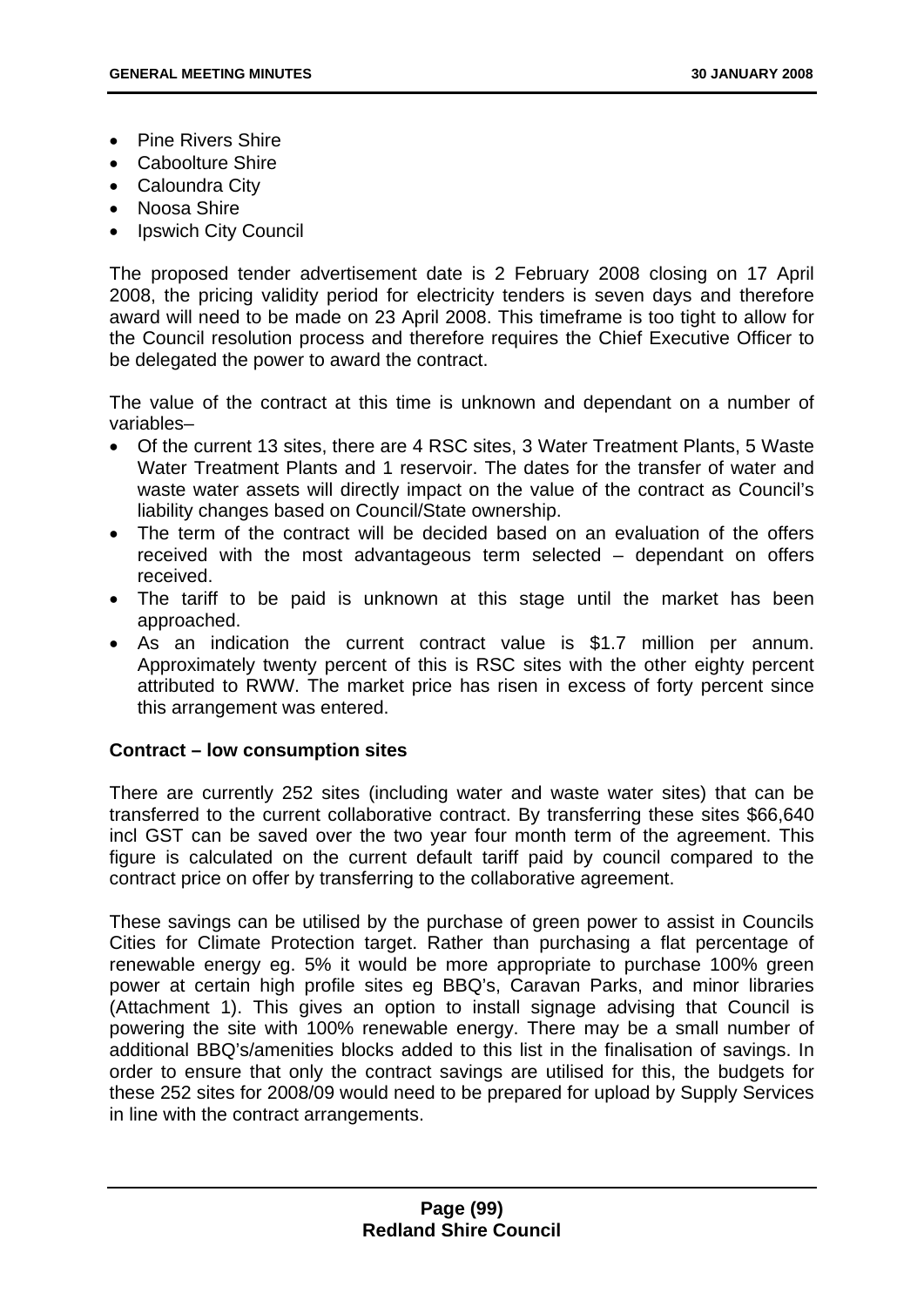There will be 14 remaining sites that will require further investigation to source the best available franchise tariff as they have been identified as not cost effective to move to the collaborative arrangement. Pricing for these sites will be investigated once the other sites have been finalised.

When the assets transfer to the State, the contract for each individual site transfers also, by the Council's entering a collaborative arrangement the State will benefit from the Council's contracts expiring in line with each other. All Councils will benefit from the inclusion of their Water and Waste consumption figures in the market approach, with this pricing in place for the term of the contract.

## **ISSUES**

Council is exempt from tendering for the 252 sites under Section 486 (I) (f) (ii) as the contract is made with, or under an arrangement with or made by the State, a government entity, a local government owned corporation, the Brisbane City Council or another Local Government.

By completing this tender collaboratively and transferring sites to the existing collaborative contract Council will benefit from the greater purchasing power achieved through higher consumption levels. There is also a benefit in lower consultancy fees for the completion of the tender as these costs are shared amongst the collaborative group.

Elizabeth Sciberras of Energetics, an external Energy Consultant who Council have engaged previously to assist with tendering in the electricity market, has advised that better pricing will be achieved by entering a collaborative arrangement rather than going to market in our own right.

# **RELATIONSHIP TO CORPORATE PLAN**

The recommendation in this report primarily supports Council's strategic priority to support the organisation's capacity to deliver services to the community by building a skilled, motivated and continually learning workforce, ensuring our assets and finances are well managed, our corporate knowledge is captured and used to best advantage, and that we market and communicate our services effectively.

### **FINANCIAL IMPLICATIONS**

It is expected that there will be significant impact on the large consumption site pricing due to the spiralling costs of electricity since the previous contract entered 3 years ago. An estimate of the increase will be supplied to finance for inclusion in the budget preparation statistics, with the final figure available for upload at the end of April, prior to the final adoption of the 2008/09 budget.

# **CONSULTATION**

Consultation has occurred with:

• Gary Soutar **General Manager Redland Water and Waste**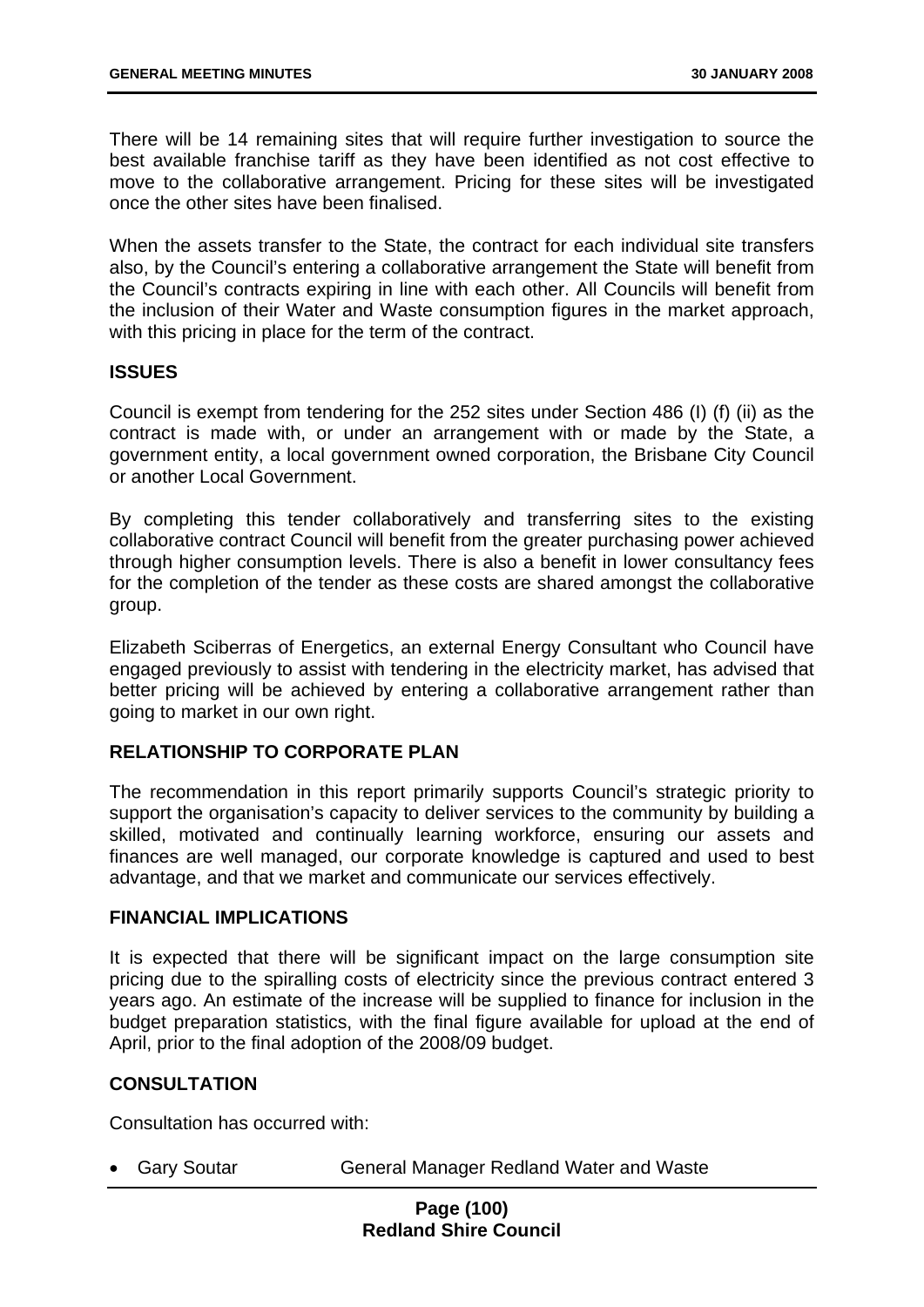Agreement to include RWW sites in the two contracts

- Warren Mortlock Senior Advisor Environmental Protection Agreement to purchase of renewable energy
- Mick Fullelove Maroochy Shire Council Sustainable Business **Coordinator** Analysis of consumption data, tariffs and collaborative tender
- Greg Jensen Manager Customer and Community Services Agreement on site options to be included in 100% renewable energy purchase
- Neil Kesur Manager Operations and Maintenance (higher duties) Agreement on site options to be included in 100% renewable energy purchase

## **OPTIONS**

### **PREFERRED**

That Council resolve as follows:

- 1. To delegate the Chief Executive Officer the power to approve the awarding of the RSC component of the Electricity tender (including water and waste water sites) being completed collaboratively with other SEQ Councils;
- 2. To transfer the low consumption sites (including water and waste water sites) to the existing SEQ local government contract in place with Integral Energy at an estimated cost of \$389,440 incl GST per annum expiring 22 August 2010. The estimated cost of entering this contract is \$908,692 incl GST based on current consumption figures for two (2) years and four (4) months commencing April 2008.

To consider utilising any savings accrued from entering into the collaborative electricity arrangement, by increasing the percentage of green energy used at high profile sites, at the next budget review.

### **ALTERNATIVE**

That Council resolve as follows:

- 1. To delegate the Chief Executive Officer the power to approve the award of the RSC component of the Electricity tender (including water and waste water sites) being completed collaboratively with other SEQ Councils; and
- 2. To transfer the low consumption sites (including water and waste water sites) to the existing SEQ local government contract in place with Integral Energy at an estimated cost of \$389,440 incl GST per annum expiring 22 August 2010. The estimated cost of entering this contract is \$908,692 incl GST based on current consumption figures for two (2) years and four (4) months commencing April 2008.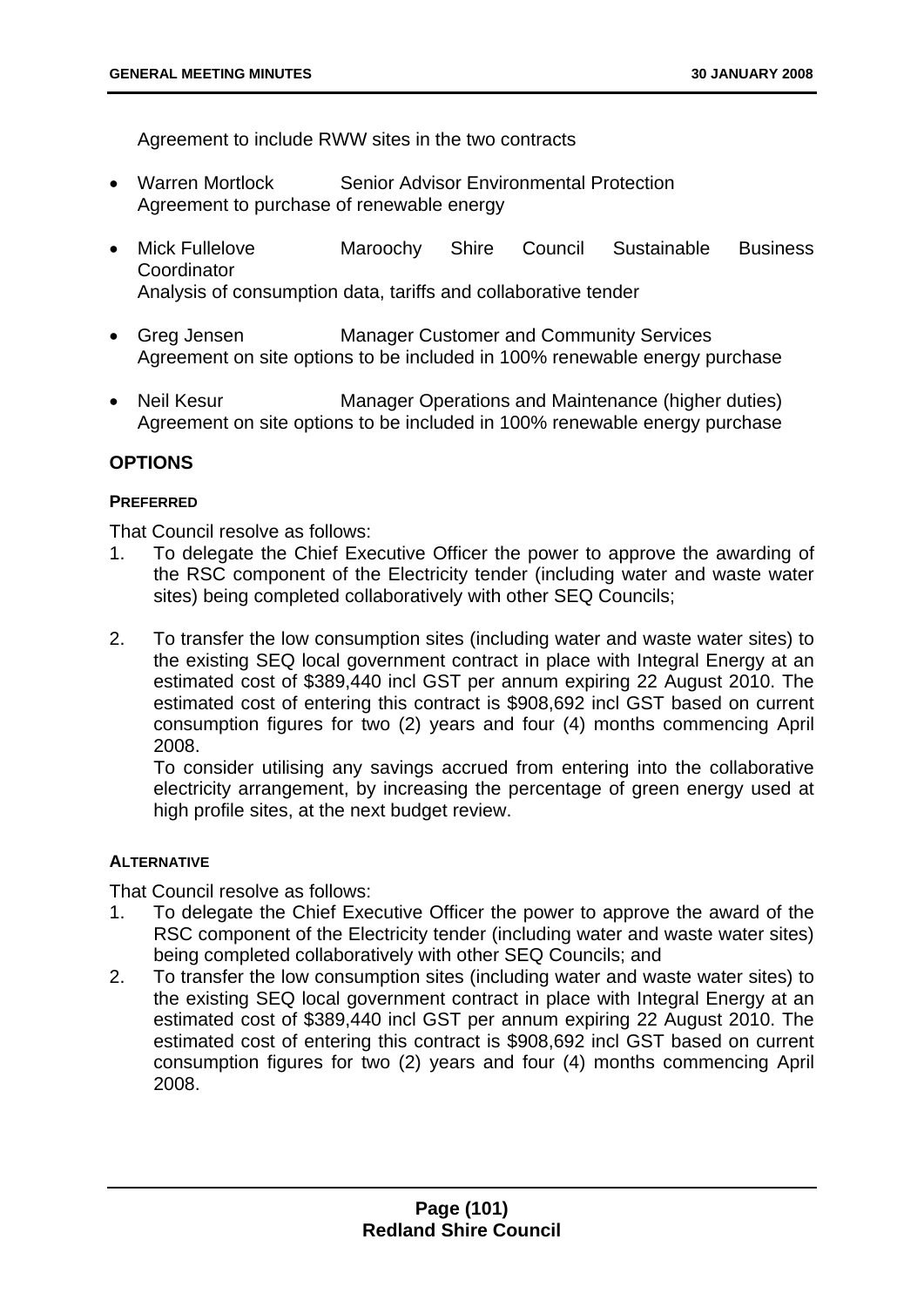# **OFFICER'S/COMMITTEE RECOMMENDATION/ COUNCIL RESOLUTION**

| Moved by:    | <b>Cr Williams</b> |
|--------------|--------------------|
| Seconded by: | <b>Cr Barker</b>   |

### **That Council resolve as follows:**

- **1. To delegate to the Chief Executive Officer the power to approve the awarding of the RSC component of the Electricity tender (including water and waste water sites) being completed collaboratively with other SEQ Councils;**
- **2. To transfer the low consumption sites (including water and waste water sites) to the existing SEQ local government contract in place with Integral Energy at an estimated cost of \$389,440 incl GST per annum expiring 22 August 2010. The estimated cost of entering this contract is \$908,692 incl GST based on current consumption figures for two (2) years and four (4) months commencing April 2008; and**
- **3. To consider utilising any savings accrued from entering into the collaborative electricity arrangement, by increasing the percentage of green energy used at high profile sites, at the next budget review.**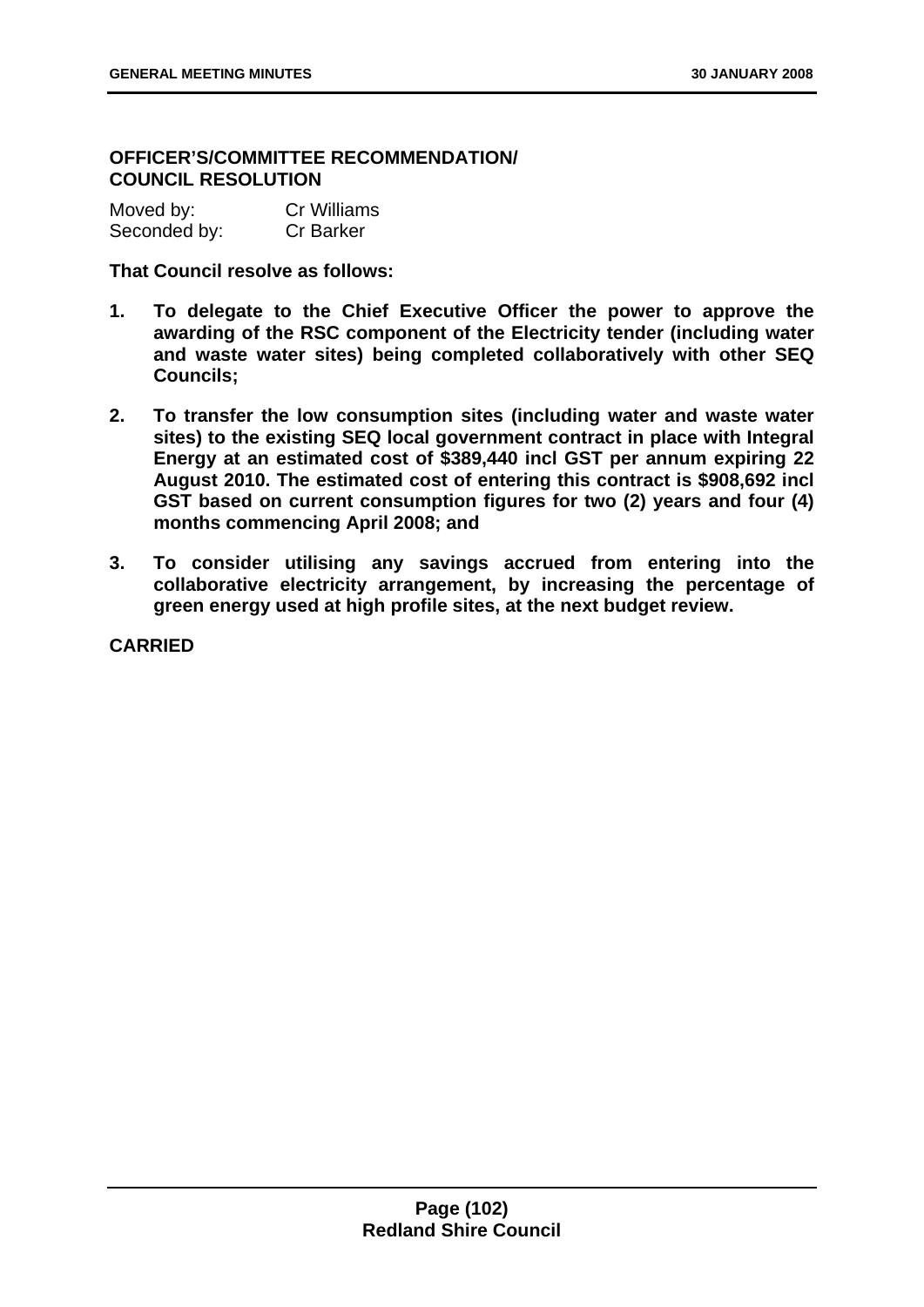## **12.1.4 REDLAND SHIRE COUNCIL NAME CHANGE**

| <b>Dataworks Filename:</b>       | <b>CR Corporate Image - Redland City Council</b>                                 |
|----------------------------------|----------------------------------------------------------------------------------|
| <b>Responsible Officer Name:</b> | <b>Kathy Petrik</b><br><b>Manager Marketing &amp; Communications</b>             |
| <b>Author Name:</b>              | <b>Jennifer Munoz</b><br><b>Principal Advisor Marketing &amp; Communications</b> |

## **EXECUTIVE SUMMARY**

In its submission to the Local Government Reform Commission in 2007, Redland Shire Council proposed a name change to Redland City Council, reflecting the size and diversity of the Redlands.

The Commission approved the name change and enabling legislation has now been enacted. The new name will apply from 15 March 2008, the date of the next local government elections.

Ultimately all Council materials, products and services will bear this name, but the changeover will be progressive to ensure cost-effectiveness and minimal waste. Priority for changes is being given to 'flagship' items and those with a compliance element.

## **PURPOSE**

To seek Council's approval for the progressive implementation of branding for the new Redland City Council.

# **BACKGROUND**

It was determined at the outset that the corporate logo would be simply updated by changing the typography from "Shire" to "City".



The Marketing and Communications Group liaised with all Council departments to identify needs, priorities, scheduling and any related costs to ensure an effective and coordinated transition.

All internal and external materials were audited by Council departments to ascertain materials needing change at some point. This included the corporate seal, registered trademarks, signage, uniforms, printed and online materials.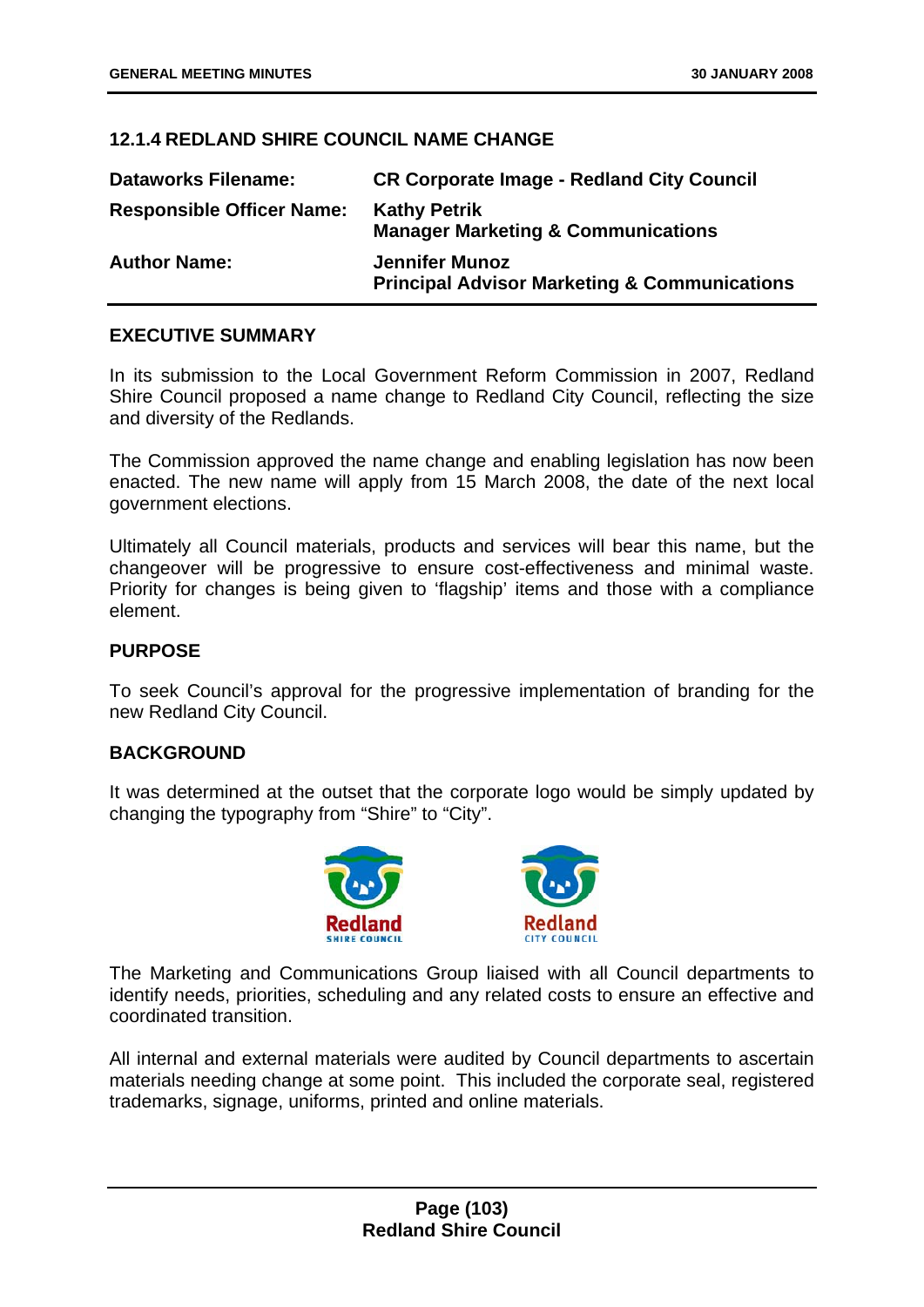Each department highlighted items that needed to be in place by March 2008 and specified existing external materials that needed to be reordered before the changeover date.

### **Updating logo**

Following approval by the CEO of artwork for the logo wording change from Redland Shire Council to Redland City Council, refreshed artwork and style manuals (corporate, RWW, More2redlands and signage visual standards) were prepared by the Marketing and Communications Group in various formats for later use in all print and electronic materials, signs and uniforms.

### **Signage**

Council has approximately 1725 signs on its parks database. Of these, 640 are still in the former advisory design and are being replaced with new compliance signs. As these signs had already been procured, they will now carry a decal with Redland City Council over the RSC identity.

Lettering will be changed on Council's Cleveland Administration Building above the entrance under the Shire crest and internally in all customer service areas in the week leading up to 15 March. Most of this will be achieved through overlay stickers.

A range of robust decals that will be applied as an overlay will be produced to update other signs, progressively replacing Redland Shire Council with Redland City Council throughout the Redlands.

### **Vehicle stickers**

New UV-treated stickers are being produced for Council vehicles as a priority as these are frontline carriers of Council's branding.

### **Uniforms**

The four suppliers of council uniforms have the new artwork and will introduce it in materials produced from February 2008. The main impact will be seen in the new financial year, when most staff re-order garments for the following 12 months.

#### **Stationery**

Liaison has occurred with officers responsible for stationery orders and they will ensure that stocks ordered from February will carry the updated corporate identity. Existing stocks of business cards, for example, will be allowed to run out before replacement, unless specifically requested, e.g. by ELG members.

Related modifications will be prepared for the suite of mayoral/councillor stationery and items will be ready after the election.

#### **Websites**

The web is a major source of Council information and both the corporate and the "More to" websites will be updated to include the amended corporate identity. This includes all external forms, internal and external templates, electronic newsletters, software templates.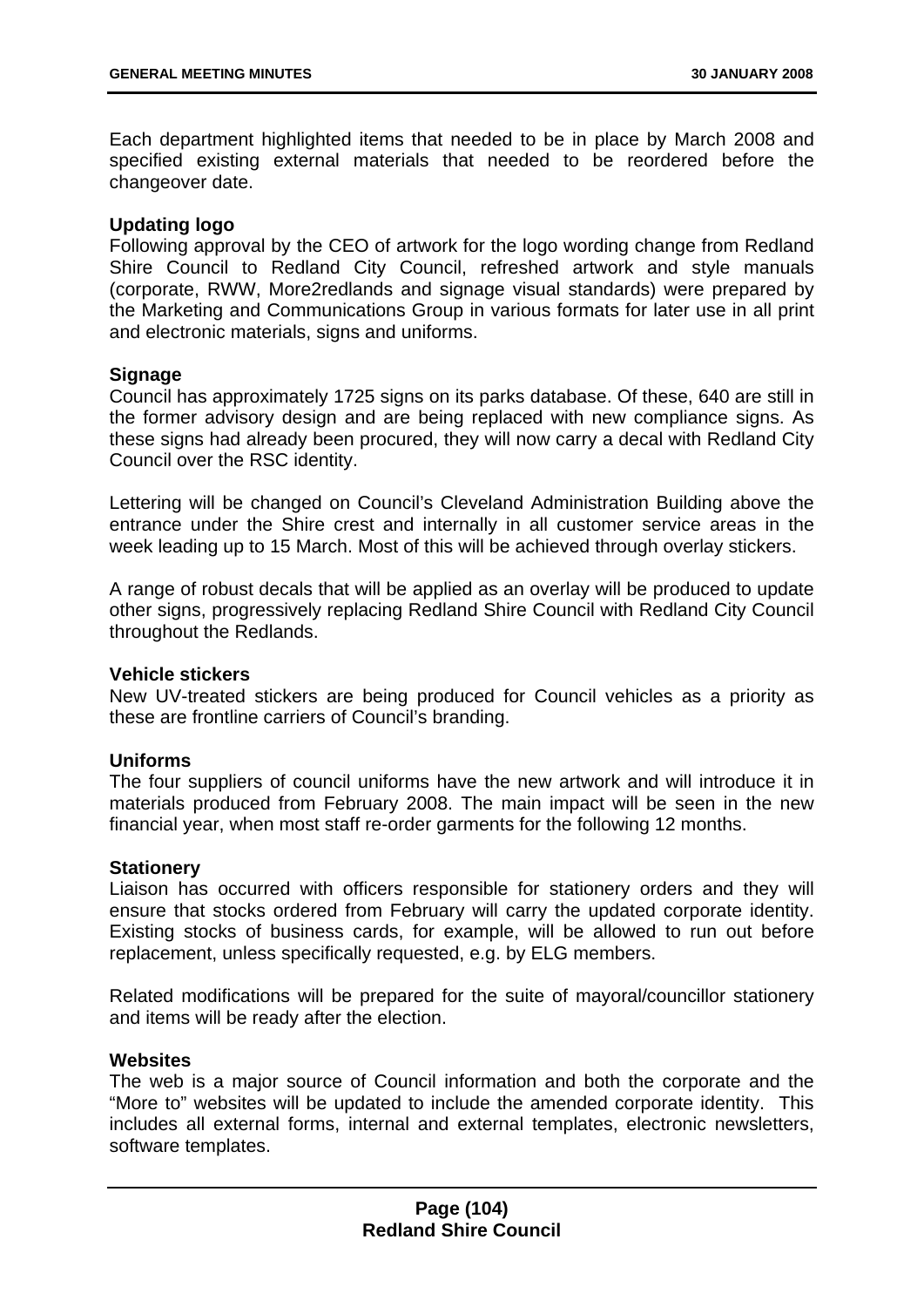## **Domain name**

The corporate email address - rsc@redland is widely used on the web and in print materials. A new address has been registered -  $rcc@$  redland, but the current one will be 'masked' and retained for a considerable time to ensure emails sent to the old Council address continue to be received seamlessly.

## **ISSUES**

It is impractical to consider holistic name and 'look' changes for all Council items in March. This is likely to occur over the next 18 months or so. The initial focus is on frontline services and identification eg customer service centres.

| <b>ITEM</b>                     | <b>TIMING</b>                                   |  |
|---------------------------------|-------------------------------------------------|--|
| Admin. Building sign            | 13 March 2008 (proposed media photo             |  |
|                                 | opportunity)                                    |  |
| <b>Customer service/library</b> |                                                 |  |
| internal signs                  | Held 10 March                                   |  |
| Council vehicle ID              | In place by 15 March                            |  |
| <b>Council stationery</b>       | All orders from February 2008                   |  |
| Mayoral/councillor              | Shells prepared by March 2008, for completion   |  |
| stationery                      | post-election                                   |  |
| Parks sign updates              | From late Jan 2008 - ongoing                    |  |
| <b>Uniforms</b>                 | From 15 March (with new artwork on all 2008     |  |
|                                 | orders)                                         |  |
| Web                             | In-house reviews; progressive updates (ongoing) |  |
| Graphics                        | Revised style manuals completed Jan. 2008;      |  |
|                                 | ongoing implementation in new materials         |  |
| Staff ID updates                | All staff should change email signature         |  |
|                                 | information, with RCC applying from 17 March    |  |

## **Changeover schedule**

# **RELATIONSHIP TO CORPORATE PLAN**

The recommendation in this report primarily supports Council's strategic priority to enhance employment participation and the community's standard of living through encouraging economic development opportunities.

# **FINANCIAL IMPLICATIONS**

No additional budget allocation is required for this project.

There are minimal financial implications for Council, with most revised materials being produced in line with normal schedules eg stationery/uniform orders, incorporated into existing projects or provided by in-house staff as part of normal budgets.

The biggest impact is on staff time for design and updating materials in the Marketing & Communications Group. Graphic and web designers and web content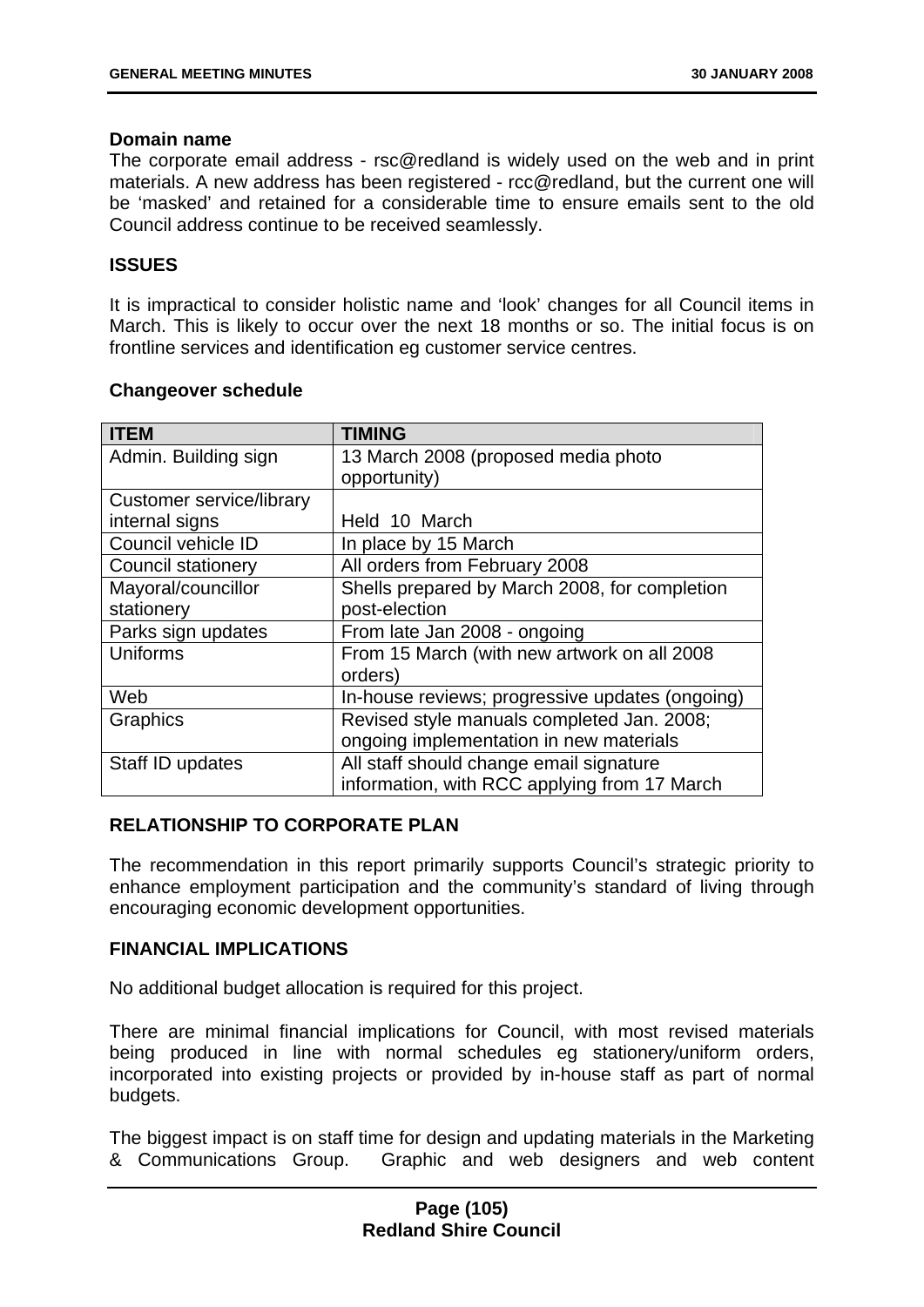administrators are primarily involved in the changeover. All work to date (approximately 62 hours) has been carried out within the normal budget allocations.

It is anticipated it will take approximately three weeks to undertake reviews, programming and content change for websites.

The following additional costs have been identified:

| • UV-treated vehicle stickers (2000)                                                          | \$5582.00       |
|-----------------------------------------------------------------------------------------------|-----------------|
| • URL registration                                                                            | \$250.00        |
| • Sign stickers eg customer service,<br>libraries, parks and streetscapes                     | \$2000.00       |
| • New lettering for Administration Building<br>(legally required to denote place of business) | \$5000.00 (TBC) |

## **CONSULTATION**

All Council groups have been consulted in developing a comprehensive list of items with Council branding. Additional consultation has occurred with the Chief Executive Officer, General Manager Corporate Services and Council service providers.

## **OPTIONS**

#### **PREFERRED**

That Council resolve to approve the progressive implementation of branding for the new Redland City Council.

### **ALTERNATIVE**

That Council resolve not to approve the progressive implementation of branding for the new Redland City Council.

#### **OFFICER'S/COMMITTEE RECOMMENDATION/ COUNCIL RESOLUTION**

| Moved by:    | Cr Williams      |
|--------------|------------------|
| Seconded by: | <b>Cr Barker</b> |

**That Council resolve to approve the progressive implementation of branding for the new Redland City Council.**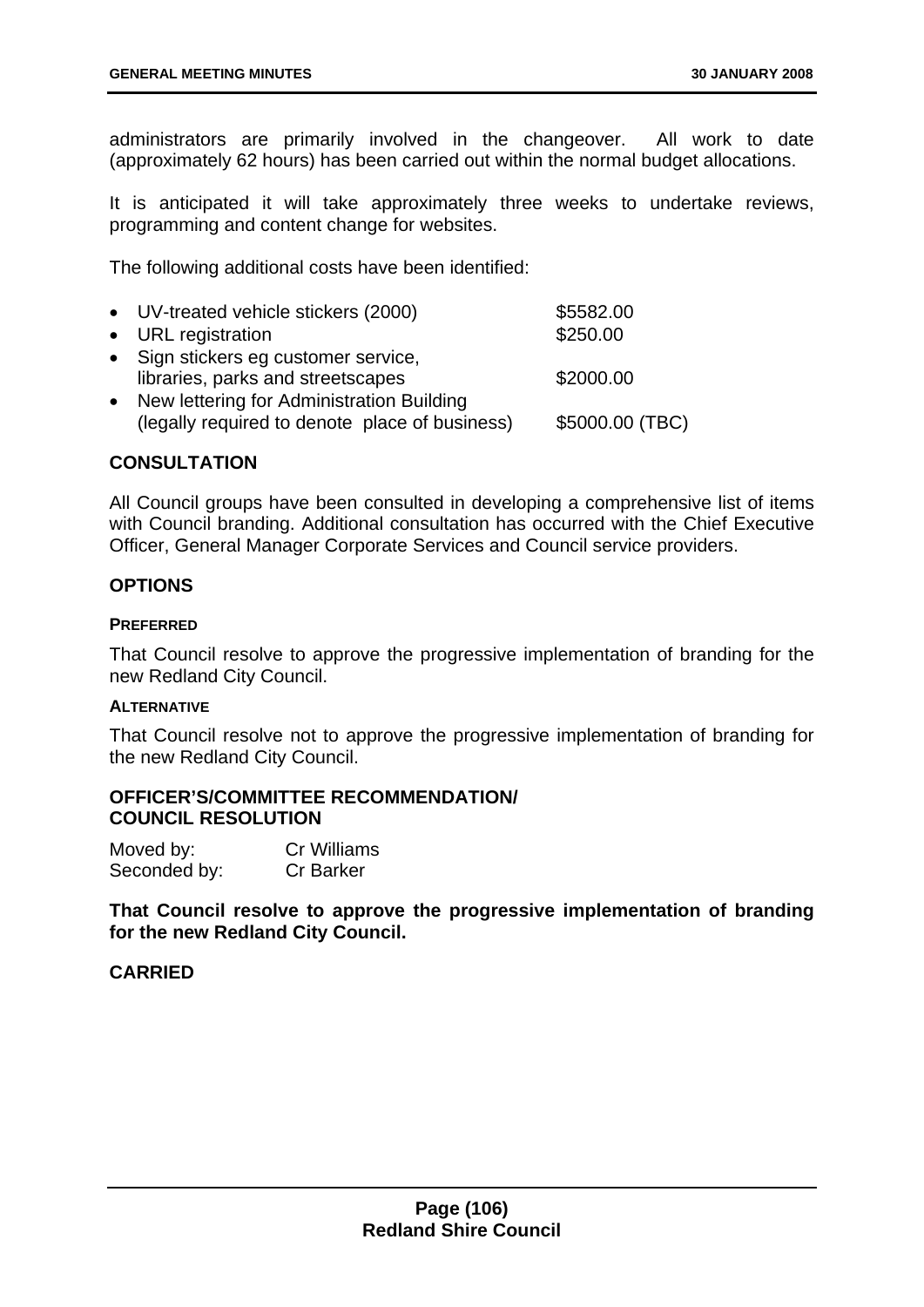## **12.1.5 CLEVELAND LIBRARY RESTAURANT**

| <b>Dataworks Filename:</b>       | P163335                                                                            |
|----------------------------------|------------------------------------------------------------------------------------|
| <b>Responsible Officer Name:</b> | <b>Brian Lewis</b><br><b>Manager Corporate Acquisitions Fleet &amp; Facilities</b> |
| <b>Author Name:</b>              | <b>Mery Elliott</b><br><b>Property Services Manager</b>                            |

### **EXECUTIVE SUMMARY**

The lease of the Cleveland Library Restaurant has been surrendered due to the default by the Lessees.

Under the provisions of the *Local Government Act 1993*, Council is required to call tenders for the re-leasing of the premises.

#### **PURPOSE**

The purpose of this report is to obtain Council approval to call tenders for leasing of the subject premises for a 5 year term.

#### **BACKGROUND**

The current Lessee was granted a lease over a portion of the ground floor of the Library building to operate a restaurant. The lease was for the period 2 February 2007 to 9 May 2009.

The Lessee has breached the existing lease due to non payment of rent. As a consequence, the lease has been formally cancelled by Council and in order to relet the premises, tenders need to be called to obtain the best outcome for Council.

#### **ISSUES**

Due to a breach of conditions the present lease has been terminated by Council. The lessee, operating as El Majito is still trading. The Lessee has requested exemption from fulfilling their obligations under the previous lease for the period 1 February 2008 to 9 May 2009. All outstanding rental will be recovered by Council up to 1 February 2008.

In order to relet the premises Council is required to call tenders. It is proposed that the new lease term be for a period of 5 years with a stipulated yearly rental to be increased by 5 % per annum or CPI increases, which ever is the greater.

# **RELATIONSHIP TO CORPORATE PLAN**

The recommendation primarily supports Council's strategic priority to enhance employment participation the community's standard of living through encouraging economic development opportunities.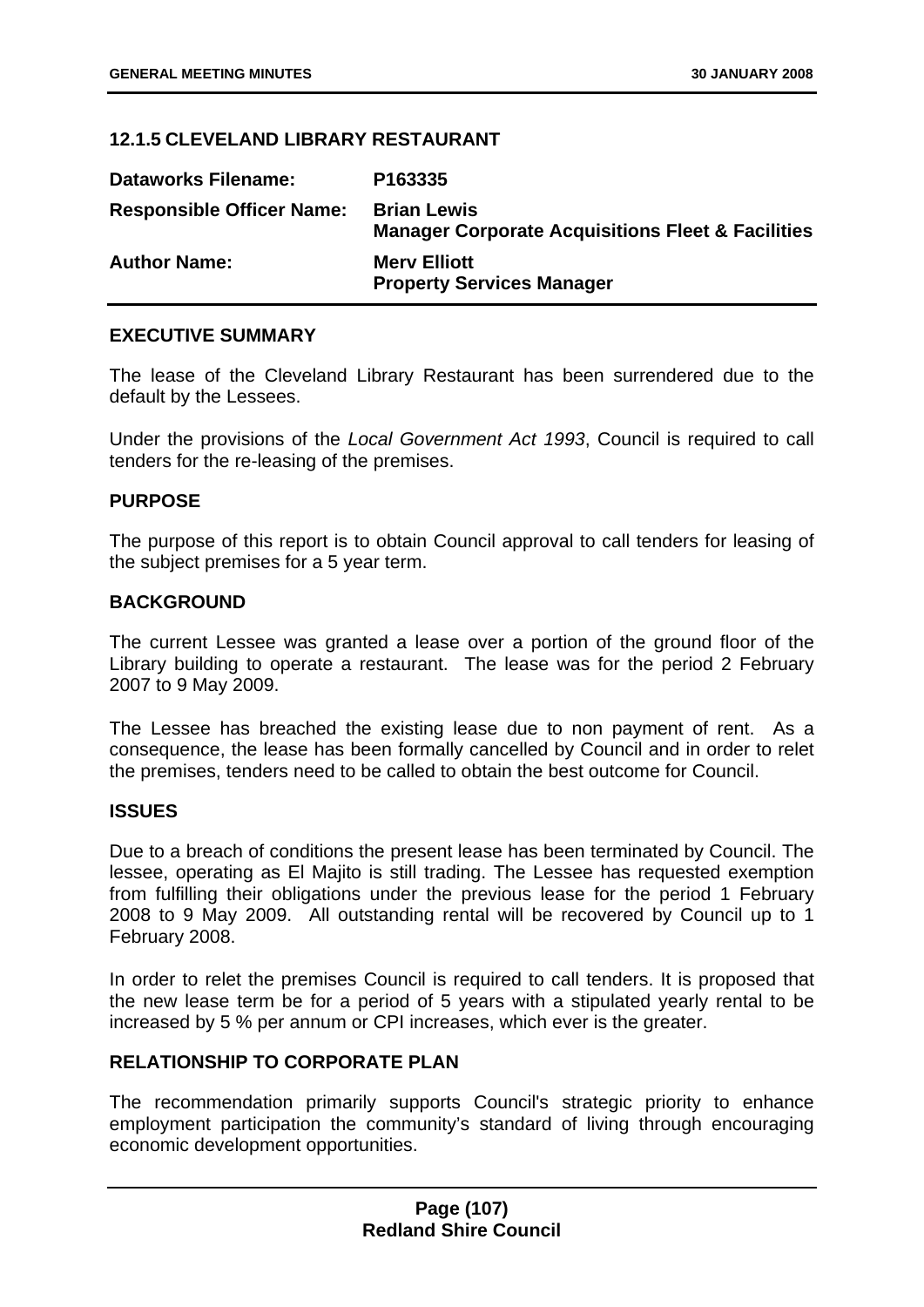# **FINANCIAL IMPLICATIONS**

There may be some loss of rent until the premises are relet. At the present time Council receives \$5,000 per calendar month. It is quite possible that up to 3 months rent may be lost due to the tendering process which is unavoidable. It is not considered to be a viable option to attempt to recover this rent from the present Lessee.

# **CONSULTATION**

The Property Services Manager has consulted with Council's Legal Advisors.

# **OPTIONS**

# **PREFERRED**

That Council resolve to:

- 1. Grant approval for tenders to be called for the leasing of the library restaurant premises for a 5 year term.
- 2. Agree to waive lease rental obligations in respect to the previous lease for the period 1 February 2008 to 9 May 2009.
- 3. Delegate authority to the Chief Executive Officer to enter into a new lease agreement with the successful tenderer.
- 4. Delegate authority to the Mayor and Chief Executive Officer to sign and seal all necessary documentation.

# **ALTERNATIVE**

- 1. That Council do not call tenders for the leasing of the subject premises in order to use them for Council purposes.
- 2. That Council pursue the recovery of all rental due under the existing lease.

# **OFFICER'S/COMMITTEE RECOMMENDATION/ COUNCIL RESOLUTION**

| Moved by:    | <b>Cr Williams</b> |
|--------------|--------------------|
| Seconded by: | <b>Cr Barker</b>   |

# **That Council resolve to:**

- **1. Grant approval for tenders to be called for the leasing of the library restaurant premises for a 5 year term;**
- **2. Agree to waive lease rental obligations in respect to the previous lease for the period 1 February 2008 to 9 May 2009;**
- **3. Delegate authority to the Chief Executive Officer to enter into a new lease agreement with the successful tenderer; and**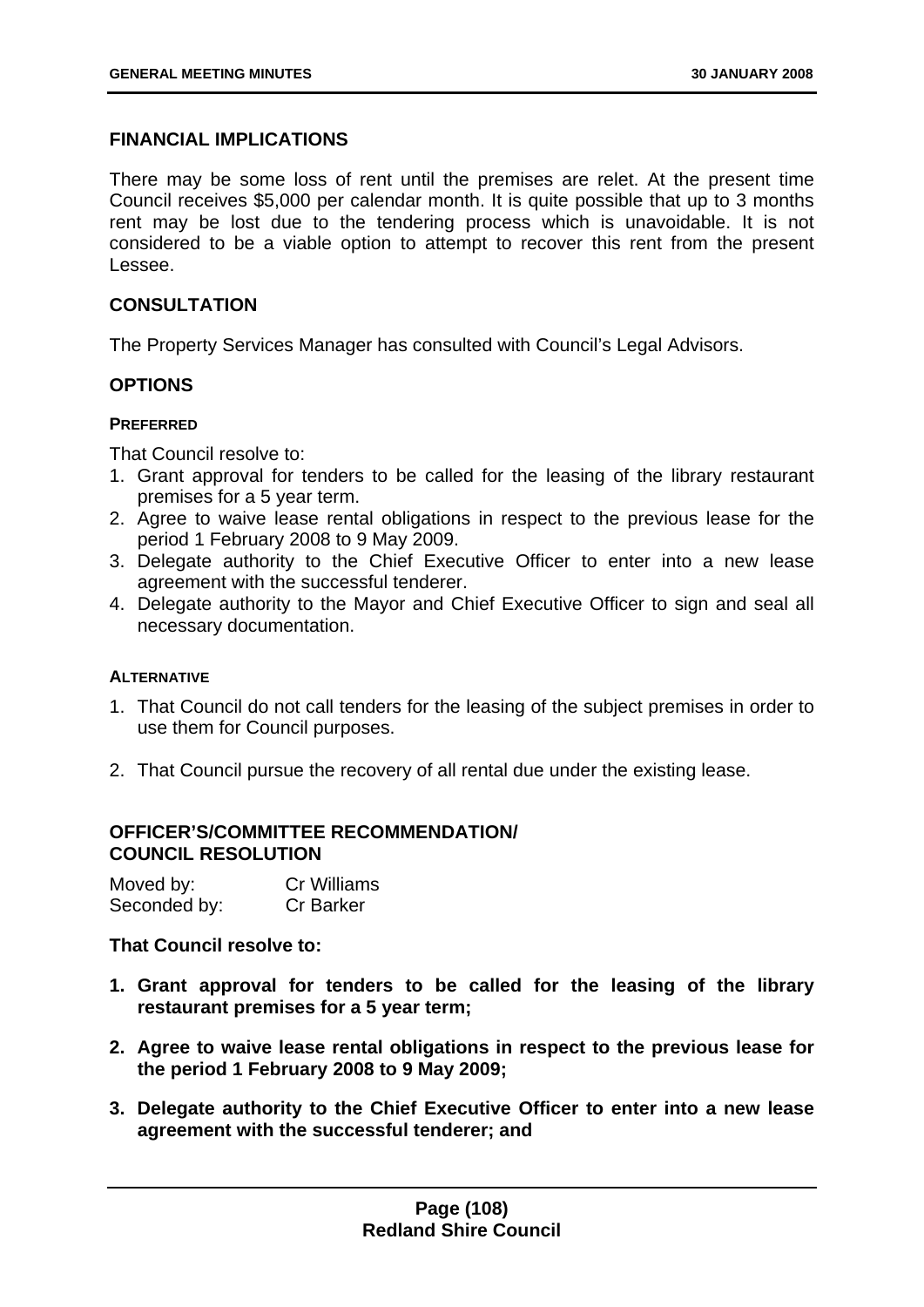**4. Delegate authority to the Mayor and Chief Executive Officer to sign and seal all necessary documentation.**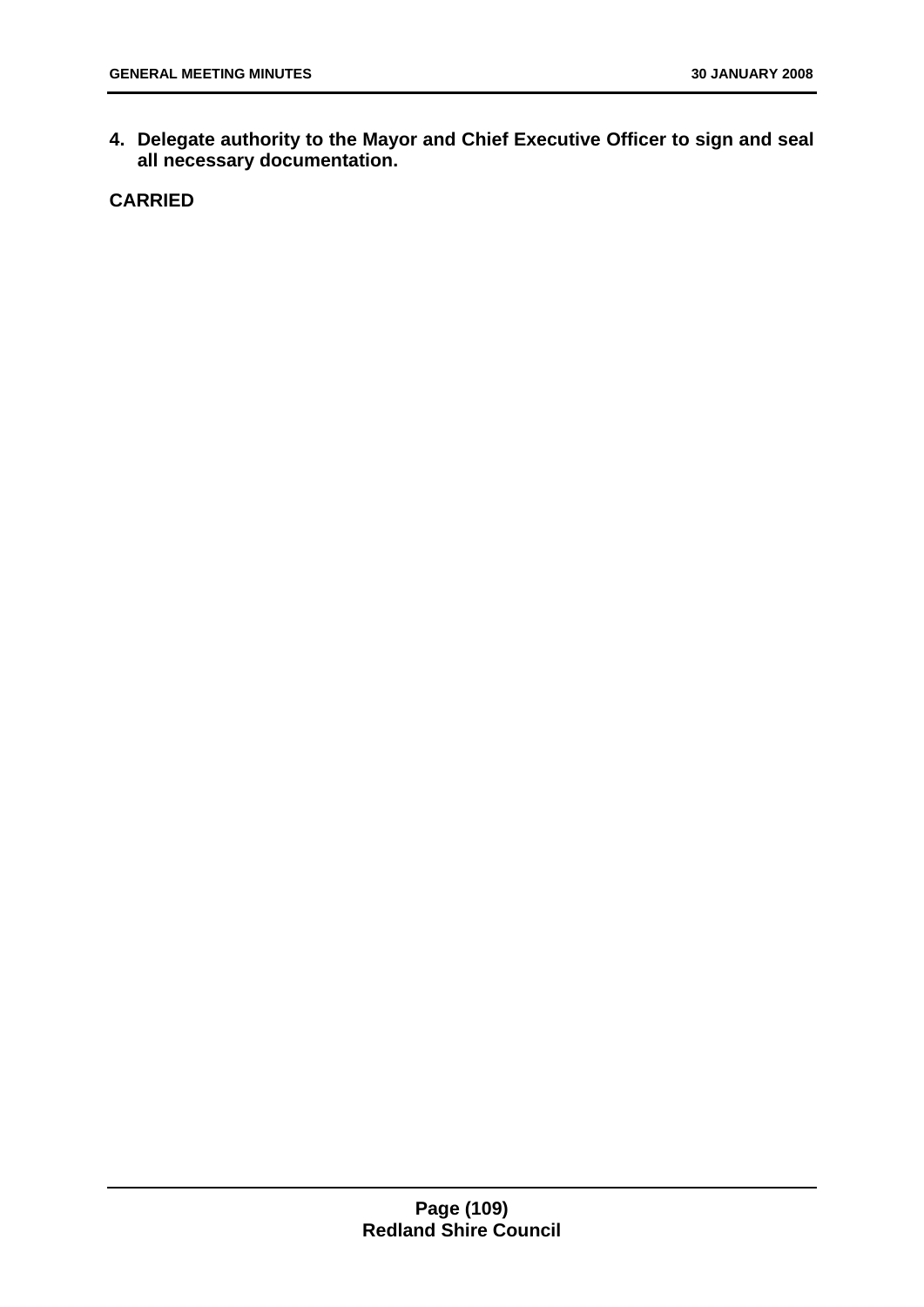# **12.1.6 MINING APPLICATION - NORTH STRADBROKE ISLAND - LOT 46 SL2482 (QUARRY RESERVE 1671)**

| <b>Dataworks Filename:</b>       | P <sub>101367</sub>                                                                 |
|----------------------------------|-------------------------------------------------------------------------------------|
| <b>Attachment:</b>               | <b>Site Plan &amp; DNRM Approval</b>                                                |
| <b>Responsible Officer Name:</b> | <b>Brian Lewis,</b><br><b>Manager Corporate Acquisitions Fleet &amp; Facilities</b> |
| <b>Author Name:</b>              | <b>Mery Elliott</b><br><b>Property Services Manager</b>                             |

#### **EXECUTIVE SUMMARY**

Council hold in trust from the Crown, quarry reserve 1671, lot 46 SL2482 situated on North Stradbroke Island. In the 1970's a stockpile of black sand (ilmenite) was placed on the land. The stockpile was left behind after the area was mined. The stockpile covers an area of 500m<sup>2</sup> adjacent to an unsealed part of George Nothling Drive and is located approximately 1 kilometre from the nearest dwelling.

Green Coast Resources Pty Ltd has made application to various Government authorities to remove the stockpile which is considered to be a contaminant. The Environmental Protection Agency (EPA) has granted a Standard Environmental Authority (Mining Activities) under the *Environmental Protection Act 1994* subject to certain conditions.

# **PURPOSE**

To recommend to Council that approval be granted for an agreement to be entered into with Green Coast Resources Pty Ltd in respect to the removal of the stockpile from lot 46 SL 2482

# **BACKGROUND**

As owner in trust of the subject land on which the stockpile is located, Council is required to enter into an agreement with Green Coast Resources Pty Ltd setting out conditions considered relevant to protect Council's interest in respect to the proposed removal of the stockpile. Green Coast Resources Pty Ltd will also need to abide by the conditions applicable to the removal from the various Government agencies including E.P.A and Department of Natural Resources Mines and Water.

# **ISSUES**

#### Quarry Operations

The removal of the stockpile will not impact on Council's quarry activities and once the stockpile is removed the mining licence will be extinguished.

#### Compensation

Council is not entitled to the value of the materials in the stockpile. Under the provisions of the *Mineral Resources Act 1989 – 1990*, Council is only entitled to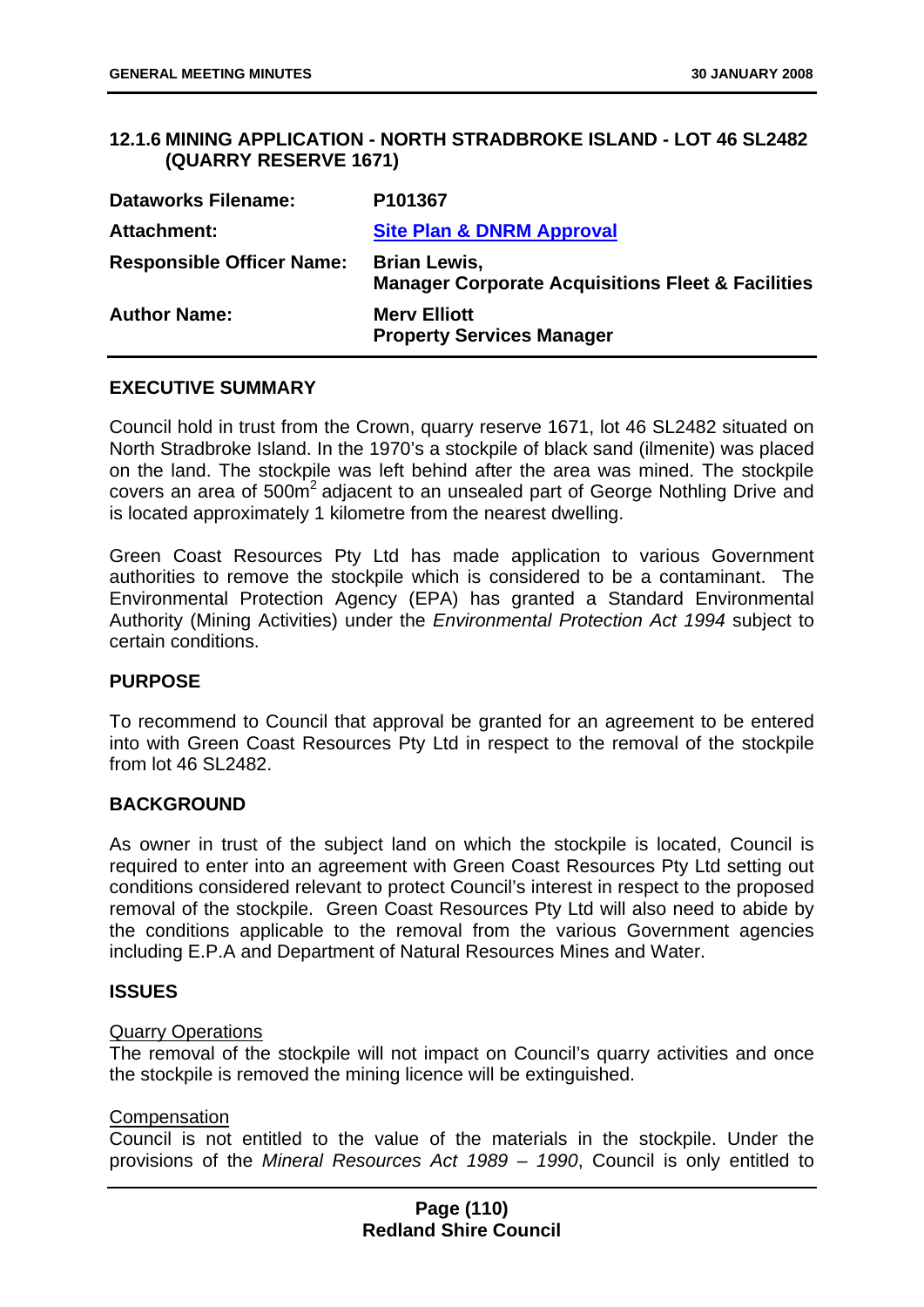compensation for deprivation of possession of the surface of the land, during the mining operation.

# Rehabilitation of Site

Green Coast Resources Pty Ltd will be required to rehabilitate the site after removal of the stockpile to the satisfaction of Council and all requirements relating to revegetation in accordance with Council's Vegetation Enhancement Strategy which will also include consultation with Point Lookout Land Care Group and Quandamooka CDEP.

# Truck Movements

It is proposed the activity will operate 7 days per week with a maximum of 2 truck trips per day.

#### Proposed Sewerage Works

Green Coast Resources have agreed to pay all costs that may be incurred should any re-design of Council's proposed sewerage infrastructure be required.

# Timing

Removal of the stockpile will take approximately 12 months (10,000.00 tonnes)

#### Integrated Planning Act

Advice has been received that the application to mine does not trigger a development application. (Schedule 8, table 2, item 1 of IPA.)

#### **Conclusion**

It is considered that Council should grant approval for the removal of the stockpile of Ilmenite from Council Land described as lot 46 SL2482. This will allow the removal of an ugly stockpile that is a declared contaminant.

# **CONSULTATION**

Property Services Manager has consulted with the Development Coordinator Service Manager, Manager Environmental Management, Operations & Maintenance Manager and Technical Support Manager Redland Water & Waste.

# **RELATIONSHIP TO CORPORATE PLAN**

This recommendation in this report primarily supports Council's strategic priority to enhance employment participation and the community's standard of living through encouraging economic development opportunities.

# **FINANCIAL IMPLICATIONS**

The proposal will be at no cost to Council.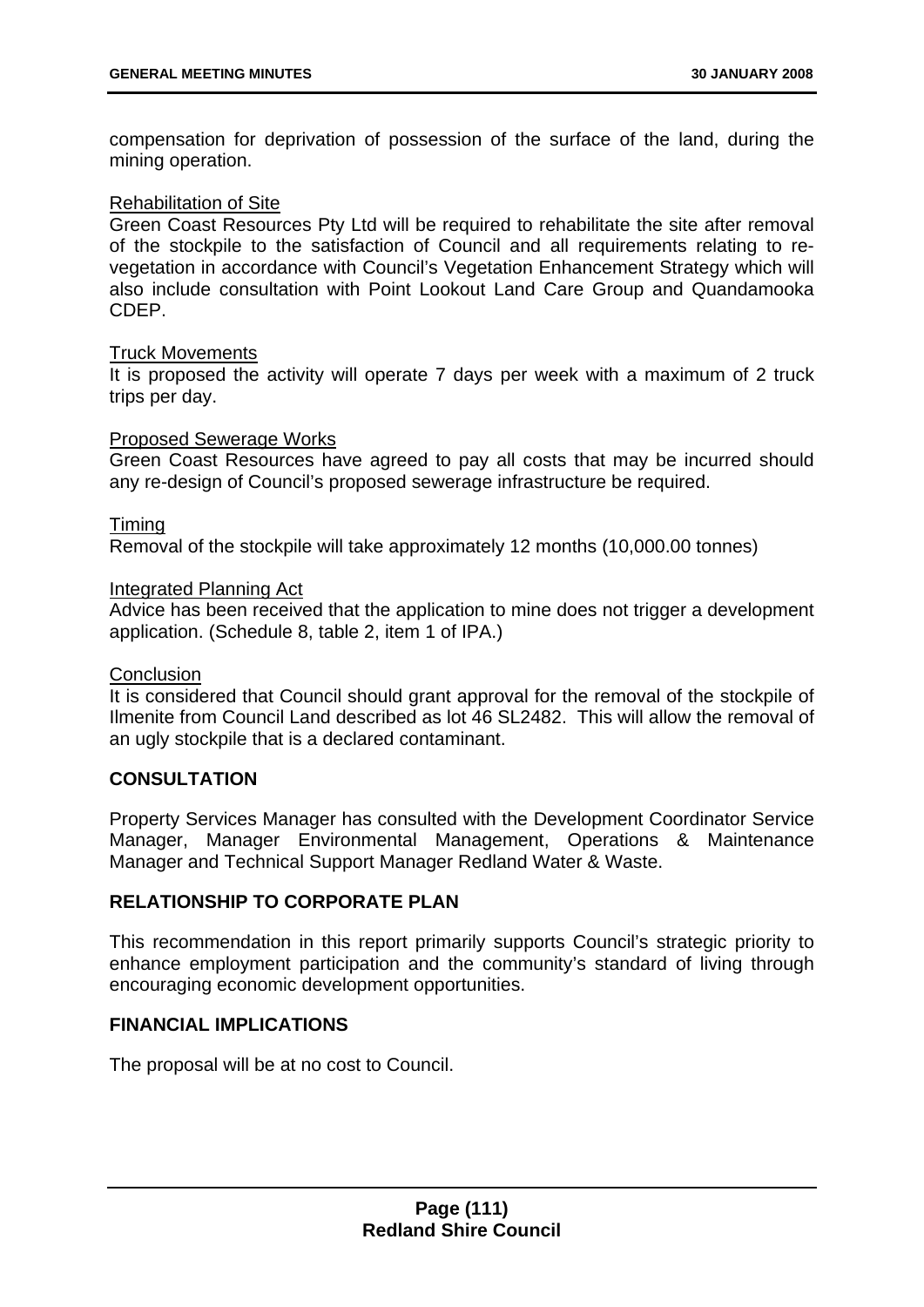# **OPTIONS**

#### **PREFERRED**

That Council resolve to:

- 1. Delegate authority to the Chief Executive Officer to enter into an agreement with Green Coast Resources Pty Ltd for compensation and conditions of rehabilitation in relation to the removal of the stockpile on Lot 46 SL2482; and
- 2. Delegate authority the Mayor and Chief Executive Officer to sign and seal all relevant documentation.

# **ALTERNATIVE**

That Council does not grant approval to the proposal.

# **OFFICER'S/COMMITTEE RECOMMENDATION/ COUNCIL RESOLUTION**

| Moved by:    | <b>Cr Williams</b> |
|--------------|--------------------|
| Seconded by: | <b>Cr Barker</b>   |

# **That Council resolve to:**

- **1. Delegate authority to the Chief Executive Officer, to enter into an agreement with Green Coast Resources Pty Ltd for compensation and conditions of rehabilitation in relation to the removal of the stockpile on Lot 46 SL2482; and**
- **2. Delegate authority to the Mayor and Chief Executive Officer to sign and seal all relevant documentation.**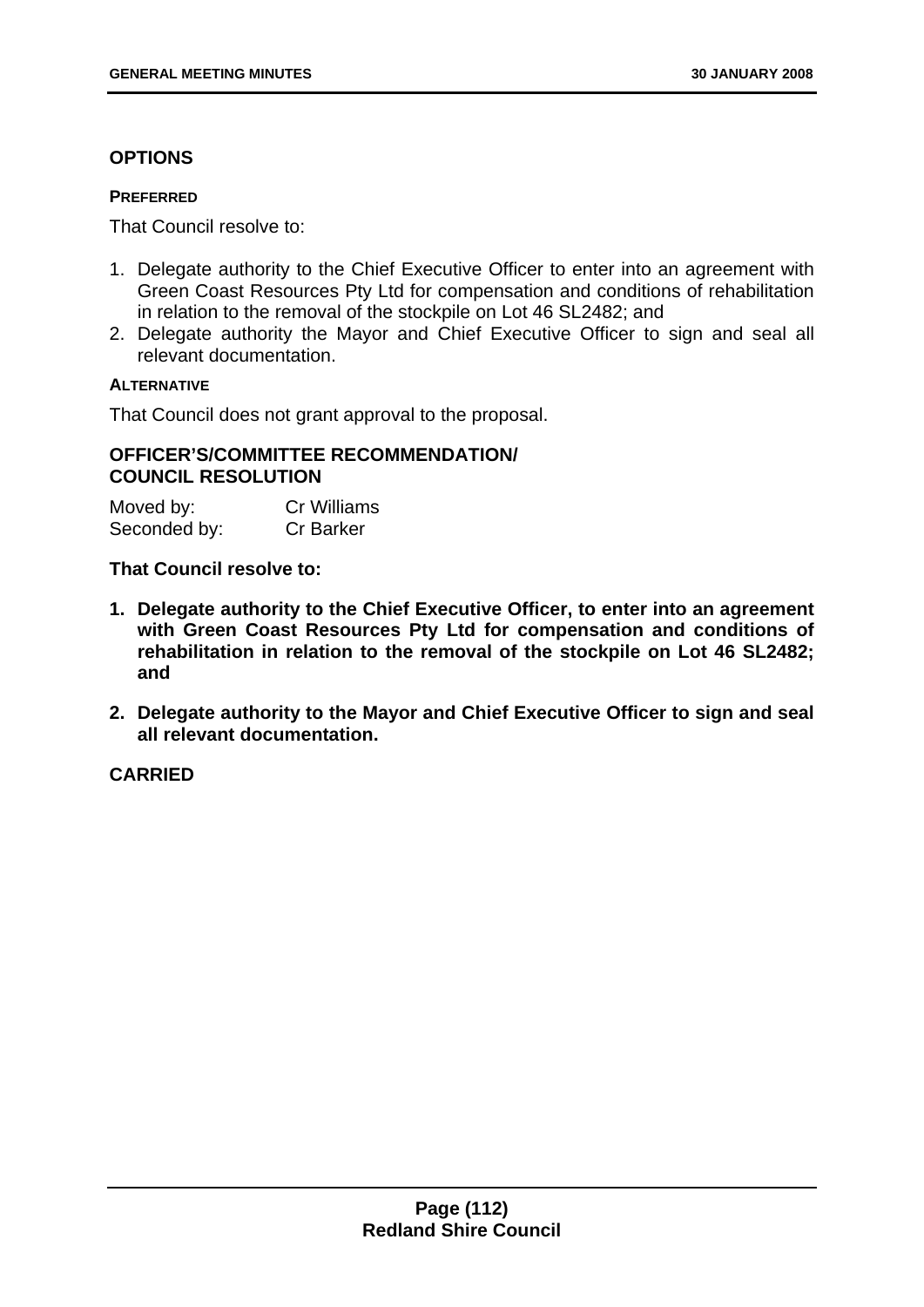# **12.2 CUSTOMER SERVICES**

# **12.2.1 DELEGATION TO CHIEF EXECUTIVE OFFICER UNDER PUBLIC HEALTH ACT 2005**

| <b>Dataworks Filename:</b>       | <b>GOV Delegations - LGA s.472</b>                                     |
|----------------------------------|------------------------------------------------------------------------|
| <b>Responsible Officer Name:</b> | <b>Timothy Donovan</b><br><b>Manager Assessment Services</b>           |
| <b>Author Name:</b>              | Joseph Casabella<br><b>Acting Team Leader Health &amp; Environment</b> |

# **EXECUTIVE SUMMARY**

This report proposes that Council delegate it's administrative and enforcement powers under the *Public Health Act 2005 and Public Health Regulation 2005 to* the Chief Executive Officer, who would then delegate this power to a nominated and suitably qualified and experienced Council officer.

The alternative is that Council would, by resolution, need to administer the Act and Regulation by appointing authorised persons to enforce the provisions of the Act and Regulation, and approve certain enforcement action against businesses or individuals.

# **PURPOSE**

To recommend that Council delegate its authority to the Chief Executive Officer to administer the *Public Health Act 2005 and Public Health Regulation 2005.*

# **BACKGROUND**

The Health and Environment Unit, within the Assessment Services Group, is responsible for administering public health and environmental legislation on behalf of Council. The *Public Health Act 2005* was passed by the Queensland Parliament in November 2005, with the intent of replacing the previous Health Act 1937. The official commencement of various provisions of the *Public Health Act 2005* affecting Local Government was intended to be phased in over a 2 year period. On 18 June 2007, the provisions affecting Local Governments commenced. Section 13 of the Act requires Local Government to administer and enforce the Act within its local government area.

This report provides for the delegation of primarily administrative powers associated with the *Public Health Act 2005* and *Public Health Regulation 2005*. The proposed delegation allows the Chief Executive Officer to administer and enforce compliance with this legislation. The delegation to the Chief Executive Officer would then be further delegated to the Health and Environment Team Leader or other suitably qualified and experienced Officer under section 1132 of the *Local Government Act 1993* to undertake this function.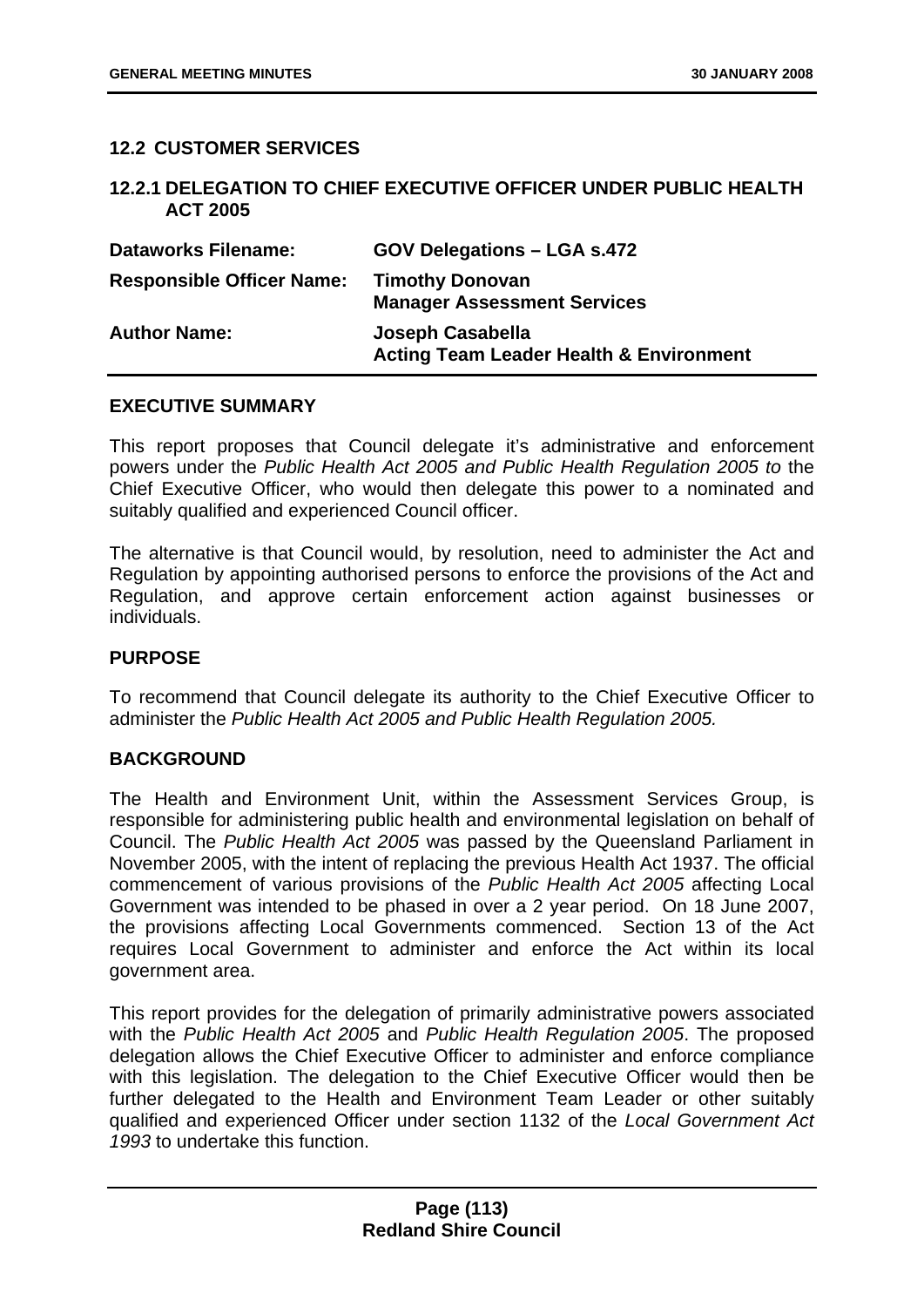# **ISSUES**

The purpose of the *Public Health Act 2005* and *Public Health Regulation 2005* is to protect and promote the health of the Queensland public. In particular Local Governments are responsible for managing and mitigating certain Public Health Risks within the community.

For Local Government, the purpose is to be achieved by –

- (a) Preventing, controlling and reducing risks to public health in residential areas (non- workplace or commercial activities); and
- (b) Preventing and controlling public health risks in relation to mosquitoes; and
- (c) Preventing and controlling public health risks in relation to rats and mice; and
- (d) Preventing and controlling public health risks in relation the dispersal or release of asbestos fibres in non workplace areas; and
- (e) Providing for compliance with the Act to be monitored and enforced.

A number of Public Health Risks are provided in the Act and Regulation that are similar to the previous provisions covered under the now repealed *Health Act 1937*. The primary means of regulating the provisions of both the Act and Regulation is in the form of a Public Health Order.

A public health order may require a person to do something at a place that is — Reasonably necessary to remove or reduce the risk to public health from a public health risk, or prevent a risk to public health from recurring; and / or a public health order may require a person to do any of the following at the place —

- (a) Clean or disinfect the place, or part of the place, or a structure or other thing at the place, in the way stated in the order;
- (b) Carry out insect or pest control at the place in the way stated in the order;
- (c) Demolish stated structures or other property at the place in the way stated in the order;
- (d) Remove stated material or items from the place to another place stated in the order in the way stated in the order;
- (e) Dispose of stated material or items at the place in the way stated in the order, for example, by burying the material or items;
- (f) Destroy animals at the place or remove animals from the place for destruction at another place in the way stated in the order;
- (g) Stop using the place, or part of the place, for a stated purpose, within a stated period or until stated steps are taken.

However, the major unresolved issue that remains relates to the administration and enforcement of Asbestos in non- workplace areas.

In early negotiations on this matter with Queensland Health, the LGAQ identified a lack of commercially available insurance cover for Councils for public liability and professional indemnity risks arising from their role in enforcing asbestos provisions in the Act. Subsequently, the State has offered to Councils a "State Indemnity".

Another issue identified in the legislation was a lack of clarity in some areas of asbestos management, particularly in relation to a do-it-yourself home handyman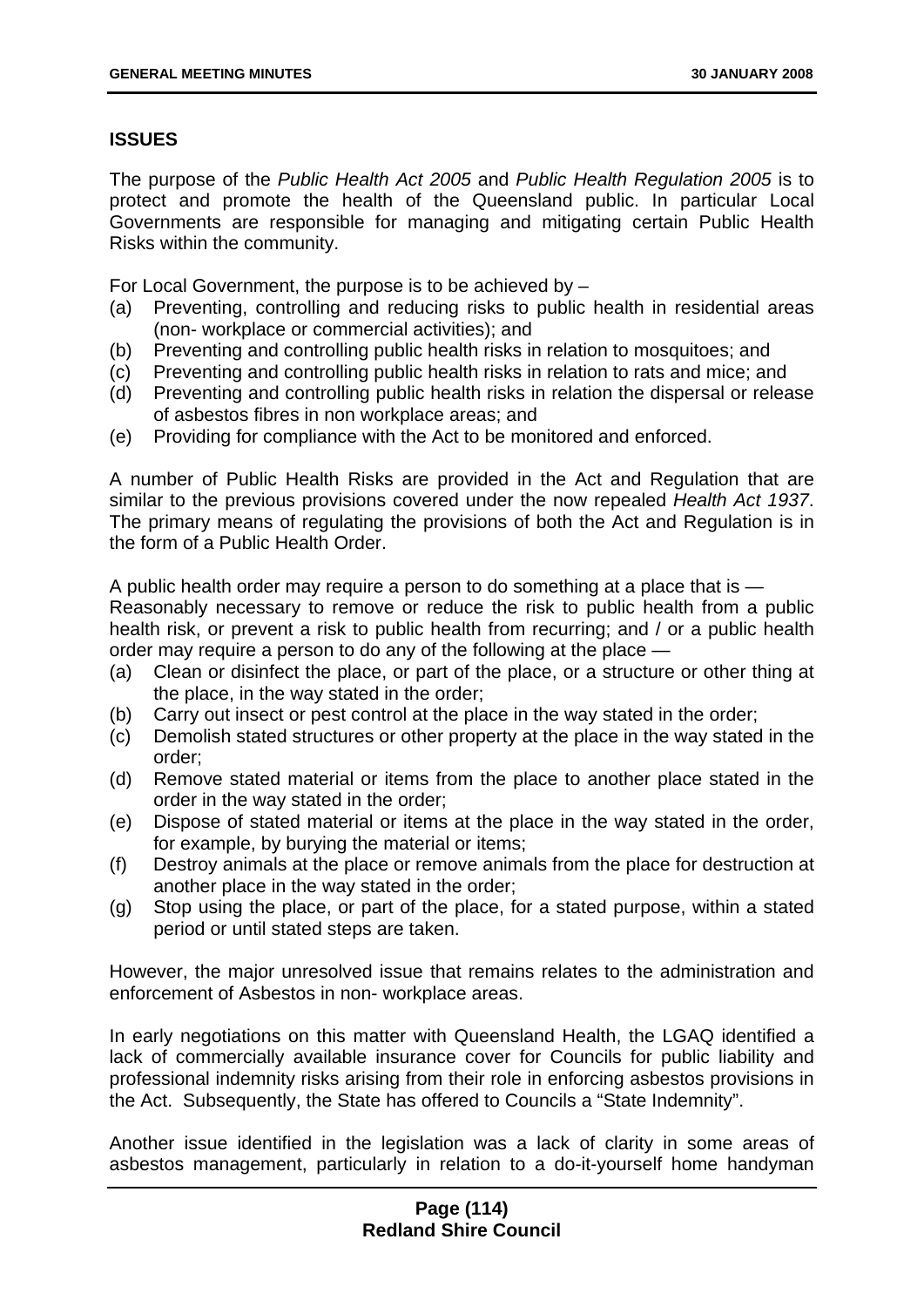working with more than ten square metres of asbestos in a non-workplace setting. It was determined that this matter would be resolved with an Agreement under Section 14 of the Act which would outline the responsibilities of both State and Local Government.

Over the past few months, the LGAQ has been endeavouring to secure, for the benefit of Queensland Councils, both the indemnity agreement and the Section 14 agreement. The first drafts of these agreements were submitted to the LGAQ on 5 June 2007.

At present, it is the LGAQ's view that the only way for both agreements to be effective is for individual agreements to be signed by each Council and Queensland Health (who will sign on behalf of the State). Councils and Queensland Health will then need to sign and return the documents prior to the indemnity being offered by the State becoming effective.

Section 1123 of the *Local Government Act 1993* requires that Councils maintain public liability and professional indemnity insurance for any activities undertaken. Accordingly, the recommendation from LGAQ is that Councils should not endeavour to undertake enforcement of any provisions of the legislation relating to asbestos in a non-workplace setting, until such time as an Indemnity Agreement with Queensland Health is signed.

In the interim, and where Council receives notification or complaints regarding asbestos in non-workplace areas, Queensland Health have provided mechanisms where the Chief Executive Officer or an authorised delegate of the Council can enter into an agreement with the Queensland Health Director of Environmental Health requesting Queensland Health to investigate the complaint under Section 14 of the *Public Health Act 2005*.

# **PLANNING SCHEME IMPLICATIONS**

It is considered that the outcome of recommendations in this report will not require any amendments to the Redlands Planning Scheme.

# **RELATIONSHIP TO CORPORATE PLAN**

The recommendation primarily supports Council's strategic priority to build safe, strong and self reliant communities with access to community services, infrastructure and opportunities for participation in community life.

# **FINANCIAL IMPLICATIONS**

There are no direct financial implications as a result of this delegation.

# **CONSULTATION**

The Manager Legal Services and the Senior Advisor - Environmental Health were consulted on this matter and agree that delegated authority to the Chief Executive Officer would be the preferred option.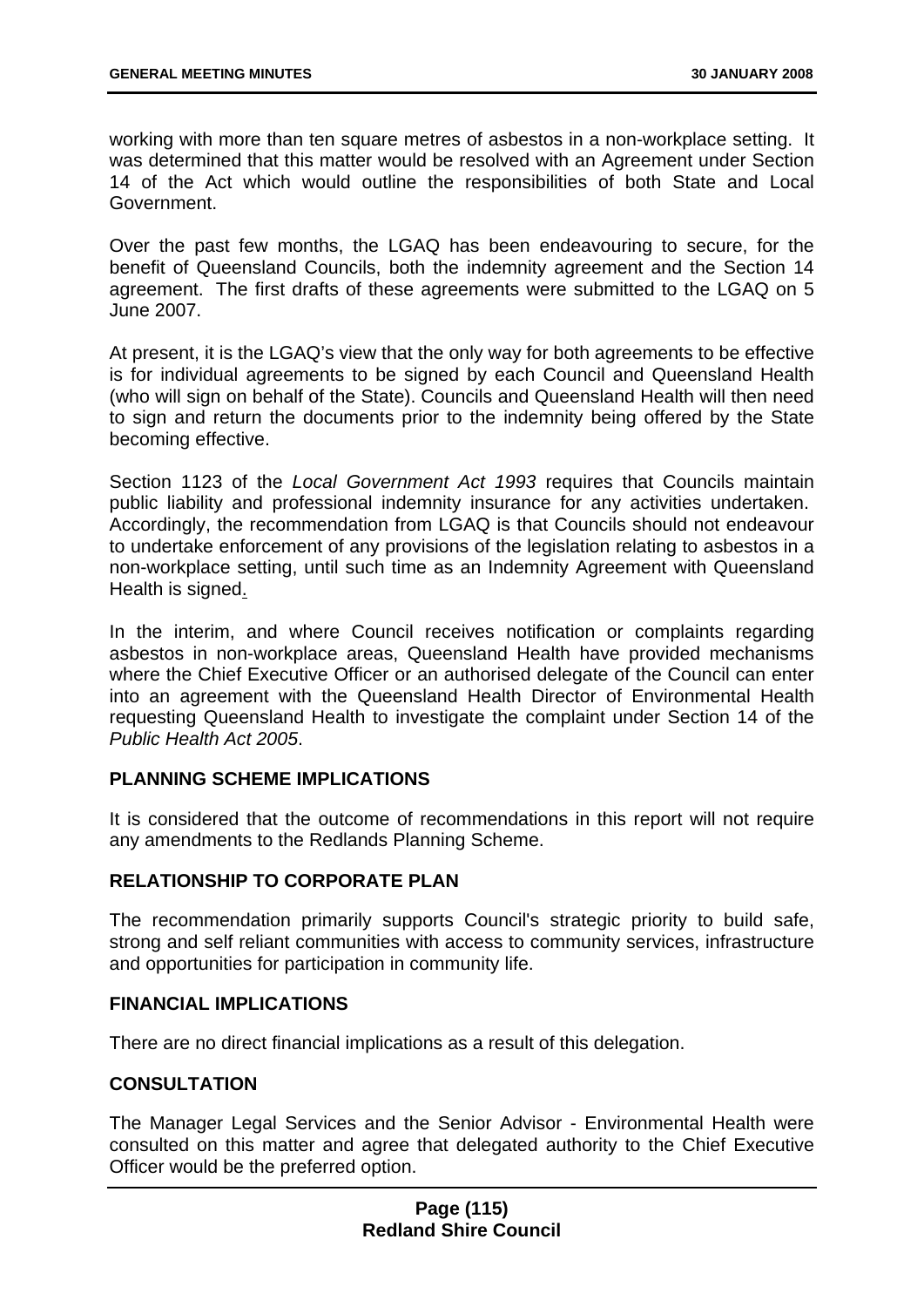# **OPTIONS**

# **PREFERRED**

That Council resolve, under section 472 of the *Local Government Act 1993,* to delegate to the Chief Executive Officer:

- 1. The authority to exercise the powers and responsibilities relating to the sections 24, 27, 31, 32, 36, 388, 393, 406, 407, 433 of the *Public Health Act 2005*; and
- 2. The ability to sub-delegate the authority to exercise these powers and responsibilities to appropriate officers of Redland Shire Council.

# **ALTERNATIVE**

That Council, by resolution, makes decisions on the administration of this legislation – including the appointment of officers and enforcement action against business or individuals.

# **OFFICER'S/COMMITTEE RECOMMENDATION/ COUNCIL RESOLUTION**

| Moved by:    | <b>Cr Williams</b> |
|--------------|--------------------|
| Seconded by: | <b>Cr Barker</b>   |

**That Council resolve, under section 472 of the** *Local Government Act 1993,* **to delegate to the Chief Executive Officer:** 

- **1. The authority to exercise the powers and responsibilities relating to sections 24, 27, 31, 32, 36, 388, 393, 406, 407, 433 of the** *Public Health Act 2005***; and**
- **2. The ability to sub-delegate the authority to exercise these powers and responsibilities to appropriate officers of Redland Shire Council.**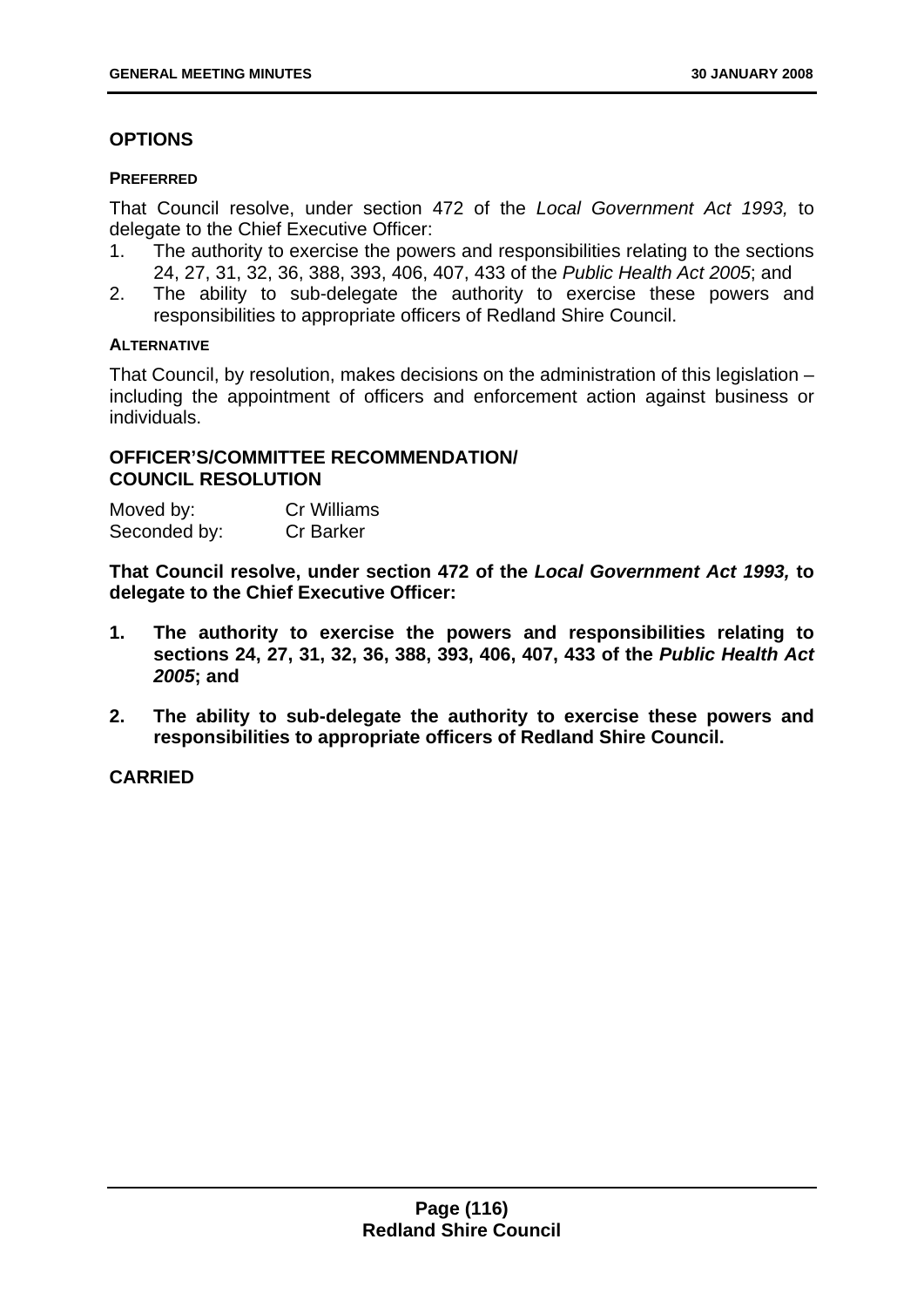# **12.2.2 PROPOSED ROAD OPENING FROM LOT 14 ON CP903658**

| <b>Dataworks Filename:</b>       | 45353                                                                                          |
|----------------------------------|------------------------------------------------------------------------------------------------|
| <b>Attachments:</b>              | <b>Proposed New Road North East Corner of</b><br><b>Wellington and South Street, Cleveland</b> |
| <b>Responsible Officer Name:</b> | <b>Paul Powell</b><br><b>Survey Services Manager</b>                                           |
| <b>Author Name:</b>              | <b>Michelle Steel</b><br><b>Survey Administration Officer</b>                                  |

#### **EXECUTIVE SUMMARY**

Due to the proposed intersection improvements at Wellington and South Streets, Cleveland, a road opening is required to facilitate the roundabout upgrade. A truncation of 25m² will be required from Lot 14 on CP903658 (Council's South Street Depot).

The roundabout upgrade will allow for improvements in traffic flow and safety as well as allowing a safe pedestrian walkway.

In addition, it is recommended that the Mayor and Chief Executive Officer be authorised to sign and seal all relevant documentation in accordance with the *Land Title Act 1994*.

# **PURPOSE**

To seek Council approval to dedicate approximately 25m² of Lot 14 on CP903658 to road as shown on drawing No A2-S7-1-1 pursuant to Section 51 of the *Land Title Act 1994*.

# **BACKGROUND**

As part of the 2007/2008 Roadworks Program, the construction of a new roundabout and additional lanes at the intersection of Wellington and South Streets will be completed. The new roundabout will allow for safe sight distances and a safe pedestrian walkway.

To construct the roundabout to Council and State standards, additional land will be required from Lot 14 on CP903658. The required road opening will consist of a 10m, three chord truncation (approximately 25m²).

#### **ISSUES**

In order to facilitate the roundabout it is proposed to dedicate 25m² as road from the Council owned Lot 14 on CP903658.

The widened road reserve will improve pedestrian movements and accommodate any new services or existing service changes that may be required.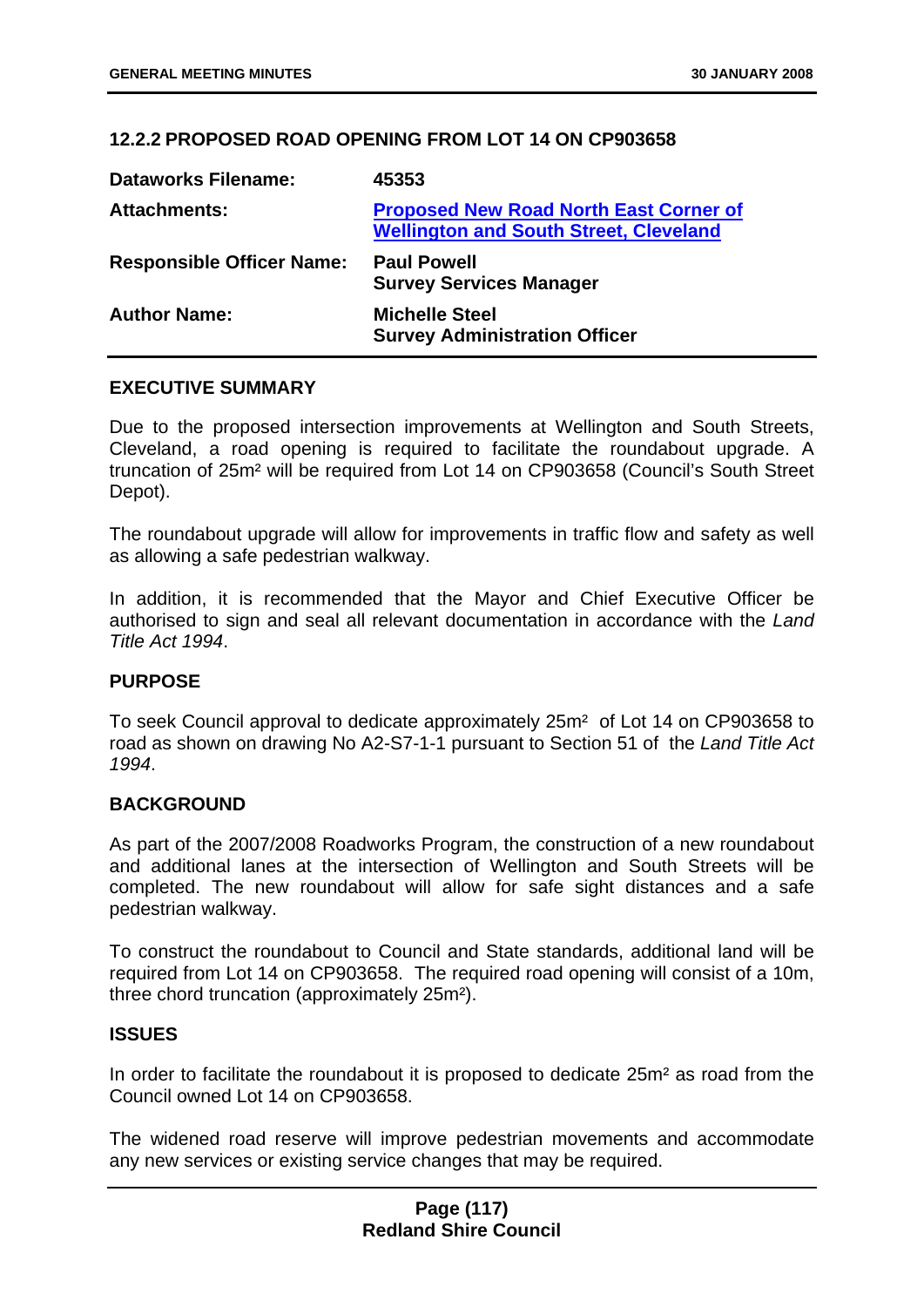# **RELATIONSHIP TO CORPORATE PLAN**

The recommendation primarily supports Council's strategic priority to provide and maintain water, waste services, roads, drainage and support the provision of transport and waterways infrastructure.

# **FINANCIAL IMPLICATIONS**

It is anticipated that the survey and legal costs associated with the proposed new road land action will be \$3000. This land action will need to proceed to facilitate the intersection works and the budget will be allocated from the Capital Works project funding.

# **PLANNING SCHEME IMPLICATIONS**

The Land Use Planning Group was consulted and it is considered that the outcome of recommendations in this report will not require any amendments to the Redlands Planning Scheme.

# **CONSULTATION**

Consultation has occurred with the following officers:

- Manager Infrastructure Planning
- Manager Customer Service and Business Performance
- Property Services Manager
- Service Manager of Development Coordination
- Principal Senior Design Technician
- Registered Surveyor

# **OPTIONS**

# **PREFERRED**

That Council resolve as follows:

- 1. To dedicate part of Lot 14 on CP903658 as road under Section 51 of the *Land Title Act 1994*; and
- 2. That the Mayor and Chief Executive Officer be delegated authority to sign and seal any documentation relating to these matters.

# **ALTERNATIVE**

That Council resolve to not dedicate the land as road, resulting in the roundabout not being constructed to Council standards.

# **OFFICER'S/COMMITTEE RECOMMENDATION/ COUNCIL RESOLUTION**

| Moved by:    | <b>Cr Williams</b> |
|--------------|--------------------|
| Seconded by: | <b>Cr Barker</b>   |

# **That Council resolve as follows:**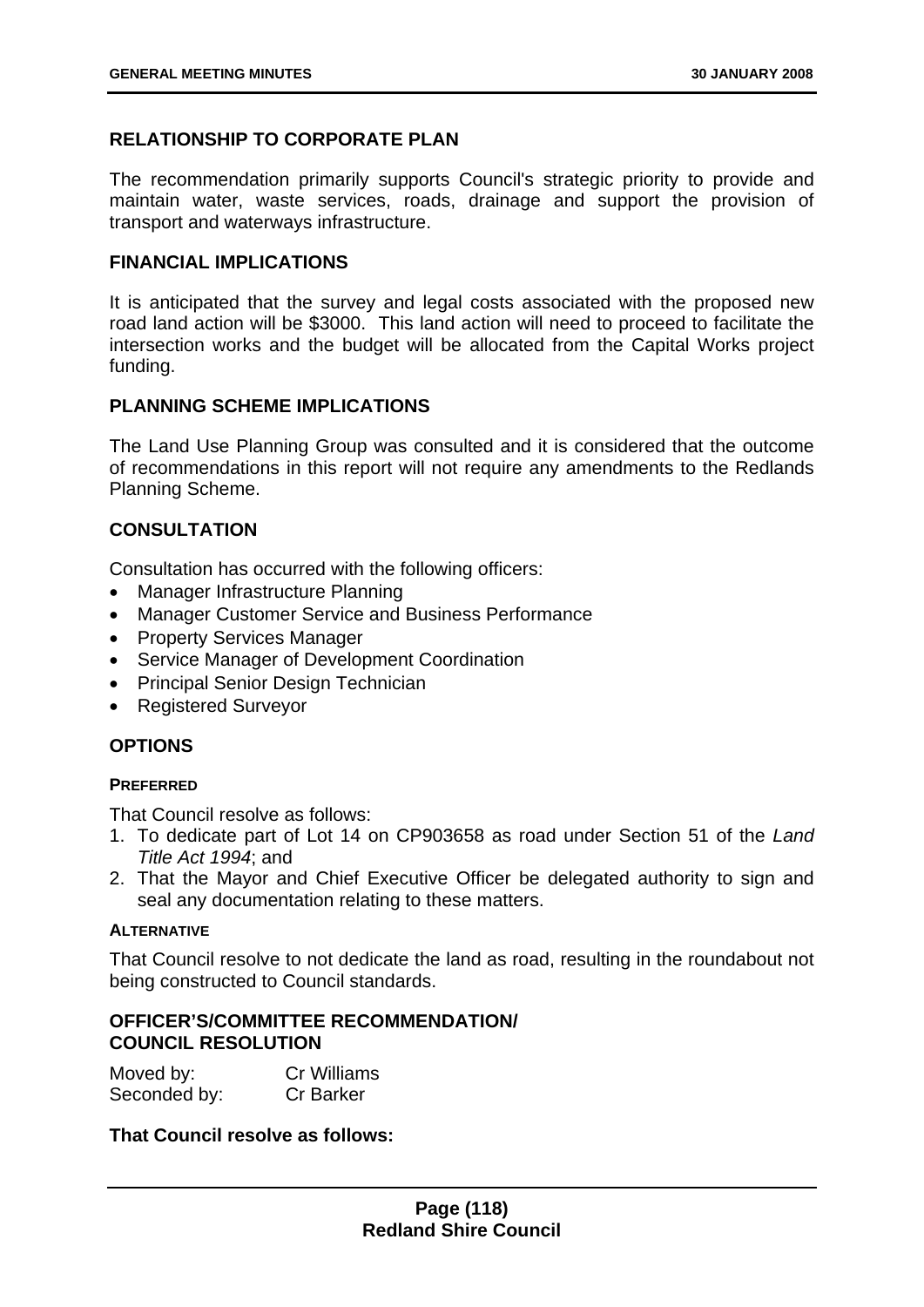- **1. To dedicate part of Lot 14 on CP903658 as road under Section 51 of the**  *Land Title Act 1994***; and**
- **2. That the Mayor and Chief Executive Officer be delegated authority to sign and seal any documentation relating to these matters.**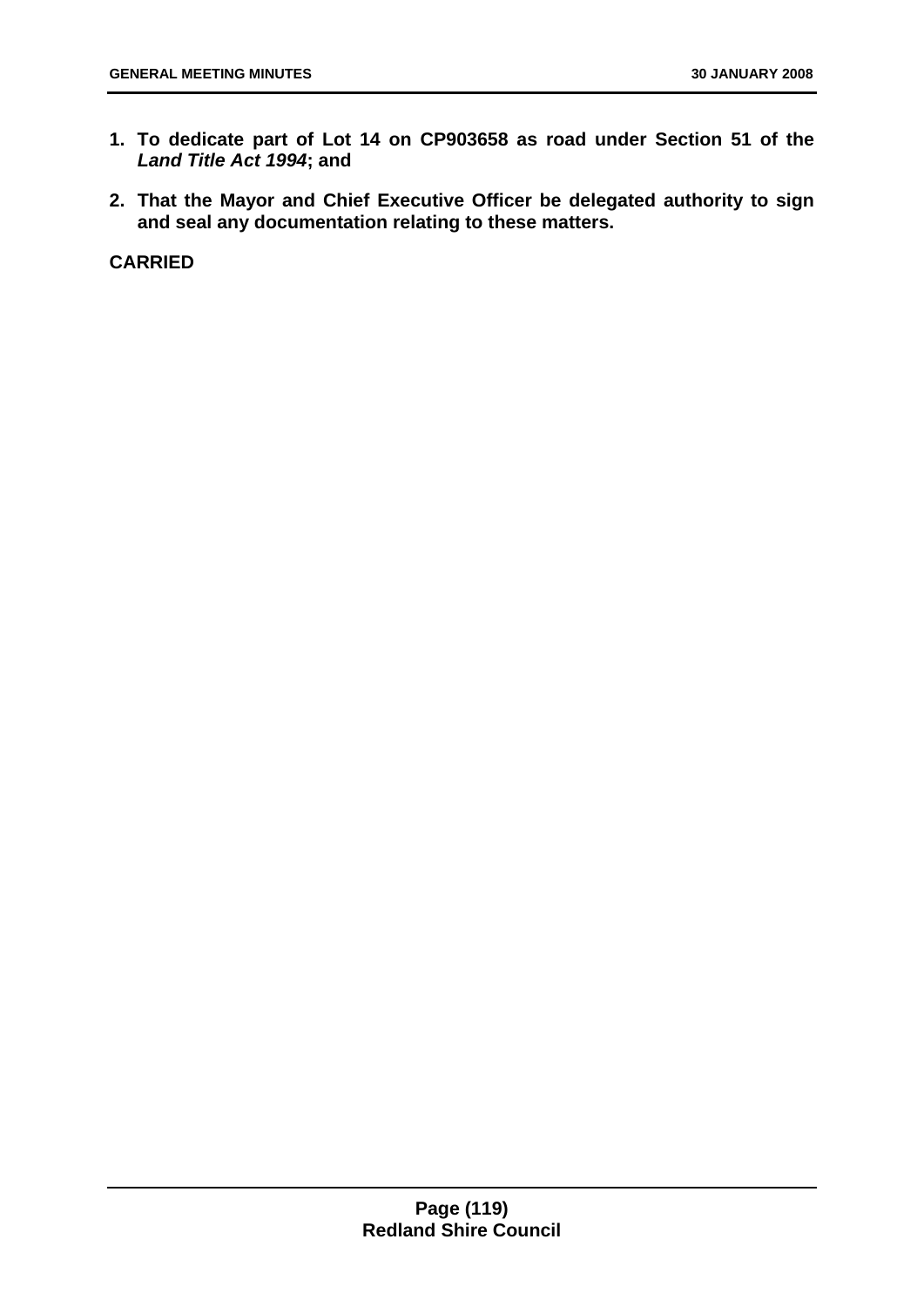# **12.3 PLANNING AND POLICY**

#### **12.3.1 MONTHLY BALANCED SCORECARD REPORT FOR DECEMBER 2007**

| <b>Dataworks Filename:</b>       | <b>Gov - Corporate Balanced Scorecard Monthly</b><br><b>Report to Committee</b>   |
|----------------------------------|-----------------------------------------------------------------------------------|
| <b>Attachment:</b>               | <b>Corporate Balanced Scorecard Report December</b><br>2007                       |
| <b>Responsible Officer Name:</b> | <b>Warren van Wyk</b><br><b>Manager Corporate Planning Performance &amp; Risk</b> |
| <b>Author Name:</b>              | <b>Jenny Forbes</b><br><b>Senior Projects Adviser</b>                             |

#### **EXECUTIVE SUMMARY**

The monthly Corporate Balanced Scorecard report, as attached, provides a high level overview of Council's performance in key areas of Council business.

This report provides the performance results and comments for the month of December 2007. Performance is shown in one of four ranges: Outstanding (green), above standard (yellow), satisfactory (orange) or unsatisfactory (red). The overall rating for each Perspective is determined by the relative weightings of each KPI it includes.

The overall rating for Redland Shire Council for the month of December is Above Standard.

# **PURPOSE**

To provide Council with the Corporate Balanced Scorecard report for the month of December 2007.

# **BACKGROUND**

The performance management framework for Redland Shire Council includes the requirement for reports to Council on a monthly and quarterly basis as follows:

- The monthly Corporate Balanced Scorecard (BSC) report to Council of overall organisational performance. This report comprises a concise set of high level KPI's that have been developed to reflect organisational performance against financial, customer, internal/business processes, and people and learning perspectives. This report provides Council with a monthly snapshot on how the organisation is performing in key areas of our business.
- A more detailed quarterly operational plan performance report that focuses on performance at a program level. This report comprises a summary of performance against all KPI's and more detailed comments from Managers about performance that falls above or below an acceptable range.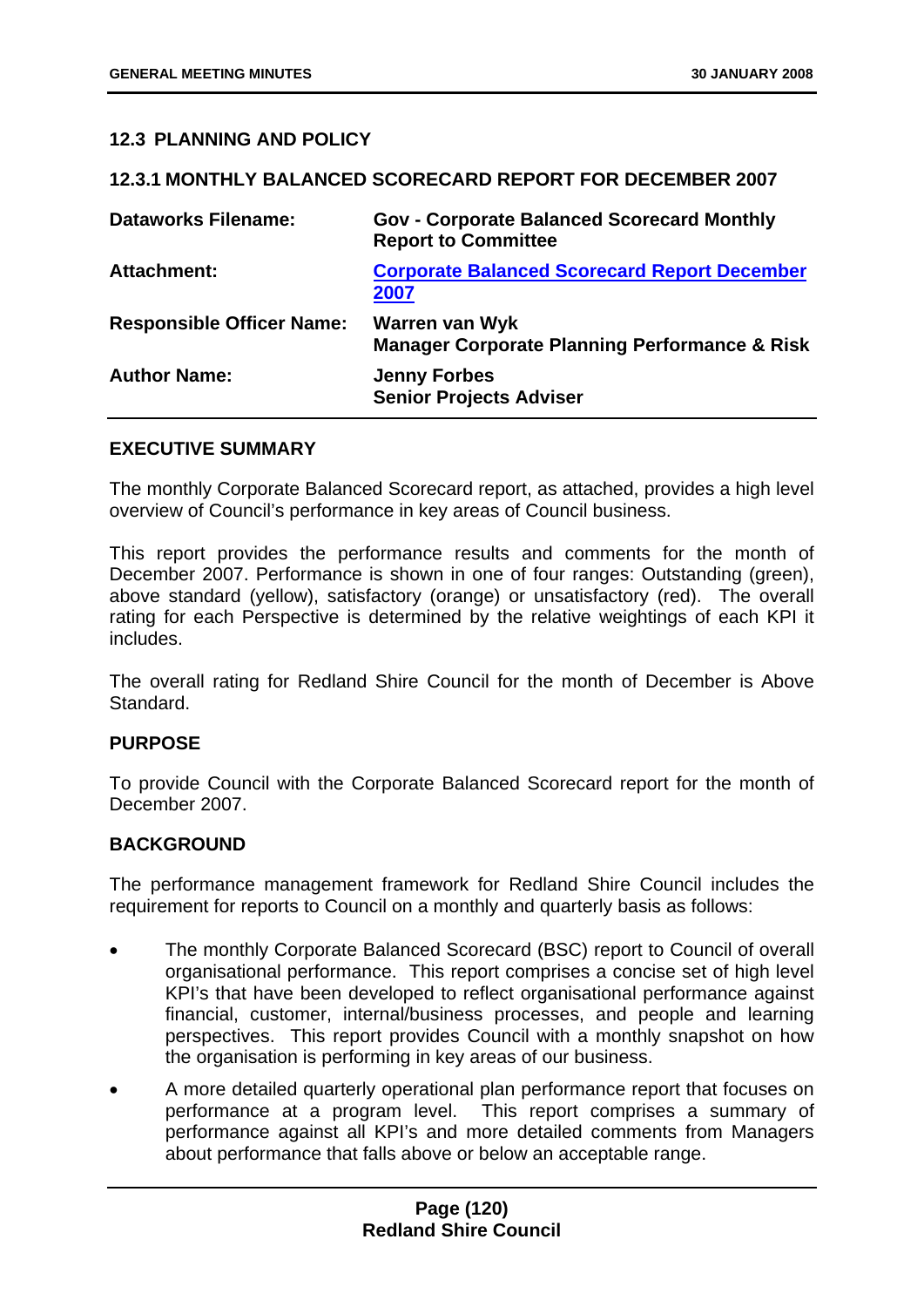# **ISSUES**

The following comments provide an overview of performance under each scorecard perspective and the associated key performance indicators.

#### **Financial Perspective**

December Rating: Outstanding

Proven Earnings Before Interest Tax & Depreciation (EBITD) Savings to Budget (weighting 20%) rated at the outstanding level, with a budget of \$18.8 million actual \$22.6 million. The favourable variance is mainly due to timing issues with goods and services. Full details are provided in the monthly finance report.

Cash Levels Within Targets (weighting 8%) rated in the above standard range with the result of 4.9 months being a seasonal improvement on last months result of 6.3 months.

The Capital Works Program Financial Performance KPI (weighting 12%) compares expenditure on finalised projects with budget. An outstanding result of 16.27% savings was achieved with the budget for completed projects so far this year (which are almost exclusively PDG projects) of \$7,215,753 and actual expenditure of \$6,041,899.

#### **Customer Perspective**

December Rating: Outstanding

Capital Works Program Practical Completion (weighting 15%) reports on the % of capital project milestones achieved compared to plan. PDG is currently managing 331 projects and has achieved 340 milestones against a target of 353. 73 projects have reached practical completion YTD. Redland Water and Waste is ahead of target with 23 milestones due and 26 achieved. In Corporate Services, Information Management and Corporate Assets, Fleet and Facilities are spot on target with 40 milestones achieved.

Compliance with the Australian Drinking Water Guidelines (ADWG, weighting 2.5%): Drinking water quality fully complied (100%) with all 4 key ADWG parameters: e-coli levels, turbidity, pH levels, and manganese levels.

Compliance with our EPA Licence for Wastewater (weighting 2.5%) currently rates as satisfactory, with no non-conformances during December.

Development Application Assessment Performance Index Timeliness (weighting 10%) achieved a satisfactory rating. This index reflects the performance of each of the 3 categories of applications - Integrated Commercial, Land Development and Development Assessment. Timeframes continue to be effected by resourcing issues.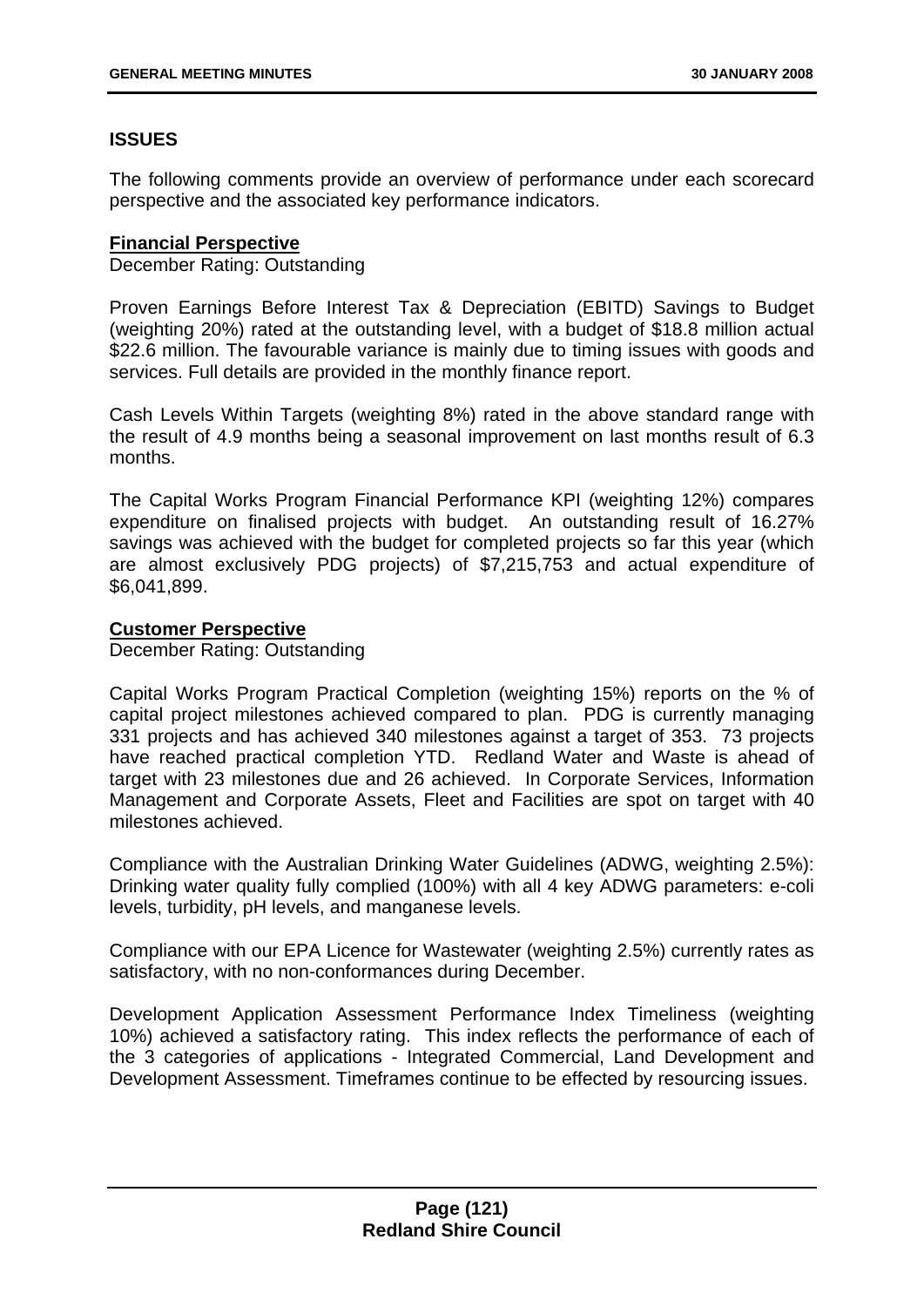# **Internal Perspective**

December Rating: Outstanding

Asset Management Plans Actions Completed (weighting 7.5%) was above standard with 92% completed on time.

% of Internal Audit Actions Completed within agreed timeframes (weighting 7.5%), continues to rate as outstanding with 100% of audit recommendations completed on schedule.

# **People & Learning Perspective**

December Rating: Unsatisfactory

% of Funded Workplace Health and Safety Management Plan Actions (weighting 10%) rated as unsatisfactory. Council is well into some of the actions related to milestones 4, 5 & 6 however milestone 3 has not been completed yet. This involves negotiating the interim audit with the Dept of WH&S, *prior to sign-off by the CEO.* This timing had not been factored in when the initial project milestones were set and this is the reason for the delay. Once milestone 3 is complete, because of the ongoing work within the WH&S unit, we will be very close to being back on target for this KPI, and we will bring the KPI in on target for the year.

The Lost Time Injury Frequency Rate (weighting 5%) is expressed as a rolling 12 month average and rated as satisfactory. There were no recordable LTI's for December with the result showing a slight improvement over the 12 month period.

# **RELATIONSHIP TO CORPORATE PLAN**

The recommendation in this report primarily supports Council's strategic priority to provide a clear organisational direction supported by effective leadership and a framework of policies, plans and strategies that are responsive to the community's needs and which promote accountable and ethical standards of practice.

# **FINANCIAL IMPLICATIONS**

No direct financial implications arise from this report. The report does contain several indicators that either reflects financial performance to date, or which will have had a direct or indirect impact on financial performance.

# **PLANNING SCHEME IMPLICATIONS**

It is considered that the outcome of recommendations in this report will not require any amendments to the Redlands Planning Scheme.

# **CONSULTATION**

The data and comments in the report were provided by relevant managers and were compiled by the Corporate Planning, Performance and Risk Group.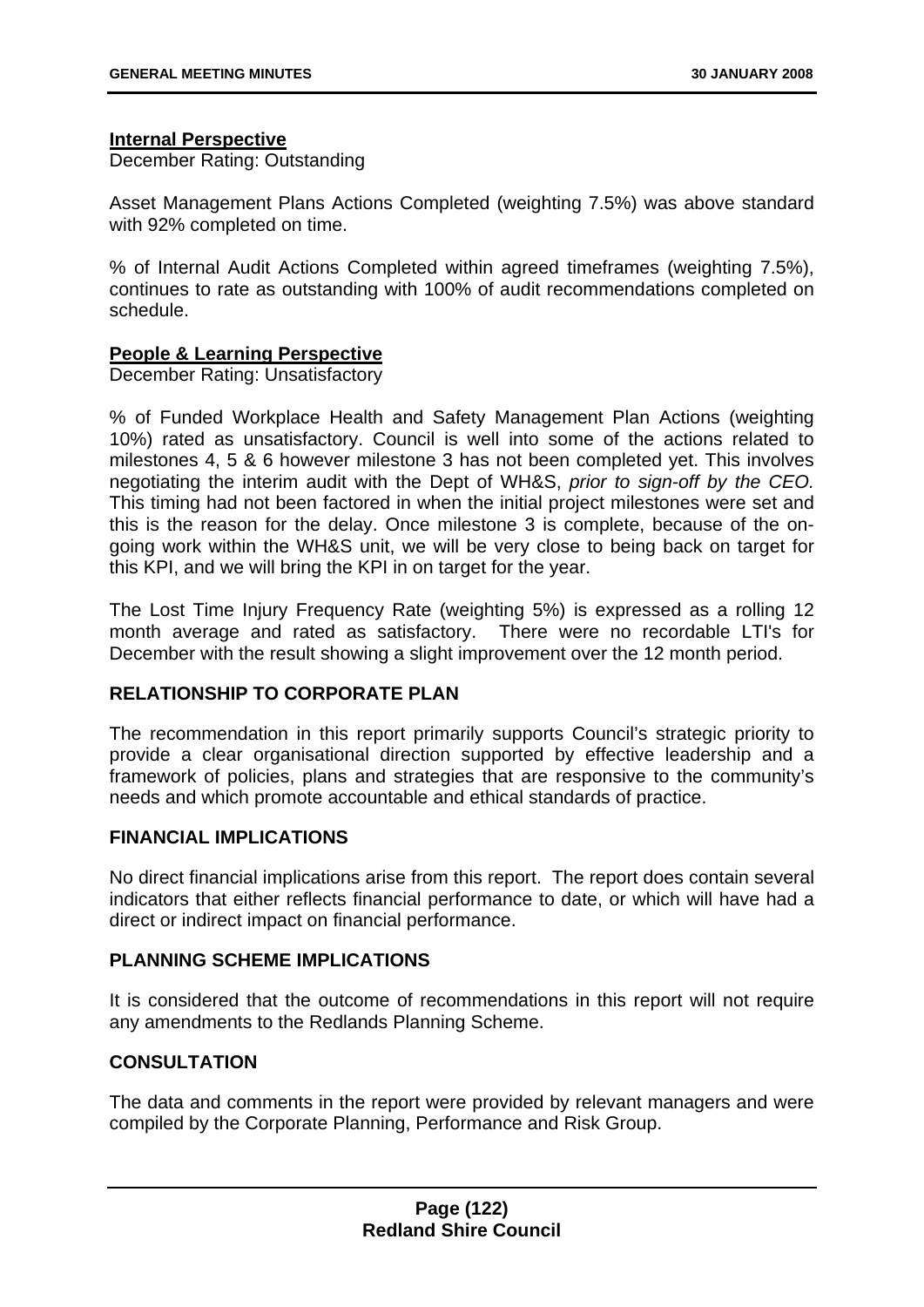# **OPTIONS**

#### **PREFERRED**

That Council resolve to note the Corporate Balanced Scorecard for the month of December 2007, as attached.

# **ALTERNATIVE**

That Council resolve to note the Corporate Balanced Scorecard for December 2007 and request additional information.

# **OFFICER'S/COMMITTEE RECOMMENDATION/ COUNCIL RESOLUTION**

Moved by: Cr Williams Seconded by: Cr Barker

**That Council resolve to note the Corporate Balanced Scorecard for the month of December 2007, as attached.**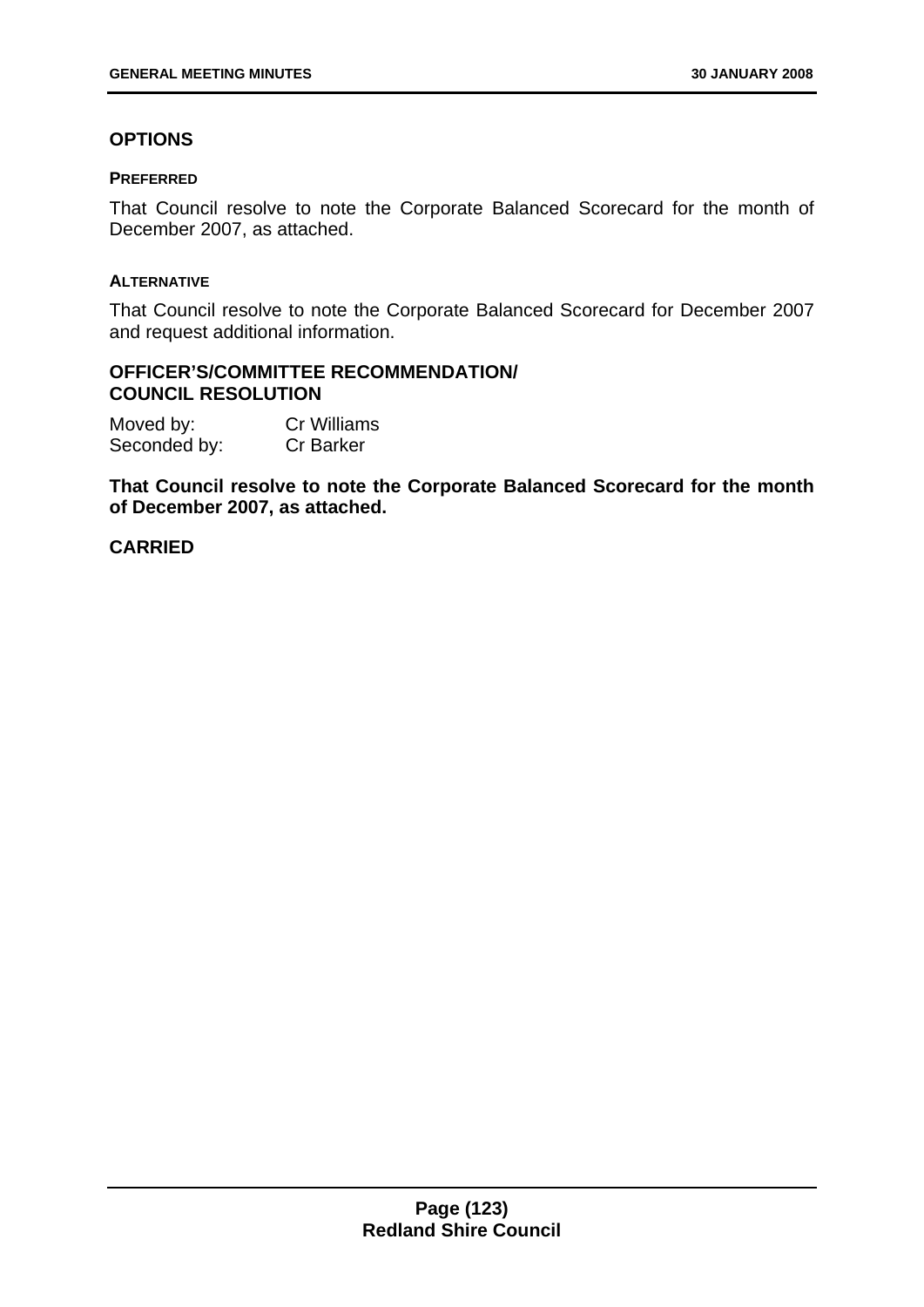# **12.4 GENERAL BUSINESS**

Permission was granted for Cr Bowler to raise the following item of General Business at Planning & Policy Committee.

# **12.4.1 REQUEST FOR REPORT – HEAVY VEHICLES, MT COTTON ROAD**

# **COMMITTEE RECOMMENDATION/ COUNCIL RESOLUTION**

Moved by: Cr Williams Seconded by: Cr Barker

- **1. That a report be prepared and brought back to Planning & Policy Committee investigating the need to remove heavy vehicles, including quarry trucks, along Mt Cotton Road between Broadwater & Moreton Bay Roads; and**
- **2. That a 'Load Limit' sign be installed.**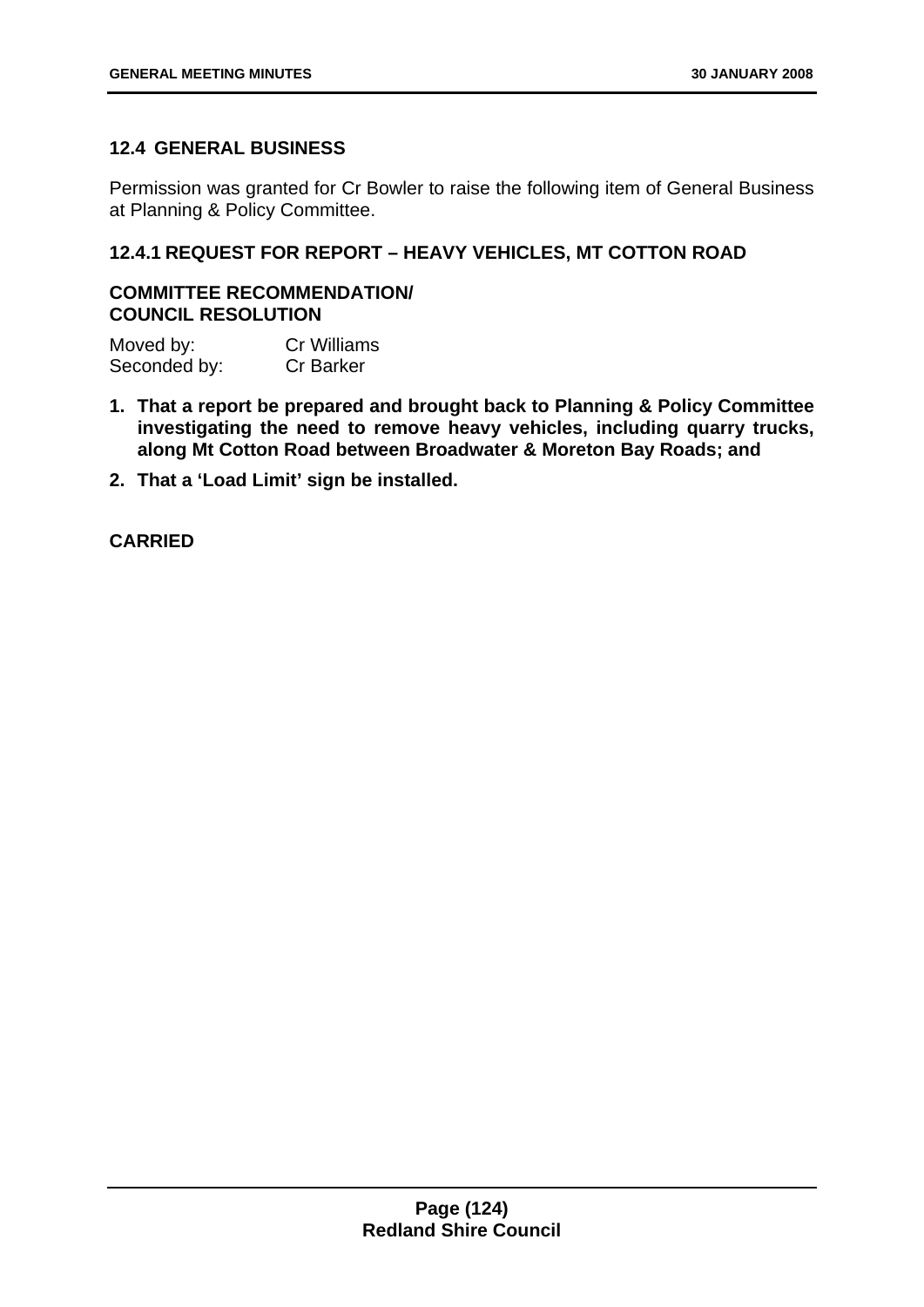# **13 MAYORAL MINUTE**

# **13.1 REMUNERATION LEVELS FOR MAYOR & COUNCILLORS**

# **BACKGROUND**

The purpose of this Minute and its subsequent report is to remove Councillors from the task of calculating the value of their own services.

The Tribunal has recommended a range with a variance of 10% for Councillors and rather than Councillors having to deliberate on whether it should be in the high or low end, this Minute removes Councillors from the responsibility of evaluating their own roles against other like Councils.

# **COUNCIL RESOLUTION**

Moved by: Cr Seccombe

**That Council seek and appoint the services of an appropriate consultant to investigate and advise Council on the remuneration levels for the Mayor and Councillors of the new Redland City Council.** 

**The investigation is to consider the Mayor and Councillor roles against other Category 6 Councils in the new Local Government Remuneration Tribunal Report released by the State Government on 29 November 2007 and recommend remuneration levels for the Mayor and Councillors, which must be within the range set by the Tribunal and after consideration of the current remuneration paid to other Category 6 Councils.** 

**The recommendations should be included in a report to Council in time for presentation and adoption at the first meeting of the new Council.**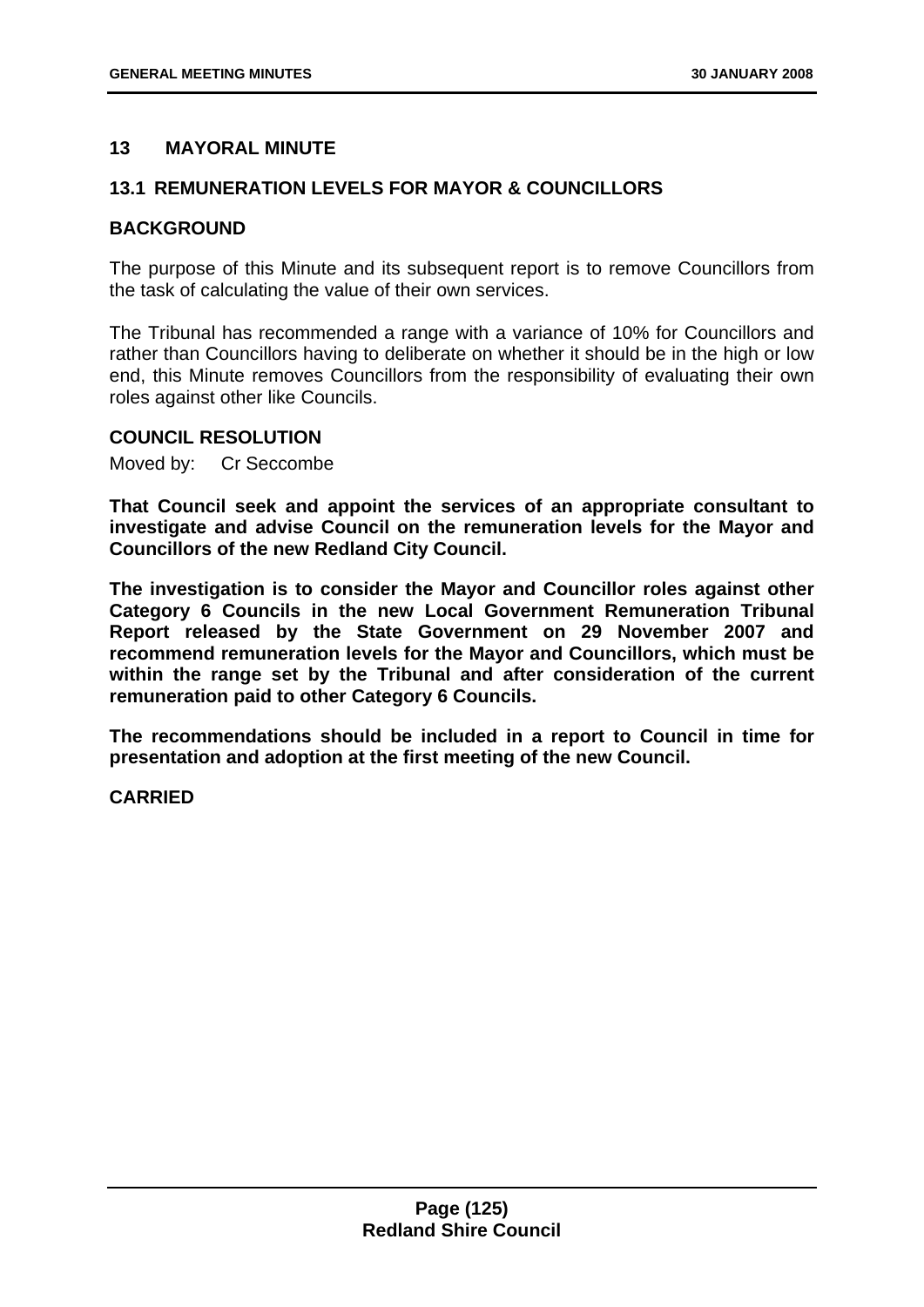# **14 DIRECT TO COUNCIL REPORTS**

**14.1 OFFICE OF CEO** 

# **14.1.1 LIBERTY SWING - SHARKS SPORTING CLUB - DIVISION 4 CCBF REQUEST**

| <b>Dataworks Filename:</b>       | <b>G&amp;S Councillors' Community Benefit Fund</b>       |
|----------------------------------|----------------------------------------------------------|
| <b>Responsible Officer Name:</b> | <b>Susan Rankin</b><br><b>Chief Executive Officer</b>    |
| <b>Author Name:</b>              | <b>Tina Robinson</b><br><b>Executive Support Officer</b> |

#### **EXECUTIVE SUMMARY**

Council annually allocates in its budget an amount for discretionary spending by Divisional Councillors known as the Councillors' Community Benefit fund (CCBF). In accordance with the requirements of the CCBF Policy and Guideline requests for expenditure over \$5,000.00 require Council approval.

This report details Cr Dowling's request to allocate \$9338.36 (GST Exc) from the Division 4 portion of the CCBF for the purpose of assisting with the installation costs only of a Liberty Swing at the Victoria Point Sharks Sporting Club.

# **PURPOSE**

The purpose of this report is to seek Council approval to allocate \$9,338.36 (GST Exc) from the Division 4 portion of the CCBF to assist the Victoria Point Sharks Sporting Club with installation of the Liberty Swing.

# **BACKGROUND**

In March 2007 a joint venture commenced with a private benefactor (Andreas Dagelet), the Rotary Club, Victoria Point Sharks Sporting Club and Variety Queensland to purchase and install a Liberty Swing in the Redlands.

A Liberty Swing is a playground swing for children with disabilities in wheelchairs to enjoy recreational swinging. The swing meets all standards and safety requirements and has a secure locking device when not in use.

The cost of a Liberty Swing is made up of two components:

- swing purchase \$25,000.00 (GST Exc)
- installation costs (in accordance with supplier specifications) \$14,449.91 (GST Exc)

The funds for the purchase of the Liberty Swing are being sourced from the Variety Club Qld, private benefactor (Andreas Dagelet) and Rotary Club. The private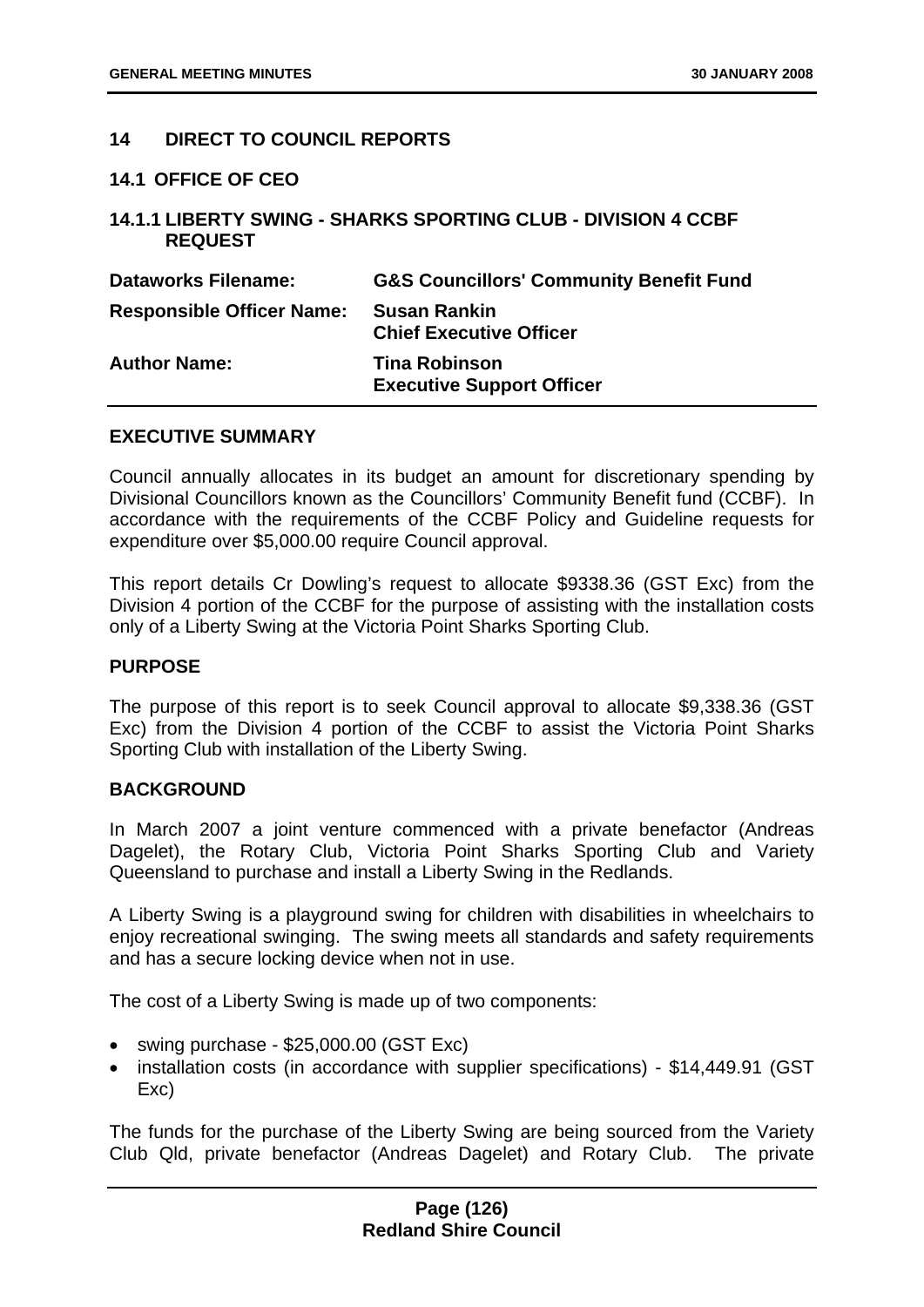benefactor is also providing \$5,111.55 (GST Exc) towards the installation of the Liberty Swing.

Cr Dowling has received a request from the Victoria Point Sharks Sporting Club for \$9,3338.36 (GST Exc) from the Division 4 portion of the Councillors' Community Benefit Fund to assist with the remaining installation costs.

# **ISSUES**

The supplier of the Liberty Swing required that a Consent Form be signed and returned, detailing the installation requirements and maintenance program, before delivery could take place. Whilst Council has sourced a recommended contractor to install the Liberty Swing and obtained the required quote, the General Manager of the Sharks Sporting Club has undertaken the conditions listed on the Consent Form, signed and return the form.

# **RELATIONSHIP TO CORPORATE PLAN**

The recommendation in this report primarily supports Council's strategic priority to build safe, strong and self reliant communities with access to community services, infrastructure and opportunities for participation in community life.

# **FINANCIAL IMPLICATIONS**

The Division 4 portion of the Councillors' Community Benefit Fund has sufficient funds to support this request.

Council has sourced a quote from Playground Inspection Protection on the recommendation of the Variety Club Queensland. To date Playground Inspection Protection has installed all Liberty Swings within South East Queensland and it is recommended that this contractor be the preferred supplier due to their installation experience in accordance with the supplier's standards.

# **CONSULTATION**

Cr Dowling has consulted with the Liberty Swing sponsors (Variety Club Qld, Rotary Club, Victoria Point Sharks Sporting Club and Andreas Dagelet) to co-ordinating the purchase and installation of the swing.

The Office of the CEO has also consulted with the following:

- Liberty Swing sponsors (Variety Club Qld, Rotary Club, Andreas Dagelet & Victoria Point Sharks Sporting Club)
- Parks & Conservation
- Community & Social Planning.

Discussions between Parks & Conservation, Community and Social Planning and the Sharks Sporting Club have occurred to determine the best location of the Liberty Swing.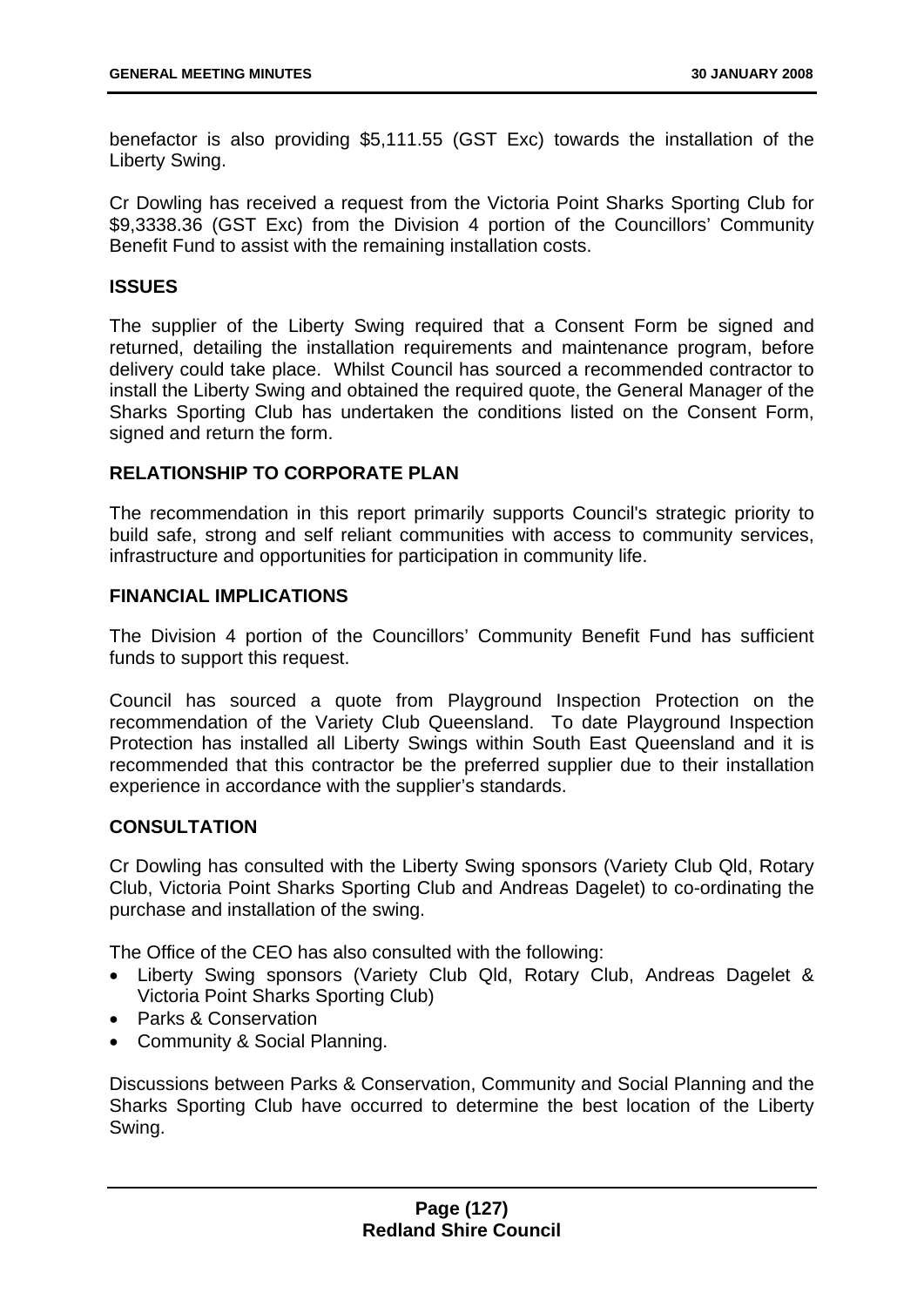# **OPTIONS**

#### **PREFERRED**

That Council resolve to approve the allocation of \$9,338.36 (GST Exc) from the Division 4 portion of the Councillors' Community Benefit Fund to assist the Victoria Point Sharks Sporting Club with installation of a Liberty Swing.

# **ALTERNATIVE**

That Council not approve the allocation of \$9,338.36 (GST Exc) from the Division 4 portion of the Councillors' Community Benefit Fund to assist the Victoria Point Sharks Sporting Club with installation of a Liberty Swing.

# **OFFICER'S RECOMMENDATION/ COUNCIL RESOLUTION**

| Moved by:    | <b>Cr Dowling</b> |
|--------------|-------------------|
| Seconded by: | Cr Burns          |

**That Council resolve to approve the allocation of \$9,338.36 (GST Exc) from the Division 4 portion of the Councillors' Community Benefit Fund to assist the Victoria Point Sharks Sporting Club with installation of a Liberty Swing.**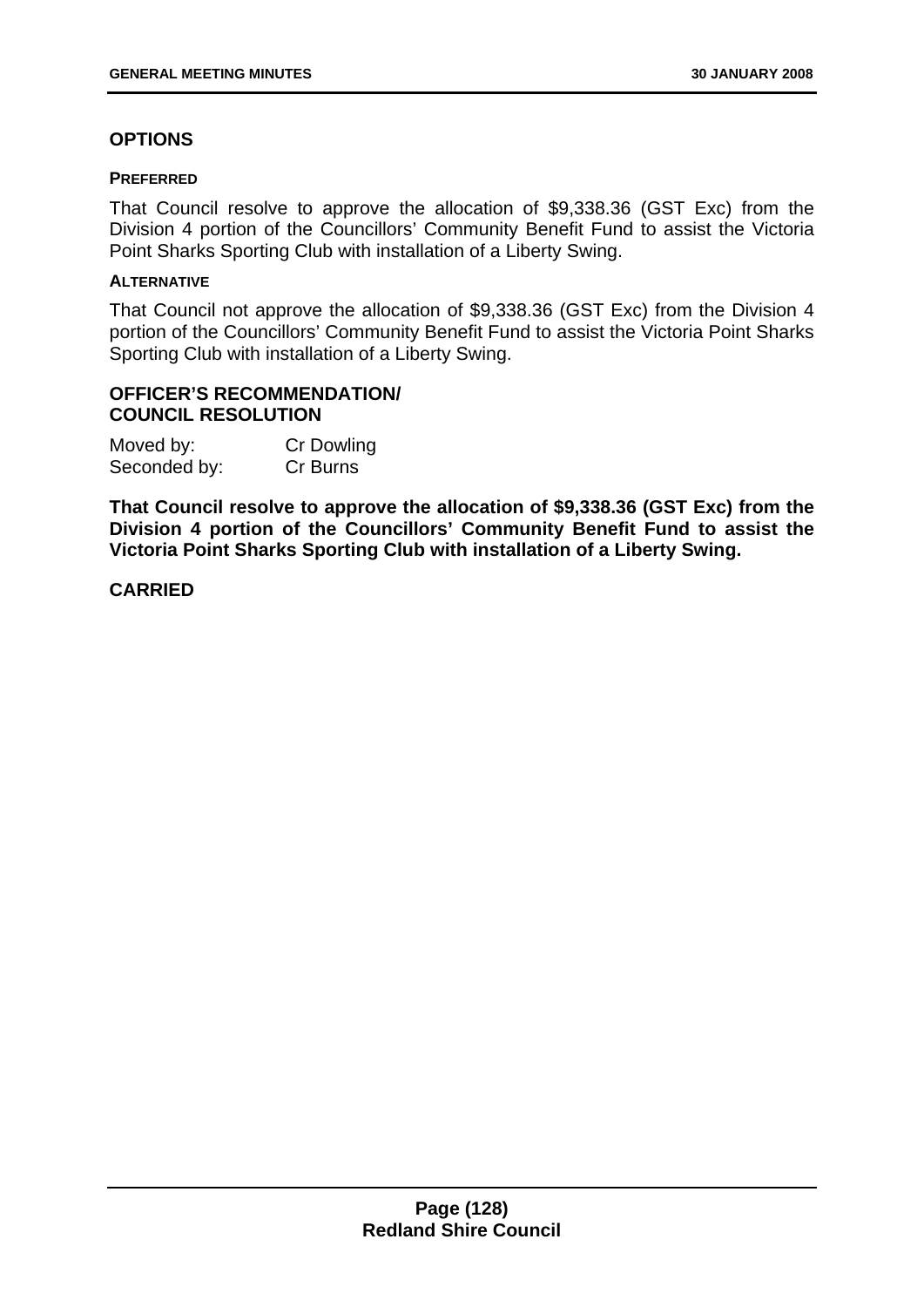# **14.1.2 SHARKS SPORTING CLUB-UPGRADE OF LIGHTING- CCBF REQUEST DIVISION 4**

| <b>Dataworks Filename:</b>       | <b>G&amp;S Community Benefit Fund</b>                    |
|----------------------------------|----------------------------------------------------------|
| <b>Responsible Officer Name:</b> | <b>Susan Rankin</b><br><b>Chief Executive Officer</b>    |
| <b>Author Name:</b>              | <b>Tina Robinson</b><br><b>Executive Support Officer</b> |

# **EXECUTIVE SUMMARY**

Council annually allocates in its budget an amount for discretionary spending by the Divisional Councillors known as the Councillors' Community Benefit Fund (CCBF). In accordance with the requirements of the CCBF Policy and Guideline requests for expenditure over \$5,000.00 require Council approval.

This report details Cr Peter Dowling's request to allocate \$12,272.73 (GST Exc) from the Division 4 portion of the CCBF to assist the Sharks Sporting Club in providing field lighting at the Ern Dowling No.2 Sportsfield, corner of Link Road and Colburn Avenue, Victoria Point.

# **PURPOSE**

The purpose of this report is to seek Council approval to allocate \$12,272.73 (GST Exc) from the Division 4 portion of the CCBF for the purpose of assisting the Sharks Sporting Club in providing field lighting at the Ern Dowling No.2 Sportsfield.

# **BACKGROUND**

The Victoria Point Sharks Sporting Club approached Cr Dowling to request funding from the Division 4 portion of the CCBF to assist with the remainder of costs (\$12,272.73 GST Exc) to install lighting at the No.2 Ern Dowling Sportsfield.

The Sharks Sporting Club is contributing \$15,500.00 (GST Inc) towards this project and to assist with funding the club submitted a grant application to the State Government and was awarded \$63,500.00 (GST Inc) towards their total project of \$92,500.00 (GST Inc).

A CCBF Application has been received by Cr Peter Dowling who supports the request to allocate \$12,272.73 (GST Exc) from the Division 4 portion of the Councillors' Community Benefit Fund.

# **ISSUES**

Council's Senior Adviser Urban Landscape met with a representative from Sea Eagle Electrical to discuss design layout and project requirements.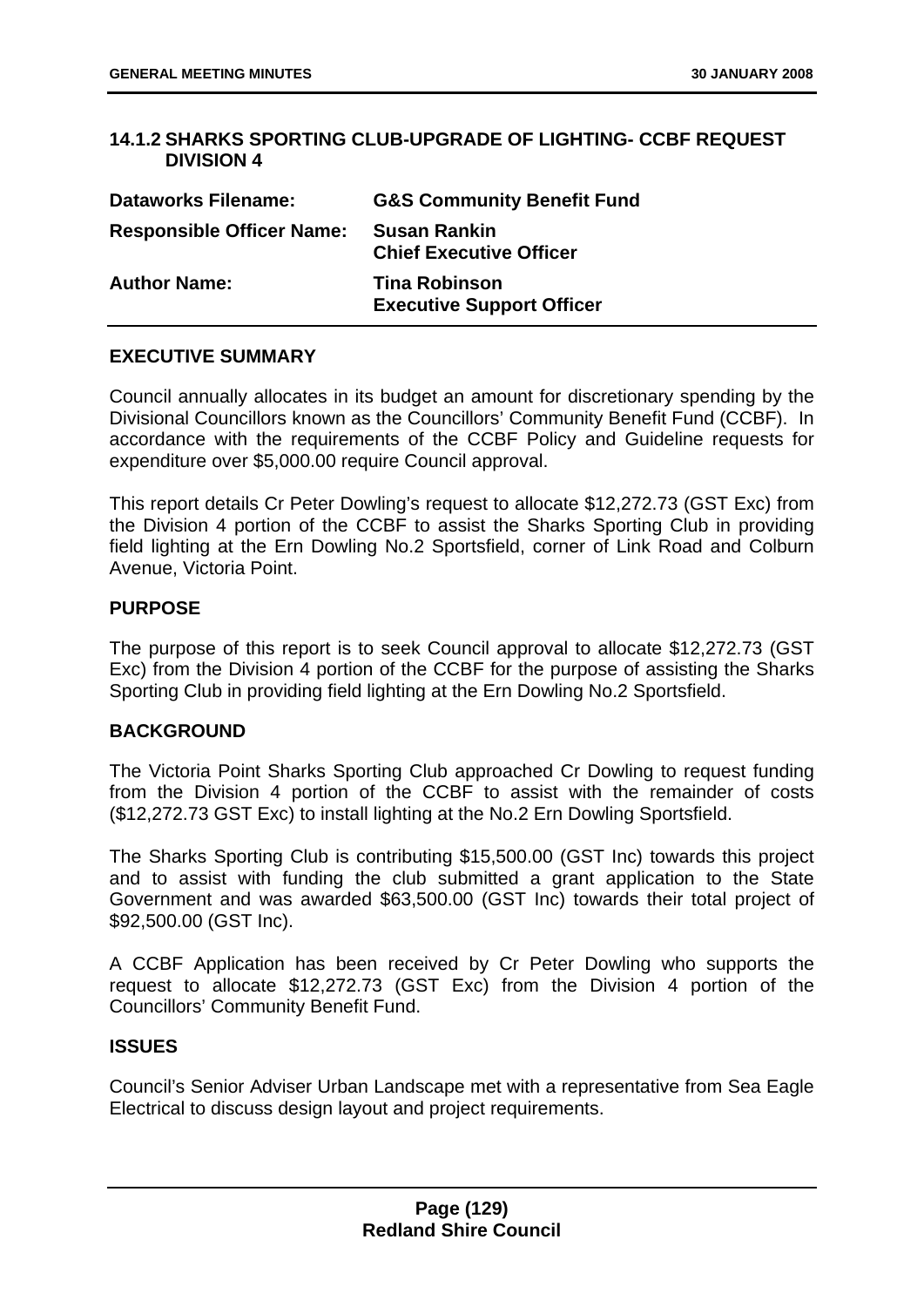Council's Parks and Conservation area will monitor the installation to ensure that the previously laid irrigation is not impacted whilst the trenching is done for the electrical conduits.

A building application (BD143269) was submitted to Council and approved on 22 January, 2008.

# **RELATIONSHIP TO CORPORATE PLAN**

The recommendation in this report primarily supports Council's strategic priority to build safe, strong and self reliant communities with access to community services, infrastructure and opportunities for participation in community life.

# **FINANCIAL IMPLICATIONS**

The Division 4 portion of the Councillors' Community Benefit Fund has sufficient funds to support this request.

In accordance with CCBF Guideline (GL-2034) three written quotations have been provided.

# **CONSULTATION**

Cr Dowling has met with the Sharks Sporting Club to discuss their requirements to install field lighting.

Council's Senior Advisor Urban Landscape Design met with Sea Eagle Electrical to discuss works to be undertaken. It was also decided that Parks and Conservation will monitor the installation of the field lights so that previously laid irrigation is not impacted.

The Office of the CEO has also consulted with the following areas of Council in relation to this project:

- Community & Social Planning
- Leisure & Recreation
- Parks & Conservation

# **OPTIONS**

# **PREFERRED**

That Council approve the allocation of \$12,272.73 (GST Exc) from the Division 4 portion of the Councillors' Community Benefit Fund towards the installation of field lighting at No.2 Ern Dowling Sportsfield, Sharks Sporting Club.

# **ALTERNATIVE**

That Council not approve the allocation of \$12,272.73 (GST Exc) from the Division 4 portion of the Councillors' Community Benefit Fund towards the installation of field lighting at No.2 Ern Dowling Sportsfield.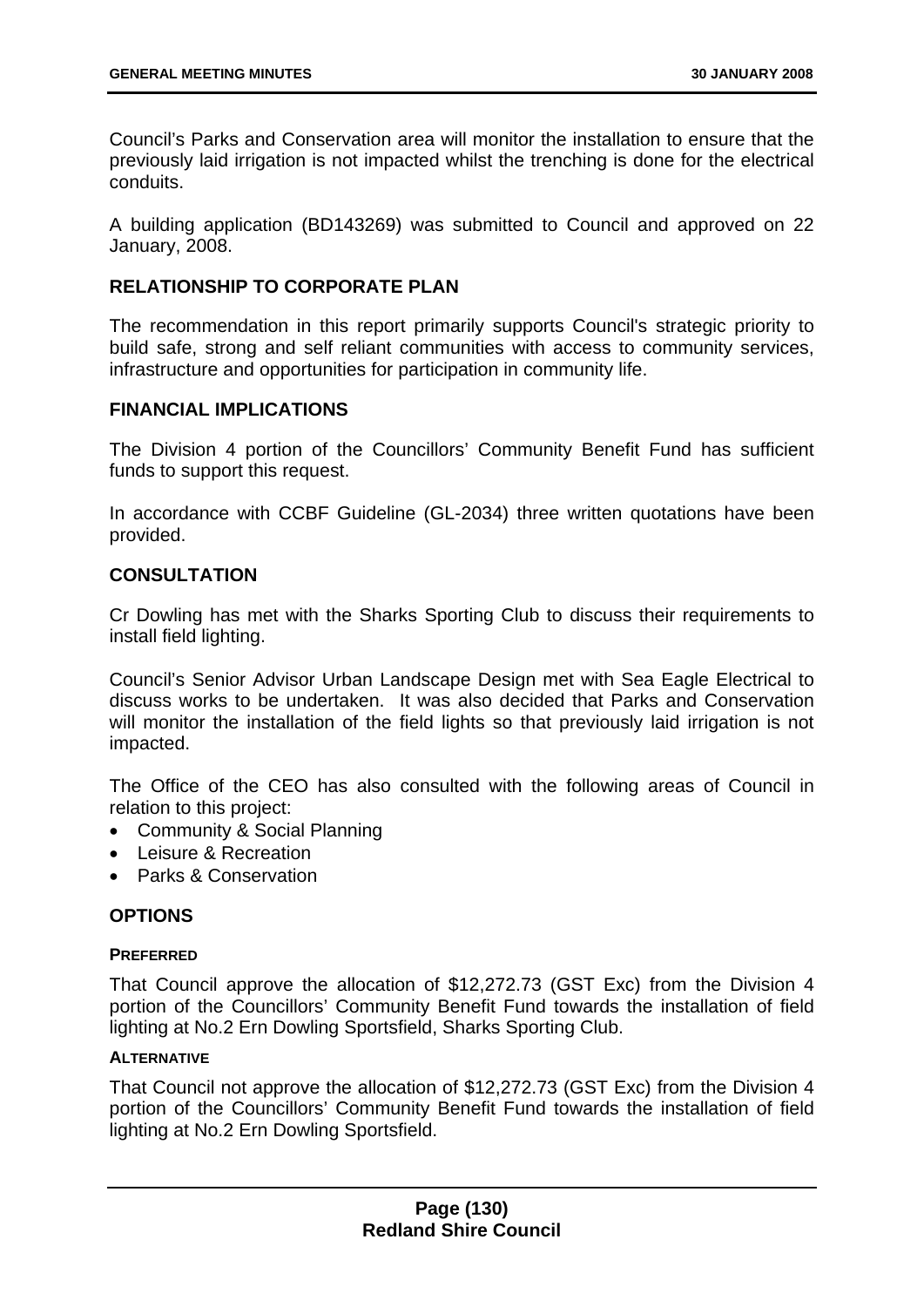# **OFFICER'S RECOMMENDATION/ COUNCIL RESOLUTION**

| Moved by:    | <b>Cr Dowling</b> |
|--------------|-------------------|
| Seconded by: | Cr Williams       |

**That Council resolve to approve the allocation of \$12,272.73 (GST Exc) from the Division 4 portion of the Councillors' Community Benefit Fund towards the installation of field lighting at No 2 Ern Dowling Sportsfield, Sharks Sporting Club.**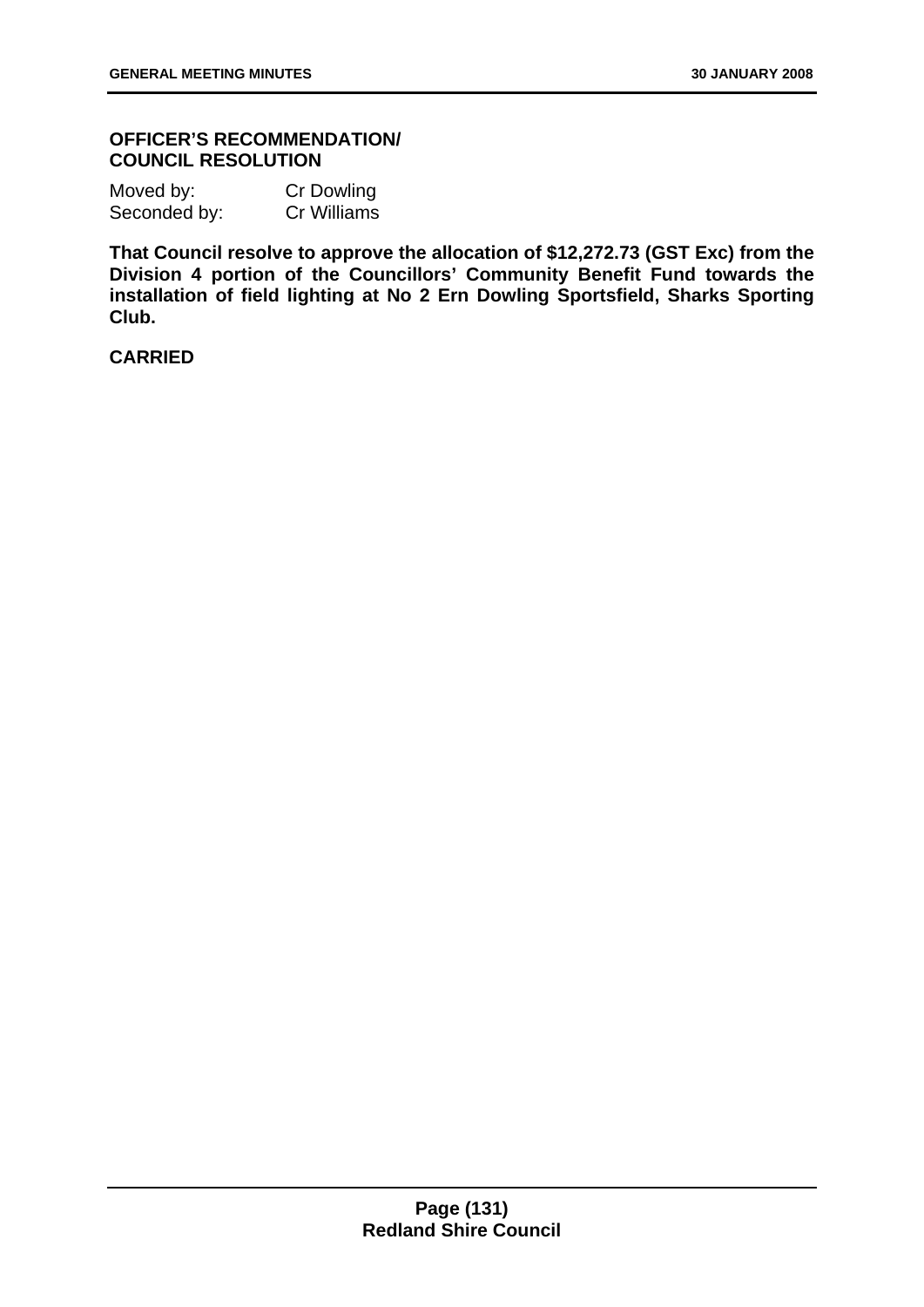# **14.1.3 FOLK REDLANDS - DIVISION 6 CCBF REQUEST**

| <b>Dataworks Filename:</b>       | <b>G&amp;S Councillors Community Benefit Fund</b>        |
|----------------------------------|----------------------------------------------------------|
| <b>Responsible Officer Name:</b> | <b>Susan Rankin</b><br><b>Chief Executive Officer</b>    |
| <b>Author Name:</b>              | <b>Tina Robinson</b><br><b>Executive Support Officer</b> |

# **EXECUTIVE SUMMARY**

Council annually allocates in its budget an amount for discretionary spending by Divisional Councillors known as the Councillors' Community Benefit Fund (CCBF). In accordance with the requirements of the CCBF Policy and Guideline requests for expenditure over \$5000.00 require Council approval.

This report details Cr Bowler's request to allocate \$5000.00 (GST Exc) from the Division 6 portion of the CCBF for the purpose of purchasing an enclosed trailer to store/transport music equipment (sound, lighting & stage gear) to events conducted by Folk Redlands Inc.

# **PURPOSE**

The purpose of this report is to seek Council approval to allocate \$5000.00 (GST Exc) from the Division 5 portion of the CCBF to assist Folk Redlands Inc in purchasing an enclosed trailer.

# **BACKGROUND**

Cr Toni Bowler and the Folk Redlands Inc have discussed project requirements of purchasing an enclosed trailer for storage and transport of music equipment.

The Folk Redlands conduct free concerts fortnightly and two free workshops and music festivals annually. The purchase of an enclosed trailer will allow them to transport their equipment to the various events and keep their equipment safe.

# **ISSUES**

As per the Councillors' Community Benefit Fund Guidelines (GL-2034), two written quotations have been provided.

# **RELATIONSHIP TO CORPORATE PLAN**

The recommendation in this report primarily supports Council's strategic priority to build safe, strong and self reliant communities with access to community services, infrastructure and opportunities for participation in community life.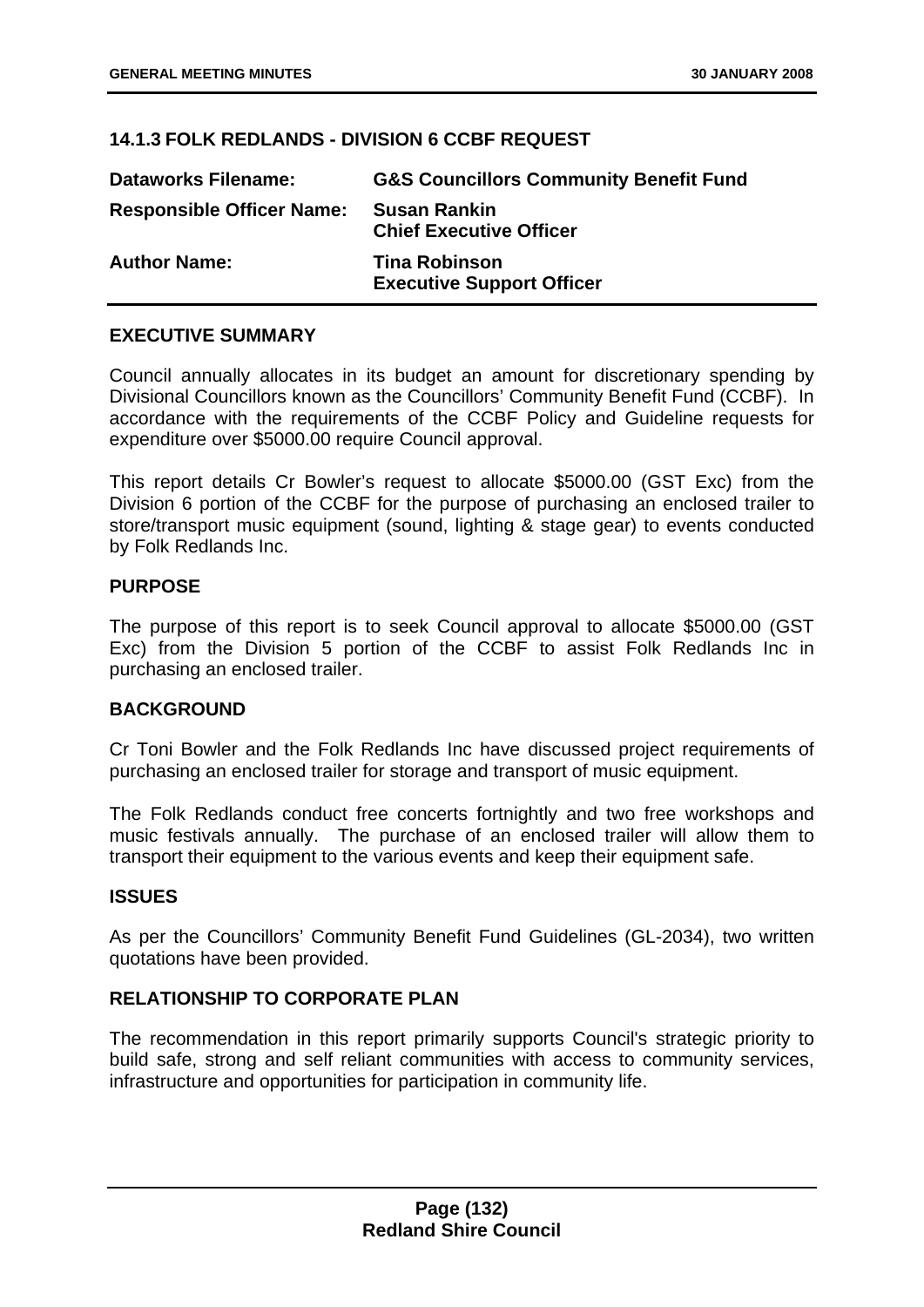# **FINANCIAL IMPLICATIONS**

The Division 6 portion of the Councillors' Community Benefit Fund has sufficient funds to support the allocation of \$5000.00 (GST Exc).

# **CONSULTATION**

The Folk Redlands has consulted with Cr Toni Bowler on their project requirements and after considering their options decided on an enclosed trailer which will serve two purposes, storage and transporting of their music equipment.

# **OPTIONS**

#### **PREFERRED**

That Council approve the allocation of \$5,000.00 (GST Exc) from the Division 6 portion of the Councillors' Community Benefit Fund to assist with the purchase of an enclosed trailer for Folk Redland Incorporated to store and transport their music equipment.

#### **ALTERNATIVE**

That Council not approve the allocation of \$5,000.00 (GST Exc) from the Division 6 portion of the Councillors' Community Benefit Fund to assist Folk Redland Incorporated with the purchase of an enclosed trailer.

# **OFFICER'S RECOMMENDATION/ COUNCIL RESOLUTION**

| Moved by:    | <b>Cr Bowler</b> |
|--------------|------------------|
| Seconded by: | Cr Williams      |

**That Council approve the allocation of \$5,000.00 (GST Exc) from the Division 6 portion of the Councillors' Community Benefit Fund to assist with the purchase of an enclosed trailer for Folk Redland Incorporated to store and transport their music equipment.**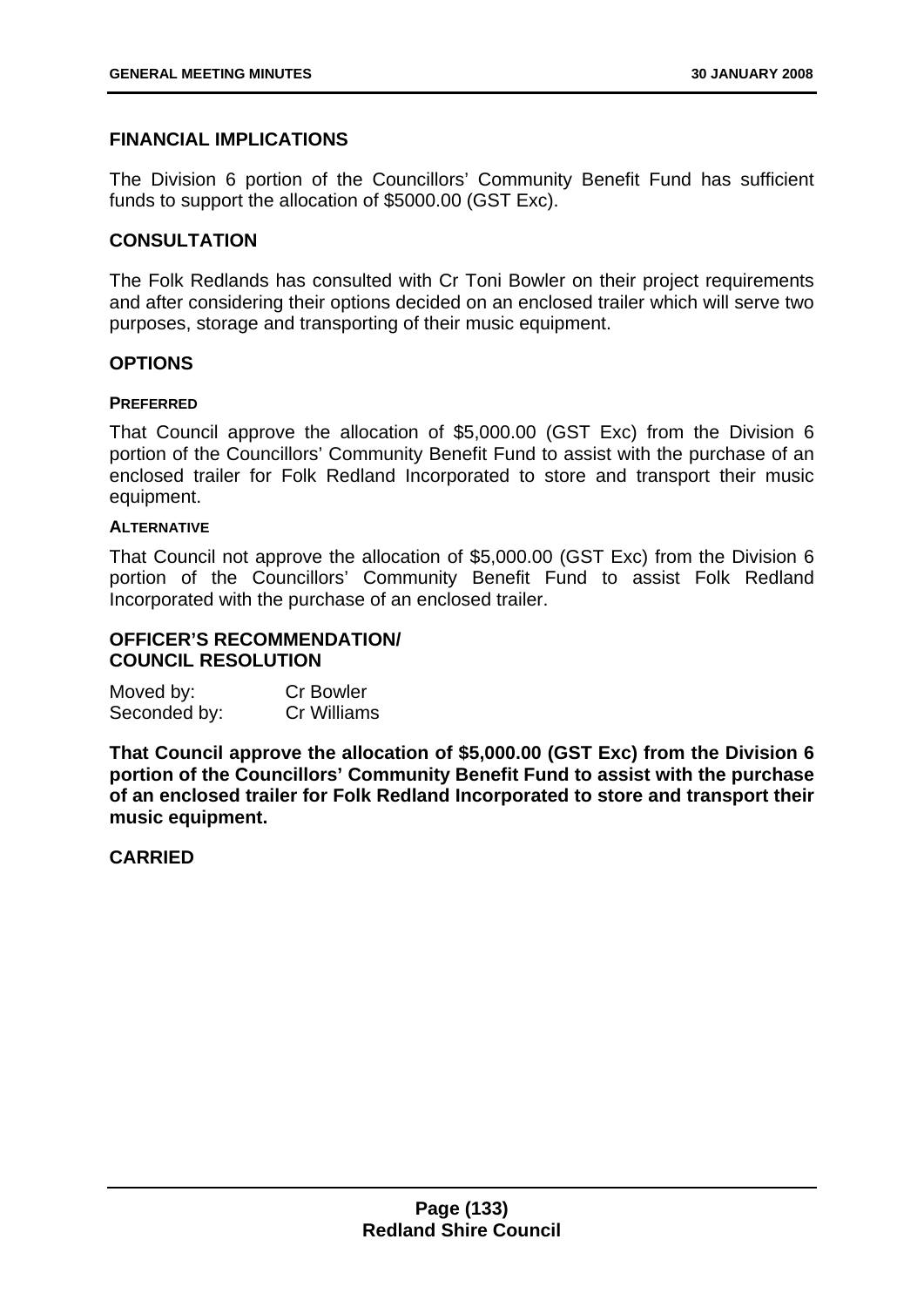# **14.1.4 REDLANDS CRICKET CLUB - BOWLING MACHINE & PLATFORM - CCBF REQUEST DIVISION 9**

| <b>Dataworks Filename:</b>       | <b>G&amp;S Councillors Community Benefit Fund</b>        |
|----------------------------------|----------------------------------------------------------|
| <b>Responsible Officer Name:</b> | <b>Susan Rankin</b><br><b>Chief Executive Officer</b>    |
| <b>Author Name:</b>              | <b>Tina Robinson</b><br><b>Executive Support Officer</b> |

# **EXECUTIVE SUMMARY**

Council annually allocates in its budget an amount for discretionary spending by the Divisional Councillors known as the Councillors' Community Benefit Fund (CCBF). In accordance with the requirements of the CCBF Policy and Guideline requests for expenditure over \$5,000.00 require Council approval.

This report details Cr Karen William's request to allocate \$5,236.37 (GST Exc) from the Division 9 portion of the CCBF to assist the Redlands Cricket Club in purchasing a cricket bowling machine and custom made bowling machine platform.

# **PURPOSE**

The purpose of this report is to seek Council approval to allocate \$5,236.37 (GST Exc) from the Division 9 portion of the CCBF to assist the Redlands Cricket Club in purchasing a bowling machine and platform.

# **BACKGROUND**

The Redlands Cricket Club advised through their application that this additional equipment would be utilised by club members, particularly at Junior Clinic and when carnivals are held at the cricket facilities.

Cr Williams supports the request to purchase a bowling machine and platform.

# **ISSUES**

Cr Karen Williams has sufficient funds to support the request for \$5,236.37 (GST Exc) to purchase a bowling machine and platform.

# **RELATIONSHIP TO CORPORATE PLAN**

The recommendation in this report primarily supports Council's strategic priority to build safe, strong and self reliant communities with access to community services, infrastructure and opportunities for participation in community life.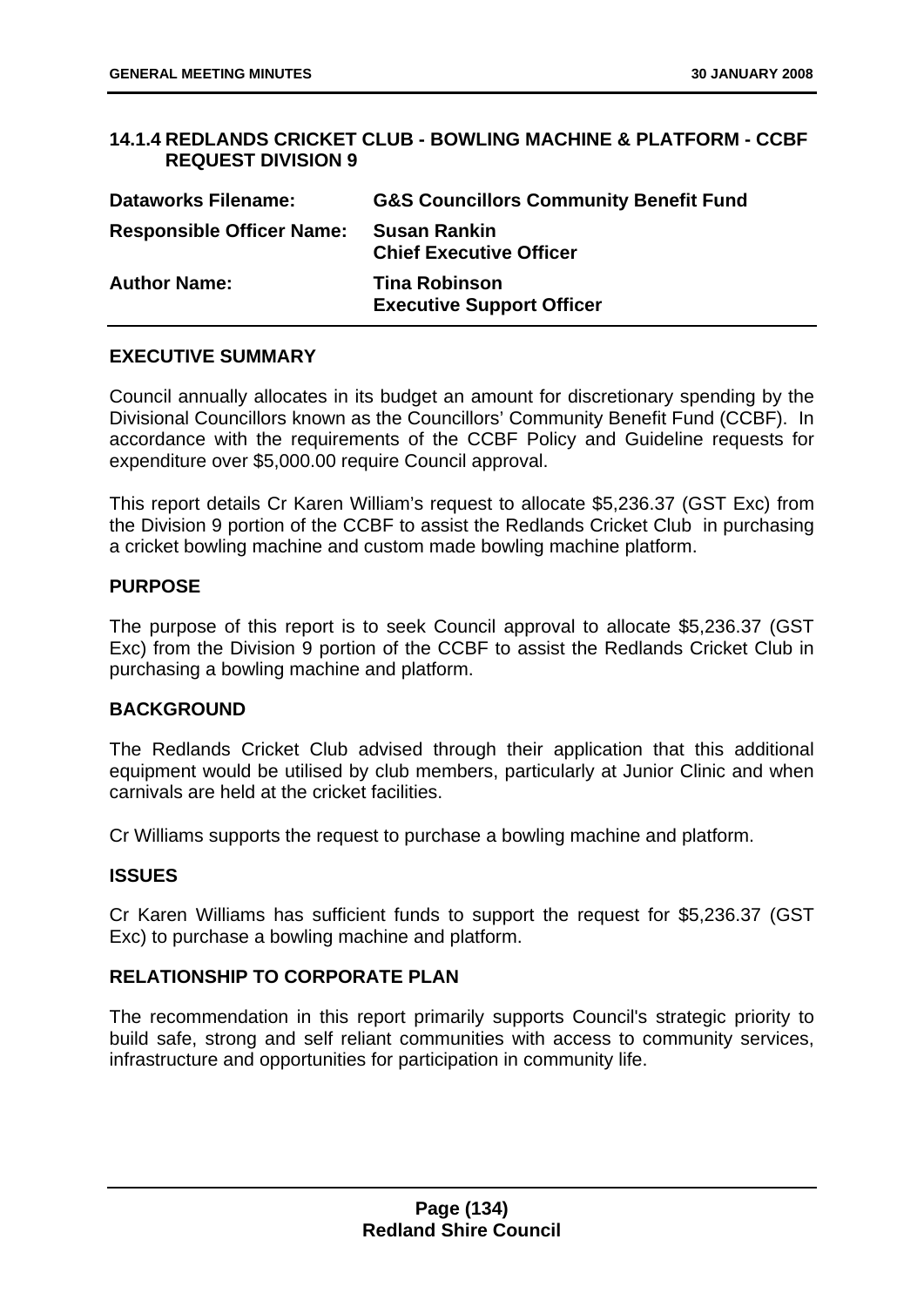# **FINANCIAL IMPLICATIONS**

As per CCBF Guidelines (GL-2034), two written quotations have been provided for the bowling machine and one quotation for the custom made bowling machine platform.

# **CONSULTATION**

The cricket club have previously consulted with Cr Alan Barker (Division 1) about their requirements. Cr Barker has discussed their request with Cr Williams (Division 9) who supports the project.

# **OPTIONS**

#### **PREFERRED**

That Council approve to allocate \$5,236.37 (GST Exc) from the Division 9 portion of the Councillors' Community Benefit Fund to assist the Redlands Cricket Club to purchase a bowling machine and custom made bowling platform.

#### **ALTERNATIVE**

That Council not approve the allocation of \$5,236.37 (GST Exc) from the Division 9 portion of the Councillors' Community Benefit Fund towards the purchase of a bowling machine and platform.

# **OFFICER'S RECOMMENDATION/ COUNCIL RESOLUTION**

| Moved by:    | <b>Cr Williams</b> |
|--------------|--------------------|
| Seconded by: | <b>Cr Barker</b>   |

**That Council resolve to allocate \$5,236.37 (GST Exc) from the Division 9 portion of the Councillors' Community Benefit Fund to assist the Redlands Cricket Club to purchase a bowling machine and custom made bowling machine platform.**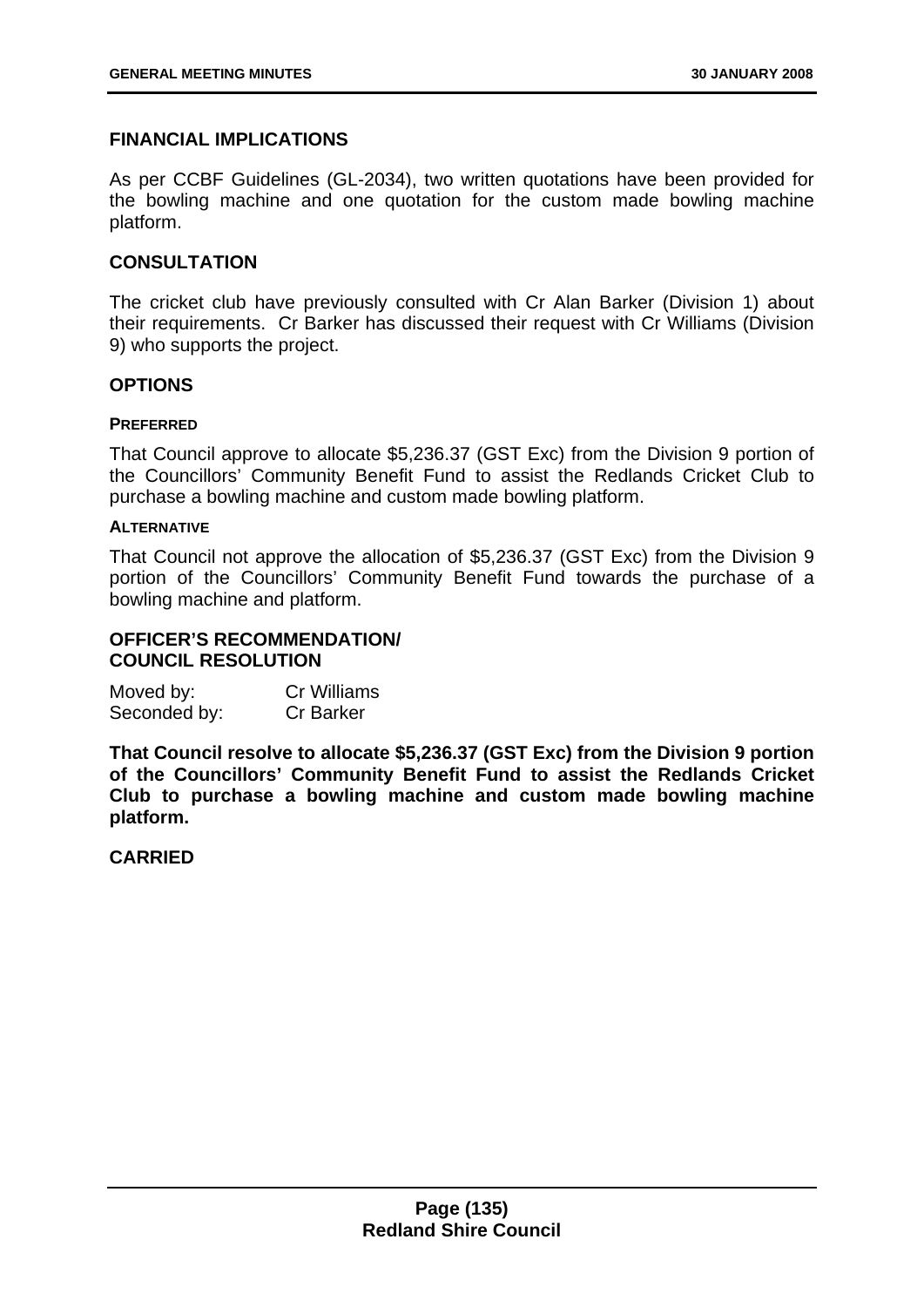Cr Bowler left the chamber prior to discussion and for the decision on this matter.

# **14.1.5 OMBUDSMAN'S REPORT - INVESTIGATION REPORT UNDER SECTION 501E**

| <b>Dataworks Filename:</b>       | <b>GOV Councillors Code of Conduct</b>                |
|----------------------------------|-------------------------------------------------------|
| <b>Responsible Officer Name:</b> | <b>Susan Rankin</b><br><b>Chief Executive Officer</b> |
| <b>Author Name:</b>              | <b>Susan Rankin</b><br><b>Chief Executive Officer</b> |

# **EXECUTIVE SUMMARY**

At the December 2007 General Meeting Council considered a report produced by the Ombudsman regarding the handling of a councillor code of conduct matter involving Cr Bowler.

As part of the decisions made on this matter Council indicated that they were not accepting the Ombudsman's recommendation 5 which was for Council to consider rescinding its previous motion finding Cr Bowler in breach of the code of conduct and issuing a written reprimand.

The Ombudsman advises that he does not believe Council has taken the steps he considers appropriate to give effect to recommendation 5 and has advised that he is considering what action to take in relation to this matter. Further the Ombudsman notes that in the course of its December decisions regarding this matter Council has not recorded written reasons for not accepting recommendation 5.

Accordingly this aspect of the Ombudsman's Report is presented to Council for further consideration.

# **PURPOSE**

The purpose of the report is to note the Ombudsman's advice regarding progress on Council's consideration of his recent report and to resubmit for Council's further consideration an aspect of this report.

# **BACKGROUND**

Issues The Ombudsman reviewed Council's handling of a code of conduct matter regarding Cr Bowler and produced a report containing a number of recommendations concerning this matter.

At its December 2007 General Meeting Council considered the Ombudsman's report and resolved as follows:

1. Accept the changes contained in the attached Guideline Document GL-3037-001;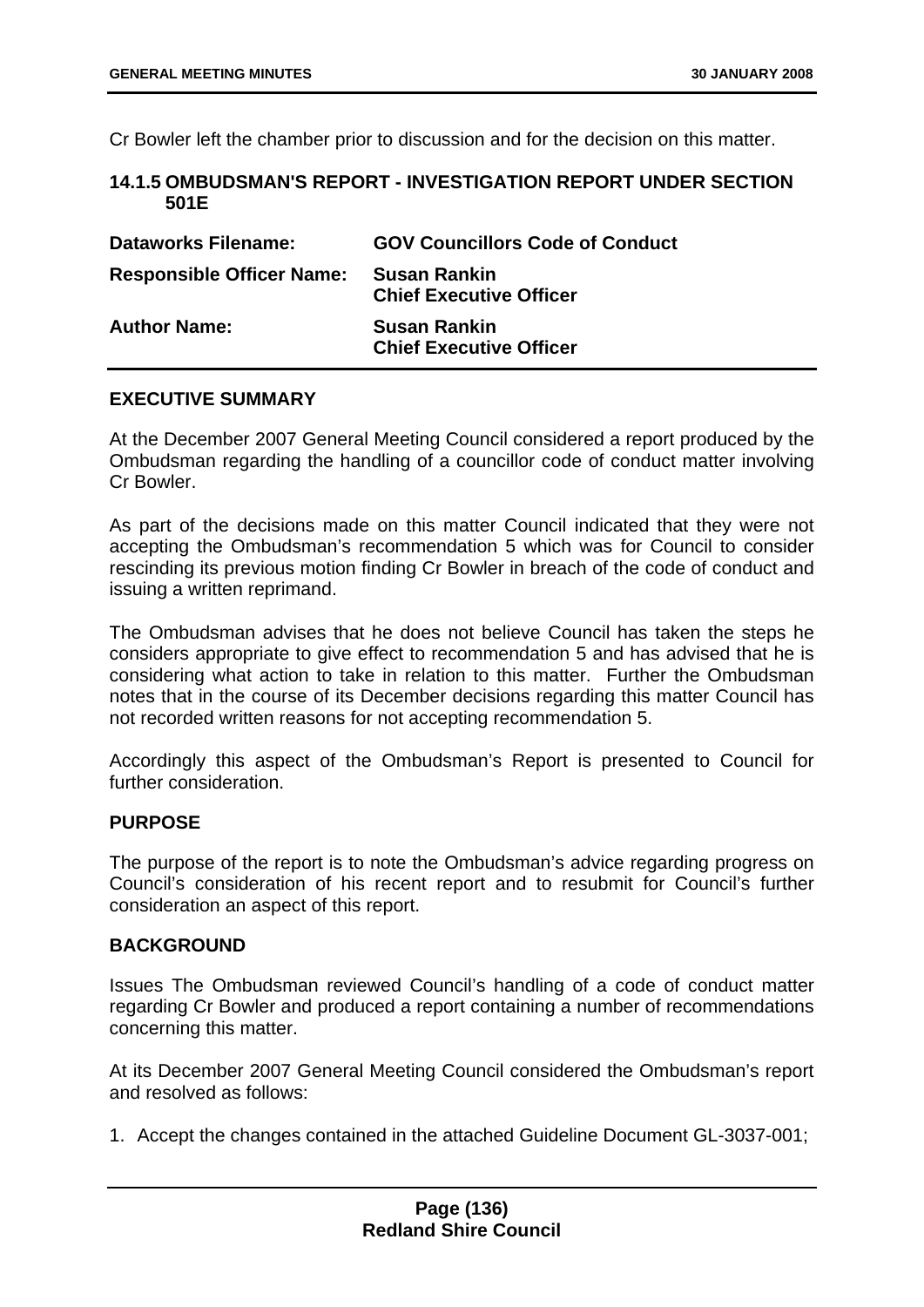- 2. Allow each individual Councillor to personally determine whether or not they should remain in the Chamber during debate and voting on any code of conduct matter relating to themselves (Option B); and
- 3. Not accept the intent of Recommendation 5 from the Ombudsman's report and that Council's decision of 26 July 2006 remains unaltered (Option B).

These decisions were advised to the Ombudsman immediately following the December meeting.

In addition to the above matters the report contained a recommendation that Council amend its Standing Orders to make it a requirement that Councillors not be present in the Chamber during debate on code of conduct matters involving them.

Advice was provided to the Ombudsman regarding the current Council's view on this matter but also noted that given there is insufficient time to change Standing Orders for this Council, it was recommended and accepted that this recommendation is revisited by the next Council. The Ombudsman has noted this advice and asked for a further update on this matter by 30 April 2008.

On the matter of the Council's non acceptance of recommendation 5 from the Ombudsman's Report, the Ombudsman has advised that:

- He believes his report on this matter makes it abundantly clear that he does not believe Council has a proper basis for its finding that Cr Bowler had breached the Councillor Code of Conduct;
- Had Council resolved in terms of Option A from the December report (resolve to accept the intent of recommendation 5, find the actions did not constitute a breach and withdraw the previous finding and reprimand) he would have considered it to have taken appropriate steps to give effect to his recommendation; and
- Given Council provided no written reasons for not accepting recommendation 5, that I provide such reasons or explanations to him so that he may appropriately consider what further action he may take.

# **ISSUES**

- 1. Council is asked to reconsider Recommendation 5 from the Ombudsman's Report which says: "That Council rescind its motion of 26 July 2006 in relation to reprimanding Cr Bowler", based on the above advice; and
- 2. That subsequent to reconsidering this matter, should Council not accept this recommendation, provides written reasons for its decision.

# **RELATIONSHIP TO CORPORATE PLAN**

The recommendation in this report primarily supports Council's strategic priority to provide a clear organisational direction supported by effective leadership and a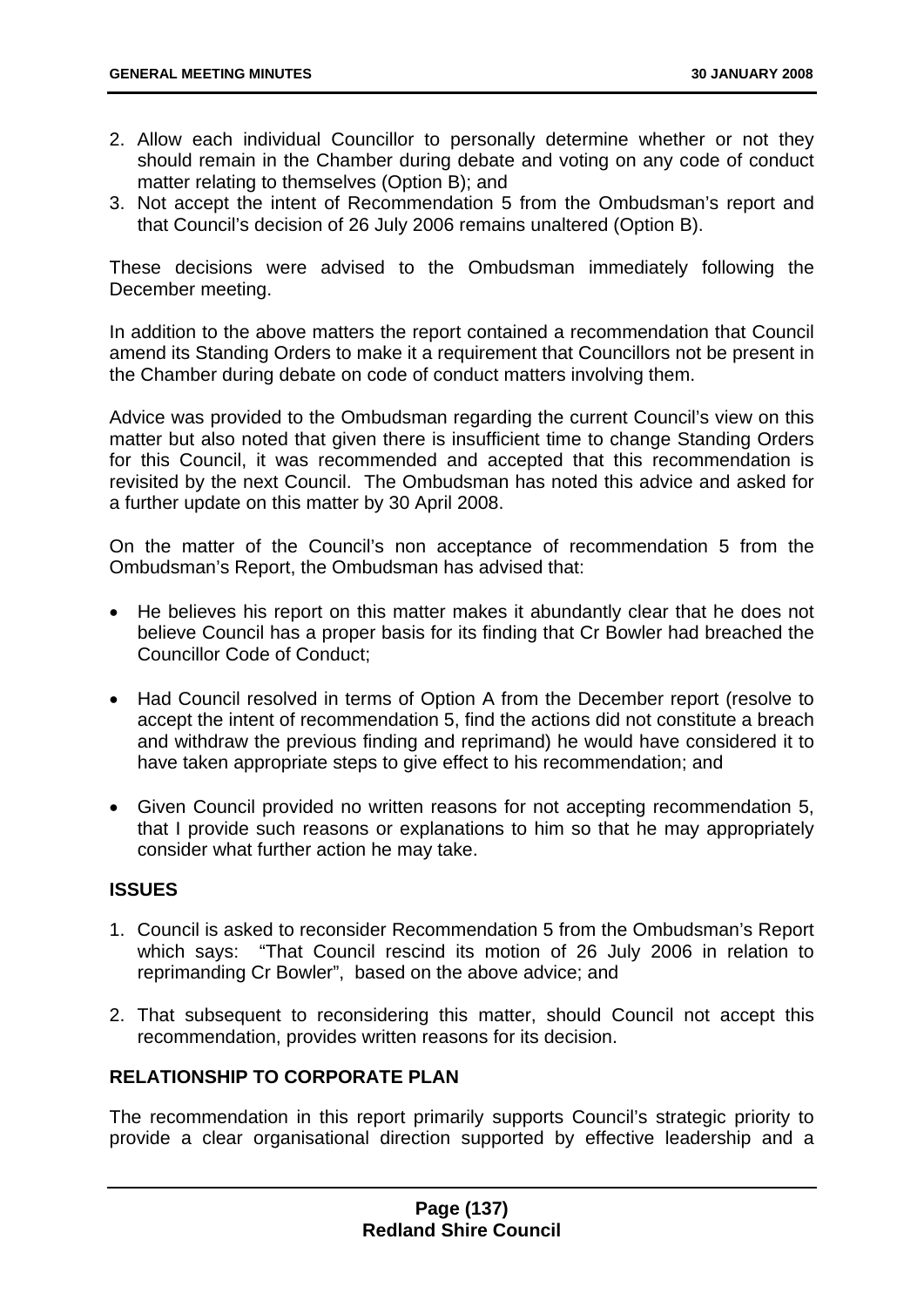framework of policies, plans and strategies that are responsive to the community's needs and which promote accountable and ethical standards of practice.

#### **FINANCIAL IMPLICATIONS**

There are no financial implications associated with implementing the recommendations of this report.

# **OPTIONS**

#### **Option A**

That Council resolve to:

- 1. Accept Recommendation 5 from the Ombudsman's report and find that Cr Bowler's actions did not constitute a breach of the Code of Conduct and advise her in writing that the previous finding and the reprimand are now withdrawn; and
- 2. Instruct the Chief Executive Officer to advise the Ombudsman accordingly.

# **Option B**

That Council resolve to:

- 1. Not accept recommendation 5 from the Ombudsman's report to find that Cr Bowler's actions did not constitute a breach of the Code of Conduct and advise her in writing that the previous finding and the reprimand are now withdrawn; and
- 2. Document and resolve its reasons for not accepting recommendation 5, detail these reasons in an additional resolution (point 3) to be added to this report and request that the Chief Executive Officer provide these reasons to the Ombudsman to meet the required 1 February 2008 deadline.

# **COUNCIL RESOLUTION**

| Moved by:    | <b>Cr Williams</b> |
|--------------|--------------------|
| Seconded by: | Cr Beard           |

#### **That Council resolves to:**

- **1. Advise the Ombudsman that the majority of Council previously did not accept Recommendation 5 from his recent report because Council believes that the Councillor's conduct was not in keeping with the intent of Council's Code of Conduct. Council's reasons for forming this view were based on the following behaviour of the Councillor in relation to the complaint matter:** 
	- **Entering a site without requesting permission;**
	- **Not seeking prior permission to visit the site, which would be standard practice given the nature of activities occurring on the site;**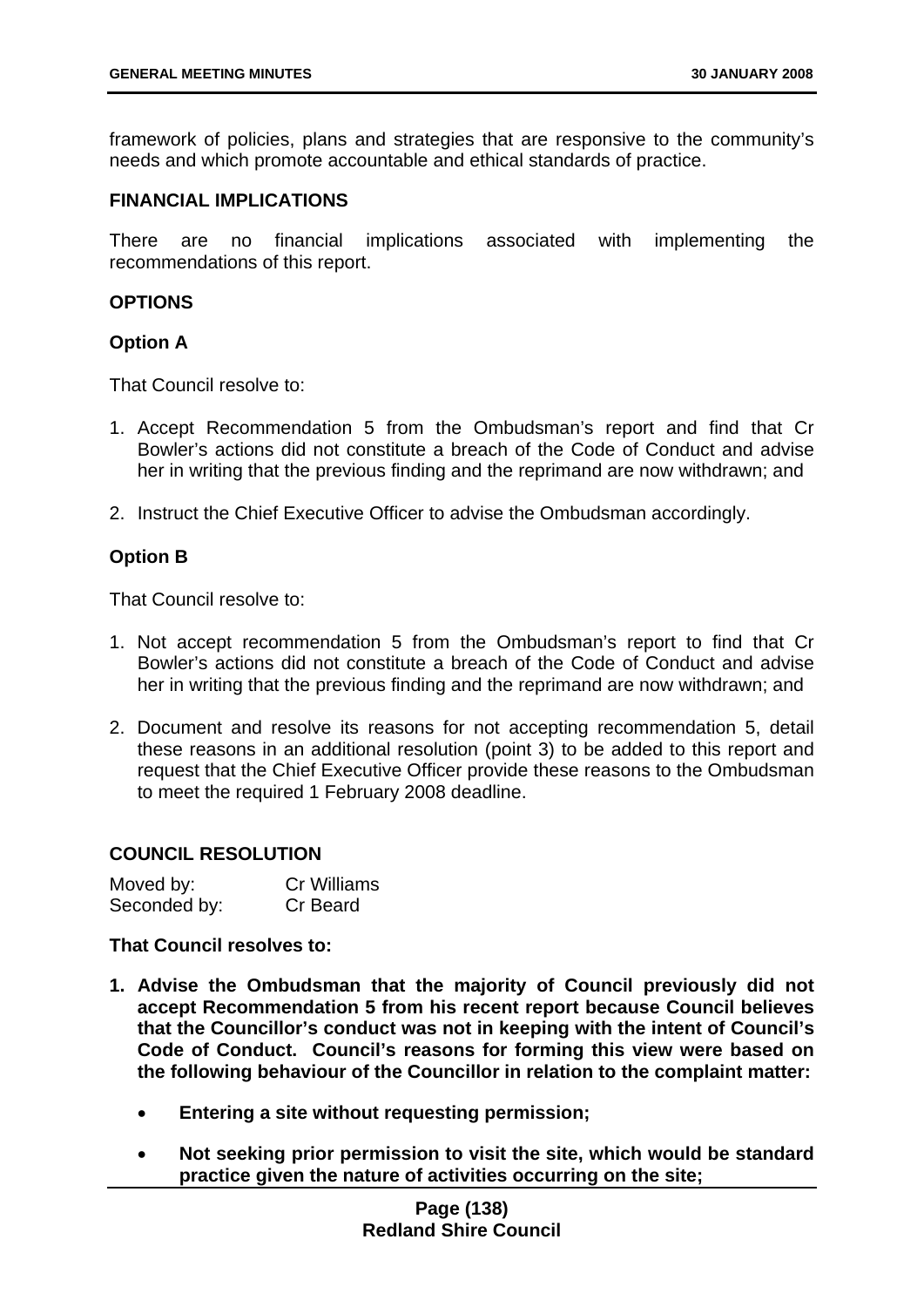- **Ignoring site signage requesting any visitors to the site to notify;**
- **At the time the event took place, believing the site to be under the control of the complainant and therefore potentially knowing that her behaviours if detected may cause complaint; and**
- **Not mitigating the negative outcomes of this event by offering a simple apology for these actions, whether intentional or not.**
- **2. Acknowledges that this is a minor issue and is alarmed at the cost being incurred by the Ombudsman's Office and Council over this process, which would not have been necessary had an apology had been offered to the complainant.**
- **3. To not expend any further resources defending a matter which has only resulted in a simple reprimand, and therefore to accept Recommendation 5 from the Ombudsman's report and find that Cr Bowler's action did not constitute a breach of the Code of Conduct and advise her in writing that the previous finding and the reprimand are now withdrawn.**
- **4. Instruct the Chief Executive Officer to advise the Ombudsman accordingly.**

# **CARRIED**

A division was called for.

Crs Williams, Beard, Burns, Dowling, Barker and Seccombe voted in the affirmative.

Crs Murray, Elliott, Henry and Ogilvie voted in the negative.

Cr Bowler was not present when this motion was put.

The motion was declared by the Mayor as **CARRIED**.

Cr Bowler returned to the meeting.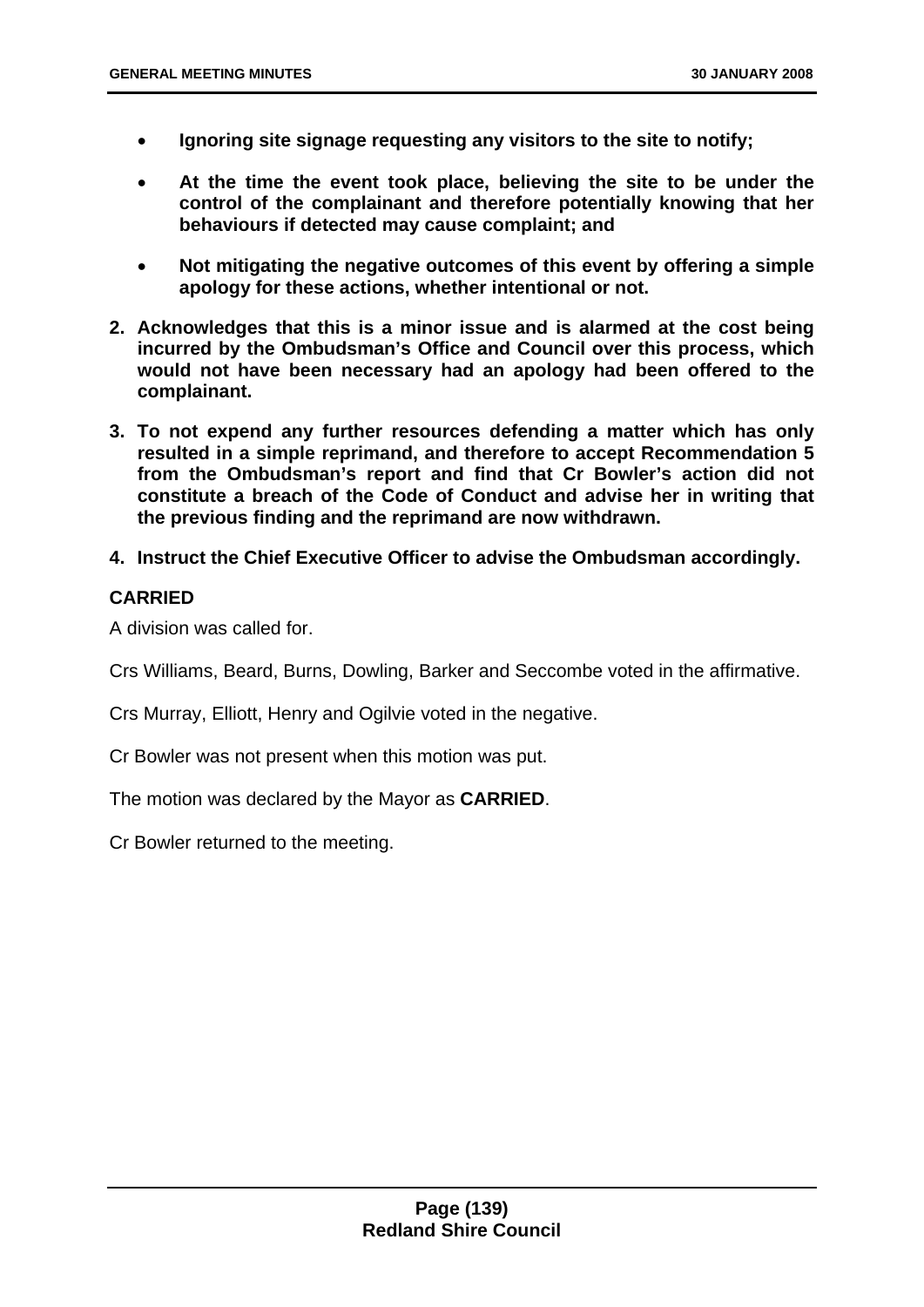Cr Elliott left the chamber at 6.14pm, entered during discussion at 6.29pm and left the chamber at 6.32pm. He was not present for the decision on this matter.

#### **14.1.6 ALLEGED BREACH OF COUNCILLOR CODE OF CONDUCT**

| Dataworks Filename:              | <b>GOV - Councillors Code of Conduct</b>                        |
|----------------------------------|-----------------------------------------------------------------|
| <b>Attachment:</b>               | <b>Conduct Review Panel Report and</b><br><b>Recommendation</b> |
| <b>Responsible Officer Name:</b> | <b>Susan Rankin</b><br><b>Chief Executive Officer</b>           |
| <b>Author Name:</b>              | <b>Susan Rankin</b><br><b>Chief Executive Officer</b>           |

#### **EXECUTIVE SUMMARY**

Attached is a report and recommendations from the SEQ Code of Conduct Panel dealing with a Code of Conduct referral concerning Cr Murray Elliott. This panel received a referral to deal with an acknowledged statutory breach of Section 247 of the *Local Government Act* relating to the keeping of Councillors and Related Persons Registers of Interest.

Cr Elliott has acknowledged a breach of the *Local Government Act* provision and the attached report recommends the penalty and Panel's reasons for Council's consideration.

# **PURPOSE**

To provide Council with the report from the SEQ Code of Conduct Panel for Council's consideration and decision regarding this matter.

# **BACKGROUND**

On 22 August 2007, Council received a complaint regarding the sale of land at 17 Gotha Street Cleveland. In analysing the letter of complaint, I formed the opinion that there was prima facie evidence of a breach of section 247 of the Act namely a failure to maintain accurate Registers of Interests. In addition, the matter of an undisclosed material personal interest was raised. Therefore in accordance with the requirements of the CMC Act the matter was referred to them.

The CMC referred the matter back to Council for investigation and on 13 September 2007 in accordance with section 1105L of the LG Act, the Councillor was asked to respond to this matter.

As a result of the councillor's written admission and in accordance with Section 1105N of the LGA, I concluded that he had failed to comply with Section 247 of the LGA in relation to the register relating to him personally and in relation to his related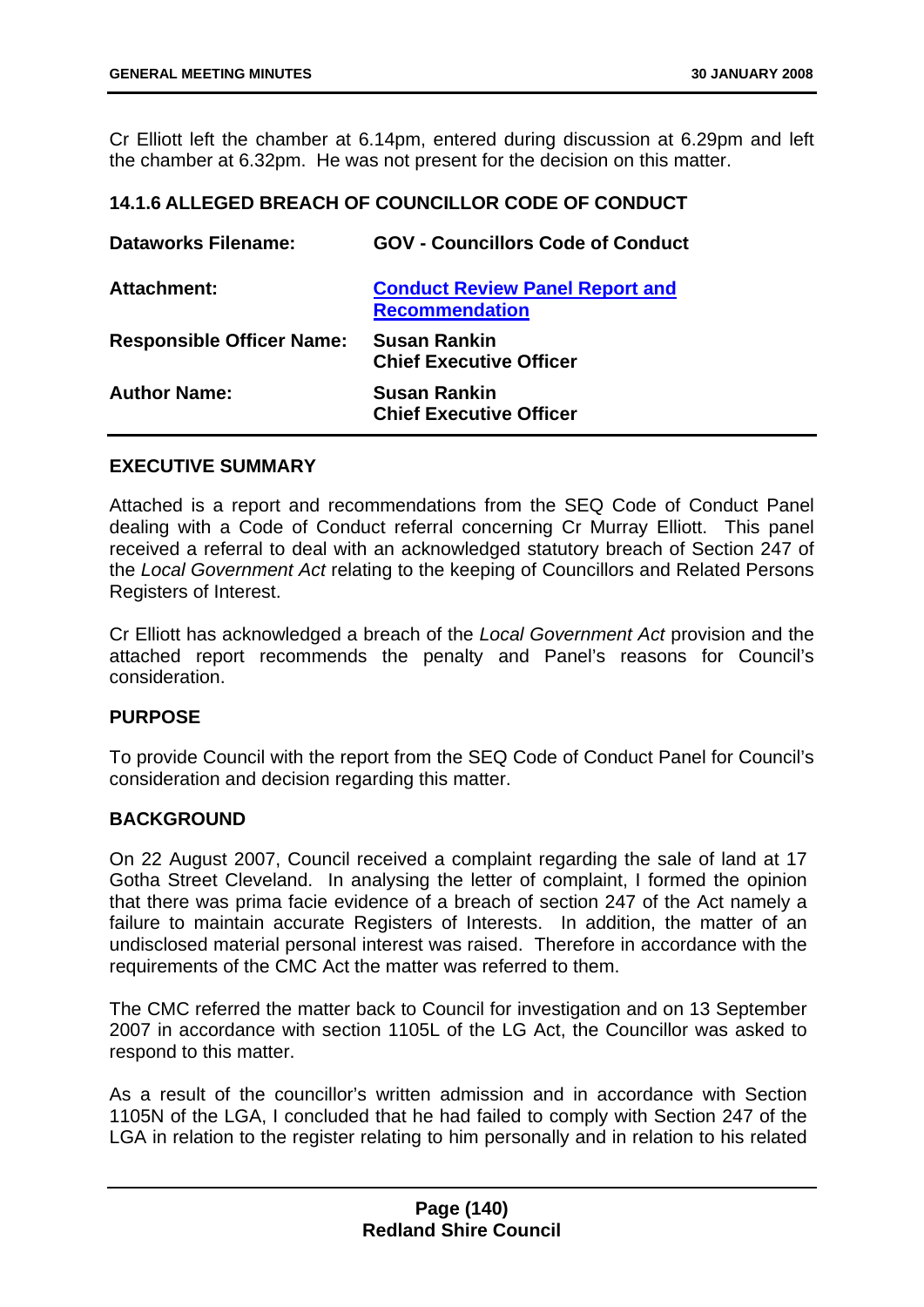person register. In accordance with these sections of the LG Act, I referred the matter to the Director General of the Department of Local Government.

On 13 December 2007 the Director General of the Department of Local Government referred the matter back to me finding this to be a statutory breach of Section 247 of the LG Act. The advice provided was to either consider prosecuting this statutory breach directly or refer the matter to the SEQ Code of Conduct panel. The latter was undertaken and the matter was considered by the panel on 24 January 2008, producing the attached report for Council's consideration.

Cr Elliott has made a written request for this matter to be dealt with at the General Meeting of 30 January 2008.

# **RELATIONSHIP TO CORPORATE PLAN**

The recommendation in this report primarily supports Council's strategic priority to provide a clear organisational direction supported by effective leadership and a framework of policies, plans and strategies that are responsive to the community's needs and which promote accountable and ethical standards of practice.

# **FINANCIAL IMPLICATIONS**

There are no financial implications associated with implementing the recommendations of this report.

# **CONSULTATION**

Consultation has occurred with the Convenor of the SEQ Code of Conduct Panel and Panel members.

# **OPTIONS**

# **OPTION 1**

That Council resolve to accept the recommendations of the SEQ Code of Conduct Panel, namely that:

- 1. The Councillor be given a written reprimand for his breach of section 3.4 of the Council Code of Conduct; and
- 2. The Chief Executive Officer provide a written reminder to Councillors of their responsibilities under section 247 of the *Local Government Act 1993* for the maintenance of up-to-date Registers of Interests with the reminder to be acknowledged in writing by all Councillors.

# **OPTION 2**

That Council resolve not to accept the recommendations of the SEQ Code of Conduct Panel and make some other resolution regarding this matter.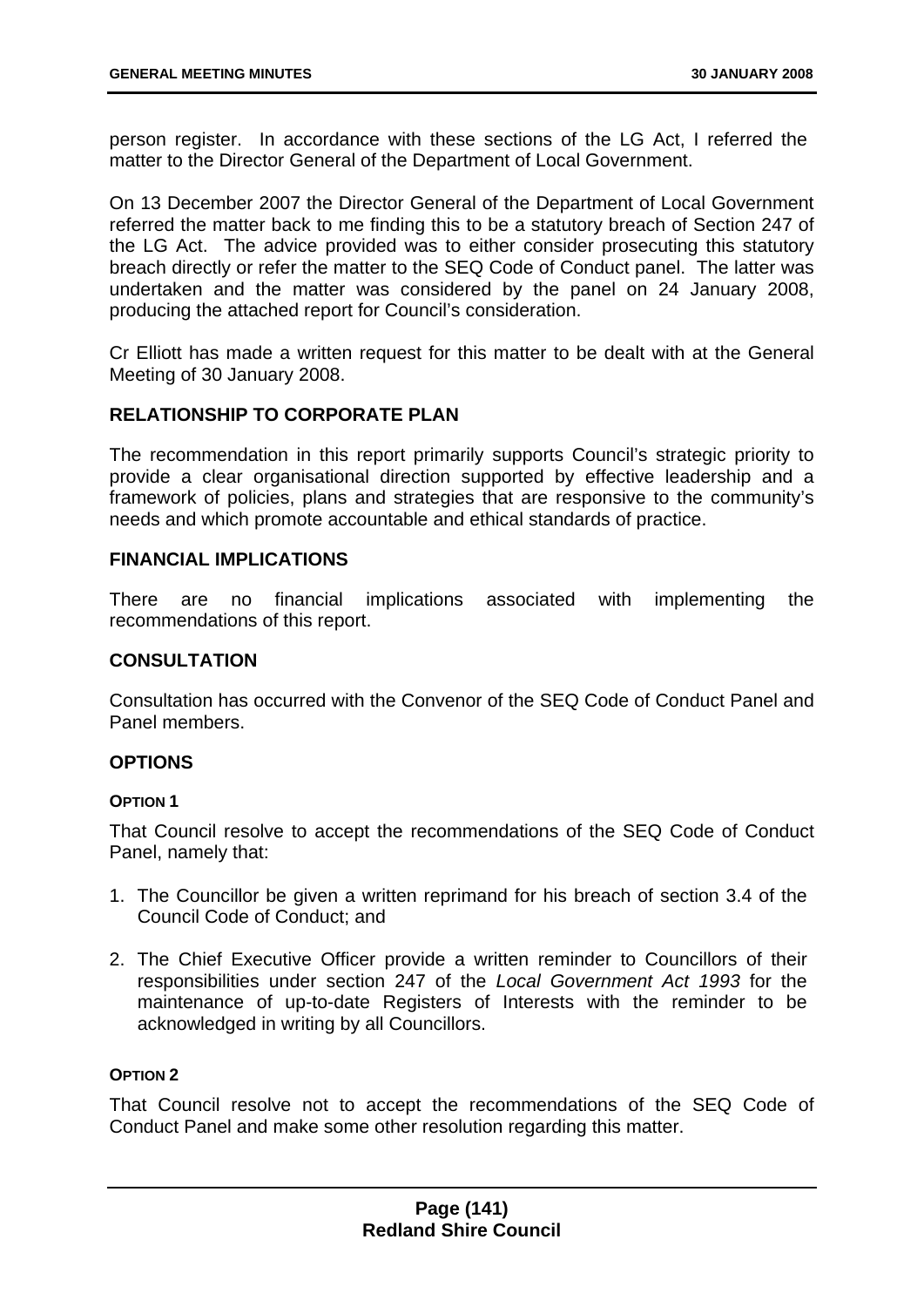# **COUNCIL RESOLUTION**

| Moved by:    | <b>Cr Beard</b> |
|--------------|-----------------|
| Seconded by: | Cr Dowling      |

**That Council resolve to accept the recommendations of the SEQ Code of Conduct Panel, namely that:** 

- **1. The Councillor be given a written reprimand for his breach of section 3.4 of the Council Code of Conduct; and**
- **2. The Chief Executive Officer provide a written reminder to Councillors of their responsibilities under section 247 of the** *Local Government Act 1993* **for the maintenance of up-to-date Registers of Interests with the reminder to be acknowledged in writing by all Councillors.**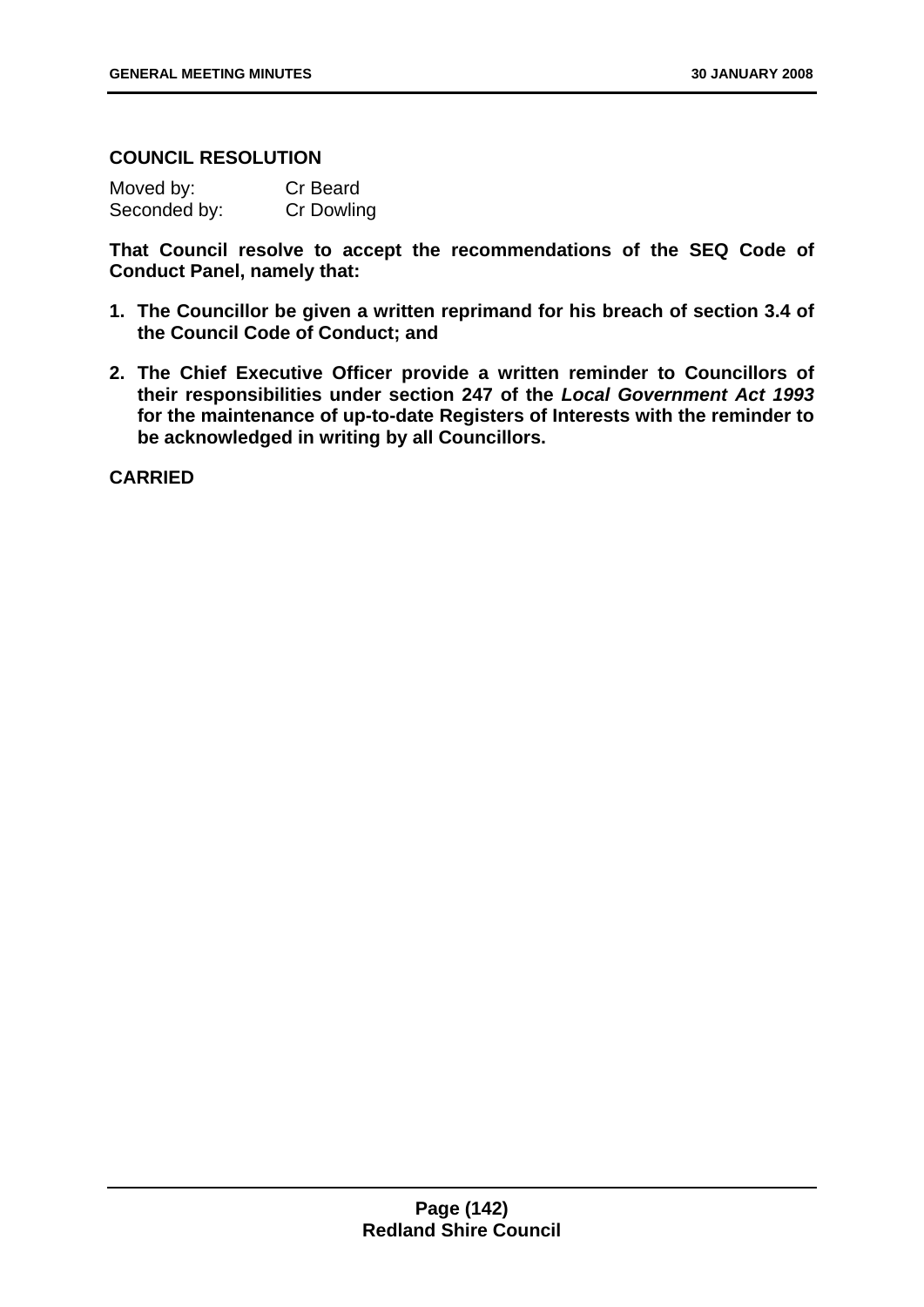# **14.2 MAYORAL MINUTE**

# **14.2.1 STATUTORY BREACH OF SECTION 247 OF THE** *LOCAL GOVERNMENT ACT1993*

Moved by: Cr Seccombe

**That an official approach to the Minister of Local Government be made to ascertain a greater understanding of why this department did not act on a breach of their own legislation but thought it appropriate to have Councillors sit in judgement on a Councillor under the Code of Conduct legislation.** 

# **CARRIED**

Cr Elliott returned to the meeting.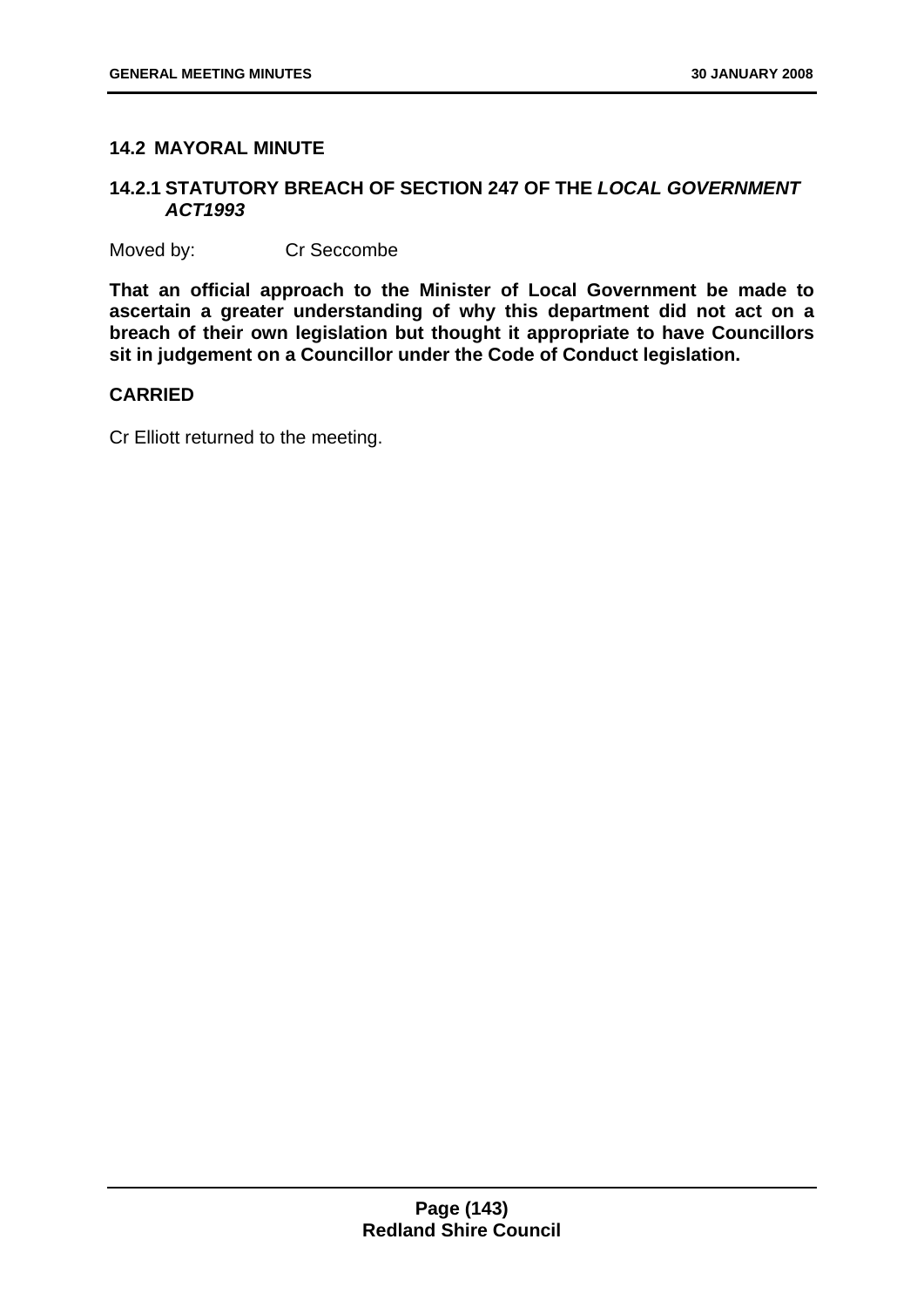### **14.3 CUSTOMER SERVICES**

## **14.3.1 REDLAND COMMUNITY CULTURAL CENTRE RENOVATIONS**

| <b>Dataworks Filename:</b>       | <b>CP Maintenance - Cultural and Community Centre</b>                  |
|----------------------------------|------------------------------------------------------------------------|
| <b>Responsible Officer Name:</b> | <b>Greg Jensen</b><br><b>Manager Customer &amp; Community Services</b> |
| <b>Author Name:</b>              | <b>Lex Smith</b><br><b>Acting Manager Customer Services</b>            |

### **EXECUTIVE SUMMARY**

The current Redland Community Cultural Centre requires some maintenance to prevent water ingress and damage to the internal building fabric and renovations to enable it to integrate with the new performing arts building. Restoration works have been delayed for a number of years awaiting decisions on the new performing arts building.

Funds are required to undertake initial maintenance to prevent water infiltration, structural wall works, preventative maintenance and exterior wall treatments to blend the two facilities together.

Builders and engineering estimates indicate that funding of \$297,000 will be required to undertake the project in a staged and coordinated manner. A contingency of \$40,000 has been recommended.

To enable the works to proceed in an efficient manner and with minimum disruption following opening of the new performing arts building, it is preferable to undertake the works post Christmas 2007 and prior to opening.

A budget review was not requested in Quarter 1 as more detailed investigations were required to the extent of works required. A budget review in Quarter 2 will be too late to commit a builder to the works to enable them to occur prior to the opening of the new centre.

This report seeks Council's approval to allocate \$337,000 to the project that will be staged to maximise the use of funds.

Detailed firm quotations have been being sought from the builder undertaking the construction of the Redland Performing Arts Centre.

### **PURPOSE**

To seek Council approval to allocate \$337,000 for the maintenance and restoration of the Redlands Community Cultural Centre.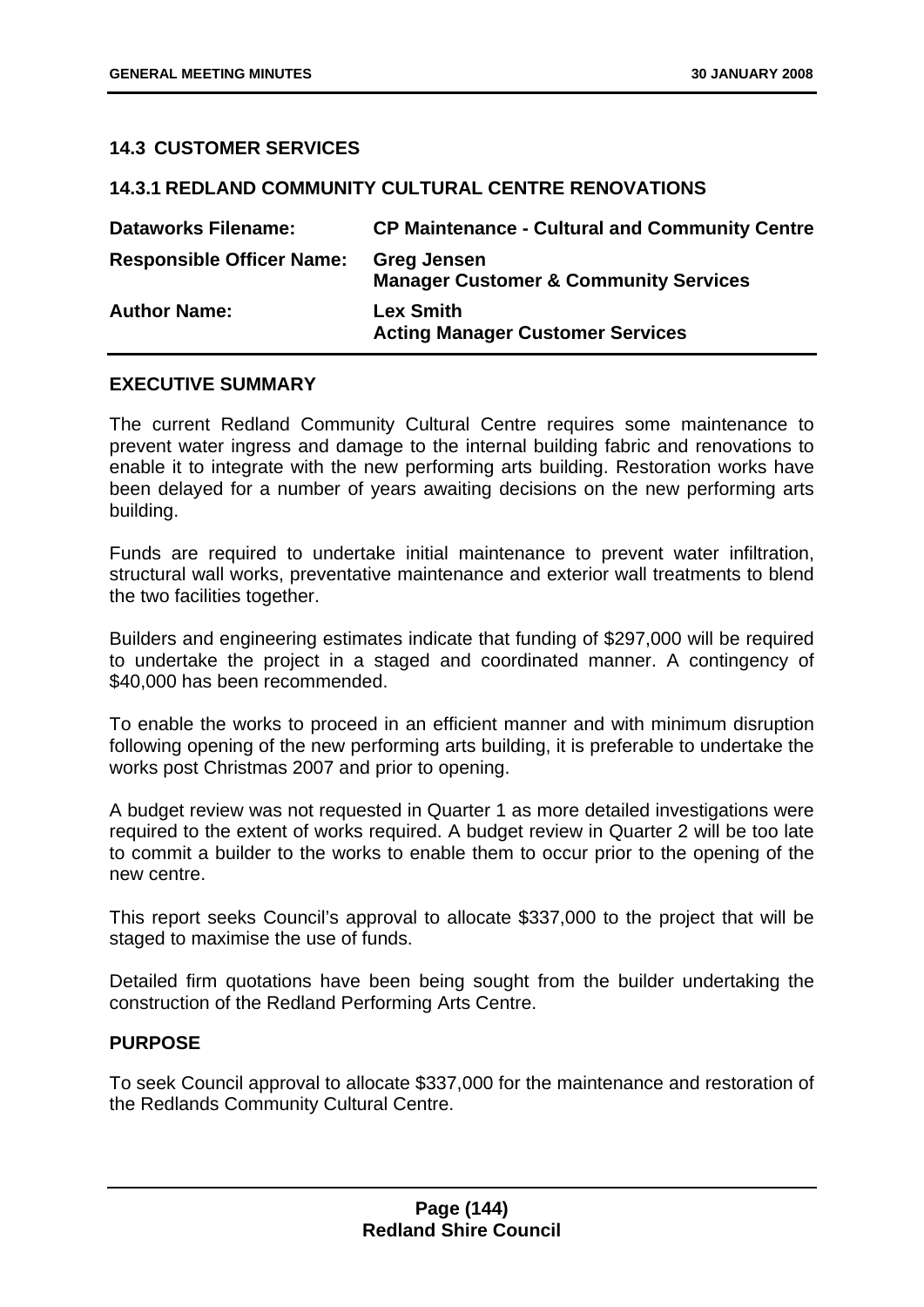## **BACKGROUND**

The existing Redland Community Cultural Centre will be integrated into the Redland Performing Arts Centre. It will be important to the operations in that it provides additional performance spaces and flexibility for performers in rehearsal and different types of performances. It is integral to the success of the centre for performing arts. The business plan requires both facilities to be operated as one venue and the need to ensure the community accept both old and new venues as quality performance spaces.

No significant maintenance or restoration works have occurred pending the decision on the new performing arts building. Both the existing and new buildings need to be seen as one venue. This can be achieved by undertaking maintenance works and restoration works that compliment the new building and also operating the two facilities as one.

Ideally the physical appearance of the existing building should compliment the new building and this would be preferable to occur prior to the opening of the new Redland Performing Arts Centre.

### **ISSUES**

The maintenance and renovation works should occur prior to opening to minimise disruption to the operations and community. It is also preferable that the two buildings are seen and operated as one facility for the performing arts. The deterioration to the roofing, guttering and facades needs to be addressed to prevent water infiltration and damage to internal fittings and fixtures. Computer and office equipment is now located in the facility that was not previously required and water damage is a potential given the current condition of the roof. The exterior of the existing building requires maintenance and can be renovated to reflect the external finishes and colour schemes of the new building.

A detailed scope of works has been developed and firm quotations have been provided after inspections have occurred by a structural engineer to quantify maintenance and renovations works. It is expected that all the works will be completed within the quote.

There are two levels of priority for the works. Priority one work includes repairs to the roof, gutters, roof water disposal and deteriorated roof glazing seals and panels. Additionally it includes removal of the existing sign and deteriorated outdoor carpet and rendering and painting the front entrance brick wall to match the new buildings colour scheme. The cost of these works is \$141,000, plus \$24,000 contingency. Priority two works include cleaning and repainting the roof and fascias, demolition of a wall that has defects to its structural integrity, repairs and repainting of eaves and soffits as well as external brickwork. The total cost of this work is \$156,000 plus \$16,000 contingency.

The priority one works essentially prevent water infiltration into the building and removal of stormwater away from the building as well as achieving better visual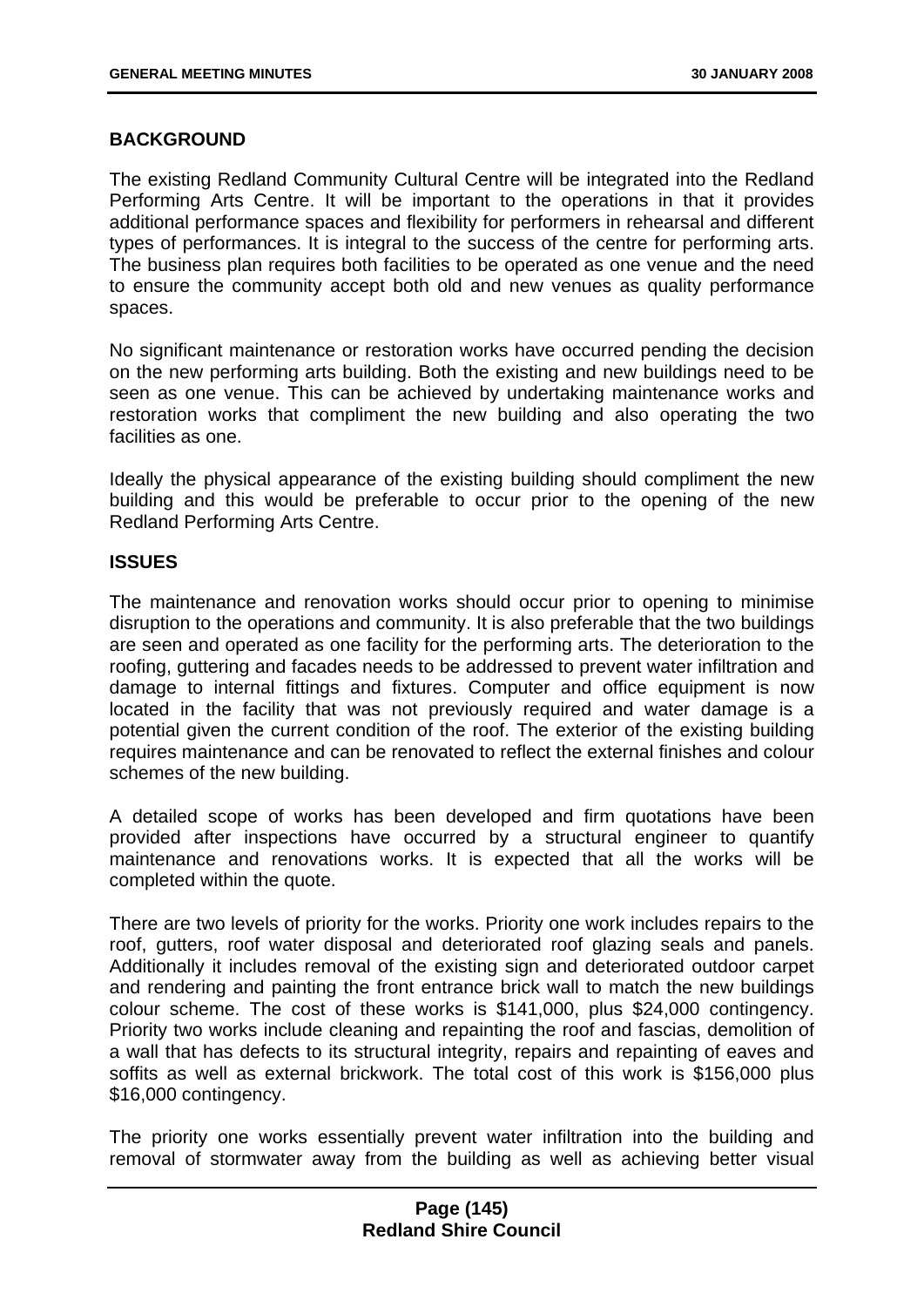coordination of the interface of the two buildings at the entrance. The priority two works are urgent maintenance and preventative maintenance that is required to prevent further deterioration of the building that will increase the cost of future repairs. There are benefits in combining both priority works together as it is more efficient to undertake the works with the existing trades on site, it improves project coordination and management and will improve the current appearance of the existing Redland Community and Cultural Centre so that it is more in keeping with the new performing arts building that it adjoins.

The renovations would be staged and would take a number of weeks to complete and need to be completed prior to landscape renovations of the existing garden areas. A detailed maintenance and renovation plan will be developed once both centres are operational to determine the schedule of future maintenance and renovation works over a 10 year period.

Any works undertaken immediately would have regard for future renovations and maintenance so that works would not have to be redone at a later date.

## **RELATIONSHIP TO CORPORATE PLAN**

The recommendation primarily supports Council's strategic priority to build safe, strong and self reliant communities with access to community services, infrastructure and opportunities for participation in community life.

### **FINANCIAL IMPLICATIONS**

A quotation has been sought from the existing builder undertaking the Redland Performing Arts Centre construction. It is intended to use all of the funds for maintenance as a first priority and then the balance to renovate the existing building to enable it to visually integrate with the new performing arts building. Some underlying maintenance may also be required to ensure that these issues do not affect any renovations that are undertaken.

The total value of the additional budget sought is \$337,000. Funds would be allocated to the Project Delivery Group SGA 057 to manage the project and a new job will be created to separately identify this expenditure.

## **PLANNING SCHEME IMPLICATIONS**

The Land Use Planning Group was consulted and it is considered that the outcome of recommendations in this report will not require any amendments to the Redlands Planning Scheme.

## **CONSULTATION**

Consultation has occurred with the Project Delivery Group, General Manager Customer Services and Corporate Assets Facilities and Fleet Group.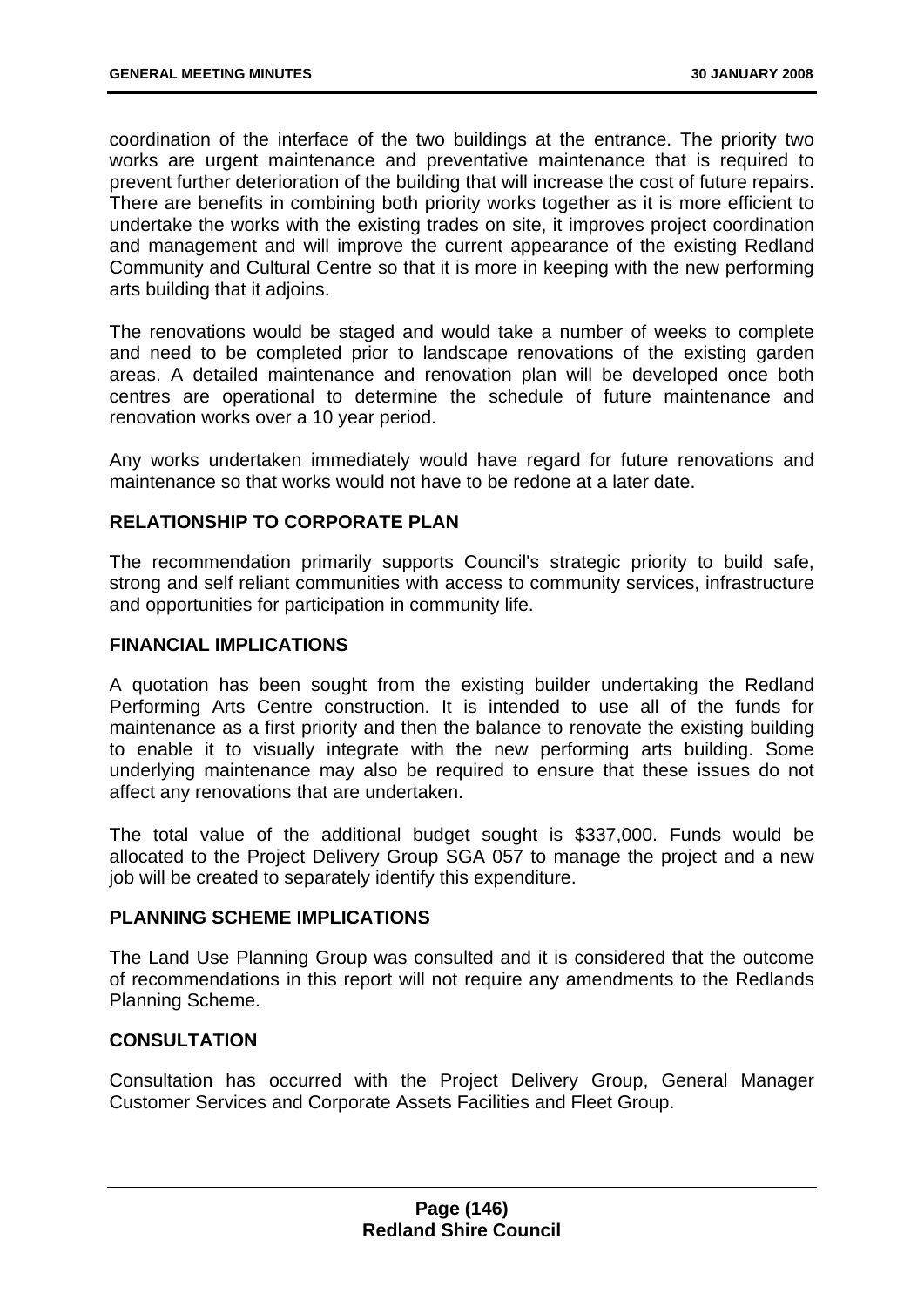## **OPTIONS**

Council has limited options available. It can either approve the allocation of funds to undertake the works or defer until a future budget submission is made in later financial years. The maintenance issues will be exacerbated over time and damage to fittings, furniture and equipment is likely to occur. Additionally the visual appearance of the facility will affect its community acceptance and ability to attract customers. If approval is given to undertake the works now it will reduce future disruption to the centre as construction will occur simultaneously with the new building construction and the venue has been booked out for construction works already. Visually the centre will also better integrate as one venue if externally both buildings compliment each other.

## **PREFERRED**

That Council resolve as follows:

- 1. To approve \$337,000 expenditure under SGA 057 to enable the maintenance and renovations to occur to the current Redlands Community and Cultural Centre; and
- 2. That this budget approval is to be reflected in the next formal review of Council's budget.

### **ALTERNATIVE**

- 1. To approve \$165,000 expenditure under SGA 057 to enable the priority one maintenance to occur to the current Redlands Community Cultural Centre; and
- 2. That Council refuses the request for allocation of funds to undertake the maintenance and renovations to the existing Redland Community Cultural Centre and consider the funding in the 2008/09 budget process.

# **OFFICER'S RECOMMENDATION/ COUNCIL RESOLUTION**

| Moved by:    | <b>Cr Dowling</b> |
|--------------|-------------------|
| Seconded by: | <b>Cr Barker</b>  |

## **That Council resolve as follows:**

- **1. To approve \$337,000 expenditure under SGA 057 to enable the maintenance and renovations to occur to the current Redlands Community and Cultural Centre; and**
- **2. That this budget approval is to be reflected in the next formal review of Council's budget.**

## **CARRIED**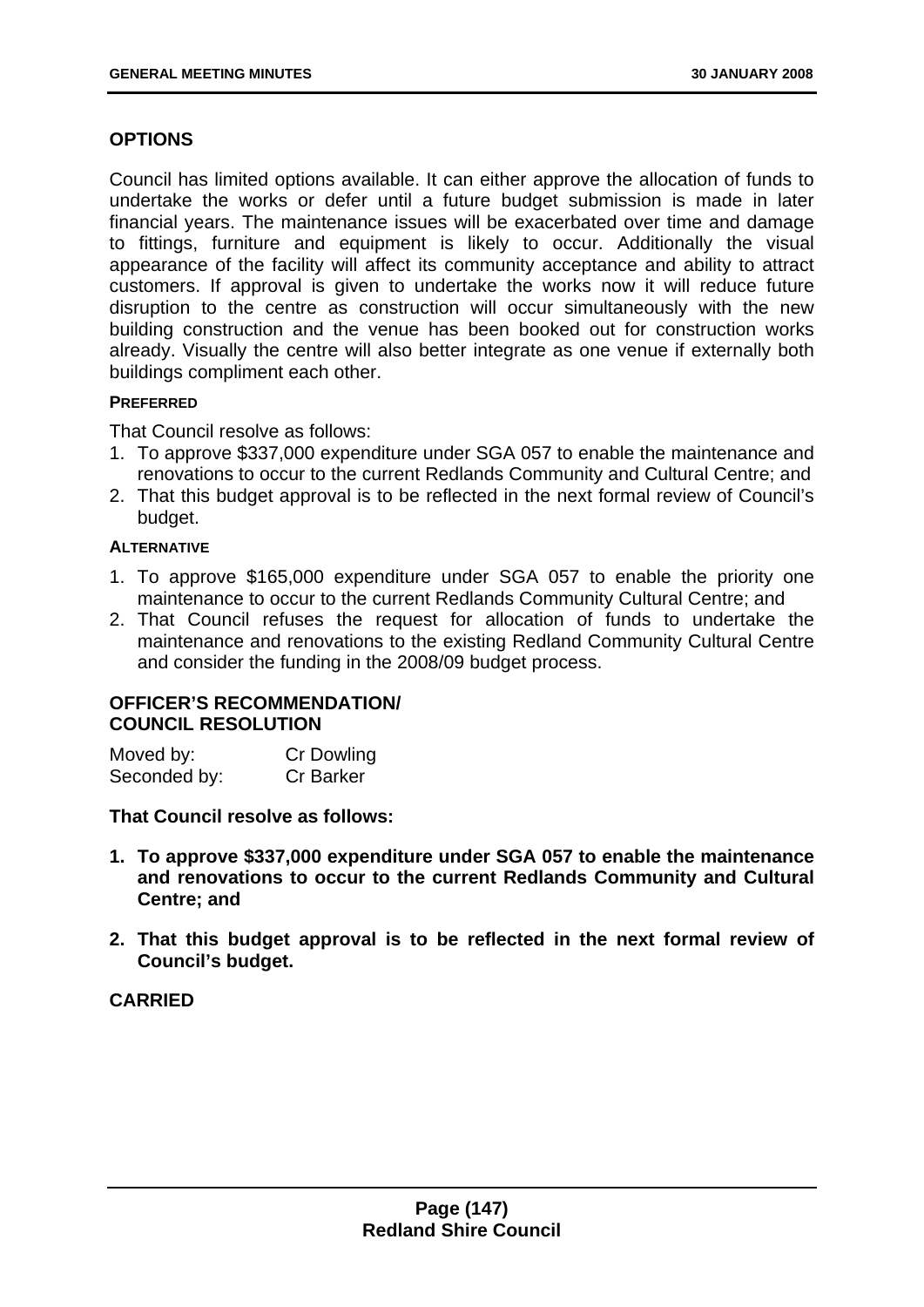### **15 ITEMS REFERRED FROM DEVELOPMENT ASSESSMENT COMMITTEE MEETING OF 22 JANUARY 2008**

# **15.1 CUSTOMER SERVICES**

## **15.1.1 STRUCTURE PLAN - REDLAND INTEGRATED EMPLOYMENT CENTRE AT 678 GERMAN CHURCH ROAD, REDLAND BAY**

| <b>Dataworks Filename:</b>       | <b>MC008666</b>                                                            |
|----------------------------------|----------------------------------------------------------------------------|
| <b>Attachments:</b>              | <b>Locality Map</b><br>Att 1 - Covenant Plan<br>Att 2 - Structure Plan IEC |
| <b>Responsible Officer Name:</b> | <b>Tim Donovan</b><br><b>Manager, Assessment Services</b>                  |
| <b>Author Name:</b>              | <b>Bruce Appleton</b><br><b>Manager, Development Co-ordination</b>         |

### **EXECUTIVE SUMMARY**

| <b>Application Type</b>                          | Structure Plan submitted for assessment in accordance with |
|--------------------------------------------------|------------------------------------------------------------|
|                                                  | conditions of approval of MC008666                         |
| <b>Proposed Use</b>                              | <b>Integrated Employment Centre</b>                        |
| <b>Property Description</b>                      | Lot 24 on RP203700 and Lot 2 on RP221100                   |
| Location                                         | 678 German Church Road, Redland Bay                        |
| Land Area                                        | 43.618 hectares                                            |
| <b>Redlands Planning Scheme</b>                  | <b>Rural Non-Urban</b>                                     |
| Zoning                                           |                                                            |
| <b>Zoning Sub-Area</b>                           | Not applicable                                             |
| <b>Designated</b><br><b>Community</b>            | Not applicable                                             |
| <b>Infrastructure</b>                            |                                                            |
| <b>Overlays</b>                                  | Bushfire Hazard, Bushland Habitat, Extractive Resources,   |
|                                                  | Flood Prone Storm Tide and Drainage Constrained Land,      |
|                                                  | Protection of the Poultry Industry                         |
|                                                  | Road and Rail Noise Impact, State Koala Policy             |
|                                                  | Water Supply Catchments, Waterways, Wetlands<br>&          |
|                                                  | Moreton Bay, Acid Sulphate Soils                           |
| SEQ Regional Plan - Land                         | Regional Landscape and Rural Production Area (NB:          |
| <b>Use Category</b>                              | Originating development application lodged prior to SEQ    |
|                                                  | Regional Plan)                                             |
| <b>No. of Public Submissions</b>                 | Not applicable                                             |
| <b>Applicant</b>                                 | <b>Wilcarn Pty Ltd</b>                                     |
| <b>Land Owner</b>                                | Carndale Pty Ltd & HG Associates Pty Ltd                   |
| <b>of</b><br><b>Receipt</b><br>of<br><b>Date</b> | January 2007 (NB: Not an IDAS application)                 |
| <b>Application</b>                               |                                                            |
| <b>Start Decision Stage</b>                      | Not applicable                                             |
| <b>Statutory Decision Date</b>                   | Not applicable                                             |
| <b>Application Coordinator</b>                   | <b>Bruce Appleton</b>                                      |
| <b>Manager</b>                                   | <b>Bruce Appleton</b>                                      |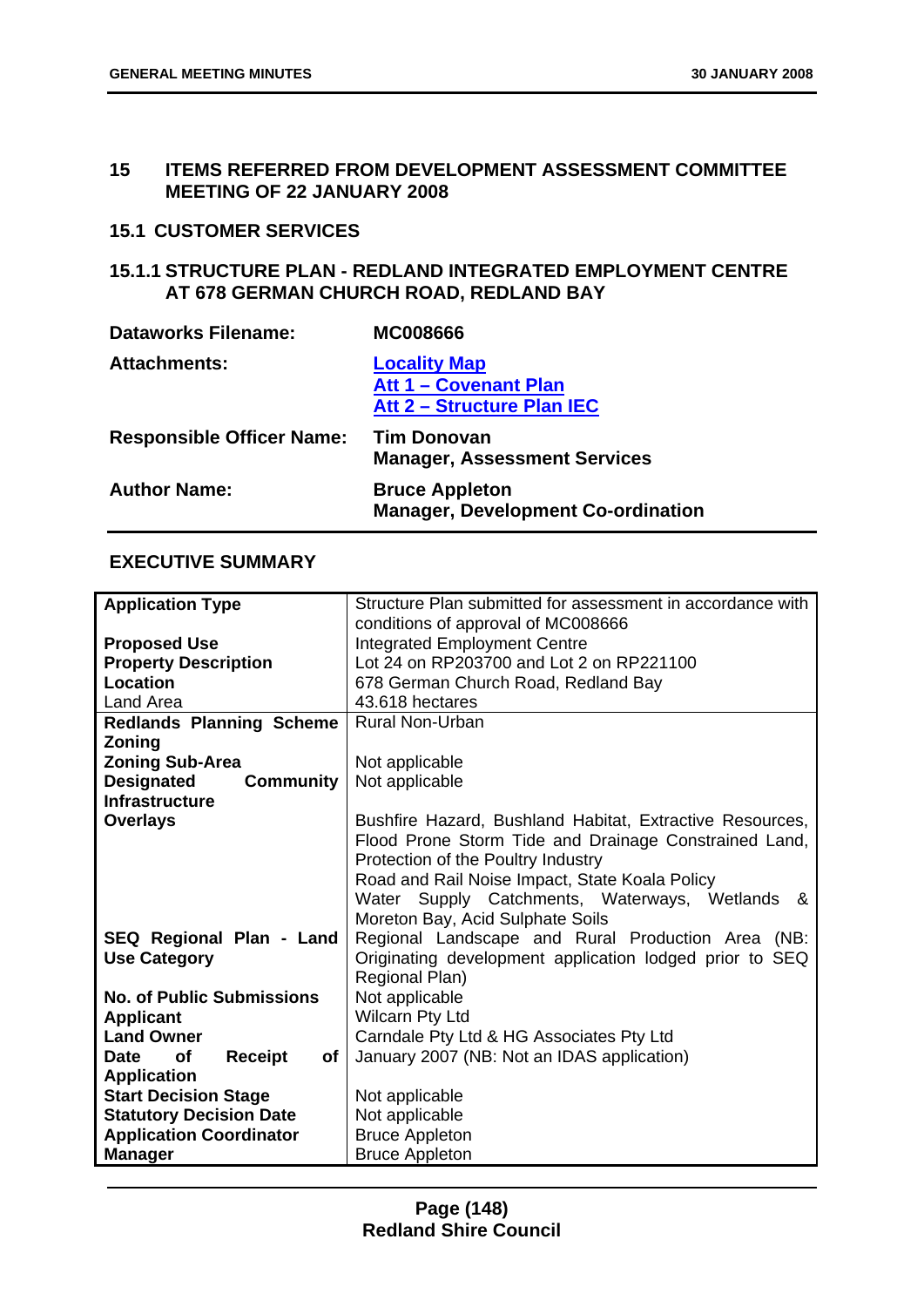A draft Structure Plan was submitted for assessment in January 2007 in accordance with condition 4 of development approval MC008666. Following negotiations with Council officers an amended Structure Plan was submitted in November 2007 (*Redlands Business Park Structure Plan – Version 2.1, 16 January 2008, Volumes 1 and 2*).

The role of Volume 1 of the Structure Plan (the 'Structure Plan' proper) will be to provide guidance to applicants and Council in the design and assessment of development applications lodged under the Plan of Development that forms part of MC008666, including guidance about design treatments that are alternative solutions to the performance criteria of the applicable codes identified in the Plan of Development. Volume 2 of the Structure Plan is a reference document that contains technical reports supporting the principles contained in volume 1.

The assessment process included consideration of a revised layout for the development. The revised layout varies the development 'footprint' from that included in the Plan of Development and is supported by the proposed establishment of a statutory covenant to protect the environmental values of an area of adjoining land to the north of the subject land, identified as Enhancement Corridor in Council's environmental mapping.

The Environmental Protection Agency (EPA), while not formally involved in the assessment of the Structure Plan, has provided advice stating that it doe not support version 2.1 of the plan and recommending a number of changes to the plan. Council officers do not agree that the changes recommended by EPA are necessary to achieve satisfactory outcomes for fauna in this location.

It is recommended that the Structure Plan be approved subject to a number of matters of documentation and clarification.

This report was presented to the Development Assessment Committee for consideration and is now presented to the General Meeting for final resolution, due to the conditions of the powers delegated to this Committee.

## **PURPOSE**

Redland Shire Council issued a decision notice on 13 February 2006 for a section 3.1.6 preliminary approval overriding the planning scheme for material change of use for an integrated employment centre on the subject land. Conditions of approval required the preparation of a Structure Plan and infrastructure agreement for the development (conditions 4 and 5 respectively). A draft Structure Plan was submitted for assessment in January 2007 in accordance with condition 4. The infrastructure agreement has been subject to a separate assessment and reporting process. Following negotiations with Council officers an amended Structure Plan was submitted in November 2007. The amended Structure Plan is referred to the Development Assessment Committee for approval. The process of assessing and approving the Structure Plan is not an IDAS development application and assessment process.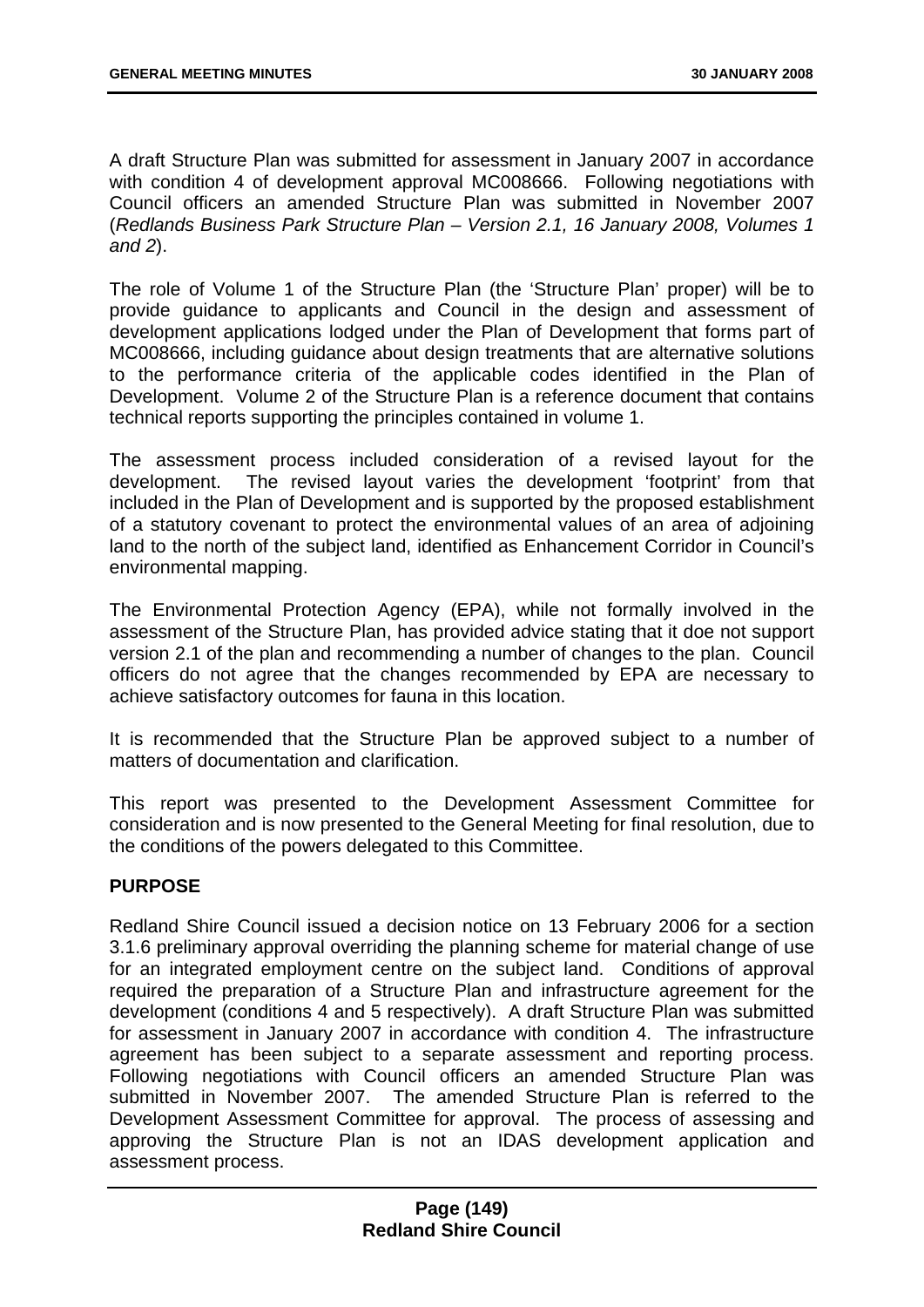## **BACKGROUND**

### **1. DEVELOPMENT PROPOSAL**

### **1.1 Proposal**

Redland Shire Council issued a decision notice on 13 February 2006 for a section 3.1.6 preliminary approval overriding the planning scheme for material change of use for an integrated employment centre on the subject land. The proposed development, to be known as the *Redlands Business Park*, is intended to provide a location for industrial and related employment-generating uses in a high quality built and landscape environment, in a location intended to service predominantly the southern parts of Redland Shire (including the Southern Moreton Bay Islands).

The development is intended to have 81 lots in four stages with lot sizes ranging from 1,295m<sup>2</sup> to 1.17 hectares. The development would provide 7.711 hectares of common property open space under the control of the body corporate and 7.991 hectares of open space to be dedicated as public reserve under the trusteeship of Redland Shire Council.

The development is conceived as a community titles scheme whereby ownership of internal services and infrastructure, including roads, water supply and sewerage, and management of landscaping and the built environment will be in the hands of a body corporate. It is intended that under the terms of the Community Management Statement for the body corporate, the development of individual lots will be subject to an internal approval process whereby a Design Assessment Panel established by the body corporate will assess building design and site layout against a Development Manual. A copy of the Development Manual is included in Volume 2 of the Structure Plan. This internal approval process is in addition to the IDAS development approval process under the Redlands Planning Scheme.

Council is currently in the process of separately assessing development applications for reconfiguring a lot for Stage 1 for 26 lots and operational work for bulk earthworks over Stages 1 and 2 of the development. An application for reconfiguration has just been received for Stage 2 (13 lots) of the development.

## **1.2 Future Development Assessment Framework**

### *1.2.1 Plan of Development*

As noted above, the land is subject to a development approval in the form of a section 3.1.6 preliminary approval overriding the planning scheme for material change of use for an integrated employment centre. The key element of the approval is a Plan of Development (*Integrated Employment Centre Plan of Development*, *version 1.6, 31 January 2006*) which divides the site into three precincts (two development precincts and an open space precinct), nominates levels of assessment for development of different types in each precinct and identifies applicable codes against which development is to be assessed.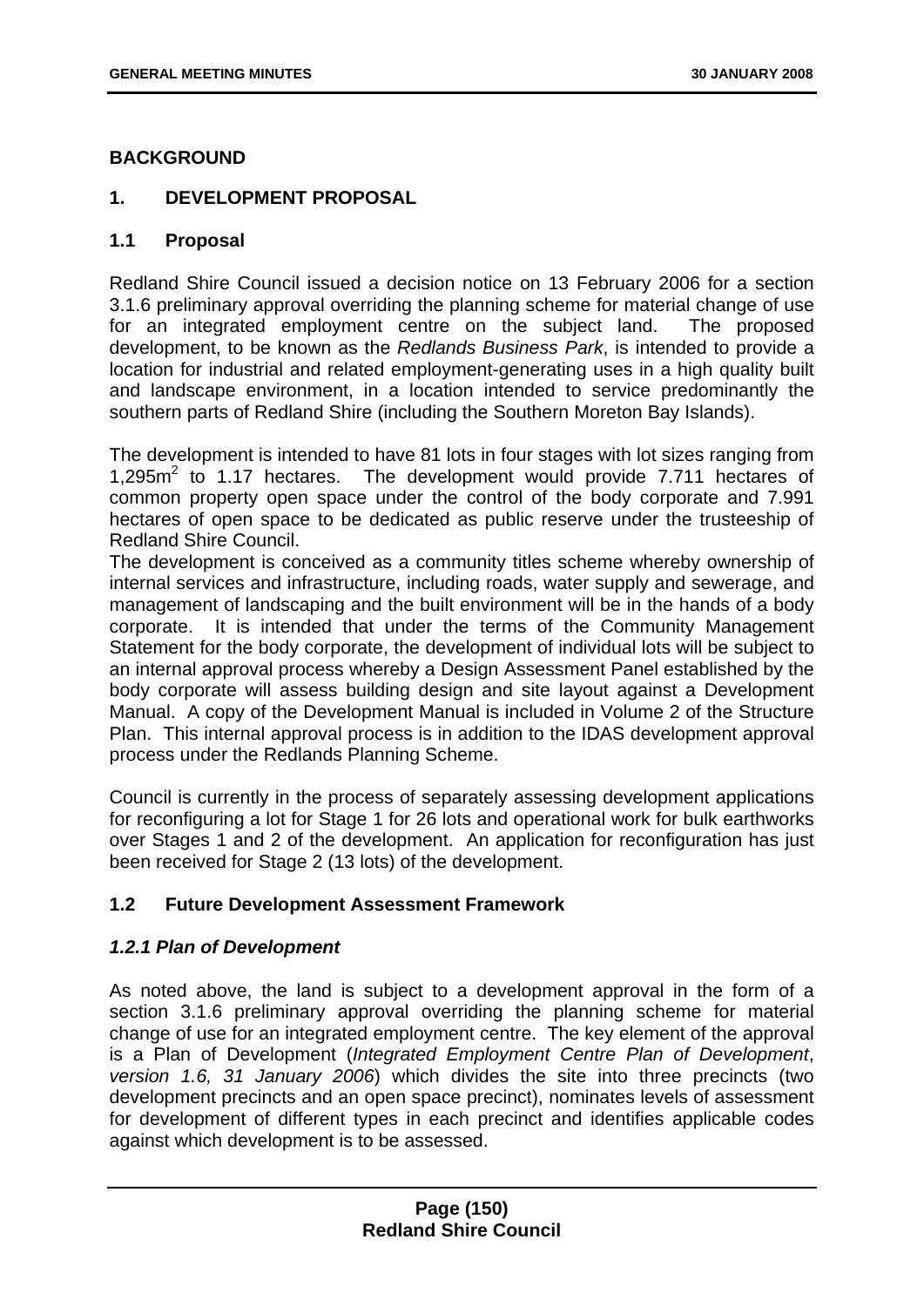The Plan of Development acts as a "mini planning scheme" for the site and takes the place of ("overrides") the Redlands Planning Scheme. In practice, the Plan of Development uses the same defined terms as the Redlands Planning Scheme and, in addition to a specific Integrated Employment Centre Code, incorporates the codes of the Redlands Planning Scheme that are relevant to development of the types anticipated (*NB: to be precise, the Plan of Development incorporates the terminology and codes of the 2nd State Interest Review Version of the Redlands Planning Scheme, which was the relevant version of the planning scheme at the time the Plan of Development was prepared and approved)*.

Most types of development are code assessable under the Plan of Development (i.e. require a development permit from Redland Shire Council). This includes the primary purposes of the development – used defined as General Industry and Service Industry.

### *1.2.2 Structure Plan*

The Structure Plan is a planning and development assessment tool required as a condition of the development approval. It contains two volumes. The role of Volume 1 of the Structure Plan (the Structure Plan proper) will be to provide guidance to applicants and Council in the design and assessment of development applications under the Plan of Development, including guidance about design treatments that are alternative solutions to the performance criteria of the applicable codes identified in the Plan of Development. The major contents of Volume 1 of the Structure Plan are:

- A Structure Plan map (Figure 3 of the document) and other drawings that show:
	- $\circ$  land use precincts (IEC 1 Low Impact Industry; IEC2 General Industry, IEC3 - Habitat Area);
	- o development management "zones" (Centre and Edge (primarily for fencing control purposes); and Area Not Suitable for Odour Sensitive Uses);
	- o staging boundaries;
	- o road hierarchy and intersection upgrades;
	- o pedestrian and cycle networks;
	- o bus stops; and
	- o open space/landscape linkages and passive recreation opportunities;
- stormwater management principles;
- environmental management principles;
- land development and urban design principles;
- servicing strategies (water supply, sewer, power, telecommunications and roadworks);
- ownership and land management structure; and
- planning approvals process.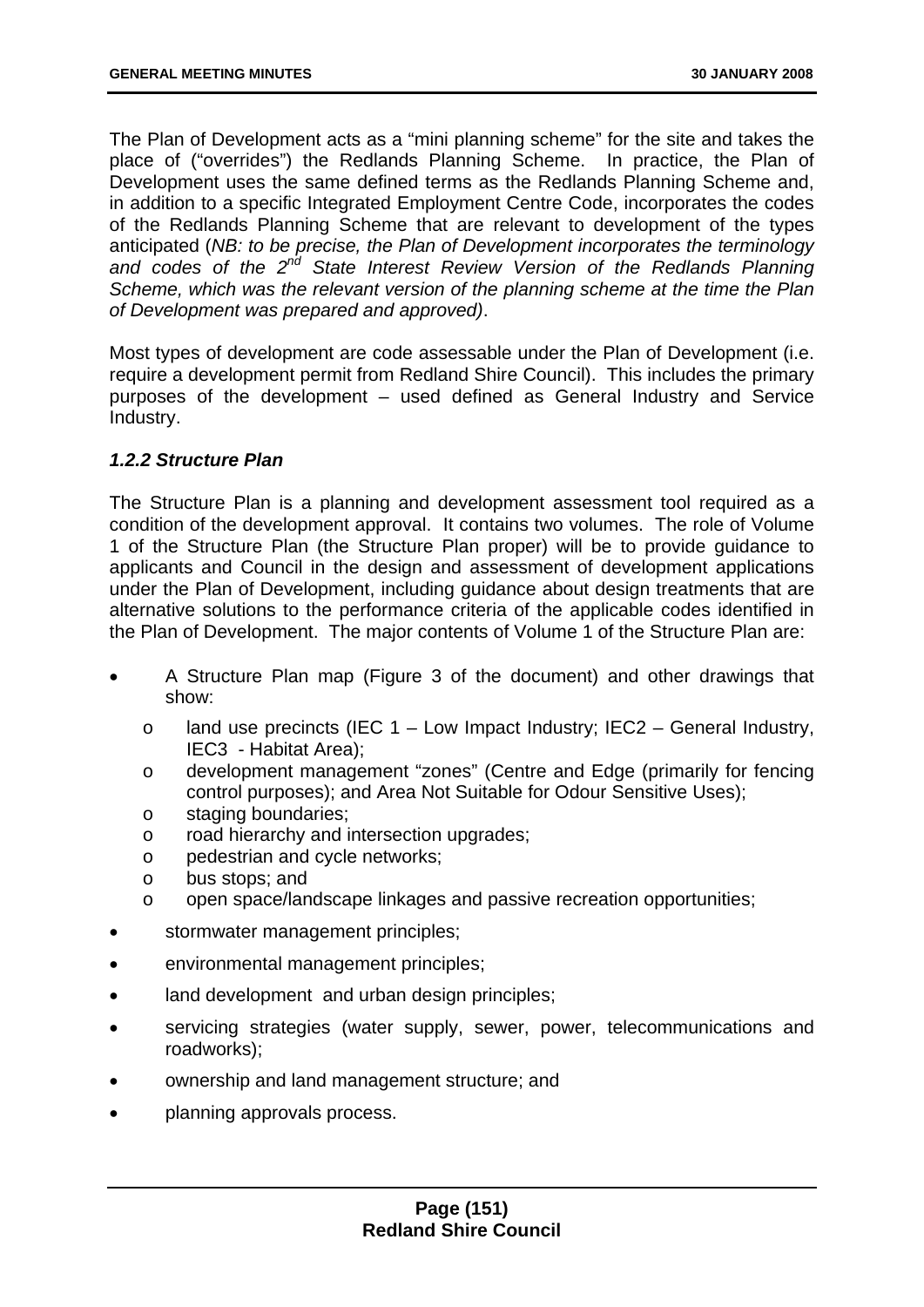Volume 1 is supported by a separate reference document (Volume 2) that contains technical reports supporting the principles of the Structure Plan. These include:

- Stormwater Management Plan (prepared by WRM Water & Environment);
- Stormwater Cycle Management Plan (prepared by WRM Water & Environment);
- Environmental Management Plan (prepared by Chenoweth Environmental Planning & Landscape Architecture) containing:
	- o Stormwater Quality, Sediment & Erosion Management Plan;
	- o Waste Management Plan;
	- o Noise & Vibration Management Plan;
	- o Air Quality & Dust Management Plan;
	- o Environmental Emergency Management Plan;
	- o Hazardous Substances Management Plan;
	- o Landscape Rehabilitation Plan;
	- o Fauna Management Implementation Plan;
	- o Koala Management Plan (prepared by the Australian Koala Foundation);
	- o Vegetation Management Plan;
	- o Bushfire Management Plan (prepared by The Consultancy Bureau Pty Ltd (Les Hawkes));
	- o Terrestrial and Aquatic Fauna Habitat Assessment (prepared by Biodiversity Assessment and Management Pty Ltd);
- Site Contamination Report (prepared by Australian Environmental Geoscience Consultants Pty Ltd);
- Air Quality Assessment Report (prepared by Pacific Air & Environment);
- Acoustical Assessment Report (prepared by Bassett); and
- Water Supply & Sewerage Assessment (prepared by MWH Australia Pty Ltd).

## *1.2.3 Development Manual*

Volume 2 also contains the Development Manual which sets out additional design requirements for development, building and landscaping in the areas of:

- Building siting & design;
- Building form, materials & colours;
- Access, driveways and parking;
- Fences & fauna movement;
- Landscaping;
- Signage;
- Water management;
- Site emissions;
- Refuse collection;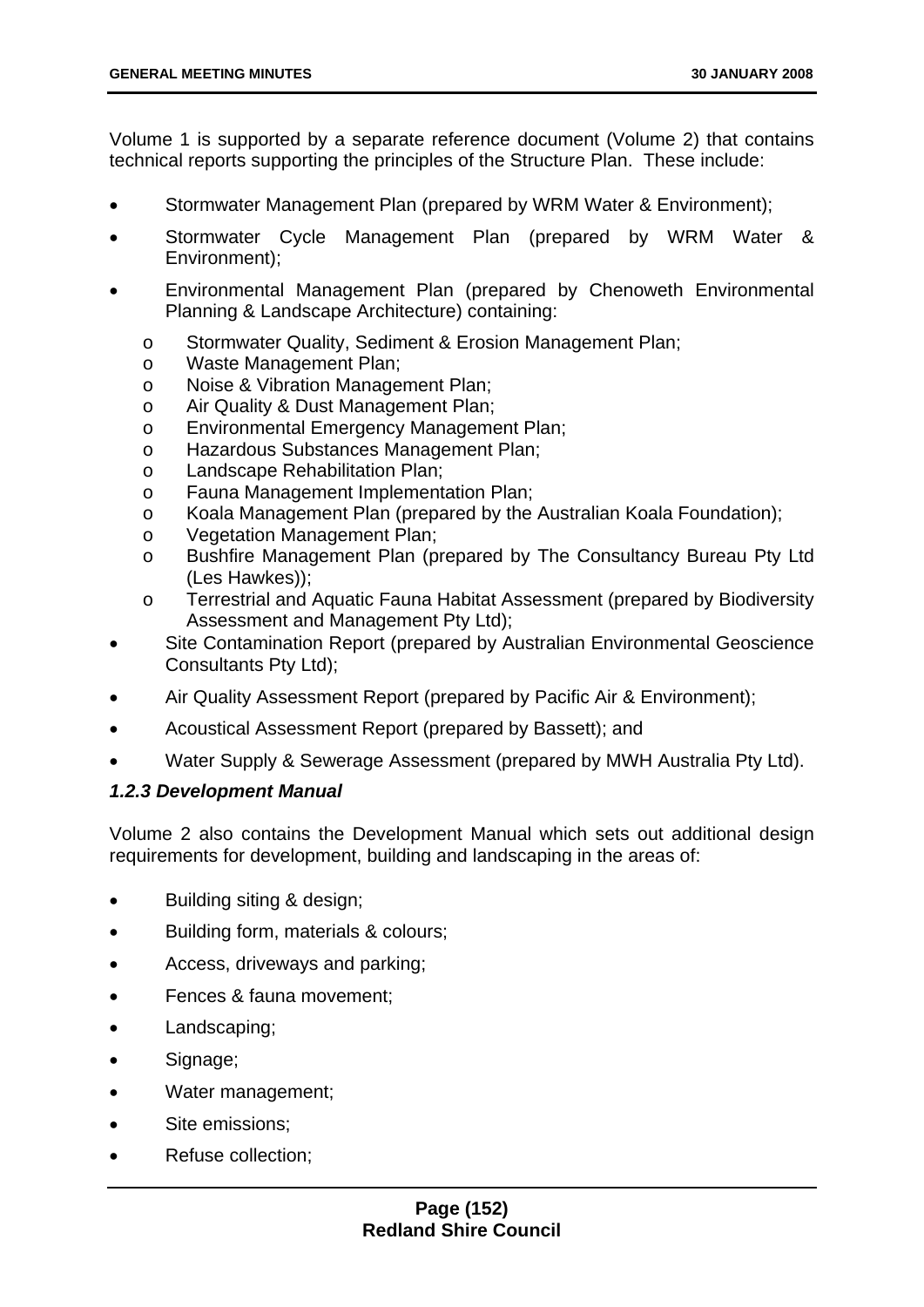- Building timeframe; and
- Façade design.

As noted previously, the Development Manual is intended to be administered internally by a Design Assessment Panel to be established by the body corporate. To this extent the Council is not directly involved in the implementation of the Development Manual. However individual code assessable development applications within the development may be conditioned to comply with aspects of the Development Manual if considered necessary or desirable.

In combination, the above framework provides a very substantial level of regulatory control over development of the subject land.

### **2. ASSESSMENT**

### **2.1 Development Approval MC008666**

Condition 4 of the material change of use (MCU) development approval MC008666 states:

*"Before Council is required to assess an application for a Development Permit for any aspect of development, or, within one year of the date of approval, whichever is the earliest, the owner(s) of an interest in the land must submit to Council for approval a Structure Plan which is to be generally in accordance with the approved POD (plan of development).* 

*The Structure Plan could include, but not limited to:* 

- *Broad Location of each proposed land use, including where applicable, the extent of facilities proposed such as community facilities, employment and education facilities;*
- *Existing and proposed road network, including level in the hierarchy;*
- *Existing and proposed movement systems;*
- *Existing and proposed public transport routes and stops;*
- *Proposed staging of development.*

*The Structure Plan design, including land use allocation, movement system design, and open space and park network provision, must actively promote achievement of the purpose and performance criteria of the approved POD. The Structure Plan design must enable the development to comply with all requirements of all other relevant Codes identified in the approved POD, and if the POD does not have a relevant Code, then a relevant Code from the Redlands Planning Scheme."* 

### **2.2 Assessment Process**

The draft Structure Plan submitted in February 2007 was distributed for review and comment to the following Redland Shire Council units:

• Land Development;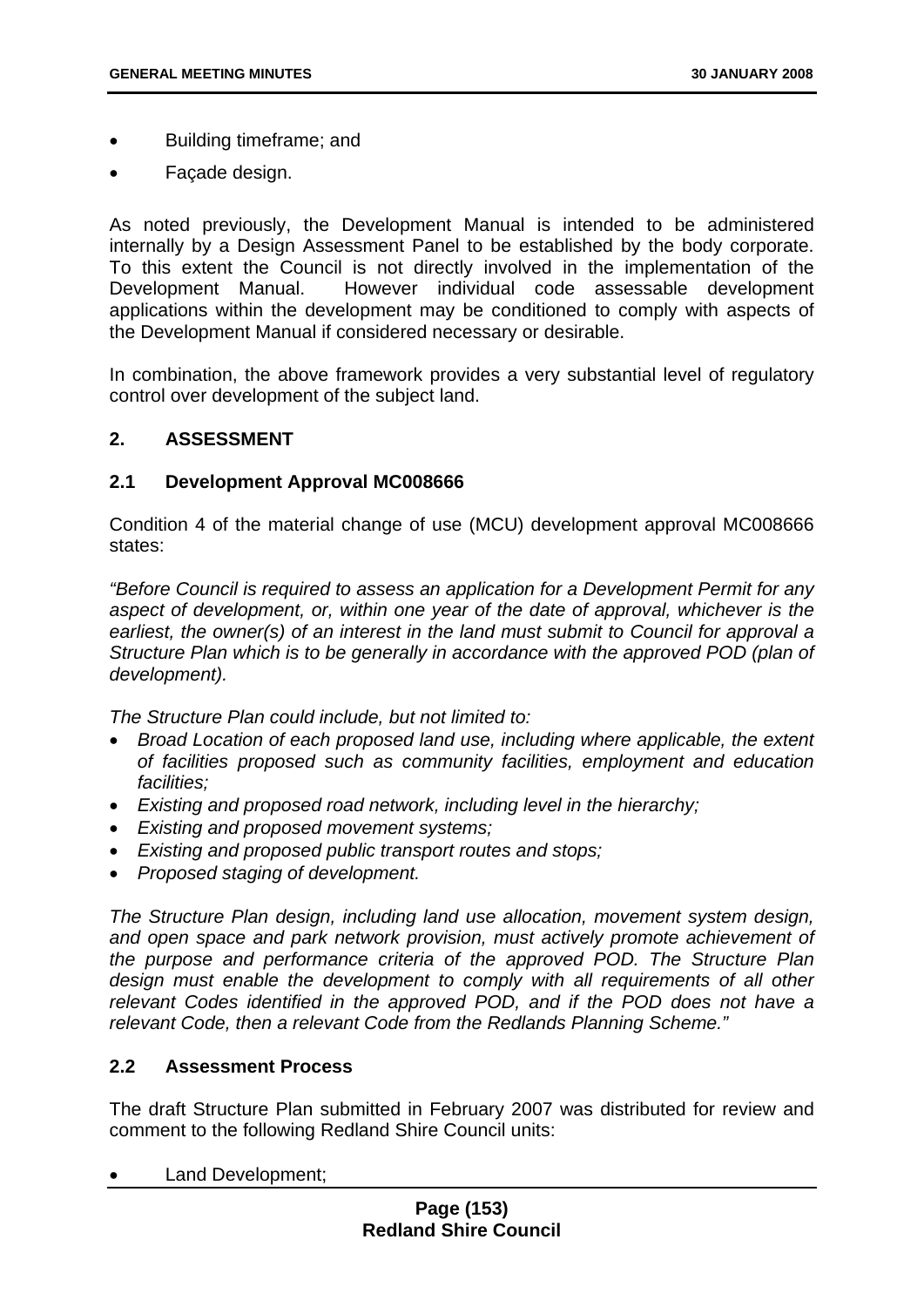- Environmental Assessment;
- Land Use Planning;
- Infrastructure Development;
- Environmental Management;
- Pollution Prevention; and
- Redland Water & Waste.

Following preliminary assessment of the draft Structure Plan multi-disciplinary teams drawn from the above units were established for the purposes of negotiations with the applicant's representatives and consultants. John Van As of Humphreys Reynolds Perkins Planning Consultants was appointed to coordinate the negotiations. Separate teams were briefed to deal with:

- Stormwater, stormwater quality & environment;
- Traffic & engineering design standards;
- Water, waste water & waste collection;
- Development layout & structure planning;
- Noise & odour;
- Infrastructure (headworks, staging & funding).

Following a series of negotiations through the course of 2007 an amended Structure Plan was submitted by the applicants in November 2007 (*Redlands Business Park Structure Plan – Version 2.1, 16 January 2008, Volumes 1 and 2*).

## *2.2.1 Variation from Previous Layout/ Development Footprint*

At a relatively early stage in the negotiations the applicant requested consideration of an amended layout from that included in the Version 1.0 of draft Structure Plan (which in turn was based on the 'development footprint' shown on Figure 2 – Precinct Plan in the approved Plan of Development). The major variations involved:

- A decrease in the amount of open space in the north-west of the site;
- An increase in the amount of open space in the north-east of the site,
- Removal of the second (western) road connection to German Church Road;
- Removal of the potential future road connection to adjoining land to the west;
- A decrease in the total number of lots from 97 to 81;
- An increase in the area of developable industrial land from 22.233 hectares to 22.885 hectares (0.652 ha); and
- A decrease in the total area of open space (common property and public land) from 16.075 hectares to 15.702 hectares (0.373 ha);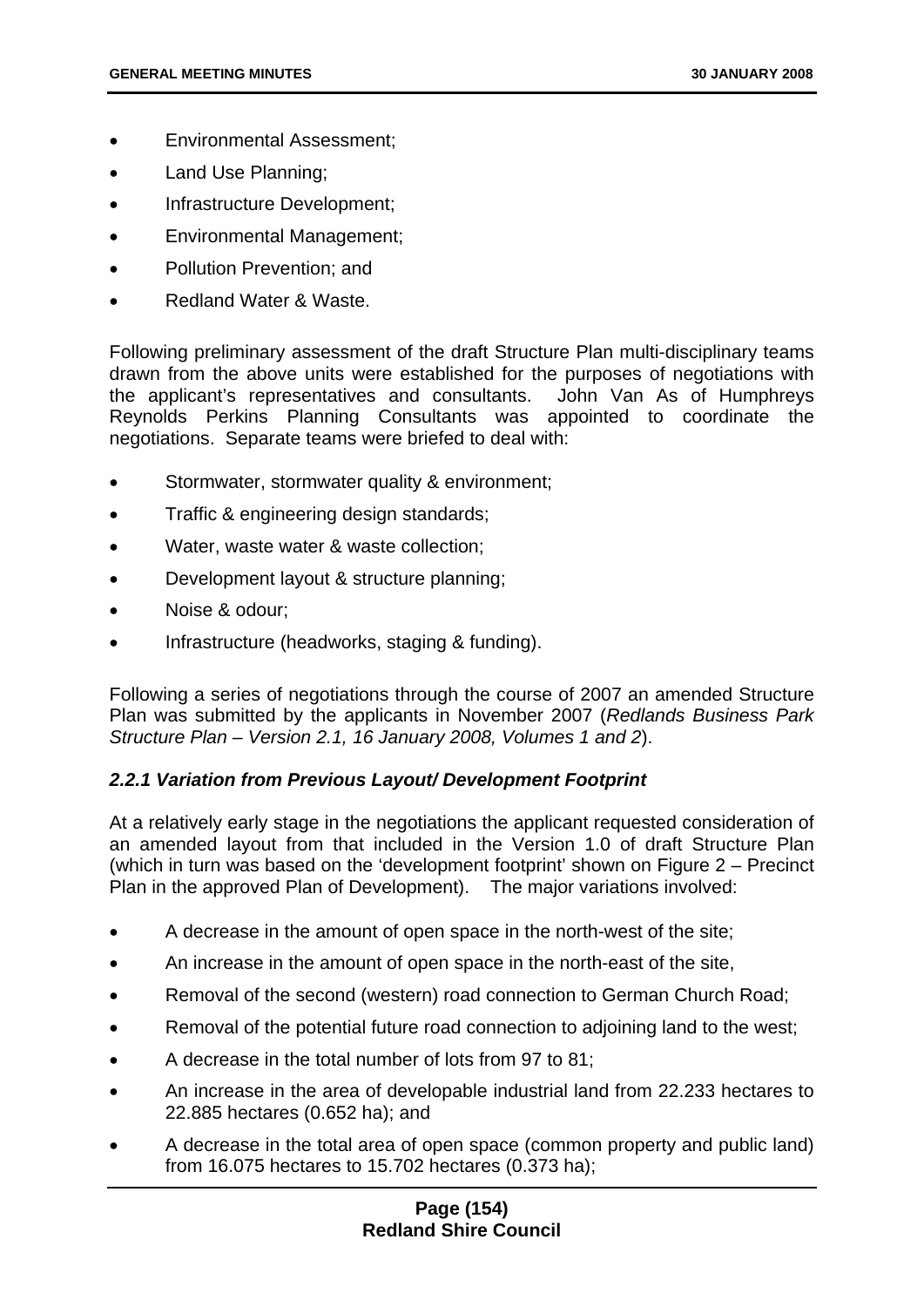In recognition of the reduced area of open space on the subject land, the applicant has offered to establish a Statutory Covenant for conservation purposes, registered on title under section 97A of the *Land Titles Act 1994*, over part of Lot 67 on RP82443 to the north of the subject land with an area of 3.93 hectares. This arrangement is shown in Figure 12 of the amended Structure Plan (Version 2.1, Volume 1) and is shown in more detail on Fox & Bell Dwg No. RBP02 Revision B dated 10.09.07 (*Covenant Plan 34 Giles Road Redland Bay*) - Attachment 1 of this report.

The amended layout was agreed to because:

- The increased area of open space in the north-east better reflects the drainage characteristics of the site and reduces the extent to which the development impacts on the ARI 100 floodway;
- The amended alignment of open space along the northern boundary of the site, together with the proposed s97A covenant area, better reflects the alignment of the Enhancement Corridor in this part of the Shire; and
- The removal of the western road connection to German Church Road and the potential future road connection to land to the west were changes requested by Council staff.

### *2.2.2 Current Status of Negotiations*

It is understood that officers of the relevant units are satisfied with the amended Structure Plan documents. From a town planning perspective it is considered that the amended documents deal satisfactorily with the issues raised in the negotiations, subject to resolution of a number of documentation and clarification matters as summarised in the table forming Attachment 2 of this report. These matters are currently being attended to or, where necessary, considered by the applicant. It is considered that the matters outstanding are generally capable of resolution by agreement, as is suggested by the applicant's preliminary responses recorded in the table.

In addition to the matters listed in Attachment 2, it is considered that the following additional items provided by the applicant during the assessment process should be included in Volume 2 of the Structure Plan:

- Dwg No. RBP02 Revision B dated 10.09.07 (Covenant Plan 34 Giles Road Redland Bay);
- Chenoweth Environmental Planning and Landscape Architecture letter to Dan Carter dated 5 July 2007 (ref: 068088) and Attachments 1, 2 and 3 referred to therein (NB: part but not all of the three attachments may already be included in Version 2.0 of Volume 2 to the extent that the Biodiversity Assessment and Management report Terrestrial and Aquatic Fauna Habitat Assessment (File No. 0152-001, June 2007) is in Version 2.0 of Volume 2); and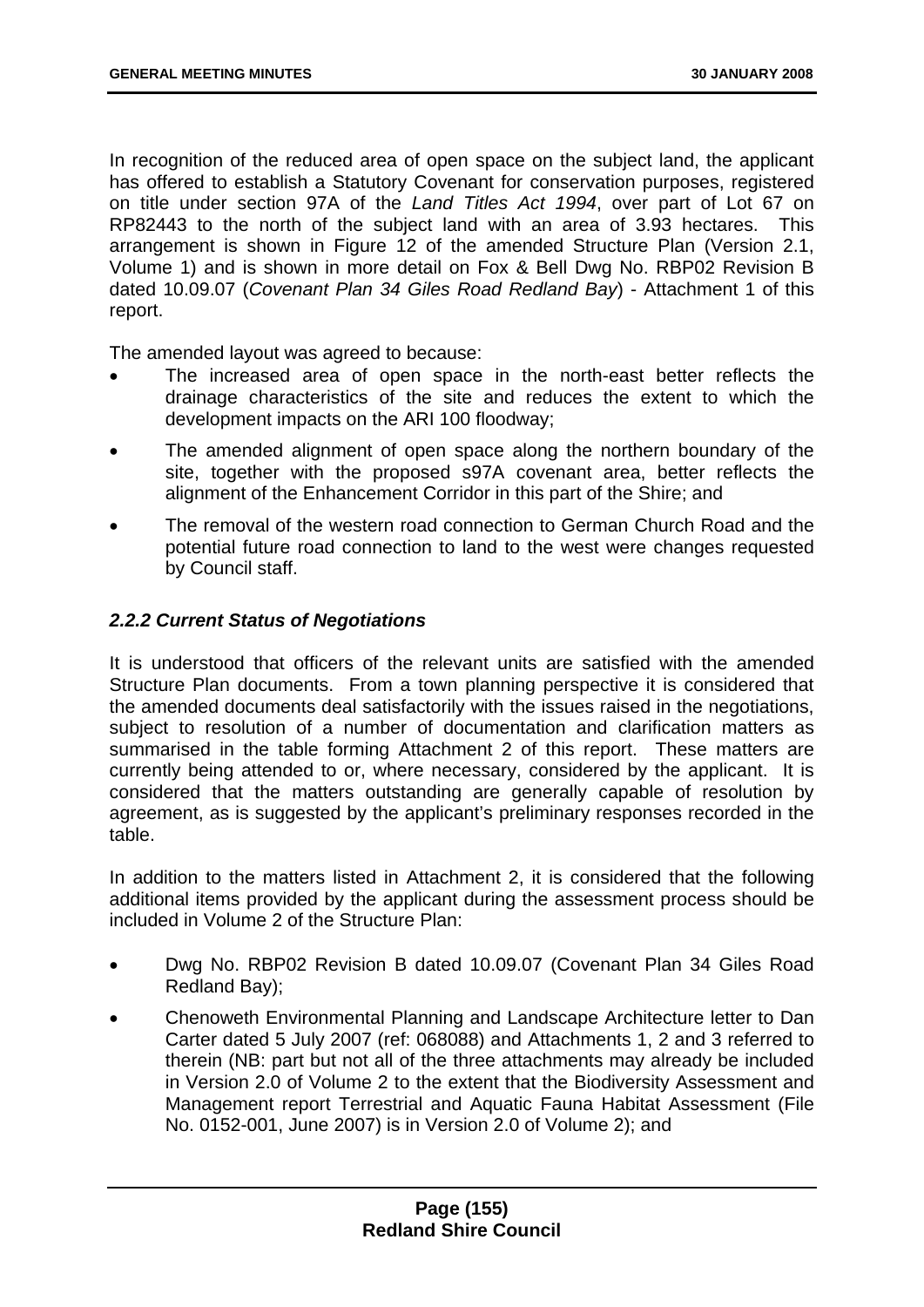• Chenoweth Environmental Planning and Landscape Architecture letter to Leo Newlands dated 7 November 2007 (ref: 068088) and the attachment thereto headed German Church Road Integrated Employment Centre Attachment: Additional Environmental Information.

It is also considered that final endorsement of the Structure Plan should be subject to registration of the proposed s97A statutory covenant over Lot 67 on RP82443.

## *2.2.3 Views of the Environmental Protection Agency*

The Environmental Protection Agency is a referral agency with concurrence powers for the reconfiguring of land applications for this development. The EPA has provided its concurrence response for the Stage 1 reconfiguring of land application, specifying conditions to be attached to any approval granted by Council (EPA concurrence response 311289 dated 18 December 2007).

In that correspondence the EPA also provided additional advice (understood to be from its Environmental Planning Division, Southern Region) to the effect that Version 2.1 of the Structure Plan was not supported and recommending the following changes to the plan:

- *"*
- *i.* The central 'multi-purpose green link' (functioning as a wildlife movement *corridor and for industrial traffic) to be at least 50m wide, preferably 100m wide;*
- *ii. The five lots toward the western end of the northern boundary, and adjacent that boundary, to be set back at least 50m from the northern boundary to create a buffer/corridor/green-link/habitat width of at least 50m wide at that location;*
- *iii. The western buffer/corridor/green-link/habitat area remain free of any roads or trails, or access routes to the adjacent lots, and those lots have no rear access to that green space;*
- *iv. The western buffer/corridor/green-link/habitat area to be at least 25m wide and preferably 50 or more wide; and*
- *v. The fauna underpass should be designed and constructed with the assistance of suitably qualified specialists to function for fauna crossings, including but not exclusively for koalas."*

This unusual situation was discussed at a meeting with the EPA, Council representatives and the applicant's representatives on 9 January 2008. The applicant believes that the EPA has overemphasised the intended ecological function of the central and western north-south links and that an increase in the width of these links as recommended above is not necessary to achieve satisfactory outcomes for fauna on the site and in the surrounding area. It is understood that Council's Environmental Management accepts this view, principally because the major north south-fauna corridor in this locality is on land to the west of the subject land and has been separately secured by Council action. In addition, the preliminary approval issued by Council has already endorsed in principle the open space network contained in the existing Structure Plan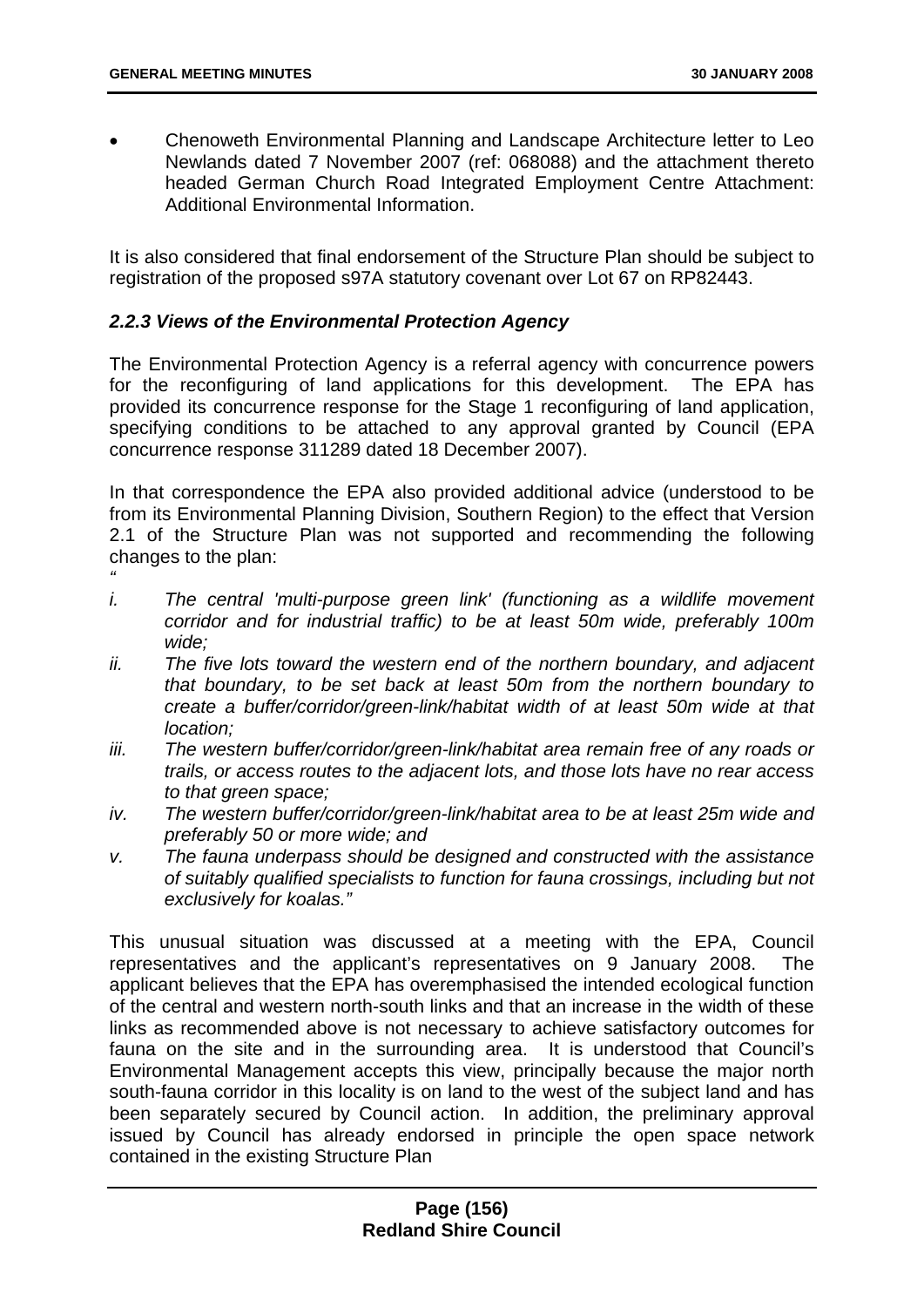## **3. REFERRAL AGENCIES**

Not applicable – the assessment of the Structure Plan is not an IDAS application.

### **4. GROUNDS OF SUBMISSIONS**

Not applicable – the assessment of the Structure Plan is not an IDAS application.

## **5. CONCLUSION**

It is considered that the amended Structure Plan documents are satisfactory subject to the matters listed in Attachment 2 and the additional items noted at point 2.2.2 above.

It is recommended that Council adopt the proposed Structure Plan.

# **Consultation**

The Development Assessment Team has consulted widely with internal and external stakeholders in the project. The external stakeholders include the applicants, their consultants and State Agencies. Whilst no consultation with State agencies was required, written comments were received from the Environmental Protection Agency (EPA) in relation to certain aspects of the Structure Plan. This is addressed at section 2.2.3 below. A consultant was engaged to assist with the coordination of the assessment of the Structure Plan and the negotiations with the applicant (John Van As of Humphreys Reynolds Perkins Planning Consultants).

No public notification was required.

This report was presented to the Development Assessment Committee for consideration and is now presented to the General Meeting for final resolution, due to the conditions of the powers delegated to this Committee.

### **OFFICER'S RECOMMENDATION/ COUNCIL RESOLUTION**

| Moved by:    | Cr Dowling       |
|--------------|------------------|
| Seconded by: | <b>Cr Barker</b> |

## **That Council resolve as follows:**

- **1. That the documents identified as** *Redlands Business Park Structure Plan Version 2.1 – 16 January 2008, Volumes 1 and 2* **be accepted as satisfactory for the purposes of condition 4 of development approval MC008666 dated 13 February 2006 subject to the following:** 
	- **1.1 any further amendments necessary to resolve the matters listed in the table forming Attachment 2 to this recommendation (***Attachment 2 – Redlands Integrated Employment Centre /*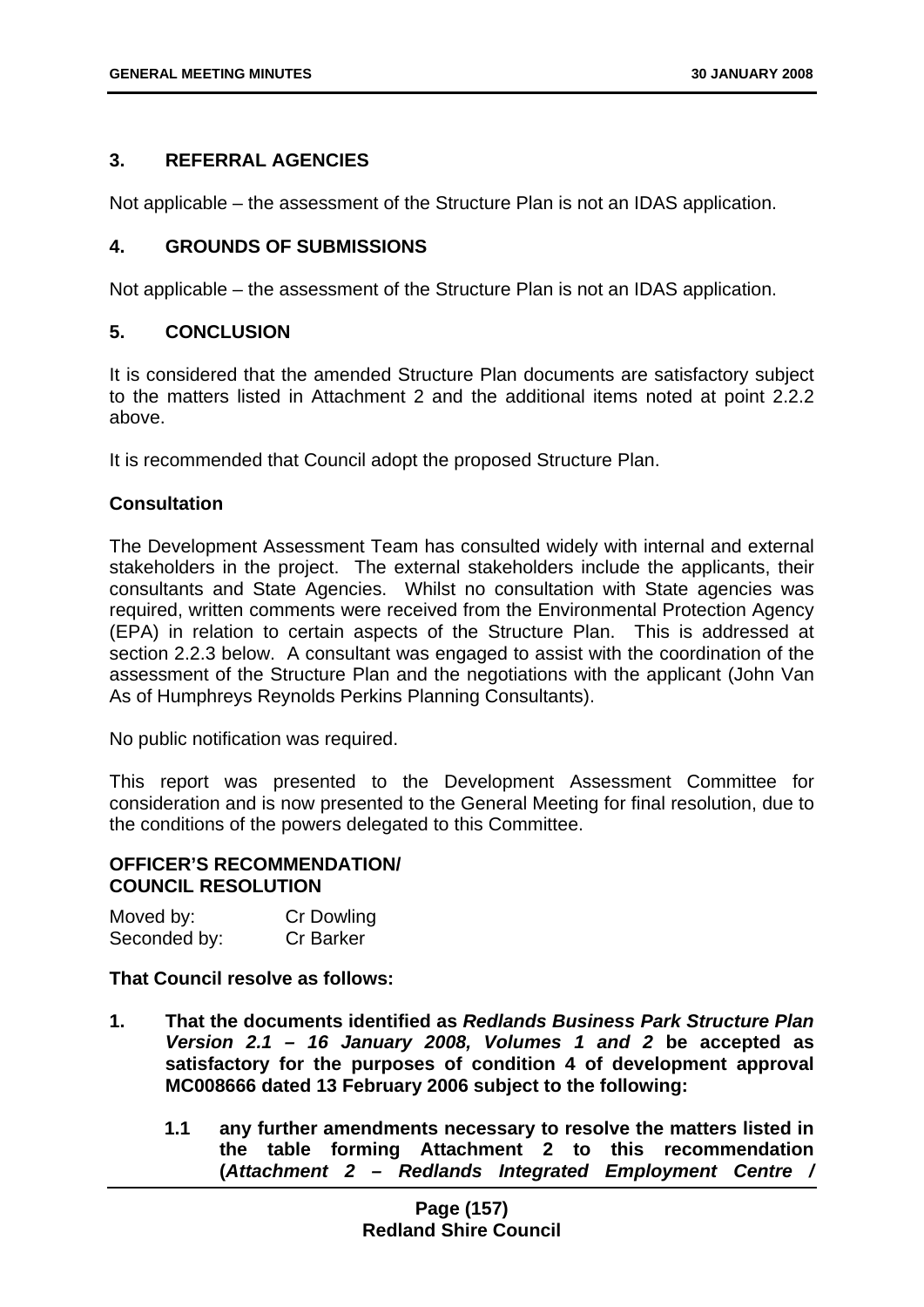*Redlands Business Park - Structure Plan Version 2.1 - 16 January 2008***;** 

- **1.2 inclusion of the following additional material in Volume 2:** 
	- **a) Dwg No. RBP02 Revision B dated 10.09.07 (***Covenant Plan 34 Giles Road Redland Bay***);**
	- **b) Chenoweth Environmental Planning and Landscape Architecture letter to Dan Carter dated 5 July 2007 (ref: 068088) and Attachments 1, 2 and 3 referred to therein; and**
	- **c) Chenoweth Environmental Planning and Landscape Architecture letter to Leo Newlands dated 7 November 2007 (ref: 068088) and the attachment thereto headed** *German Church Road Integrated Employment Centre Attachment: Additional Environmental Information***; and**
- **1.3 Registration of a s97A statutory covenant for environmental protection purposes over Lot 67 on RP82443 in a form satisfactory to Council and generally in accordance with Dwg No. RBP02 Revision B dated 10.09.07 (Covenant Plan 34 Giles Road Redland Bay), prior to Council being required to approve a Plan of Survey for the 1st stage of the reconfiguration of the site;**
- **2. That the Chief Executive Officer be authorised to negotiate with the applicant to resolve the matters identified in Attachment 2 to this recommendation; and**
- **3. That following satisfaction of conditions 1.1 to 1.3, endorsement of the final Structure Plan documents is delegated to the Mayor and Chief Executive Officer.**

**CARRIED**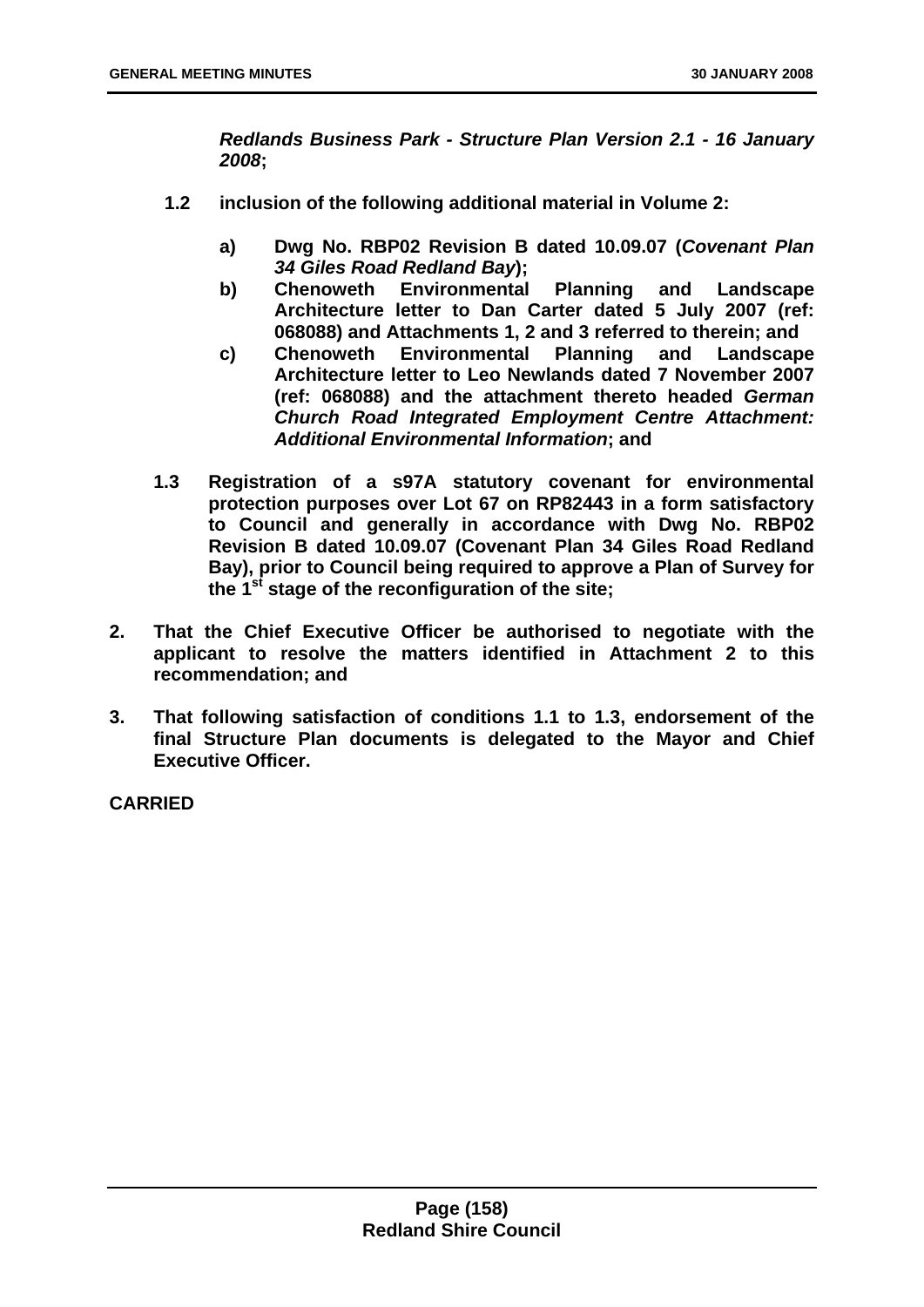# **15.1.2 MATERIAL CHANGE OF USE FOR RESIDENTIAL PURPOSES AT 14-20 GORDON ROAD, REDLAND BAY**

| <b>Dataworks Filename:</b>       | <b>MC009566</b>                                                   |
|----------------------------------|-------------------------------------------------------------------|
| <b>Attachments:</b>              | <b>Locality Map</b>                                               |
| <b>Responsible Officer Name:</b> | <b>Allen Edwards</b><br><b>Services Manager, Land Development</b> |
| <b>Author Name:</b>              | <b>Adam Webb</b><br><b>Planning Officer, Land Development</b>     |

## **EXECUTIVE SUMMARY**

| <b>Application Type</b>        | <b>Material Change of Use</b>                       |
|--------------------------------|-----------------------------------------------------|
| <b>Proposed Use</b>            | <b>Residential</b>                                  |
| <b>Property Description</b>    | Lot 1 on SL10475; and                               |
|                                | Lot 2 on RP205153.                                  |
| Location                       | 14-20 Gordon Road Redland Bay QLD 4165              |
| Land Area                      | $47627m^2$                                          |
| Superseded Zone                | Rural / Non Urban                                   |
| Superseded Development         | Lot 1 – Residential A                               |
| <b>Control Plan</b>            | Lot 2 – Residential A and Public Open Space         |
| Superseded Strategic Plan      | Lot 1 – Special Protection and Urban Residential    |
|                                | Lot 2 - Special Protection, Urban Residential and   |
|                                | <b>Public Open Space</b>                            |
| <b>Superseded Greenspace</b>   | Greenspace                                          |
| Zoning                         | <b>Environmental Protection and Open Space</b>      |
| Zone Sub Area                  | N/A                                                 |
| Overlays                       | <b>Acid Sulfate Soils Overlay</b>                   |
|                                | <b>Bushfire Hazard Overlay</b>                      |
|                                | <b>Bushland Habitat Overlay</b>                     |
|                                | Flood Storm and Drainage Constrained Land Overlay   |
|                                | Road and Rail Noise Impact Overlay                  |
|                                | <b>Waterways Wetlands and Moreton Bay Overlay</b>   |
| No. of Public Submissions      | Two                                                 |
| Applicant                      | M C Challoner & Associates                          |
| <b>Land Owner</b>              | Slade Pty Ltd As Trustee, Mr P A Laing, Mrs J Laing |
| Date of Receipt                | 14/03/2006                                          |
| <b>Start Decision Stage</b>    | 18/09/2007                                          |
| <b>Statutory Decision Date</b> | 31/01/2008                                          |
| <b>Application Coordinator</b> | Adam Webb                                           |
| Manager                        | <b>Allen Edwards</b>                                |

**A report on this application for a material change of use for residential purposes was presented to the Development Assessment Committee on 22 January 2008. Committee, under delegated authority, resolved to defer this matter for consideration to the next General Meeting of Council.**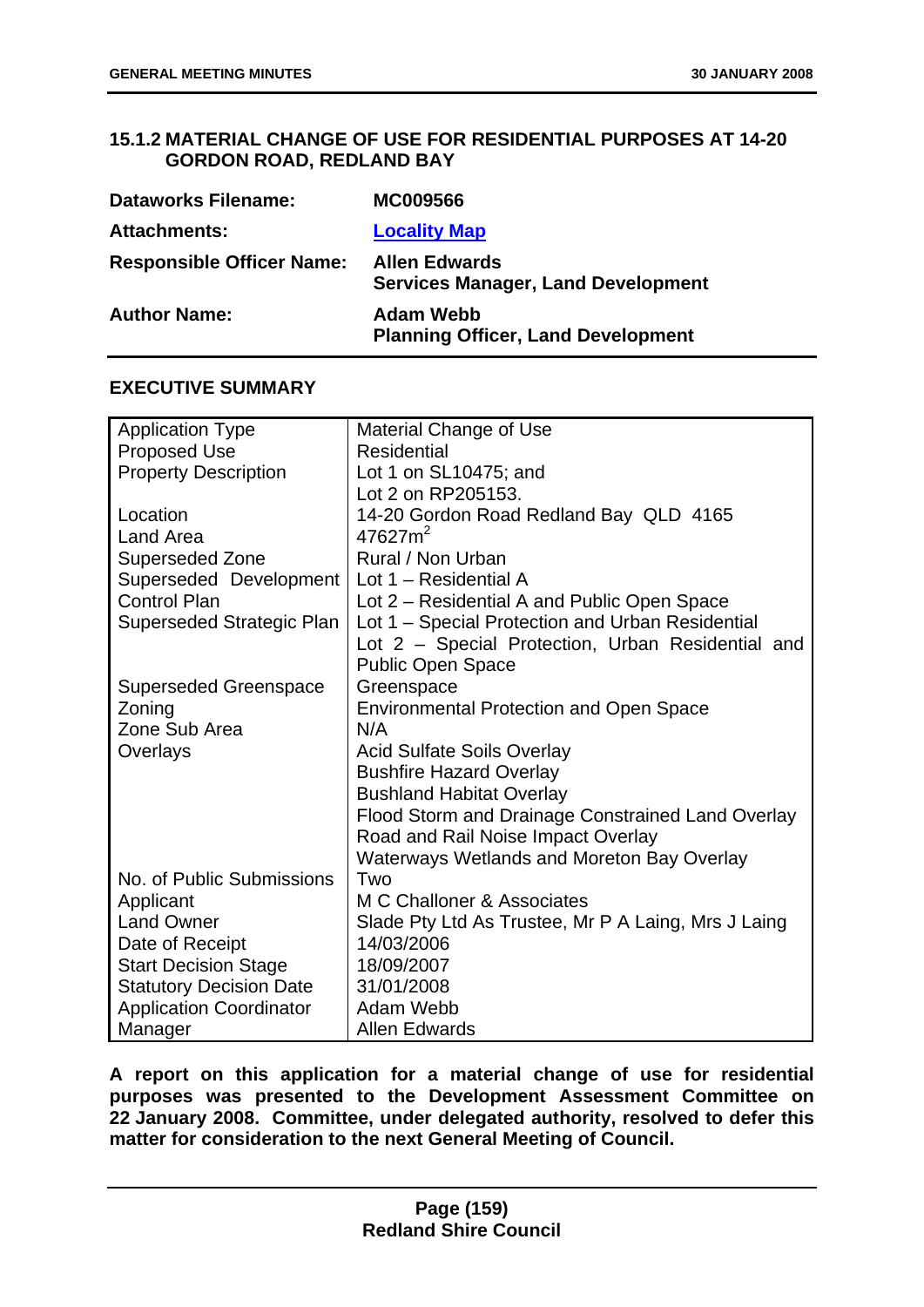The Material Change of Use application has been received and has been assessed against the requirements of the Redlands Planning Scheme 2006.

It is recommended that the application for a material change of use for residential purposes be refused.

### **PURPOSE**

This category 4 application is referred to the Development Assessment Committee for decision in accordance with delegations dated 15 May 2002.

### **BACKGROUND**

### **Compliance or non compliance with Legislation and relevant Planning Instruments**

The following Legislation and Planning Instruments were considered in the assessment of this application:

- The Integrated Planning Act 1997;
- Superseded Strategic Plan 1998; and
- Redlands Planning Scheme 2006.

### **Consultation**

The Land Development Team has consulted with the various assessment teams and provided a copy of the application to the Divisional Councillor (Cr Burns) on 22/03/2006.

### **Public Consultation**

Two submissions were lodged during the Public Notification period. A summary of the grounds of the submissions and the officer's response are detailed below.

### **Ground 1 – Conflict with Redlands Planning Scheme**

The submitter/s have advised that the proposed development is inconsistent with and cuts across the intent of the Redlands Planning Scheme, particularly since the majority of the property is zoned as Environmental Protection and Open Space.

#### **Officer's Response**

This issue has been identified within the grounds for refusal.

### **Ground 2 – EPBC Act – Detrimental affect on the environment**

The submitter/s advised that a number of species listed under the EPBC Act utilise the site and consequently Council must be cognizant that the property supports matters of National Interest.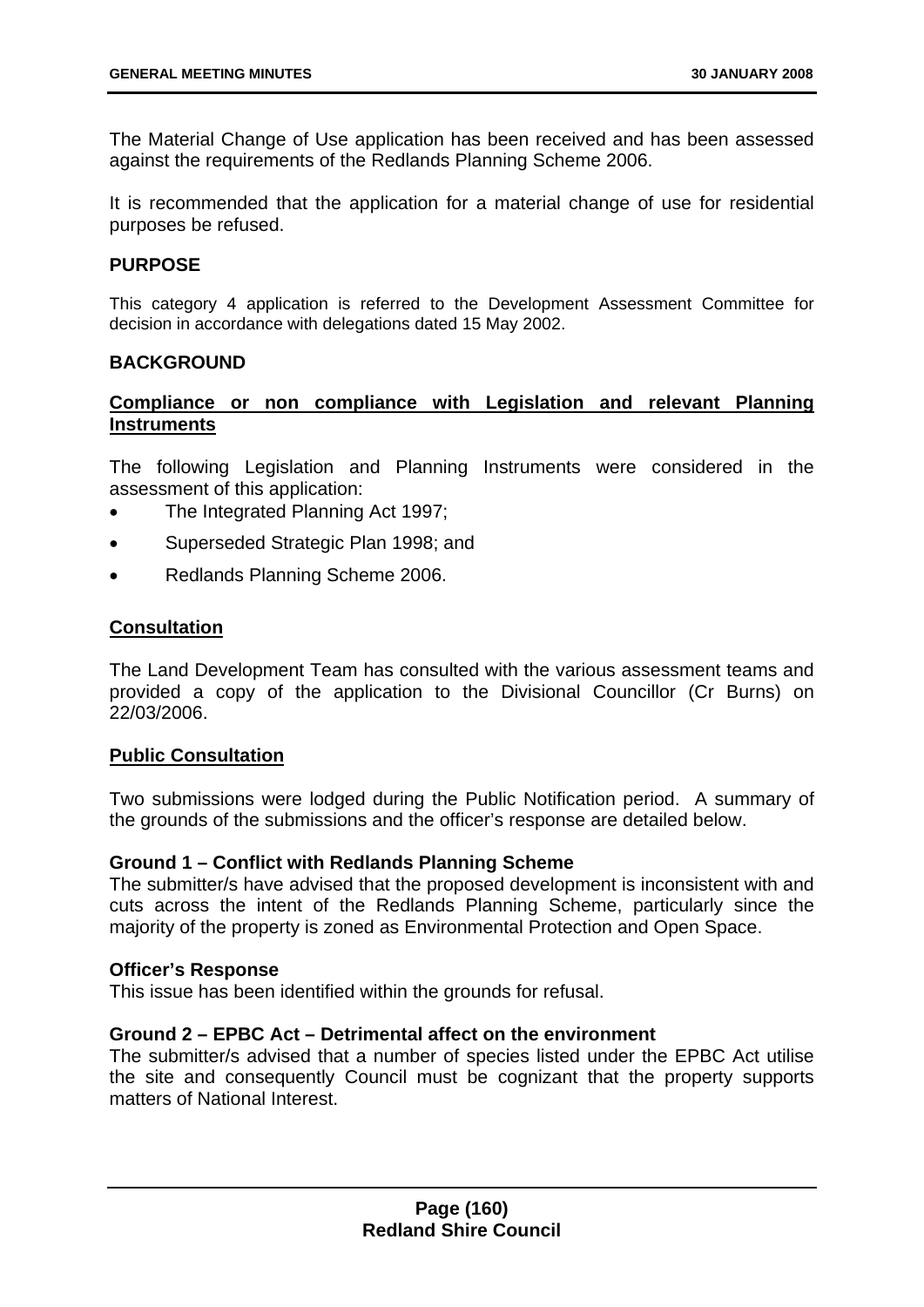### **Officer's Response**

The submission listed the Grey-headed Flying Fox as a potential user of this property. This is a possibility and the existence of potential habitat for this and other native species is part of the reason for the superseded scheme Preferred Dominant Land Use Special Protection Area and Greenspace designations and the Redlands Planning Scheme Environment Protection zoning and Habitat Protection – Bushland Habitat overlay.

### **Ground 3 – Road Access**

The submitter/s asked where the access to the estate will be as they have been advised that Council will not allow access from Gordon or Boundary Roads.

### **Officer's Response**

The proposed access is from the south through a proposed residential estate which does not provide for access to this particular site due to the zoning. A current access solution has not been provided. This is identified as a ground for refusal.

### **Material Change of Use Proposal**

The application is to change the zoning of the land from Rural / Non Urban to Residential and parkland.

### *Integrated Planning Act 1997*

This application was made under a transitional planning scheme and the transitional provisions of Chapter 6 of the *Integrated Planning Act (IPA)* provides that the assessment of the application is to be carried out effectively as if the former Local Government (Planning and Environment) Act had not been repealed.

Section 6.1.29 sets out those matters to be considered in the assessment of the application.

Those matters relevant to the Application are listed below:

- *(a) the common material for the application;*
- *(b) the transitional planning scheme;*
- *(c) the transitional planning scheme policies;*
- *(d) any planning scheme policy made after the commencement of this section;*
- *(e) all State planning policies;*
- *(f) the matters stated in section 8.2(1) of the repealed Act;*
- *(g) for an interim development control provision in force in a local government area – the interim development control provision;*
- *(h) if the application is for development that before the commencement of this section would have required an application to be made under any of the following sections of the repealed Act…(not applicable);*
- *(i) any other matter to which regard would be have been given if the application had been made under the P&E Act.*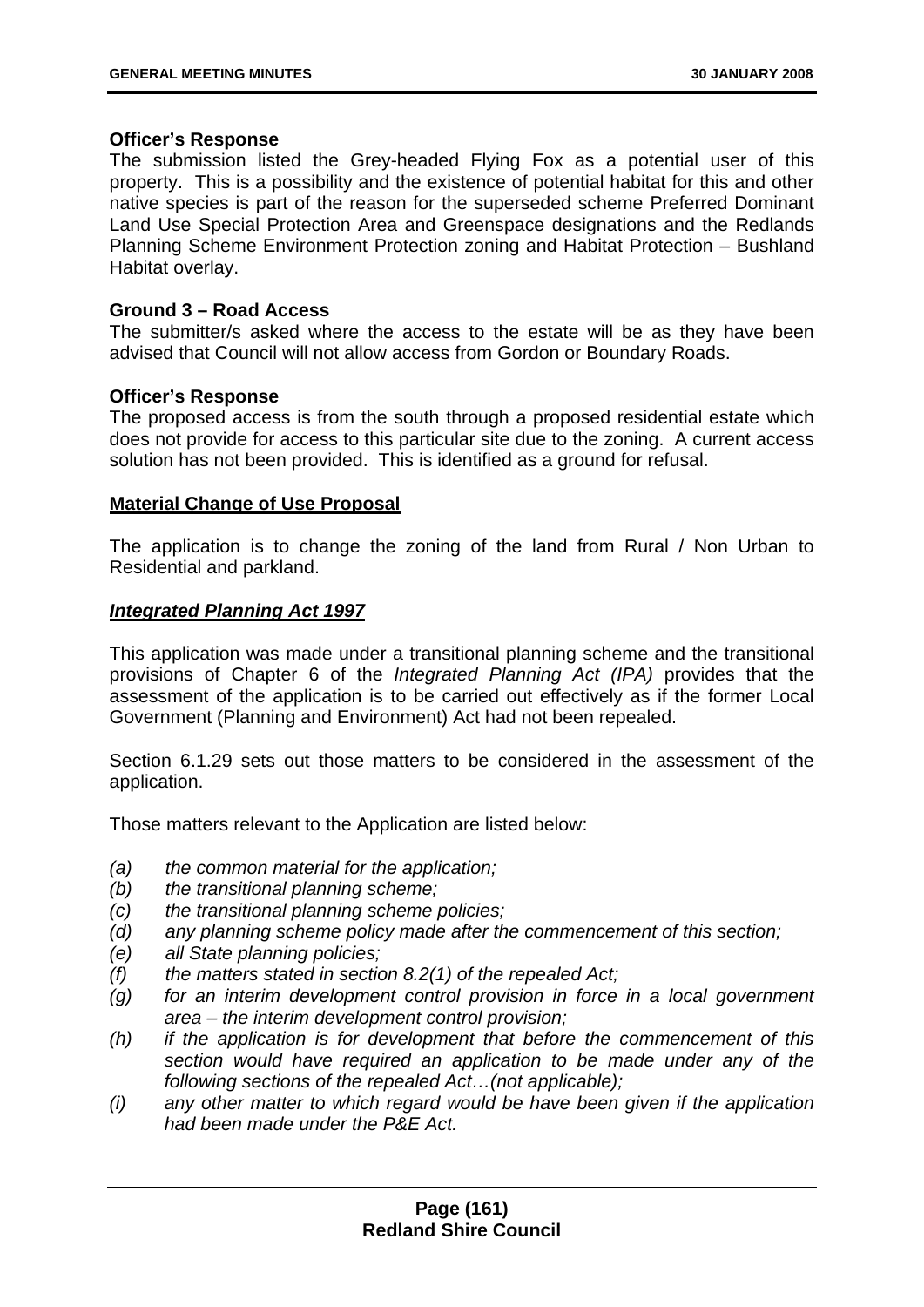### *Planning and Environment Act 1990*

In the context of a Reconfiguration of Lot application Part 4 – Land Use Applications of the repealed *Planning and Environment Act* provides that:

In considering a land use application a local government is to assess a number of matters to the extent they are relevant to the application. Some matters include but are not limited to:

- Whether the proposal would create a traffic problem;
- Whether the inclusion of the land in the zone in which the land is proposed to be included would be in accordance with, or conflict with, the implementation of the Strategic Plan;
- Whether the land or any part thereof is low-lying or so subject to inundation as to be unsuitable for use for all or any of the uses permitted or permissible in the zone in which the land is proposed to be included; and
- the impact of the proposal on the environment.

It is considered that the application does not satisfactorily address these matters.

In accordance with the *Planning and Environment Act 1990* the local authority must refuse to approve the application if:

- the application conflicts with any relevant strategic plan or development control plan; and
- there are not sufficient planning grounds to justify approving the application despite the conflict.

In this regard, the application conflicts with Council's Superseded Strategic Plan 1988 and the Redlands Planning Scheme 2006 and the applicant has not demonstrated that the application should be approved despite the conflict.

## **Coty Principle**

The reconfiguration application was lodged with Council on the 14 March 2006.

The first business day for assessment was therefore the 15 March 2006.

The Redlands Planning Scheme was adopted on the 15 March 2006.

The Redlands Planning Scheme took effect on the 30 March 2006.

The non-derogation principle (Coty), and the IPA allows weight as considered appropriate by the assessment manager to be given to the Redlands Planning Scheme on the basis that the application was lodged the day before the Redlands Planning Scheme 2006 was adopted and subsequently 15 days prior to the scheme taking effect.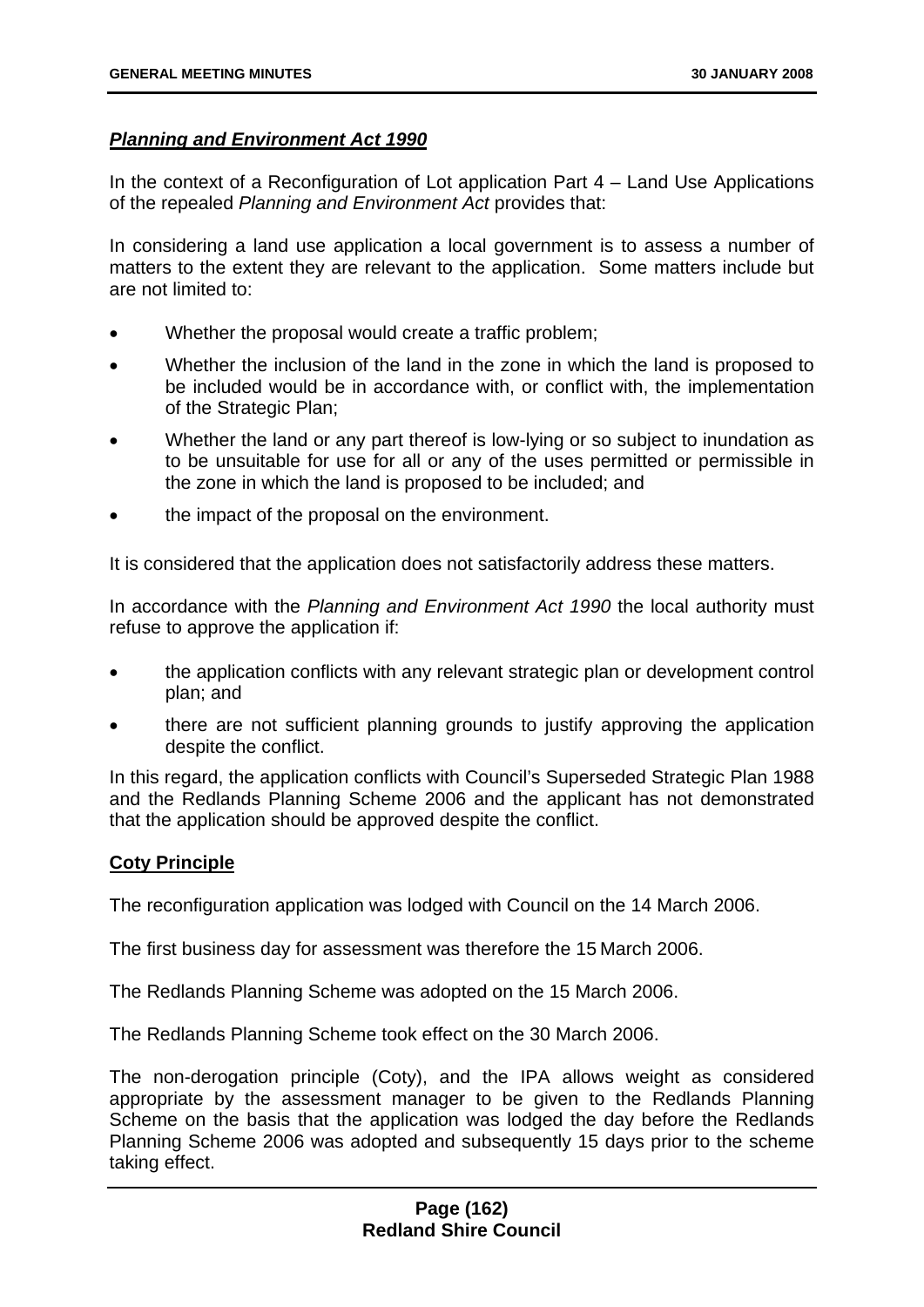Given that all processes, public notification, State Government review etc regarding the formation of the Redlands Planning Scheme 2006 had taken place and that at the time of lodgement the date for the Scheme to take effect was inevitable, it is considered reasonable to apply substantial weighting to the document.

### **TOWN PLANNING IMPLICATIONS FOR THE LAND**

Redland Shire Council has adopted various Town Planning instruments which affect the land. The relevant instruments comprise the Superseded Town Planning Scheme for the Shire of Redland 1988, the Superseded Redland Shire Council Strategic Plan 1998 and associated designations and the Redland's Planning Scheme 2006.

### **Superseded Town Planning Scheme for the Shire of Redland 1988**

The Superseded Town Planning Scheme for the Shire of Redland 1988 zoned the site Rural Non Urban.

The proposal is inconsistent with this zoning.

However in 1998 Council's Strategic Plan came into effect and imposed a Special Protection, Urban Residential and Public Open Space Preferred Dominant Land Use designation over the land. Prior to the current Redlands Planning Scheme 2006, the Superseded 1998 Strategic Plan prevailed over Superseded 1988 Town Planning Scheme for the Shire of Redland in instances where conflict occurred.

## **Superseded Planning Scheme 1988 – Filling & Drainage / Minimum Development Levels**

The application indicates that a significant number of lots are situated below the 1 in 100 year flood event and these lots will need to be filled.

The applicant has not demonstrated compliance with:

- The Superseded Town Planning Scheme 1988;
- Part IV Division 5 Section 16. Filling and Drainage;
- Part IV Division 5 Section 17. Minimum Development Levels;
- Council's Superseded Town Planning Scheme 1988 Chapter 25 Subdivision of Land Part 1 Section 8 Reasons for Refusal of an Application (1)(e) "*the subject land or any part of such land is, or is likely to be, subject to inundation by flood waters"*.

### **Superseded Redland Shire Strategic Plan 1998**

The subject site had a Special Protection, Urban Residential and Public Open Space Preferred Dominant Land Use.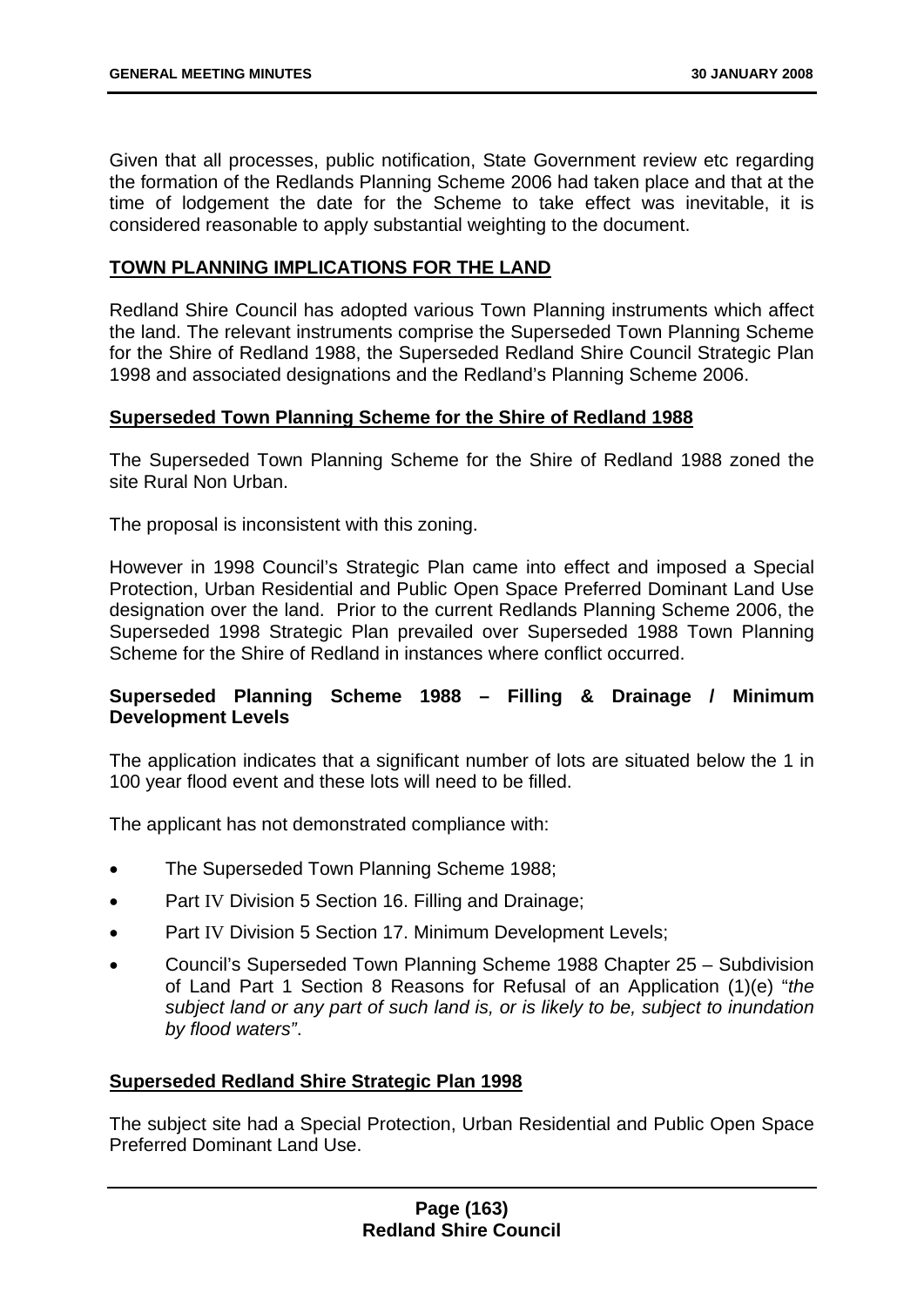## **Superseded Urban Residential Preferred Dominant Land Use**

A Residential use within the Urban Residential Preferred Dominant Land Use is generally supported where all other aspects (including flooding) are considered and complied with. In this instance the land with an Urban Residential Preferred Dominant Land Use is flood constrained and is not supported for residential purposes.

### **Superseded Special Protection Preferred Dominant Land Use**

The proposed residential allotments within the Special Protection Area designation are not considered to achieve the objectives of the Special Protection Area designation. The response to the Information Request placed no value on the existing vegetated area and claimed that the retention of 15% of the vegetated area as park to "maintain visual amenity" "retains the key natural values identified in the site".

The environmental report lacks the understanding of Council's superseded and current planning schemes, approvals on adjacent properties and the observation of the progressive rehabilitation of the water course to the south in recent subdivision construction to achieve the intent of the schemes. The site is part of a corridor along a western tributary of Moogurrapum Creek from west of Cleveland Redland Bay Road two kilometres to the south west of the site. The existing vegetation will serve as an important habitat area along this corridor and assist with linking the Remnant Ecosystem to the north of the site.

### **Superseded Public Open Space Preferred Dominant Land Use**

The proposed park within the Public Open Space designation is supported as it is considered to achieve the objectives of this designation.

### **Superseded Greenspace**

The Greenspace designation occupies 58% of the property in the area covered by bushland vegetation. This area coincides with the Environmental Inventory General Patch GP6418. The balance of the site is classified in the Environmental Inventory as Enhancement Corridor EC9205. The proposed subdivision does not respect this designation except in the park proposed in the northwest where edge effects will significantly impact on the habitat values of any enhanced vegetation.

The intent where Special Protection Area is overlayed by Greenspace is to protect, maintain and enhance environmental values and this has not been achieved in this instance. Special Protection Area and Greenspace may also affect the number, shape and size of lots.

### **Summary of the Superseded Planning Scheme**

The Superseded Planning Scheme does not support filling and residential allotments that are flood affected are not supported within the Urban Residential Preferred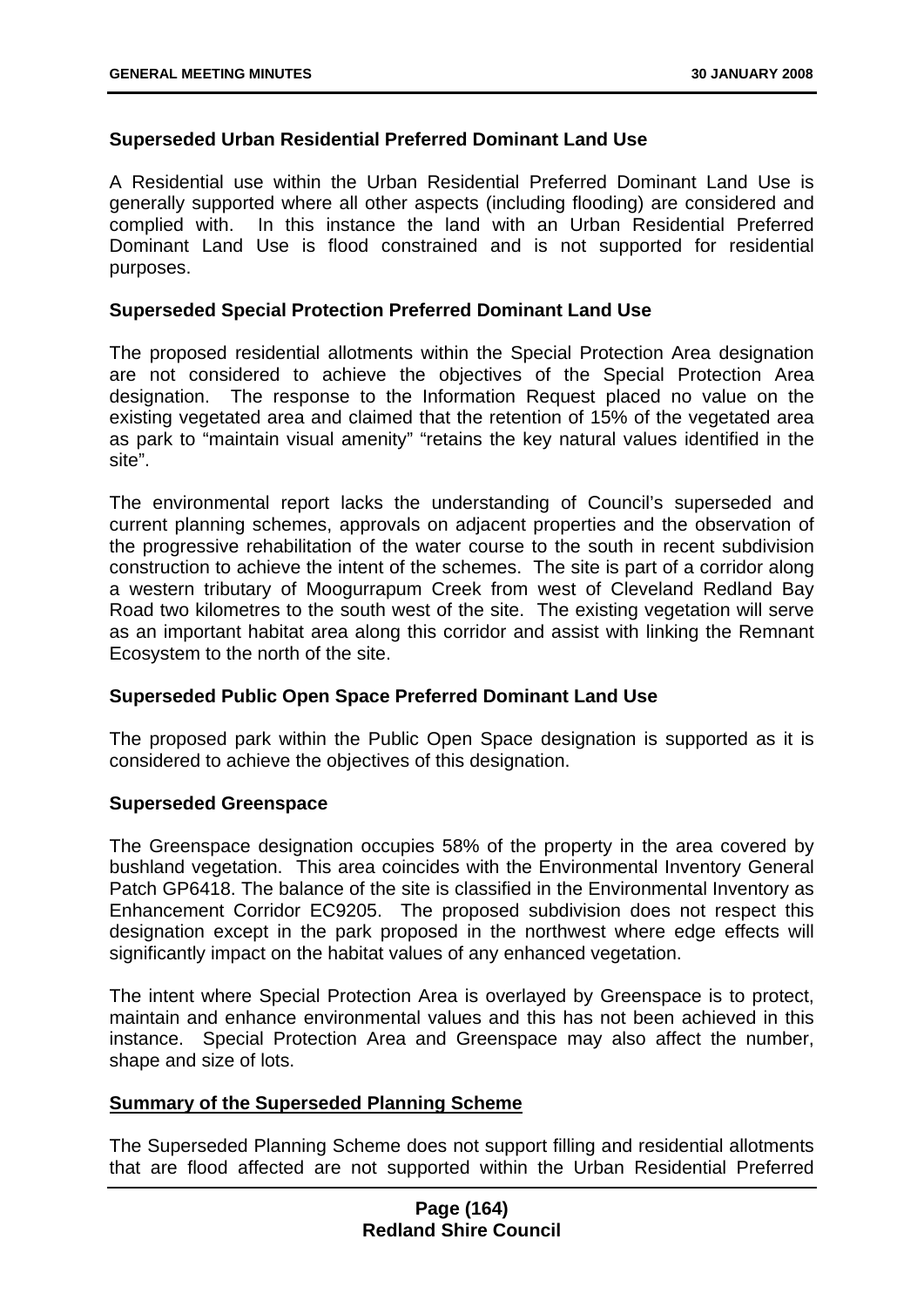Dominant Land Use. Additionally, the proposed allotments within the Special Protection Area and Greenspace designations are not considered to achieve the habitat objectives values of these areas.

### **Redlands Planning Scheme 2006 Zone and Overlays**

The proposed application was lodged on the 14 March 2006.

The Redlands Planning Scheme was adopted on the 15 March 2006.

The Redlands Planning Scheme took effect on the 30 March 2006.

Given that the Redlands Planning Scheme was adopted one day after the subject application was lodged, it is considered reasonable to apply significant weighting to the document.

The site is zoned Environmental Protection and Open Space within Council's 2006 Planning Scheme and the application is not cognisant of this.

### **Environmental Protection Zone**

58% of the site is zoned Environmental Protection. The proposal is not considered to achieve the objectives of this zone. The above details of the Special Protection Area values apply to this zone area.

### **Open Space Zone**

The proposed park within the Open Space Zone is considered to achieve the objectives of the Open Space Zone. However the proposed lots and stormwater treatment facilities within this area are not cognisant with the objectives of this zone.

## **Overlays**

The following overlays affect the subject site within the Redlands Planning Scheme 2006:-

- Acid Sulfate Soils Overlay;
- Bushfire Hazard Overlay;
- Bushland Habitat Overlay;
- Flood Storm and Drainage Constrained Land Overlay;
- Road and Rail Noise Impact Overlay; and
- Waterways Wetlands and Moreton Bay Overlay.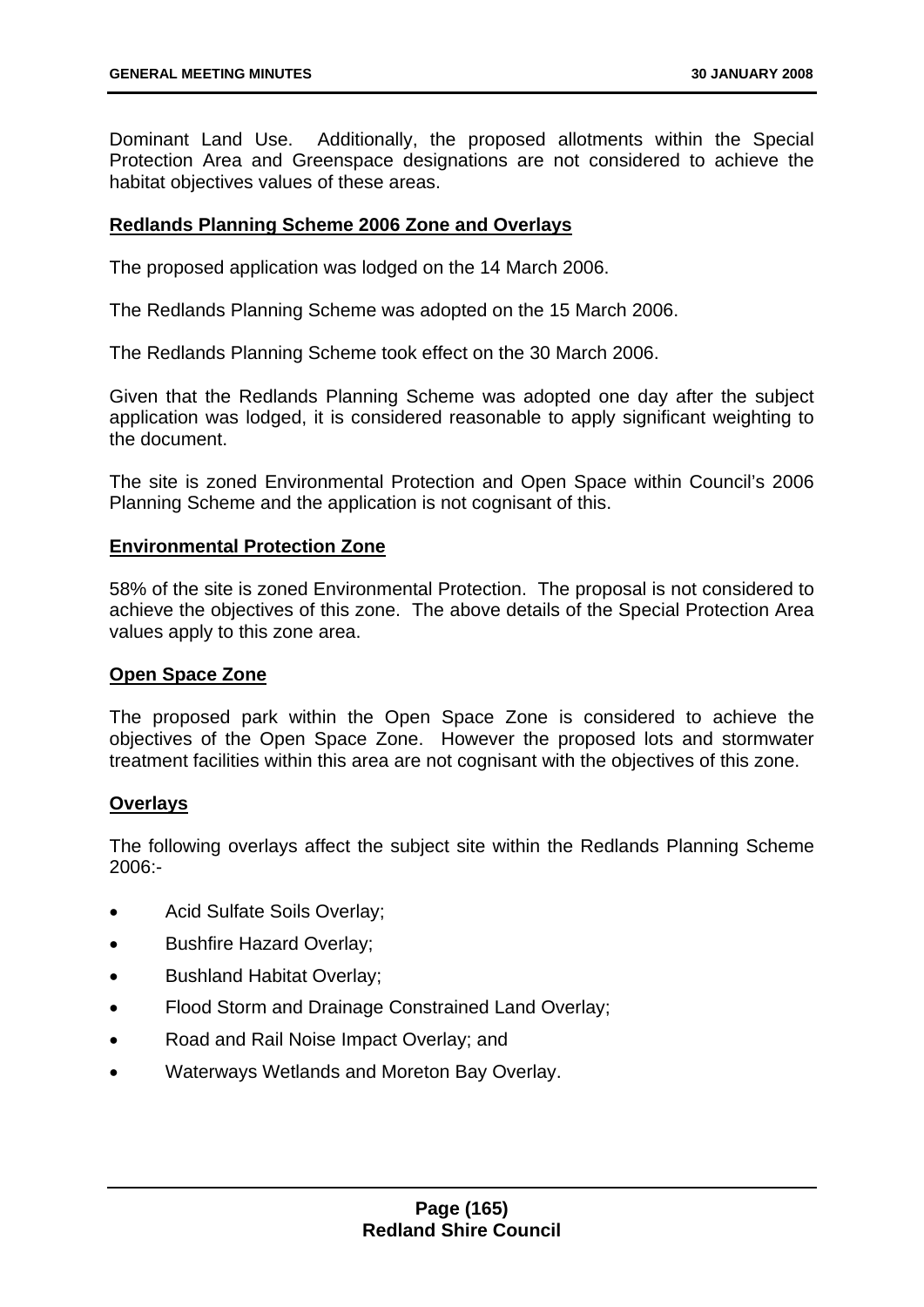## **Acid Sulphate Soils**

No works or soil disturbance are proposed as part of this Material Change of Use application. Construction works at the subdivision stage would potentially be impacted by potential acid sulfate soils and would need to be addressed.

### **Bushfire Hazard**

The potential for bushfire issues exist due to the existing vegetation and the enhancement required by the zone and overlay. In compliance with the zone and overlay, the risk of bushfire remains, but no significant property would be impacted in a manner that could not be ameliorated.

### **Bushland Habitat**

The site is fully covered by the Habitat Protection –Bushland Habitat Overlay. The application does not address the requirements of this overlay. The section containing bushland is designated as Bushland Habitat and the balance of the site in the flood plain as Enhancement Corridor. The implementation of the intent of this overlay has not been achieved in the proposal. The comments detailed in the Special Protection Area section above are applicable to this overlay area.

### **Flood Prone Storm Tide and Drainage**

The proposed allotments are subject to flooding and are therefore not supported. Filling of the site is not supported as it conflicts with Council's planning documents. The flood inundation report provided has abnormalities and is therefore not supported.

### **Waterways and Wetlands**

A western tributary of Moogurrapum Creek flows through the eastern part of the site and the cleared area is half within the Waterways, Wetlands and Moreton Bay overlay. This area is to be included in parkland with habitat enhancement works and hence complies with the scheme.

### **Road and Rail Noise Impact**

All road traffic noise impacts have been conditioned by Main Roads and Council agrees with these conditions.

## **Noise Impact on Development from Existing Use**

The Acoustic Report submitted did not take into account the potential noise impacts from adjacent commercial business.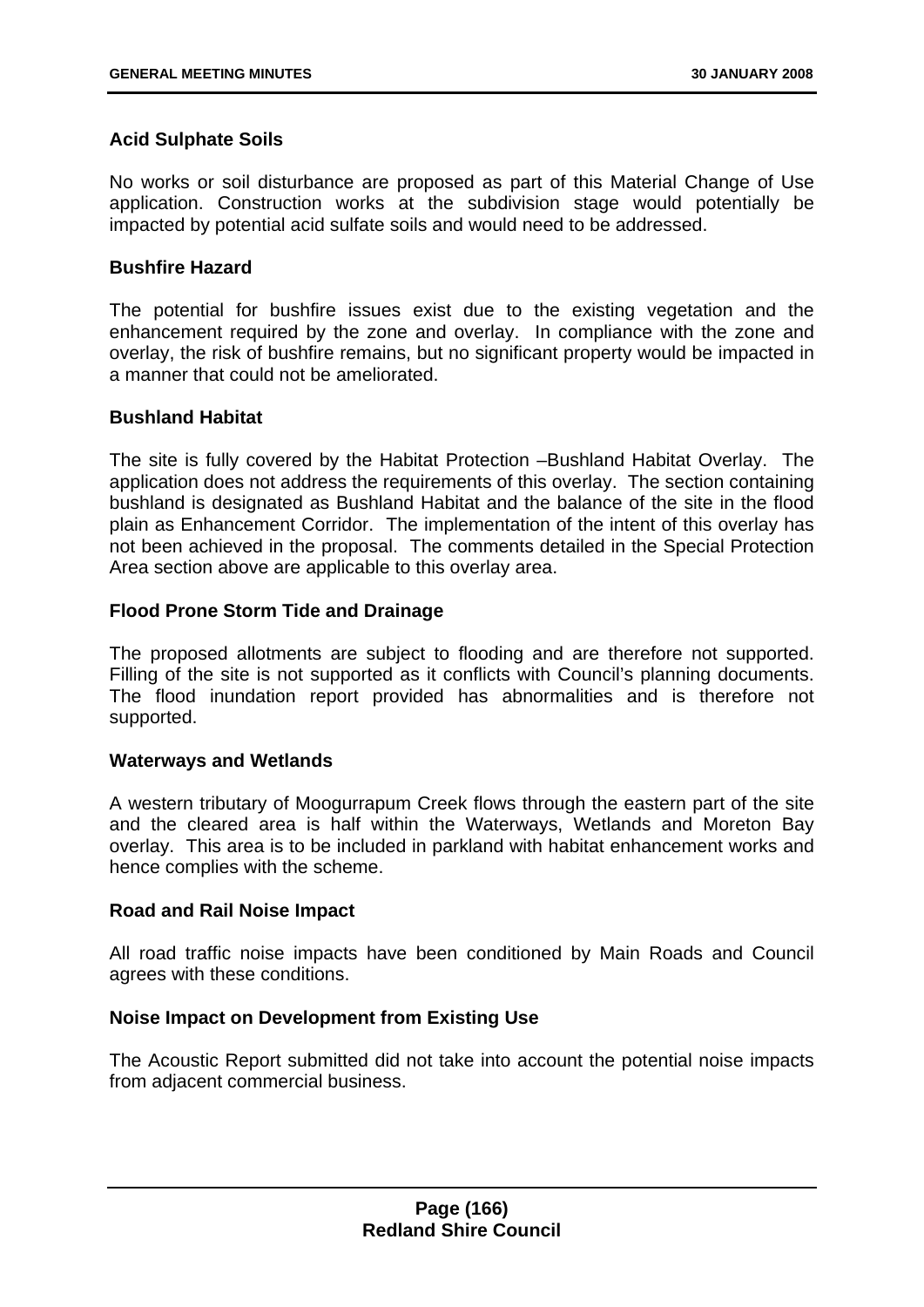## **Summary of the Redlands Planning Scheme 2006**

The Redlands Planning Scheme 2006 does not support the proposed lots as they are not considered to achieve the objectives of the Environmental Protection zone and Bushland Habitat Overlay.

The proposed allotments are not supported as they are subject to flooding. Filling of the site is not supported as it conflicts with Council's planning documents.

## **Conclusion**

Having regard to all of the above, it is considered that this application should be refused.

At the Development Assessment Committee meeting on 22 January 2008, Committee resolved that this item be deferred to the General Meeting scheduled for 30 January 2008.

This matter is now presented to Council for consideration.

### **OFFICER'S RECOMMENDATION**

That Council resolve as follows:

That the application for a Development Permit for the Material Change of Use for residential purposes on Lot 1 on SL10475 and Lot 2 on RP205153 being situated at 14-20 Gordon Road Redland Bay be refused on the following grounds:

1. Superseded Planning Scheme 1988 - Minimum Development Levels

The applicant has not demonstrated compliance with:

- The Superseded Town Planning Scheme 1988;
	- Part IV Division 5 Section 16. Filling and Drainage;
	- Part IV Division 5 Section 17. Minimum Development Levels:
	- Council's Superseded Town Planning Scheme 1988 Chapter 25 Subdivision of Land Part 1 Section 8 Reasons for Refusal of an Application (1)(e) "*the subject land or any part of such land is, or is likely to be, subject to inundation by flood waters"*.
- 2. Planning and Environment Act 1990

In the context of a Reconfiguration of Lot application Part  $4 -$  Land Use Applications of the repealed Planning and Environment Act provides that:

In considering a land use application a local government is to assess a number of matters to the extent they are relevant to the application. Some matters include but are not limited to: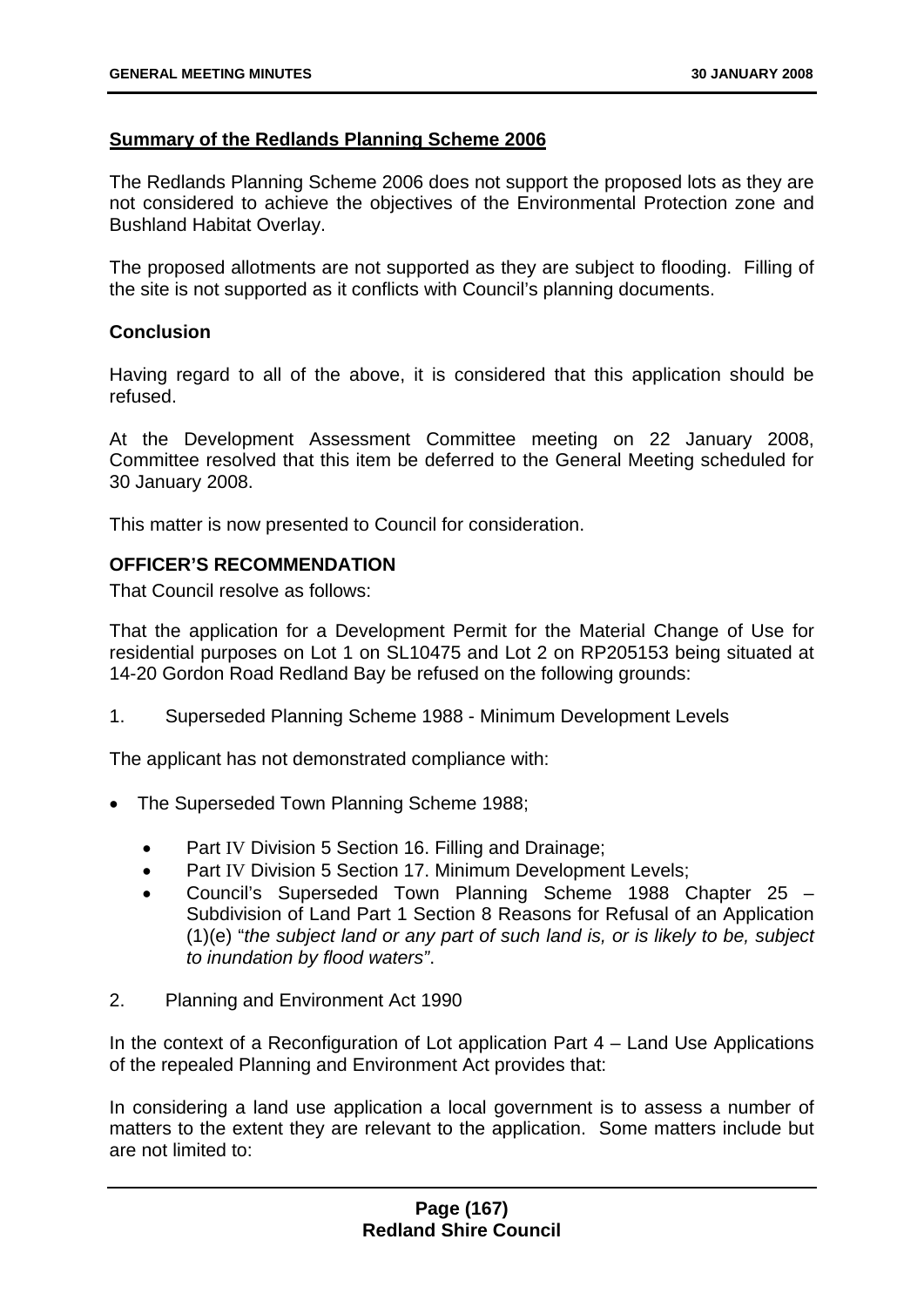- Whether the proposal would create a traffic problem;
- Whether the inclusion of the land in the zone in which the land is proposed to be included would be in accordance with, or conflict with, the implementation of the Strategic Plan:
- Whether the land or any part thereof is low-lying or so subject to inundation as to be unsuitable for use for all or any of the uses permitted or permissible in the zone in which the land is proposed to be included; and
- the impact of the proposal on the environment.

It is considered that the application does not satisfactorily address these matters.

In accordance with the Planning and Environment Act 1990 the local authority must refuse to approve the application if-

- the application conflicts with any relevant strategic plan or development control plan; and
- there are not sufficient planning grounds to justify approving the application despite the conflict.

In this regard, the application conflicts with Council's Superseded Strategic Plan 1988 and the Redlands Planning Scheme 2006 and the applicant has not demonstrated that the application should be approved despite the conflict.

3. Superseded Special Protection Preferred Dominant Land Use

The proposed residential allotments within the Special Protection Area designation conflict with the objectives of the Special Protection Area. The proposed Park B has only token respect of this designation.

4. Superseded Greenspace

The proposed residential allotments within the Greenspace area conflict with the objectives of this designation. The proposed Park B has only token respect of this designation.

5. Redlands Planning Scheme 2006

The IPA allows weight as considered appropriate by the assessment manager to be given to the Redlands Planning Scheme 2006, however the applicant has not adequately demonstrated compliance with the Redlands Planning Scheme 2006.

6. Environmental Protection Zone

The western approximately 58% of the site is zoned Environmental Protection. The proposal is not considered to achieve the objectives of this zone.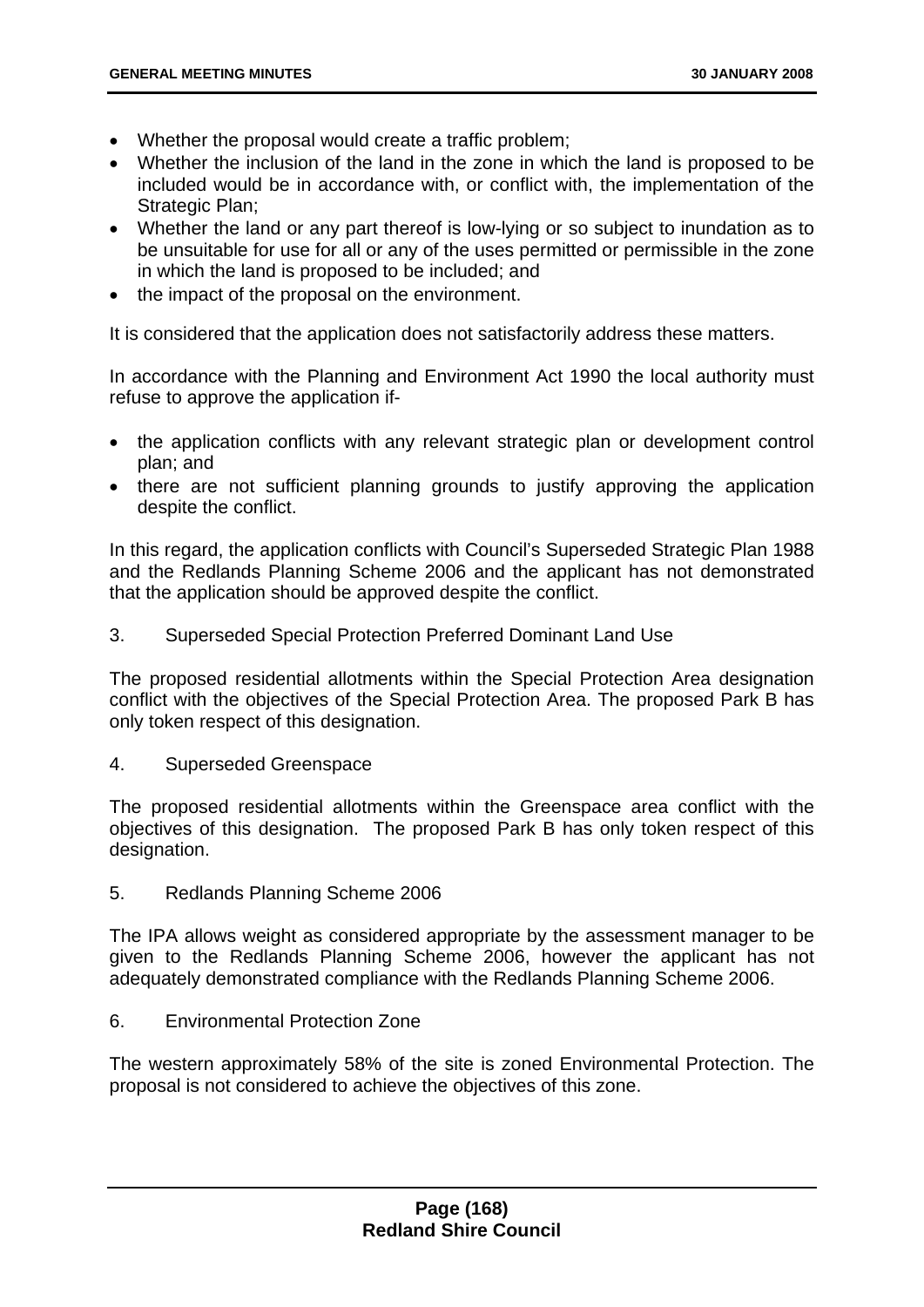### 7. Open Space Zone

The eastern approximately 48% of the site is zoned Open Space. The proposal is not considered to achieve the objectives of this open space zone as approximately 30% of the open space zoned area is intended to be utilised for allotments and stormwater treatment facilities.

### 8. Bushfire Hazard Overlay

The potential for bushfire issues exist due to the existing vegetation and the enhancement required by the zone and overlay. With compliance with the zone and overlay the risk of bushfire remains and could be ameliorated with a complying use of the properties.

9. Habitat Protection - Bushland Habitat Overlay

Approximately 29670m<sup>2</sup> of the site is Bushland Habitat, however only approximately  $13\%$  or 3735 $\mathrm{m}^2$  of this area is proposed to be included within park. The values of this area would be degraded by edge effects. The balance of the Bushland Habitat area with proposed lots does not meet the outcomes of this overlay. The Enhancement Corridor has allotments and stormwater treatment facilities proposed over approximately 30% of the area. This does not achieve the outcomes of this overlay.

10. Flooding / Flood Prone Storm Tide and Drainage Overlay

The proposed allotments are subject to flooding and are therefore not supported. Filling of the site is not supported as it conflicts with Council's planning documents. The flood inundation report provided has abnormalities and is therefore not supported.

11. Noise Impact on Development from Existing Use/s

The developer has not provided an Acoustic Report that takes into account the potential noise impacts from adjacent commercial business on the proposed residential land use.

12. Road Access

The proposed allotments have not been provided with access to the existing road network.

# **COUNCIL RESOLUTION**

| Moved by:    | Cr Beard          |
|--------------|-------------------|
| Seconded by: | <b>Cr Dowling</b> |

**That Council resolve that in light of the applicant's request for an extension in the decision making period that this matter be referred back to Development**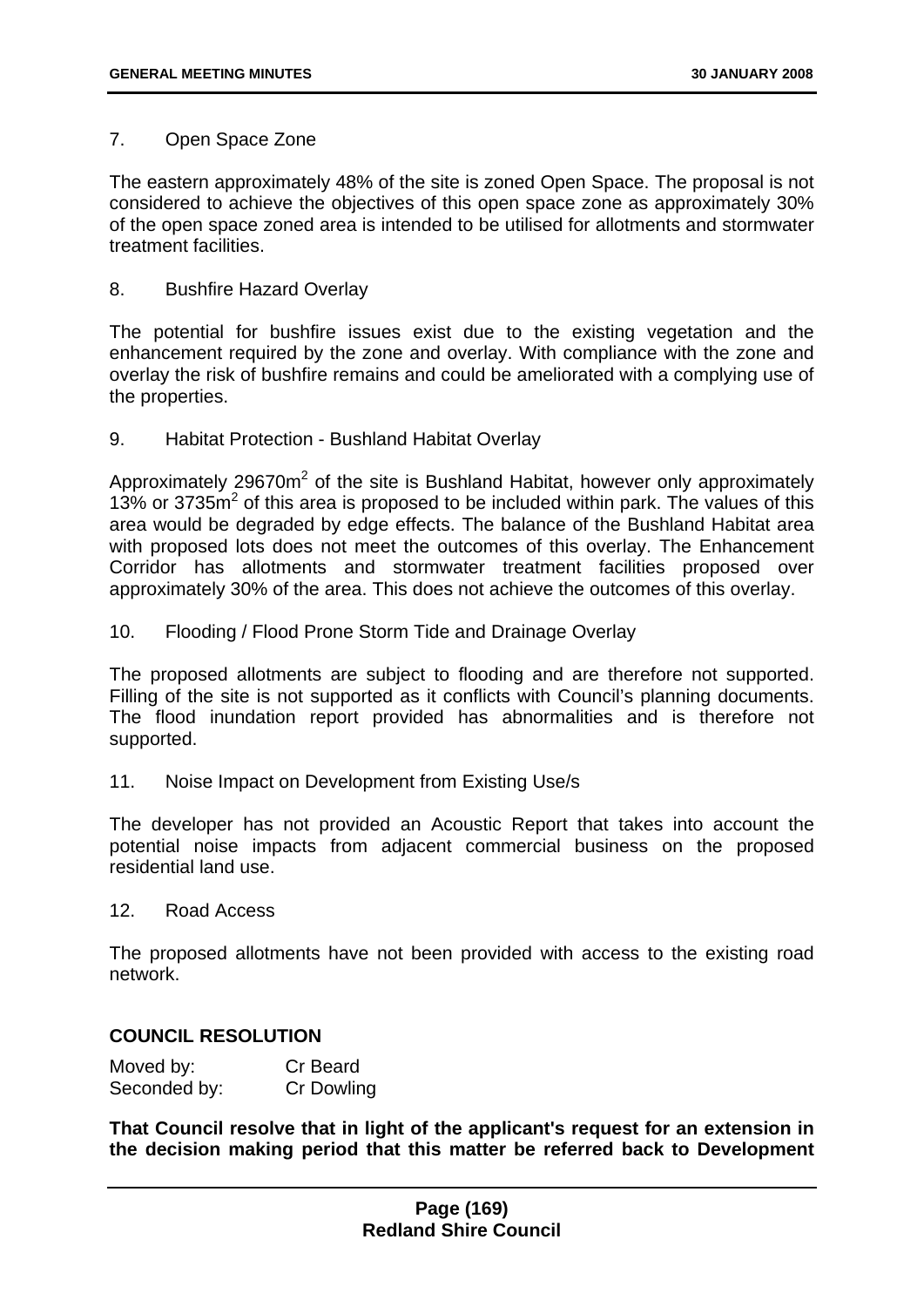**Assessment Committee in accordance with** *Integrated Planning Act* **requirements for decision making.** 

# **CARRIED**

A division was called for.

Crs Murray, Williams, Beard, Elliott, Burns, Dowling, Henry, Ogilvie, Barker and Seccombe voted in the affirmative.

Cr Bowler voted in the negative.

The motion was declared by the Mayor as **CARRIED**.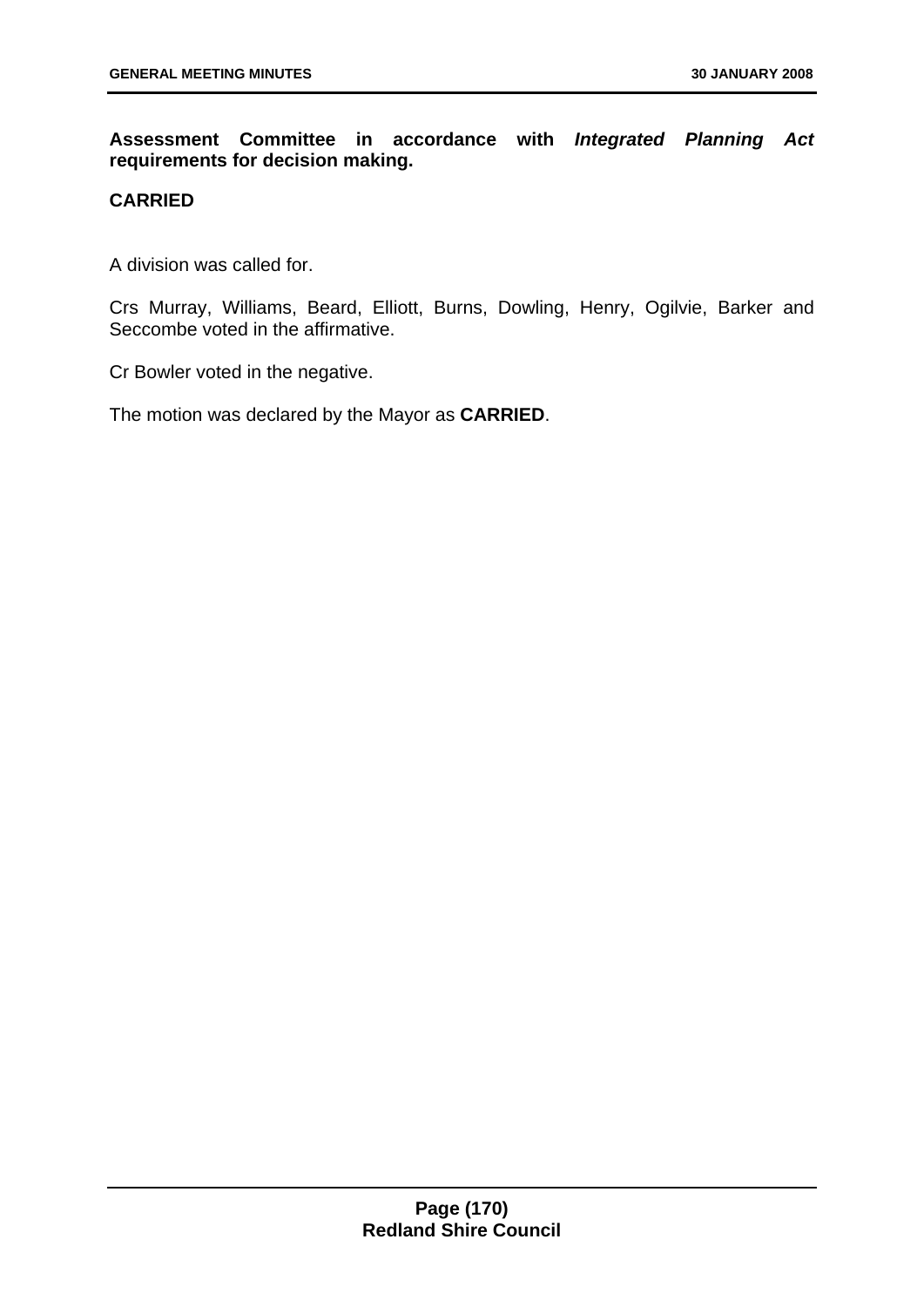## **16 NOTICE OF MOTION UNDER SECTION 451 OF LOCAL GOVERNMENT ACT 1993**

## **16.1 NOTICE OF MOTION TO AMEND COUNCIL RESOLUTION OF 26 SEPTEMBER 2007 – PROPOSAL TO SEND LETTERS RE 2006 RPS ZONING CHANGE ON SMBI (CR BURNS)**

#### **Background**

At its General Meeting on 26 September 2007 [item 14.1], Council resolved as follows:

- *1. That letters be sent to all those ratepayers of the Southern Moreton Bay Islands whose properties were zoned 'Open Space' or 'Conservation sub area CN1' as a result of the adoption of the Redlands Planning Scheme in 2006, notifying them of the change in zoning; and*
- *2. That the affected ratepayers be advised that, subject to the Southern Moreton Bay Islands Development Entitlements Protection Act 2004, until 30 March 2008 they may lodge a development application requesting council assess the application under the superseded planning scheme.*

The Conservation sub-area CN1 zone of the Redlands Planning Scheme includes properties that were previously zoned Drainage Problem or identified within Drainage Problem Category 1 of the Council endorsed Southern Moreton Bay Islands Drainage Constrained Area Mapping [2001]. Officers have advised that an application on such properties would need to demonstrate that sufficient unconstrained land was available for a dwelling house and its servicing requirements under either the 'superseded' planning scheme or the Redlands Planning Scheme. Accordingly, advising the owners of such lots that they may request to have an application assessed under the 'superseded' planning scheme may incur additional cost to these owners, in terms of the 'superseded' planning scheme application fee, which may or may not be approved and result in Council requiring the same drainage matters be addressed under either planning scheme.

In addition, Officers have advised that providing advice to the owners of such drainage constrained properties included in the Conservation sub-area CN1 that they may request an application be assessed under the 'superseded' planning scheme may cause these owners to expect that should such an application be lodged Council approval would be granted.

Officers have further advised that it is the *Integrated Planning Act 1997* that provides an owner with the ability to lodge an application with Council within 2 years from the adoption of the Redlands Planning Scheme and request it be assessed under the 'superseded' Planning Scheme. The Southern Moreton Bay Islands Development Entitlements Protection Act 2004 provide owners in possession of prescribed land in the associated regulation as of 13 April 2005 with the ability to direct Council to assess a development application for a dwelling house under the 'superseded'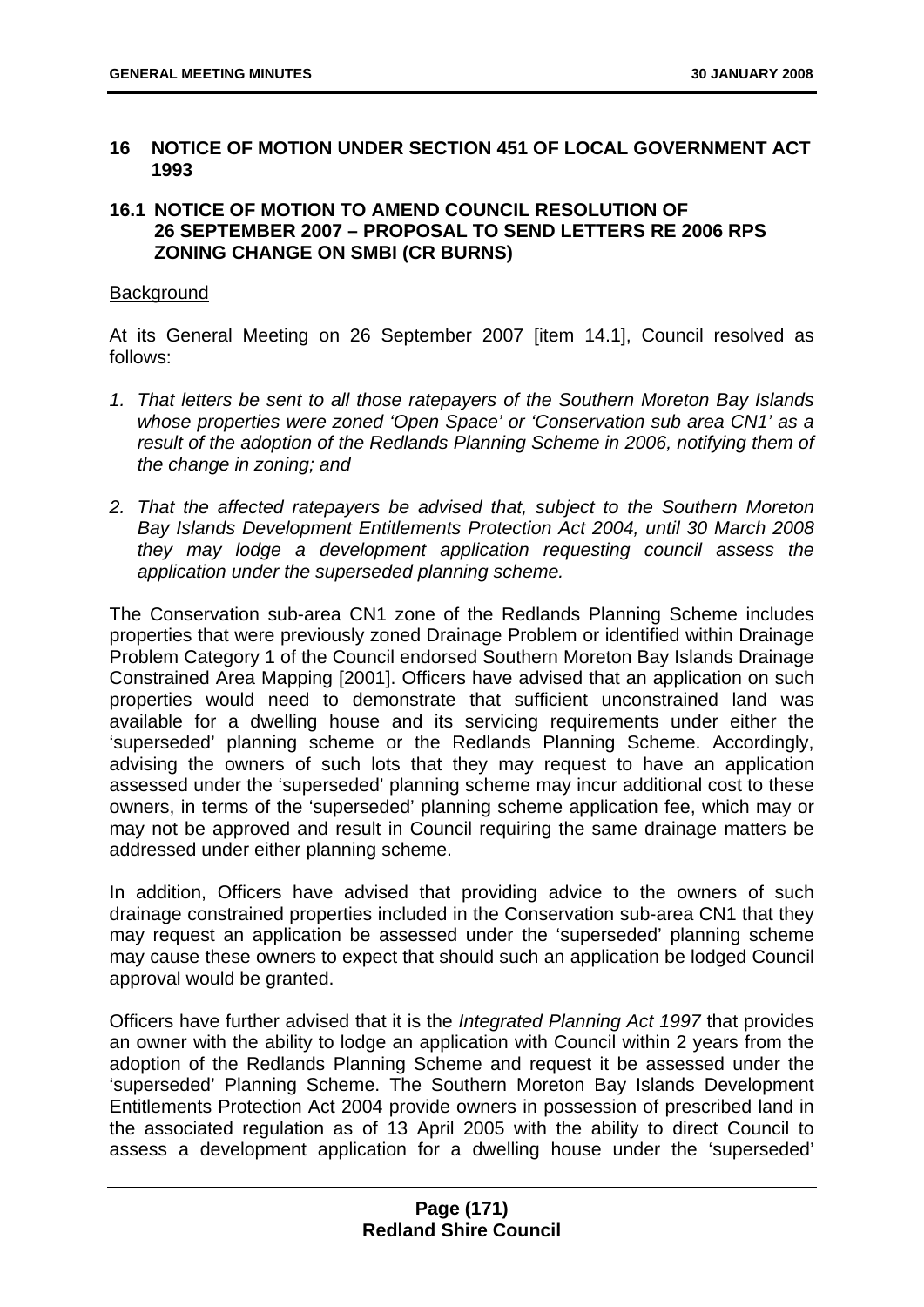Planning Scheme for 10 years from the adoption of the Redlands Planning Scheme in 2006.

In response to the above advice form Officers it is proposed that the subject resolution be amended to exclude the owners of properties zoned Conservation subarea CN1 that were either previously zoned Drainage Problem or identified with Drainage problem Category 1.

On 24 January 2008, Cr Burns gave notice that at the General Meeting scheduled for 30 January 2008, he intends to move as follows:

### **COUNCIL RESOLUTION**

| Moved by:    | Cr Burns         |
|--------------|------------------|
| Seconded by: | <b>Cr Barker</b> |

**That Council amend its decision of 26 September 2007 in relation to item 14.1 of the General Meeting Minutes –** *Proposal to Send Letters re 2006 RPS Zoning Change on SMBI* **resolution 1, by –** 

- **a) adding "and which had been zoned Residential A excluding properties identified within** *Drainage Problem Category 1* **[***Southern Moreton Bay Islands Drainage Constrained Areas Mapping 2001***]" after, "in 2006", and**
- **b) replacing "Southern Moreton Bay Islands Development Entitlements Protection Act 2004" with "Integrated Planning Act 1997",**

**so that the resolution will read:** 

- **1. That letters be sent to all those ratepayers of the Southern Moreton Bay Islands whose properties were zoned 'Open Space' or "Conservation sub area CN1" as the result of the adoption of the Redlands Planning Scheme in 2006 which had previously been zoned Residential A excluding properties identified within Drainage Problem Category 1 [Southern Moreton Bay Islands Drainage Constrained Areas Mapping 2001], notifying them of the change in zoning; and**
- **2. That the affected ratepayers be advised that, subject to the** *Integrated Planning Act 1997,* **until 30 March 2008 they may lodge a development application requesting Council assess the application under the superseded planning scheme.**

**CARRIED**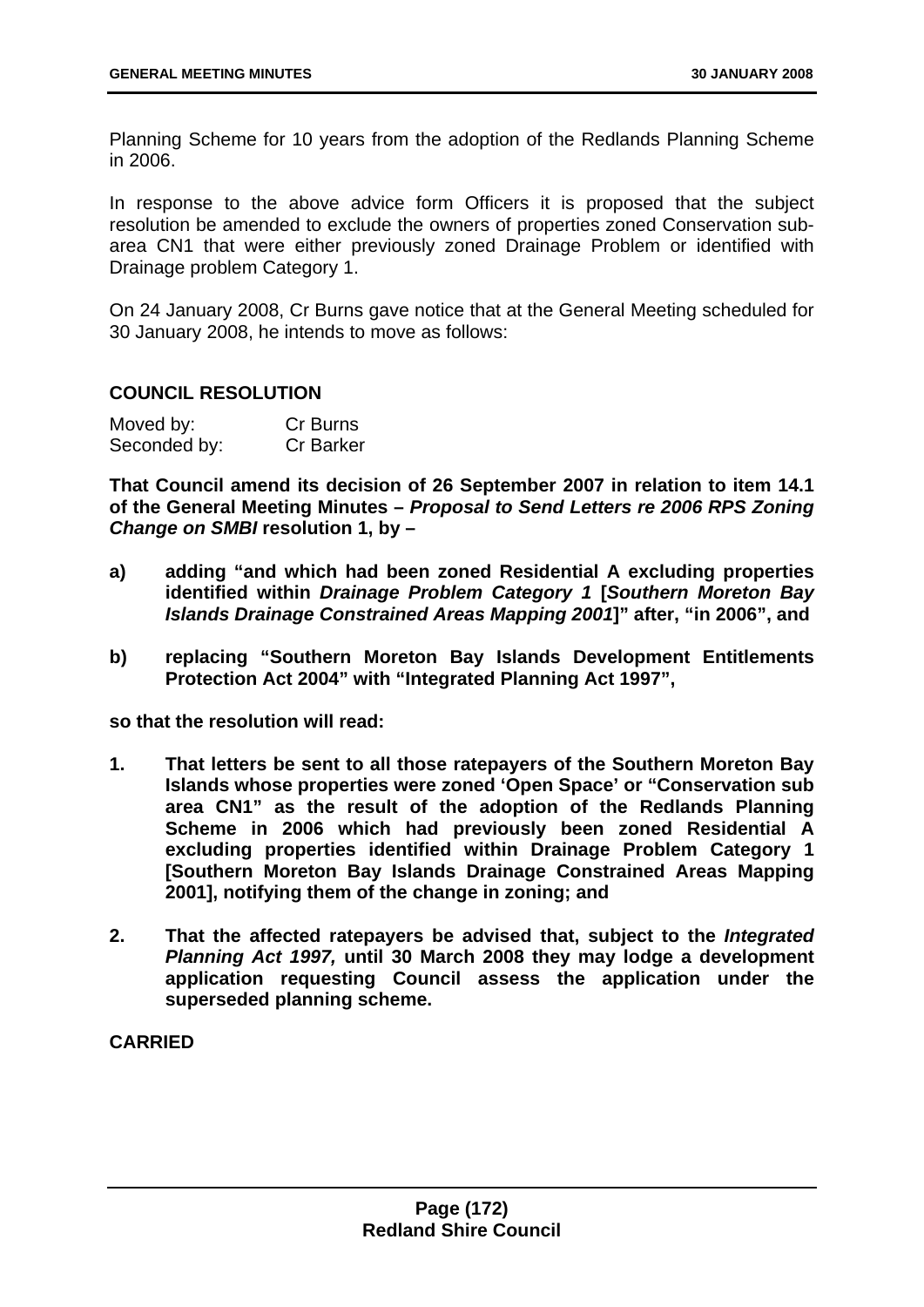## **17 DIRECT TO COUNCIL REPORT**

### **17.1 PLANNING & POLICY**

### **17.1.1 PUBLIC NOTIFICATION – SOUTH EAST THORNLANDS STRUCTURE PLAN**

| <b>Dataworks Filename:</b>       | <b>LUP South East Thornlands Structure Plan</b><br><b>Project</b>      |
|----------------------------------|------------------------------------------------------------------------|
| <b>Responsible Officer Name:</b> | <b>Greg Underwood</b><br><b>General Manager Planning and Policy</b>    |
| <b>Author Name:</b>              | <b>Stephen Hill</b><br><b>Acting Manager - Land Use Planning Group</b> |

### **EXECUTIVE SUMMARY**

By letter dated 25 January 2008 the acting Minister for Infrastructure and Planning has confirmed no State interests would be adversely affected by the proposed South-East Thornlands Structure Plan and associated Redlands Planning Scheme amendments. Accordingly, Council may now proceed to public notification of the proposed planning scheme amendments [and by association, the draft Structure Plan], subject to complying with the following Ministerial condition:

 Insert a footnote in Structure Plan Map 1 - 'Land Use Precincts' against the reference in the legend entitled 'Mixed Use' as follows:

'Note: The State Government has concerns regarding the location of the proposed mixed use precinct, with reference to the preferred option identified in the planning study. The community is encouraged to comment to ensure a comprehensive consideration of all relevant issues prior to final approval of the Structure Plan.

### **PURPOSE**

To seek Council approval to commence the public notification for thirty [30] business days of the proposed South-East Thornlands Structure Plan and associated Redlands Planning Scheme amendments in accordance with section 12 of Schedule 1 of the *Integrated Planning Act 1997*.

### **BACKGROUND**

Council at its Special Meeting on 21 April 2006 adopted the draft South-East Thornlands Structure Plan and associated planning scheme amendments for the purposes of First State Interest Review. Since that time Council has provided a response to comments received from the State Agencies and an amended version of the draft structure plan and scheme amendments was submitted to the State in July 2007.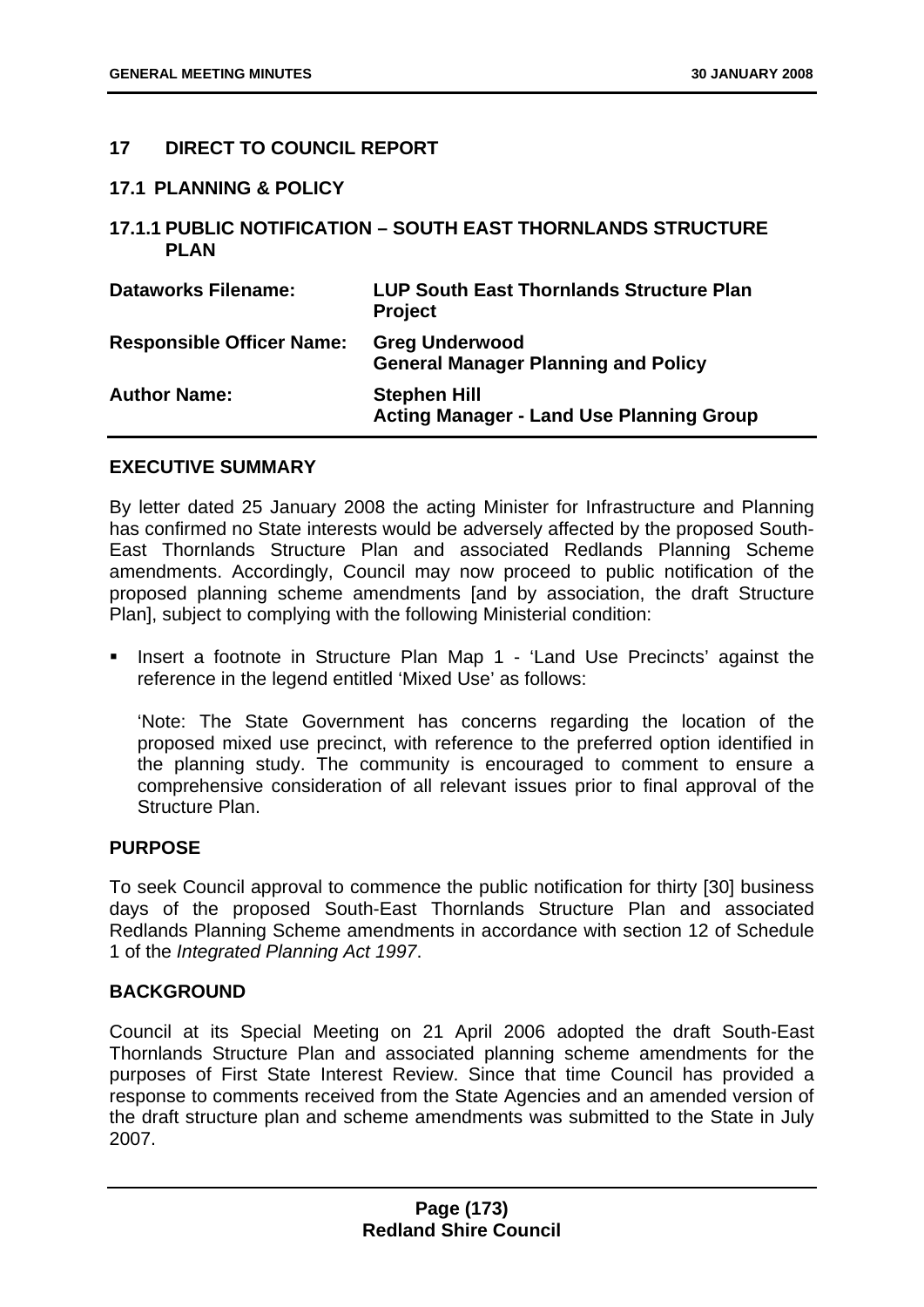## **ISSUES**

The Department of Infrastructure and Planning has formally reviewed the amended version of the draft structure plan and associated scheme amendments. By letter dated 25 January 2008 the acting Minister for Infrastructure and Planning has advised that the Regional Level Structure Plan does contain some issues of concern to the State Government including:

- 1. The proposed location of the local centre/mixed use precinct;
- 2. the extent of the greenspace network in the southern sector, along Eprapah Creek;
- 3. koala habitat impacts;
- 4. pedestrian and bicycle permeability through the middle portion of the Major Development Area to access the local centre.

However, the acting Minister recognises that these matters may be resolved at the Second State Interest Review following an examination of any submissions received and the inclusion of additional provisions for several of the issues. Accordingly, the acting minister has confirmed that no State interests would be adversely affected by the proposed structure plan and associated scheme amendments and Council may now proceed to public notification subject to complying with the following Ministerial condition:

5. Insert a footnote in Structure Plan Map 1 - 'Land Use Precincts' against the reference in the legend entitled 'Mixed Use' as follows:

'Note: The State Government has concerns regarding the location of the proposed mixed use precinct, with reference to the preferred option identified in the planning study. The community is encouraged to comment to ensure a comprehensive consideration of all relevant issues prior to final approval of the Structure Plan.

Public notification of the draft structure plan and scheme amendments will involve a number of consultation activities including:

- the preparation and distribution of a newsletter;
- display material in Council's Customer Service Centres and libraries;
- **i** internet material including on-line submission function;
- **•** public information days.

It is estimated that it will take approximately four [4] weeks to prepare the necessary consultation material to support the public notification of the structure plan and associated scheme amendments.

## **RELATIONSHIP TO CORPORATE PLAN**

The recommendation primarily supports Council's strategic priority to preserve a balance with urban, rural, bushland, village, coastal and island character of the Redlands by managing growth.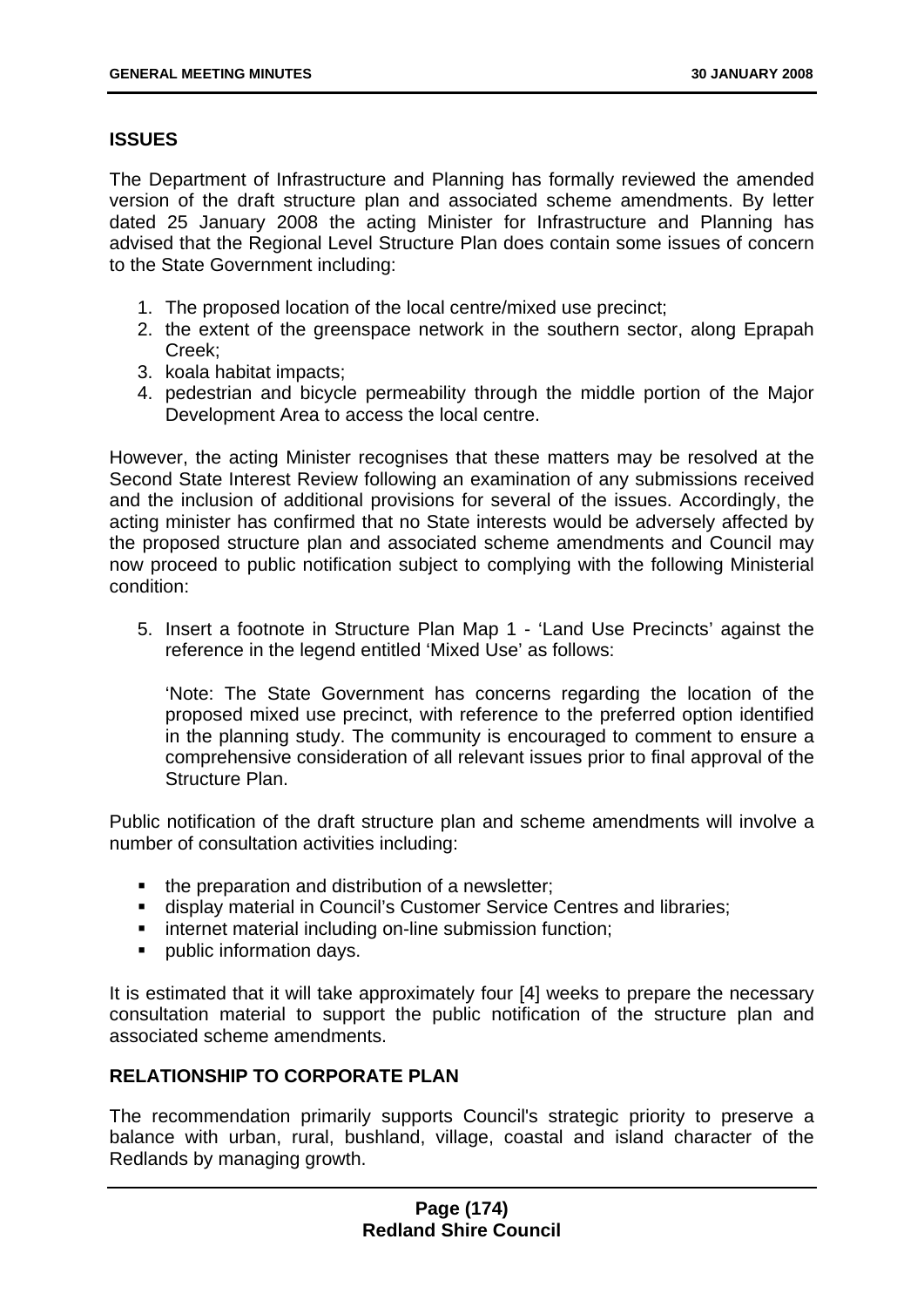## **FINANCIAL IMPLICATIONS**

### **PLANNING SCHEME IMPLICATIONS**

Implementation of the South-East Thornlands Structure Plan will result in amendments to the Redlands Planning Scheme.

### **CONSULTATION**

Land Use Planning has consulted with other groups of Planning and Policy throughout the preparation and First State Interest Review of the structure plan and associated scheme amendments.

#### **OPTIONS**

#### **PREFERRED**

That Council resolve:

- 1. To commence public notification of the draft South-East Thornlands Structure Plan and associated Redlands Planning Scheme amendments in accordance with the following:
	- the Ministerial condition to insert a footnote in Structure Plan Map 1 'Land Use Precincts' against the reference in the legend entitled 'Mixed Use' as follows:

'Note: The State Government has concerns regarding the location of the proposed mixed use precinct, with reference to the preferred option identified in the planning study. The community is encouraged to comment to ensure a comprehensive consideration of all relevant issues prior to final approval of the Structure Plan and

- for thirty [30] business days in accordance with section 12 of Schedule 1 of the *Integrated Planning Act 1997*.
- 2. That the draft South-East Thornlands Structure Plan and associated planning scheme amendments remain confidential pending commencement of public notification.

#### **ALTERNATIVE**

That Council resolve not to proceed with public notification of the South-East Thornlands Structure Plan and associated Redlands Planning Scheme amendments.

### **OFFICER'S RECOMMENDATION**

That Council resolve as follows:

1. To commence public notification of the draft South-East Thornlands Structure Plan and associated Redlands Planning Scheme amendments in accordance with the following: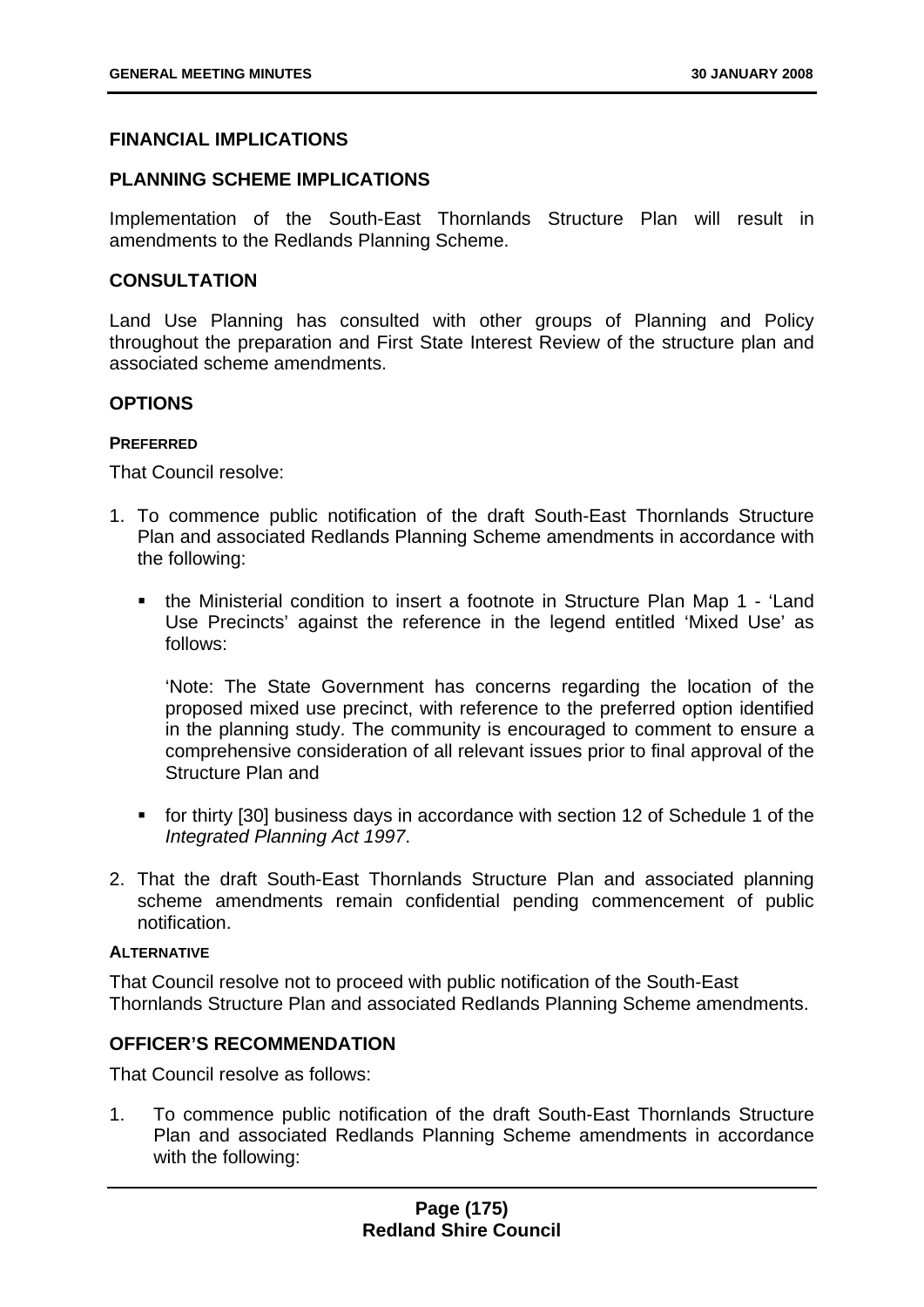the Ministerial condition to insert a footnote in Structure Plan Map 1 - 'Land Use Precincts' against the reference in the legend entitled 'Mixed Use' as follows:

'Note: The State Government has concerns regarding the location of the proposed mixed use precinct, with reference to the preferred option identified in the planning study. The community is encouraged to comment to ensure a comprehensive consideration of all relevant issues prior to final approval of the Structure Plan and

- for thirty [30] business days in accordance with section 12 of Schedule 1 of the *Integrated Planning Act 1997*.
- 2. That the draft South-East Thornlands Structure Plan and associated planning scheme amendments remain confidential pending commencement of public notification.

### **COUNCIL RESOLUTION**

| Moved by:    | Cr Ogilvie       |
|--------------|------------------|
| Seconded by: | <b>Cr Bowler</b> |

### **That this item be deferred.**

### **CARRIED**

A division was called for.

Crs Murray, Williams, Elliott, Bowler, Henry and Ogilvie voted in the affirmative.

Crs Beard, Burns, Dowling, Barker and Seccombe voted in the negative.

The motion was declared by the Mayor as **CARRIED**.